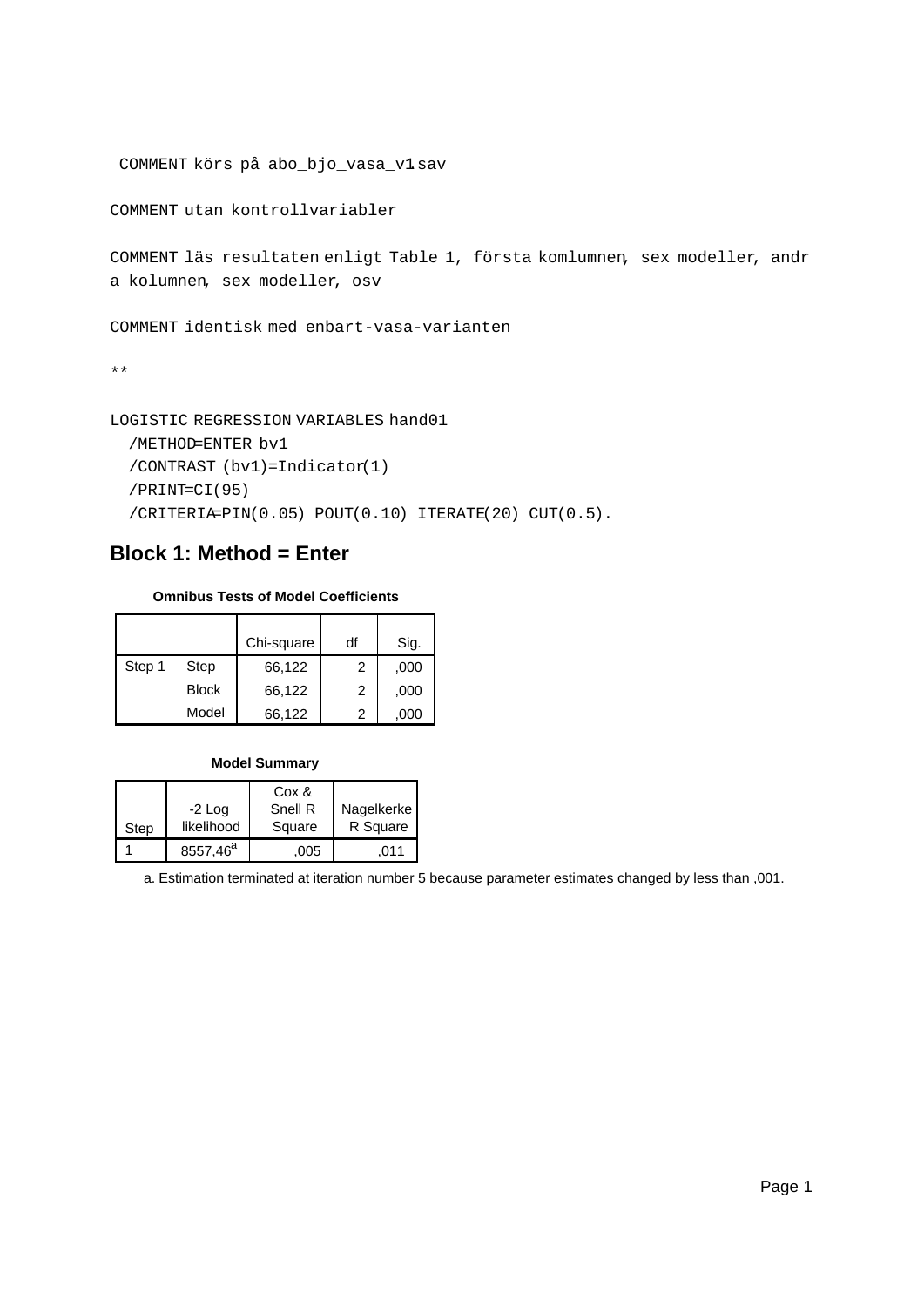|        |                              |                     |                                 | Predicted            |                       |
|--------|------------------------------|---------------------|---------------------------------|----------------------|-----------------------|
|        |                              |                     | hand01 händelse nej<br>eller ja |                      |                       |
|        | Observed                     |                     | 0 ingen<br>händelse             | minst en<br>händelse | Percentage<br>Correct |
| Step 1 | hand01 händelse nej eller ja | 0 ingen händelse    | 11108                           | 0                    | 100,0                 |
|        |                              | 1 minst en händelse | 1367                            | 0                    | .0                    |
|        | Overall Percentage           |                     |                                 |                      | 89,0                  |

a. The cut value is ,500

### **Variables in the Equation**

|                     |          |          |      |          |    |      |        |       | 95% C.I.for EXP(B) |
|---------------------|----------|----------|------|----------|----|------|--------|-------|--------------------|
|                     |          | B        | S.E. | Wald     | df | Sig. | Exp(B) | Lower | Upper              |
| Step 1 <sup>a</sup> | bv1      |          |      | 63,025   | 2  | ,000 |        |       |                    |
|                     | bv1(1)   | $-.398$  | .079 | 25,244   |    | ,000 | ,671   | .575  | .784               |
|                     | bv1(2)   | .244     | .064 | 14,581   |    | ,000 | 1,277  | 1,126 | 1,447              |
|                     | Constant | $-2,090$ | .044 | 2302,164 |    | ,000 | .124   |       |                    |

a. Variable(s) entered on step 1: bv1.

LOGISTIC REGRESSION VARIABLES hand01

/METHOD=ENTER bv2

/CONTRAST (bv2)=Indicator(1)

/PRINT=CI(95)

/CRITERIA=PIN(0.05) POUT(0.10) ITERATE(20) CUT(0.5).

# **Block 1: Method = Enter**

### **Omnibus Tests of Model Coefficients**

|        |              | Chi-square | df | Sig. |
|--------|--------------|------------|----|------|
| Step 1 | Step         | 51,341     | 2  | ,000 |
|        | <b>Block</b> | 51,341     | 2  | ,000 |
|        | Model        | 51,341     | 2  | 000, |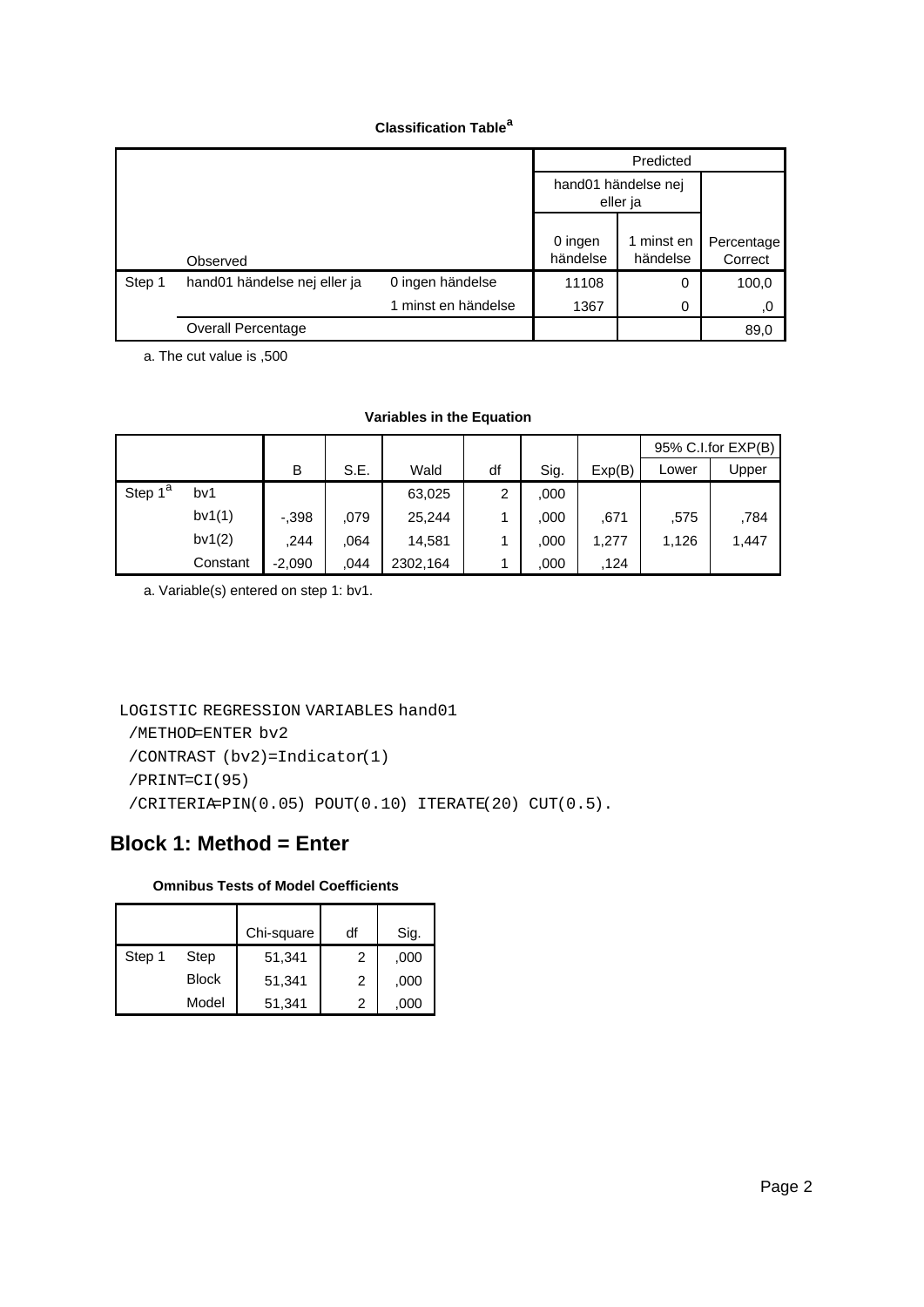**Model Summary**

| Step | $-2$ Log<br>likelihood | Cox &<br>Snell R<br>Square | Nagelkerke<br>R Square |
|------|------------------------|----------------------------|------------------------|
|      | 8572.24 <sup>a</sup>   | 004                        | 008                    |

a. Estimation terminated at iteration number 5 because parameter estimates changed by less than ,001.

### **Classification Table<sup>a</sup>**

|        |                              |                     |                     | Predicted                       |                       |  |
|--------|------------------------------|---------------------|---------------------|---------------------------------|-----------------------|--|
|        |                              |                     |                     | hand01 händelse nej<br>eller ja |                       |  |
|        | Observed                     |                     | 0 ingen<br>händelse | minst en<br>händelse            | Percentage<br>Correct |  |
| Step 1 | hand01 händelse nej eller ja | 0 ingen händelse    | 11108               | 0                               | 100,0                 |  |
|        |                              | 1 minst en händelse | 1367                | 0                               | ,0                    |  |
|        | Overall Percentage           |                     |                     |                                 | 89,0                  |  |

a. The cut value is ,500

### **Variables in the Equation**

|                     |          |          |      |          |    |      |        |       | 95% C.I.for EXP(B) |
|---------------------|----------|----------|------|----------|----|------|--------|-------|--------------------|
|                     |          | B        | S.E. | Wald     | df | Sig. | Exp(B) | Lower | Upper              |
| Step 1 <sup>a</sup> | bv2      |          |      | 49,589   | 2  | ,000 |        |       |                    |
|                     | bv2(1)   | $-0.313$ | .081 | 14,940   |    | ,000 | .732   | .624  | ,857               |
|                     | bv2(2)   | .166     | .073 | 5,185    |    | .023 | 1,180  | 1,023 | 1,361              |
|                     | Constant | $-2,071$ | ,060 | 1188,882 |    | ,000 | 126    |       |                    |

a. Variable(s) entered on step 1: bv2.

LOGISTIC REGRESSION VARIABLES hand01

```
 /METHOD=ENTER bv3
```

```
 /CONTRAST (bv3)=Indicator(1)
/PRINT=CI(95)
```
/CRITERIA=PIN(0.05) POUT(0.10) ITERATE(20) CUT(0.5).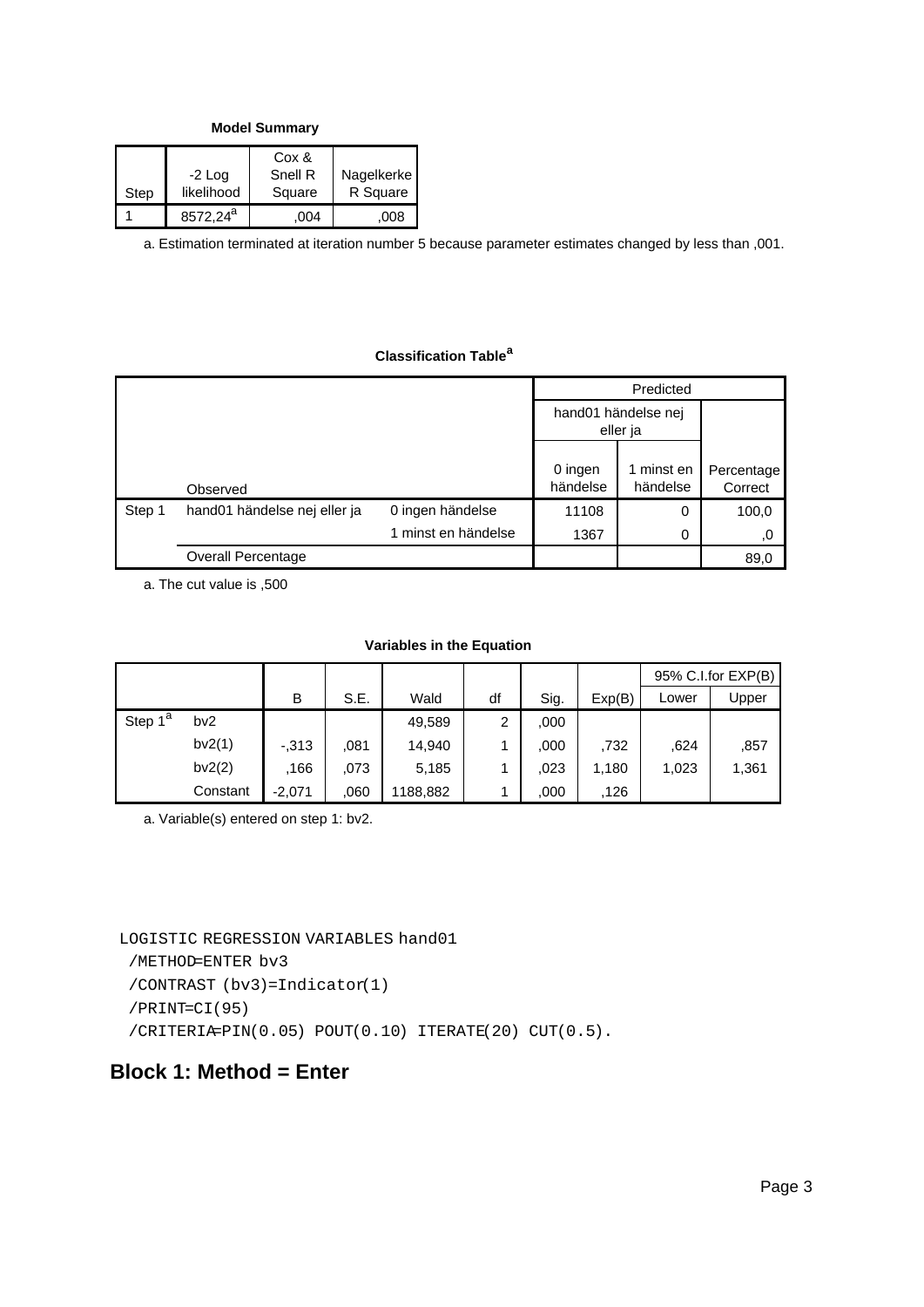### **Omnibus Tests of Model Coefficients**

|        |              | Chi-square | df | Sig. |
|--------|--------------|------------|----|------|
| Step 1 | Step         | 52,926     | 2  | ,000 |
|        | <b>Block</b> | 52,926     | 2  | ,000 |
|        | Model        | 52,926     | っ  | ,000 |

#### **Model Summary**

|      |                      | Cox &   |            |
|------|----------------------|---------|------------|
|      | -2 Log               | Snell R | Nagelkerke |
| Step | likelihood           | Square  | R Square   |
|      | 8570,66 <sup>a</sup> | 004     | 008        |

a. Estimation terminated at iteration number 5 because parameter estimates changed by less than ,001.

|        |                              |                                 |                     | Predicted              |                       |
|--------|------------------------------|---------------------------------|---------------------|------------------------|-----------------------|
|        |                              |                                 |                     |                        |                       |
|        |                              | hand01 händelse nej<br>eller ja |                     |                        |                       |
|        | Observed                     |                                 | 0 ingen<br>händelse | 1 minst en<br>händelse | Percentage<br>Correct |
| Step 1 | hand01 händelse nej eller ja | 0 ingen händelse                | 11108               | 0                      | 100,0                 |
|        |                              | 1 minst en händelse             | 1367                | 0                      | .0                    |
|        | Overall Percentage           |                                 |                     |                        | 89,0                  |

## **Classification Table<sup>a</sup>**

a. The cut value is ,500

### **Variables in the Equation**

|                     |          |          |      |          |    |      |        |       | 95% C.I.for EXP(B) |
|---------------------|----------|----------|------|----------|----|------|--------|-------|--------------------|
|                     |          | B        | S.E. | Wald     | df | Sig. | Exp(B) | Lower | Upper              |
| Step 1 <sup>a</sup> | bv3      |          |      | 47,569   | 2  | ,000 |        |       |                    |
|                     | bv3(1)   | $-0.607$ | .111 | 30,158   |    | ,000 | .545   | .439  | ,677               |
|                     | bv3(2)   | .255     | .075 | 11,566   |    | ,001 | 1,291  | 1,114 | 1,495              |
|                     | Constant | $-2,079$ | .033 | 3894,857 |    | .000 | 125    |       |                    |

a. Variable(s) entered on step 1: bv3.

LOGISTIC REGRESSION VARIABLES hand01

/METHOD=ENTER sv3

/CONTRAST (sv3)=Indicator(1)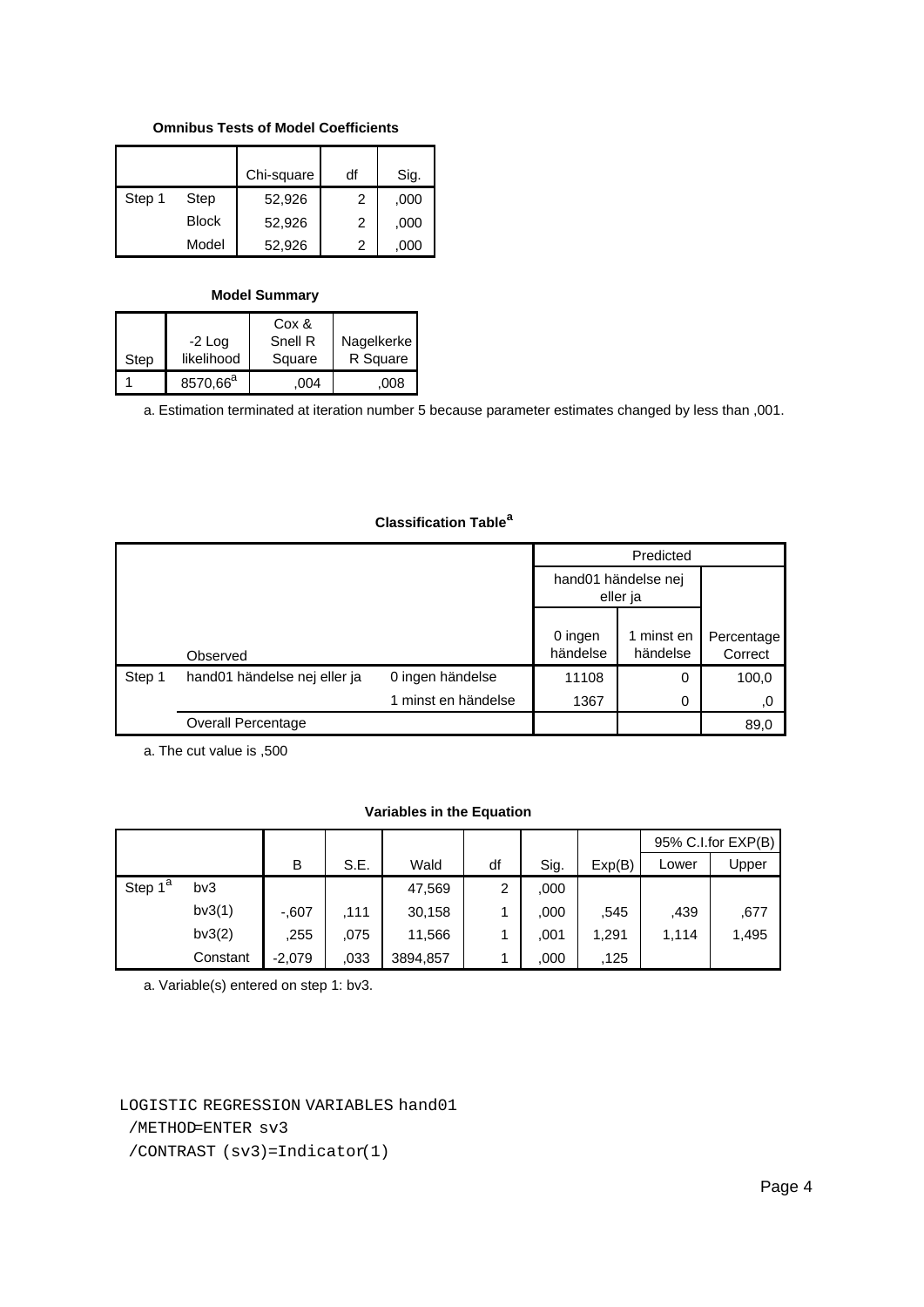/PRINT=CI(95) /CRITERIA=PIN(0.05) POUT(0.10) ITERATE(20) CUT(0.5).

# **Block 1: Method = Enter**

## **Omnibus Tests of Model Coefficients**

|        |              | Chi-square | df | Sig. |
|--------|--------------|------------|----|------|
| Step 1 | Step         | 34,433     | 2  | ,000 |
|        | <b>Block</b> | 34,433     | 2  | ,000 |
|        | Model        | 34,433     | 2  | ,000 |

## **Model Summary**

|      |                      | Cox &   |            |
|------|----------------------|---------|------------|
|      | $-2$ Log             | Snell R | Nagelkerke |
| Step | likelihood           | Square  | R Square   |
|      | 8589,15 <sup>a</sup> | .003    | .006       |

a. Estimation terminated at iteration number 5 because parameter estimates changed by less than ,001.

## **Classification Table<sup>a</sup>**

|        |                              | Predicted                       |                     |                      |                       |
|--------|------------------------------|---------------------------------|---------------------|----------------------|-----------------------|
|        |                              | hand01 händelse nej<br>eller ja |                     |                      |                       |
|        | Observed                     |                                 | 0 ingen<br>händelse | minst en<br>händelse | Percentage<br>Correct |
| Step 1 | hand01 händelse nej eller ja | 0 ingen händelse                | 11108               | 0                    | 100,0                 |
|        |                              | 1 minst en händelse             | 1367                | 0                    | .0                    |
|        | Overall Percentage           |                                 |                     |                      | 89,0                  |

a. The cut value is ,500

### **Variables in the Equation**

|                     |          |          |      |          |    |      |        |       | 95% C.I.for EXP(B) |
|---------------------|----------|----------|------|----------|----|------|--------|-------|--------------------|
|                     |          | B        | S.E. | Wald     | df | Sig. | Exp(B) | Lower | Upper              |
| Step 1 <sup>a</sup> | sv3      |          |      | 33,479   | 2  | ,000 |        |       |                    |
|                     | sv3(1)   | $-298$   | .075 | 15,716   |    | ,000 | .742   | .640  | .860               |
|                     | sv3(2)   | .084     | .071 | 1,412    |    | .235 | 1,088  | .947  | 1,251              |
|                     | Constant | $-2,025$ | .055 | 1339,704 |    | ,000 | ,132   |       |                    |

a. Variable(s) entered on step 1: sv3.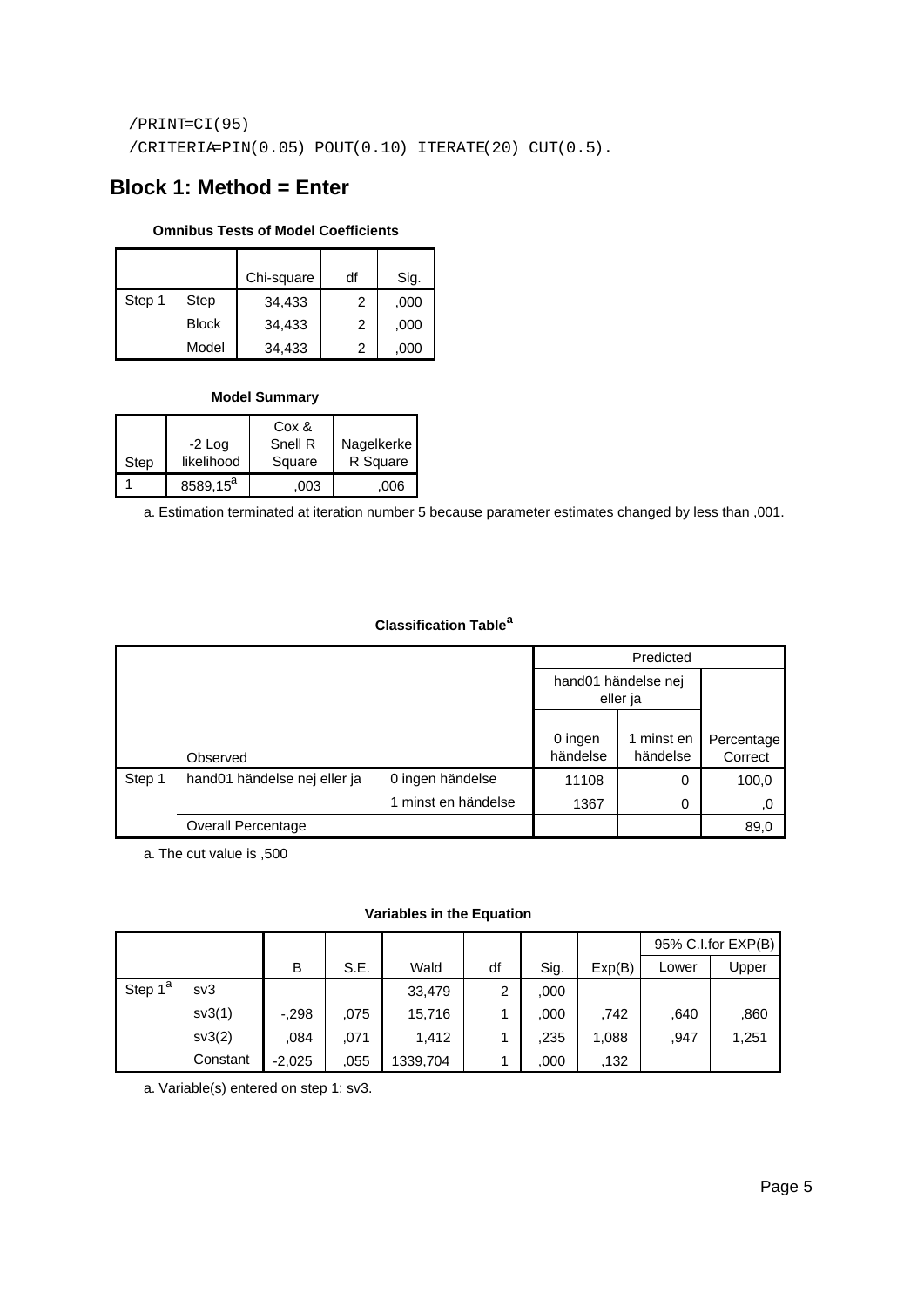```
LOGISTIC REGRESSION VARIABLES hand01
 /METHOD=ENTER sv5
 /CONTRAST (sv5)=Indicator(1)
 /PRINT=CI(95)
 /CRITERIA=PIN(0.05) POUT(0.10) ITERATE(20) CUT(0.5).
```
# **Block 1: Method = Enter**

### **Omnibus Tests of Model Coefficients**

|        |              | Chi-square | df | Sig. |
|--------|--------------|------------|----|------|
| Step 1 | Step         | 39.044     | 4  | ,000 |
|        | <b>Block</b> | 39.044     | 4  | ,000 |
|        | Model        | 39,044     |    | .000 |

### **Model Summary**

| Step | $-2$ Log<br>likelihood | Cox &<br>Snell R<br>Square | Nagelkerke<br>R Square |
|------|------------------------|----------------------------|------------------------|
|      | 8584,54 <sup>a</sup>   | .003                       | 006                    |

a. Estimation terminated at iteration number 5 because parameter estimates changed by less than ,001.

## **Classification Table<sup>a</sup>**

|        |                              |                     |                                 | Predicted            |                       |
|--------|------------------------------|---------------------|---------------------------------|----------------------|-----------------------|
|        |                              |                     | hand01 händelse nej<br>eller ja |                      |                       |
|        | Observed                     |                     | 0 ingen<br>händelse             | minst en<br>händelse | Percentage<br>Correct |
| Step 1 | hand01 händelse nej eller ja | 0 ingen händelse    | 11108                           | 0                    | 100,0                 |
|        |                              | 1 minst en händelse | 1367                            | 0                    | .0                    |
|        | Overall Percentage           |                     |                                 |                      | 89,0                  |

a. The cut value is ,500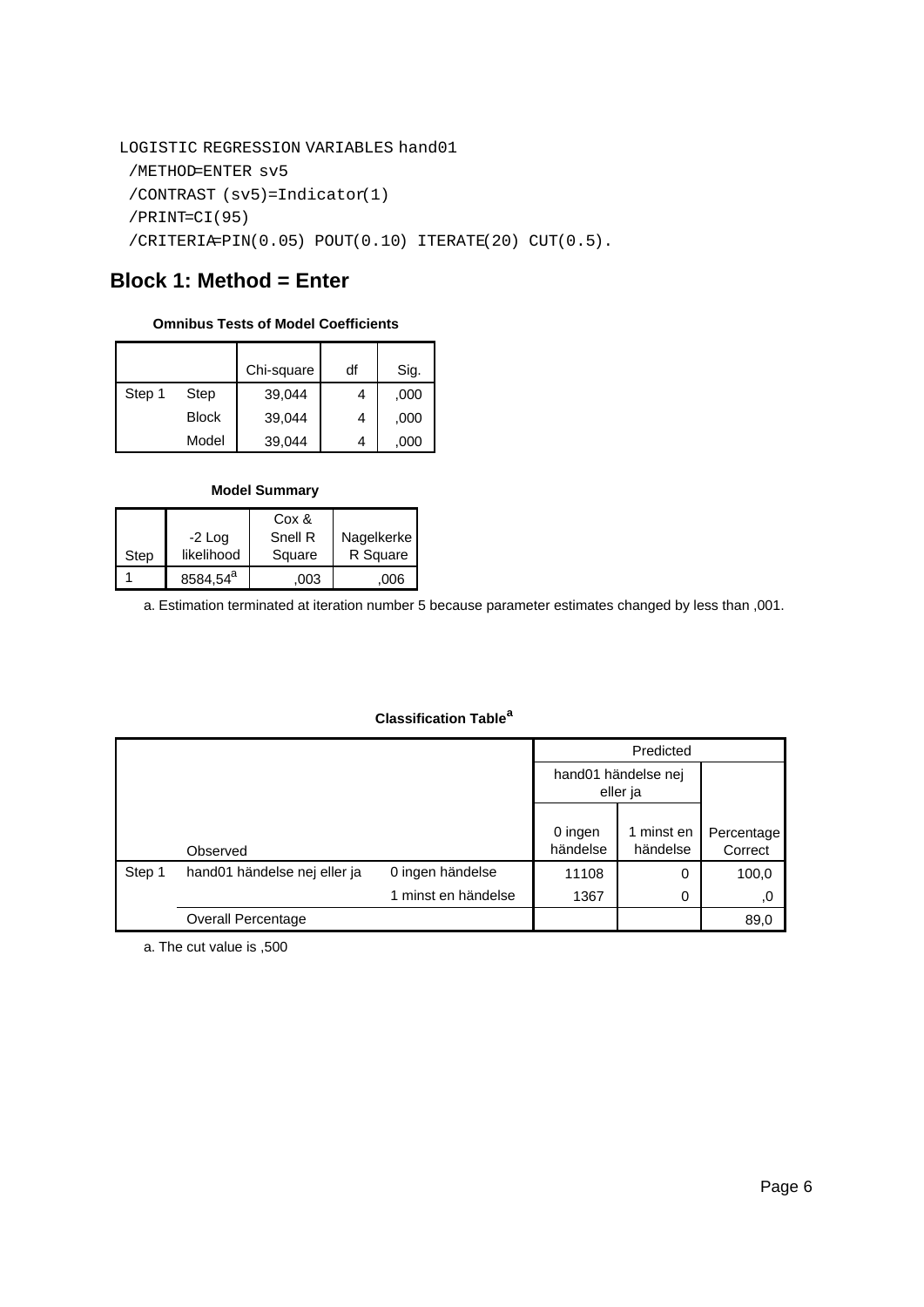|                     |          |          |      |         |    |      |        |       | $95\%$ C.I.for EXP(B) |
|---------------------|----------|----------|------|---------|----|------|--------|-------|-----------------------|
|                     |          | B        | S.E. | Wald    | df | Sig. | Exp(B) | Lower | Upper                 |
| Step 1 <sup>a</sup> | sv5      |          |      | 37,583  | 4  | ,000 |        |       |                       |
|                     | sv5(1)   | $-0.386$ | .093 | 17,124  | 1  | ,000 | ,680   | ,566  | ,816                  |
|                     | sv5(2)   | $-122$   | .105 | 1,346   |    | ,246 | .885   | ,721  | 1,088                 |
|                     | sv5(3)   | $-0.035$ | .096 | .134    | 1  | .714 | .965   | .799  | 1,166                 |
|                     | sv5(4)   | .090     | .090 | 1,012   | 1  | .315 | 1,095  | .918  | 1,306                 |
|                     | Constant | $-1,995$ | .071 | 781,526 |    | ,000 | ,136   |       |                       |

### **Variables in the Equation**

a. Variable(s) entered on step 1: sv5.

LOGISTIC REGRESSION VARIABLES hand01

/METHOD=ENTER sv7

/CONTRAST (sv7)=Indicator(1)

```
 /PRINT=CI(95)
```
/CRITERIA=PIN(0.05) POUT(0.10) ITERATE(20) CUT(0.5).

# **Block 1: Method = Enter**

## **Omnibus Tests of Model Coefficients**

|        |              | Chi-square | df | Sig. |
|--------|--------------|------------|----|------|
| Step 1 | Step         | 45,807     | 6  | ,000 |
|        | <b>Block</b> | 45,807     | 6  | ,000 |
|        | Model        | 45,807     | 6  | .000 |

### **Model Summary**

|      |                      | Cox &   |            |
|------|----------------------|---------|------------|
|      | $-2$ Log             | Snell R | Nagelkerke |
| Step | likelihood           | Square  | R Square   |
|      | 8577,78 <sup>a</sup> | 004     | .007       |

a. Estimation terminated at iteration number 5 because parameter estimates changed by less than ,001.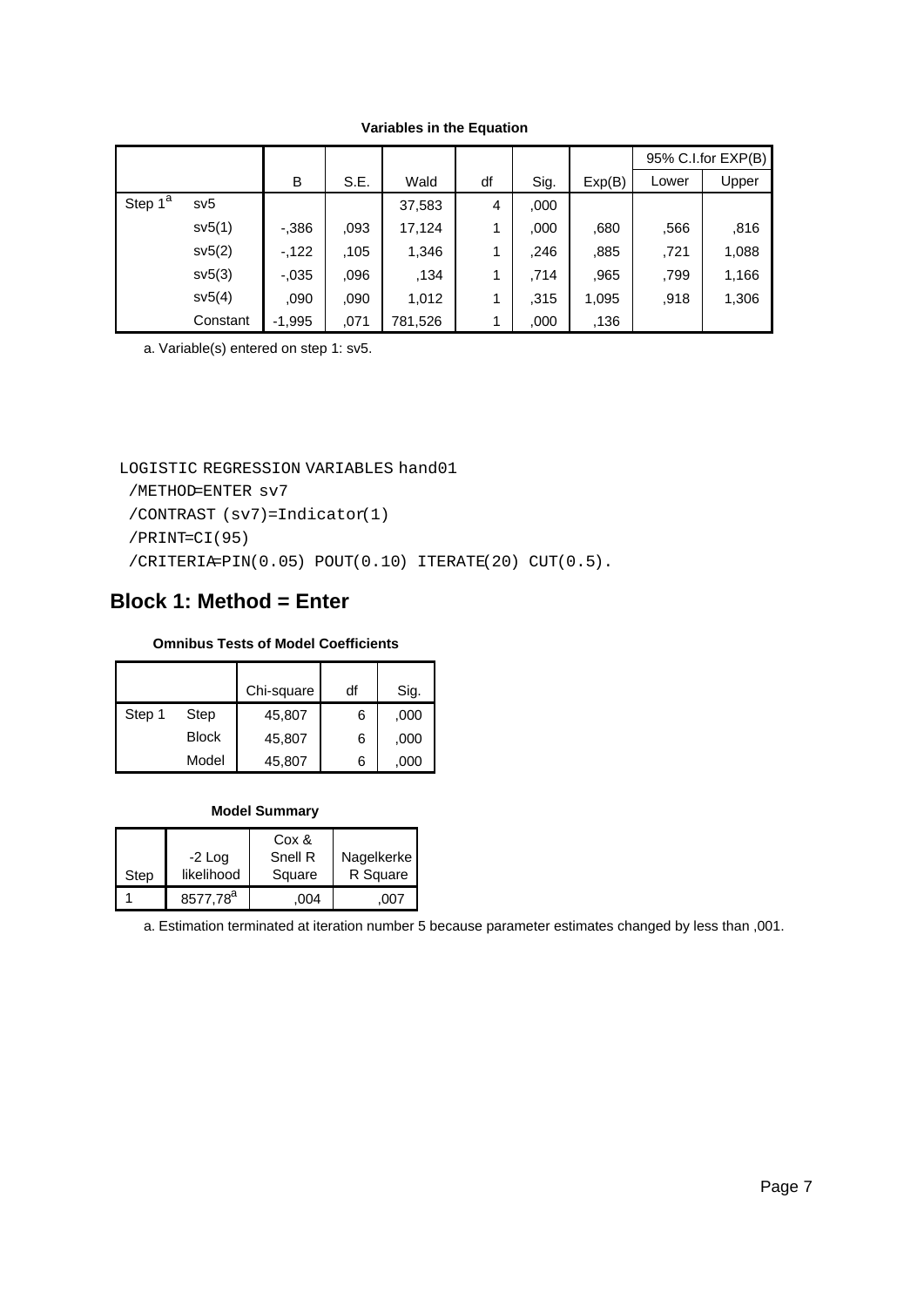|        |                              |                                 |                     | Predicted            |                       |
|--------|------------------------------|---------------------------------|---------------------|----------------------|-----------------------|
|        |                              | hand01 händelse nej<br>eller ja |                     |                      |                       |
|        | Observed                     |                                 | 0 ingen<br>händelse | minst en<br>händelse | Percentage<br>Correct |
| Step 1 | hand01 händelse nej eller ja | 0 ingen händelse                | 11108               | 0                    | 100,0                 |
|        |                              | 1 minst en händelse             | 1367                | 0                    | ,0                    |
|        | Overall Percentage           |                                 |                     |                      | 89,0                  |

a. The cut value is ,500

|                         |          |          |      |         |    |      |        |       | 95% C.I.for EXP(B) |
|-------------------------|----------|----------|------|---------|----|------|--------|-------|--------------------|
|                         |          | B        | S.E. | Wald    | df | Sig. | Exp(B) | Lower | Upper              |
| Step $1^{\overline{a}}$ | sv7      |          |      | 43,366  | 6  | ,000 |        |       |                    |
|                         | sv7(1)   | $-.467$  | ,105 | 19,690  | 1  | ,000 | ,627   | ,510  | ,771               |
|                         | sv7(2)   | $-157$   | ,123 | 1,622   | 1  | ,203 | ,855   | ,672  | 1,088              |
|                         | sv7(3)   | $-147$   | ,122 | 1,438   | 1  | ,231 | ,864   | ,680  | 1,097              |
|                         | sv7(4)   | $-0.057$ | ,116 | ,247    | 1  | .619 | ,944   | ,753  | 1,184              |
|                         | sv7(5)   | .080     | ,105 | ,578    | 1  | ,447 | 1,083  | ,881  | 1,332              |
|                         | sV7(6)   | .028     | .104 | 072     | 1  | .789 | 1,028  | ,838  | 1,262              |
|                         | Constant | $-1.978$ | .081 | 594.335 |    | ,000 | ,138   |       |                    |

### **Variables in the Equation**

a. Variable(s) entered on step 1: sv7.

#### \*\*

```
LOGISTIC REGRESSION VARIABLES luonnelt1
```

```
 /METHOD=ENTER bv1
```

```
 /CONTRAST (bv1)=Indicator(1)
```

```
 /PRINT=CI(95)
```
/CRITERIA=PIN(0.05) POUT(0.10) ITERATE(20) CUT(0.5).

# **Block 1: Method = Enter**

### **Omnibus Tests of Model Coefficients**

|        |              | Chi-square | df | Sig. |
|--------|--------------|------------|----|------|
|        |              |            |    |      |
| Step 1 | Step         | 27,580     | 2  | ,000 |
|        | <b>Block</b> | 27,580     | 2  | ,000 |
|        | Model        | 27,580     | 2  | ,000 |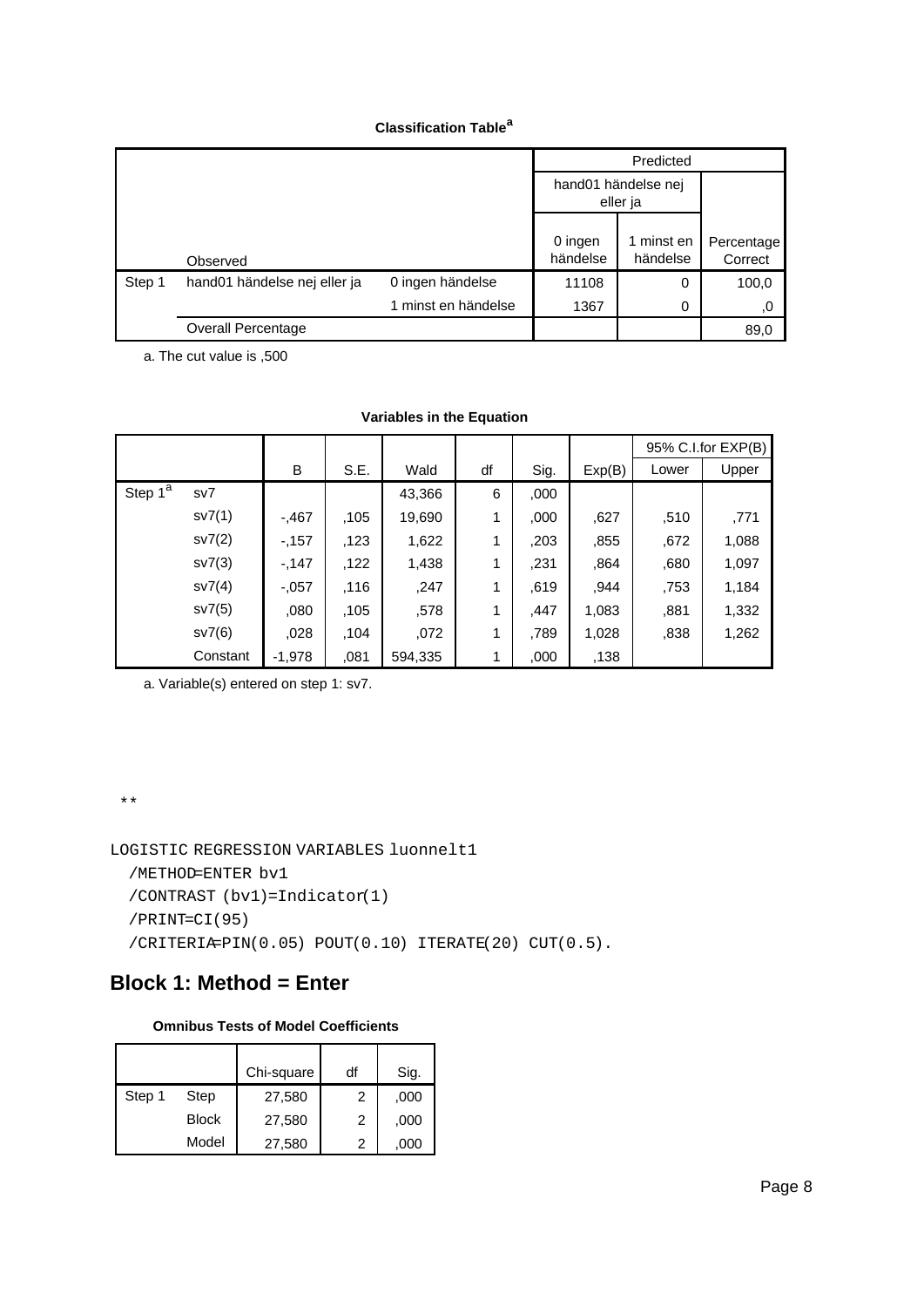**Model Summary**

| Step | $-2$ Log<br>likelihood | Cox &<br>Snell R<br>Square | Nagelkerke<br>R Square |
|------|------------------------|----------------------------|------------------------|
|      | 6169,29 <sup>a</sup>   | 002                        | 006                    |

a. Estimation terminated at iteration number 6 because parameter estimates changed by less than ,001.

## **Classification Table<sup>a</sup>**

|        |                                     |                                     | Predicted     |
|--------|-------------------------------------|-------------------------------------|---------------|
|        |                                     |                                     | luonnelt1     |
|        |                                     |                                     | luonne        |
|        |                                     |                                     | highest $=$ . |
|        |                                     |                                     |               |
|        |                                     |                                     | 0 ingen       |
|        |                                     |                                     | händelse      |
|        |                                     |                                     | eller läheltä |
|        | Observed                            |                                     | piti          |
| Step 1 | luonnelt1 luonne highest = tapahtui | 0 ingen händelse eller läheltä piti | 11627         |
|        | potilaalle                          | 1 tapahtui potilaalle               | 848           |
|        | <b>Overall Percentage</b>           |                                     |               |

|        |                                     |                                     | Predicted                          |
|--------|-------------------------------------|-------------------------------------|------------------------------------|
|        |                                     |                                     | luonnelt1<br>luonne<br>highest $=$ |
|        |                                     |                                     | 1 tapahtui                         |
|        | Observed                            |                                     | potilaalle                         |
| Step 1 | luonnelt1 luonne highest = tapahtui | 0 ingen händelse eller läheltä piti | 0                                  |
|        | potilaalle                          | 1 tapahtui potilaalle               | 0                                  |
|        | <b>Overall Percentage</b>           |                                     |                                    |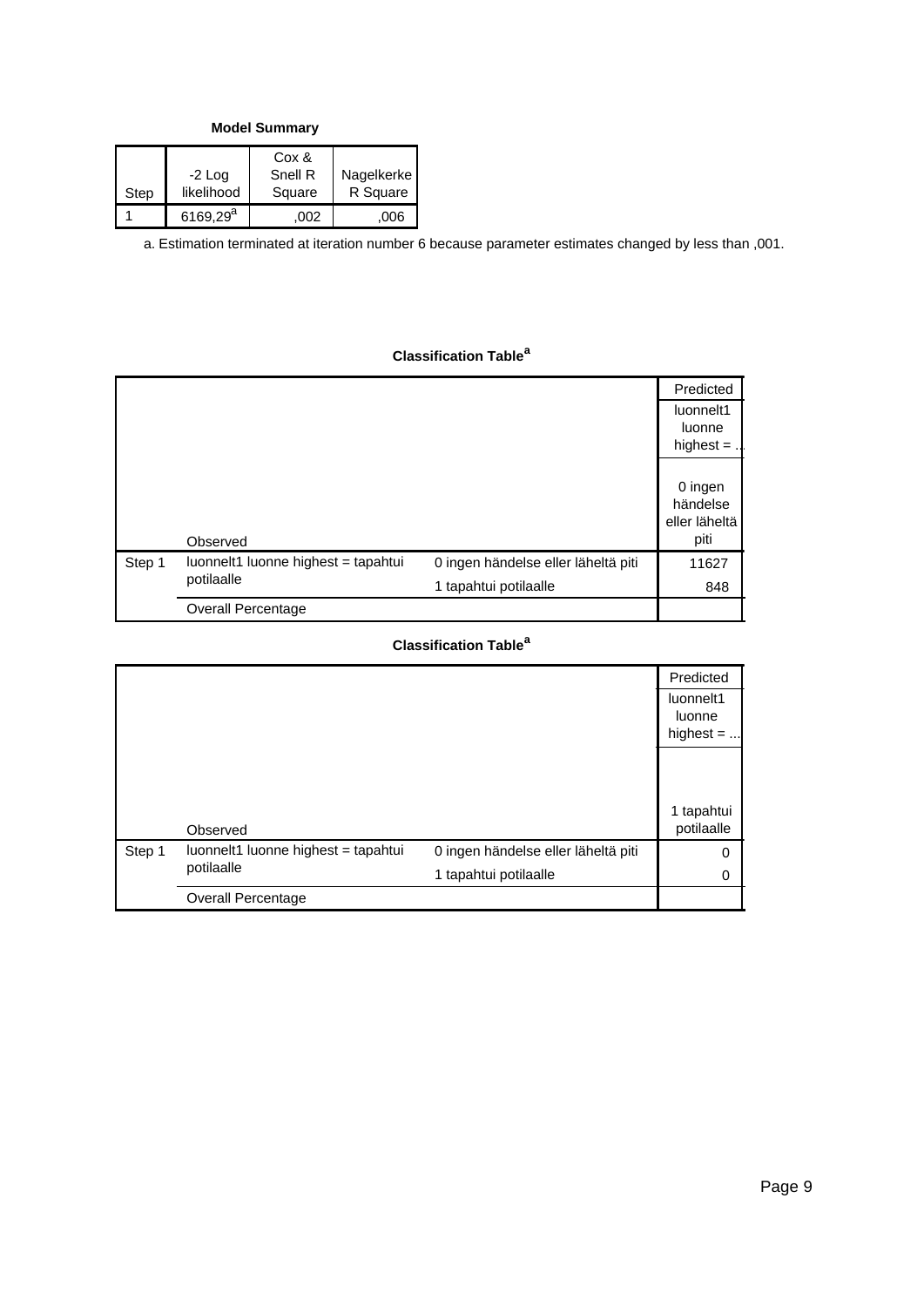|        |                                     |                                     | Predicted  |
|--------|-------------------------------------|-------------------------------------|------------|
|        |                                     |                                     |            |
|        |                                     |                                     |            |
|        |                                     |                                     |            |
|        |                                     |                                     |            |
|        |                                     |                                     | Percentage |
|        | Observed                            |                                     | Correct    |
| Step 1 | luonnelt1 luonne highest = tapahtui | 0 ingen händelse eller läheltä piti | 100,0      |
|        | potilaalle                          | 1 tapahtui potilaalle               | 0,         |
|        | <b>Overall Percentage</b>           |                                     | 93,2       |

a. The cut value is ,500

### **Variables in the Equation**

|                     |          |          |      |          |    |      |        |       | 95% C.I.for EXP(B) |
|---------------------|----------|----------|------|----------|----|------|--------|-------|--------------------|
|                     |          | B        | S.E. | Wald     | df | Sig. | Exp(B) | Lower | Upper              |
| Step 1 <sup>a</sup> | bv1      |          |      | 25,846   | 2  | .000 |        |       |                    |
|                     | bv1(1)   | $-.387$  | ,097 | 15,866   |    | ,000 | .679   | ,561  | .822               |
|                     | bv1(2)   | .119     | .080 | 2,229    |    | ,135 | 1,126  | .963  | 1,317              |
|                     | Constant | $-2,571$ | .053 | 2346,429 |    | ,000 | .076   |       |                    |

a. Variable(s) entered on step 1: bv1.

```
LOGISTIC REGRESSION VARIABLES luonnelt1
```

```
 /METHOD=ENTER bv2
```
/CONTRAST (bv2)=Indicator(1)

/PRINT=CI(95)

/CRITERIA=PIN(0.05) POUT(0.10) ITERATE(20) CUT(0.5).

|  |  | <b>Omnibus Tests of Model Coefficients</b> |
|--|--|--------------------------------------------|
|  |  |                                            |

|        |              | Chi-square | df | Sig. |
|--------|--------------|------------|----|------|
| Step 1 | Step         | 21,300     | 2  | ,000 |
|        | <b>Block</b> | 21,300     | 2  | ,000 |
|        | Model        | 21,300     | 2  | 000  |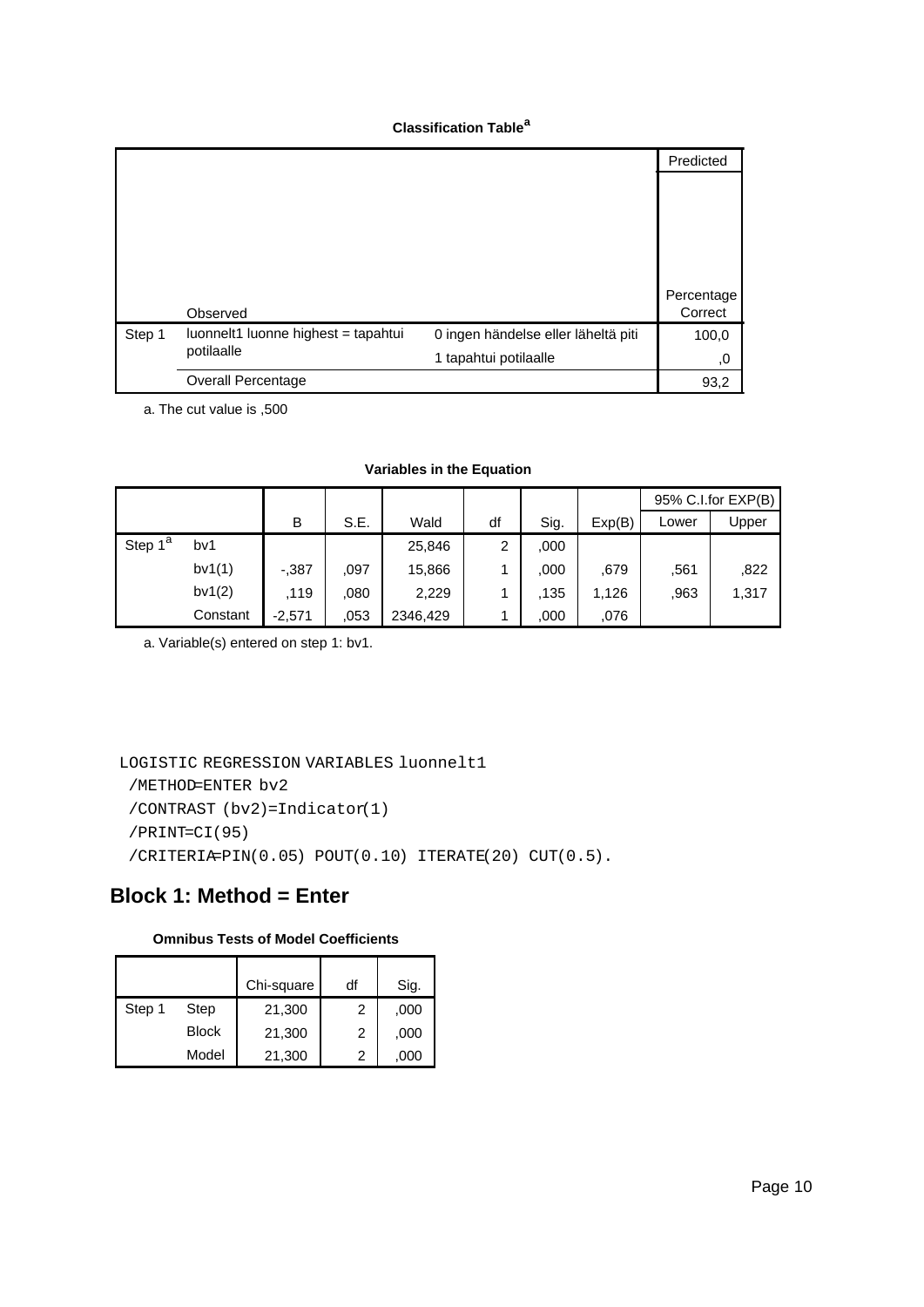**Model Summary**

| Step | $-2$ Log<br>likelihood | Cox &<br>Snell R<br>Square | Nagelkerke<br>R Square |
|------|------------------------|----------------------------|------------------------|
|      | 6175,57 <sup>a</sup>   | .002                       | 004                    |

a. Estimation terminated at iteration number 5 because parameter estimates changed by less than ,001.

## **Classification Table<sup>a</sup>**

|        |                                     |                                     | Predicted     |
|--------|-------------------------------------|-------------------------------------|---------------|
|        |                                     |                                     | luonnelt1     |
|        |                                     |                                     | luonne        |
|        |                                     |                                     | highest $=$ . |
|        |                                     |                                     |               |
|        |                                     |                                     | 0 ingen       |
|        |                                     |                                     | händelse      |
|        |                                     |                                     | eller läheltä |
|        | Observed                            |                                     | piti          |
| Step 1 | luonnelt1 luonne highest = tapahtui | 0 ingen händelse eller läheltä piti | 11627         |
|        | potilaalle                          | 1 tapahtui potilaalle               | 848           |
|        | <b>Overall Percentage</b>           |                                     |               |

|        |                                     |                                     | Predicted                          |
|--------|-------------------------------------|-------------------------------------|------------------------------------|
|        |                                     |                                     | luonnelt1<br>luonne<br>highest $=$ |
|        |                                     |                                     | 1 tapahtui                         |
|        | Observed                            |                                     | potilaalle                         |
| Step 1 | luonnelt1 luonne highest = tapahtui | 0 ingen händelse eller läheltä piti | 0                                  |
|        | potilaalle                          | 1 tapahtui potilaalle               | 0                                  |
|        | <b>Overall Percentage</b>           |                                     |                                    |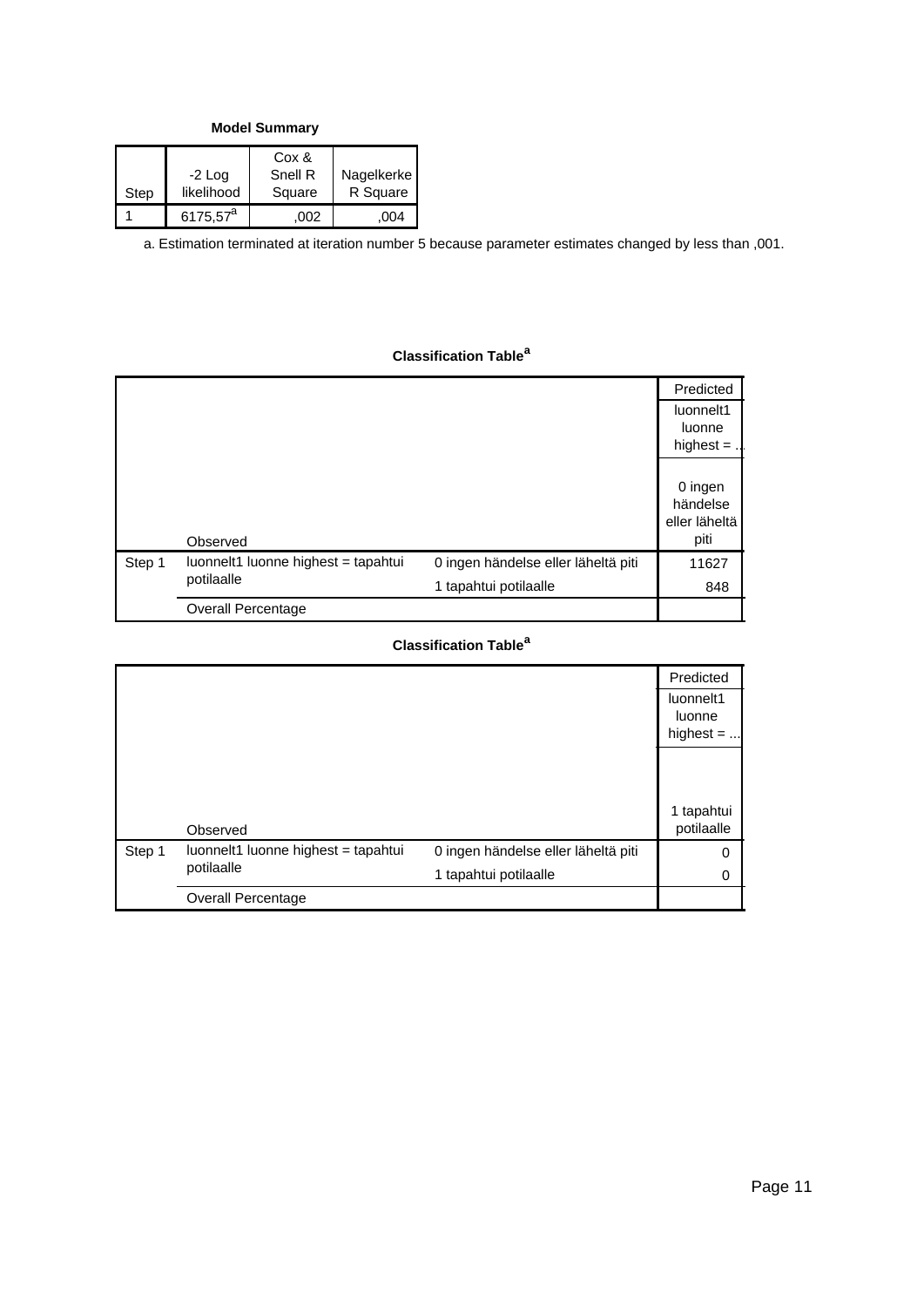|        |                                     |                                     | Predicted  |
|--------|-------------------------------------|-------------------------------------|------------|
|        |                                     |                                     |            |
|        |                                     |                                     |            |
|        |                                     |                                     |            |
|        |                                     |                                     |            |
|        |                                     |                                     | Percentage |
|        | Observed                            |                                     | Correct    |
| Step 1 | luonnelt1 luonne highest = tapahtui | 0 ingen händelse eller läheltä piti | 100,0      |
|        | potilaalle                          | 1 tapahtui potilaalle               | 0,         |
|        | <b>Overall Percentage</b>           |                                     | 93,2       |

a. The cut value is ,500

### **Variables in the Equation**

|                     |          |          |      |          |    |      |        |       | 95% C.I.for EXP(B) |
|---------------------|----------|----------|------|----------|----|------|--------|-------|--------------------|
|                     |          | B        | S.E. | Wald     | df | Sig. | Exp(B) | Lower | Upper              |
| Step 1 <sup>a</sup> | bv2      |          |      | 20,588   | 2  | ,000 |        |       |                    |
|                     | bv2(1)   | $-282$   | .099 | 8,073    |    | .004 | .755   | .621  | .916               |
|                     | bv2(2)   | .096     | .090 | 1,146    |    | .284 | 1,101  | ,923  | 1,313              |
|                     | Constant | $-2,571$ | 074. | 1215,978 |    | ,000 | .076   |       |                    |

a. Variable(s) entered on step 1: bv2.

```
LOGISTIC REGRESSION VARIABLES luonnelt1
```

```
 /METHOD=ENTER bv3
/CONTRAST (bv3)=Indicator(1)
```
/PRINT=CI(95)

/CRITERIA=PIN(0.05) POUT(0.10) ITERATE(20) CUT(0.5).

|  |  |  |  |  | <b>Omnibus Tests of Model Coefficients</b> |
|--|--|--|--|--|--------------------------------------------|
|--|--|--|--|--|--------------------------------------------|

|        |              | Chi-square | df | Sig. |
|--------|--------------|------------|----|------|
| Step 1 | Step         | 21,420     | 2  | ,000 |
|        | <b>Block</b> | 21,420     | 2  | ,000 |
|        | Model        | 21,420     |    | 000  |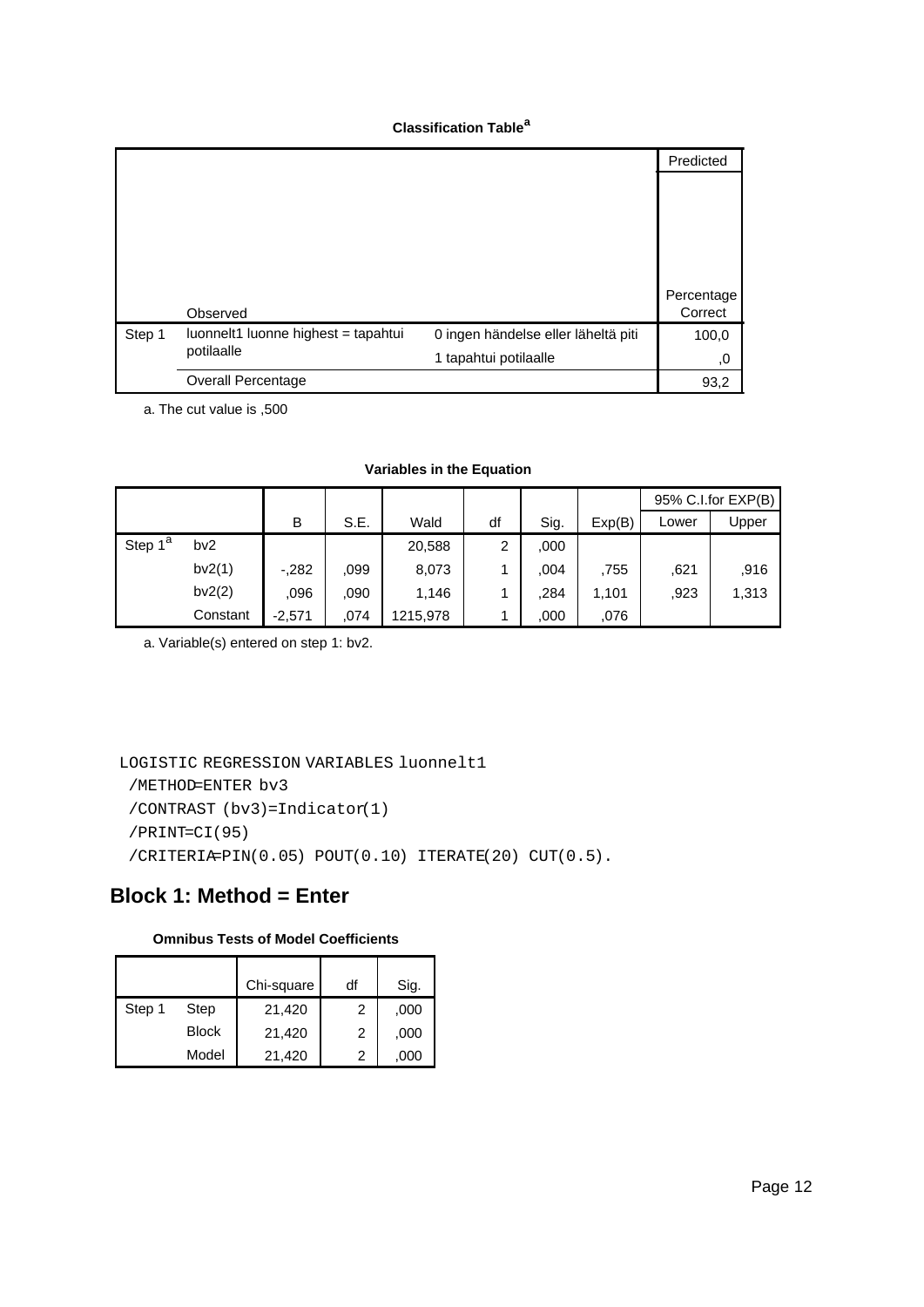**Model Summary**

| Step | $-2$ Log<br>likelihood | Cox &<br>Snell R<br>Square | Nagelkerke<br>R Square |
|------|------------------------|----------------------------|------------------------|
|      | 6175,45 <sup>a</sup>   | .002                       | 004                    |

a. Estimation terminated at iteration number 6 because parameter estimates changed by less than ,001.

## **Classification Table<sup>a</sup>**

|        |                                     |                                     | Predicted     |
|--------|-------------------------------------|-------------------------------------|---------------|
|        |                                     |                                     | luonnelt1     |
|        |                                     |                                     | luonne        |
|        |                                     |                                     | highest $=$ . |
|        |                                     |                                     |               |
|        |                                     |                                     | 0 ingen       |
|        |                                     |                                     | händelse      |
|        |                                     |                                     | eller läheltä |
|        | Observed                            |                                     | piti          |
| Step 1 | luonnelt1 luonne highest = tapahtui | 0 ingen händelse eller läheltä piti | 11627         |
|        | potilaalle                          | 1 tapahtui potilaalle               | 848           |
|        | <b>Overall Percentage</b>           |                                     |               |

|        |                                     |                                     | Predicted                          |
|--------|-------------------------------------|-------------------------------------|------------------------------------|
|        |                                     |                                     | luonnelt1<br>luonne<br>highest $=$ |
|        |                                     |                                     | 1 tapahtui                         |
|        | Observed                            |                                     | potilaalle                         |
| Step 1 | luonnelt1 luonne highest = tapahtui | 0 ingen händelse eller läheltä piti | 0                                  |
|        | potilaalle                          | 1 tapahtui potilaalle               | 0                                  |
|        | <b>Overall Percentage</b>           |                                     |                                    |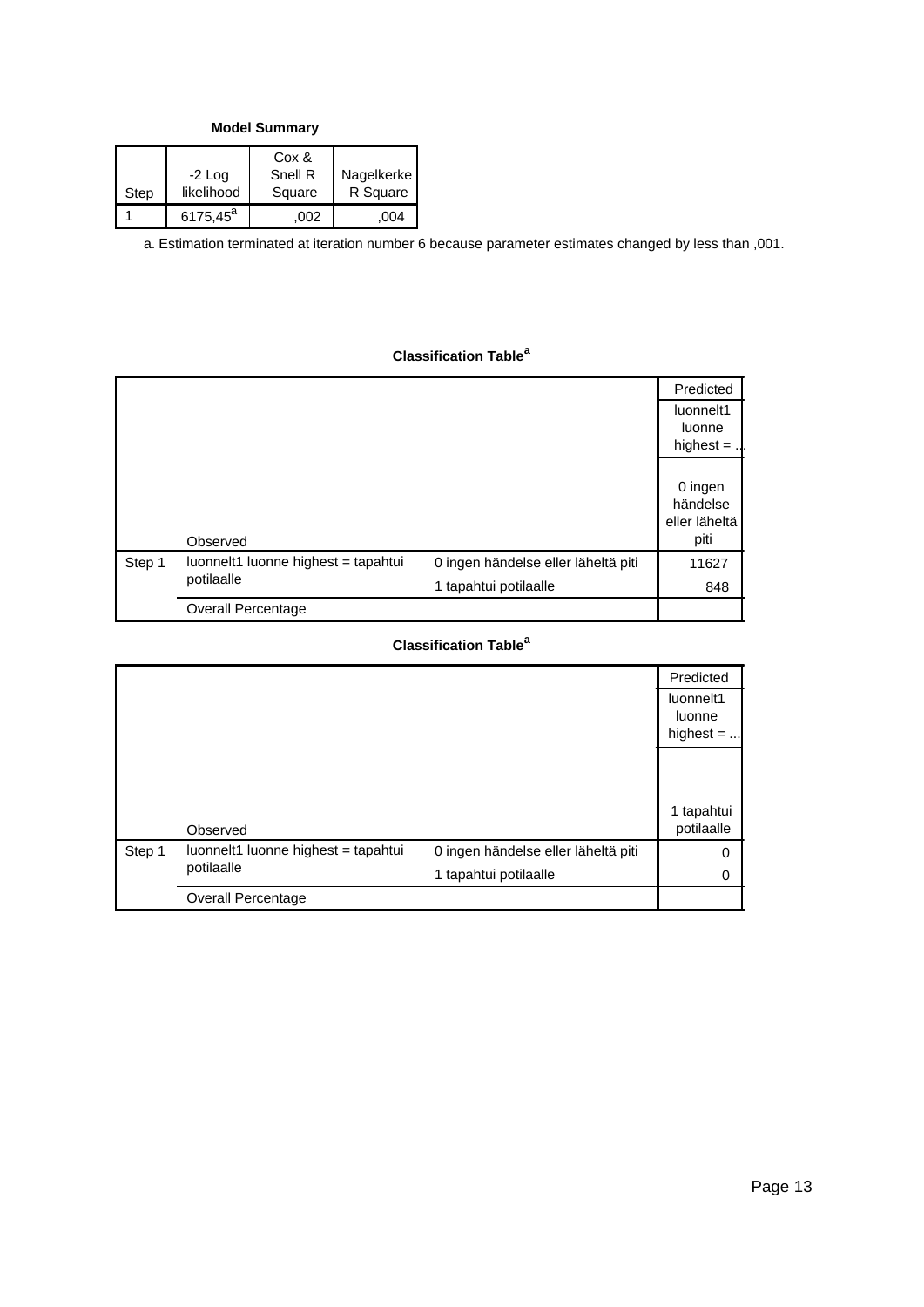|        |                                     |                                     | Predicted  |
|--------|-------------------------------------|-------------------------------------|------------|
|        |                                     |                                     |            |
|        |                                     |                                     |            |
|        |                                     |                                     |            |
|        |                                     |                                     |            |
|        |                                     |                                     |            |
|        |                                     |                                     | Percentage |
|        | Observed                            |                                     | Correct    |
| Step 1 | luonnelt1 luonne highest = tapahtui | 0 ingen händelse eller läheltä piti | 100,0      |
|        | potilaalle                          | 1 tapahtui potilaalle               | 0,         |
|        | Overall Percentage                  |                                     | 93,2       |

a. The cut value is ,500

### **Variables in the Equation**

|                     |          |          |      |          |    |      |        |       | 95% C.I.for EXP(B) |
|---------------------|----------|----------|------|----------|----|------|--------|-------|--------------------|
|                     |          | B        | S.E. | Wald     | df | Sig. | Exp(B) | Lower | Upper              |
| Step 1 <sup>a</sup> | bv3      |          |      | 19,526   | 2  | ,000 |        |       |                    |
|                     | bv3(1)   | $-.481$  | .132 | 13,182   |    | ,000 | .618   | ,477  | ,801               |
|                     | bv3(2)   | .188     | .094 | 3,996    |    | .046 | 1,207  | 1,004 | 1,452              |
|                     | Constant | $-2,601$ | .041 | 3967,818 |    | .000 | .074   |       |                    |

a. Variable(s) entered on step 1: bv3.

```
LOGISTIC REGRESSION VARIABLES luonnelt1
```

```
 /METHOD=ENTER sv3
/CONTRAST (sv3)=Indicator(1)
```
/PRINT=CI(95)

/CRITERIA=PIN(0.05) POUT(0.10) ITERATE(20) CUT(0.5).

|  |  | <b>Omnibus Tests of Model Coefficients</b> |
|--|--|--------------------------------------------|
|  |  |                                            |

|        |              | Chi-square | df | Sig. |
|--------|--------------|------------|----|------|
| Step 1 | Step         | 16,005     | 2  | ,000 |
|        | <b>Block</b> | 16,005     | 2  | ,000 |
|        | Model        | 16,005     | 2  | 000  |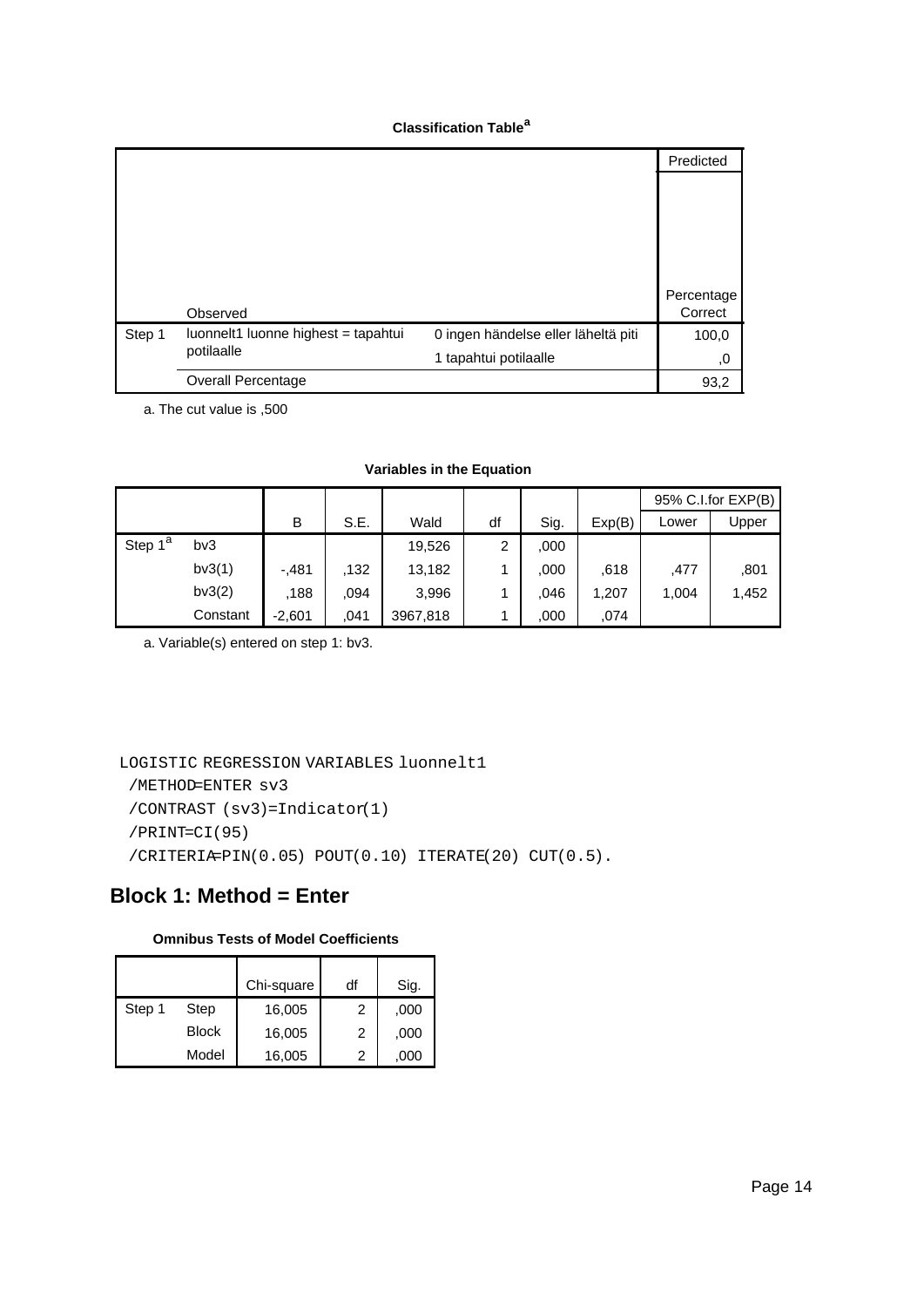**Model Summary**

| Step | $-2$ Log<br>likelihood | Cox &<br>Snell R<br>Square | Nagelkerke<br>R Square |
|------|------------------------|----------------------------|------------------------|
|      | 6180,87 <sup>a</sup>   | .001                       | .003                   |

a. Estimation terminated at iteration number 5 because parameter estimates changed by less than ,001.

## **Classification Table<sup>a</sup>**

|        |                                     |                                     | Predicted     |
|--------|-------------------------------------|-------------------------------------|---------------|
|        |                                     |                                     | luonnelt1     |
|        |                                     |                                     | luonne        |
|        |                                     |                                     | highest $=$ . |
|        |                                     |                                     |               |
|        |                                     |                                     | 0 ingen       |
|        |                                     |                                     | händelse      |
|        |                                     |                                     | eller läheltä |
|        | Observed                            |                                     | piti          |
| Step 1 | luonnelt1 luonne highest = tapahtui | 0 ingen händelse eller läheltä piti | 11627         |
|        | potilaalle                          | 1 tapahtui potilaalle               | 848           |
|        | <b>Overall Percentage</b>           |                                     |               |

|        |                                     |                                     | Predicted                          |
|--------|-------------------------------------|-------------------------------------|------------------------------------|
|        |                                     |                                     | luonnelt1<br>luonne<br>highest $=$ |
|        |                                     |                                     | 1 tapahtui                         |
|        | Observed                            |                                     | potilaalle                         |
| Step 1 | luonnelt1 luonne highest = tapahtui | 0 ingen händelse eller läheltä piti | 0                                  |
|        | potilaalle                          | 1 tapahtui potilaalle               | 0                                  |
|        | <b>Overall Percentage</b>           |                                     |                                    |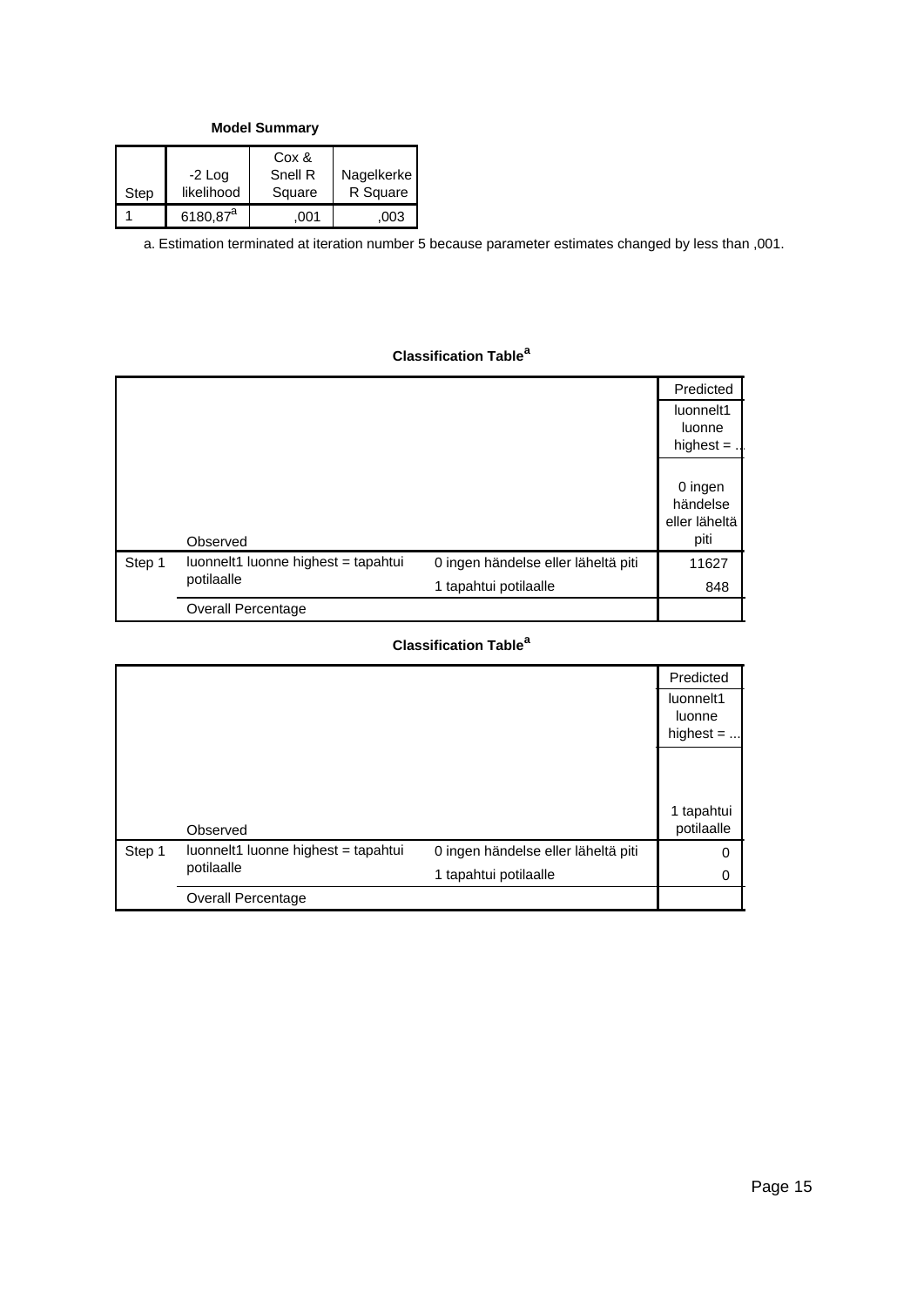|        |                                     |                                     | Predicted  |
|--------|-------------------------------------|-------------------------------------|------------|
|        |                                     |                                     |            |
|        |                                     |                                     |            |
|        |                                     |                                     |            |
|        |                                     |                                     |            |
|        |                                     |                                     | Percentage |
|        | Observed                            |                                     | Correct    |
| Step 1 | luonnelt1 luonne highest = tapahtui | 0 ingen händelse eller läheltä piti | 100,0      |
|        | potilaalle                          | 1 tapahtui potilaalle               | 0,         |
|        | <b>Overall Percentage</b>           |                                     | 93,2       |

a. The cut value is ,500

### **Variables in the Equation**

|                     |          |          |      |          |    |      |        |       | 95% C.I.for EXP(B) |
|---------------------|----------|----------|------|----------|----|------|--------|-------|--------------------|
|                     |          | B        | S.E. | Wald     | df | Sig. | Exp(B) | Lower | Upper              |
| Step 1 <sup>a</sup> | sv3      |          |      | 15,909   | 2  | ,000 |        |       |                    |
|                     | sv3(1)   | $-164$   | .094 | 3,014    |    | .083 | .849   | .706  | 1,021              |
|                     | sv3(2)   | ,167     | .090 | 3,463    |    | .063 | 1,181  | ,991  | 1,408              |
|                     | Constant | $-2,626$ | .071 | 1376,464 |    | ,000 | .072   |       |                    |

a. Variable(s) entered on step 1: sv3.

```
LOGISTIC REGRESSION VARIABLES luonnelt1
```

```
 /METHOD=ENTER sv5
```
/CONTRAST (sv5)=Indicator(1)

/PRINT=CI(95)

/CRITERIA=PIN(0.05) POUT(0.10) ITERATE(20) CUT(0.5).

|  |  |  |  |  | <b>Omnibus Tests of Model Coefficients</b> |
|--|--|--|--|--|--------------------------------------------|
|--|--|--|--|--|--------------------------------------------|

|        |              | Chi-square | df | Sig. |
|--------|--------------|------------|----|------|
| Step 1 | Step         | 15,434     |    | ,004 |
|        | <b>Block</b> | 15,434     | 4  | ,004 |
|        | Model        | 15,434     | 4  | .004 |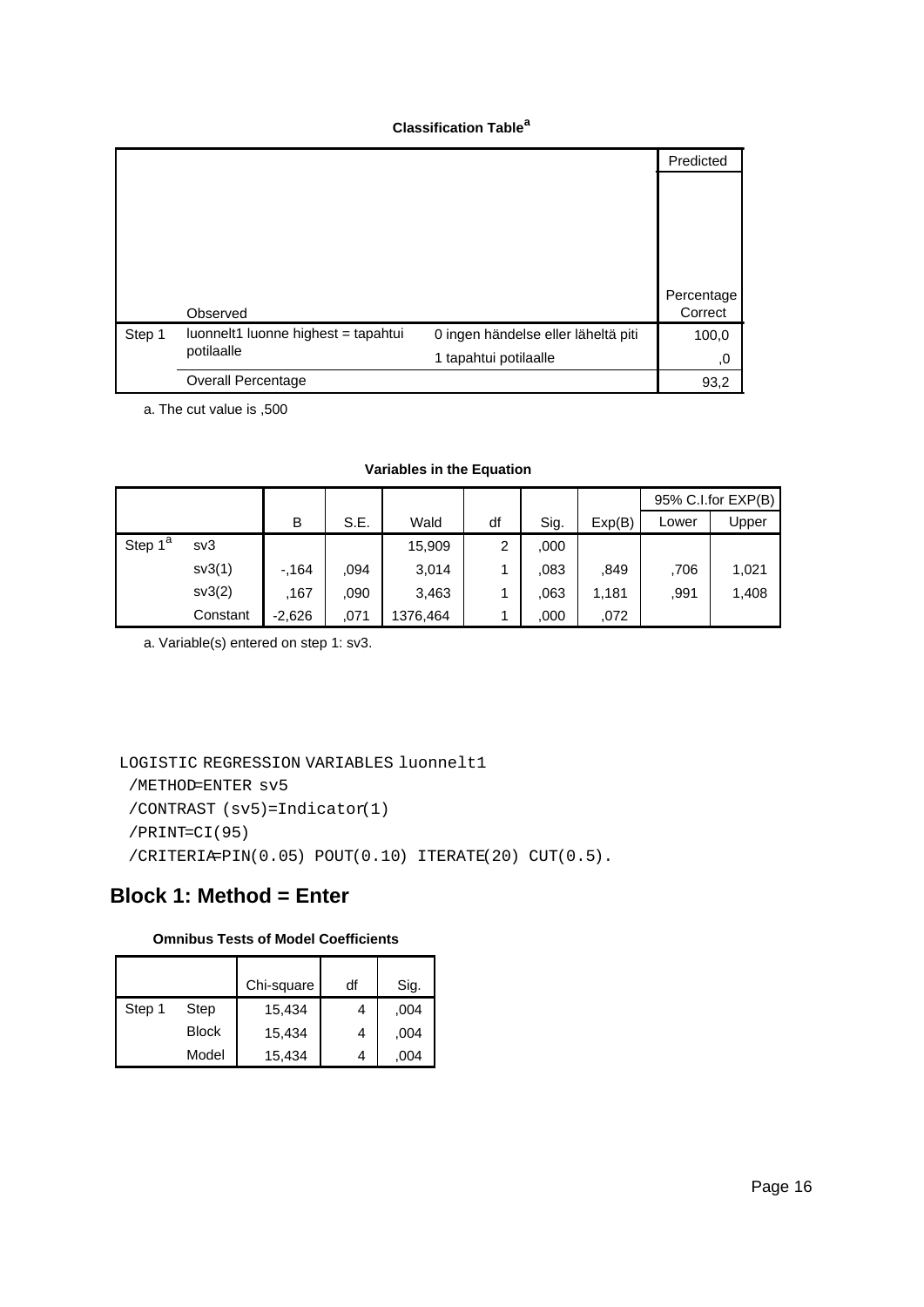**Model Summary**

| Step | $-2$ Log<br>likelihood | Cox &<br>Snell R<br>Square | Nagelkerke<br>R Square |
|------|------------------------|----------------------------|------------------------|
|      | $6181,44^a$            | .001                       | .003                   |

a. Estimation terminated at iteration number 5 because parameter estimates changed by less than ,001.

## **Classification Table<sup>a</sup>**

|        |                                     |                                     | Predicted     |
|--------|-------------------------------------|-------------------------------------|---------------|
|        |                                     |                                     | luonnelt1     |
|        |                                     |                                     | luonne        |
|        |                                     |                                     | highest $=$ . |
|        |                                     |                                     |               |
|        |                                     |                                     | 0 ingen       |
|        |                                     |                                     | händelse      |
|        |                                     |                                     | eller läheltä |
|        | Observed                            |                                     | piti          |
| Step 1 | luonnelt1 luonne highest = tapahtui | 0 ingen händelse eller läheltä piti | 11627         |
|        | potilaalle                          | 1 tapahtui potilaalle               | 848           |
|        | <b>Overall Percentage</b>           |                                     |               |

|        |                                     |                                     | Predicted                          |
|--------|-------------------------------------|-------------------------------------|------------------------------------|
|        |                                     |                                     | luonnelt1<br>luonne<br>highest $=$ |
|        |                                     |                                     | 1 tapahtui                         |
|        | Observed                            |                                     | potilaalle                         |
| Step 1 | luonnelt1 luonne highest = tapahtui | 0 ingen händelse eller läheltä piti | 0                                  |
|        | potilaalle                          | 1 tapahtui potilaalle               | 0                                  |
|        | <b>Overall Percentage</b>           |                                     |                                    |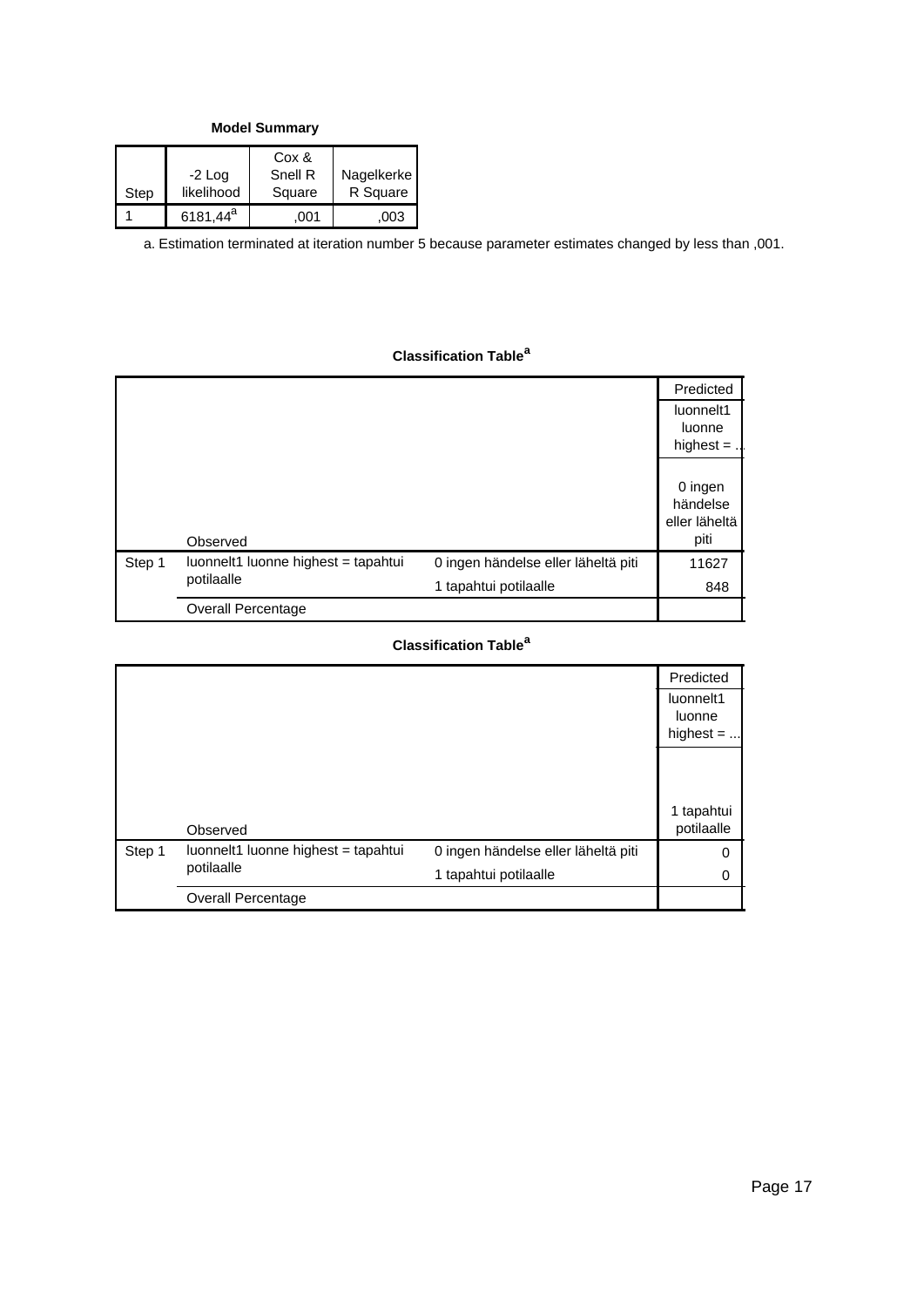|        |                                     |                                     | Predicted  |
|--------|-------------------------------------|-------------------------------------|------------|
|        |                                     |                                     |            |
|        |                                     |                                     |            |
|        |                                     |                                     |            |
|        |                                     |                                     |            |
|        |                                     |                                     |            |
|        |                                     |                                     | Percentage |
|        | Observed                            |                                     | Correct    |
| Step 1 | luonnelt1 luonne highest = tapahtui | 0 ingen händelse eller läheltä piti | 100,0      |
|        | potilaalle                          | 1 tapahtui potilaalle               | 0,         |
|        | <b>Overall Percentage</b>           |                                     | 93,2       |

a. The cut value is ,500

### **Variables in the Equation**

|                     |          |          |       |         |    |      |        |       | 95% C.I.for EXP(B) |
|---------------------|----------|----------|-------|---------|----|------|--------|-------|--------------------|
|                     |          | B        | S.E.  | Wald    | df | Sig. | Exp(B) | Lower | Upper              |
| Step 1 <sup>a</sup> | sv5      |          |       | 15,236  | 4  | .004 |        |       |                    |
|                     | sv5(1)   | $-0.215$ | ,117  | 3,419   |    | .064 | .806   | .642  | 1,013              |
|                     | sv5(2)   | $-.099$  | .134  | .551    |    | .458 | ,905   | ,696  | 1,177              |
|                     | sv5(3)   | .064     | .121  | ,280    |    | .597 | 1,066  | .841  | 1,351              |
|                     | sv5(4)   | .149     | , 114 | 1,719   |    | .190 | 1,161  | ,929  | 1,451              |
|                     | Constant | $-2,598$ | .091  | 810,642 |    | ,000 | .074   |       |                    |

a. Variable(s) entered on step 1: sv5.

### LOGISTIC REGRESSION VARIABLES luonnelt1

```
 /METHOD=ENTER sv7
/CONTRAST (sv7)=Indicator(1)
/PRINT=CI(95)
/CRITERIA=PIN(0.05) POUT(0.10) ITERATE(20) CUT(0.5).
```
# **Block 1: Method = Enter**

### **Omnibus Tests of Model Coefficients**

|        |              | Chi-square | df | Sig. |
|--------|--------------|------------|----|------|
| Step 1 | Step         | 19,604     | 6  | ,003 |
|        | <b>Block</b> | 19,604     | 6  | ,003 |
|        | Model        | 19,604     |    | .003 |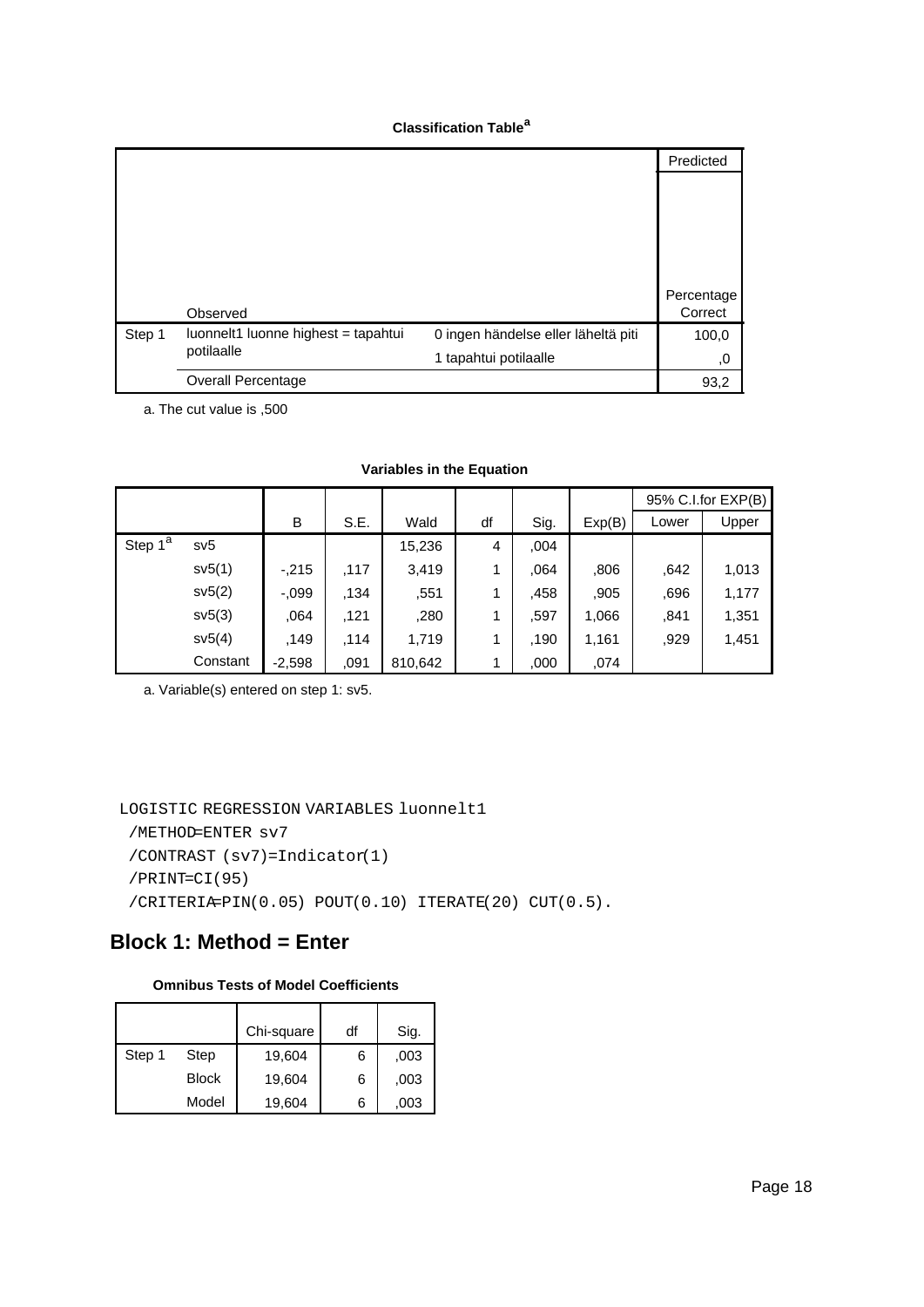**Model Summary**

| Step | $-2$ Log<br>likelihood | Cox &<br>Snell R<br>Square | Nagelkerke<br>R Square |
|------|------------------------|----------------------------|------------------------|
|      | 6177.27 <sup>a</sup>   | .002                       | 004                    |

a. Estimation terminated at iteration number 5 because parameter estimates changed by less than ,001.

## **Classification Table<sup>a</sup>**

|        |                                     |                                     | Predicted     |
|--------|-------------------------------------|-------------------------------------|---------------|
|        |                                     |                                     | luonnelt1     |
|        |                                     |                                     | luonne        |
|        |                                     |                                     | highest $=$ . |
|        |                                     |                                     |               |
|        |                                     |                                     | 0 ingen       |
|        |                                     |                                     | händelse      |
|        |                                     |                                     | eller läheltä |
|        | Observed                            |                                     | piti          |
| Step 1 | luonnelt1 luonne highest = tapahtui | 0 ingen händelse eller läheltä piti | 11627         |
|        | potilaalle                          | 1 tapahtui potilaalle               | 848           |
|        | <b>Overall Percentage</b>           |                                     |               |

|        |                                     |                                     | Predicted                          |
|--------|-------------------------------------|-------------------------------------|------------------------------------|
|        |                                     |                                     | luonnelt1<br>luonne<br>highest $=$ |
|        |                                     |                                     | 1 tapahtui                         |
|        | Observed                            |                                     | potilaalle                         |
| Step 1 | luonnelt1 luonne highest = tapahtui | 0 ingen händelse eller läheltä piti | 0                                  |
|        | potilaalle                          | 1 tapahtui potilaalle               | 0                                  |
|        | <b>Overall Percentage</b>           |                                     |                                    |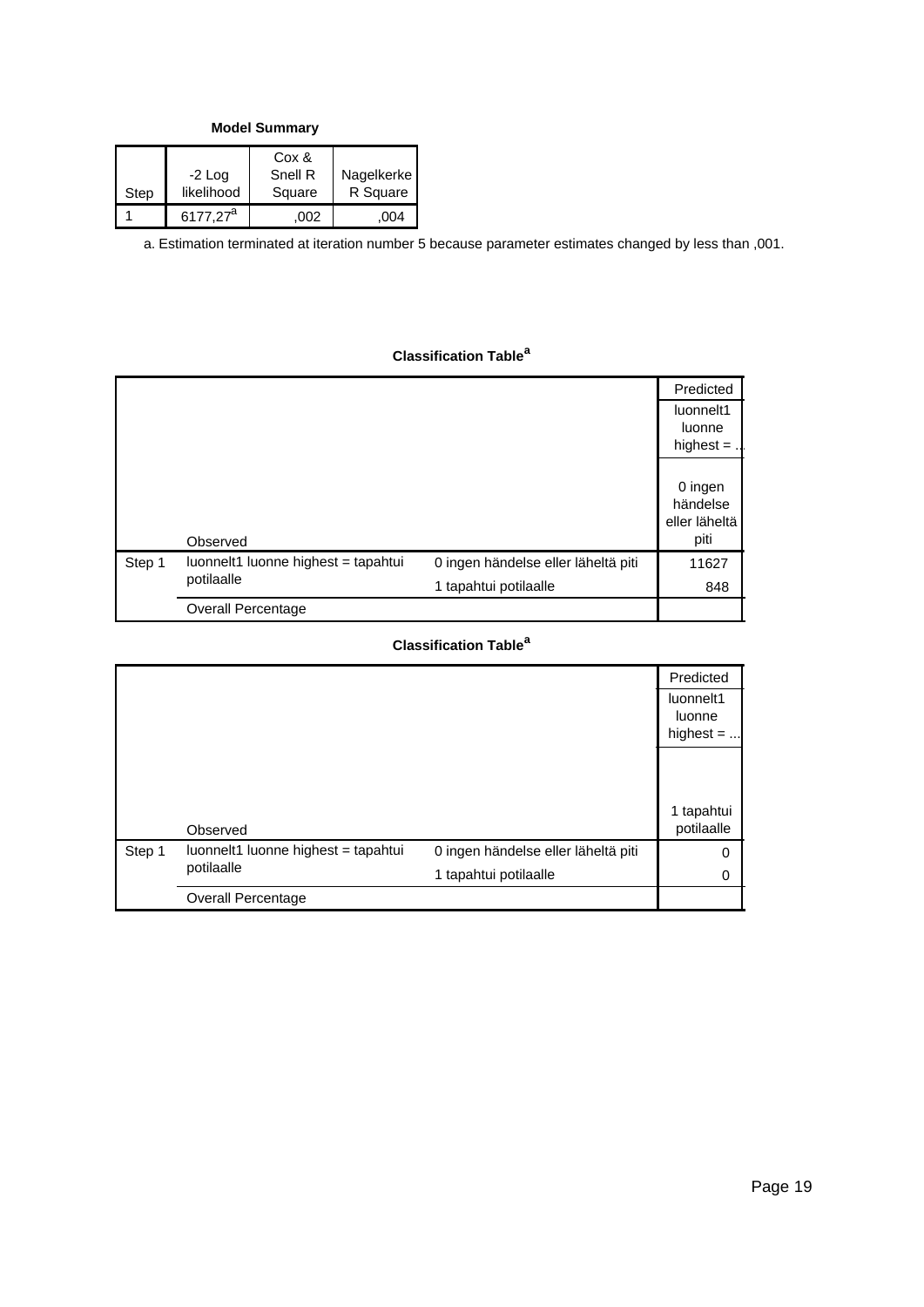|        |                                     |                                     | Predicted             |
|--------|-------------------------------------|-------------------------------------|-----------------------|
|        |                                     |                                     |                       |
|        |                                     |                                     |                       |
|        |                                     |                                     |                       |
|        |                                     |                                     |                       |
|        |                                     |                                     |                       |
|        |                                     |                                     | Percentage<br>Correct |
|        | Observed                            |                                     |                       |
| Step 1 | luonnelt1 luonne highest = tapahtui | 0 ingen händelse eller läheltä piti | 100,0                 |
|        | potilaalle                          | 1 tapahtui potilaalle               | 0,                    |
|        | <b>Overall Percentage</b>           |                                     | 93,2                  |

a. The cut value is ,500

|                         |          |          |      |         |    |      |        |       | 95% C.I.for EXP(B) |
|-------------------------|----------|----------|------|---------|----|------|--------|-------|--------------------|
|                         |          | B        | S.E. | Wald    | df | Sig. | Exp(B) | Lower | Upper              |
| Step $1^{\overline{a}}$ | sv7      |          |      | 19,036  | 6  | 004  |        |       |                    |
|                         | sv7(1)   | $-344$   | ,130 | 7,051   | 1  | .008 | ,709   | ,550  | ,914               |
|                         | sv7(2)   | $-170$   | ,155 | 1,200   | 1  | ,273 | ,844   | ,623  | 1,143              |
|                         | sv7(3)   | $-157$   | .154 | 1,044   | 1  | ,307 | ,855   | ,632  | 1,155              |
|                         | sv7(4)   | $-0.037$ | .144 | ,067    | 1  | .796 | ,963   | ,727  | 1,278              |
|                         | sv7(5)   | ,096     | .131 | ,531    | 1  | .466 | 1,100  | ,851  | 1,423              |
|                         | sv7(6)   | ,037     | .130 | ,080    | 1  | ,777 | 1,038  | .804  | 1,339              |
|                         | Constant | $-2,530$ | .101 | 622,458 |    | ,000 | ,080   |       |                    |

### **Variables in the Equation**

a. Variable(s) entered on step 1: sv7.

\*\*

```
LOGISTIC REGRESSION VARIABLES seurauslt3
```
/METHOD=ENTER bv1

```
 /CONTRAST (bv1)=Indicator(1)
```
/PRINT=CI(95)

/CRITERIA=PIN(0.05) POUT(0.10) ITERATE(20) CUT(0.5).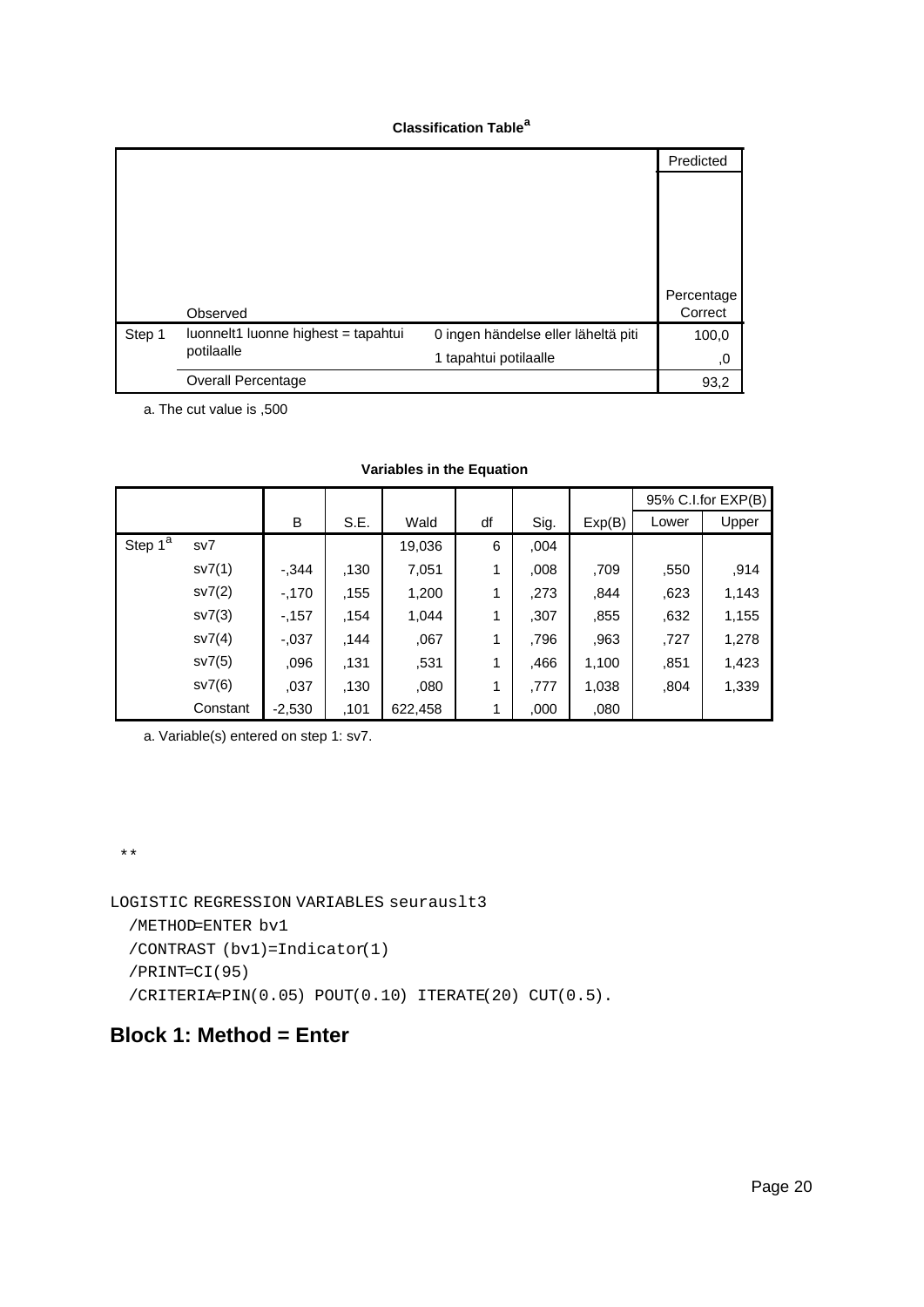### **Omnibus Tests of Model Coefficients**

|        |              | Chi-square | df | Sig. |
|--------|--------------|------------|----|------|
| Step 1 | Step         | 16,012     | 2  | ,000 |
|        | <b>Block</b> | 16,012     | 2  | ,000 |
|        | Model        | 16,012     | っ  | .000 |

## **Model Summary**

|      | $-2$ Log             | Cox &<br>Snell R | Nagelkerke |
|------|----------------------|------------------|------------|
| Step | likelihood           | Square           | R Square   |
|      | 3523,04 <sup>a</sup> | .001             | .005       |

a. Estimation terminated at iteration number 6 because parameter estimates changed by less than ,001.

|        |                                        |                                   | Predicted     |
|--------|----------------------------------------|-----------------------------------|---------------|
|        |                                        |                                   | seurausit3    |
|        |                                        |                                   | seuraus       |
|        |                                        |                                   | highest $=$ . |
|        |                                        |                                   | 0 ingen       |
|        |                                        |                                   | händelse      |
|        |                                        |                                   | eller ei      |
|        | Observed                               |                                   | haittaa       |
| Step 1 | seurausit3 seuraus highest = haitta (i | 0 ingen händelse eller ei haittaa | 12075         |
|        | någon form)                            | 1 haitta (i någon form)           | 400           |
|        | Overall Percentage                     |                                   |               |

## **Classification Table<sup>a</sup>**

|        |                                        |                                   | Predicted                     |
|--------|----------------------------------------|-----------------------------------|-------------------------------|
|        |                                        |                                   | seurausit3                    |
|        |                                        |                                   | seuraus                       |
|        |                                        |                                   | highest $=$                   |
|        | Observed                               |                                   | 1 haitta (i<br>någon<br>form) |
| Step 1 | seurausit3 seuraus highest = haitta (i | 0 ingen händelse eller ei haittaa | 0                             |
|        | någon form)                            | 1 haitta (i någon form)           | 0                             |
|        | <b>Overall Percentage</b>              |                                   |                               |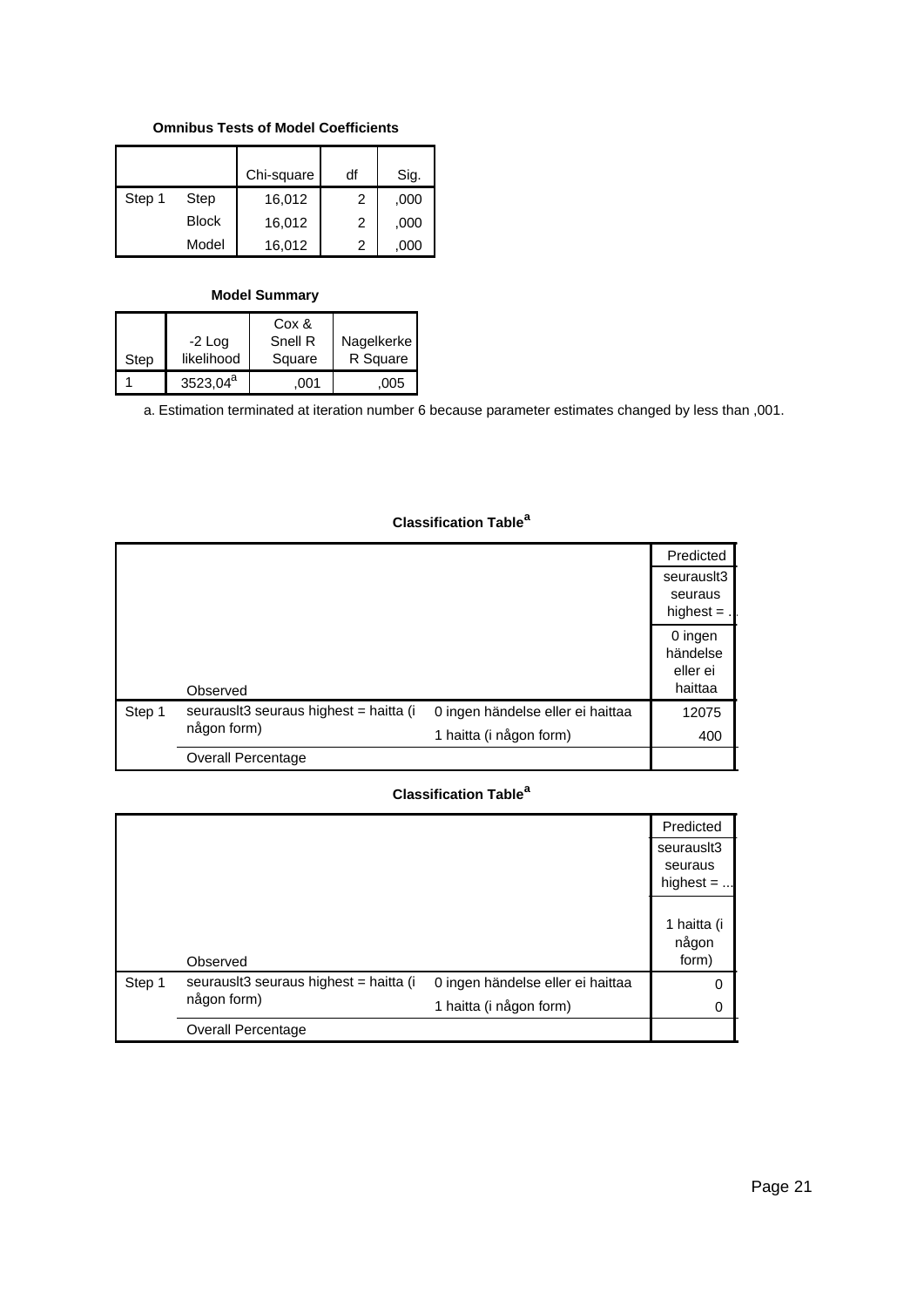|        |                                        |                                   | Predicted  |
|--------|----------------------------------------|-----------------------------------|------------|
|        |                                        |                                   |            |
|        |                                        |                                   |            |
|        |                                        |                                   |            |
|        |                                        |                                   |            |
|        |                                        |                                   | Percentage |
|        | Observed                               |                                   | Correct    |
| Step 1 | seurauslt3 seuraus highest = haitta (i | 0 ingen händelse eller ei haittaa | 100,0      |
|        | någon form)                            | 1 haitta (i någon form)           | ,0         |
|        | <b>Overall Percentage</b>              |                                   | 96,8       |

a. The cut value is ,500

### **Variables in the Equation**

|                     |          |          |      |          |    |      |        |       | 95% C.I.for EXP(B) |
|---------------------|----------|----------|------|----------|----|------|--------|-------|--------------------|
|                     |          | B        | S.E. | Wald     | df | Sig. | Exp(B) | Lower | Upper              |
| Step 1 <sup>a</sup> | bv1      |          |      | 14,905   | 2  | ,001 |        |       |                    |
|                     | bv1(1)   | $-.409$  | .141 | 8,381    |    | .004 | .664   | .503  | .876               |
|                     | bv1(2)   | .151     | .113 | 1,778    |    | .182 | 1,163  | ,932  | 1,451              |
|                     | Constant | $-3,369$ | .076 | 1964,339 |    | ,000 | .034   |       |                    |

a. Variable(s) entered on step 1: bv1.

```
LOGISTIC REGRESSION VARIABLES seurauslt3
 /METHOD=ENTER bv2
 /CONTRAST (bv2)=Indicator(1)
 /PRINT=CI(95)
 /CRITERIA=PIN(0.05) POUT(0.10) ITERATE(20) CUT(0.5).
```

|  |  |  |  | <b>Omnibus Tests of Model Coefficients</b> |
|--|--|--|--|--------------------------------------------|
|--|--|--|--|--------------------------------------------|

|        |              | Chi-square | df | Sig. |
|--------|--------------|------------|----|------|
| Step 1 | Step         | 10,152     | 2  | ,006 |
|        | <b>Block</b> | 10,152     | 2  | ,006 |
|        | Model        | 10,152     | 2  | 006  |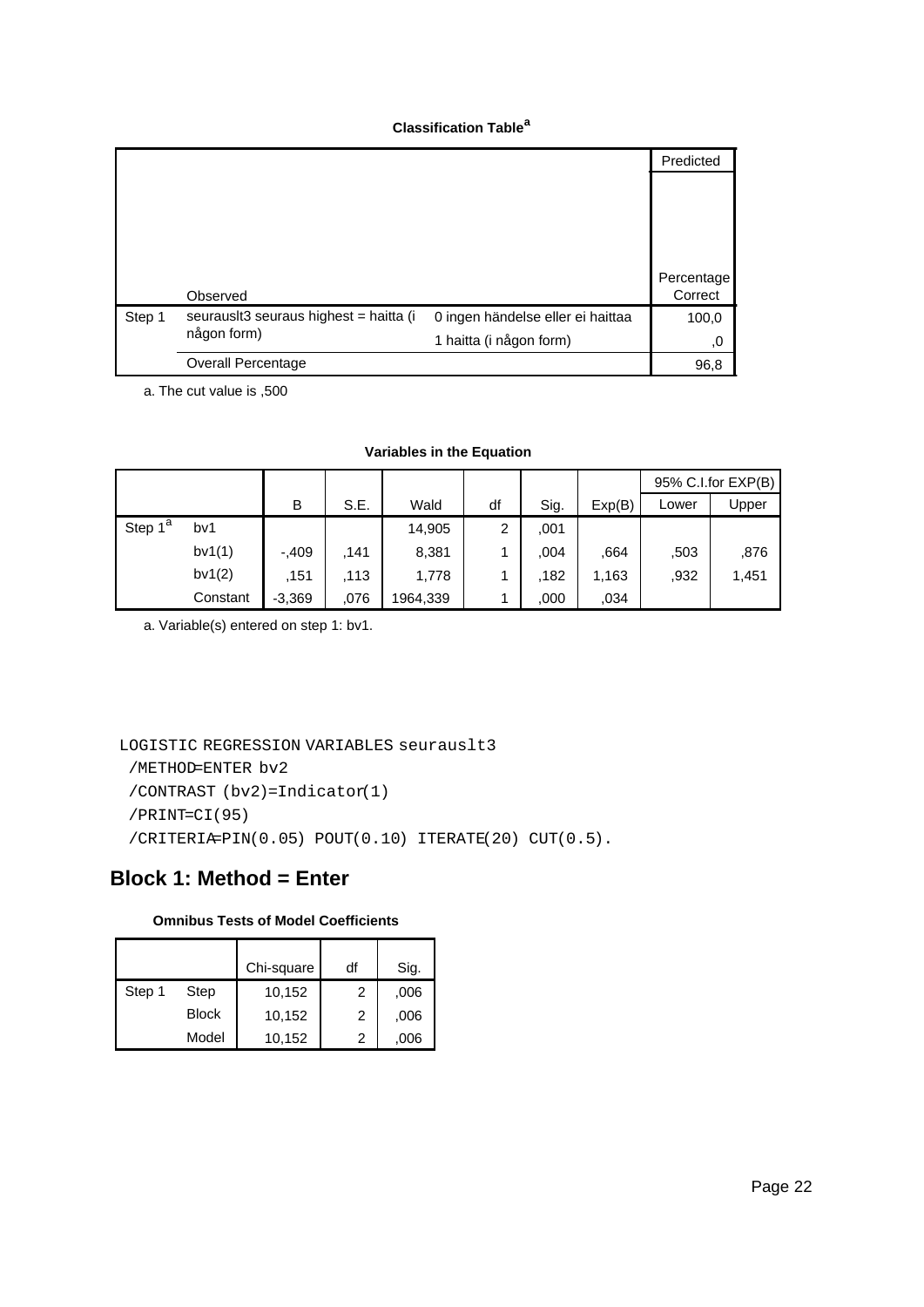**Model Summary**

| Step | $-2$ Log<br>likelihood | Cox &<br>Snell R<br>Square | Nagelkerke<br>R Square |
|------|------------------------|----------------------------|------------------------|
|      | 3528,90 <sup>a</sup>   | 001                        | .003                   |

a. Estimation terminated at iteration number 6 because parameter estimates changed by less than ,001.

## **Classification Table<sup>a</sup>**

|        |                                                       |                                                              | Predicted<br>seurausit3<br>seuraus<br>highest $=$ . |
|--------|-------------------------------------------------------|--------------------------------------------------------------|-----------------------------------------------------|
|        | Observed                                              |                                                              | 0 ingen<br>händelse<br>eller ei<br>haittaa          |
| Step 1 | seurauslt3 seuraus highest = haitta (i<br>någon form) | 0 ingen händelse eller ei haittaa<br>1 haitta (i någon form) | 12075<br>400                                        |
|        | <b>Overall Percentage</b>                             |                                                              |                                                     |

## **Classification Table<sup>a</sup>**

|        |                                                       |                                   | Predicted                     |
|--------|-------------------------------------------------------|-----------------------------------|-------------------------------|
|        |                                                       |                                   | seurausit3                    |
|        |                                                       |                                   | seuraus                       |
|        |                                                       |                                   | highest $=$                   |
|        | Observed                                              |                                   | 1 haitta (i<br>någon<br>form) |
| Step 1 | seurausit3 seuraus highest = haitta (i<br>någon form) | 0 ingen händelse eller ei haittaa | 0                             |
|        |                                                       | 1 haitta (i någon form)           | 0                             |
|        | <b>Overall Percentage</b>                             |                                   |                               |

|        |                                        |                                   | Predicted             |
|--------|----------------------------------------|-----------------------------------|-----------------------|
|        |                                        |                                   |                       |
|        | Observed                               |                                   | Percentage<br>Correct |
| Step 1 | seurausit3 seuraus highest = haitta (i | 0 ingen händelse eller ei haittaa | 100,0                 |
|        | någon form)                            | 1 haitta (i någon form)           | .0                    |
|        | <b>Overall Percentage</b>              |                                   | 96,8                  |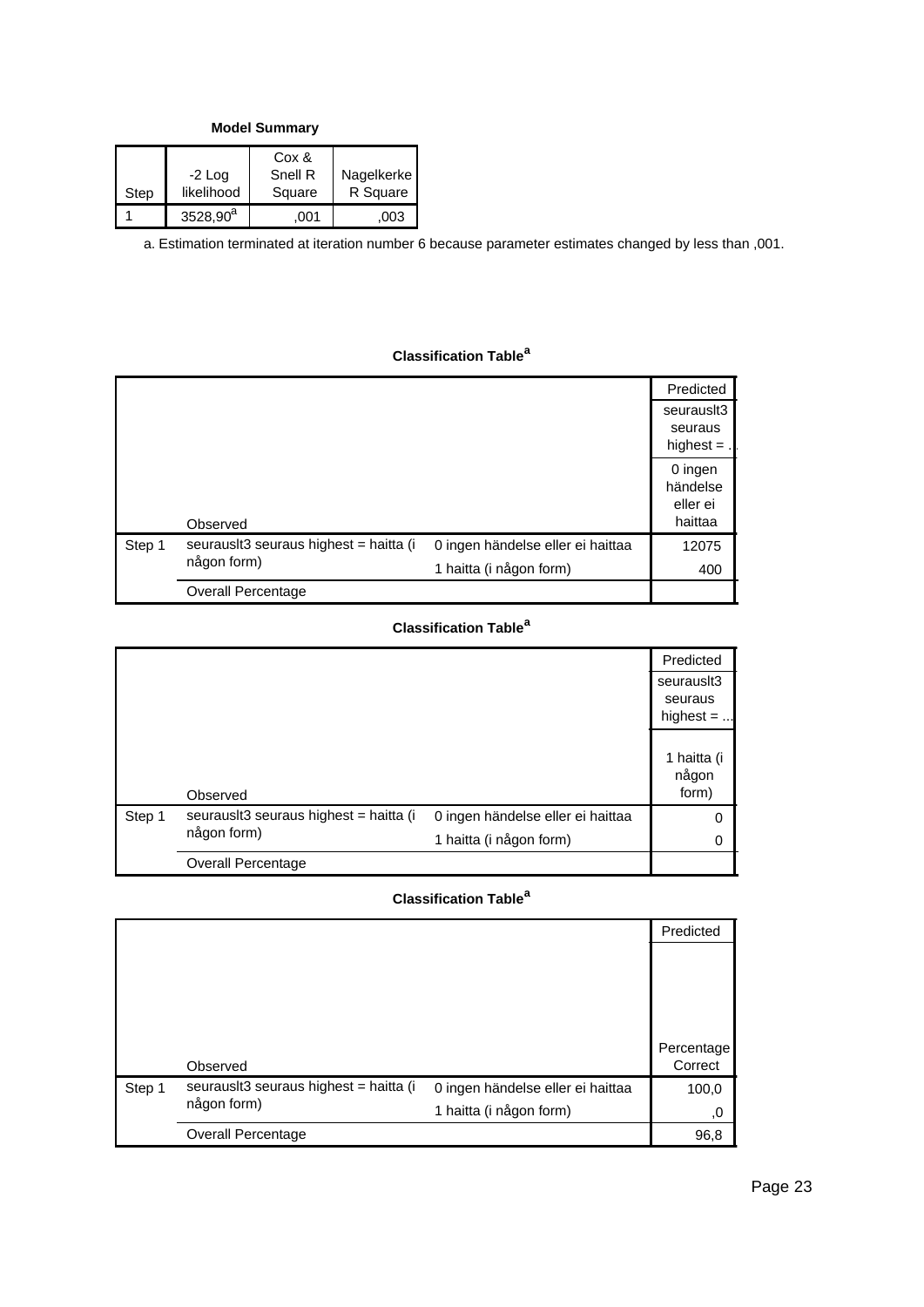#### a. The cut value is ,500

|                     |          |          |      |         |    |      |        |       | 95% C.I.for EXP(B) |
|---------------------|----------|----------|------|---------|----|------|--------|-------|--------------------|
|                     |          | B        | S.E. | Wald    | df | Sig. | Exp(B) | Lower | Upper              |
| Step 1 <sup>a</sup> | bv2      |          |      | 9,953   | 2  | ,007 |        |       |                    |
|                     | bv2(1)   | $-199$   | 144. | 1,911   |    | .167 | .820   | .619  | 1,087              |
|                     | bv2(2)   | .176     | .130 | 1,813   |    | .178 | 1,192  | ,923  | 1,539              |
|                     | Constant | $-3.424$ | .108 | 998,936 |    | .000 | ,033   |       |                    |

### **Variables in the Equation**

a. Variable(s) entered on step 1: bv2.

LOGISTIC REGRESSION VARIABLES seurauslt3

/METHOD=ENTER bv3

/CONTRAST (bv3)=Indicator(1)

/PRINT=CI(95)

/CRITERIA=PIN(0.05) POUT(0.10) ITERATE(20) CUT(0.5).

# **Block 1: Method = Enter**

### **Omnibus Tests of Model Coefficients**

|        |              | Chi-square | df | Sig. |
|--------|--------------|------------|----|------|
| Step 1 | Step         | 7,005      | 2  | ,030 |
|        | <b>Block</b> | 7,005      | 2  | ,030 |
|        | Model        | 7.005      | 2  | .030 |

#### **Model Summary**

|      |                      | Cox &   |            |
|------|----------------------|---------|------------|
|      | $-2$ Log             | Snell R | Nagelkerke |
| Step | likelihood           | Square  | R Square   |
|      | 3532,04 <sup>a</sup> | .001    | 002        |

a. Estimation terminated at iteration number 6 because parameter estimates changed by less than ,001.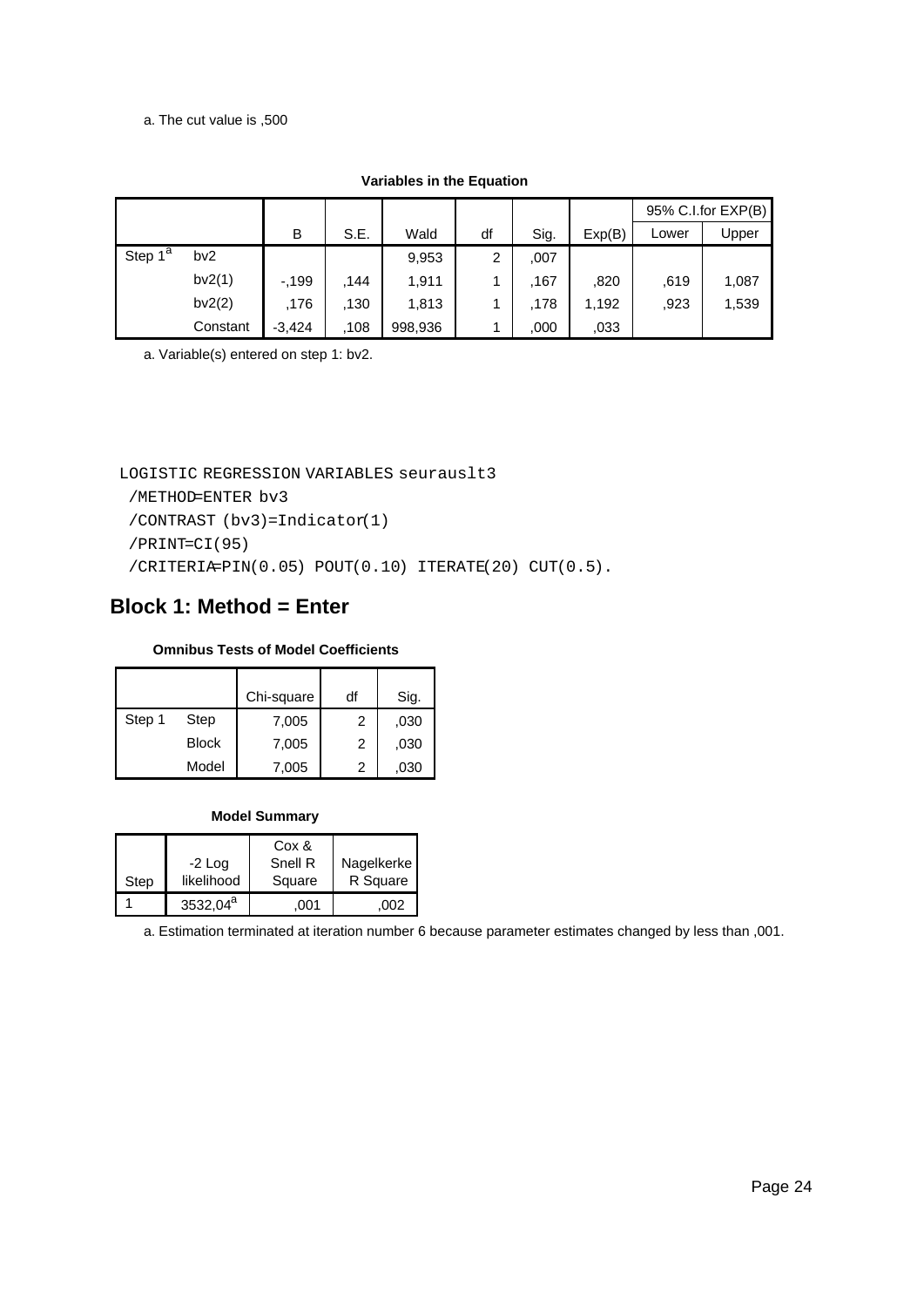|        |                                                       |                                   | Predicted<br>seurausit3<br>seuraus<br>highest $=$ . |
|--------|-------------------------------------------------------|-----------------------------------|-----------------------------------------------------|
|        | Observed                                              |                                   | 0 ingen<br>händelse<br>eller ei<br>haittaa          |
| Step 1 | seurausit3 seuraus highest = haitta (i<br>någon form) | 0 ingen händelse eller ei haittaa | 12075                                               |
|        | <b>Overall Percentage</b>                             | 1 haitta (i någon form)           | 400                                                 |

# **Classification Table<sup>a</sup>**

|        |                                        |                                   | Predicted                            |
|--------|----------------------------------------|-----------------------------------|--------------------------------------|
|        |                                        |                                   | seurausit3<br>seuraus<br>highest $=$ |
|        | Observed                               |                                   | 1 haitta (i<br>någon<br>form)        |
| Step 1 | seurauslt3 seuraus highest = haitta (i | 0 ingen händelse eller ei haittaa | 0                                    |
|        | någon form)                            | 1 haitta (i någon form)           | 0                                    |
|        | Overall Percentage                     |                                   |                                      |

# **Classification Table<sup>a</sup>**

|        |                                        |                                   | Predicted  |
|--------|----------------------------------------|-----------------------------------|------------|
|        |                                        |                                   |            |
|        |                                        |                                   |            |
|        |                                        |                                   |            |
|        |                                        |                                   |            |
|        |                                        |                                   | Percentage |
|        | Observed                               |                                   | Correct    |
| Step 1 | seurausit3 seuraus highest = haitta (i | 0 ingen händelse eller ei haittaa | 100,0      |
|        | någon form)                            | 1 haitta (i någon form)           | ,0         |
|        | <b>Overall Percentage</b>              |                                   | 96,8       |

a. The cut value is ,500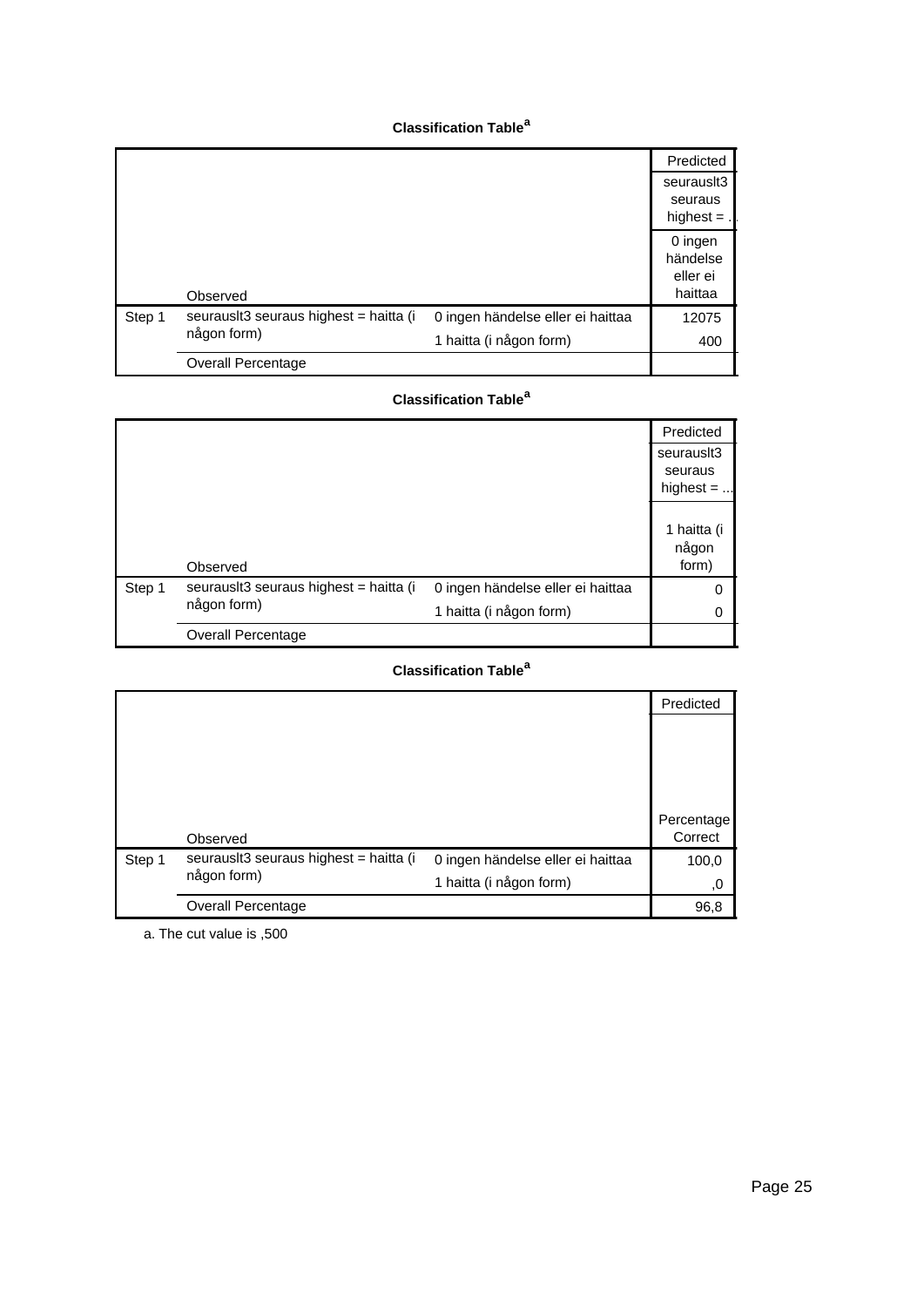|                     |          |          |      |          |    |      |        |       | 95% C.I.for EXP(B) |
|---------------------|----------|----------|------|----------|----|------|--------|-------|--------------------|
|                     |          | B        | S.E. | Wald     | df | Sig. | Exp(B) | Lower | Upper              |
| Step 1 <sup>a</sup> | bv3      |          |      | 6,364    | 2  | .042 |        |       |                    |
|                     | bv3(1)   | $-.413$  | .186 | 4,960    |    | ,026 | .661   | .460  | ,952               |
|                     | bv3(2)   | .119     | ,137 | .758     |    | ,384 | 1,127  | .862  | 1,473              |
|                     | Constant | $-3,385$ | .059 | 3312,839 |    | ,000 | .034   |       |                    |

## **Variables in the Equation**

a. Variable(s) entered on step 1: bv3.

### LOGISTIC REGRESSION VARIABLES seurauslt3

```
 /METHOD=ENTER sv3
```

```
 /CONTRAST (sv3)=Indicator(1)
```

```
 /PRINT=CI(95)
```
/CRITERIA=PIN(0.05) POUT(0.10) ITERATE(20) CUT(0.5).

# **Block 1: Method = Enter**

## **Omnibus Tests of Model Coefficients**

|        |              | Chi-square | df | Sig. |
|--------|--------------|------------|----|------|
| Step 1 | Step         | 13,919     | 2  | .001 |
|        | <b>Block</b> | 13,919     | 2  | .001 |
|        | Model        | 13,919     | 2  | .001 |

### **Model Summary**

|      |              | Cox &   |            |
|------|--------------|---------|------------|
|      | $-2$ Log     | Snell R | Nagelkerke |
| Step | likelihood   | Square  | R Square   |
|      | $3525, 13^a$ | .001    | .005       |

a. Estimation terminated at iteration number 6 because parameter estimates changed by less than ,001.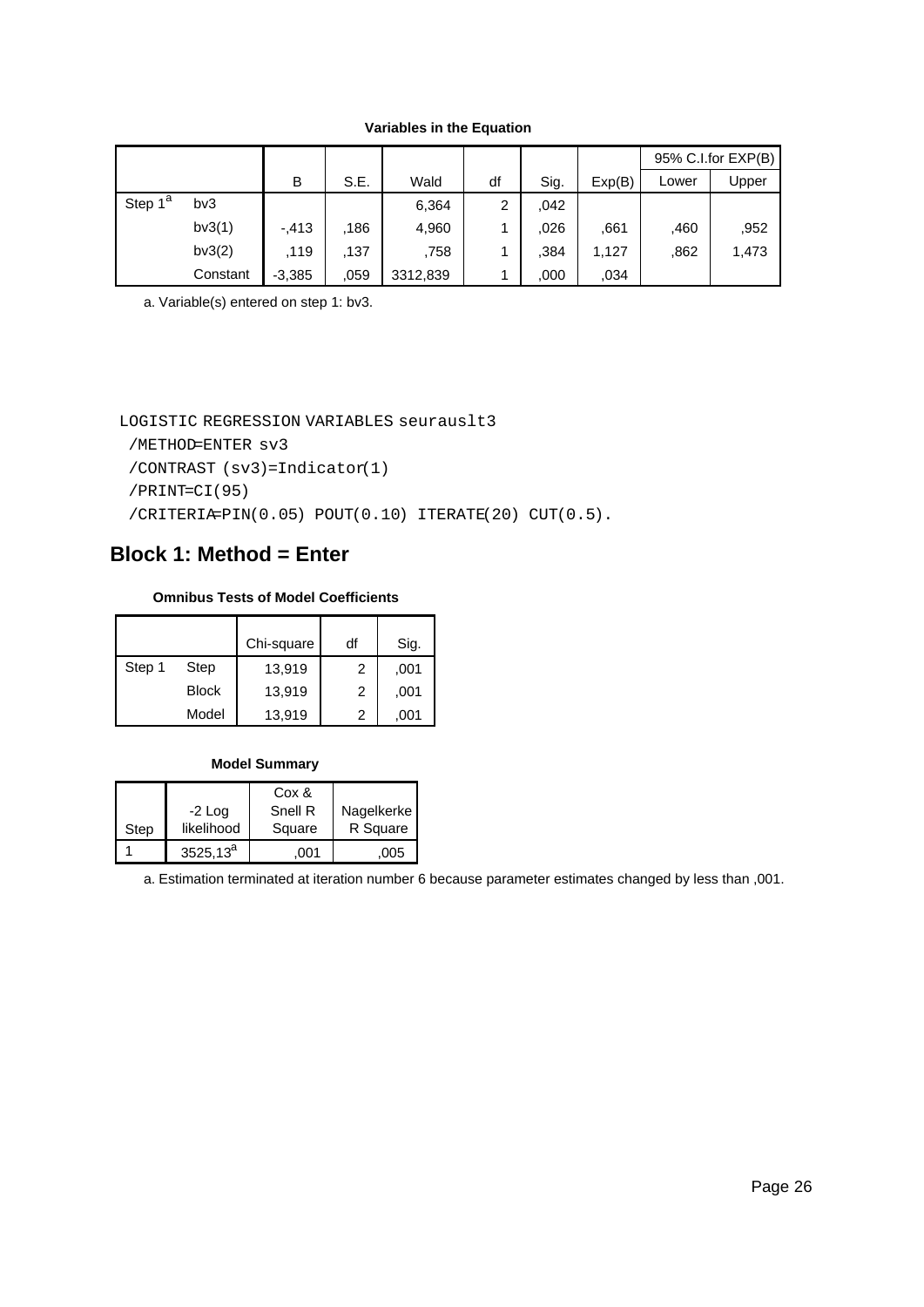|        |                                                       |                                   | Predicted<br>seurausit3<br>seuraus<br>highest $=$ . |
|--------|-------------------------------------------------------|-----------------------------------|-----------------------------------------------------|
|        | Observed                                              |                                   | 0 ingen<br>händelse<br>eller ei<br>haittaa          |
| Step 1 | seurausit3 seuraus highest = haitta (i<br>någon form) | 0 ingen händelse eller ei haittaa | 12075                                               |
|        | <b>Overall Percentage</b>                             | 1 haitta (i någon form)           | 400                                                 |

# **Classification Table<sup>a</sup>**

|        |                                        |                                   | Predicted                            |
|--------|----------------------------------------|-----------------------------------|--------------------------------------|
|        |                                        |                                   | seurausit3<br>seuraus<br>highest $=$ |
|        | Observed                               |                                   | 1 haitta (i<br>någon<br>form)        |
| Step 1 | seurauslt3 seuraus highest = haitta (i | 0 ingen händelse eller ei haittaa | 0                                    |
|        | någon form)                            | 1 haitta (i någon form)           | 0                                    |
|        | Overall Percentage                     |                                   |                                      |

# **Classification Table<sup>a</sup>**

|        |                                        |                                   | Predicted  |
|--------|----------------------------------------|-----------------------------------|------------|
|        |                                        |                                   |            |
|        |                                        |                                   |            |
|        |                                        |                                   |            |
|        |                                        |                                   |            |
|        |                                        |                                   | Percentage |
|        | Observed                               |                                   | Correct    |
| Step 1 | seurausit3 seuraus highest = haitta (i | 0 ingen händelse eller ei haittaa | 100,0      |
|        | någon form)                            | 1 haitta (i någon form)           | ,0         |
|        | <b>Overall Percentage</b>              |                                   | 96,8       |

a. The cut value is ,500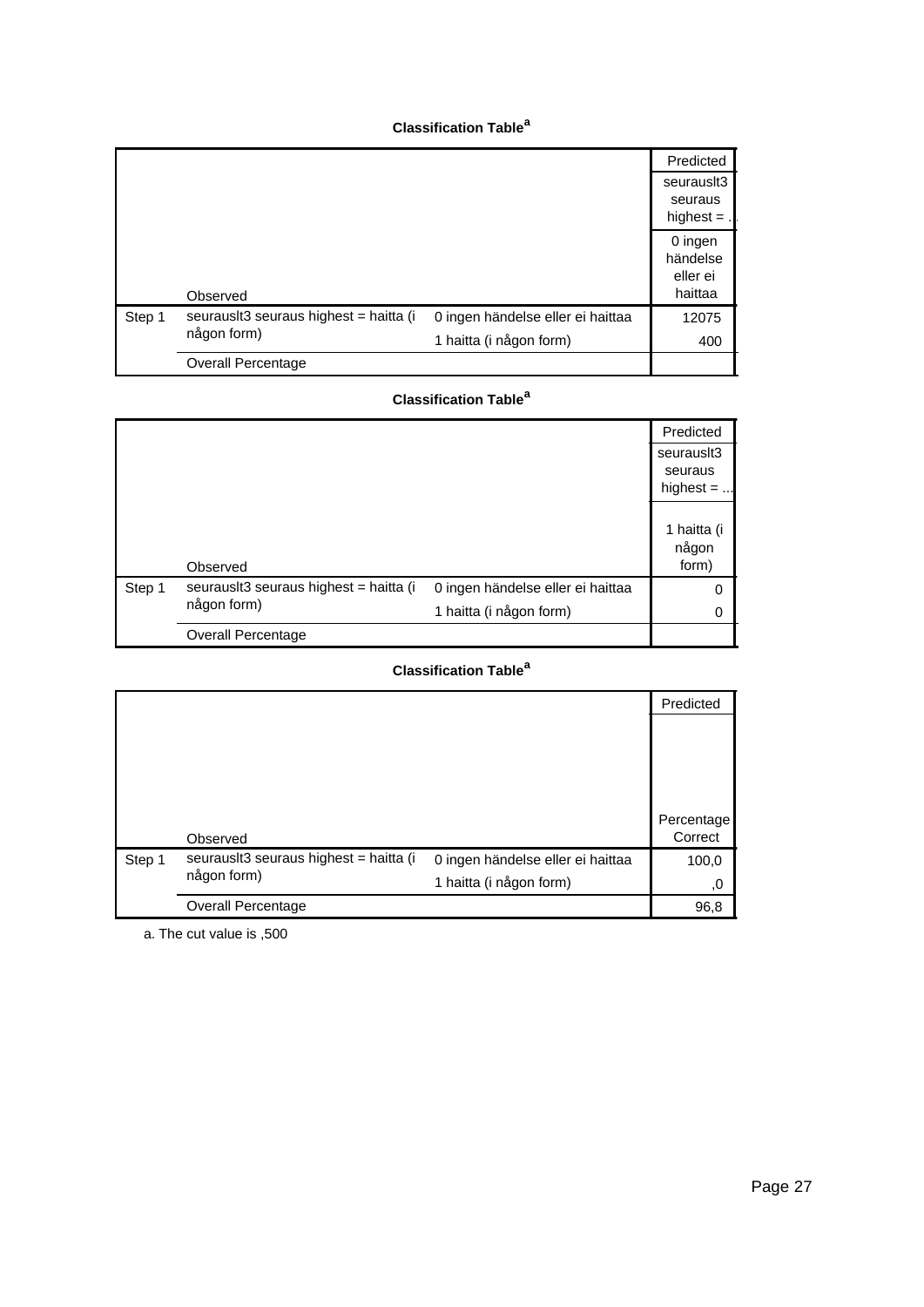|                     |                  |          |      |          |    |      |        |       | 95% C.I.for EXP(B) |
|---------------------|------------------|----------|------|----------|----|------|--------|-------|--------------------|
|                     |                  | B        | S.E. | Wald     | df | Sig. | Exp(B) | Lower | Upper              |
| Step 1 <sup>a</sup> | s <sub>v</sub> 3 |          |      | 13,710   | 2  | ,001 |        |       |                    |
|                     | sv3(1)           | $-231$   | 137  | 2,848    |    | ,091 | .794   | .607  | 1,038              |
|                     | sv3(2)           | .211     | 127  | 2,784    |    | .095 | 1,235  | .964  | 1,583              |
|                     | Constant         | $-3,415$ | 101  | 1140,138 |    | ,000 | .033   |       |                    |

**Variables in the Equation**

a. Variable(s) entered on step 1: sv3.

### LOGISTIC REGRESSION VARIABLES seurauslt3

```
 /METHOD=ENTER sv5
```

```
 /CONTRAST (sv5)=Indicator(1)
```

```
 /PRINT=CI(95)
```
/CRITERIA=PIN(0.05) POUT(0.10) ITERATE(20) CUT(0.5).

# **Block 1: Method = Enter**

## **Omnibus Tests of Model Coefficients**

|        |              | Chi-square | df | Sig. |
|--------|--------------|------------|----|------|
| Step 1 | Step         | 17,212     |    | ,002 |
|        | <b>Block</b> | 17,212     | 4  | ,002 |
|        | Model        | 17.212     |    | .002 |

## **Model Summary**

|      |                      | Cox &   |            |
|------|----------------------|---------|------------|
|      | $-2$ Log             | Snell R | Nagelkerke |
| Step | likelihood           | Square  | R Square   |
|      | 3521,84 <sup>a</sup> | .001    | ,006       |

a. Estimation terminated at iteration number 6 because parameter estimates changed by less than ,001.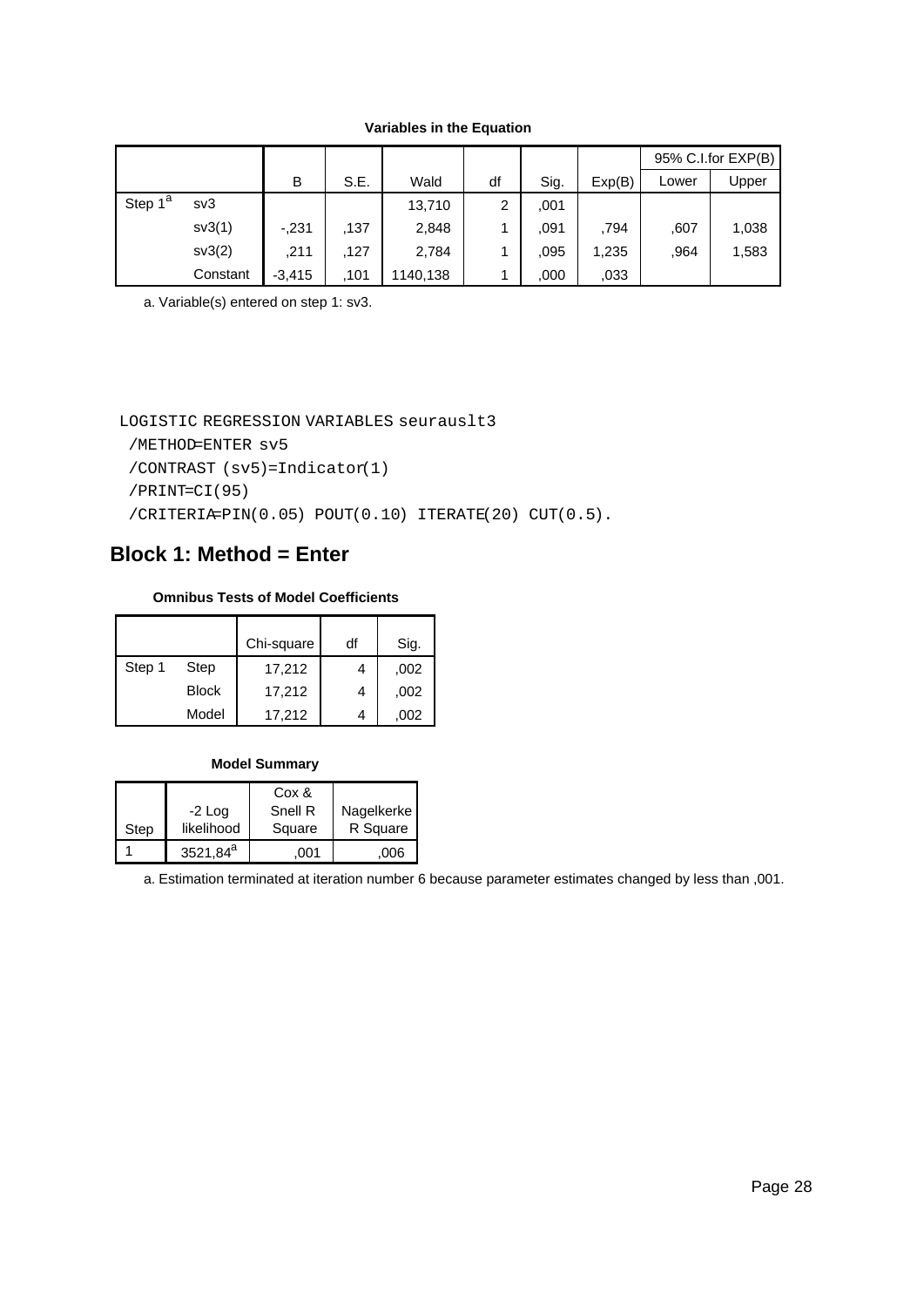|        |                                                       |                                   | Predicted<br>seurausit3<br>seuraus<br>highest $=$ . |
|--------|-------------------------------------------------------|-----------------------------------|-----------------------------------------------------|
|        | Observed                                              |                                   | 0 ingen<br>händelse<br>eller ei<br>haittaa          |
| Step 1 | seurausit3 seuraus highest = haitta (i<br>någon form) | 0 ingen händelse eller ei haittaa | 12075                                               |
|        | <b>Overall Percentage</b>                             | 1 haitta (i någon form)           | 400                                                 |

# **Classification Table<sup>a</sup>**

|        |                                        |                                   | Predicted                            |
|--------|----------------------------------------|-----------------------------------|--------------------------------------|
|        |                                        |                                   | seurausit3<br>seuraus<br>highest $=$ |
|        | Observed                               |                                   | 1 haitta (i<br>någon<br>form)        |
| Step 1 | seurauslt3 seuraus highest = haitta (i | 0 ingen händelse eller ei haittaa | 0                                    |
|        | någon form)                            | 1 haitta (i någon form)           | 0                                    |
|        | Overall Percentage                     |                                   |                                      |

# **Classification Table<sup>a</sup>**

|        |                                        |                                   | Predicted  |
|--------|----------------------------------------|-----------------------------------|------------|
|        |                                        |                                   |            |
|        |                                        |                                   |            |
|        |                                        |                                   |            |
|        |                                        |                                   |            |
|        |                                        |                                   | Percentage |
|        | Observed                               |                                   | Correct    |
| Step 1 | seurausit3 seuraus highest = haitta (i | 0 ingen händelse eller ei haittaa | 100,0      |
|        | någon form)                            | 1 haitta (i någon form)           | ,0         |
|        | <b>Overall Percentage</b>              |                                   | 96,8       |

a. The cut value is ,500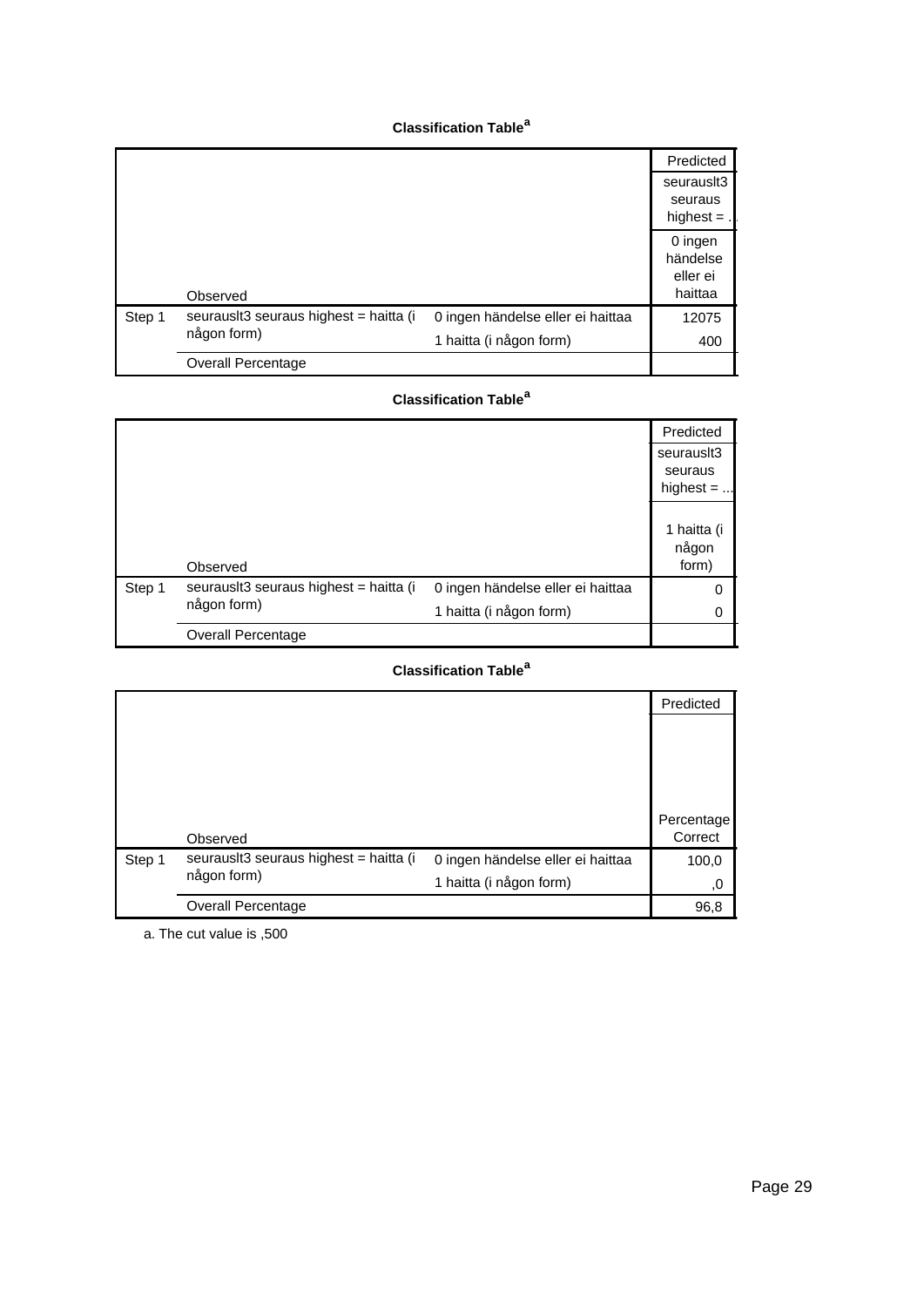|                     |          |          |      |         |    |      |        |       | 95% C.I.for EXP(B) |
|---------------------|----------|----------|------|---------|----|------|--------|-------|--------------------|
|                     |          | B        | S.E. | Wald    | df | Sig. | Exp(B) | Lower | Upper              |
| Step 1 <sup>a</sup> | sv5      |          |      | 17,247  | 4  | ,002 |        |       |                    |
|                     | sv5(1)   | $-140$   | .173 | ,654    | 1  | ,419 | ,870   | ,620  | 1,220              |
|                     | sv5(2)   | $-147$   | ,204 | ,522    | 1  | ,470 | .863   | ,579  | 1,287              |
|                     | sv5(3)   | ,220     | .176 | 1,566   |    | ,211 | 1,246  | .883  | 1,759              |
|                     | sv5(4)   | .356     | .165 | 4,649   | 1  | ,031 | 1,427  | 1,033 | 1,972              |
|                     | Constant | $-3,493$ | .137 | 651,114 |    | ,000 | ,030   |       |                    |

### **Variables in the Equation**

a. Variable(s) entered on step 1: sv5.

LOGISTIC REGRESSION VARIABLES seurauslt3

/METHOD=ENTER sv7

/CONTRAST (sv7)=Indicator(1)

```
 /PRINT=CI(95)
```
/CRITERIA=PIN(0.05) POUT(0.10) ITERATE(20) CUT(0.5).

# **Block 1: Method = Enter**

## **Omnibus Tests of Model Coefficients**

|        |              | Chi-square | df | Sig. |
|--------|--------------|------------|----|------|
| Step 1 | Step         | 16,401     | 6  | ,012 |
|        | <b>Block</b> | 16,401     | 6  | .012 |
|        | Model        | 16,401     | 6  | .012 |

### **Model Summary**

|      |                      | Cox &   |            |
|------|----------------------|---------|------------|
|      | $-2$ Log             | Snell R | Nagelkerke |
| Step | likelihood           | Square  | R Square   |
|      | 3522.65 <sup>a</sup> | .001    | .005       |

a. Estimation terminated at iteration number 6 because parameter estimates changed by less than ,001.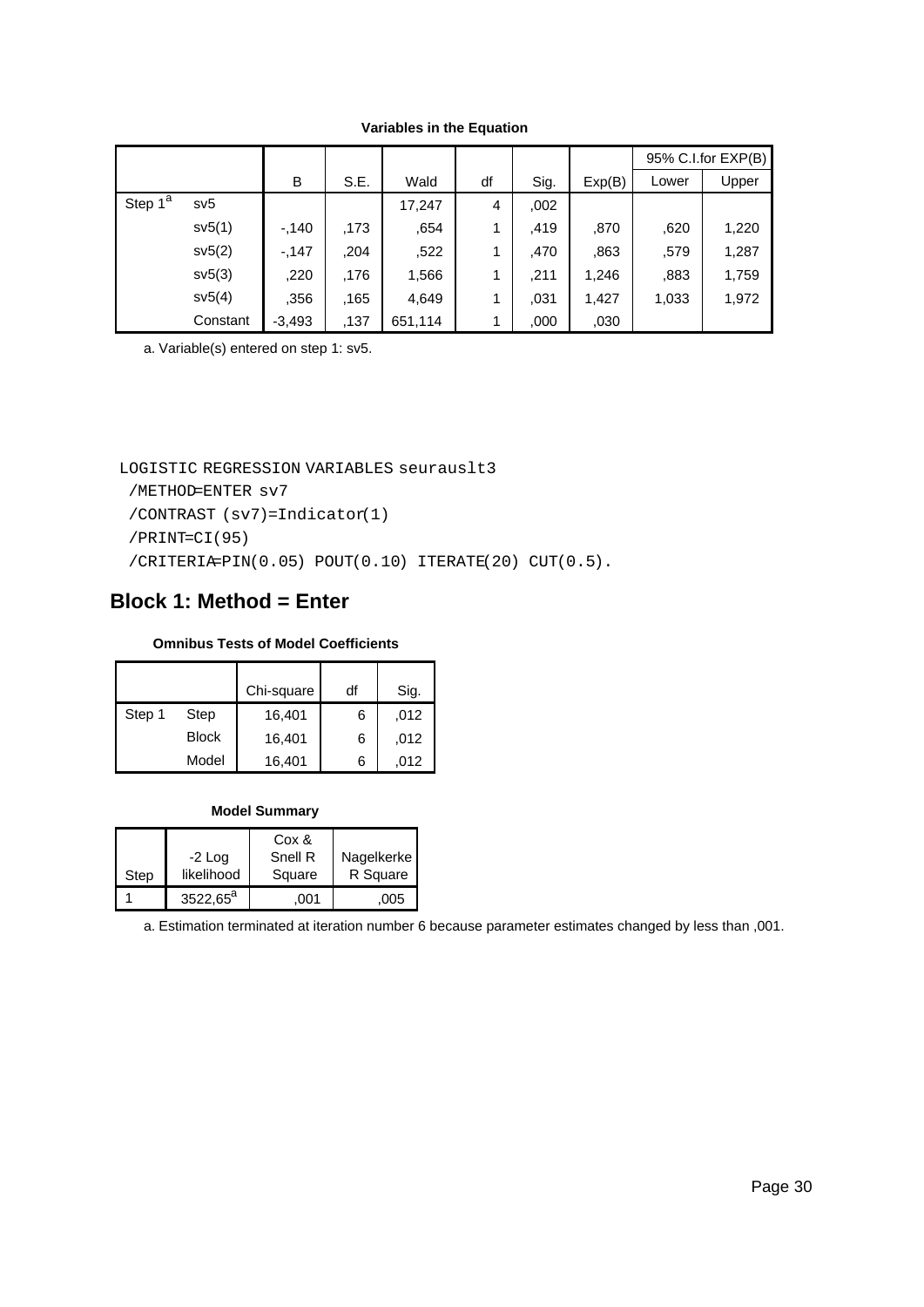|        |                                                       |                                   | Predicted<br>seurausit3<br>seuraus<br>highest $=$ . |
|--------|-------------------------------------------------------|-----------------------------------|-----------------------------------------------------|
|        | Observed                                              |                                   | 0 ingen<br>händelse<br>eller ei<br>haittaa          |
| Step 1 | seurausit3 seuraus highest = haitta (i<br>någon form) | 0 ingen händelse eller ei haittaa | 12075                                               |
|        | <b>Overall Percentage</b>                             | 1 haitta (i någon form)           | 400                                                 |

# **Classification Table<sup>a</sup>**

|        |                                                       |                                   | Predicted                            |
|--------|-------------------------------------------------------|-----------------------------------|--------------------------------------|
|        |                                                       |                                   | seurausit3<br>seuraus<br>highest $=$ |
|        | Observed                                              |                                   | 1 haitta (i<br>någon<br>form)        |
| Step 1 | seurauslt3 seuraus highest = haitta (i<br>någon form) | 0 ingen händelse eller ei haittaa | 0                                    |
|        |                                                       | 1 haitta (i någon form)           | 0                                    |
|        | Overall Percentage                                    |                                   |                                      |

# **Classification Table<sup>a</sup>**

|        |                                        |                                   | Predicted  |
|--------|----------------------------------------|-----------------------------------|------------|
|        |                                        |                                   |            |
|        |                                        |                                   |            |
|        |                                        |                                   |            |
|        |                                        |                                   |            |
|        |                                        |                                   | Percentage |
|        | Observed                               |                                   | Correct    |
| Step 1 | seurausit3 seuraus highest = haitta (i | 0 ingen händelse eller ei haittaa | 100,0      |
|        | någon form)                            | 1 haitta (i någon form)           | ,0         |
|        | <b>Overall Percentage</b>              |                                   | 96,8       |

a. The cut value is ,500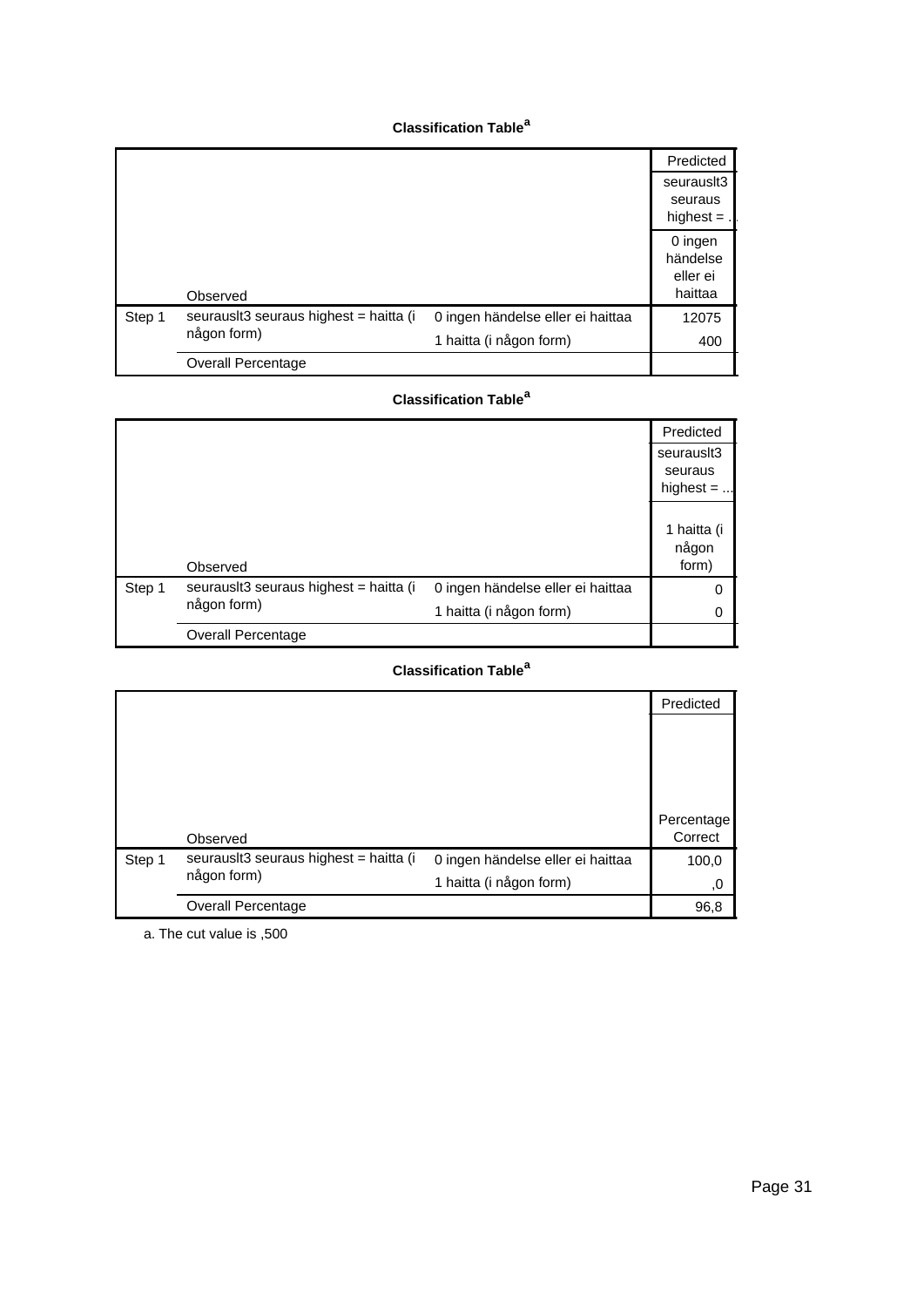|                         |          |          |      |         |    |      |        |       | 95% C.I.for EXP(B) |
|-------------------------|----------|----------|------|---------|----|------|--------|-------|--------------------|
|                         |          | B        | S.E. | Wald    | df | Sig. | Exp(B) | Lower | Upper              |
| Step $1^{\overline{a}}$ | sV7      |          |      | 15,922  | 6  | .014 |        |       |                    |
|                         | sv7(1)   | $-289$   | .191 | 2,297   | 1  | ,130 | .749   | ,516  | 1,088              |
|                         | sv7(2)   | $-.297$  | ,238 | 1,553   | 1  | .213 | .743   | ,466  | 1,185              |
|                         | sv7(3)   | $-.095$  | ,224 | ,179    | 1  | .672 | ,909   | ,586  | 1,411              |
|                         | sv7(4)   | ,131     | ,205 | ,407    | 1  | .524 | 1,140  | ,763  | 1,704              |
|                         | sv7(5)   | .181     | .191 | ,904    | 1  | ,342 | 1,199  | ,825  | 1,742              |
|                         | sv7(6)   | .216     | .186 | 1,345   | 1  | ,246 | 1,241  | ,861  | 1,788              |
|                         | Constant | $-3,399$ | .150 | 514,274 |    | ,000 | ,033   |       |                    |

**Variables in the Equation**

a. Variable(s) entered on step 1: sv7.

\*\*

LOGISTIC REGRESSION VARIABLES handlt1

```
 /METHOD=ENTER bv1
/CONTRAST (bv1)=Indicator(1)
/PRINT=CI(95)
/CRITERIA=PIN(0.05) POUT(0.10) ITERATE(20) CUT(0.5).
```
# **Block 1: Method = Enter**

## **Omnibus Tests of Model Coefficients**

|        |              | Chi-square | df | Sig. |
|--------|--------------|------------|----|------|
| Step 1 | Step         | 12,400     | 2  | ,002 |
|        | <b>Block</b> | 12,400     | 2  | ,002 |
|        | Model        | 12,400     | 2  | ,002 |

### **Model Summary**

|      |               | Cox &   |            |
|------|---------------|---------|------------|
|      | $-2$ Log      | Snell R | Nagelkerke |
| Step | likelihood    | Square  | R Square   |
|      | $2406,38^{a}$ | .001    | .006       |

a. Estimation terminated at iteration number 7 because parameter estimates changed by less than ,001.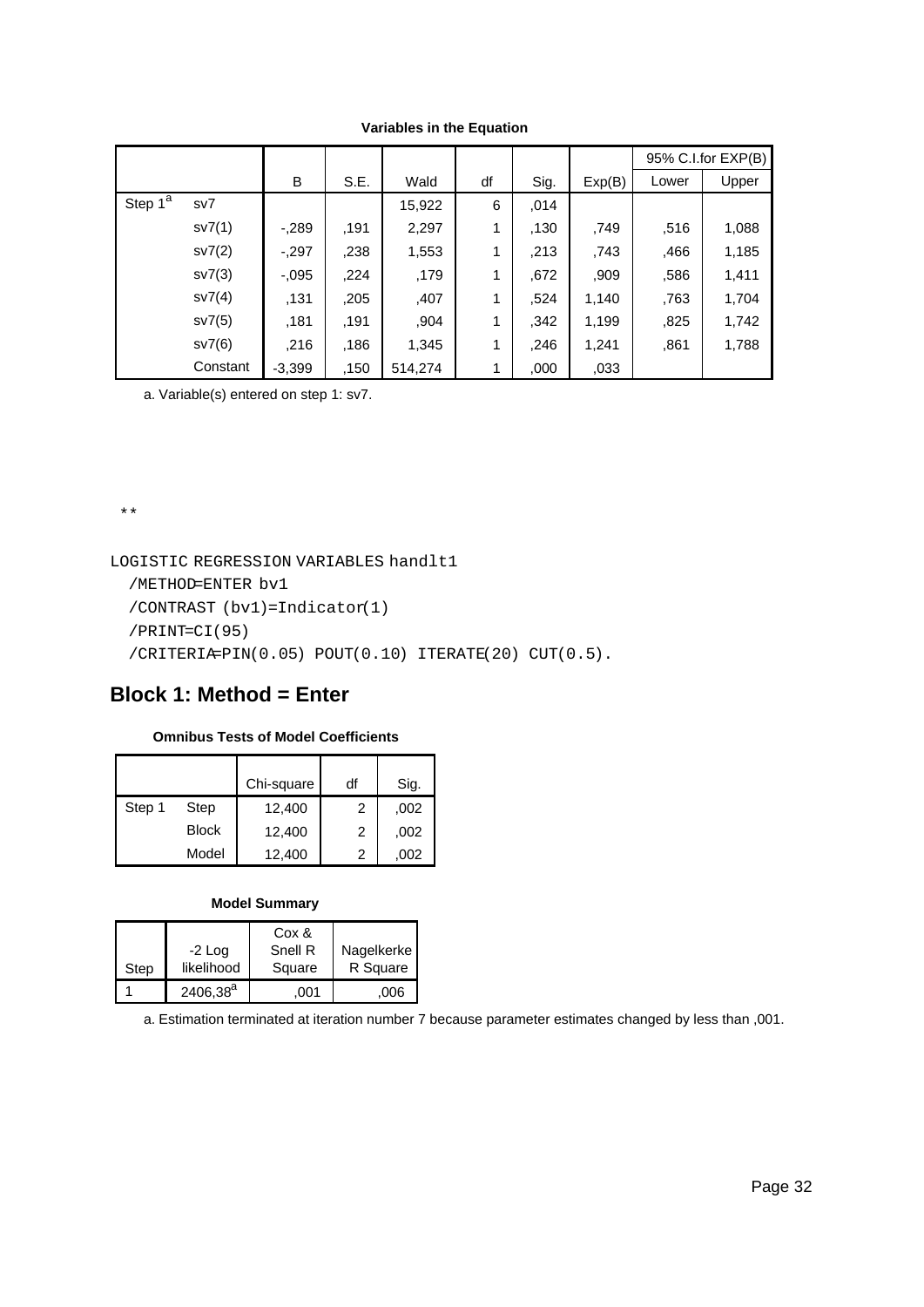|        |                                |                           |                                   | Predicted                  |
|--------|--------------------------------|---------------------------|-----------------------------------|----------------------------|
|        |                                |                           | handlt1 händelse larger<br>than 1 |                            |
|        | Observed                       |                           | 0 ingen<br>eller en<br>händelse   | 1 mer än<br>en<br>händelse |
| Step 1 | handit1 händelse larger than 1 | 0 ingen eller en händelse | 12229                             | 0                          |
|        |                                | 1 mer än en händelse      | 246                               | 0                          |
|        | <b>Overall Percentage</b>      |                           |                                   |                            |

## **Classification Table<sup>a</sup>**

|        |                                |                           | Predicted  |
|--------|--------------------------------|---------------------------|------------|
|        |                                |                           |            |
|        |                                |                           |            |
|        |                                |                           |            |
|        |                                |                           | Percentage |
|        | Observed                       |                           | Correct    |
| Step 1 | handit1 händelse larger than 1 | 0 ingen eller en händelse | 100,0      |
|        |                                | 1 mer än en händelse      | ,0         |
|        | <b>Overall Percentage</b>      |                           | 98,0       |

a. The cut value is ,500

### **Variables in the Equation**

|                     |          |          |      |          |    |      |        |       | 95% C.I.for EXP(B) |
|---------------------|----------|----------|------|----------|----|------|--------|-------|--------------------|
|                     |          | B        | S.E. | Wald     | df | Sig. | Exp(B) | Lower | Upper              |
| Step 1 <sup>a</sup> | bv1      |          |      | 11,665   | 2  | .003 |        |       |                    |
|                     | bv1(1)   | $-.406$  | .182 | 4,969    |    | .026 | .667   | .467  | .952               |
|                     | bv1(2)   | .225     | .142 | 2,508    |    | 113  | 1,253  | .948  | 1,655              |
|                     | Constant | $-3,898$ | .098 | 1593,079 |    | ,000 | .020   |       |                    |

a. Variable(s) entered on step 1: bv1.

```
LOGISTIC REGRESSION VARIABLES handlt1
 /METHOD=ENTER bv2
 /CONTRAST (bv2)=Indicator(1)
 /PRINT=CI(95)
 /CRITERIA=PIN(0.05) POUT(0.10) ITERATE(20) CUT(0.5).
```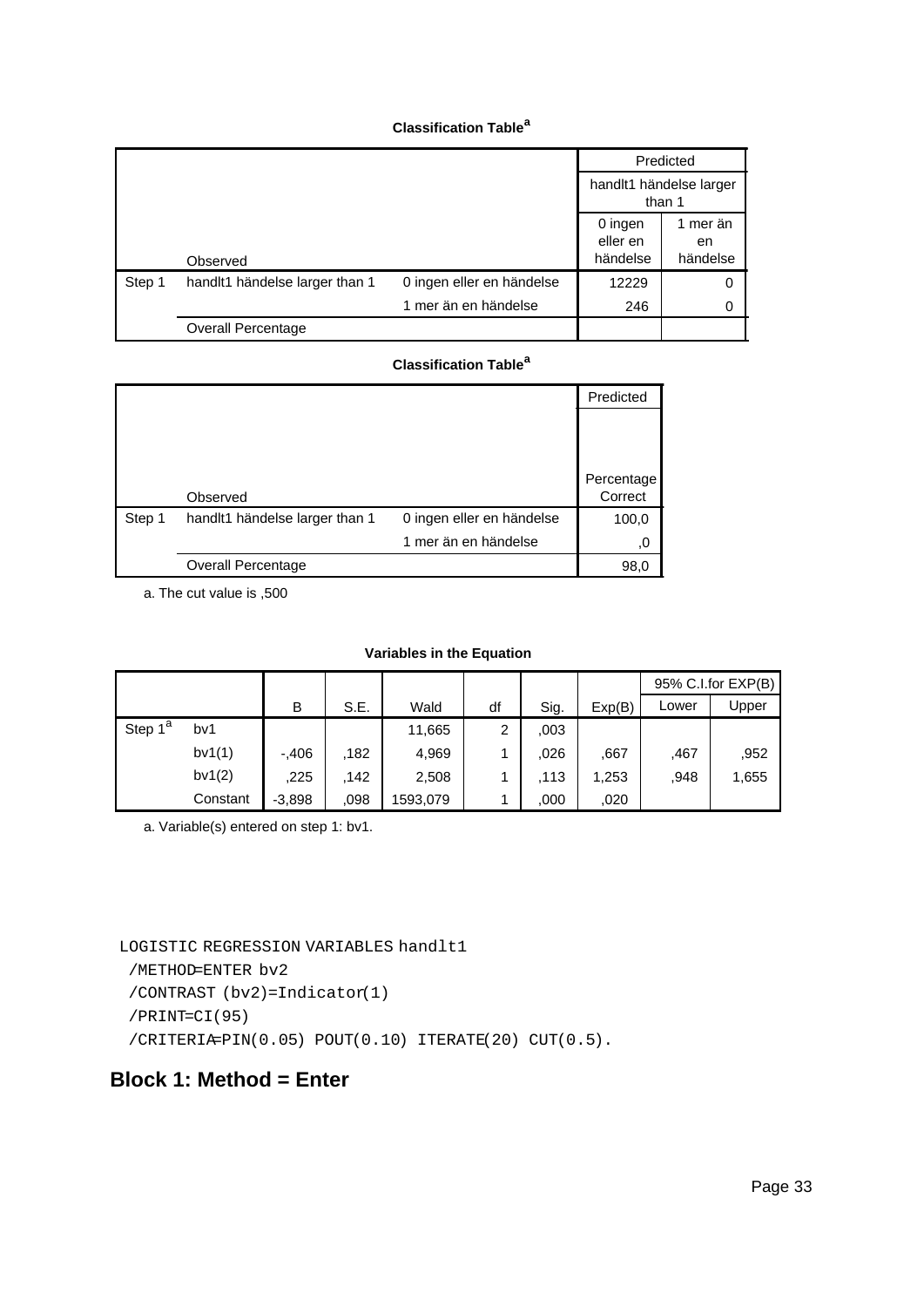### **Omnibus Tests of Model Coefficients**

|        |              | Chi-square | df | Sig. |
|--------|--------------|------------|----|------|
| Step 1 | Step         | 9,470      | 2  | ,009 |
|        | <b>Block</b> | 9,470      | 2  | ,009 |
|        | Model        | 9,470      | 2  | ,009 |

## **Model Summary**

|      |                        | Cox &             |                        |
|------|------------------------|-------------------|------------------------|
| Step | $-2$ Log<br>likelihood | Snell R<br>Square | Nagelkerke<br>R Square |
|      | 2409.31 <sup>a</sup>   | .001              | 004                    |

a. Estimation terminated at iteration number 7 because parameter estimates changed by less than ,001.

|        |                                |                           |                                                               | Predicted |  |
|--------|--------------------------------|---------------------------|---------------------------------------------------------------|-----------|--|
|        |                                |                           | handlt1 händelse larger<br>than 1                             |           |  |
|        | Observed                       |                           | 0 ingen<br>1 mer än<br>eller en<br>en<br>händelse<br>händelse |           |  |
| Step 1 | handit1 händelse larger than 1 | 0 ingen eller en händelse | 12229                                                         | 0         |  |
|        |                                | 1 mer än en händelse      | 246                                                           | 0         |  |
|        | <b>Overall Percentage</b>      |                           |                                                               |           |  |

## **Classification Table<sup>a</sup>**

# **Classification Table<sup>a</sup>**

|        |                                |                           | Predicted  |
|--------|--------------------------------|---------------------------|------------|
|        |                                |                           |            |
|        |                                |                           |            |
|        |                                |                           | Percentage |
|        | Observed                       |                           | Correct    |
| Step 1 | handit1 händelse larger than 1 | 0 ingen eller en händelse | 100,0      |
|        |                                | 1 mer än en händelse      | 0,         |
|        | <b>Overall Percentage</b>      |                           | 98,0       |

a. The cut value is ,500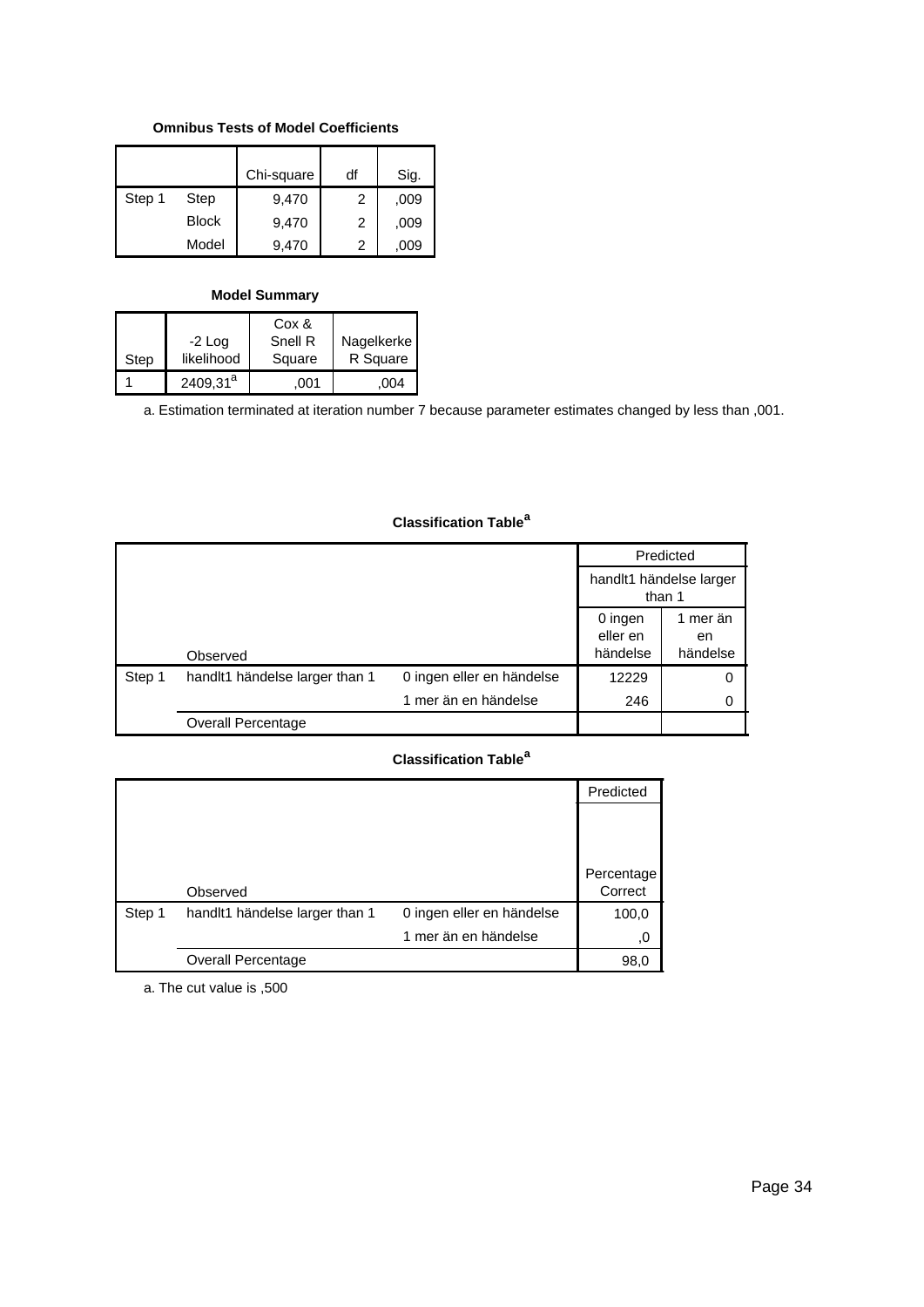|                     |          |          |      |         |    |      |        | 95% C.I.for EXP(B) |       |
|---------------------|----------|----------|------|---------|----|------|--------|--------------------|-------|
|                     |          | B        | S.E. | Wald    | df | Sig. | Exp(B) | Lower              | Upper |
| Step 1 <sup>a</sup> | bv2      |          |      | 9,094   | 2  | .011 |        |                    |       |
|                     | bv2(1)   | $-.302$  | .183 | 2,706   |    | .100 | .740   | .516               | 1,059 |
|                     | bv2(2)   | .162     | .163 | .993    |    | .319 | 1,176  | ,855               | 1,618 |
|                     | Constant | $-3,887$ | .135 | 829,283 |    | ,000 | .020   |                    |       |

**Variables in the Equation**

a. Variable(s) entered on step 1: bv2.

### LOGISTIC REGRESSION VARIABLES handlt1

```
 /METHOD=ENTER bv3
```

```
 /CONTRAST (bv3)=Indicator(1)
```

```
 /PRINT=CI(95)
```
/CRITERIA=PIN(0.05) POUT(0.10) ITERATE(20) CUT(0.5).

# **Block 1: Method = Enter**

## **Omnibus Tests of Model Coefficients**

|        |              | Chi-square | df | Sig. |
|--------|--------------|------------|----|------|
| Step 1 | Step         | 6,089      | 2  | ,048 |
|        | <b>Block</b> | 6,089      | 2  | .048 |
|        | Model        | 6.089      | 2  | .048 |

### **Model Summary**

|      |             | Cox &   |            |
|------|-------------|---------|------------|
|      | $-2$ Log    | Snell R | Nagelkerke |
| Step | likelihood  | Square  | R Square   |
|      | $2412,69^a$ | .000    | ,003       |

a. Estimation terminated at iteration number 7 because parameter estimates changed by less than ,001.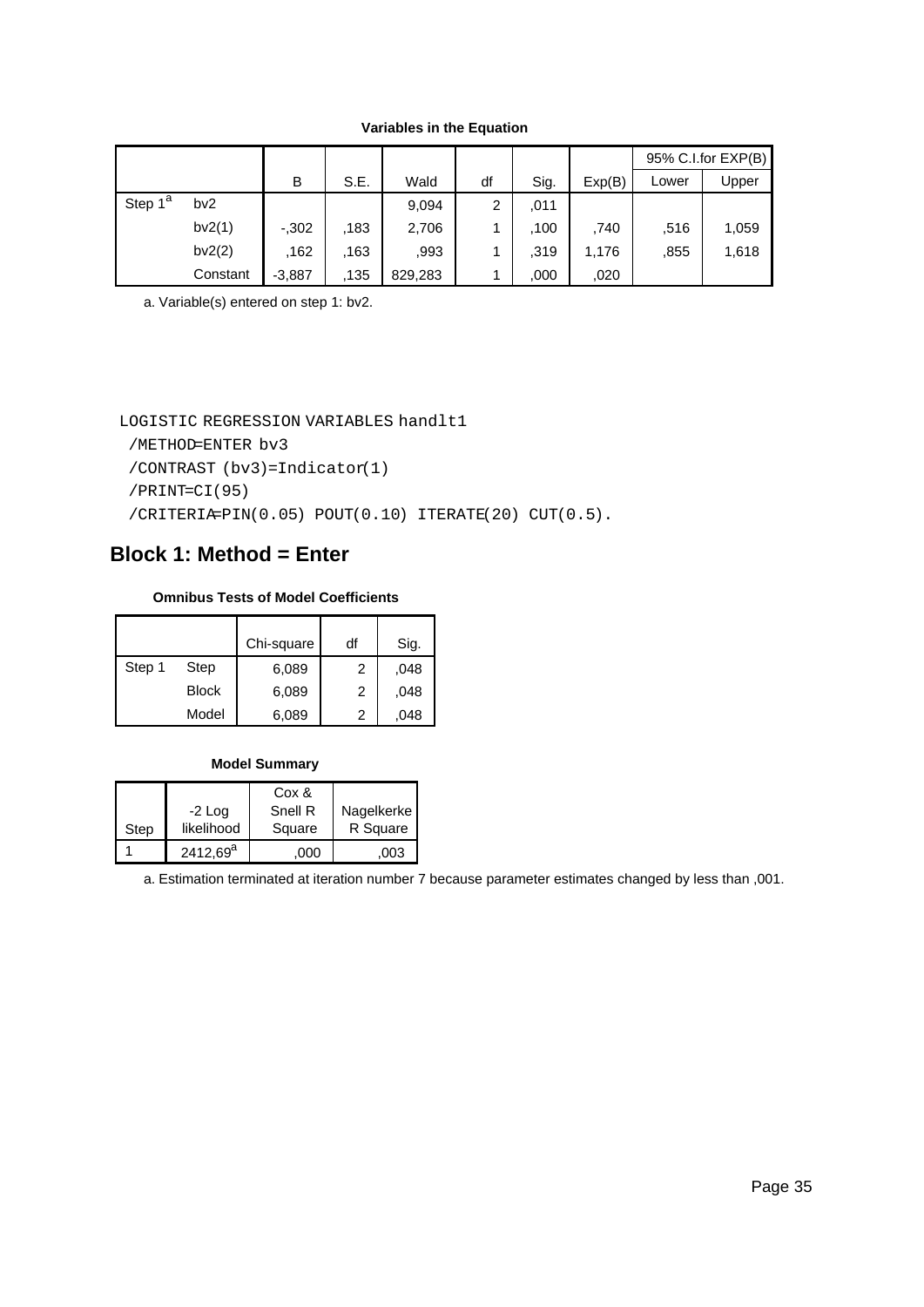|        |                                |                           |                                                               | Predicted |  |  |
|--------|--------------------------------|---------------------------|---------------------------------------------------------------|-----------|--|--|
|        |                                |                           | handlt1 händelse larger<br>than 1                             |           |  |  |
|        | Observed                       |                           | 0 ingen<br>1 mer än<br>eller en<br>en<br>händelse<br>händelse |           |  |  |
| Step 1 | handit1 händelse larger than 1 | 0 ingen eller en händelse | 12229                                                         | 0         |  |  |
|        |                                | 1 mer än en händelse      | 246                                                           | 0         |  |  |
|        | <b>Overall Percentage</b>      |                           |                                                               |           |  |  |

### **Classification Table<sup>a</sup>**

|        |                                |                           | Predicted  |
|--------|--------------------------------|---------------------------|------------|
|        |                                |                           |            |
|        |                                |                           |            |
|        |                                |                           |            |
|        |                                |                           | Percentage |
|        | Observed                       |                           | Correct    |
| Step 1 | handlt1 händelse larger than 1 | 0 ingen eller en händelse | 100,0      |
|        |                                | 1 mer än en händelse      | ,0         |
|        | <b>Overall Percentage</b>      |                           | 98,0       |

a. The cut value is ,500

### **Variables in the Equation**

|                     |          |          |      |          |    |      |        | 95% C.I.for EXP(B) |       |
|---------------------|----------|----------|------|----------|----|------|--------|--------------------|-------|
|                     |          | B        | S.E. | Wald     | df | Sig. | Exp(B) | Lower              | Upper |
| Step 1 <sup>a</sup> | bv3      |          |      | 5,206    | 2  | .074 |        |                    |       |
|                     | bv3(1)   | $-0.558$ | .248 | 5,061    |    | .024 | ,572   | ,352               | ,931  |
|                     | bv3(2)   | .018     | .178 | .010     |    | .919 | 1,018  | ,719               | 1,443 |
|                     | Constant | $-3,856$ | .074 | 2751,458 |    | ,000 | .021   |                    |       |

a. Variable(s) entered on step 1: bv3.

```
LOGISTIC REGRESSION VARIABLES handlt1
 /METHOD=ENTER sv3
 /CONTRAST (sv3)=Indicator(1)
 /PRINT=CI(95)
 /CRITERIA=PIN(0.05) POUT(0.10) ITERATE(20) CUT(0.5).
```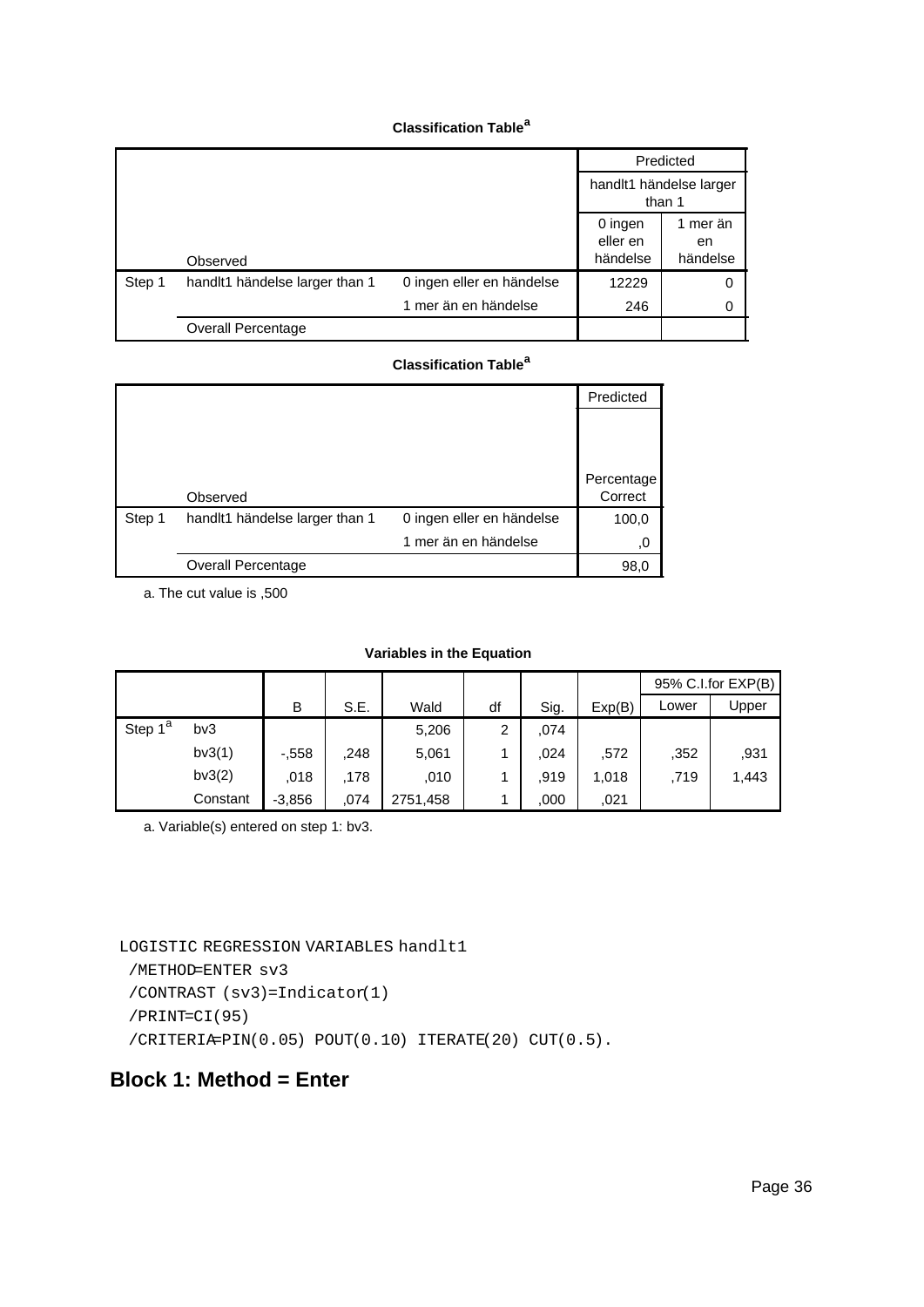## **Omnibus Tests of Model Coefficients**

|        |              | Chi-square | df | Sig. |
|--------|--------------|------------|----|------|
| Step 1 | Step         | 2,281      | 2  | ,320 |
|        | <b>Block</b> | 2,281      | 2  | ,320 |
|        | Model        | 2,281      | っ  | ,320 |

# **Model Summary**

|      |               | Cox &   |            |
|------|---------------|---------|------------|
|      | $-2$ Log      | Snell R | Nagelkerke |
| Step | likelihood    | Square  | R Square   |
|      | $2416,50^{a}$ | .000    | 001        |

a. Estimation terminated at iteration number 7 because parameter estimates changed by less than ,001.

|        |                                |                           |                                   | Predicted                  |
|--------|--------------------------------|---------------------------|-----------------------------------|----------------------------|
|        |                                |                           | handlt1 händelse larger<br>than 1 |                            |
|        | Observed                       |                           | 0 ingen<br>eller en<br>händelse   | 1 mer än<br>en<br>händelse |
| Step 1 | handit1 händelse larger than 1 | 0 ingen eller en händelse | 12229                             | 0                          |
|        |                                | 1 mer än en händelse      | 246                               | 0                          |
|        | <b>Overall Percentage</b>      |                           |                                   |                            |

## **Classification Table<sup>a</sup>**

# **Classification Table<sup>a</sup>**

|        |                                |                           | Predicted  |
|--------|--------------------------------|---------------------------|------------|
|        |                                |                           |            |
|        |                                |                           |            |
|        |                                |                           | Percentage |
|        | Observed                       |                           | Correct    |
| Step 1 | handit1 händelse larger than 1 | 0 ingen eller en händelse | 100,0      |
|        |                                | 1 mer än en händelse      | 0,         |
|        | <b>Overall Percentage</b>      |                           | 98,0       |

a. The cut value is ,500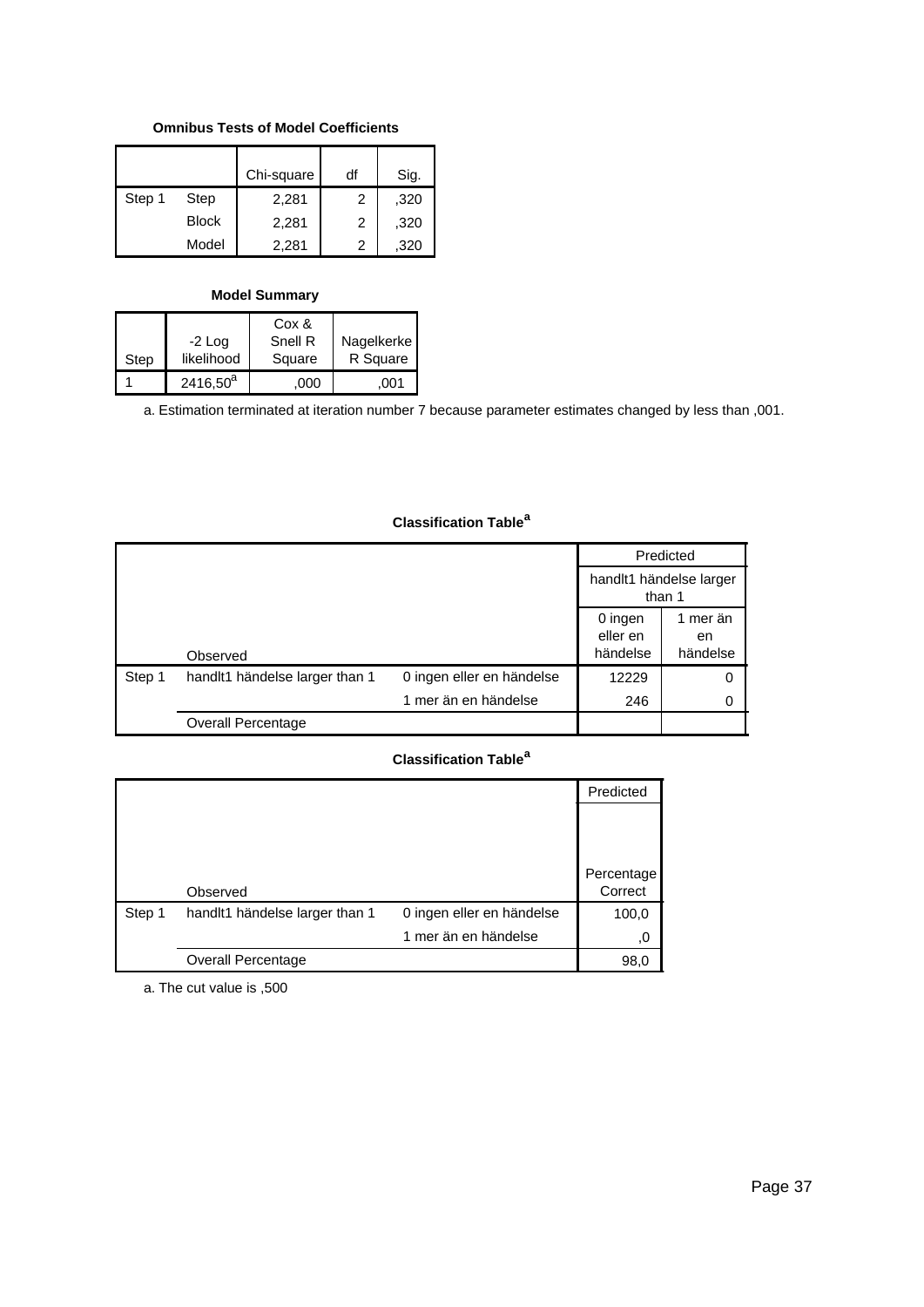|                     |          |          |      |         |    |      |        |       | 95% C.I.for EXP(B) |
|---------------------|----------|----------|------|---------|----|------|--------|-------|--------------------|
|                     |          | B        | S.E. | Wald    | df | Sig. | Exp(B) | Lower | Upper              |
| Step 1 <sup>a</sup> | sv3      |          |      | 2,244   | 2  | .326 |        |       |                    |
|                     | sv3(1)   | $-229$   | .165 | 1,924   |    | .165 | .795   | .576  | 1,099              |
|                     | sv3(2)   | $-.050$  | .160 | ,097    |    | .756 | ,952   | .696  | 1,302              |
|                     | Constant | $-3,806$ | .122 | 977,776 |    | ,000 | .022   |       |                    |

**Variables in the Equation**

a. Variable(s) entered on step 1: sv3.

#### LOGISTIC REGRESSION VARIABLES handlt1

```
 /METHOD=ENTER sv5
```

```
 /CONTRAST (sv5)=Indicator(1)
```

```
 /PRINT=CI(95)
```
/CRITERIA=PIN(0.05) POUT(0.10) ITERATE(20) CUT(0.5).

# **Block 1: Method = Enter**

## **Omnibus Tests of Model Coefficients**

|        |              | Chi-square | df | Sig. |
|--------|--------------|------------|----|------|
| Step 1 | Step         | 4,091      |    | .394 |
|        | <b>Block</b> | 4,091      | 4  | ,394 |
|        | Model        | 4,091      |    | .394 |

# **Model Summary**

|      |                      | Cox &   |            |
|------|----------------------|---------|------------|
|      | $-2$ Log             | Snell R | Nagelkerke |
| Step | likelihood           | Square  | R Square   |
|      | 2414.69 <sup>a</sup> | .000    | .002       |

a. Estimation terminated at iteration number 7 because parameter estimates changed by less than ,001.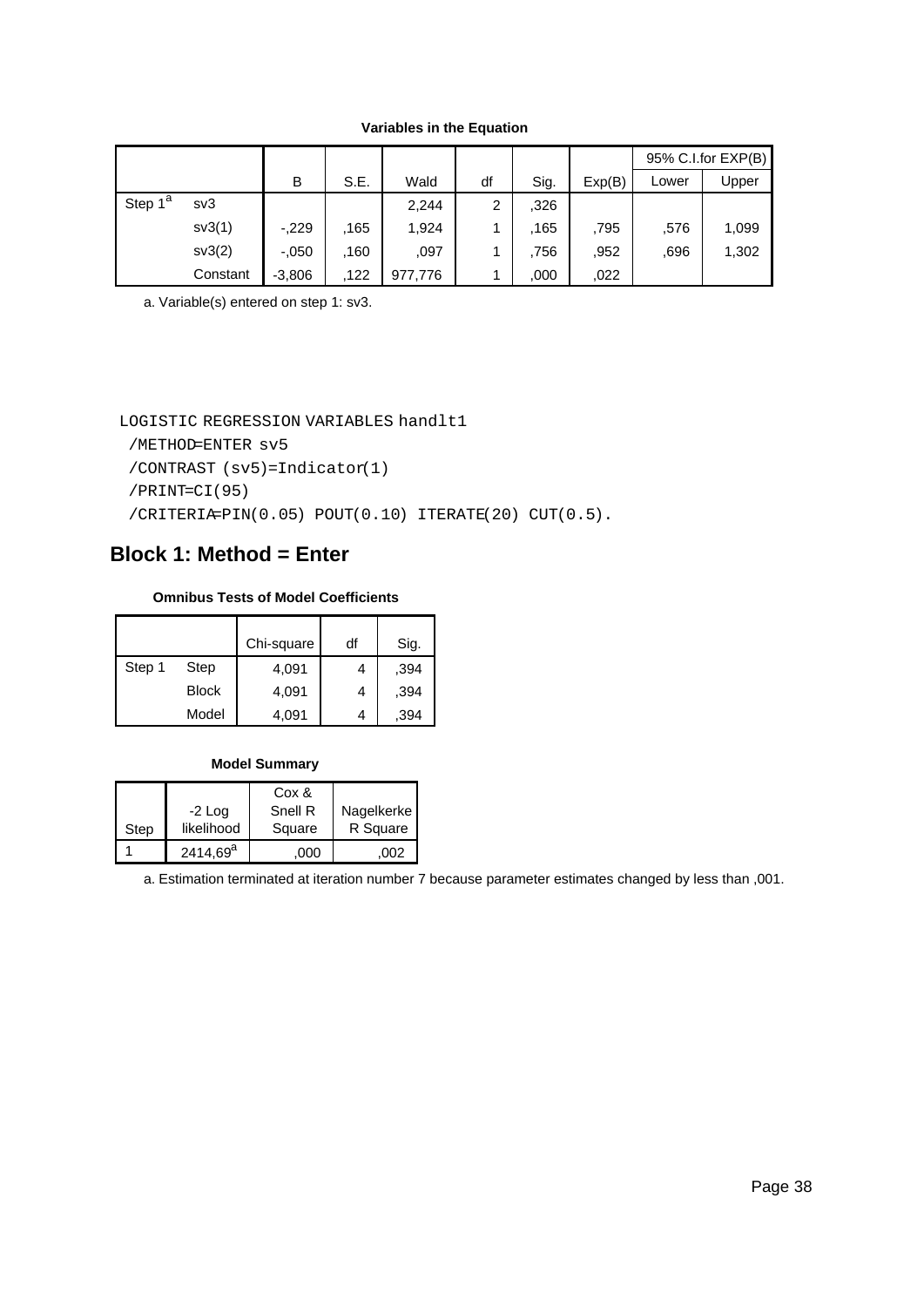|        |                                |                           |                                   | Predicted                  |
|--------|--------------------------------|---------------------------|-----------------------------------|----------------------------|
|        |                                |                           | handlt1 händelse larger<br>than 1 |                            |
|        | Observed                       |                           | 0 ingen<br>eller en<br>händelse   | 1 mer än<br>en<br>händelse |
| Step 1 | handit1 händelse larger than 1 | 0 ingen eller en händelse | 12229                             | 0                          |
|        |                                | 1 mer än en händelse      | 246                               | 0                          |
|        | <b>Overall Percentage</b>      |                           |                                   |                            |

## **Classification Table<sup>a</sup>**

|        |                                |                           | Predicted  |
|--------|--------------------------------|---------------------------|------------|
|        |                                |                           |            |
|        |                                |                           |            |
|        |                                |                           |            |
|        |                                |                           | Percentage |
|        | Observed                       |                           | Correct    |
| Step 1 | handit1 händelse larger than 1 | 0 ingen eller en händelse | 100,0      |
|        |                                | 1 mer än en händelse      | ,0         |
|        | <b>Overall Percentage</b>      |                           | 98,0       |

a. The cut value is ,500

#### **Variables in the Equation**

|                     |          |          |      |         |    |      |        |       | 95% C.I.for EXP(B) |
|---------------------|----------|----------|------|---------|----|------|--------|-------|--------------------|
|                     |          | B        | S.E. | Wald    | df | Sig. | Exp(B) | Lower | Upper              |
| Step 1 <sup>a</sup> | sv5      |          |      | 3,932   | 4  | .415 |        |       |                    |
|                     | sv5(1)   | $-0.352$ | ,205 | 2,932   |    | ,087 | ,703   | ,470  | 1,052              |
|                     | sv5(2)   | $-.044$  | .226 | ,037    |    | ,847 | .957   | .614  | 1,492              |
|                     | sv5(3)   | $-.070$  | .213 | ,108    | 1  | .743 | .933   | ,615  | 1,415              |
|                     | sv5(4)   | $-0.107$ | ,203 | .278    |    | .598 | .898   | ,603  | 1,338              |
|                     | Constant | $-3,769$ | .156 | 583,321 |    | ,000 | ,023   |       |                    |

a. Variable(s) entered on step 1: sv5.

LOGISTIC REGRESSION VARIABLES handlt1

/METHOD=ENTER sv7

```
 /CONTRAST (sv7)=Indicator(1)
/PRINT=CI(95)
```
/CRITERIA=PIN(0.05) POUT(0.10) ITERATE(20) CUT(0.5).

# **Block 1: Method = Enter**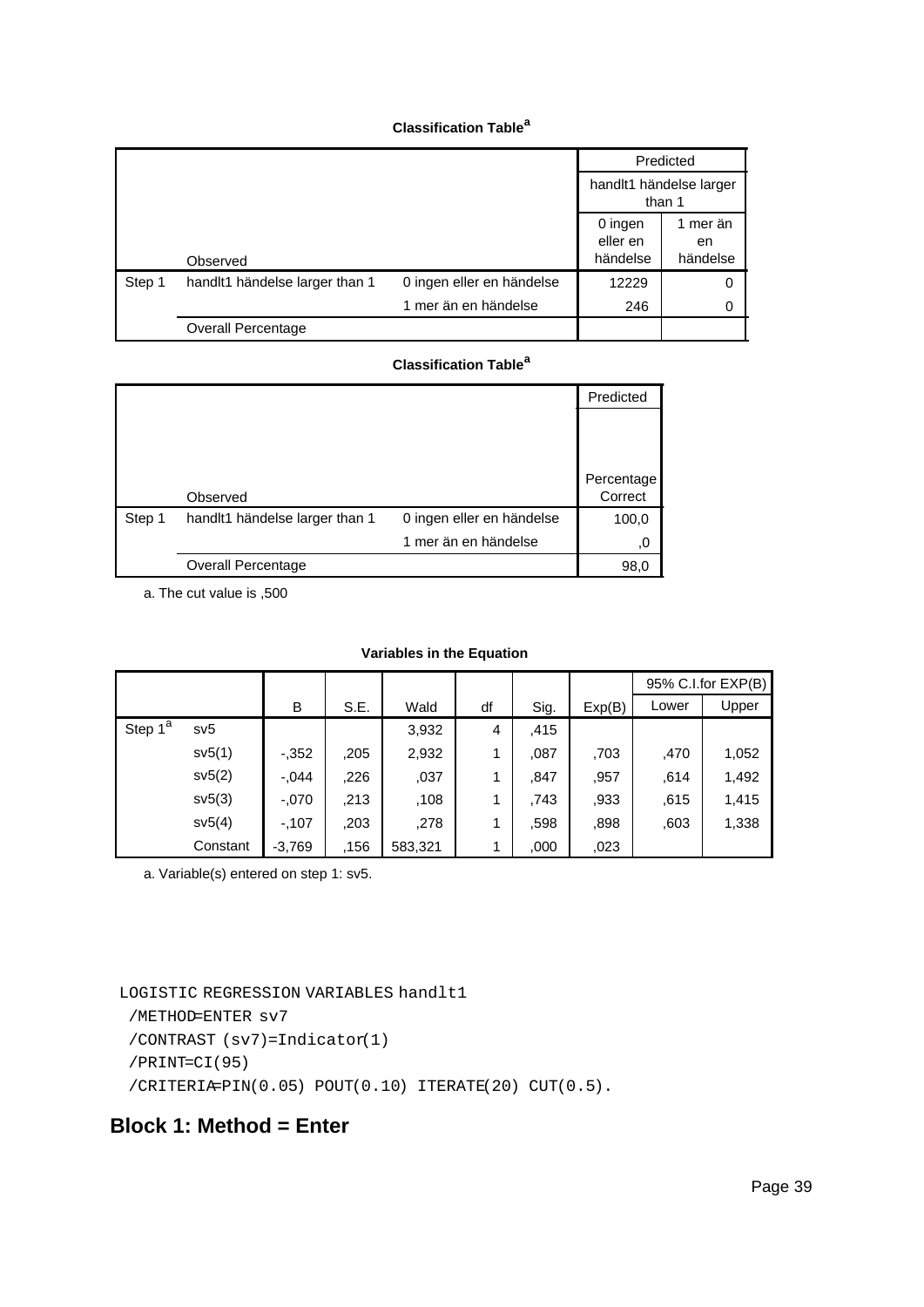## **Omnibus Tests of Model Coefficients**

|        |              | Chi-square | df | Sig. |
|--------|--------------|------------|----|------|
| Step 1 | Step         | 5,503      | 6  | .481 |
|        | <b>Block</b> | 5,503      | 6  | .481 |
|        | Model        | 5,503      | հ  | .481 |

# **Model Summary**

|      | $-2$ Log      | Cox &<br>Snell R | Nagelkerke |
|------|---------------|------------------|------------|
| Step | likelihood    | Square           | R Square   |
|      | $2413.28^{a}$ | .000             | .003       |

a. Estimation terminated at iteration number 7 because parameter estimates changed by less than ,001.

|        |                                |                           |                                 | Predicted                         |  |
|--------|--------------------------------|---------------------------|---------------------------------|-----------------------------------|--|
|        |                                |                           |                                 | handlt1 händelse larger<br>than 1 |  |
|        | Observed                       |                           | 0 ingen<br>eller en<br>händelse | 1 mer än<br>en<br>händelse        |  |
| Step 1 | handit1 händelse larger than 1 | 0 ingen eller en händelse | 12229                           | 0                                 |  |
|        |                                | 1 mer än en händelse      | 246                             | 0                                 |  |
|        | <b>Overall Percentage</b>      |                           |                                 |                                   |  |

# **Classification Table<sup>a</sup>**

# **Classification Table<sup>a</sup>**

|        |                                |                           | Predicted  |
|--------|--------------------------------|---------------------------|------------|
|        |                                |                           |            |
|        |                                |                           |            |
|        |                                |                           | Percentage |
|        | Observed                       |                           | Correct    |
| Step 1 | handit1 händelse larger than 1 | 0 ingen eller en händelse | 100,0      |
|        |                                | 1 mer än en händelse      | 0,         |
|        | <b>Overall Percentage</b>      |                           | 98,0       |

a. The cut value is ,500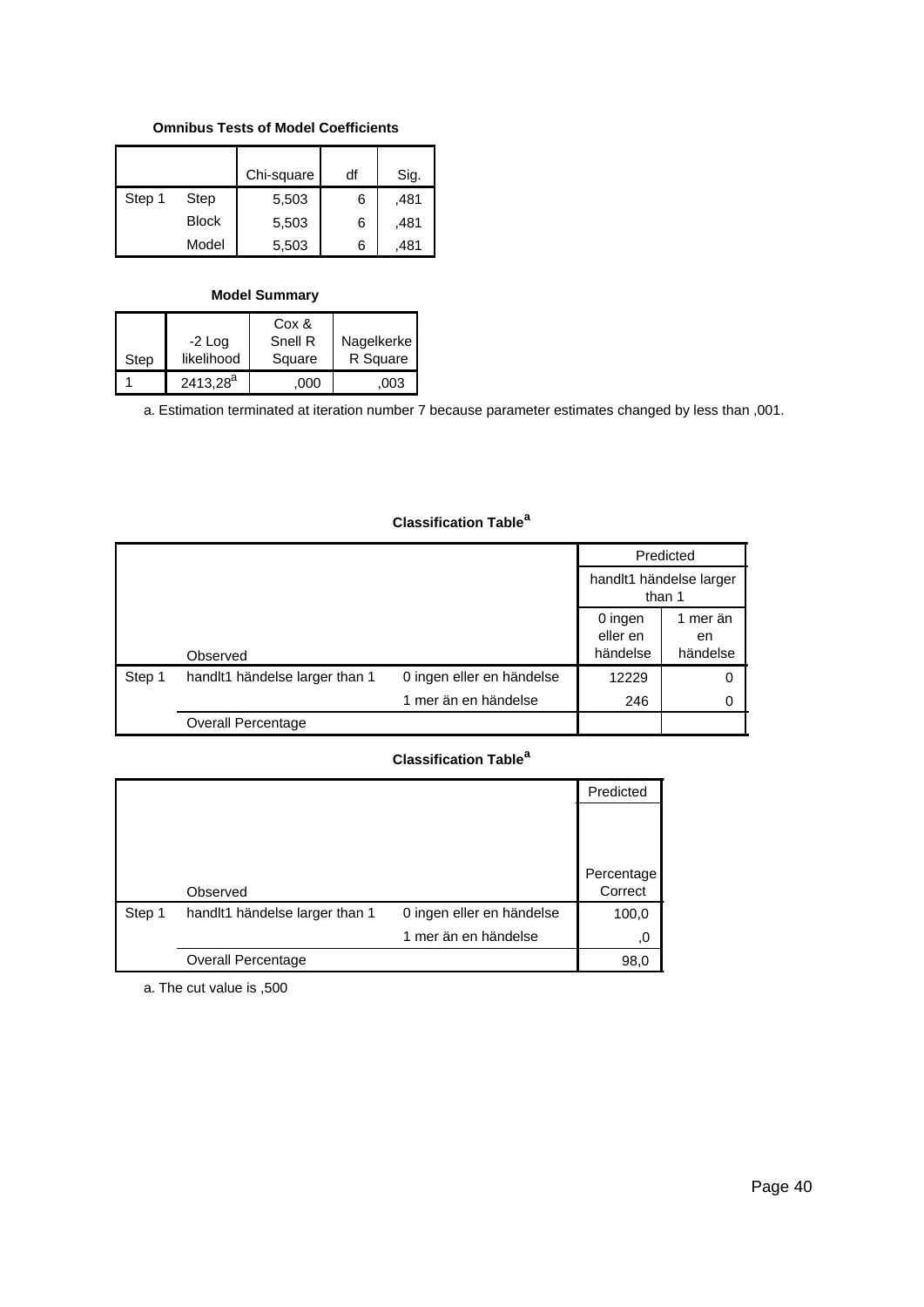|                         |          |          |      |         |    |      |        |       | 95% C.I.for EXP(B) |
|-------------------------|----------|----------|------|---------|----|------|--------|-------|--------------------|
|                         |          | B        | S.E. | Wald    | df | Sig. | Exp(B) | Lower | Upper              |
| Step $1^{\overline{a}}$ | sv7      |          |      | 5,277   | 6  | .509 |        |       |                    |
|                         | sv7(1)   | $-0.335$ | ,237 | 1,996   | 1  | .158 | .716   | ,450  | 1,138              |
|                         | sv7(2)   | $-0.086$ | ,277 | ,096    | 1  | ,757 | .918   | ,534  | 1,579              |
|                         | sv7(3)   | ,021     | ,268 | ,006    | 1  | .938 | 1,021  | ,604  | 1,727              |
|                         | sv7(4)   | $-0.086$ | ,265 | ,105    | 1  | .746 | .918   | ,545  | 1,544              |
|                         | sv7(5)   | .116     | ,237 | ,239    | 1  | .625 | 1,123  | ,705  | 1,788              |
|                         | sv7(6)   | ,000     | .238 | ,000    | 1  | .999 | 1,000  | ,627  | 1,595              |
|                         | Constant | $-3,838$ | .185 | 432,595 |    | ,000 | ,022   |       |                    |

**Variables in the Equation**

a. Variable(s) entered on step 1: sv7.

\*\*

LOGISTIC REGRESSION VARIABLES dod01

```
 /METHOD=ENTER bv1
/CONTRAST (bv1)=Indicator(1)
/PRINT=CI(95)
/CRITERIA=PIN(0.05) POUT(0.10) ITERATE(20) CUT(0.5).
```
# **Block 1: Method = Enter**

# **Omnibus Tests of Model Coefficients**

|        |              | Chi-square | df | Sig. |
|--------|--------------|------------|----|------|
| Step 1 | Step         | 66,252     | 2  | ,000 |
|        | <b>Block</b> | 66,252     | 2  | ,000 |
|        | Model        | 66,252     | 2  | .000 |

#### **Model Summary**

|      |                      | Cox &   |            |
|------|----------------------|---------|------------|
|      | $-2$ Log             | Snell R | Nagelkerke |
| Step | likelihood           | Square  | R Square   |
|      | 4958.59 <sup>a</sup> | .005    | 016.       |

a. Estimation terminated at iteration number 6 because parameter estimates changed by less than ,001.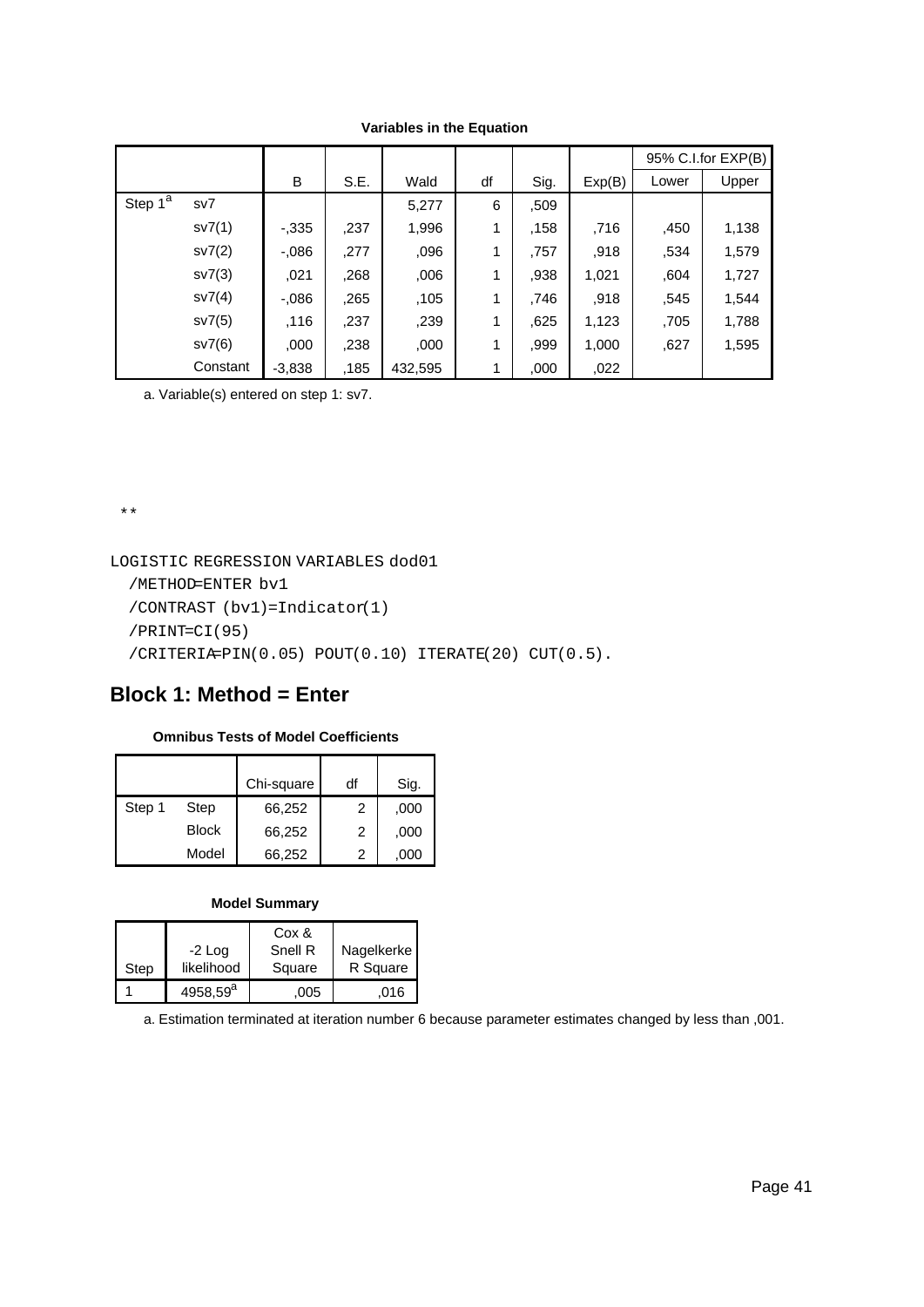|        |                             |                      |                     | Predicted                      |                       |
|--------|-----------------------------|----------------------|---------------------|--------------------------------|-----------------------|
|        |                             |                      |                     | dod01 dödsfall ja eller<br>nej |                       |
|        |                             |                      |                     |                                |                       |
|        | Observed                    |                      | 0 inget<br>dödsfall | 1 minst ett<br>dödsfall        | Percentage<br>Correct |
| Step 1 | dod01 dödsfall ja eller nej | 0 inget dödsfall     | 11839               | 0                              | 100,0                 |
|        |                             | 1 minst ett dödsfall | 636                 | 0                              | ,0                    |
|        | <b>Overall Percentage</b>   |                      |                     |                                | 94,9                  |

a. The cut value is ,500

#### **Variables in the Equation**

|                     |          |          |      |          |    |      |        |       | 95% C.I.for EXP(B) |
|---------------------|----------|----------|------|----------|----|------|--------|-------|--------------------|
|                     |          | B        | S.E. | Wald     | df | Sig. | Exp(B) | Lower | Upper              |
| Step 1 <sup>a</sup> | bv1      |          |      | 60,393   | 2  | ,000 |        |       |                    |
|                     | bv1(1)   | $-594$   | .123 | 23,445   |    | .000 | .552   | .434  | .702               |
|                     | bv1(2)   | .350     | .088 | 15,616   |    | ,000 | 1,418  | 1,193 | 1,687              |
|                     | Constant | $-2,933$ | .062 | 2221,217 |    | ,000 | .053   |       |                    |

a. Variable(s) entered on step 1: bv1.

LOGISTIC REGRESSION VARIABLES dod01

/METHOD=ENTER bv2

```
 /CONTRAST (bv2)=Indicator(1)
```
/PRINT=CI(95)

/CRITERIA=PIN(0.05) POUT(0.10) ITERATE(20) CUT(0.5).

# **Block 1: Method = Enter**

## **Omnibus Tests of Model Coefficients**

|        |              | Chi-square | df | Sig. |
|--------|--------------|------------|----|------|
| Step 1 | Step         | 55,598     | 2  | ,000 |
|        | <b>Block</b> | 55,598     | 2  | ,000 |
|        | Model        | 55,598     | 2  | .000 |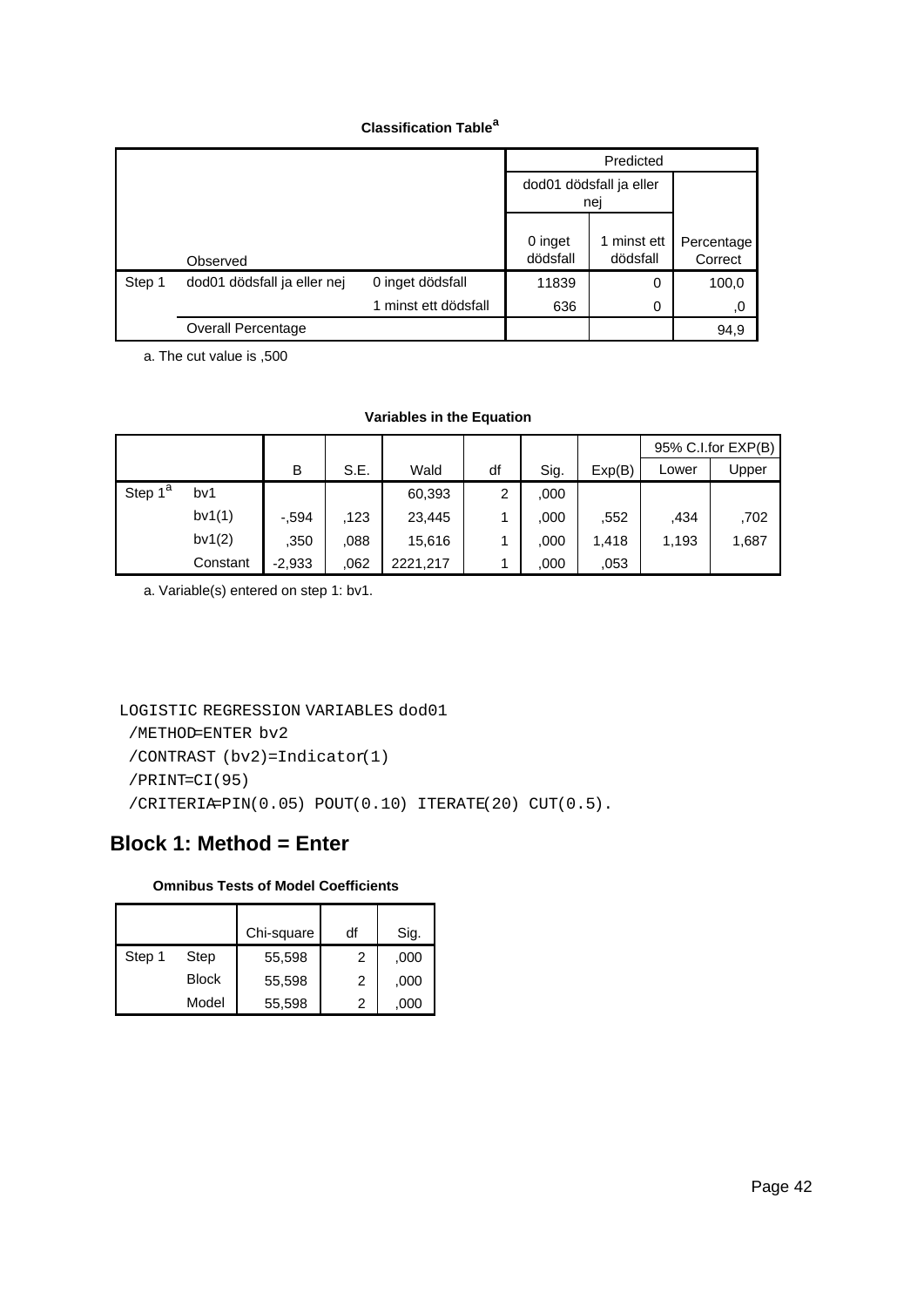**Model Summary**

|      |                      | Cox &   |            |
|------|----------------------|---------|------------|
|      | $-2$ Log             | Snell R | Nagelkerke |
| Step | likelihood           | Square  | R Square   |
|      | 4969.24 <sup>a</sup> | 004     | .013       |

a. Estimation terminated at iteration number 6 because parameter estimates changed by less than ,001.

# **Classification Table<sup>a</sup>**

|        |                             |                      | dod01 dödsfall ja eller<br>nej |                         |                       |
|--------|-----------------------------|----------------------|--------------------------------|-------------------------|-----------------------|
|        | Observed                    |                      | 0 inget<br>dödsfall            | 1 minst ett<br>dödsfall | Percentage<br>Correct |
| Step 1 | dod01 dödsfall ja eller nej | 0 inget dödsfall     | 11839                          | 0                       | 100,0                 |
|        |                             | 1 minst ett dödsfall | 636                            | 0                       | ,0                    |
|        | Overall Percentage          |                      |                                |                         | 94,9                  |

a. The cut value is ,500

#### **Variables in the Equation**

|                     |          |          |      |          |                |      |        |       | 95% C.I.for EXP(B) |
|---------------------|----------|----------|------|----------|----------------|------|--------|-------|--------------------|
|                     |          | B        | S.E. | Wald     | df             | Sig. | Exp(B) | Lower | Upper              |
| Step 1 <sup>a</sup> | bv2      |          |      | 52,418   | $\overline{2}$ | ,000 |        |       |                    |
|                     | bv2(1)   | $-.407$  | .121 | 11,353   |                | ,001 | .665   | .525  | .843               |
|                     | bv2(2)   | ,312     | .103 | 9,131    |                | ,003 | 1,367  | 1,116 | 1,674              |
|                     | Constant | $-2,955$ | .087 | 1145,421 |                | ,000 | .052   |       |                    |

a. Variable(s) entered on step 1: bv2.

LOGISTIC REGRESSION VARIABLES dod01

```
 /METHOD=ENTER bv3
```

```
 /CONTRAST (bv3)=Indicator(1)
```
/PRINT=CI(95)

/CRITERIA=PIN(0.05) POUT(0.10) ITERATE(20) CUT(0.5).

# **Block 1: Method = Enter**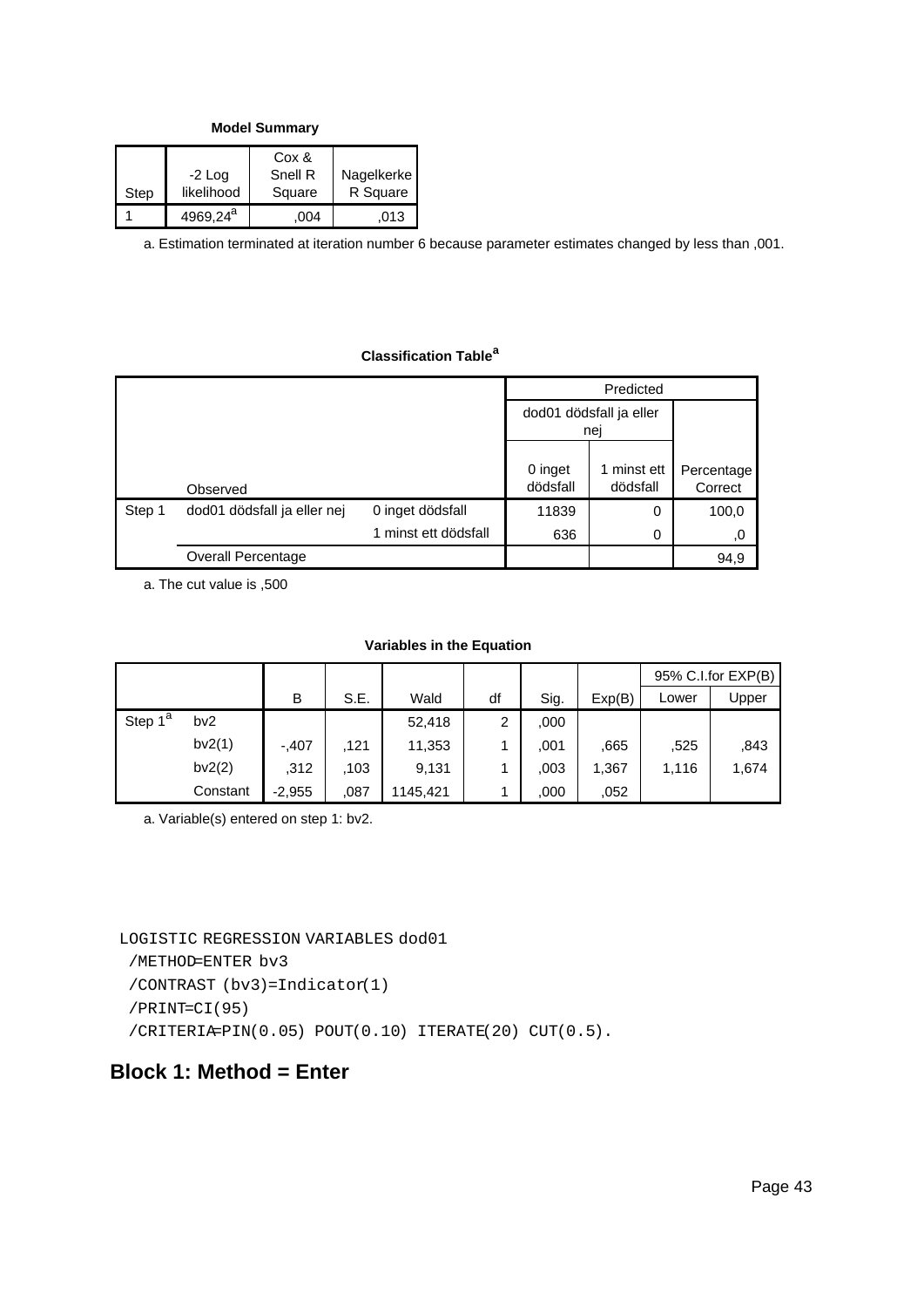## **Omnibus Tests of Model Coefficients**

|        |              | Chi-square | df | Sig. |
|--------|--------------|------------|----|------|
| Step 1 | Step         | 56,679     | 2  | ,000 |
|        | <b>Block</b> | 56,679     | 2  | ,000 |
|        | Model        | 56,679     | 2  | ,000 |

#### **Model Summary**

|      |             | Cox &   |            |
|------|-------------|---------|------------|
|      | $-2$ Log    | Snell R | Nagelkerke |
| Step | likelihood  | Square  | R Square   |
|      | $4968,16^a$ | 005     | 014        |

a. Estimation terminated at iteration number 7 because parameter estimates changed by less than ,001.

|        |                             |                      |                     | Predicted                      |                       |
|--------|-----------------------------|----------------------|---------------------|--------------------------------|-----------------------|
|        |                             |                      |                     | dod01 dödsfall ja eller<br>nej |                       |
|        | Observed                    |                      | 0 inget<br>dödsfall | 1 minst ett<br>dödsfall        | Percentage<br>Correct |
| Step 1 | dod01 dödsfall ja eller nej | 0 inget dödsfall     | 11839               | 0                              | 100,0                 |
|        |                             | 1 minst ett dödsfall | 636                 | $\Omega$                       | .0                    |
|        | Overall Percentage          |                      |                     |                                | 94,9                  |

## **Classification Table<sup>a</sup>**

a. The cut value is ,500

#### **Variables in the Equation**

|                     |          |          |      |          |    |      |        |       | 95% C.I.for EXP(B) |
|---------------------|----------|----------|------|----------|----|------|--------|-------|--------------------|
|                     |          | B        | S.E. | Wald     | df | Sig. | Exp(B) | Lower | Upper              |
| Step 1 <sup>a</sup> | bv3      |          |      | 46,793   | 2  | ,000 |        |       |                    |
|                     | bv3(1)   | $-.980$  | 190  | 26,502   |    | ,000 | .375   | ,258  | .545               |
|                     | bv3(2)   | .390     | .101 | 14,975   |    | ,000 | 1,476  | 1,212 | 1,798              |
|                     | Constant | $-2.915$ | .047 | 3780,133 |    | .000 | .054   |       |                    |

a. Variable(s) entered on step 1: bv3.

LOGISTIC REGRESSION VARIABLES dod01

/METHOD=ENTER sv3

/CONTRAST (sv3)=Indicator(1)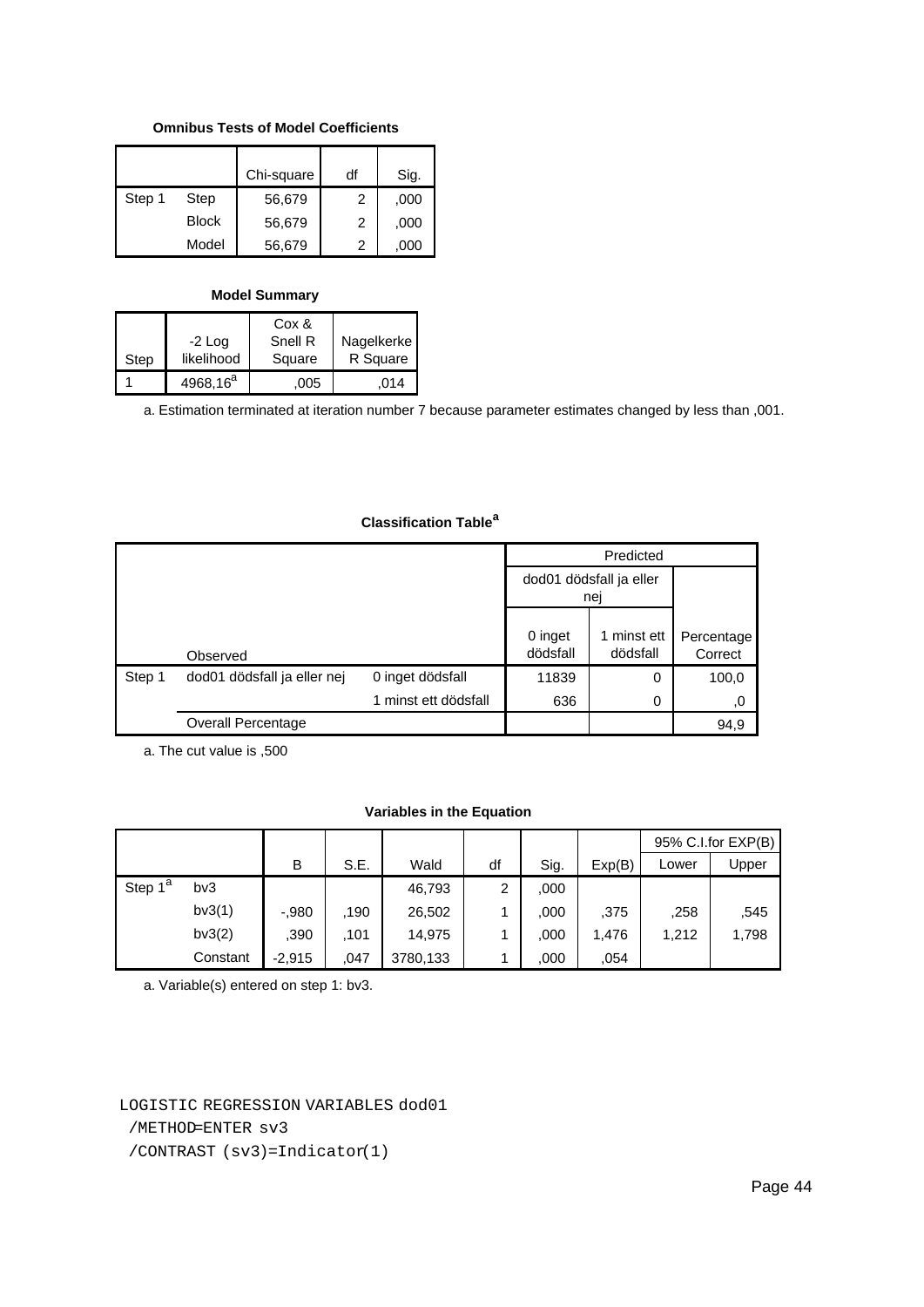/PRINT=CI(95) /CRITERIA=PIN(0.05) POUT(0.10) ITERATE(20) CUT(0.5).

# **Block 1: Method = Enter**

## **Omnibus Tests of Model Coefficients**

|        |              | Chi-square | df | Sig. |
|--------|--------------|------------|----|------|
| Step 1 | Step         | 66,069     | 2  | ,000 |
|        | <b>Block</b> | 66,069     | 2  | ,000 |
|        | Model        | 66,069     | 2  | .000 |

# **Model Summary**

|      |                      | Cox &   |            |
|------|----------------------|---------|------------|
|      | $-2$ Log             | Snell R | Nagelkerke |
| Step | likelihood           | Square  | R Square   |
|      | 4958,77 <sup>a</sup> | .005    | .016       |

a. Estimation terminated at iteration number 6 because parameter estimates changed by less than ,001.

# **Classification Table<sup>a</sup>**

|        |                             |                      |                     | Predicted                      |                       |
|--------|-----------------------------|----------------------|---------------------|--------------------------------|-----------------------|
|        |                             |                      |                     | dod01 dödsfall ja eller<br>nej |                       |
|        | Observed                    |                      | 0 inget<br>dödsfall | 1 minst ett<br>dödsfall        | Percentage<br>Correct |
| Step 1 | dod01 dödsfall ja eller nej | 0 inget dödsfall     | 11839               | 0                              | 100,0                 |
|        |                             | 1 minst ett dödsfall | 636                 | 0                              | 0,                    |
|        | Overall Percentage          |                      |                     |                                | 94,9                  |

a. The cut value is ,500

#### **Variables in the Equation**

|                     |          |          |      |          |    |      |        |       | 95% C.I.for EXP(B) |
|---------------------|----------|----------|------|----------|----|------|--------|-------|--------------------|
|                     |          | в        | S.E. | Wald     | df | Sig. | Exp(B) | Lower | Upper              |
| Step 1 <sup>a</sup> | sv3      |          |      | 59,299   | 2  | ,000 |        |       |                    |
|                     | sv3(1)   | $-754$   | .111 | 46,314   |    | ,000 | .470   | ,379  | ,584               |
|                     | sv3(2)   | $-.027$  | .095 | .083     |    | .773 | ,973   | .808  | 1,172              |
|                     | Constant | $-2,683$ | .073 | 1367,544 |    | ,000 | .068   |       |                    |

a. Variable(s) entered on step 1: sv3.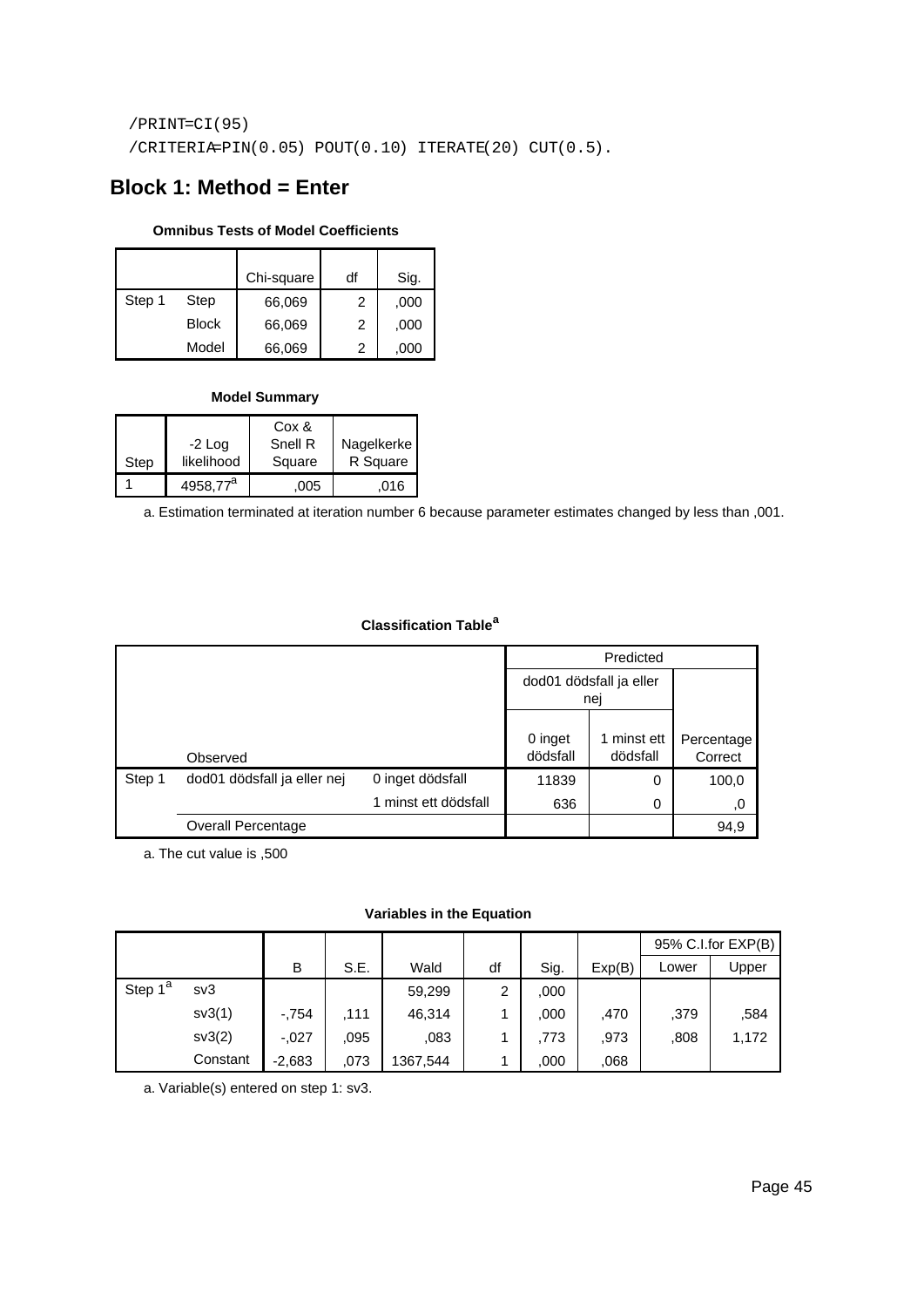```
LOGISTIC REGRESSION VARIABLES dod01
 /METHOD=ENTER sv5
 /CONTRAST (sv5)=Indicator(1)
 /PRINT=CI(95)
 /CRITERIA=PIN(0.05) POUT(0.10) ITERATE(20) CUT(0.5).
```
# **Block 1: Method = Enter**

## **Omnibus Tests of Model Coefficients**

|        |              | Chi-square | df | Sig. |
|--------|--------------|------------|----|------|
| Step 1 | Step         | 91,578     | 4  | ,000 |
|        | <b>Block</b> | 91,578     | 4  | ,000 |
|        | Model        | 91,578     |    | .000 |

#### **Model Summary**

| Step | $-2$ Log<br>likelihood | Cox &<br>Snell R<br>Square | Nagelkerke<br>R Square |
|------|------------------------|----------------------------|------------------------|
|      | 4933,26 <sup>a</sup>   | 007                        | (122)                  |

a. Estimation terminated at iteration number 6 because parameter estimates changed by less than ,001.

# **Classification Table<sup>a</sup>**

|        |                             |                      |                     | Predicted                      |                       |
|--------|-----------------------------|----------------------|---------------------|--------------------------------|-----------------------|
|        |                             |                      |                     | dod01 dödsfall ja eller<br>nei |                       |
|        | Observed                    |                      | 0 inget<br>dödsfall | 1 minst ett<br>dödsfall        | Percentage<br>Correct |
| Step 1 | dod01 dödsfall ja eller nej | 0 inget dödsfall     | 11839               | 0                              | 100,0                 |
|        |                             | 1 minst ett dödsfall | 636                 | 0                              | ,0                    |
|        | Overall Percentage          |                      |                     |                                | 94,9                  |

a. The cut value is ,500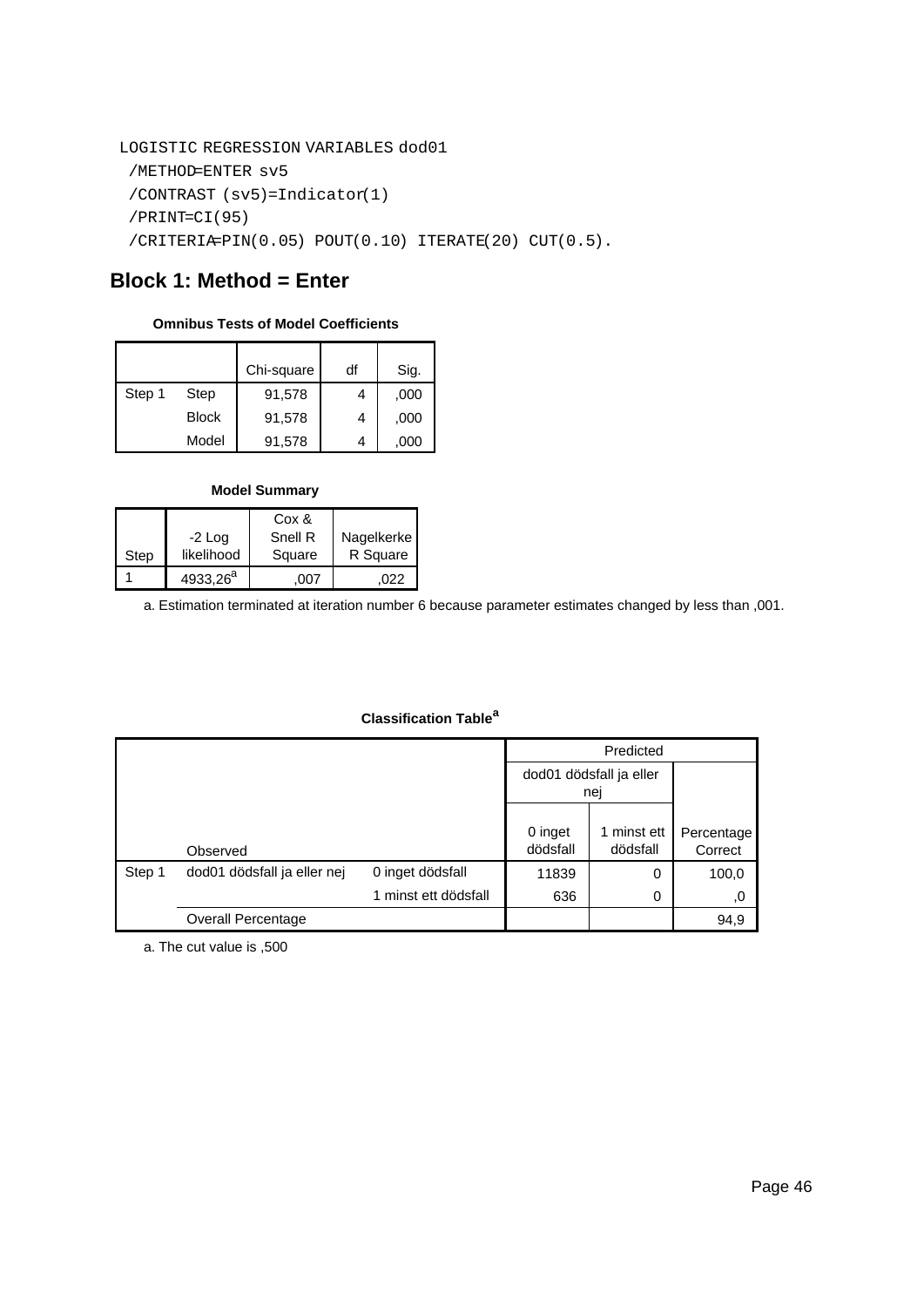|                     |          |          |      |         |    |      |        |       | 95% C.I.for EXP(B) |
|---------------------|----------|----------|------|---------|----|------|--------|-------|--------------------|
|                     |          | B        | S.E. | Wald    | df | Sig. | Exp(B) | Lower | Upper              |
| Step 1 <sup>a</sup> | sv5      |          |      | 75,882  | 4  | ,000 |        |       |                    |
|                     | sv5(1)   | $-1,026$ | .144 | 50,528  | 1  | ,000 | .359   | .270  | .476               |
|                     | sv5(2)   | $-176$   | .141 | 1,557   | 1  | .212 | .838   | ,636  | 1,106              |
|                     | sv5(3)   | .096     | .124 | ,602    | 1  | .438 | 1,101  | ,863  | 1,405              |
|                     | sv5(4)   | $-121$   | .123 | ,962    | 1  | ,327 | .886   | .696  | 1,128              |
|                     | Constant | $-2,676$ | .094 | 803,889 |    | ,000 | ,069   |       |                    |

### **Variables in the Equation**

a. Variable(s) entered on step 1: sv5.

LOGISTIC REGRESSION VARIABLES dod01

/METHOD=ENTER sv7

/CONTRAST (sv7)=Indicator(1)

```
 /PRINT=CI(95)
```
/CRITERIA=PIN(0.05) POUT(0.10) ITERATE(20) CUT(0.5).

# **Block 1: Method = Enter**

## **Omnibus Tests of Model Coefficients**

|        |              | Chi-square | df | Sig. |
|--------|--------------|------------|----|------|
| Step 1 | Step         | 130,180    | 6  | ,000 |
|        |              |            |    |      |
|        | <b>Block</b> | 130,180    | 6  | ,000 |
|        | Model        | 130,180    | 6  | .000 |

### **Model Summary**

|      |                      | Cox &   |            |
|------|----------------------|---------|------------|
|      | $-2$ Log             | Snell R | Nagelkerke |
| Step | likelihood           | Square  | R Square   |
|      | 4894,66 <sup>a</sup> | 010     | .031       |

a. Estimation terminated at iteration number 7 because parameter estimates changed by less than ,001.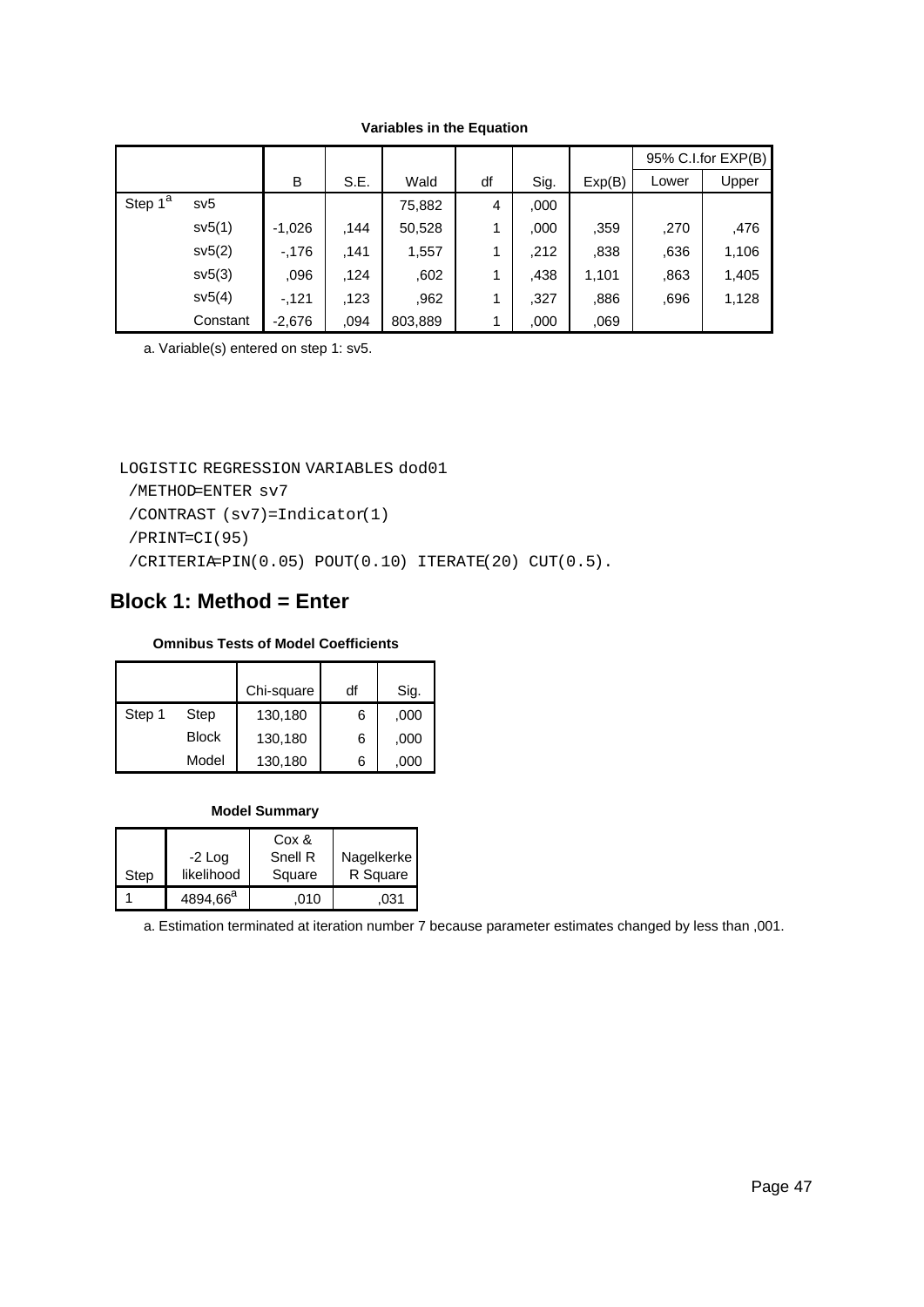|        |                             | dod01 dödsfall ja eller<br>nej |                     |                         |                       |
|--------|-----------------------------|--------------------------------|---------------------|-------------------------|-----------------------|
|        | Observed                    |                                | 0 inget<br>dödsfall | 1 minst ett<br>dödsfall | Percentage<br>Correct |
| Step 1 | dod01 dödsfall ja eller nej | 0 inget dödsfall               | 11839               | 0                       | 100,0                 |
|        |                             | 1 minst ett dödsfall           | 636                 | 0                       | ,0                    |
|        | <b>Overall Percentage</b>   |                                |                     |                         | 94,9                  |

a. The cut value is ,500

|                         |          |          |      |         |    |      |        |       | 95% C.I.for EXP(B) |
|-------------------------|----------|----------|------|---------|----|------|--------|-------|--------------------|
|                         |          | B        | S.E. | Wald    | df | Sig. | Exp(B) | Lower | Upper              |
| Step $1^{\overline{a}}$ | sv7      |          |      | 96,884  | 6  | ,000 |        |       |                    |
|                         | sv7(1)   | $-1,292$ | ,179 | 52,022  | 1  | ,000 | ,275   | ,193  | ,390               |
|                         | sv7(2)   | ,001     | .164 | ,000    | 1  | .996 | 1,001  | ,726  | 1,380              |
|                         | sv7(3)   | $-.043$  | ,165 | ,067    | 1  | .795 | ,958   | ,693  | 1,324              |
|                         | sv7(4)   | ,200     | ,151 | 1,740   | 1  | .187 | 1,221  | ,908  | 1,642              |
|                         | sv7(5)   | .221     | ,142 | 2,431   | 1  | .119 | 1,247  | ,945  | 1,646              |
|                         | sV7(6)   | $-196$   | ,150 | 1,705   | 1  | .192 | ,822   | ,613  | 1,103              |
|                         | Constant | $-2,756$ | .112 | 607,179 |    | ,000 | .064   |       |                    |

#### **Variables in the Equation**

a. Variable(s) entered on step 1: sv7.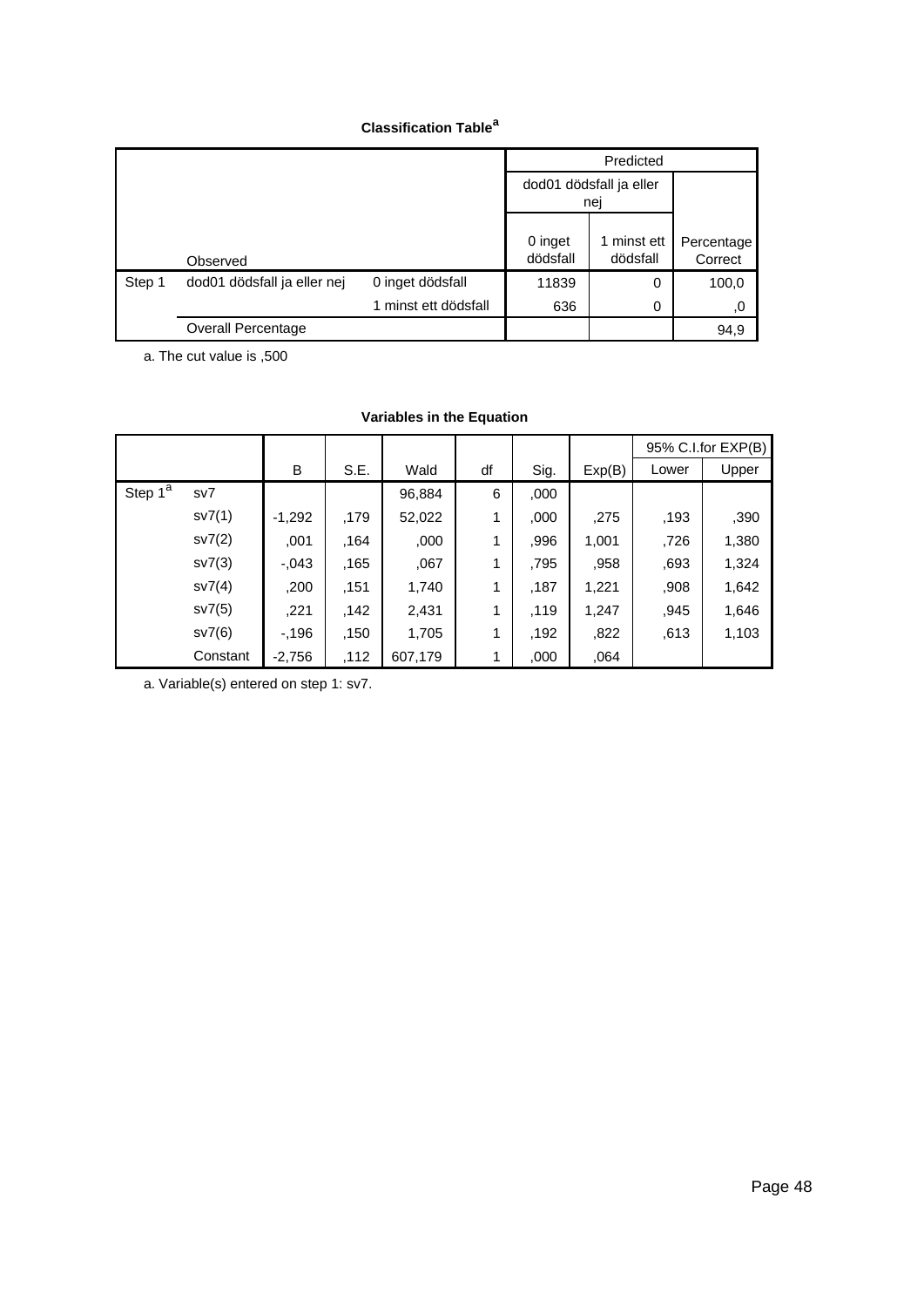```
COMMENT körs på abo_bjo_vasa_v1.sav
```
COMMENT med kontroll för VASTY2 (i stället för VASTY, som användes i bara-v asa-varianten)

COMMENT läses i Table 2 som första kolumnen, sex modeller, andra kolumnen, sex modeller, osv

\*\*

```
LOGISTIC REGRESSION VARIABLES hand01
```

```
 /METHOD=ENTER bv1 VASTY2
```

```
 /CONTRAST (bv1)=Indicator(1)
```

```
 /CONTRAST (VASTY2)=Indicator(1)
```

```
 /PRINT=CI(95)
```

```
 /CRITERIA=PIN(0.05) POUT(0.10) ITERATE(20) CUT(0.5).
```
# **Block 1: Method = Enter**

#### **Omnibus Tests of Model Coefficients**

|        |       | Chi-square | df | Sig. |
|--------|-------|------------|----|------|
| Step 1 | Step  | 572,673    | 37 | ,000 |
|        | Block | 572,673    | 37 | ,000 |
|        | Model | 572,673    | 37 | ,000 |

#### **Model Summary**

|      |             | Cox &   |            |
|------|-------------|---------|------------|
|      | -2 Log      | Snell R | Nagelkerke |
| Step | likelihood  | Square  | R Square   |
|      | $8050,91^a$ | .045    | .090       |

a. Estimation terminated at iteration number 6 because parameter estimates changed by less than ,001.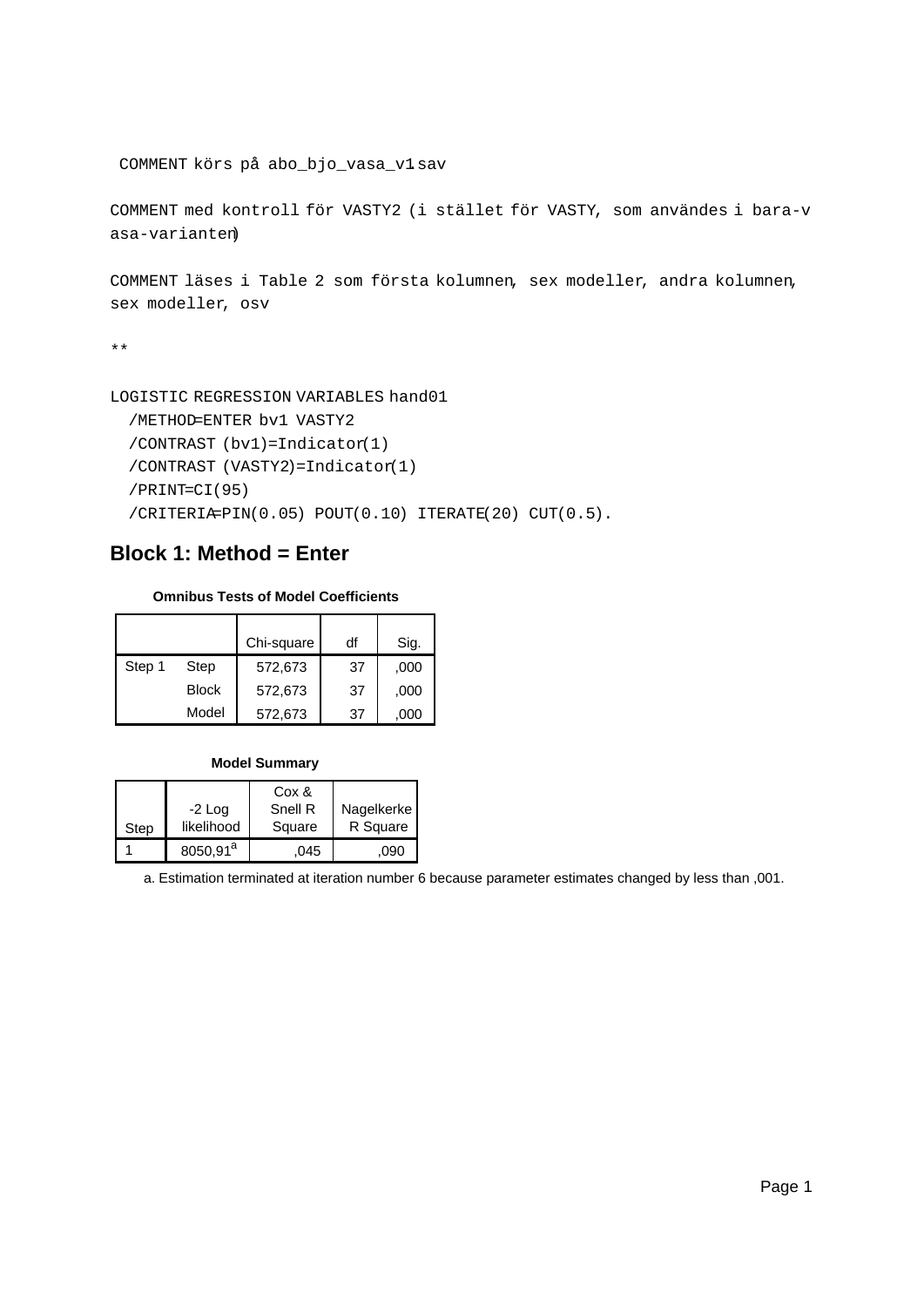|        |                              | hand01 händelse nej<br>eller ja |                     |                      |                       |
|--------|------------------------------|---------------------------------|---------------------|----------------------|-----------------------|
|        | Observed                     |                                 | 0 ingen<br>händelse | minst en<br>händelse | Percentage<br>Correct |
| Step 1 | hand01 händelse nej eller ja | 0 ingen händelse                | 11108               | 0                    | 100,0                 |
|        |                              | 1 minst en händelse             | 1367                | 0                    | ,0                    |
|        | <b>Overall Percentage</b>    |                                 |                     |                      | 89,0                  |

a. The cut value is ,500

|                         |                   |          |      |         |                |      |        |       | 95% C.I.for EXP(B) |
|-------------------------|-------------------|----------|------|---------|----------------|------|--------|-------|--------------------|
|                         |                   | B        | S.E. | Wald    | df             | Sig. | Exp(B) | Lower | Upper              |
| Step $1^{\overline{a}}$ | bv1               |          |      | 33,531  | $\overline{2}$ | ,000 |        |       |                    |
|                         | bv1(1)            | $-273$   | ,084 | 10,589  | 1              | ,001 | ,761   | ,646  | ,897               |
|                         | bv1(2)            | ,236     | ,069 | 11,724  | 1              | ,001 | 1,267  | 1,106 | 1,450              |
|                         | VASTY2            |          |      | 430,566 | 35             | ,000 |        |       |                    |
|                         | VASTY2(1)         | ,335     | ,240 | 1,952   | 1              | ,162 | 1,398  | ,874  | 2,237              |
|                         | VASTY2(2)         | 1,183    | ,216 | 29,867  | 1              | ,000 | 3,264  | 2,136 | 4,990              |
|                         | VASTY2(3)         | $-0.863$ | ,304 | 8,076   | 1              | ,004 | ,422   | ,233  | ,765               |
|                         | VASTY2(4)         | ,149     | ,243 | ,373    | 1              | ,541 | 1,160  | ,720  | 1,869              |
|                         | VASTY2(5)         | $-0.382$ | ,282 | 1,835   | 1              | ,176 | ,682   | ,393  | 1,186              |
|                         | VASTY2(6)         | $-1,058$ | ,328 | 10,418  | 1              | ,001 | ,347   | ,183  | ,660               |
|                         | VASTY2(7)         | 1,041    | ,220 | 22,367  | 1              | ,000 | 2,831  | 1,839 | 4,357              |
|                         | VASTY2(8)         | ,251     | ,240 | 1,091   | 1              | ,296 | 1,285  | ,803  | 2,058              |
|                         | VASTY2(9)         | ,187     | ,246 | ,575    | 1              | ,448 | 1,205  | ,744  | 1,953              |
|                         | <b>VASTY2(10)</b> | 1,007    | ,219 | 21,086  | 1              | ,000 | 2,737  | 1,781 | 4,205              |
|                         | <b>VASTY2(11)</b> | ,871     | ,223 | 15,290  | 1              | ,000 | 2,390  | 1,544 | 3,699              |
|                         | <b>VASTY2(12)</b> | ,073     | ,248 | ,087    | 1              | ,768 | 1,076  | ,662  | 1,749              |
|                         | <b>VASTY2(13)</b> | ,747     | ,224 | 11,090  | 1              | ,001 | 2,110  | 1,360 | 3,275              |
|                         | <b>VASTY2(14)</b> | $-0.305$ | ,268 | 1,298   | 1              | ,255 | ,737   | ,436  | 1,246              |
|                         | <b>VASTY2(15)</b> | ,225     | ,242 | ,868    | 1              | ,351 | 1,253  | ,780  | 2,013              |
|                         | <b>VASTY2(16)</b> | ,339     | ,288 | 1,382   | 1              | ,240 | 1,403  | ,798  | 2,468              |
|                         | <b>VASTY2(17)</b> | $-1,178$ | ,356 | 10,981  | 1              | ,001 | ,308   | ,153  | ,618               |
|                         | <b>VASTY2(18)</b> | $-0.881$ | ,320 | 7,585   | 1              | ,006 | ,414   | ,221  | ,776               |
|                         | <b>VASTY2(19)</b> | $-1,194$ | ,386 | 9,555   | 1              | ,002 | ,303   | ,142  | ,646               |
|                         | <b>VASTY2(20)</b> | ,059     | ,261 | ,051    | 1              | ,821 | 1,061  | ,636  | 1,770              |
|                         | <b>VASTY2(21)</b> | $-188$   | ,263 | ,512    | 1              | ,474 | ,829   | ,495  | 1,387              |
|                         | <b>VASTY2(22)</b> | ,160     | ,252 | ,400    | 1              | ,527 | 1,173  | ,715  | 1,924              |
|                         | <b>VASTY2(23)</b> | ,731     | ,228 | 10,316  | 1              | ,001 | 2,077  | 1,330 | 3,245              |
|                         | <b>VASTY2(24)</b> | ,530     | ,230 | 5,313   | 1              | ,021 | 1,699  | 1,083 | 2,666              |
|                         | <b>VASTY2(25)</b> | ,123     | ,264 | ,216    | 1              | ,642 | 1,131  | ,674  | 1,897              |

# **Variables in the Equation**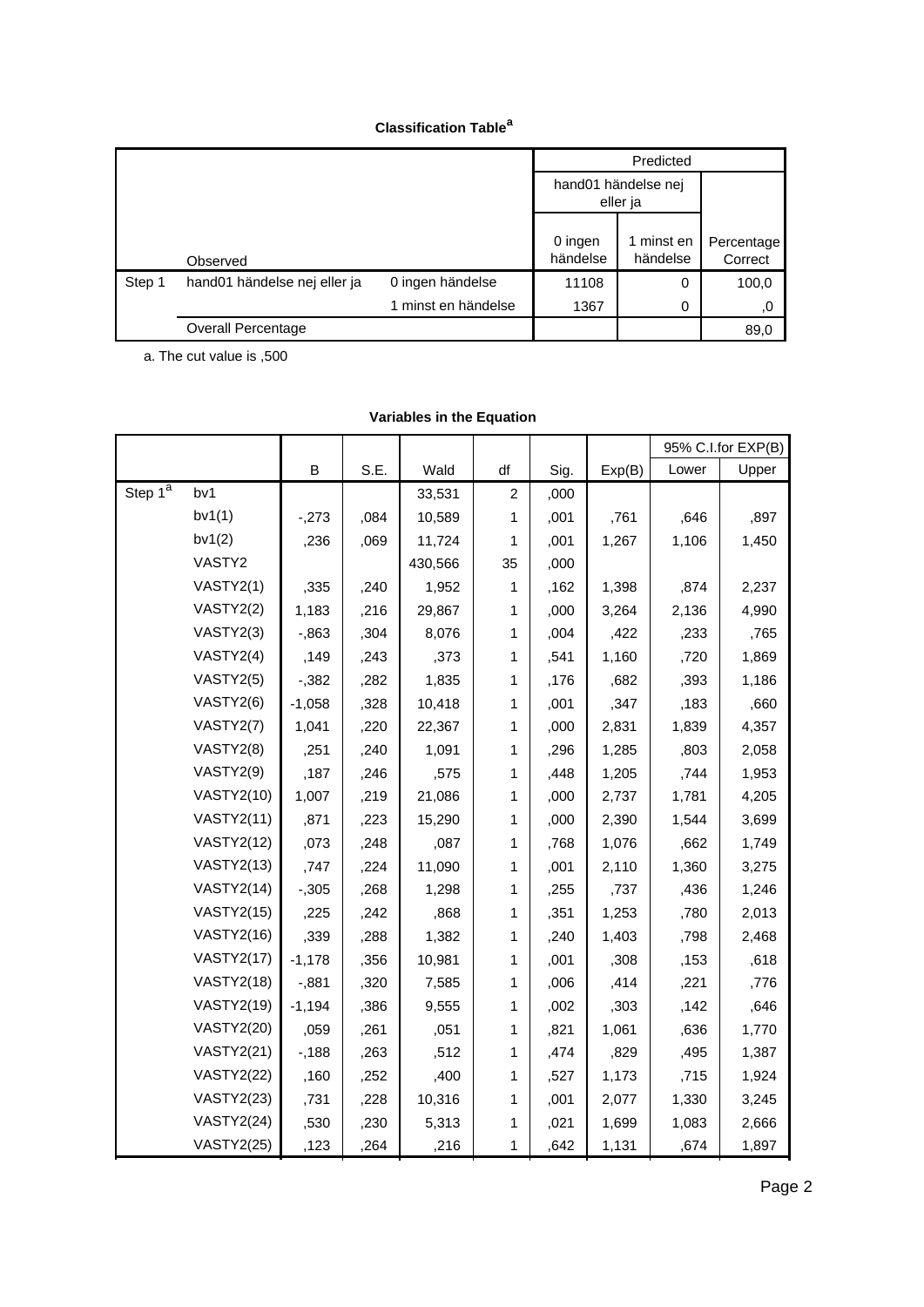|                   |          |      |         |    |      |        |       | 95% C.I.for EXP(B) |
|-------------------|----------|------|---------|----|------|--------|-------|--------------------|
|                   | B        | S.E. | Wald    | df | Sig. | Exp(B) | Lower | Upper              |
| <b>VASTY2(26)</b> | $-0.864$ | ,337 | 6,584   | 1  | .010 | ,421   | ,218  | ,815               |
| <b>VASTY2(27)</b> | $-1,303$ | ,356 | 13,384  | 1  | ,000 | ,272   | ,135  | ,546               |
| <b>VASTY2(28)</b> | $-0.918$ | .371 | 6,121   | 1  | .013 | .399   | ,193  | ,826               |
| <b>VASTY2(29)</b> | $-0.942$ | ,320 | 8,679   | 1  | 003  | .390   | ,208  | ,730               |
| <b>VASTY2(30)</b> | ,003     | ,252 | ,000    | 1  | .991 | 1,003  | .612  | 1,643              |
| <b>VASTY2(31)</b> | .518     | .233 | 4,927   | 1  | 026  | 1,679  | 1,062 | 2,652              |
| VASTY2(32)        | $-.020$  | ,259 | ,006    | 1  | .939 | ,980   | ,590  | 1,630              |
| <b>VASTY2(33)</b> | $-.013$  | ,257 | 002     | 1  | .961 | .987   | ,596  | 1,635              |
| <b>VASTY2(34)</b> | $-1,557$ | .401 | 15,103  | 1  | ,000 | .211   | ,096  | ,462               |
| <b>VASTY2(35)</b> | .348     | .244 | 2,032   | 1  | .154 | 1,416  | ,878  | 2,284              |
| Constant          | $-2,236$ | .182 | 150,660 |    | ,000 | ,107   |       |                    |

**Variables in the Equation**

a. Variable(s) entered on step 1: bv1, VASTY2.

#### LOGISTIC REGRESSION VARIABLES hand01

```
 /METHOD=ENTER bv2 VASTY2
/CONTRAST (bv2)=Indicator(1)
/CONTRAST (VASTY2)=Indicator(1)
/PRINT=CI(95)
/CRITERIA=PIN(0.05) POUT(0.10) ITERATE(20) CUT(0.5).
```
# **Block 1: Method = Enter**

#### **Omnibus Tests of Model Coefficients**

|        |              | Chi-square | df | Sig. |
|--------|--------------|------------|----|------|
| Step 1 | Step         | 561,168    | 37 | ,000 |
|        | <b>Block</b> | 561,168    | 37 | ,000 |
|        | Model        | 561,168    | 37 | ,000 |

#### **Model Summary**

|      |                      | Cox &   |            |
|------|----------------------|---------|------------|
|      | -2 Log               | Snell R | Nagelkerke |
| Step | likelihood           | Square  | R Square   |
|      | 8062,41 <sup>a</sup> | .044    | .088       |

a. Estimation terminated at iteration number 6 because parameter estimates changed by less than ,001.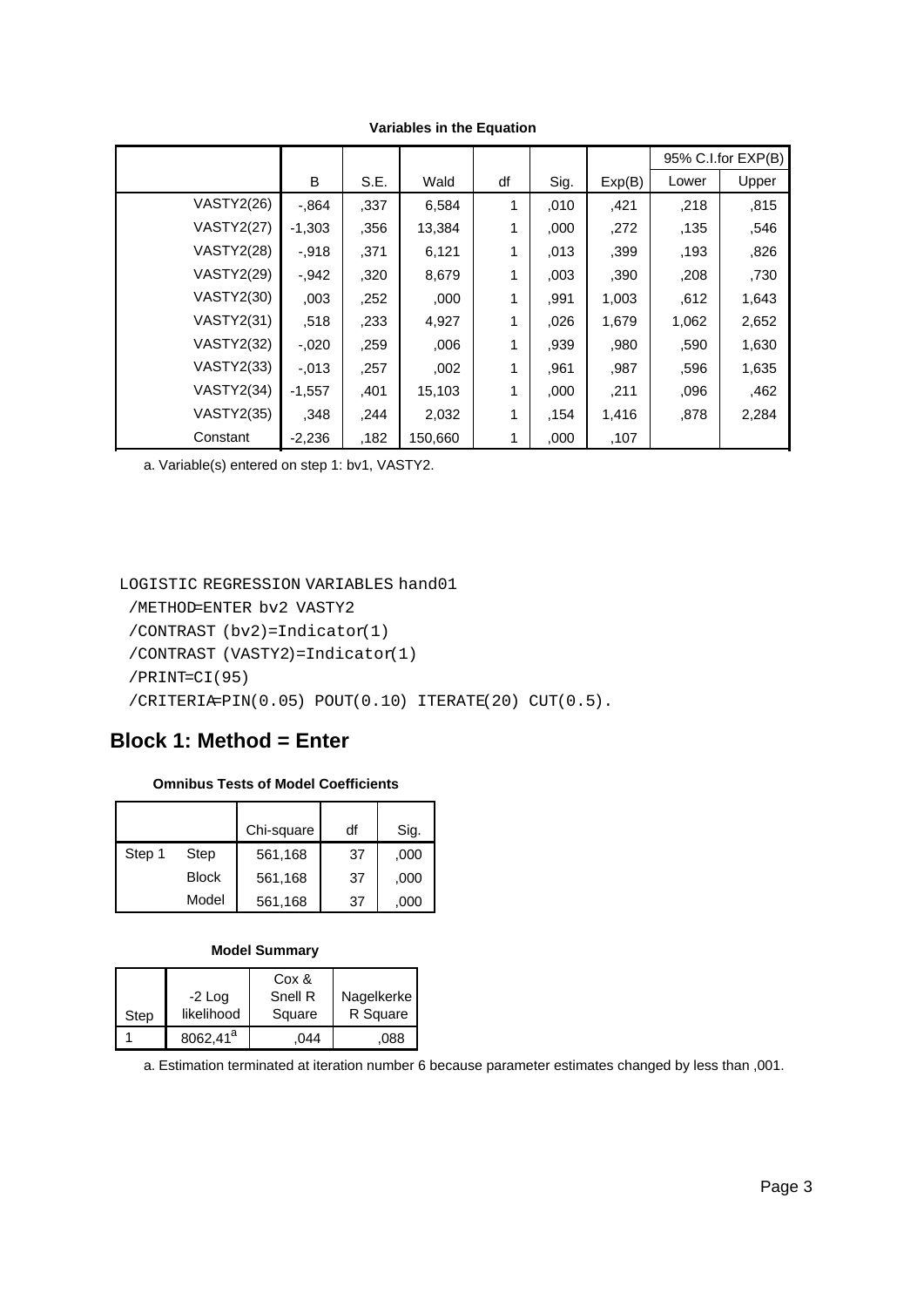|        |                              | hand01 händelse nej<br>eller ja |                     |                      |                       |
|--------|------------------------------|---------------------------------|---------------------|----------------------|-----------------------|
|        | Observed                     |                                 | 0 ingen<br>händelse | minst en<br>händelse | Percentage<br>Correct |
| Step 1 | hand01 händelse nej eller ja | 0 ingen händelse                | 11108               | 0                    | 100,0                 |
|        |                              | 1 minst en händelse             | 1367                | 0                    | ,0                    |
|        | <b>Overall Percentage</b>    |                                 |                     |                      | 89,0                  |

a. The cut value is ,500

|            |                   |          |      |         |                |      |        |       | 95% C.I.for EXP(B) |
|------------|-------------------|----------|------|---------|----------------|------|--------|-------|--------------------|
|            |                   | B        | S.E. | Wald    | df             | Sig. | Exp(B) | Lower | Upper              |
| Step $1^a$ | bv <sub>2</sub>   |          |      | 22,320  | $\overline{c}$ | ,000 |        |       |                    |
|            | bv2(1)            | $-194$   | ,084 | 5,283   | 1              | ,022 | ,824   | ,698  | ,972               |
|            | bv2(2)            | ,157     | ,077 | 4,191   | 1              | .041 | 1,170  | 1,007 | 1,360              |
|            | VASTY2            |          |      | 433,569 | 35             | ,000 |        |       |                    |
|            | VASTY2(1)         | ,327     | ,240 | 1,865   | 1              | ,172 | 1,387  | ,867  | 2,220              |
|            | VASTY2(2)         | 1,187    | ,216 | 30,073  | 1              | ,000 | 3,277  | 2,144 | 5,009              |
|            | VASTY2(3)         | $-0.816$ | ,303 | 7,252   | $\mathbf{1}$   | ,007 | ,442   | ,244  | ,801               |
|            | VASTY2(4)         | ,181     | ,243 | ,557    | 1              | ,455 | 1,199  | ,745  | 1,929              |
|            | VASTY2(5)         | $-0.372$ | ,282 | 1,741   | 1              | ,187 | ,689   | ,397  | 1,198              |
|            | VASTY2(6)         | $-1,022$ | ,327 | 9,750   | $\mathbf{1}$   | ,002 | ,360   | ,189  | ,683               |
|            | VASTY2(7)         | 1,088    | ,219 | 24,651  | 1              | ,000 | 2,967  | 1,932 | 4,559              |
|            | VASTY2(8)         | ,259     | ,240 | 1,162   | 1              | ,281 | 1,296  | ,809  | 2,075              |
|            | VASTY2(9)         | ,201     | ,246 | ,664    | 1              | ,415 | 1,222  | ,754  | 1,980              |
|            | <b>VASTY2(10)</b> | 1,018    | ,219 | 21,559  | 1              | ,000 | 2,767  | 1,801 | 4,252              |
|            | <b>VASTY2(11)</b> | ,882     | ,223 | 15,690  | $\mathbf{1}$   | ,000 | 2,415  | 1,561 | 3,736              |
|            | <b>VASTY2(12)</b> | ,084     | ,248 | ,115    | 1              | ,735 | 1,088  | ,669  | 1,768              |
|            | <b>VASTY2(13)</b> | ,771     | ,224 | 11,820  | 1              | ,001 | 2,162  | 1,393 | 3,355              |
|            | <b>VASTY2(14)</b> | $-289$   | ,268 | 1,166   | 1              | ,280 | ,749   | ,443  | 1,265              |
|            | <b>VASTY2(15)</b> | ,226     | ,242 | ,874    | 1              | ,350 | 1,254  | ,780  | 2,015              |
|            | <b>VASTY2(16)</b> | ,353     | ,288 | 1,507   | 1              | ,220 | 1,424  | ,810  | 2,502              |
|            | <b>VASTY2(17)</b> | $-1,172$ | ,356 | 10,874  | $\mathbf{1}$   | ,001 | ,310   | ,154  | ,622               |
|            | <b>VASTY2(18)</b> | $-0.876$ | ,320 | 7,506   | 1              | ,006 | ,416   | ,223  | ,779               |
|            | <b>VASTY2(19)</b> | $-1,252$ | ,385 | 10,579  | 1              | ,001 | ,286   | ,135  | ,608               |
|            | <b>VASTY2(20)</b> | ,088     | ,261 | ,114    | $\mathbf{1}$   | ,736 | 1,092  | ,655  | 1,820              |
|            | <b>VASTY2(21)</b> | $-179$   | ,263 | ,464    | 1              | ,496 | ,836   | ,500  | 1,399              |
|            | <b>VASTY2(22)</b> | ,156     | ,253 | ,383    | $\mathbf{1}$   | ,536 | 1,169  | ,713  | 1,918              |
|            | <b>VASTY2(23)</b> | ,723     | ,227 | 10,093  | $\mathbf{1}$   | ,001 | 2,060  | 1,319 | 3,218              |
|            | <b>VASTY2(24)</b> | ,564     | ,230 | 6,034   | 1              | ,014 | 1,758  | 1,121 | 2,758              |
|            | <b>VASTY2(25)</b> | ,128     | ,264 | ,234    | 1              | ,628 | 1,136  | ,677  | 1,907              |

# **Variables in the Equation**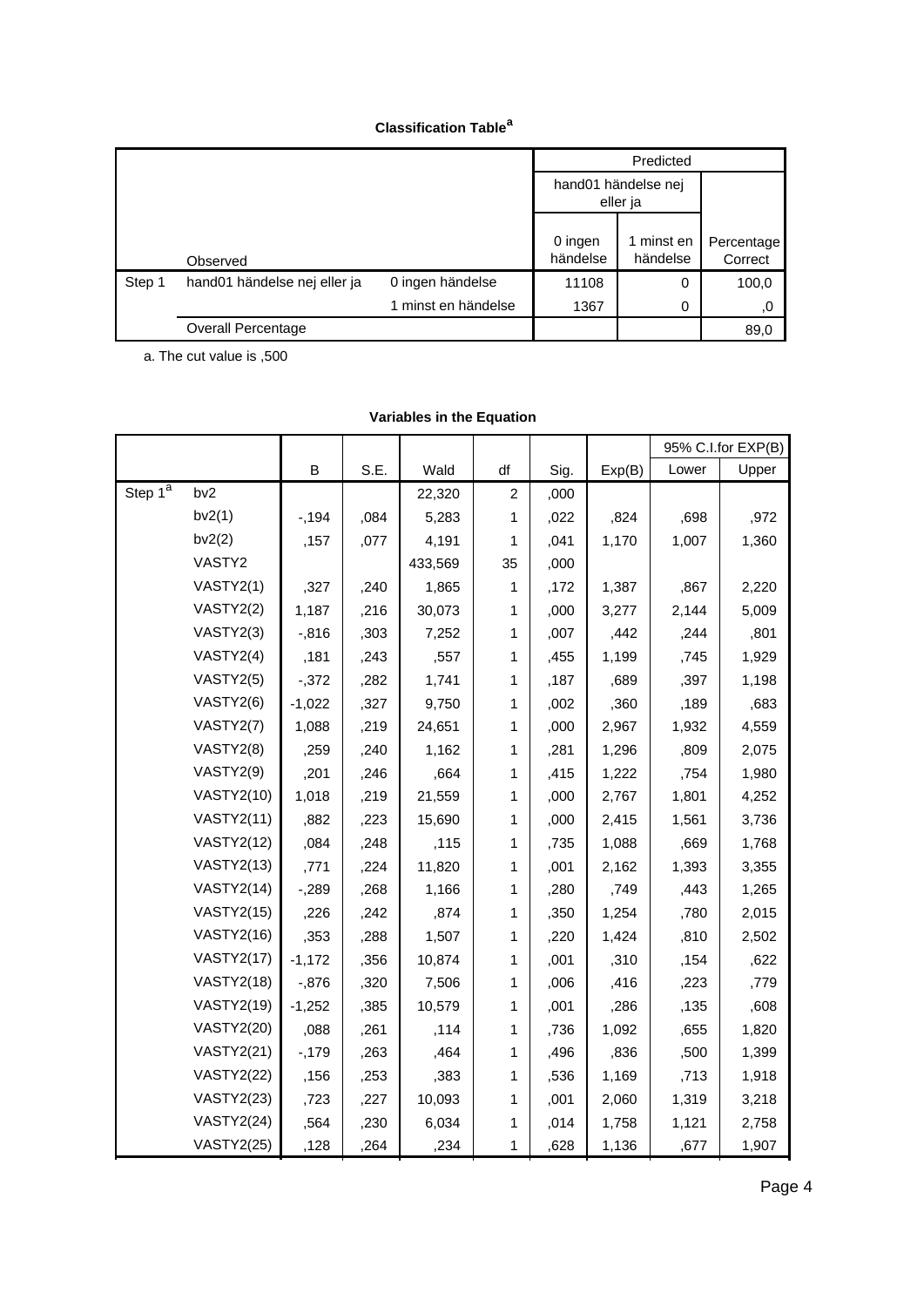|                   |          |      |         |    |      |        |       | 95% C.I.for EXP(B) |
|-------------------|----------|------|---------|----|------|--------|-------|--------------------|
|                   | B        | S.E. | Wald    | df | Sig. | Exp(B) | Lower | Upper              |
| <b>VASTY2(26)</b> | $-0.852$ | ,337 | 6,410   | 1  | .011 | ,426   | ,220  | ,825               |
| <b>VASTY2(27)</b> | $-1,284$ | ,356 | 13,006  | 1  | ,000 | ,277   | ,138  | ,556               |
| <b>VASTY2(28)</b> | $-.907$  | .371 | 5,970   | 1  | .015 | ,404   | ,195  | ,836               |
| <b>VASTY2(29)</b> | $-0.923$ | ,320 | 8,342   | 1  | 004  | .397   | ,212  | ,743               |
| <b>VASTY2(30)</b> | ,019     | ,252 | 005     | 1  | .941 | 1,019  | ,622  | 1,669              |
| <b>VASTY2(31)</b> | ,527     | ,233 | 5,125   | 1  | 024  | 1,694  | 1,073 | 2,674              |
| <b>VASTY2(32)</b> | $-0.025$ | ,259 | .010    | 1  | .922 | ,975   | ,587  | 1,620              |
| <b>VASTY2(33)</b> | $-.014$  | ,257 | 003     | 1  | .957 | ,986   | ,596  | 1,632              |
| <b>VASTY2(34)</b> | $-1,546$ | ,401 | 14,904  | 1  | ,000 | ,213   | ,097  | ,467               |
| <b>VASTY2(35)</b> | .390     | .243 | 2,571   | 1  | .109 | 1,477  | .917  | 2,379              |
| Constant          | $-2,238$ | .187 | 143,934 |    | ,000 | ,107   |       |                    |

**Variables in the Equation**

a. Variable(s) entered on step 1: bv2, VASTY2.

#### LOGISTIC REGRESSION VARIABLES hand01

```
 /METHOD=ENTER bv3 VASTY2
/CONTRAST (bv3)=Indicator(1)
/CONTRAST (VASTY2)=Indicator(1)
/PRINT=CI(95)
/CRITERIA=PIN(0.05) POUT(0.10) ITERATE(20) CUT(0.5).
```
# **Block 1: Method = Enter**

#### **Omnibus Tests of Model Coefficients**

|        |              | Chi-square | df | Sig. |
|--------|--------------|------------|----|------|
| Step 1 | Step         | 563,072    | 37 | ,000 |
|        | <b>Block</b> | 563,072    | 37 | ,000 |
|        | Model        | 563,072    | 37 | .000 |

#### **Model Summary**

|      |                      | Cox &   |            |
|------|----------------------|---------|------------|
|      | $-2$ Log             | Snell R | Nagelkerke |
| Step | likelihood           | Square  | R Square   |
|      | 8060,51 <sup>a</sup> | .044    | .088       |

a. Estimation terminated at iteration number 6 because parameter estimates changed by less than ,001.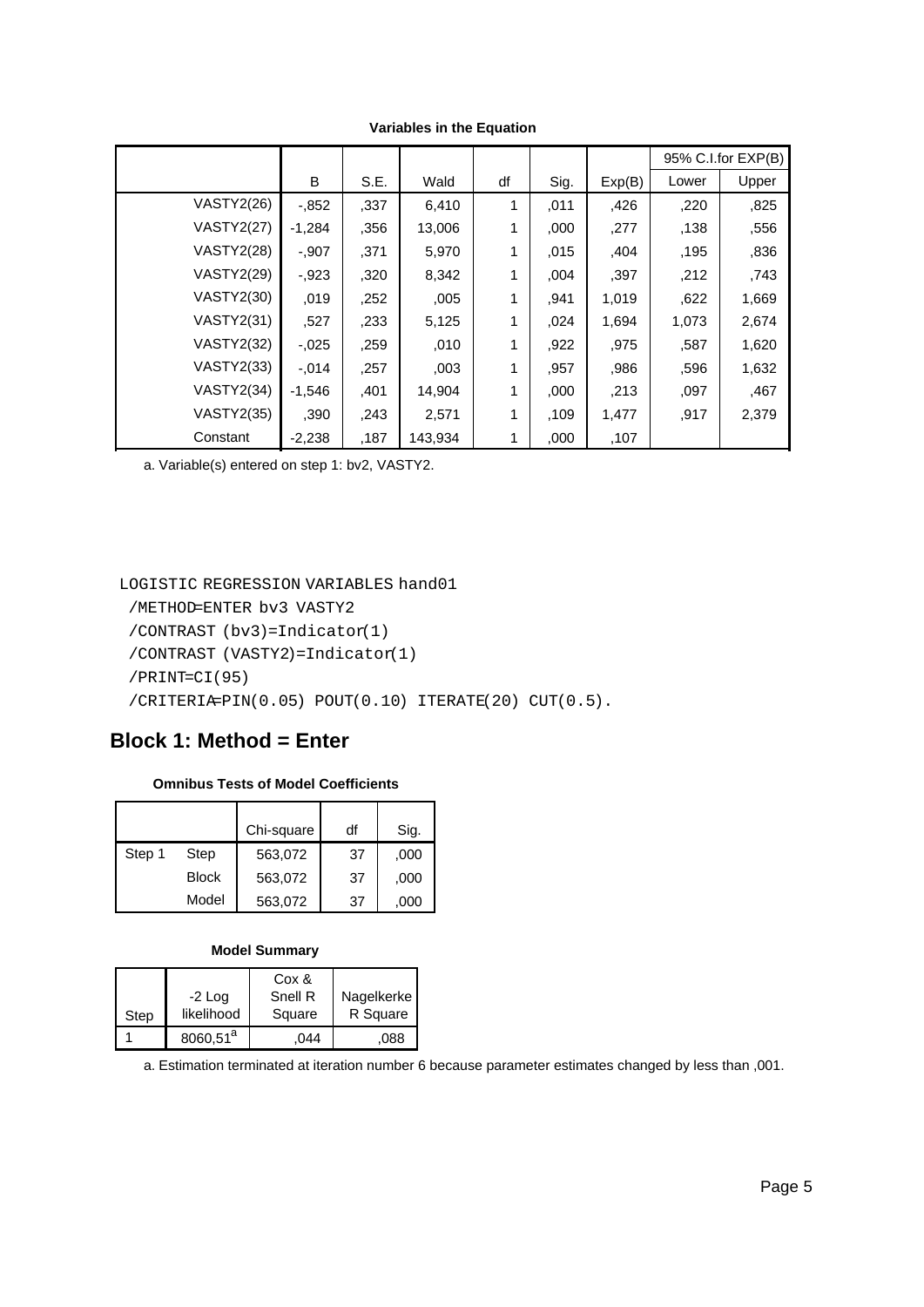|        |                              |                     | hand01 händelse nej<br>eller ja |                      |                       |
|--------|------------------------------|---------------------|---------------------------------|----------------------|-----------------------|
|        | Observed                     |                     | 0 ingen<br>händelse             | minst en<br>händelse | Percentage<br>Correct |
| Step 1 | hand01 händelse nej eller ja | 0 ingen händelse    | 11108                           | 0                    | 100,0                 |
|        |                              | 1 minst en händelse | 1367                            | 0                    | .0                    |
|        | Overall Percentage           |                     |                                 |                      | 89,0                  |

a. The cut value is ,500

|                         |                   |          |      |         |                |      |        |       | 95% C.I.for EXP(B) |
|-------------------------|-------------------|----------|------|---------|----------------|------|--------|-------|--------------------|
|                         |                   | B        | S.E. | Wald    | df             | Sig. | Exp(B) | Lower | Upper              |
| Step $1^{\overline{a}}$ | bv3               |          |      | 23,032  | $\overline{c}$ | ,000 |        |       |                    |
|                         | bv3(1)            | $-0.459$ | ,117 | 15,260  | 1              | ,000 | ,632   | ,502  | ,796               |
|                         | bv3(2)            | ,190     | ,083 | 5,198   | 1              | ,023 | 1,209  | 1,027 | 1,424              |
|                         | VASTY2            |          |      | 434,065 | 35             | ,000 |        |       |                    |
|                         | VASTY2(1)         | ,380     | ,240 | 2,505   | 1              | ,113 | 1,462  | ,914  | 2,339              |
|                         | VASTY2(2)         | 1,217    | ,216 | 31,701  | 1              | ,000 | 3,378  | 2,211 | 5,160              |
|                         | VASTY2(3)         | $-782$   | ,303 | 6,655   | 1              | ,010 | ,457   | ,253  | ,829               |
|                         | VASTY2(4)         | ,209     | ,243 | ,740    | 1              | ,390 | 1,233  | ,766  | 1,984              |
|                         | VASTY2(5)         | $-0.338$ | ,282 | 1,439   | 1              | ,230 | ,713   | ,411  | 1,239              |
|                         | VASTY2(6)         | $-1,001$ | ,328 | 9,317   | 1              | ,002 | ,368   | ,193  | ,699               |
|                         | VASTY2(7)         | 1,105    | ,221 | 24,884  | 1              | ,000 | 3,019  | 1,956 | 4,660              |
|                         | VASTY2(8)         | ,304     | ,240 | 1,612   | 1              | ,204 | 1,356  | ,847  | 2,169              |
|                         | VASTY2(9)         | ,248     | ,246 | 1,014   | 1              | ,314 | 1,281  | ,791  | 2,074              |
|                         | <b>VASTY2(10)</b> | 1,050    | ,219 | 23,059  | 1              | ,000 | 2,859  | 1,862 | 4,390              |
|                         | <b>VASTY2(11)</b> | ,907     | ,223 | 16,604  | 1              | ,000 | 2,478  | 1,601 | 3,833              |
|                         | <b>VASTY2(12)</b> | ,124     | ,247 | ,250    | 1              | ,617 | 1,132  | ,697  | 1,838              |
|                         | <b>VASTY2(13)</b> | ,841     | ,223 | 14,230  | 1              | ,000 | 2,319  | 1,498 | 3,590              |
|                         | <b>VASTY2(14)</b> | $-246$   | ,267 | ,845    | 1              | ,358 | ,782   | ,463  | 1,321              |
|                         | <b>VASTY2(15)</b> | ,268     | ,242 | 1,228   | 1              | ,268 | 1,307  | ,814  | 2,099              |
|                         | <b>VASTY2(16)</b> | ,365     | ,289 | 1,600   | 1              | ,206 | 1,441  | ,818  | 2,538              |
|                         | <b>VASTY2(17)</b> | $-1,180$ | ,355 | 11,026  | 1              | ,001 | ,307   | ,153  | ,617               |
|                         | <b>VASTY2(18)</b> | $-0.861$ | ,320 | 7,248   | 1              | ,007 | ,423   | ,226  | ,791               |
|                         | <b>VASTY2(19)</b> | $-1,136$ | ,388 | 8,571   | 1              | ,003 | ,321   | ,150  | ,687               |
|                         | <b>VASTY2(20)</b> | ,115     | ,261 | ,195    | 1              | ,658 | 1,122  | ,673  | 1,872              |
|                         | <b>VASTY2(21)</b> | $-156$   | ,262 | ,353    | 1              | ,552 | ,856   | ,512  | 1,431              |
|                         | <b>VASTY2(22)</b> | ,112     | ,252 | ,197    | 1              | ,657 | 1,118  | ,683  | 1,832              |
|                         | <b>VASTY2(23)</b> | ,738     | ,228 | 10,514  | 1              | ,001 | 2,091  | 1,339 | 3,267              |
|                         | <b>VASTY2(24)</b> | ,588     | ,230 | 6,550   | 1              | ,010 | 1,800  | 1,148 | 2,823              |
|                         | <b>VASTY2(25)</b> | ,147     | ,264 | ,311    | 1              | ,577 | 1,159  | ,690  | 1,945              |

# **Variables in the Equation**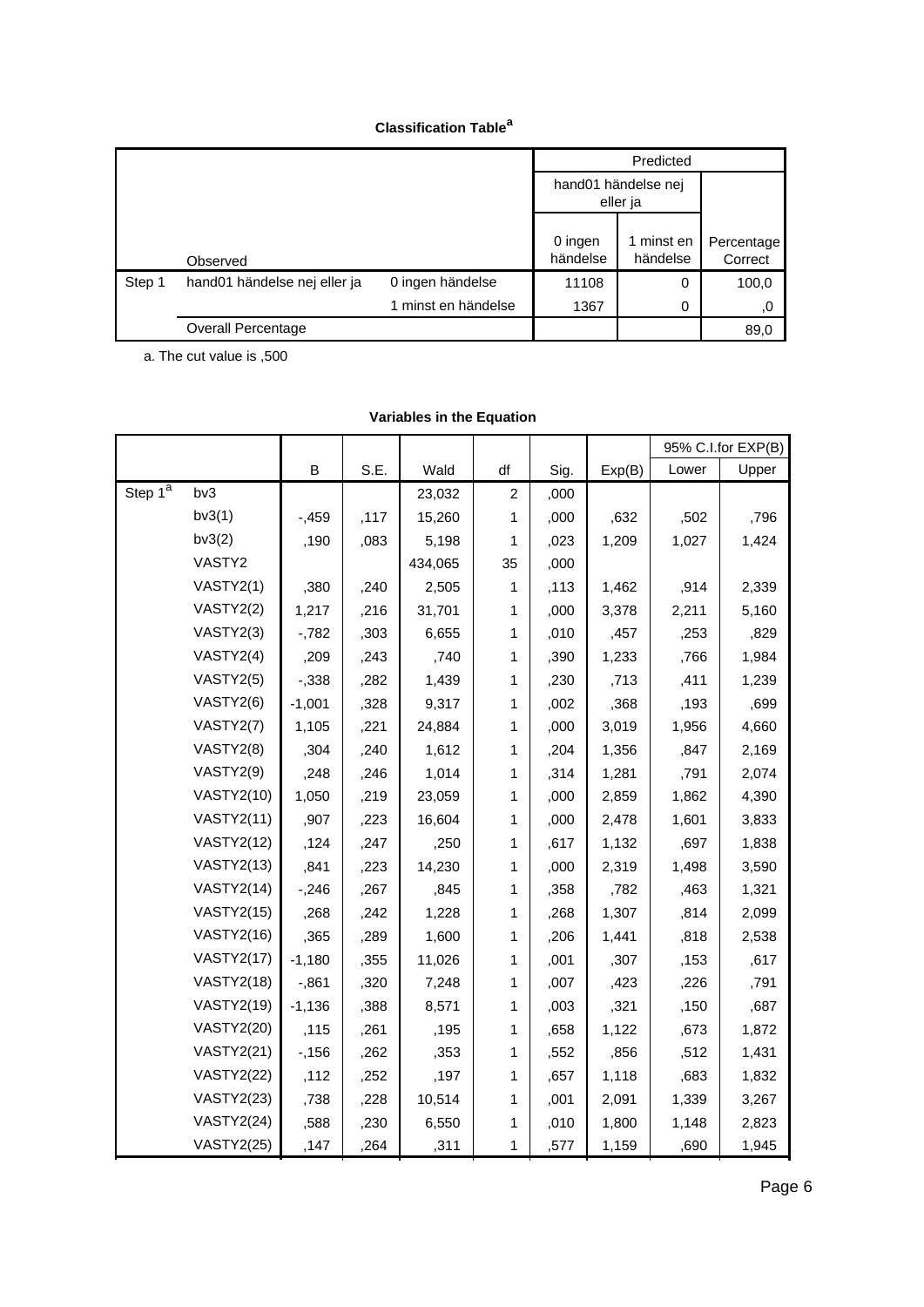|                   |          |      |         |    |      |        |       | 95% C.I.for EXP(B) |
|-------------------|----------|------|---------|----|------|--------|-------|--------------------|
|                   | B        | S.E. | Wald    | df | Sig. | Exp(B) | Lower | Upper              |
| <b>VASTY2(26)</b> | $-0.806$ | ,337 | 5,742   | 1  | ,017 | ,446   | ,231  | ,863               |
| <b>VASTY2(27)</b> | $-1,231$ | ,356 | 11,964  | 1  | ,001 | ,292   | ,145  | ,587               |
| <b>VASTY2(28)</b> | $-.842$  | .370 | 5,165   | 1  | 023  | ,431   | ,208  | ,891               |
| <b>VASTY2(29)</b> | $-0.916$ | .319 | 8,224   | 1  | 004  | ,400   | ,214  | ,748               |
| <b>VASTY2(30)</b> | ,018     | .252 | 005     | 1  | .943 | 1,018  | ,622  | 1,667              |
| <b>VASTY2(31)</b> | ,581     | .234 | 6,147   | 1  | .013 | 1,787  | 1,129 | 2,828              |
| <b>VASTY2(32)</b> | ,037     | ,260 | ,020    | 1  | .888 | 1,037  | ,623  | 1,728              |
| VASTY2(33)        | ,045     | ,258 | .031    | 1  | .860 | 1,046  | .631  | 1,734              |
| <b>VASTY2(34)</b> | $-1,535$ | ,400 | 14,698  | 1  | ,000 | ,215   | ,098  | ,472               |
| <b>VASTY2(35)</b> | ,411     | ,244 | 2,829   | 1  | .093 | 1,508  | .934  | 2,435              |
| Constant          | $-2,246$ | .180 | 155,166 | 1  | ,000 | ,106   |       |                    |

**Variables in the Equation**

a. Variable(s) entered on step 1: bv3, VASTY2.

#### LOGISTIC REGRESSION VARIABLES hand01

```
 /METHOD=ENTER sv3 VASTY2
/CONTRAST (sv3)=Indicator(1)
/CONTRAST (VASTY2)=Indicator(1)
/PRINT=CI(95)
/CRITERIA=PIN(0.05) POUT(0.10) ITERATE(20) CUT(0.5).
```
# **Block 1: Method = Enter**

#### **Omnibus Tests of Model Coefficients**

|        |              | Chi-square | df | Sig. |
|--------|--------------|------------|----|------|
| Step 1 | Step         | 550,088    | 37 | ,000 |
|        | <b>Block</b> | 550,088    | 37 | ,000 |
|        | Model        | 550,088    | 37 | .000 |

#### **Model Summary**

|      |                      | Cox &   |            |
|------|----------------------|---------|------------|
|      | $-2$ Log             | Snell R | Nagelkerke |
| Step | likelihood           | Square  | R Square   |
|      | 8073,49 <sup>a</sup> | .043    | .086       |

a. Estimation terminated at iteration number 6 because parameter estimates changed by less than ,001.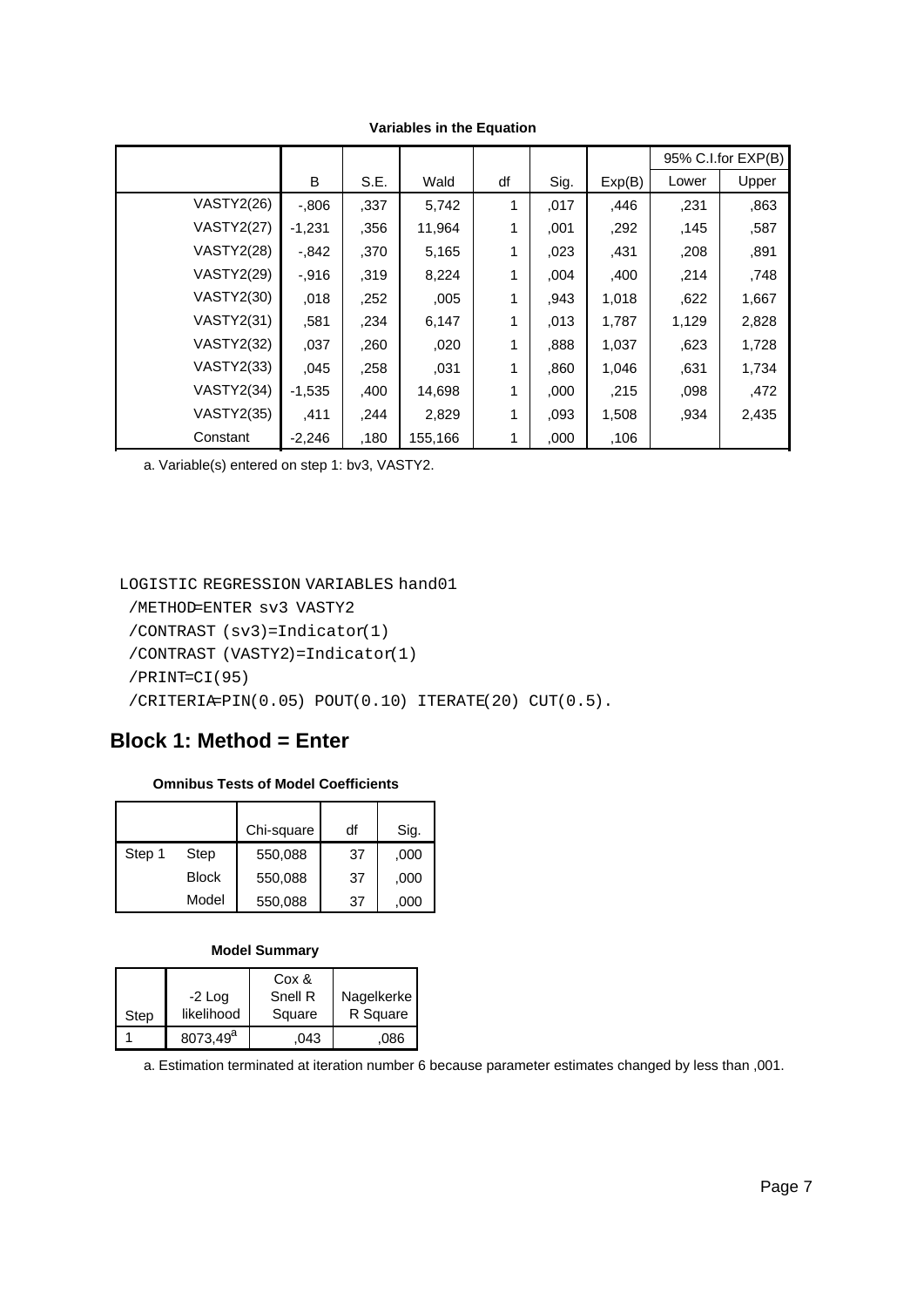|        |                              | Predicted           |                                 |                      |                       |
|--------|------------------------------|---------------------|---------------------------------|----------------------|-----------------------|
|        |                              |                     | hand01 händelse nej<br>eller ja |                      |                       |
|        | Observed                     |                     | 0 ingen<br>händelse             | minst en<br>händelse | Percentage<br>Correct |
| Step 1 | hand01 händelse nej eller ja | 0 ingen händelse    | 11108                           | 0                    | 100,0                 |
|        |                              | 1 minst en händelse | 1367                            | 0                    | ,0                    |
|        | <b>Overall Percentage</b>    |                     |                                 |                      | 89,0                  |

a. The cut value is ,500

|            |                   |          |      |         |                  |      |        |       | 95% C.I.for EXP(B) |
|------------|-------------------|----------|------|---------|------------------|------|--------|-------|--------------------|
|            |                   | B        | S.E. | Wald    | df               | Sig. | Exp(B) | Lower | Upper              |
| Step $1^a$ | sv3               |          |      | 11,508  | $\boldsymbol{2}$ | ,003 |        |       |                    |
|            | sv3(1)            | $-161$   | ,085 | 3,579   | 1                | ,059 | ,851   | ,720  | 1,006              |
|            | sv3(2)            | ,150     | ,083 | 3,287   | 1                | ,070 | 1,162  | ,988  | 1,367              |
|            | VASTY2            |          |      | 430,840 | 35               | ,000 |        |       |                    |
|            | VASTY2(1)         | ,306     | ,240 | 1,621   | 1                | ,203 | 1,358  | ,848  | 2,176              |
|            | VASTY2(2)         | 1,125    | ,219 | 26,358  | 1                | ,000 | 3,081  | 2,005 | 4,734              |
|            | VASTY2(3)         | $-0.648$ | ,302 | 4,609   | 1                | ,032 | ,523   | ,290  | ,945               |
|            | VASTY2(4)         | ,318     | ,242 | 1,726   | 1                | ,189 | 1,374  | ,855  | 2,207              |
|            | VASTY2(5)         | $-228$   | ,283 | ,652    | 1                | ,419 | ,796   | ,457  | 1,385              |
|            | VASTY2(6)         | $-1,074$ | ,330 | 10,579  | 1                | ,001 | ,342   | ,179  | ,653               |
|            | VASTY2(7)         | 1,262    | ,217 | 33,909  | 1                | ,000 | 3,534  | 2,311 | 5,405              |
|            | VASTY2(8)         | ,400     | ,240 | 2,777   | 1                | ,096 | 1,492  | ,932  | 2,390              |
|            | VASTY2(9)         | ,285     | ,245 | 1,350   | 1                | ,245 | 1,330  | ,822  | 2,152              |
|            | <b>VASTY2(10)</b> | ,957     | ,223 | 18,428  | 1                | ,000 | 2,605  | 1,682 | 4,032              |
|            | <b>VASTY2(11)</b> | ,916     | ,222 | 16,937  | 1                | ,000 | 2,498  | 1,615 | 3,863              |
|            | <b>VASTY2(12)</b> | ,048     | ,250 | ,037    | 1                | ,847 | 1,049  | ,643  | 1,712              |
|            | <b>VASTY2(13)</b> | ,773     | ,227 | 11,569  | 1                | ,001 | 2,165  | 1,387 | 3,379              |
|            | <b>VASTY2(14)</b> | $-288$   | ,268 | 1,154   | 1                | ,283 | ,750   | ,443  | 1,268              |
|            | <b>VASTY2(15)</b> | ,181     | ,245 | ,545    | 1                | ,460 | 1,198  | ,742  | 1,934              |
|            | <b>VASTY2(16)</b> | ,364     | ,288 | 1,601   | 1                | ,206 | 1,440  | ,819  | 2,531              |
|            | <b>VASTY2(17)</b> | $-1,150$ | ,356 | 10,442  | 1                | ,001 | ,317   | ,158  | ,636               |
|            | <b>VASTY2(18)</b> | $-708$   | ,325 | 4,757   | 1                | ,029 | ,493   | ,261  | ,931               |
|            | <b>VASTY2(19)</b> | $-1,244$ | ,387 | 10,321  | 1                | ,001 | ,288   | ,135  | ,616               |
|            | <b>VASTY2(20)</b> | ,090     | ,261 | ,118    | 1                | ,731 | 1,094  | ,656  | 1,825              |
|            | <b>VASTY2(21)</b> | $-0.091$ | ,263 | ,121    | 1                | ,728 | ,913   | ,545  | 1,527              |
|            | <b>VASTY2(22)</b> | ,062     | ,252 | ,061    | 1                | ,804 | 1,064  | ,650  | 1,743              |
|            | <b>VASTY2(23)</b> | ,736     | ,228 | 10,476  | 1                | ,001 | 2,089  | 1,337 | 3,262              |
|            | <b>VASTY2(24)</b> | ,621     | ,229 | 7,361   | 1                | ,007 | 1,861  | 1,188 | 2,915              |
|            | <b>VASTY2(25)</b> | ,178     | ,265 | ,452    | $\mathbf{1}$     | ,502 | 1,195  | ,711  | 2,007              |

# **Variables in the Equation**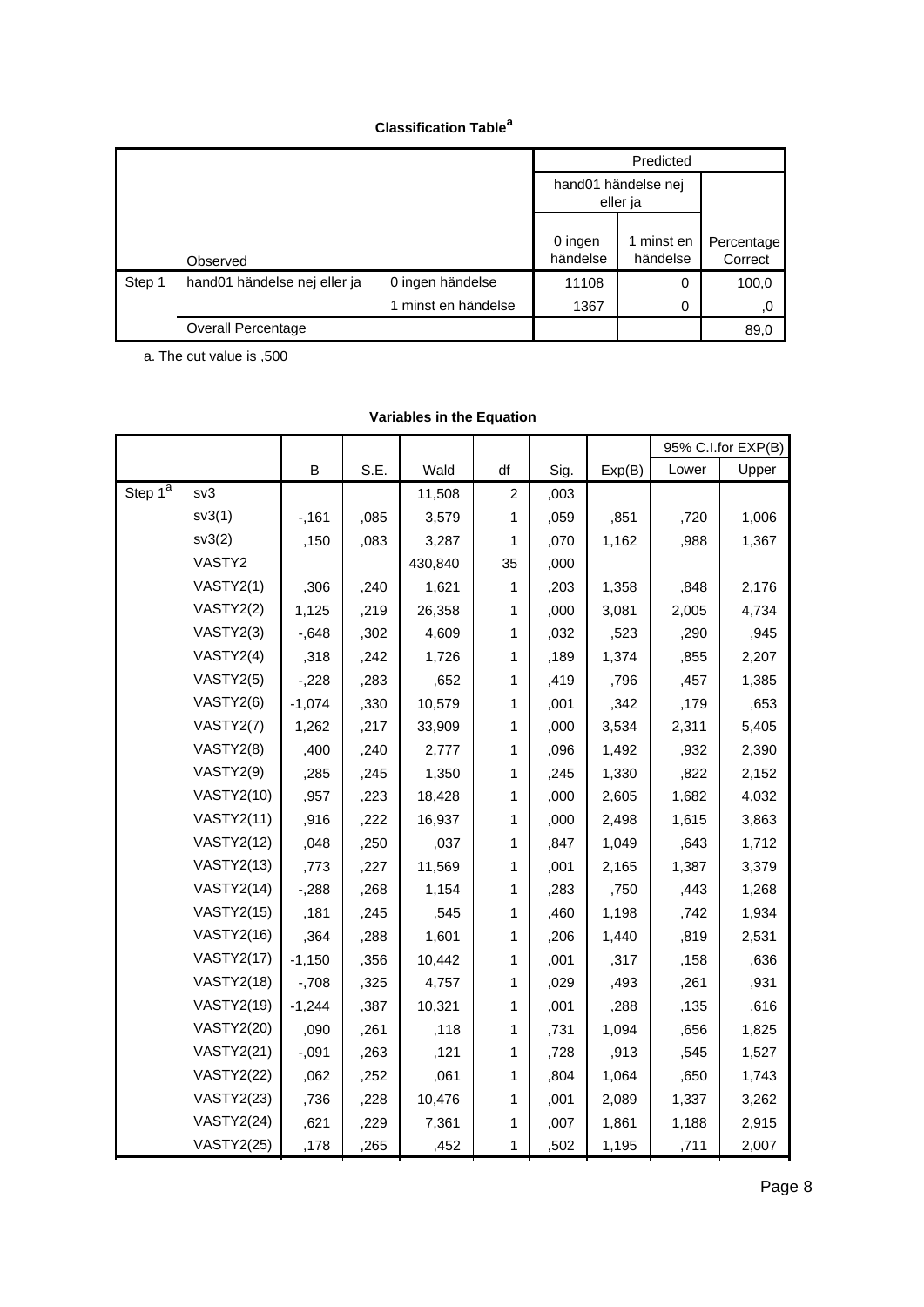|                   |          |      |         |    |      |        |       | 95% C.I.for EXP(B) |
|-------------------|----------|------|---------|----|------|--------|-------|--------------------|
|                   | B        | S.E. | Wald    | df | Sig. | Exp(B) | Lower | Upper              |
| <b>VASTY2(26)</b> | $-0.800$ | ,336 | 5,652   | 1  | ,017 | ,450   | ,233  | ,869               |
| <b>VASTY2(27)</b> | $-1,284$ | ,357 | 12,956  | 1  | ,000 | ,277   | ,138  | ,557               |
| <b>VASTY2(28)</b> | $-.941$  | .374 | 6,328   | 1  | .012 | ,390   | ,188  | ,812               |
| <b>VASTY2(29)</b> | $-1,029$ | ,324 | 10,101  | 1  | ,001 | .357   | ,189  | ,674               |
| <b>VASTY2(30)</b> | ,127     | ,253 | .251    | 1  | .616 | 1,135  | ,692  | 1,862              |
| <b>VASTY2(31)</b> | ,684     | ,238 | 8,295   | 1  | ,004 | 1,983  | 1,244 | 3,159              |
| <b>VASTY2(32)</b> | ,107     | .265 | .163    | 1  | .687 | 1,113  | ,662  | 1,870              |
| <b>VASTY2(33)</b> | .132     | ,263 | ,250    | 1  | .617 | 1,141  | ,681  | 1,910              |
| <b>VASTY2(34)</b> | $-1,514$ | ,400 | 14,299  | 1  | ,000 | ,220   | ,100  | ,482               |
| <b>VASTY2(35)</b> | ,470     | .242 | 3,770   | 1  | ,052 | 1,601  | ,996  | 2,574              |
| Constant          | $-2,273$ | .184 | 152,586 |    | ,000 | ,103   |       |                    |

**Variables in the Equation**

a. Variable(s) entered on step 1: sv3, VASTY2.

#### LOGISTIC REGRESSION VARIABLES hand01

```
 /METHOD=ENTER sv5 VASTY2
/CONTRAST (sv5)=Indicator(1)
/CONTRAST (VASTY2)=Indicator(1)
/PRINT=CI(95)
/CRITERIA=PIN(0.05) POUT(0.10) ITERATE(20) CUT(0.5).
```
# **Block 1: Method = Enter**

#### **Omnibus Tests of Model Coefficients**

|        |              | Chi-square | df | Sig. |
|--------|--------------|------------|----|------|
| Step 1 | Step         | 558,845    | 39 | ,000 |
|        | <b>Block</b> | 558,845    | 39 | ,000 |
|        | Model        | 558,845    | 39 | ,000 |

#### **Model Summary**

|      |                      | Cox &   |            |
|------|----------------------|---------|------------|
|      | -2 Log               | Snell R | Nagelkerke |
| Step | likelihood           | Square  | R Square   |
|      | 8064,74 <sup>a</sup> | .044    | .088       |

a. Estimation terminated at iteration number 6 because parameter estimates changed by less than ,001.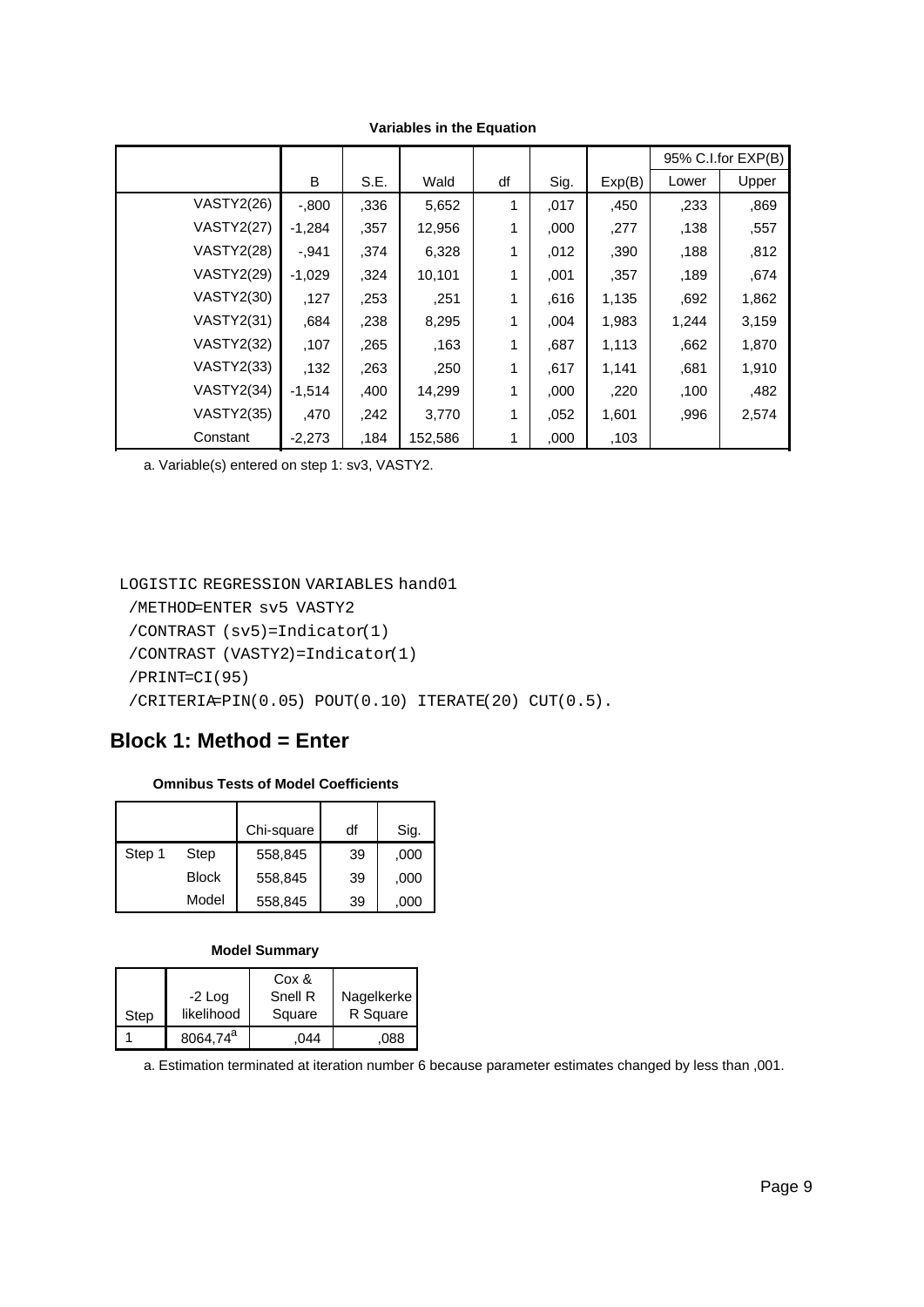|        |                              |                     |                     | Predicted                       |                       |
|--------|------------------------------|---------------------|---------------------|---------------------------------|-----------------------|
|        |                              |                     |                     | hand01 händelse nej<br>eller ja |                       |
|        | Observed                     |                     | 0 ingen<br>händelse | minst en<br>händelse            | Percentage<br>Correct |
| Step 1 | hand01 händelse nej eller ja | 0 ingen händelse    | 11108               | 0                               | 100,0                 |
|        |                              | 1 minst en händelse | 1367                | 0                               | ,0                    |
|        | <b>Overall Percentage</b>    |                     |                     |                                 | 89,0                  |

a. The cut value is ,500

|                         |                   |          |      |         |                         |      |        |       | 95% C.I.for EXP(B) |
|-------------------------|-------------------|----------|------|---------|-------------------------|------|--------|-------|--------------------|
|                         |                   | B        | S.E. | Wald    | df                      | Sig. | Exp(B) | Lower | Upper              |
| Step $1^{\overline{a}}$ | sv5               |          |      | 20,334  | $\overline{\mathbf{4}}$ | ,000 |        |       |                    |
|                         | sv5(1)            | $-231$   | ,108 | 4,557   | 1                       | ,033 | ,794   | ,642  | ,981               |
|                         | sv5(2)            | $-0.057$ | ,108 | ,279    | 1                       | ,597 | ,945   | ,765  | 1,167              |
|                         | sv5(3)            | $-0.053$ | ,100 | ,283    | 1                       | ,595 | ,948   | ,780  | 1,153              |
|                         | sv5(4)            | ,269     | ,107 | 6,278   | 1                       | ,012 | 1,309  | 1,060 | 1,616              |
|                         | VASTY2            |          |      | 432,108 | 35                      | ,000 |        |       |                    |
|                         | VASTY2(1)         | ,291     | ,241 | 1,465   | 1                       | ,226 | 1,338  | ,835  | 2,145              |
|                         | VASTY2(2)         | 1,054    | ,221 | 22,667  | 1                       | ,000 | 2,869  | 1,859 | 4,427              |
|                         | VASTY2(3)         | $-0.662$ | ,302 | 4,808   | 1                       | ,028 | ,516   | ,286  | ,932               |
|                         | VASTY2(4)         | ,316     | ,242 | 1,709   | 1                       | ,191 | 1,372  | ,854  | 2,204              |
|                         | VASTY2(5)         | $-250$   | ,283 | ,781    | 1                       | ,377 | ,779   | ,447  | 1,356              |
|                         | VASTY2(6)         | $-1,199$ | ,334 | 12,908  | 1                       | ,000 | ,301   | ,157  | ,580               |
|                         | VASTY2(7)         | 1,262    | ,217 | 33,934  | 1                       | ,000 | 3,534  | 2,311 | 5,404              |
|                         | VASTY2(8)         | ,376     | ,241 | 2,443   | 1                       | ,118 | 1,456  | ,909  | 2,333              |
|                         | VASTY2(9)         | ,292     | ,245 | 1,414   | 1                       | ,234 | 1,339  | ,828  | 2,166              |
|                         | <b>VASTY2(10)</b> | ,871     | ,226 | 14,883  | 1                       | ,000 | 2,389  | 1,535 | 3,720              |
|                         | <b>VASTY2(11)</b> | ,907     | ,223 | 16,623  | 1                       | ,000 | 2,477  | 1,602 | 3,832              |
|                         | <b>VASTY2(12)</b> | ,008     | ,251 | ,001    | 1                       | ,976 | 1,008  | ,616  | 1,647              |
|                         | <b>VASTY2(13)</b> | ,686     | ,230 | 8,900   | 1                       | ,003 | 1,986  | 1,265 | 3,118              |
|                         | <b>VASTY2(14)</b> | $-0.336$ | ,269 | 1,557   | 1                       | ,212 | ,715   | ,422  | 1,211              |
|                         | <b>VASTY2(15)</b> | ,119     | ,246 | ,235    | 1                       | ,628 | 1,127  | ,696  | 1,825              |
|                         | <b>VASTY2(16)</b> | ,317     | ,289 | 1,200   | 1                       | ,273 | 1,373  | ,779  | 2,419              |
|                         | <b>VASTY2(17)</b> | $-1,165$ | ,356 | 10,728  | 1                       | ,001 | ,312   | ,155  | ,626               |
|                         | <b>VASTY2(18)</b> | $-0.683$ | ,328 | 4,334   | 1                       | ,037 | ,505   | ,265  | ,961               |
|                         | <b>VASTY2(19)</b> | $-1,214$ | ,390 | 9,669   | 1                       | ,002 | ,297   | ,138  | ,638               |
|                         | <b>VASTY2(20)</b> | ,022     | ,263 | ,007    | 1                       | ,933 | 1,022  | ,611  | 1,712              |
|                         | <b>VASTY2(21)</b> | $-0.098$ | ,263 | ,138    | 1                       | ,710 | ,907   | ,542  | 1,518              |
|                         | <b>VASTY2(22)</b> | ,053     | ,252 | ,045    | 1                       | ,832 | 1,055  | ,644  | 1,727              |
|                         | <b>VASTY2(23)</b> | ,729     | ,228 | 10,258  | 1                       | ,001 | 2,073  | 1,327 | 3,239              |

# **Variables in the Equation**

Page 10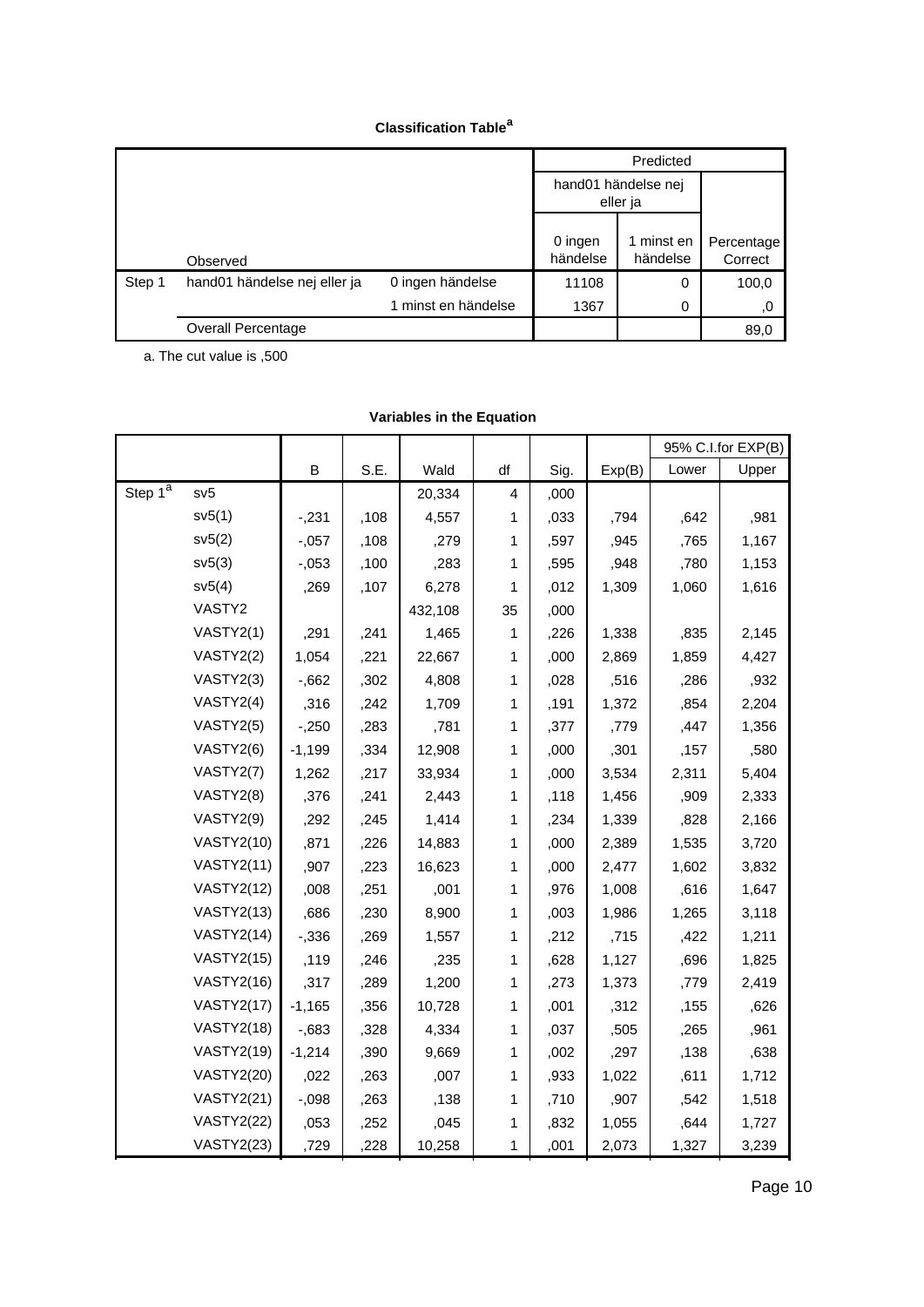|                   |          |      |         |    |      |        |       | 95% C.I.for EXP(B) |
|-------------------|----------|------|---------|----|------|--------|-------|--------------------|
|                   | B        | S.E. | Wald    | df | Sig. | Exp(B) | Lower | Upper              |
| <b>VASTY2(24)</b> | ,589     | ,229 | 6,595   | 1  | ,010 | 1,803  | 1,150 | 2,826              |
| <b>VASTY2(25)</b> | ,156     | ,265 | ,346    | 1  | .556 | 1,169  | ,695  | 1,964              |
| <b>VASTY2(26)</b> | $-0.806$ | ,336 | 5,735   | 1  | ,017 | ,447   | ,231  | ,864               |
| <b>VASTY2(27)</b> | $-1,343$ | ,358 | 14,078  | 1  | ,000 | ,261   | ,129  | ,527               |
| <b>VASTY2(28)</b> | $-1,089$ | ,378 | 8,296   | 1  | ,004 | ,337   | ,160  | ,706               |
| <b>VASTY2(29)</b> | $-1,185$ | ,329 | 12,977  | 1  | ,000 | ,306   | ,160  | ,583               |
| <b>VASTY2(30)</b> | ,113     | ,253 | ,200    | 1  | ,655 | 1,119  | ,682  | 1,837              |
| <b>VASTY2(31)</b> | .693     | .240 | 8,319   | 1  | 004  | 1,999  | 1,249 | 3,200              |
| <b>VASTY2(32)</b> | ,130     | ,269 | ,235    | 1  | ,628 | 1,139  | ,672  | 1,931              |
| <b>VASTY2(33)</b> | ,161     | ,268 | ,360    | 1  | ,548 | 1,175  | ,694  | 1,987              |
| <b>VASTY2(34)</b> | $-1,523$ | ,400 | 14,471  | 1  | ,000 | ,218   | ,099  | ,478               |
| <b>VASTY2(35)</b> | ,477     | ,243 | 3,866   | 1  | .049 | 1,611  | 1,001 | 2,593              |
| Constant          | $-2,232$ | ,190 | 138,002 | 1  | ,000 | ,107   |       |                    |

**Variables in the Equation**

a. Variable(s) entered on step 1: sv5, VASTY2.

```
LOGISTIC REGRESSION VARIABLES hand01
```

```
 /METHOD=ENTER sv7 VASTY2
```

```
 /CONTRAST (sv7)=Indicator(1)
```

```
 /CONTRAST (VASTY2)=Indicator(1)
```

```
 /PRINT=CI(95)
```

```
 /CRITERIA=PIN(0.05) POUT(0.10) ITERATE(20) CUT(0.5).
```
# **Block 1: Method = Enter**

# **Omnibus Tests of Model Coefficients**

|        |              | Chi-square | df | Sig. |
|--------|--------------|------------|----|------|
| Step 1 | Step         | 564,160    | 41 | ,000 |
|        | <b>Block</b> | 564,160    | 41 | ,000 |
|        | Model        | 564,160    | 41 | .000 |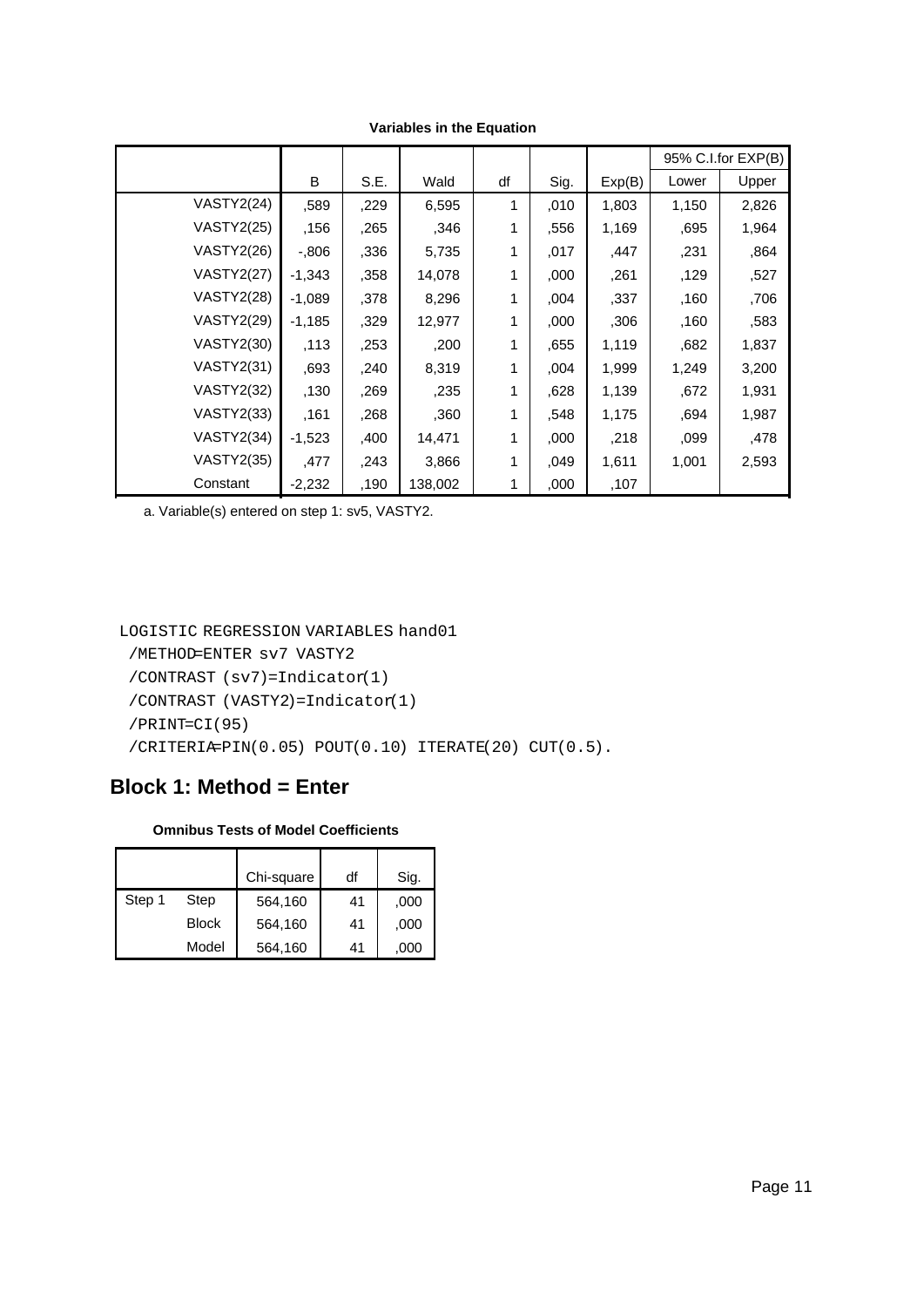**Model Summary**

| Step | $-2$ Log<br>likelihood | Cox &<br>Snell R<br>Square | Nagelkerke<br>R Square |
|------|------------------------|----------------------------|------------------------|
|      | 8059,42 <sup>a</sup>   | 044                        | .089                   |

a. Estimation terminated at iteration number 6 because parameter estimates changed by less than ,001.

# **Classification Table<sup>a</sup>**

|        |                              |                     |                     | Predicted                       |                       |
|--------|------------------------------|---------------------|---------------------|---------------------------------|-----------------------|
|        |                              |                     |                     | hand01 händelse nej<br>eller ja |                       |
|        | Observed                     |                     | 0 ingen<br>händelse | minst en<br>händelse            | Percentage<br>Correct |
| Step 1 | hand01 händelse nej eller ja | 0 ingen händelse    | 11108               | 0                               | 100,0                 |
|        |                              | 1 minst en händelse | 1367                | 0                               | ,0                    |
|        | Overall Percentage           |                     |                     |                                 | 89,0                  |

a. The cut value is ,500

# **Variables in the Equation**

|                       |                   |          |      |         |    |      |        |       | 95% C.I.for EXP(B) |
|-----------------------|-------------------|----------|------|---------|----|------|--------|-------|--------------------|
|                       |                   | B        | S.E. | Wald    | df | Sig. | Exp(B) | Lower | Upper              |
| Step $\overline{1^a}$ | sv7               |          |      | 25,503  | 6  | ,000 |        |       |                    |
|                       | sv7(1)            | $-325$   | ,124 | 6,831   | 1  | ,009 | ,723   | ,566  | ,922               |
|                       | sv7(2)            | $-0.076$ | ,126 | ,361    | 1  | ,548 | ,927   | ,723  | 1,188              |
|                       | sv7(3)            | $-121$   | ,125 | ,927    | 1  | ,336 | ,886   | ,694  | 1,133              |
|                       | sv7(4)            | $-0.056$ | ,119 | ,224    | 1  | ,636 | ,945   | ,749  | 1,193              |
|                       | sv7(5)            | ,047     | ,112 | ,176    | 1  | ,674 | 1,048  | ,841  | 1,306              |
|                       | sV7(6)            | ,344     | ,125 | 7,528   | 1  | ,006 | 1,410  | 1,103 | 1,803              |
|                       | VASTY2            |          |      | 432,430 | 35 | ,000 |        |       |                    |
|                       | VASTY2(1)         | ,293     | ,241 | 1,484   | 1  | ,223 | 1,341  | ,836  | 2,150              |
|                       | VASTY2(2)         | 1,034    | ,222 | 21,724  | 1  | ,000 | 2,812  | 1,820 | 4,343              |
|                       | VASTY2(3)         | $-0.668$ | ,302 | 4,901   | 1  | ,027 | ,513   | ,284  | ,926               |
|                       | VASTY2(4)         | ,304     | ,242 | 1,574   | 1  | ,210 | 1,355  | ,843  | 2,177              |
|                       | VASTY2(5)         | $-237$   | ,283 | ,699    | 1  | ,403 | ,789   | ,453  | 1,374              |
|                       | VASTY2(6)         | $-1,270$ | ,336 | 14,239  | 1  | ,000 | ,281   | ,145  | ,543               |
|                       | VASTY2(7)         | 1,259    | ,217 | 33,714  | 1  | ,000 | 3,520  | 2,302 | 5,383              |
|                       | VASTY2(8)         | ,377     | .241 | 2,454   | 1  | ,117 | 1,458  | .910  | 2,337              |
|                       | VASTY2(9)         | ,283     | ,246 | 1,330   | 1  | ,249 | 1,327  | ,820  | 2,148              |
|                       | <b>VASTY2(10)</b> | ,847     | ,226 | 13,989  | 1  | ,000 | 2,333  | 1,497 | 3,636              |
|                       | <b>VASTY2(11)</b> | ,916     | ,223 | 16,906  | 1  | ,000 | 2,499  | 1,615 | 3,868              |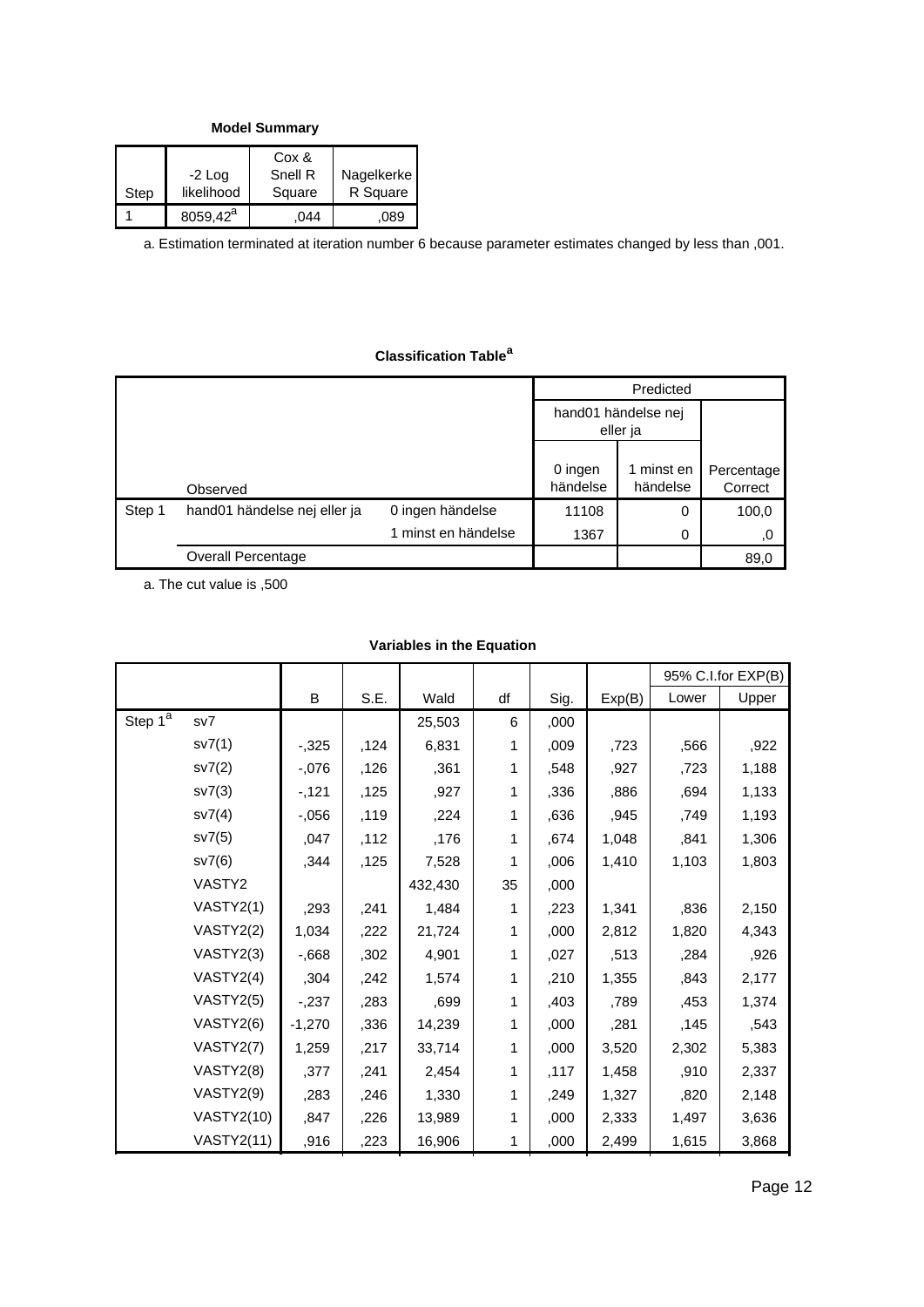|                   |          |      |         |    |      |        |       | 95% C.I.for EXP(B) |
|-------------------|----------|------|---------|----|------|--------|-------|--------------------|
|                   | B        | S.E. | Wald    | df | Sig. | Exp(B) | Lower | Upper              |
| <b>VASTY2(12)</b> | ,001     | ,251 | ,000    | 1  | ,997 | 1,001  | ,613  | 1,636              |
| <b>VASTY2(13)</b> | ,657     | ,231 | 8,102   | 1  | ,004 | 1,929  | 1,227 | 3,032              |
| <b>VASTY2(14)</b> | $-0.347$ | ,269 | 1,662   | 1  | ,197 | ,707   | ,417  | 1,198              |
| <b>VASTY2(15)</b> | ,094     | ,247 | ,146    | 1  | ,702 | 1,099  | ,677  | 1,783              |
| <b>VASTY2(16)</b> | ,287     | ,290 | ,979    | 1  | ,322 | 1,332  | ,755  | 2,352              |
| <b>VASTY2(17)</b> | $-1,169$ | ,356 | 10,782  | 1  | ,001 | ,311   | ,155  | ,624               |
| <b>VASTY2(18)</b> | $-0.619$ | ,331 | 3,504   | 1  | ,061 | ,539   | ,282  | 1,030              |
| <b>VASTY2(19)</b> | $-1,140$ | ,393 | 8,403   | 1  | ,004 | ,320   | ,148  | ,691               |
| <b>VASTY2(20)</b> | $-0.004$ | ,264 | ,000    | 1  | ,986 | ,996   | ,594  | 1,669              |
| <b>VASTY2(21)</b> | $-102$   | ,263 | ,151    | 1  | ,698 | ,903   | ,540  | 1,511              |
| <b>VASTY2(22)</b> | ,057     | ,252 | ,052    | 1  | ,820 | 1,059  | ,647  | 1,734              |
| <b>VASTY2(23)</b> | ,734     | ,228 | 10,398  | 1  | ,001 | 2,084  | 1,334 | 3,256              |
| <b>VASTY2(24)</b> | ,584     | ,230 | 6,482   | 1  | ,011 | 1,794  | 1,144 | 2,813              |
| <b>VASTY2(25)</b> | ,164     | ,265 | ,381    | 1  | ,537 | 1,178  | ,701  | 1,980              |
| <b>VASTY2(26)</b> | $-0.809$ | ,337 | 5,781   | 1  | ,016 | ,445   | ,230  | ,861               |
| <b>VASTY2(27)</b> | $-1,377$ | ,359 | 14,731  | 1  | ,000 | ,252   | ,125  | ,510               |
| <b>VASTY2(28)</b> | $-1,174$ | ,382 | 9,468   | 1  | ,002 | ,309   | ,146  | ,653               |
| <b>VASTY2(29)</b> | $-1,274$ | ,333 | 14,612  | 1  | ,000 | ,280   | ,146  | ,538               |
| <b>VASTY2(30)</b> | ,113     | ,253 | ,200    | 1  | ,655 | 1,119  | ,682  | 1,837              |
| <b>VASTY2(31)</b> | ,729     | ,241 | 9,166   | 1  | ,002 | 2,073  | 1,293 | 3,323              |
| <b>VASTY2(32)</b> | ,195     | ,272 | ,514    | 1  | ,473 | 1,215  | ,713  | 2,072              |
| <b>VASTY2(33)</b> | ,235     | ,272 | ,743    | 1  | ,389 | 1,265  | ,742  | 2,157              |
| <b>VASTY2(34)</b> | $-1,526$ | ,400 | 14,519  | 1  | ,000 | ,217   | ,099  | ,477               |
| <b>VASTY2(35)</b> | ,471     | ,243 | 3,759   | 1  | ,053 | 1,602  | ,995  | 2,578              |
| Constant          | $-2,212$ | ,194 | 129,865 | 1  | ,000 | ,109   |       |                    |

**Variables in the Equation**

a. Variable(s) entered on step 1: sv7, VASTY2.

#### \*\*

```
LOGISTIC REGRESSION VARIABLES luonnelt1
  /METHOD=ENTER bv1 VASTY2
  /CONTRAST (bv1)=Indicator(1)
  /CONTRAST (VASTY2)=Indicator(1)
  /PRINT=CI(95)
  /CRITERIA=PIN(0.05) POUT(0.10) ITERATE(20) CUT(0.5).
```
# **Block 1: Method = Enter**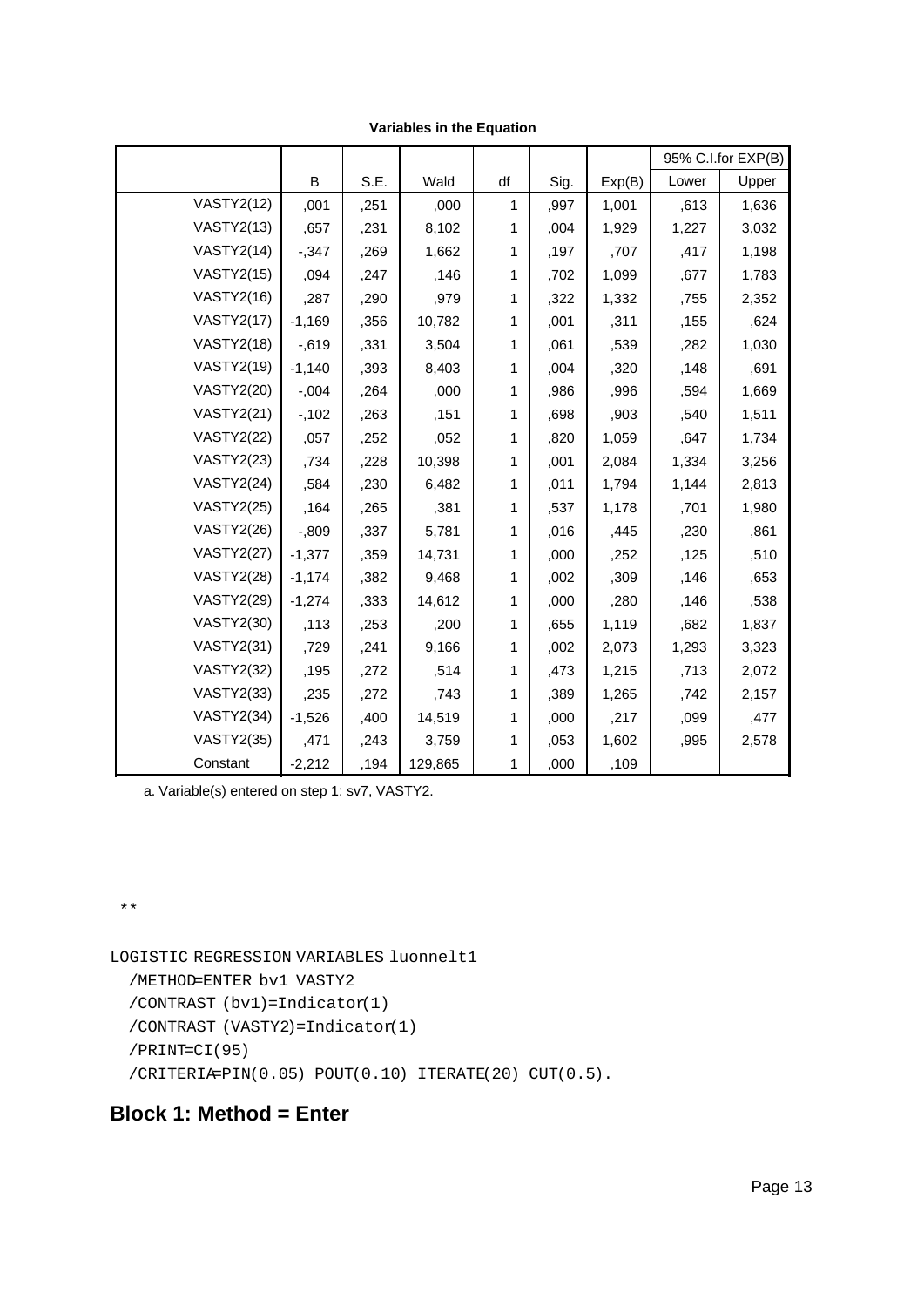## **Omnibus Tests of Model Coefficients**

|        |              | Chi-square | df | Sig. |
|--------|--------------|------------|----|------|
| Step 1 | Step         | 320,286    | 37 | ,000 |
|        | <b>Block</b> | 320,286    | 37 | ,000 |
|        | Model        | 320,286    | 37 | .000 |

## **Model Summary**

|      | -2 Log               | Cox &<br>Snell R | Nagelkerke |
|------|----------------------|------------------|------------|
| Step | likelihood           | Square           | R Square   |
|      | 5876,59 <sup>a</sup> | .025             | .065       |

a. Estimation terminated at iteration number 7 because parameter estimates changed by less than ,001.

|        |                                     |                                     | Predicted     |
|--------|-------------------------------------|-------------------------------------|---------------|
|        |                                     |                                     | luonnelt1     |
|        |                                     |                                     | luonne        |
|        |                                     |                                     | highest $=$ . |
|        |                                     |                                     |               |
|        |                                     |                                     | 0 ingen       |
|        |                                     |                                     | händelse      |
|        |                                     |                                     | eller läheltä |
|        | Observed                            |                                     | piti          |
| Step 1 | luonnelt1 luonne highest = tapahtui | 0 ingen händelse eller läheltä piti | 11627         |
|        | potilaalle                          | 1 tapahtui potilaalle               | 848           |
|        | Overall Percentage                  |                                     |               |

# **Classification Table<sup>a</sup>**

# **Classification Table<sup>a</sup>**

|        |                                     |                                     | Predicted                          |  |
|--------|-------------------------------------|-------------------------------------|------------------------------------|--|
|        |                                     |                                     | luonnelt1<br>luonne<br>highest $=$ |  |
|        |                                     |                                     | 1 tapahtui                         |  |
|        | Observed                            |                                     | potilaalle                         |  |
| Step 1 | luonnelt1 luonne highest = tapahtui | 0 ingen händelse eller läheltä piti | 0                                  |  |
|        | potilaalle                          | 1 tapahtui potilaalle               | 0                                  |  |
|        | <b>Overall Percentage</b>           |                                     |                                    |  |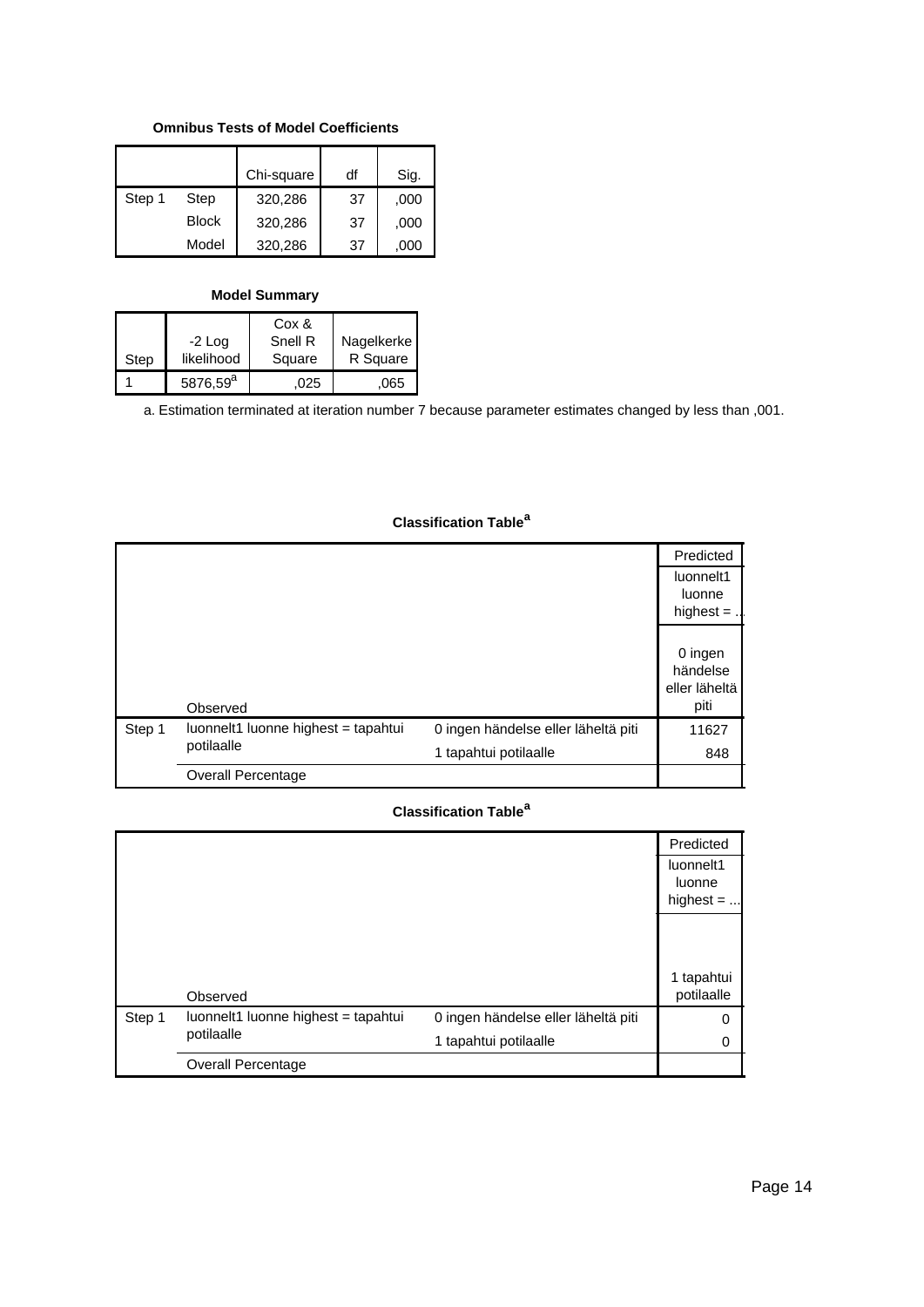|        |                                     |                                     | Predicted  |
|--------|-------------------------------------|-------------------------------------|------------|
|        |                                     |                                     |            |
|        |                                     |                                     |            |
|        |                                     |                                     |            |
|        |                                     |                                     |            |
|        |                                     |                                     |            |
|        |                                     |                                     | Percentage |
|        | Observed                            |                                     | Correct    |
| Step 1 | luonnelt1 luonne highest = tapahtui | 0 ingen händelse eller läheltä piti | 100,0      |
|        | potilaalle                          | 1 tapahtui potilaalle               | 0,         |
|        | Overall Percentage                  |                                     | 93,2       |

a. The cut value is ,500

|            |                   |          |      |         |                |      |        |       | 95% C.I.for EXP(B) |
|------------|-------------------|----------|------|---------|----------------|------|--------|-------|--------------------|
|            |                   | B        | S.E. | Wald    | df             | Sig. | Exp(B) | Lower | Upper              |
| Step $1^a$ | bv1               |          |      | 12,580  | $\overline{c}$ | ,002 |        |       |                    |
|            | bv1(1)            | $-279$   | ,102 | 7,512   | 1              | ,006 | ,757   | ,620  | ,924               |
|            | bv1(2)            | ,105     | ,085 | 1,521   | 1              | ,217 | 1,111  | ,940  | 1,312              |
|            | VASTY2            |          |      | 236,395 | 35             | ,000 |        |       |                    |
|            | VASTY2(1)         | ,094     | ,299 | ,099    | 1              | .752 | 1,099  | ,611  | 1,975              |
|            | VASTY2(2)         | ,538     | ,274 | 3,849   | 1              | ,050 | 1,713  | 1,000 | 2,934              |
|            | VASTY2(3)         | $-1,507$ | .466 | 10,436  | 1              | ,001 | ,222   | ,089  | ,553               |
|            | VASTY2(4)         | ,124     | ,294 | ,178    | 1              | ,673 | 1,132  | ,637  | 2,013              |
|            | VASTY2(5)         | $-192$   | ,325 | ,350    | 1              | ,554 | ,825   | ,436  | 1,560              |
|            | VASTY2(6)         | $-1,298$ | ,439 | 8,730   | 1              | ,003 | ,273   | ,115  | ,646               |
|            | VASTY2(7)         | ,529     | ,276 | 3,672   | 1              | ,055 | 1,698  | ,988  | 2,917              |
|            | VASTY2(8)         | $-265$   | ,320 | .686    | 1              | ,407 | ,767   | ,410  | 1,436              |
|            | VASTY2(9)         | ,262     | ,291 | ,810    | 1              | ,368 | 1,299  | ,735  | 2,299              |
|            | <b>VASTY2(10)</b> | 1,014    | .258 | 15,416  | 1              | ,000 | 2,756  | 1,662 | 4,572              |
|            | <b>VASTY2(11)</b> | ,615     | ,272 | 5,094   | 1              | ,024 | 1,849  | 1,084 | 3,153              |
|            | <b>VASTY2(12)</b> | ,115     | ,295 | ,153    | 1              | ,695 | 1,122  | ,630  | 1,999              |
|            | <b>VASTY2(13)</b> | ,966     | ,260 | 13,812  | 1              | ,000 | 2,628  | 1,579 | 4,374              |
|            | <b>VASTY2(14)</b> | $-257$   | ,320 | ,646    | 1              | ,422 | ,773   | ,413  | 1,448              |
|            | <b>VASTY2(15)</b> | ,244     | ,288 | ,719    | 1              | ,396 | 1,277  | ,726  | 2,246              |
|            | <b>VASTY2(16)</b> | ,515     | ,330 | 2,437   | 1              | ,119 | 1,674  | ,877  | 3,196              |
|            | <b>VASTY2(17)</b> | $-1,073$ | ,418 | 6,592   | 1              | ,010 | ,342   | ,151  | ,776               |
|            | <b>VASTY2(18)</b> | $-0.668$ | ,365 | 3,357   | 1              | ,067 | ,513   | ,251  | 1,048              |
|            | <b>VASTY2(19)</b> | $-1,610$ | ,551 | 8,547   | 1              | ,003 | ,200   | ,068  | ,588               |
|            | <b>VASTY2(20)</b> | ,066     | ,314 | ,045    | 1              | ,832 | 1,069  | ,578  | 1,977              |
|            | <b>VASTY2(21)</b> | $-127$   | ,312 | ,167    | 1              | ,683 | ,880   | ,478  | 1,622              |
|            | <b>VASTY2(22)</b> | ,328     | ,291 | 1,275   | 1              | ,259 | 1,388  | ,786  | 2,454              |
|            | <b>VASTY2(23)</b> | ,308     | ,288 | 1,142   | 1              | ,285 | 1,360  | ,774  | 2,392              |

# **Variables in the Equation**

,264 ,286 ,857 1 ,355 1,303 ,744 2,281 Page 15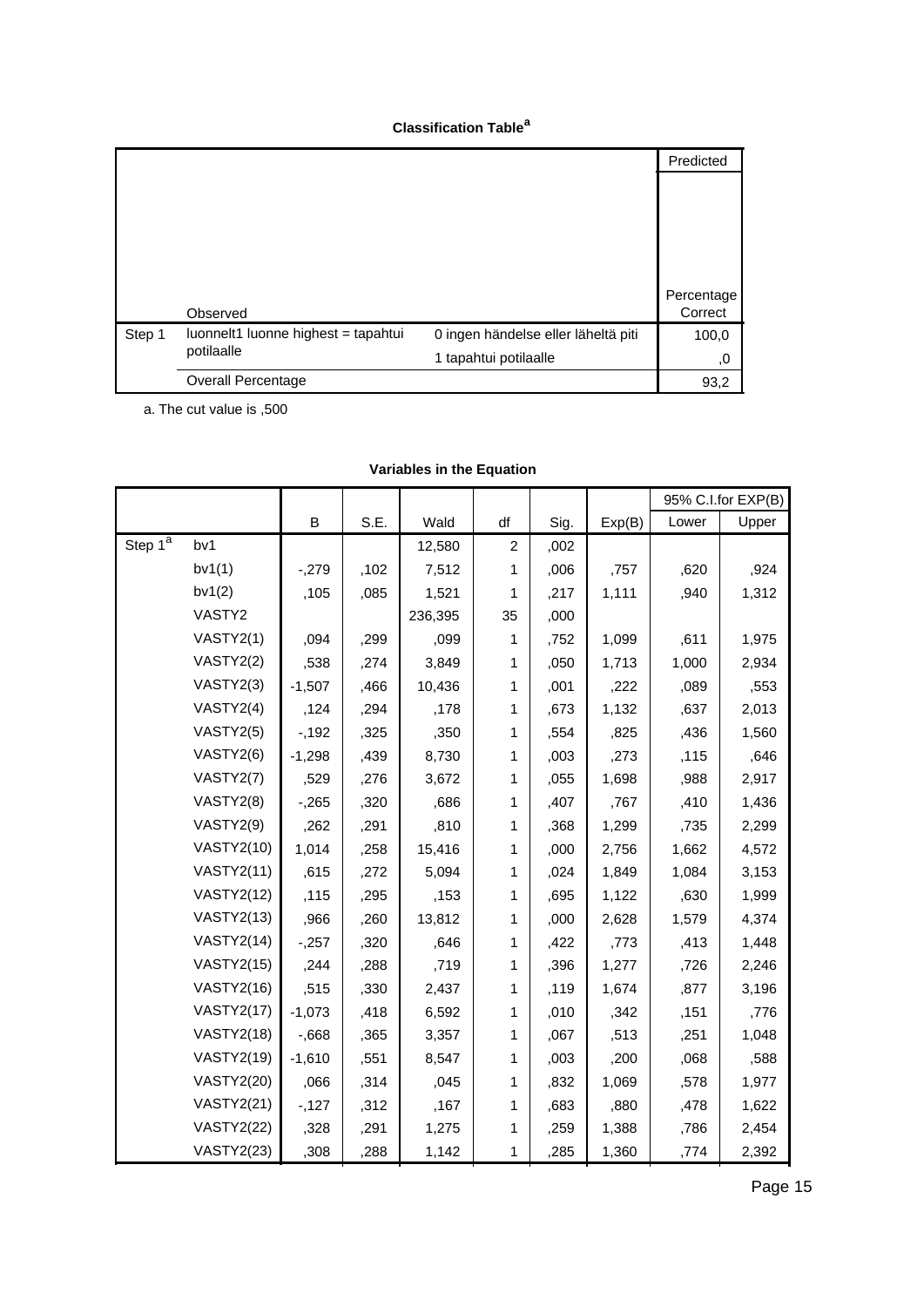|                   |          |      |         |    |      |        |       | 95% C.I.for EXP(B) |
|-------------------|----------|------|---------|----|------|--------|-------|--------------------|
|                   | B        | S.E. | Wald    | df | Sig. | Exp(B) | Lower | Upper              |
| <b>VASTY2(24)</b> | ,264     | ,286 | ,857    | 1  | ,355 | 1,303  | ,744  | 2,281              |
| <b>VASTY2(25)</b> | ,346     | ,300 | 1,323   | 1  | ,250 | 1,413  | .784  | 2,546              |
| <b>VASTY2(26)</b> | $-0.909$ | ,419 | 4,711   | 1  | ,030 | ,403   | ,177  | ,916               |
| <b>VASTY2(27)</b> | $-1,454$ | ,466 | 9,752   | 1  | 002  | ,234   | ,094  | ,582               |
| <b>VASTY2(28)</b> | $-0.988$ | ,467 | 4,473   | 1  | ,034 | ,372   | ,149  | ,930               |
| <b>VASTY2(29)</b> | $-1,026$ | ,401 | 6,552   | 1  | .010 | ,359   | ,163  | ,786               |
| <b>VASTY2(30)</b> | $-190$   | ,315 | .364    | 1  | .546 | ,827   | ,445  | 1,534              |
| <b>VASTY2(31)</b> | ,520     | ,278 | 3,496   | 1  | .062 | 1,681  | ,975  | 2,899              |
| <b>VASTY2(32)</b> | $-0.035$ | ,313 | ,012    | 1  | .912 | ,966   | ,523  | 1,783              |
| <b>VASTY2(33)</b> | .035     | ,305 | .013    | 1  | .909 | 1,035  | ,569  | 1,884              |
| <b>VASTY2(34)</b> | $-1,255$ | ,438 | 8,197   | 1  | ,004 | ,285   | ,121  | ,673               |
| <b>VASTY2(35)</b> | ,668     | ,278 | 5,783   | 1  | ,016 | 1,951  | 1,132 | 3,363              |
| Constant          | $-2,639$ | .218 | 146,911 | 1  | ,000 | ,071   |       |                    |

**Variables in the Equation**

a. Variable(s) entered on step 1: bv1, VASTY2.

```
LOGISTIC REGRESSION VARIABLES luonnelt1
```

```
 /METHOD=ENTER bv2 VASTY2
```

```
 /CONTRAST (bv2)=Indicator(1)
```

```
 /CONTRAST (VASTY2)=Indicator(1)
```

```
 /PRINT=CI(95)
```

```
 /CRITERIA=PIN(0.05) POUT(0.10) ITERATE(20) CUT(0.5).
```
# **Block 1: Method = Enter**

# **Omnibus Tests of Model Coefficients**

|        |              | Chi-square | df | Sig. |
|--------|--------------|------------|----|------|
| Step 1 | Step         | 316,220    | 37 | ,000 |
|        | <b>Block</b> | 316,220    | 37 | ,000 |
|        | Model        | 316,220    | 37 | .000 |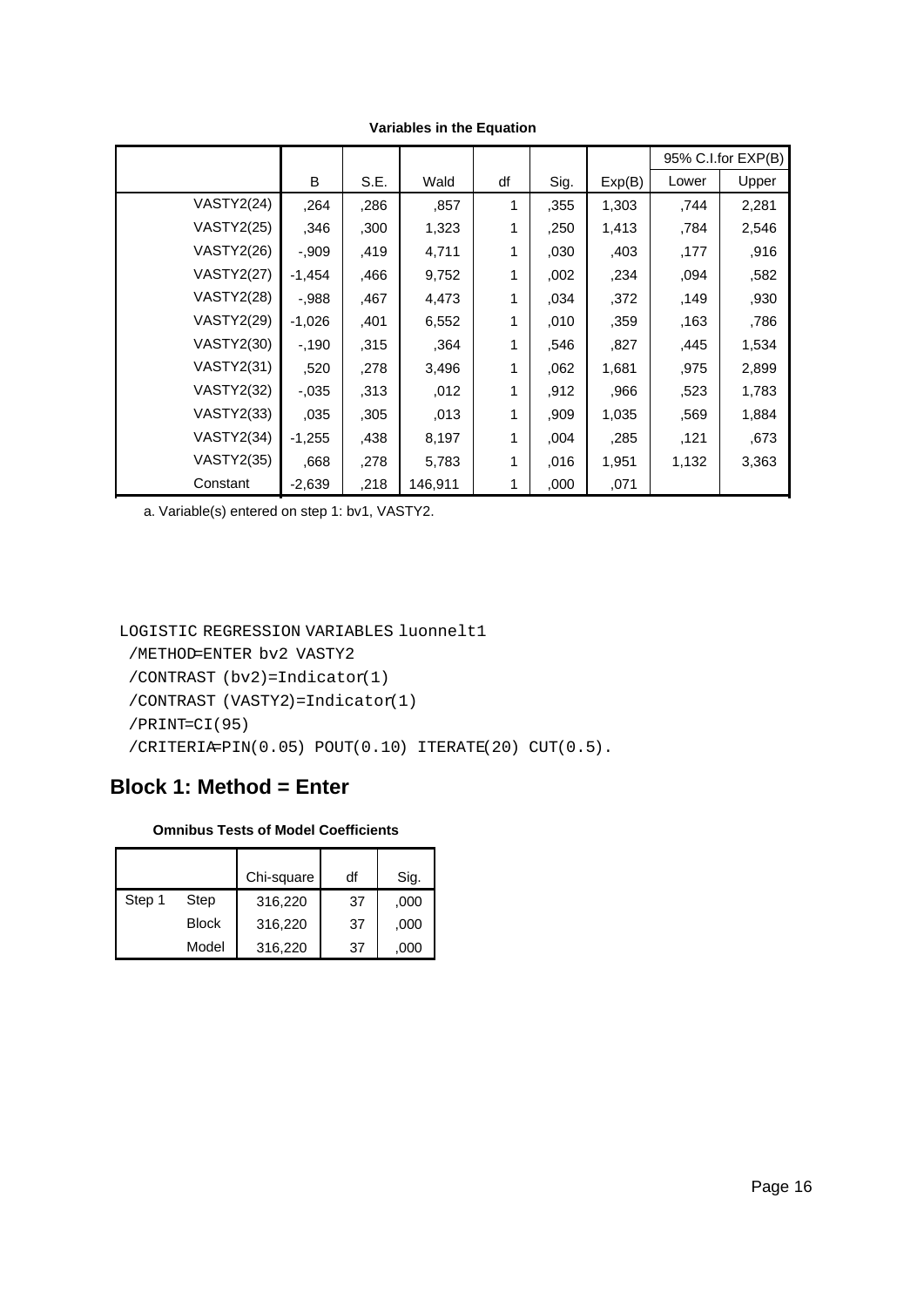**Model Summary**

| Step | $-2$ Log<br>likelihood | Cox &<br>Snell R<br>Square | Nagelkerke<br>R Square |
|------|------------------------|----------------------------|------------------------|
|      | 5880,65 <sup>a</sup>   | 025                        | .064                   |

a. Estimation terminated at iteration number 7 because parameter estimates changed by less than ,001.

# **Classification Table<sup>a</sup>**

|        |                                     |                                     | Predicted     |
|--------|-------------------------------------|-------------------------------------|---------------|
|        |                                     |                                     | luonnelt1     |
|        |                                     |                                     | luonne        |
|        |                                     |                                     | highest $=$ . |
|        |                                     |                                     |               |
|        |                                     |                                     | 0 ingen       |
|        |                                     |                                     | händelse      |
|        |                                     |                                     | eller läheltä |
|        | Observed                            |                                     | piti          |
| Step 1 | luonnelt1 luonne highest = tapahtui | 0 ingen händelse eller läheltä piti | 11627         |
|        | potilaalle                          | 1 tapahtui potilaalle               | 848           |
|        | <b>Overall Percentage</b>           |                                     |               |

# **Classification Table<sup>a</sup>**

|        |                                     |                                     | Predicted                          |
|--------|-------------------------------------|-------------------------------------|------------------------------------|
|        |                                     |                                     | luonnelt1<br>luonne<br>highest $=$ |
|        |                                     |                                     | 1 tapahtui                         |
|        | Observed                            |                                     | potilaalle                         |
| Step 1 | luonnelt1 luonne highest = tapahtui | 0 ingen händelse eller läheltä piti | 0                                  |
|        | potilaalle                          | 1 tapahtui potilaalle               | 0                                  |
|        | <b>Overall Percentage</b>           |                                     |                                    |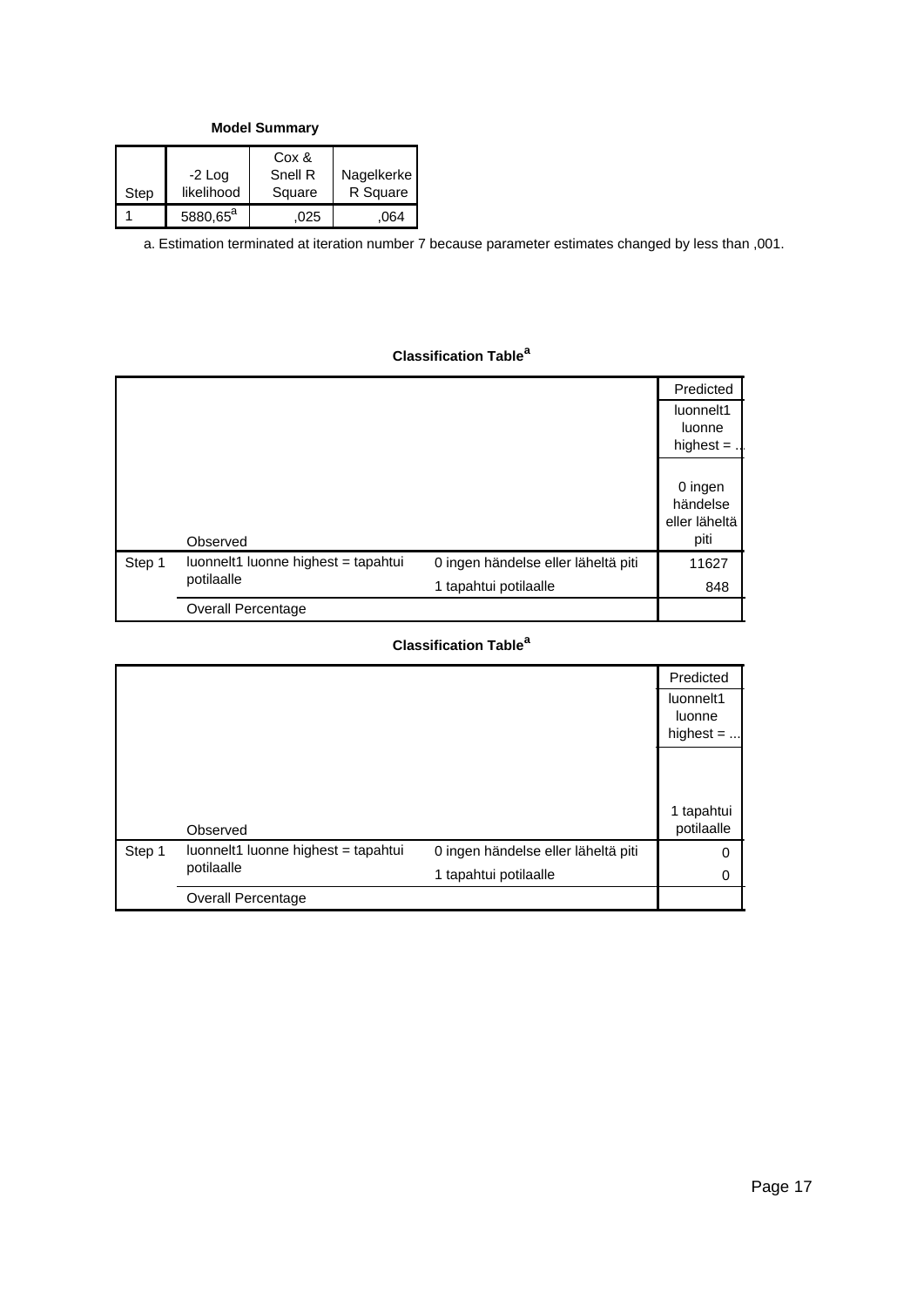|        |                                     |                                     | Predicted  |
|--------|-------------------------------------|-------------------------------------|------------|
|        |                                     |                                     |            |
|        |                                     |                                     |            |
|        |                                     |                                     |            |
|        |                                     |                                     |            |
|        |                                     |                                     |            |
|        |                                     |                                     | Percentage |
|        | Observed                            |                                     | Correct    |
| Step 1 | luonnelt1 luonne highest = tapahtui | 0 ingen händelse eller läheltä piti | 100,0      |
|        | potilaalle                          | 1 tapahtui potilaalle               | 0,         |
|        | Overall Percentage                  |                                     | 93,2       |

a. The cut value is ,500

|                         |                   |          |      |         |                |      |        |       | 95% C.I.for EXP(B) |
|-------------------------|-------------------|----------|------|---------|----------------|------|--------|-------|--------------------|
|                         |                   | B        | S.E. | Wald    | df             | Sig. | Exp(B) | Lower | Upper              |
| Step $1^{\overline{a}}$ | bv <sub>2</sub>   |          |      | 8,836   | $\overline{c}$ | ,012 |        |       |                    |
|                         | bv2(1)            | $-178$   | ,103 | 3,024   | 1              | ,082 | ,837   | ,684  | 1,023              |
|                         | bv2(2)            | ,092     | ,094 | ,963    | 1              | ,326 | 1,097  | ,912  | 1,318              |
|                         | VASTY2            |          |      | 238,156 | 35             | ,000 |        |       |                    |
|                         | VASTY2(1)         | ,083     | ,299 | ,077    | 1              | ,781 | 1,087  | ,605  | 1,953              |
|                         | VASTY2(2)         | ,540     | ,274 | 3,877   | 1              | ,049 | 1,717  | 1,002 | 2,940              |
|                         | VASTY2(3)         | $-1,490$ | ,466 | 10,218  | 1              | ,001 | ,225   | ,090  | ,562               |
|                         | VASTY2(4)         | ,133     | ,293 | ,205    | 1              | .651 | 1,142  | .643  | 2,029              |
|                         | VASTY2(5)         | $-194$   | ,325 | ,356    | 1              | ,551 | ,824   | ,436  | 1,557              |
|                         | VASTY2(6)         | $-1,289$ | ,439 | 8,622   | 1              | ,003 | ,276   | ,117  | ,651               |
|                         | VASTY2(7)         | ,539     | ,275 | 3,839   | 1              | ,050 | 1,714  | 1,000 | 2,940              |
|                         | VASTY2(8)         | $-263$   | ,320 | ,677    | 1              | ,411 | ,768   | ,410  | 1,439              |
|                         | VASTY2(9)         | ,261     | ,291 | ,805    | 1              | ,370 | 1,298  | ,734  | 2,297              |
|                         | <b>VASTY2(10)</b> | 1,022    | ,258 | 15,652  | 1              | ,000 | 2,778  | 1,675 | 4,608              |
|                         | <b>VASTY2(11)</b> | ,614     | ,272 | 5,092   | 1              | ,024 | 1,848  | 1,084 | 3,149              |
|                         | <b>VASTY2(12)</b> | ,120     | ,295 | ,166    | 1              | ,684 | 1,128  | ,633  | 2,008              |
|                         | <b>VASTY2(13)</b> | ,971     | ,260 | 13,951  | 1              | ,000 | 2,642  | 1,587 | 4,398              |
|                         | <b>VASTY2(14)</b> | $-258$   | ,320 | .650    | 1              | ,420 | ,773   | ,413  | 1,447              |
|                         | <b>VASTY2(15)</b> | ,240     | ,288 | ,696    | 1              | ,404 | 1,272  | ,723  | 2,237              |
|                         | <b>VASTY2(16)</b> | ,509     | ,330 | 2,390   | 1              | ,122 | 1,664  | ,872  | 3,175              |
|                         | <b>VASTY2(17)</b> | $-1,076$ | ,418 | 6,639   | 1              | ,010 | ,341   | ,150  | ,773               |
|                         | <b>VASTY2(18)</b> | $-0.677$ | ,364 | 3,445   | 1              | ,063 | ,508   | ,249  | 1,039              |
|                         | <b>VASTY2(19)</b> | $-1,680$ | ,549 | 9,351   | 1              | ,002 | ,186   | ,064  | ,547               |
|                         | <b>VASTY2(20)</b> | ,071     | ,314 | ,052    | 1              | ,820 | 1,074  | ,581  | 1,985              |
|                         | <b>VASTY2(21)</b> | $-126$   | ,312 | ,164    | 1              | ,685 | ,881   | ,478  | 1,624              |
|                         | <b>VASTY2(22)</b> | ,322     | ,291 | 1,227   | 1              | ,268 | 1,380  | ,780  | 2,440              |
|                         | <b>VASTY2(23)</b> | ,298     | ,288 | 1,069   | 1              | ,301 | 1,347  | ,766  | 2,367              |

# **Variables in the Equation**

,280 ,286  $\sim$  286  $\sim$  286  $\sim$  286  $\sim$  286  $\sim$  286  $\sim$  287  $\sim$  287  $\sim$  287  $\sim$  287  $\sim$  287  $\sim$  287  $\sim$  287  $\sim$  287  $\sim$  287  $\sim$  287  $\sim$  287  $\sim$  287  $\sim$  287  $\sim$  287  $\sim$  287  $\sim$  287  $\sim$  287  $\sim$  287  $\sim$ Page 18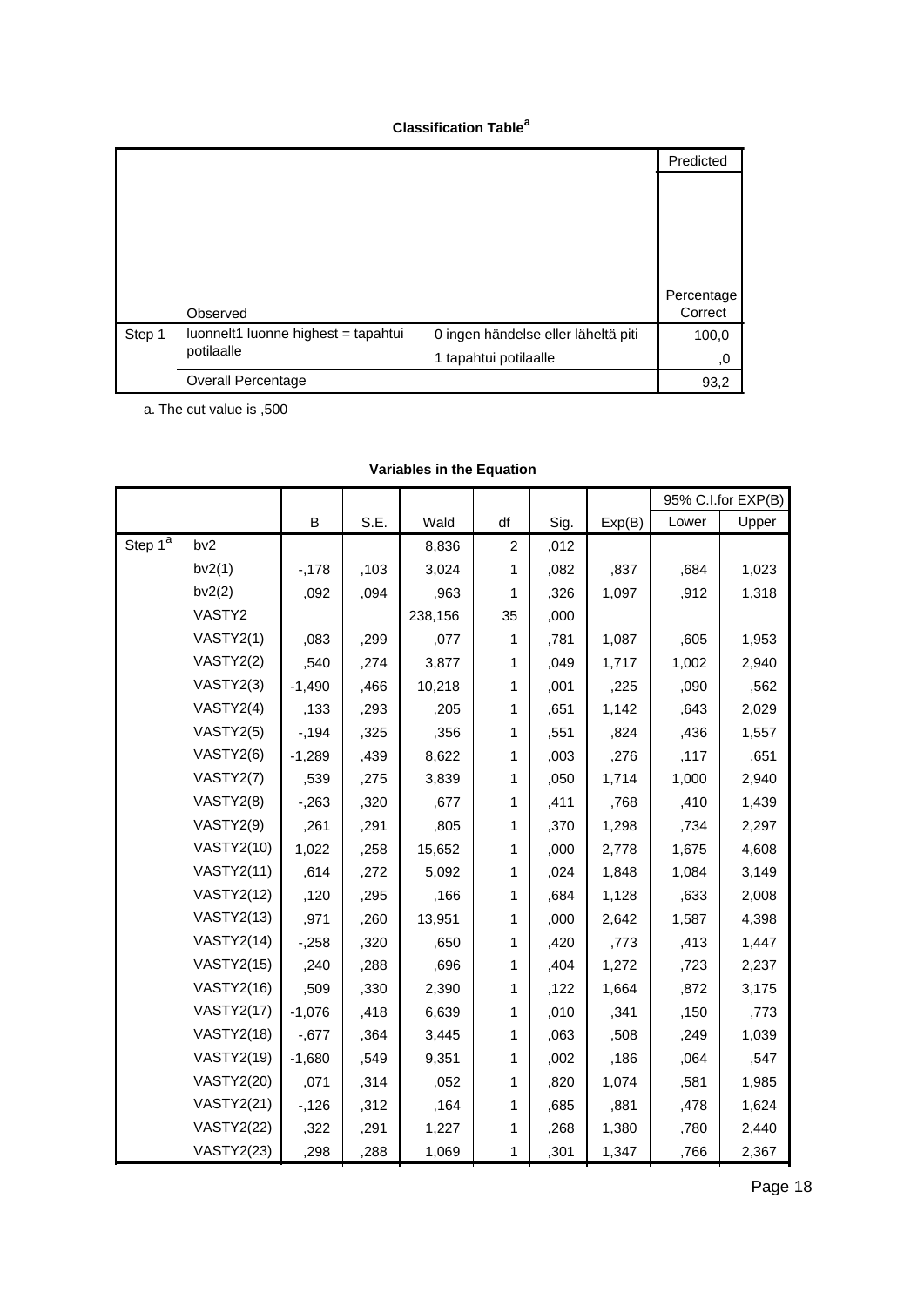|                   |          |      |         |    |      |        |       | 95% C.I.for EXP(B) |
|-------------------|----------|------|---------|----|------|--------|-------|--------------------|
|                   | B        | S.E. | Wald    | df | Sig. | Exp(B) | Lower | Upper              |
| <b>VASTY2(24)</b> | ,280     | ,286 | ,958    | 1  | ,328 | 1,322  | ,756  | 2,315              |
| <b>VASTY2(25)</b> | ,347     | ,300 | 1,337   | 1  | .248 | 1,415  | ,785  | 2,550              |
| <b>VASTY2(26)</b> | $-0.913$ | ,419 | 4,751   | 1  | ,029 | ,401   | ,177  | ,912               |
| <b>VASTY2(27)</b> | $-1,455$ | ,465 | 9,774   | 1  | ,002 | ,233   | ,094  | ,581               |
| <b>VASTY2(28)</b> | $-0.986$ | ,467 | 4,448   | 1  | ,035 | ,373   | ,149  | ,933               |
| <b>VASTY2(29)</b> | $-1,016$ | .401 | 6,424   | 1  | ,011 | ,362   | ,165  | ,794               |
| <b>VASTY2(30)</b> | $-182$   | ,315 | .333    | 1  | .564 | ,834   | ,449  | 1,547              |
| <b>VASTY2(31)</b> | .508     | ,277 | 3,352   | 1  | .067 | 1,662  | ,965  | 2,862              |
| <b>VASTY2(32)</b> | $-0.056$ | ,312 | .033    | 1  | .857 | ,945   | ,513  | 1,742              |
| <b>VASTY2(33)</b> | ,020     | ,305 | ,004    | 1  | ,948 | 1,020  | ,561  | 1,855              |
| <b>VASTY2(34)</b> | $-1,251$ | ,438 | 8,136   | 1  | ,004 | ,286   | ,121  | ,676               |
| <b>VASTY2(35)</b> | ,677     | ,277 | 5,975   | 1  | ,015 | 1,968  | 1,144 | 3,387              |
| Constant          | $-2,650$ | .223 | 140,917 | 1  | ,000 | ,071   |       |                    |

**Variables in the Equation**

a. Variable(s) entered on step 1: bv2, VASTY2.

```
LOGISTIC REGRESSION VARIABLES luonnelt1
```

```
 /METHOD=ENTER bv3 VASTY2
```

```
 /CONTRAST (bv3)=Indicator(1)
```

```
 /CONTRAST (VASTY2)=Indicator(1)
```

```
 /PRINT=CI(95)
```

```
 /CRITERIA=PIN(0.05) POUT(0.10) ITERATE(20) CUT(0.5).
```
# **Block 1: Method = Enter**

# **Omnibus Tests of Model Coefficients**

|        |              | Chi-square | df | Sig. |
|--------|--------------|------------|----|------|
| Step 1 | Step         | 316,969    | 37 | ,000 |
|        | <b>Block</b> | 316,969    | 37 | ,000 |
|        | Model        | 316,969    | 37 | .000 |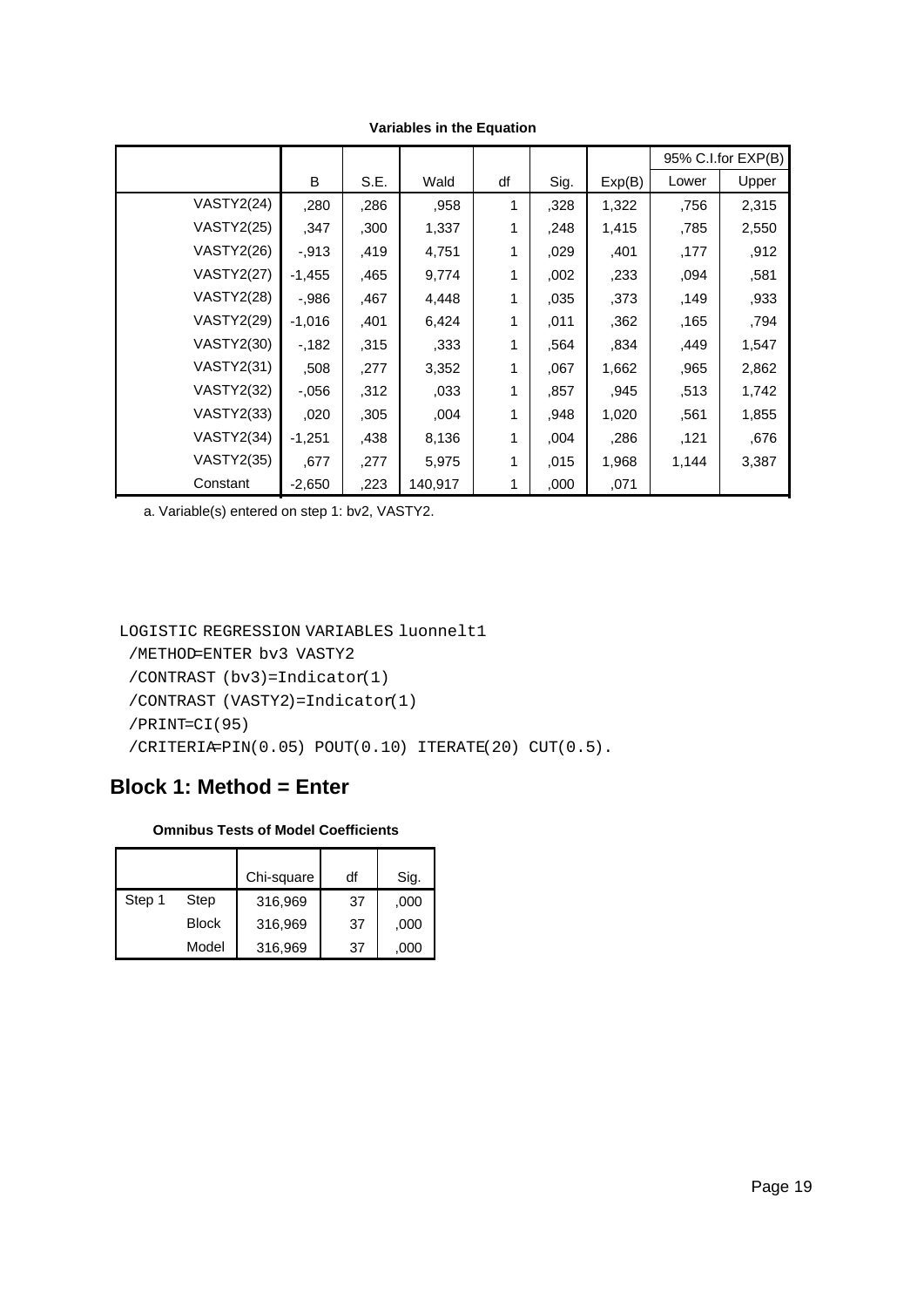**Model Summary**

| Step | $-2$ Log<br>likelihood | Cox &<br>Snell R<br>Square | Nagelkerke<br>R Square |
|------|------------------------|----------------------------|------------------------|
|      | 5879.90 <sup>a</sup>   | .025                       | .064                   |

a. Estimation terminated at iteration number 7 because parameter estimates changed by less than ,001.

# **Classification Table<sup>a</sup>**

|        |                                     |                                     | Predicted     |
|--------|-------------------------------------|-------------------------------------|---------------|
|        |                                     |                                     | luonnelt1     |
|        |                                     |                                     | luonne        |
|        |                                     |                                     | highest $=$ . |
|        |                                     |                                     |               |
|        |                                     |                                     | 0 ingen       |
|        |                                     |                                     | händelse      |
|        |                                     |                                     | eller läheltä |
|        | Observed                            |                                     | piti          |
| Step 1 | luonnelt1 luonne highest = tapahtui | 0 ingen händelse eller läheltä piti | 11627         |
|        | potilaalle                          | 1 tapahtui potilaalle               | 848           |
|        | <b>Overall Percentage</b>           |                                     |               |

# **Classification Table<sup>a</sup>**

|        |                                     |                                     | Predicted                          |
|--------|-------------------------------------|-------------------------------------|------------------------------------|
|        |                                     |                                     | luonnelt1<br>luonne<br>highest $=$ |
|        |                                     |                                     | 1 tapahtui                         |
|        | Observed                            |                                     | potilaalle                         |
| Step 1 | luonnelt1 luonne highest = tapahtui | 0 ingen händelse eller läheltä piti | 0                                  |
|        | potilaalle                          | 1 tapahtui potilaalle               | 0                                  |
|        | <b>Overall Percentage</b>           |                                     |                                    |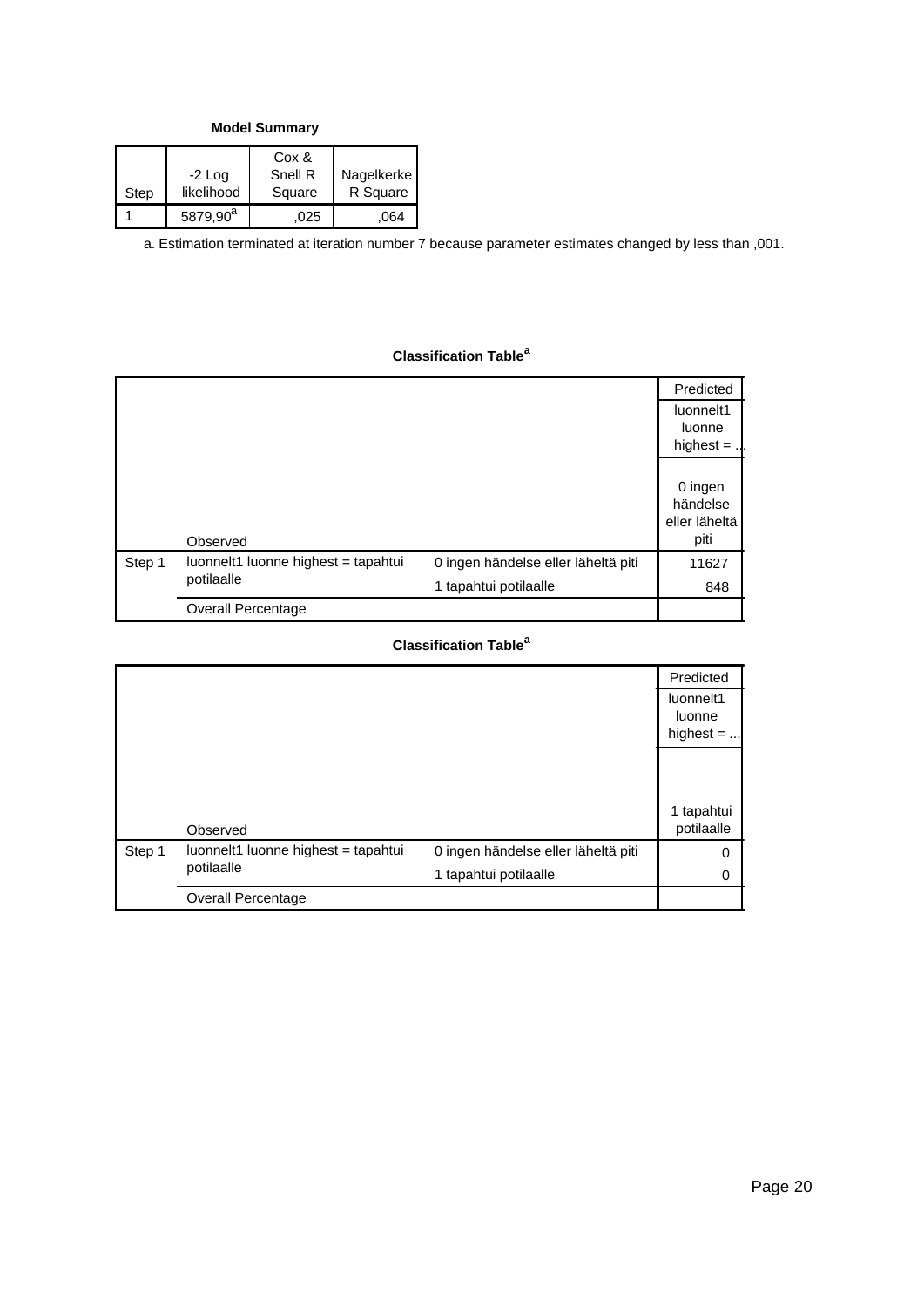|        |                                     |                                     | Predicted  |
|--------|-------------------------------------|-------------------------------------|------------|
|        |                                     |                                     |            |
|        |                                     |                                     |            |
|        |                                     |                                     |            |
|        |                                     |                                     |            |
|        |                                     |                                     |            |
|        |                                     |                                     | Percentage |
|        | Observed                            |                                     | Correct    |
| Step 1 | luonnelt1 luonne highest = tapahtui | 0 ingen händelse eller läheltä piti | 100,0      |
|        | potilaalle                          | 1 tapahtui potilaalle               | 0,         |
|        | Overall Percentage                  |                                     | 93,2       |

a. The cut value is ,500

|                         |                   |          |      |         |                |      |        |       | 95% C.I.for EXP(B) |
|-------------------------|-------------------|----------|------|---------|----------------|------|--------|-------|--------------------|
|                         |                   | B        | S.E. | Wald    | df             | Sig. | Exp(B) | Lower | Upper              |
| Step $1^{\overline{a}}$ | bv3               |          |      | 9,244   | $\overline{c}$ | ,010 |        |       |                    |
|                         | bv3(1)            | $-0.346$ | ,140 | 6,122   | 1              | ,013 | ,708   | ,538  | ,931               |
|                         | bv3(2)            | ,147     | ,103 | 2,035   | 1              | .154 | 1,158  | .947  | 1,417              |
|                         | VASTY2            |          |      | 240,353 | 35             | ,000 |        |       |                    |
|                         | VASTY2(1)         | ,122     | ,299 | ,165    | 1              | ,684 | 1,129  | ,628  | 2,030              |
|                         | VASTY2(2)         | ,564     | ,274 | 4,233   | 1              | ,040 | 1,758  | 1,027 | 3,008              |
|                         | VASTY2(3)         | $-1,468$ | ,466 | 9,921   | 1              | ,002 | ,230   | ,092  | ,574               |
|                         | VASTY2(4)         | ,150     | ,293 | .262    | 1              | .609 | 1,162  | ,654  | 2,066              |
|                         | VASTY2(5)         | $-170$   | ,325 | ,275    | 1              | ,600 | ,844   | ,446  | 1,594              |
|                         | VASTY2(6)         | $-1,276$ | ,439 | 8,434   | 1              | ,004 | ,279   | ,118  | ,660               |
|                         | VASTY2(7)         | ,545     | ,278 | 3,842   | 1              | ,050 | 1,725  | 1,000 | 2,975              |
|                         | VASTY2(8)         | $-230$   | ,320 | ,518    | 1              | ,472 | ,795   | ,425  | 1,486              |
|                         | VASTY2(9)         | ,294     | ,291 | 1,026   | 1              | .311 | 1,342  | ,759  | 2,372              |
|                         | <b>VASTY2(10)</b> | 1,047    | ,258 | 16,512  | 1              | ,000 | 2,850  | 1,720 | 4,724              |
|                         | <b>VASTY2(11)</b> | ,632     | ,272 | 5,388   | 1              | ,020 | 1,881  | 1,103 | 3,206              |
|                         | <b>VASTY2(12)</b> | ,150     | ,294 | ,260    | 1              | ,610 | 1,162  | ,653  | 2,067              |
|                         | <b>VASTY2(13)</b> | 1,023    | ,258 | 15,658  | 1              | ,000 | 2,781  | 1,676 | 4,615              |
|                         | <b>VASTY2(14)</b> | $-228$   | ,320 | .509    | 1              | ,475 | ,796   | ,425  | 1,490              |
|                         | <b>VASTY2(15)</b> | ,270     | ,288 | ,882    | 1              | ,348 | 1,310  | ,745  | 2,303              |
|                         | <b>VASTY2(16)</b> | ,514     | ,331 | 2,418   | 1              | ,120 | 1,673  | ,875  | 3,200              |
|                         | <b>VASTY2(17)</b> | $-1,086$ | ,418 | 6,766   | 1              | ,009 | ,337   | ,149  | ,765               |
|                         | <b>VASTY2(18)</b> | $-0.669$ | ,365 | 3,366   | 1              | ,067 | ,512   | ,251  | 1,047              |
|                         | <b>VASTY2(19)</b> | $-1,599$ | ,552 | 8,382   | 1              | ,004 | ,202   | ,068  | ,596               |
|                         | <b>VASTY2(20)</b> | ,087     | ,314 | ,077    | 1              | ,781 | 1,091  | ,590  | 2,020              |
|                         | <b>VASTY2(21)</b> | $-111$   | ,312 | ,127    | 1              | ,721 | ,895   | ,486  | 1,648              |
|                         | <b>VASTY2(22)</b> | ,287     | ,290 | ,981    | 1              | ,322 | 1,333  | ,755  | 2,353              |
|                         | <b>VASTY2(23)</b> | ,308     | ,288 | 1,145   | 1              | ,285 | 1,361  | ,774  | 2,392              |

# **Variables in the Equation**

,293 ,286 1,052 1 ,305 1,340 ,766 2,346 Page 21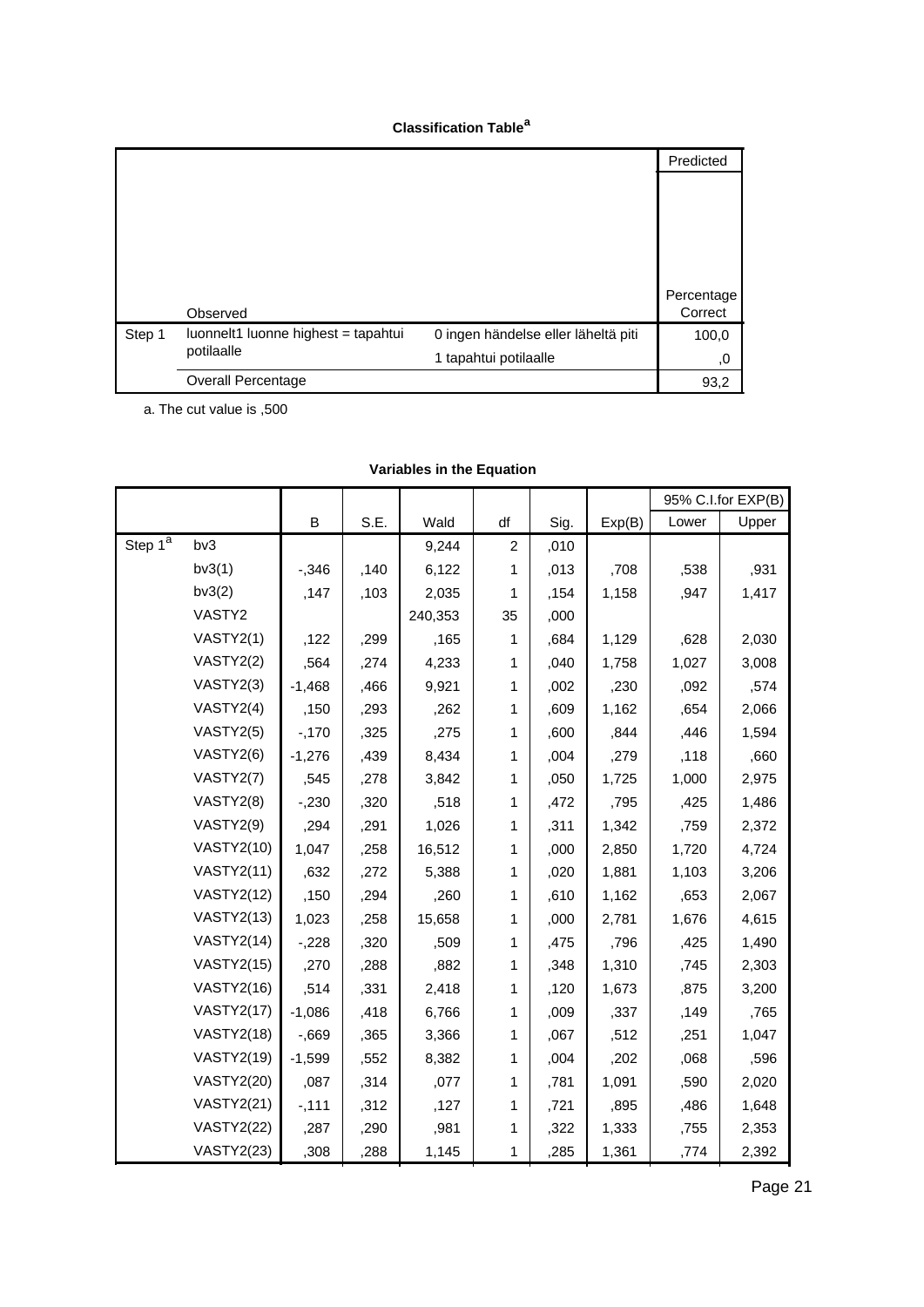|                   |          |      |         |    |      |        |       | 95% C.I.for EXP(B) |
|-------------------|----------|------|---------|----|------|--------|-------|--------------------|
|                   | B        | S.E. | Wald    | df | Sig. | Exp(B) | Lower | Upper              |
| <b>VASTY2(24)</b> | ,293     | ,286 | 1,052   | 1  | ,305 | 1,340  | ,766  | 2,346              |
| <b>VASTY2(25)</b> | ,362     | ,301 | 1,450   | 1  | .229 | 1,436  | .797  | 2,589              |
| <b>VASTY2(26)</b> | $-0.881$ | ,419 | 4,428   | 1  | ,035 | ,414   | ,182  | ,941               |
| <b>VASTY2(27)</b> | $-1,419$ | ,465 | 9,305   | 1  | ,002 | ,242   | ,097  | ,602               |
| <b>VASTY2(28)</b> | $-0.936$ | ,467 | 4,025   | 1  | 045  | ,392   | ,157  | ,979               |
| <b>VASTY2(29)</b> | $-1,011$ | ,401 | 6,376   | 1  | ,012 | ,364   | ,166  | ,797               |
| <b>VASTY2(30)</b> | $-184$   | ,315 | ,341    | 1  | ,559 | ,832   | ,448  | 1,543              |
| <b>VASTY2(31)</b> | .543     | .279 | 3,785   | 1  | 052  | 1,721  | ,996  | 2,973              |
| <b>VASTY2(32)</b> | $-0.014$ | ,314 | ,002    | 1  | ,965 | ,986   | ,533  | 1,825              |
| <b>VASTY2(33)</b> | 062      | ,306 | ,041    | 1  | .839 | 1,064  | ,584  | 1,939              |
| <b>VASTY2(34)</b> | $-1,244$ | ,438 | 8,054   | 1  | 005  | ,288   | ,122  | ,681               |
| <b>VASTY2(35)</b> | .687     | ,278 | 6,082   | 1  | 014  | 1,987  | 1,151 | 3,430              |
| Constant          | $-2,676$ | .216 | 154,004 | 1  | ,000 | ,069   |       |                    |

**Variables in the Equation**

a. Variable(s) entered on step 1: bv3, VASTY2.

# **Block 1: Method = Enter**

#### **Omnibus Tests of Model Coefficients**

|        |              | Chi-square | df | Sig. |
|--------|--------------|------------|----|------|
| Step 1 | Step         | 311,201    | 37 | ,000 |
|        | <b>Block</b> | 311,201    | 37 | ,000 |
|        | Model        | 311,201    | 37 | .000 |

|      |                        | Cox &             |                        |
|------|------------------------|-------------------|------------------------|
| Step | $-2$ Log<br>likelihood | Snell R<br>Square | Nagelkerke<br>R Square |
|      | 5885,67 <sup>a</sup>   | 025               | 063                    |

a. Estimation terminated at iteration number 7 because parameter estimates changed by less than ,001.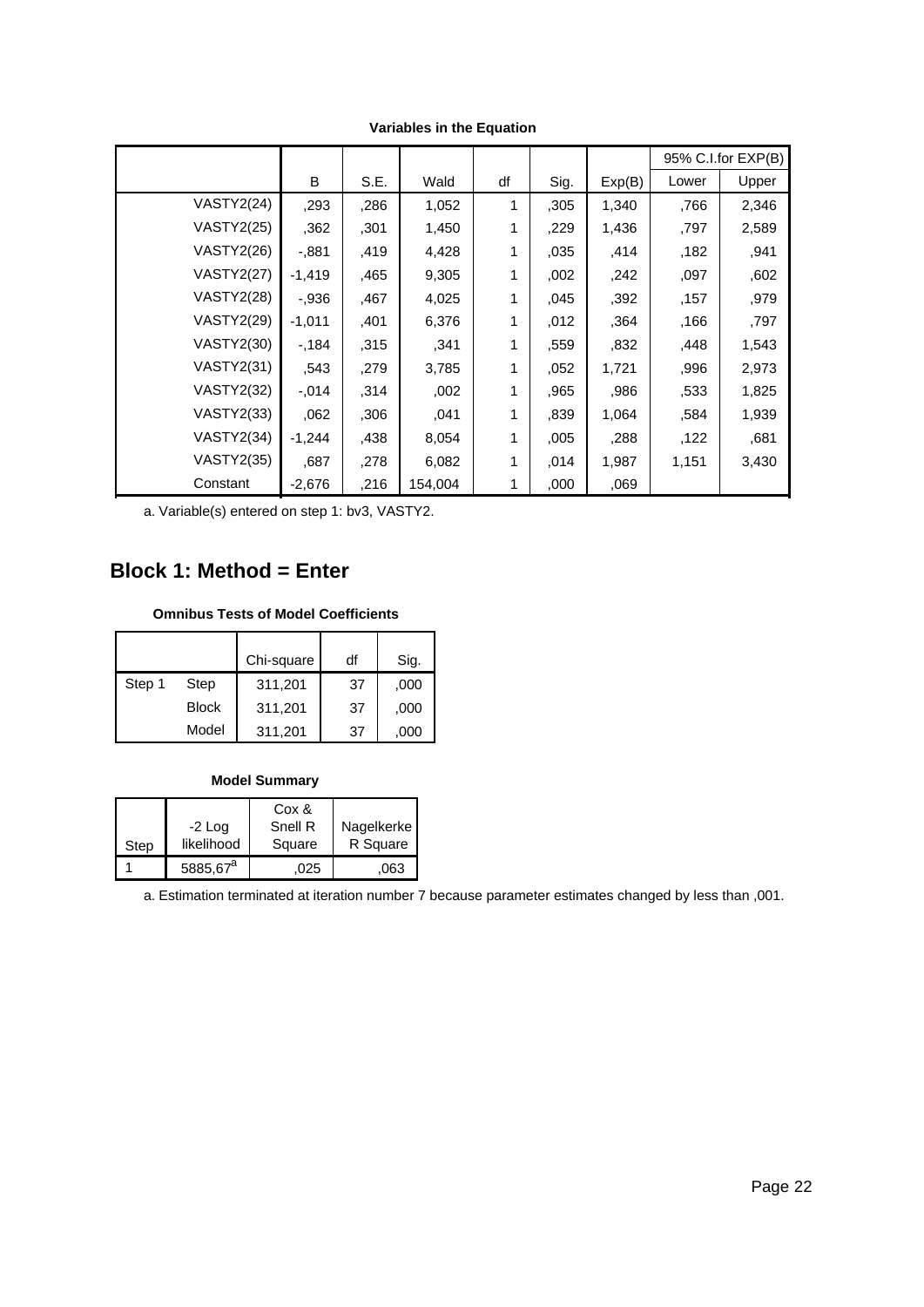|        |                                     |                                     | Predicted     |
|--------|-------------------------------------|-------------------------------------|---------------|
|        |                                     |                                     | luonnelt1     |
|        |                                     |                                     | luonne        |
|        |                                     |                                     | highest $=$   |
|        |                                     |                                     |               |
|        |                                     |                                     | 0 ingen       |
|        |                                     |                                     | händelse      |
|        |                                     |                                     | eller läheltä |
|        | Observed                            |                                     | piti          |
| Step 1 | luonnelt1 luonne highest = tapahtui | 0 ingen händelse eller läheltä piti | 11627         |
|        | potilaalle                          | 1 tapahtui potilaalle               | 848           |
|        | <b>Overall Percentage</b>           |                                     |               |

# **Classification Table<sup>a</sup>**

|        |                                     |                                     | Predicted   |
|--------|-------------------------------------|-------------------------------------|-------------|
|        |                                     |                                     | luonnelt1   |
|        |                                     |                                     | luonne      |
|        |                                     |                                     | highest $=$ |
|        |                                     |                                     |             |
|        |                                     |                                     |             |
|        |                                     |                                     |             |
|        |                                     |                                     | 1 tapahtui  |
|        | Observed                            |                                     | potilaalle  |
| Step 1 | luonnelt1 luonne highest = tapahtui | 0 ingen händelse eller läheltä piti | 0           |
|        | potilaalle                          | 1 tapahtui potilaalle               | 0           |
|        | Overall Percentage                  |                                     |             |

## **Classification Table<sup>a</sup>**

|        |                                     |                                     | Predicted  |
|--------|-------------------------------------|-------------------------------------|------------|
|        |                                     |                                     |            |
|        |                                     |                                     |            |
|        |                                     |                                     |            |
|        |                                     |                                     |            |
|        |                                     |                                     | Percentage |
|        | Observed                            |                                     | Correct    |
| Step 1 | luonnelt1 luonne highest = tapahtui | 0 ingen händelse eller läheltä piti | 100,0      |
|        | potilaalle                          | 1 tapahtui potilaalle               | ,0         |
|        | <b>Overall Percentage</b>           |                                     | 93,2       |

a. The cut value is ,500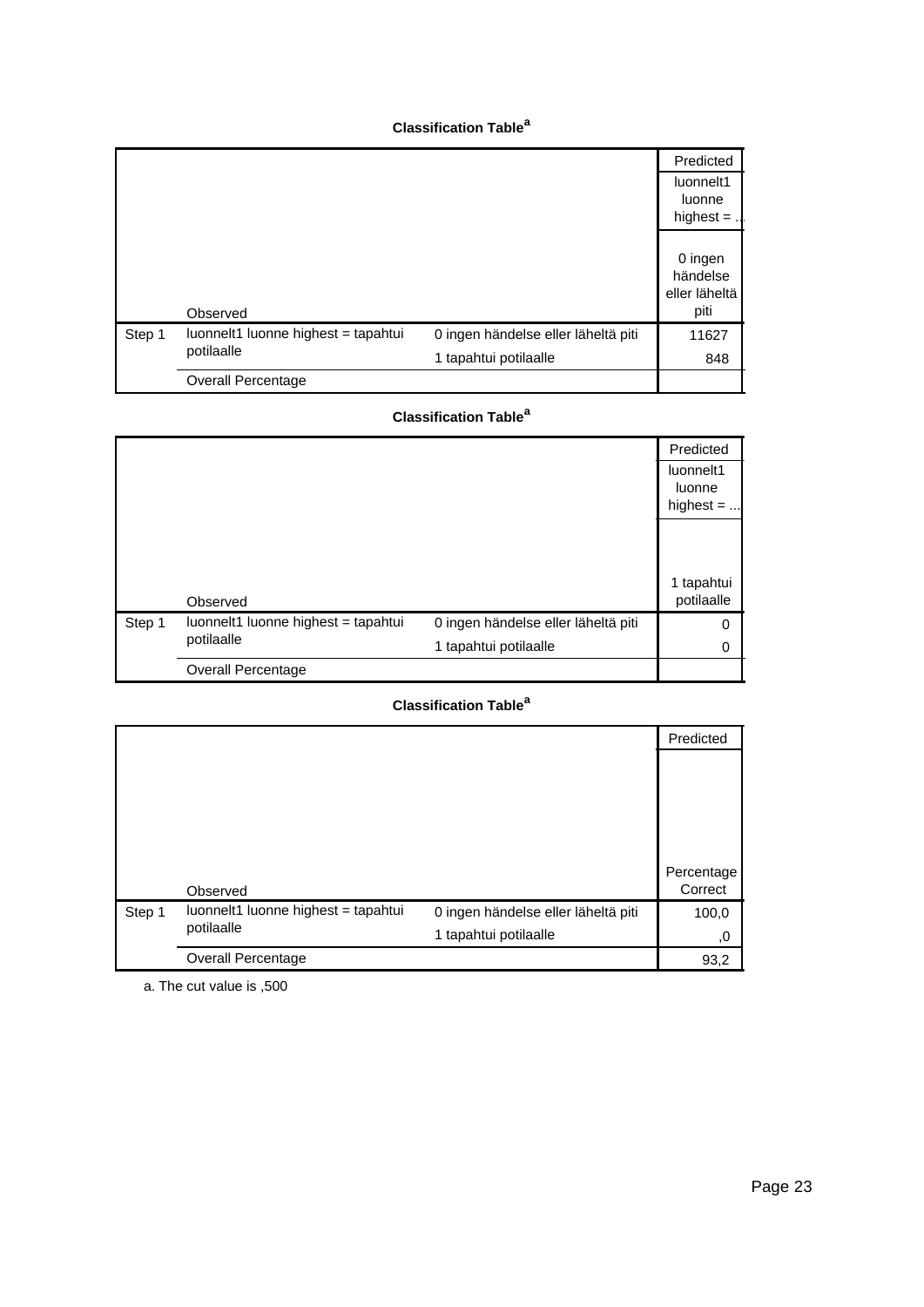|                     |                   |          |      |         |                         |      |        | 95% C.I.for EXP(B) |       |
|---------------------|-------------------|----------|------|---------|-------------------------|------|--------|--------------------|-------|
|                     |                   | B        | S.E. | Wald    | df                      | Sig. | Exp(B) | Lower              | Upper |
| Step 1 <sup>a</sup> | sv3               |          |      | 3,981   | $\overline{\mathbf{c}}$ | ,137 |        |                    |       |
|                     | sv3(1)            | $-0.060$ | ,106 | ,325    | 1                       | ,569 | ,941   | ,765               | 1,158 |
|                     | sv3(2)            | ,154     | ,103 | 2,238   | 1                       | ,135 | 1,166  | ,953               | 1,427 |
|                     | VASTY2            |          |      | 231,303 | 35                      | ,000 |        |                    |       |
|                     | VASTY2(1)         | ,058     | ,300 | ,038    | 1                       | ,846 | 1,060  | ,589               | 1,908 |
|                     | VASTY2(2)         | ,488     | ,278 | 3,079   | 1                       | ,079 | 1,628  | ,945               | 2,807 |
|                     | VASTY2(3)         | $-1,367$ | ,465 | 8,655   | 1                       | ,003 | ,255   | ,102               | ,634  |
|                     | VASTY2(4)         | ,225     | ,292 | ,596    | 1                       | ,440 | 1,253  | ,707               | 2,221 |
|                     | VASTY2(5)         | $-101$   | ,326 | ,095    | 1                       | ,758 | ,904   | ,477               | 1,714 |
|                     | VASTY2(6)         | $-1,344$ | ,442 | 9,235   | 1                       | ,002 | ,261   | ,110               | ,621  |
|                     | VASTY2(7)         | ,662     | ,272 | 5,921   | 1                       | ,015 | 1,939  | 1,138              | 3,306 |
|                     | VASTY2(8)         | $-160$   | ,320 | ,250    | 1                       | ,617 | ,852   | ,455               | 1,596 |
|                     | VASTY2(9)         | ,321     | ,290 | 1,228   | 1                       | ,268 | 1,379  | ,781               | 2,435 |
|                     | <b>VASTY2(10)</b> | ,968     | ,263 | 13,515  | 1                       | ,000 | 2,632  | 1,571              | 4,410 |
|                     | <b>VASTY2(11)</b> | ,634     | ,272 | 5,443   | 1                       | ,020 | 1,886  | 1,107              | 3,214 |
|                     | <b>VASTY2(12)</b> | ,087     | ,297 | ,086    | 1                       | ,769 | 1,091  | ,609               | 1,954 |
|                     | <b>VASTY2(13)</b> | ,962     | ,264 | 13,267  | 1                       | ,000 | 2,616  | 1,559              | 4,388 |
|                     | <b>VASTY2(14)</b> | $-266$   | ,321 | ,687    | 1                       | ,407 | ,766   | ,408               | 1,438 |
|                     | <b>VASTY2(15)</b> | ,196     | ,292 | ,452    | 1                       | ,501 | 1,217  | ,687               | 2,154 |
|                     | <b>VASTY2(16)</b> | ,501     | ,330 | 2,305   | 1                       | ,129 | 1,650  | ,864               | 3,151 |
|                     | <b>VASTY2(17)</b> | $-1,075$ | ,418 | 6,615   | 1                       | ,010 | ,341   | ,150               | ,774  |
|                     | <b>VASTY2(18)</b> | $-0.590$ | ,371 | 2,526   | 1                       | ,112 | ,555   | ,268               | 1,147 |
|                     | <b>VASTY2(19)</b> | $-1,719$ | ,552 | 9,710   | 1                       | ,002 | ,179   | ,061               | ,529  |
|                     | <b>VASTY2(20)</b> | ,061     | ,314 | ,037    | 1                       | ,847 | 1,063  | ,574               | 1,967 |
|                     | <b>VASTY2(21)</b> | $-0.067$ | ,312 | ,046    | 1                       | ,829 | ,935   | ,507               | 1,723 |
|                     | <b>VASTY2(22)</b> | ,247     | ,290 | ,729    | 1                       | ,393 | 1,281  | ,726               | 2,259 |
|                     | <b>VASTY2(23)</b> | ,303     | ,288 | 1,104   | 1                       | ,293 | 1,353  | ,770               | 2,379 |
|                     | <b>VASTY2(24)</b> | ,316     | ,285 | 1,230   | 1                       | ,267 | 1,371  | ,785               | 2,396 |
|                     | <b>VASTY2(25)</b> | ,377     | ,301 | 1,567   | 1                       | ,211 | 1,458  | ,808               | 2,632 |
|                     | <b>VASTY2(26)</b> | $-0.881$ | ,418 | 4,429   | 1                       | ,035 | ,415   | ,183               | ,941  |
|                     | <b>VASTY2(27)</b> | $-1,469$ | ,466 | 9,917   | 1                       | ,002 | ,230   | ,092               | ,574  |
|                     | <b>VASTY2(28)</b> | $-1,024$ | ,471 | 4,721   | 1                       | ,030 | ,359   | ,143               | ,905  |
|                     | <b>VASTY2(29)</b> | $-1,110$ | ,406 | 7,480   | 1                       | ,006 | ,329   | ,149               | ,730  |
|                     | <b>VASTY2(30)</b> | $-112$   | ,316 | ,126    | 1                       | ,723 | ,894   | ,481               | 1,661 |
|                     | <b>VASTY2(31)</b> | ,591     | ,283 | 4,348   | 1                       | ,037 | 1,806  | 1,036              | 3,147 |
|                     | <b>VASTY2(32)</b> | ,002     | ,319 | ,000    | 1                       | ,994 | 1,002  | ,536               | 1,875 |
|                     | <b>VASTY2(33)</b> | ,090     | ,313 | ,083    | 1                       | ,773 | 1,095  | ,593               | 2,021 |
|                     | <b>VASTY2(34)</b> | $-1,232$ | ,438 | 7,897   | 1                       | ,005 | ,292   | ,124               | ,689  |
|                     | <b>VASTY2(35)</b> | ,722     | ,276 | 6,854   | 1                       | ,009 | 2,059  | 1,199              | 3,536 |
|                     | Constant          | $-2,724$ | ,221 | 152,364 | 1                       | ,000 | ,066   |                    |       |

**Variables in the Equation**

a. Variable(s) entered on step 1: sv3, VASTY2.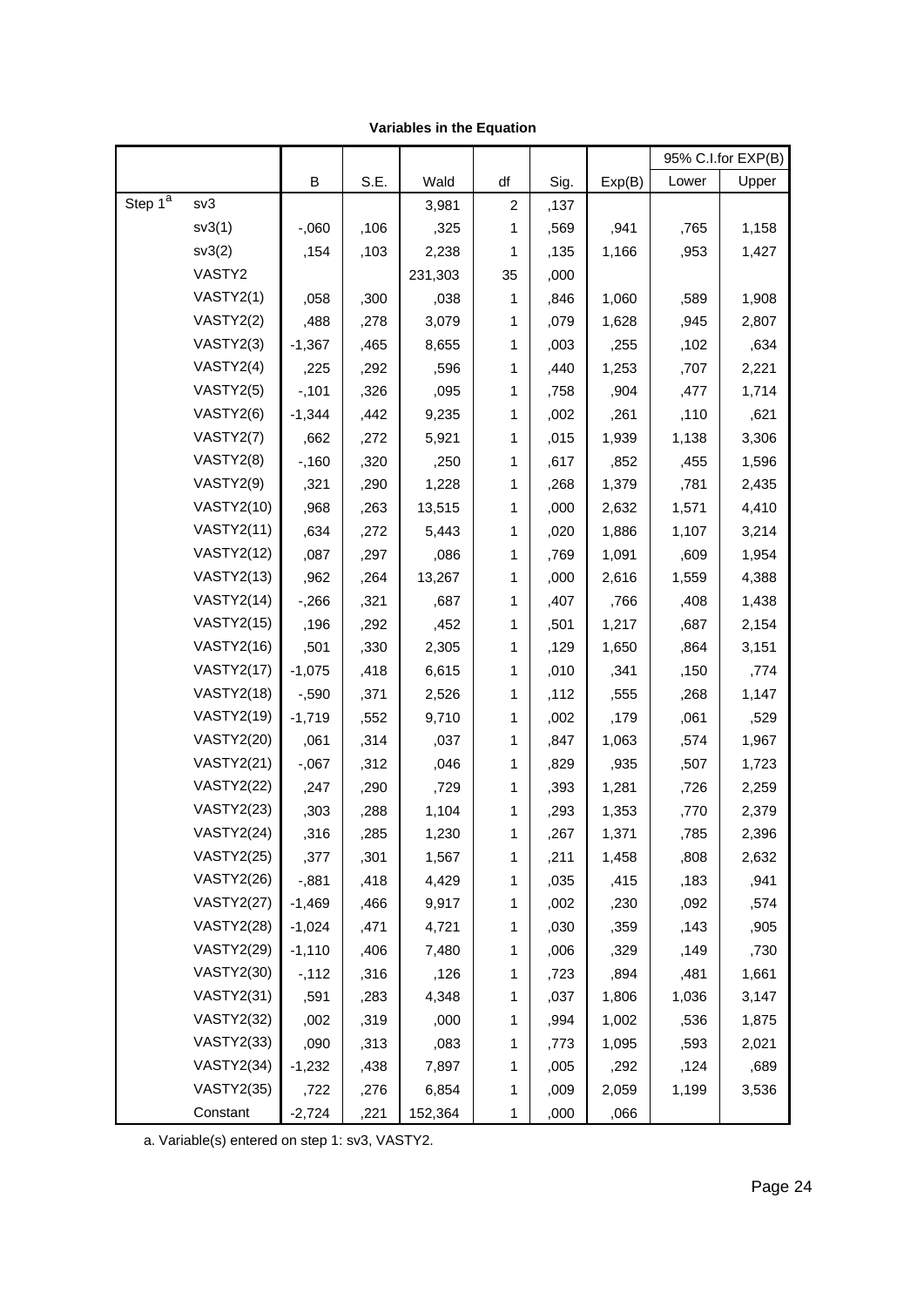```
LOGISTIC REGRESSION VARIABLES luonnelt1
 /METHOD=ENTER sv5 VASTY2
 /CONTRAST (sv5)=Indicator(1)
 /CONTRAST (VASTY2)=Indicator(1)
 /PRINT=CI(95)
 /CRITERIA=PIN(0.05) POUT(0.10) ITERATE(20) CUT(0.5).
```
# **Block 1: Method = Enter**

#### **Omnibus Tests of Model Coefficients**

|        |              | Chi-square | df | Sig. |
|--------|--------------|------------|----|------|
|        |              |            |    |      |
| Step 1 | Step         | 312,321    | 39 | ,000 |
|        | <b>Block</b> | 312,321    | 39 | ,000 |
|        | Model        | 312,321    | 39 | .000 |

#### **Model Summary**

| Step | $-2$ Log<br>likelihood | Cox &<br>Snell R<br>Square | Nagelkerke<br>R Square |
|------|------------------------|----------------------------|------------------------|
|      | 5884,55 <sup>a</sup>   | .025                       | .063                   |

a. Estimation terminated at iteration number 7 because parameter estimates changed by less than ,001.

|        |                                     |                                     | Predicted     |
|--------|-------------------------------------|-------------------------------------|---------------|
|        |                                     |                                     | luonnelt1     |
|        |                                     |                                     | luonne        |
|        |                                     |                                     | highest $=$ . |
|        |                                     |                                     |               |
|        |                                     |                                     | 0 ingen       |
|        |                                     |                                     | händelse      |
|        |                                     |                                     | eller läheltä |
|        | Observed                            |                                     | piti          |
| Step 1 | luonnelt1 luonne highest = tapahtui | 0 ingen händelse eller läheltä piti | 11627         |
|        | potilaalle                          | 1 tapahtui potilaalle               | 848           |
|        | <b>Overall Percentage</b>           |                                     |               |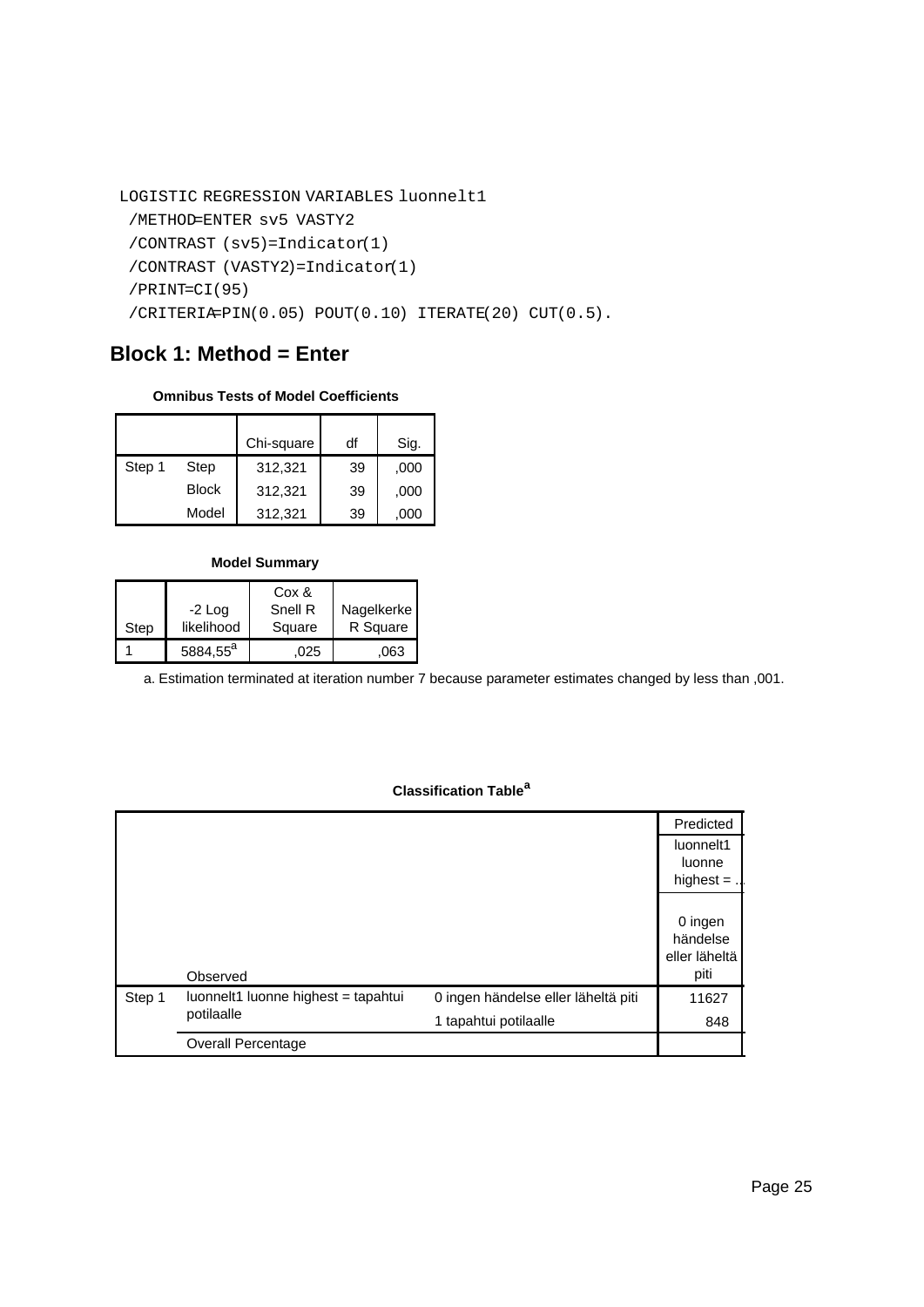|        |                                     |                                     | Predicted                          |
|--------|-------------------------------------|-------------------------------------|------------------------------------|
|        |                                     |                                     | luonnelt1<br>luonne<br>highest $=$ |
|        | Observed                            |                                     | 1 tapahtui<br>potilaalle           |
| Step 1 | luonnelt1 luonne highest = tapahtui | 0 ingen händelse eller läheltä piti | 0                                  |
|        | potilaalle                          | 1 tapahtui potilaalle               | 0                                  |
|        | <b>Overall Percentage</b>           |                                     |                                    |

#### **Classification Table<sup>a</sup>**

|        |                                     |                                     | Predicted  |
|--------|-------------------------------------|-------------------------------------|------------|
|        |                                     |                                     |            |
|        |                                     |                                     |            |
|        |                                     |                                     |            |
|        |                                     |                                     |            |
|        |                                     |                                     |            |
|        |                                     |                                     | Percentage |
|        | Observed                            |                                     | Correct    |
| Step 1 | luonnelt1 luonne highest = tapahtui | 0 ingen händelse eller läheltä piti | 100,0      |
|        | potilaalle                          | 1 tapahtui potilaalle               | ,0         |
|        | <b>Overall Percentage</b>           |                                     | 93,2       |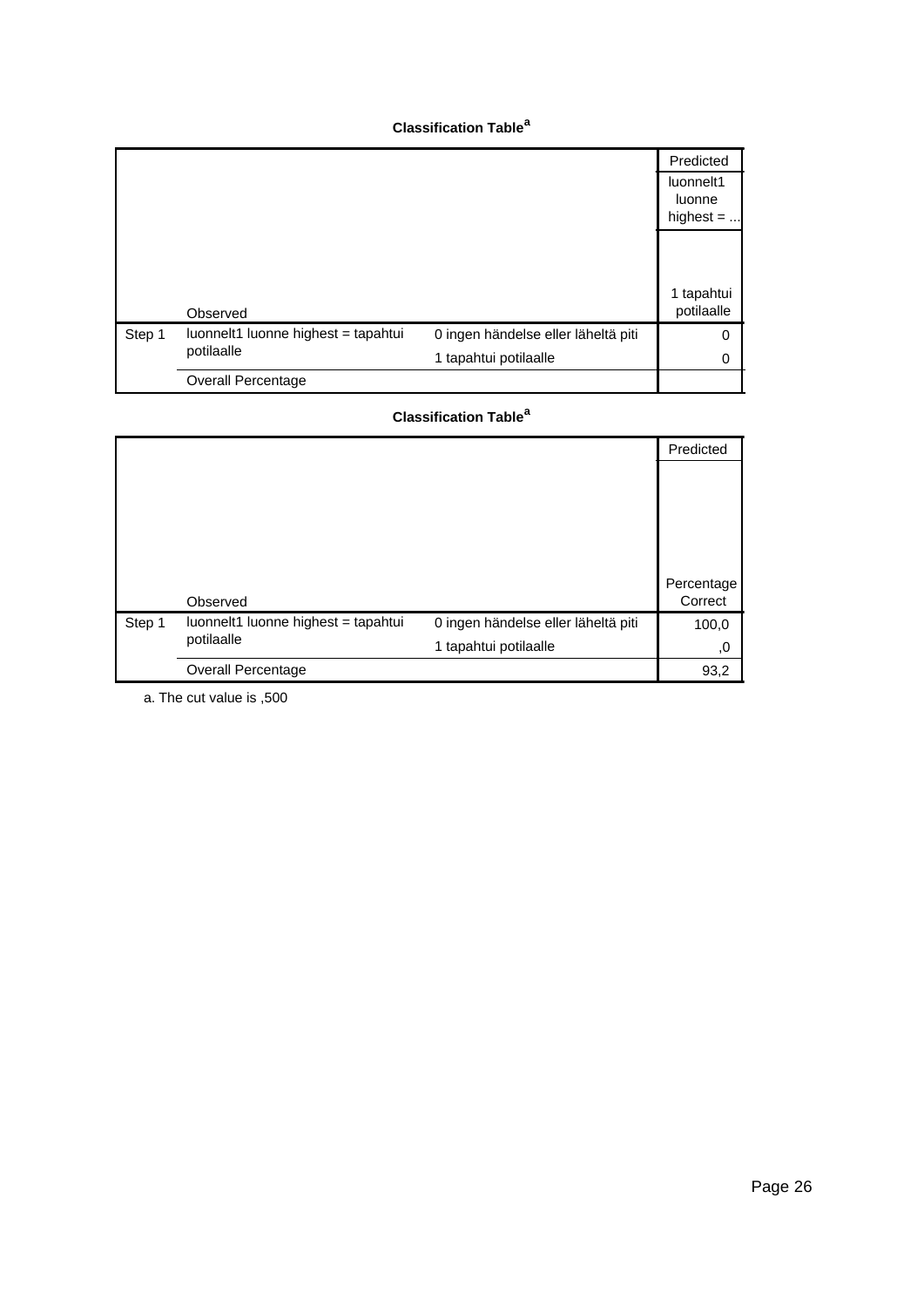|                     |                   |          |      |         |    |      |        |       | 95% C.I.for EXP(B) |
|---------------------|-------------------|----------|------|---------|----|------|--------|-------|--------------------|
|                     |                   | B        | S.E. | Wald    | df | Sig. | Exp(B) | Lower | Upper              |
| Step 1 <sup>a</sup> | sv5               |          |      | 5,125   | 4  | ,275 |        |       |                    |
|                     | sv5(1)            | $-0.090$ | ,133 | ,453    | 1  | ,501 | ,914   | ,704  | 1,187              |
|                     | sv5(2)            | $-0.027$ | ,136 | ,040    | 1  | ,842 | ,973   | ,746  | 1,271              |
|                     | sv5(3)            | ,009     | ,124 | ,005    | 1  | ,944 | 1,009  | ,791  | 1,287              |
|                     | sv5(4)            | ,207     | ,133 | 2,422   | 1  | ,120 | 1,230  | ,948  | 1,598              |
|                     | VASTY2            |          |      | 231,791 | 35 | ,000 |        |       |                    |
|                     | VASTY2(1)         | ,055     | ,300 | ,034    | 1  | ,854 | 1,057  | ,587  | 1,903              |
|                     | VASTY2(2)         | ,454     | ,280 | 2,626   | 1  | ,105 | 1,575  | ,909  | 2,728              |
|                     | VASTY2(3)         | $-1,378$ | ,465 | 8,785   | 1  | ,003 | ,252   | ,101  | ,627               |
|                     | VASTY2(4)         | ,225     | ,292 | ,594    | 1  | ,441 | 1,252  | ,707  | 2,220              |
|                     | VASTY2(5)         | $-116$   | ,326 | ,126    | 1  | ,722 | ,890   | ,470  | 1,688              |
|                     | VASTY2(6)         | $-1,405$ | ,446 | 9,928   | 1  | ,002 | ,245   | ,102  | ,588               |
|                     | VASTY2(7)         | ,659     | ,272 | 5,868   | 1  | ,015 | 1,933  | 1,134 | 3,296              |
|                     | VASTY2(8)         | $-176$   | ,320 | ,302    | 1  | ,583 | ,839   | ,448  | 1,572              |
|                     | VASTY2(9)         | ,325     | ,290 | 1,256   | 1  | ,263 | 1,384  | ,784  | 2,444              |
|                     | <b>VASTY2(10)</b> | ,929     | ,267 | 12,153  | 1  | ,000 | 2,532  | 1,502 | 4,270              |
|                     | <b>VASTY2(11)</b> | ,629     | ,272 | 5,343   | 1  | ,021 | 1,875  | 1,100 | 3,196              |
|                     | <b>VASTY2(12)</b> | ,074     | ,298 | ,062    | 1  | ,804 | 1,077  | ,601  | 1,931              |
|                     | <b>VASTY2(13)</b> | ,923     | ,267 | 11,931  | 1  | ,001 | 2,518  | 1,491 | 4,252              |
|                     | <b>VASTY2(14)</b> | $-286$   | ,322 | ,790    | 1  | ,374 | ,751   | ,400  | 1,412              |
|                     | <b>VASTY2(15)</b> | ,171     | ,293 | ,342    | 1  | ,559 | 1,187  | ,668  | 2,108              |
|                     | <b>VASTY2(16)</b> | ,476     | ,331 | 2,065   | 1  | ,151 | 1,609  | ,841  | 3,079              |
|                     | <b>VASTY2(17)</b> | $-1,084$ | ,418 | 6,723   | 1  | ,010 | ,338   | ,149  | ,768               |
|                     | <b>VASTY2(18)</b> | $-0.589$ | ,375 | 2,465   | 1  | ,116 | ,555   | ,266  | 1,158              |
|                     | <b>VASTY2(19)</b> | $-1,717$ | ,555 | 9,571   | 1  | ,002 | ,180   | ,061  | ,533               |
|                     | <b>VASTY2(20)</b> | ,028     | ,316 | ,008    | 1  | ,929 | 1,029  | ,554  | 1,911              |
|                     | <b>VASTY2(21)</b> | $-0.076$ | ,312 | ,059    | 1  | ,807 | ,927   | ,503  | 1,708              |
|                     | <b>VASTY2(22)</b> | ,244     | ,290 | ,709    | 1  | ,400 | 1,276  | ,723  | 2.252              |
|                     | <b>VASTY2(23)</b> | ,296     | ,288 | 1,060   | 1  | ,303 | 1,345  | ,765  | 2,365              |
|                     | <b>VASTY2(24)</b> | ,302     | ,285 | 1,122   | 1  | ,290 | 1,353  | ,773  | 2,365              |
|                     | <b>VASTY2(25)</b> | ,361     | ,302 | 1,436   | 1  | ,231 | 1,435  | ,795  | 2,592              |
|                     | <b>VASTY2(26)</b> | $-0.883$ | ,419 | 4,447   | 1  | ,035 | ,414   | ,182  | ,940               |
|                     | <b>VASTY2(27)</b> | $-1,493$ | ,467 | 10,210  | 1  | ,001 | ,225   | ,090  | ,561               |
|                     | <b>VASTY2(28)</b> | $-1,098$ | ,476 | 5,322   | 1  | ,021 | ,334   | ,131  | ,848               |
|                     | <b>VASTY2(29)</b> | $-1,189$ | ,412 | 8,328   | 1  | ,004 | ,305   | ,136  | ,683               |
|                     | <b>VASTY2(30)</b> | $-120$   | ,316 | ,145    | 1  | ,704 | ,887   | ,477  | 1,648              |
|                     | <b>VASTY2(31)</b> | ,586     | ,286 | 4,181   | 1  | ,041 | 1,796  | 1,025 | 3,149              |
|                     | <b>VASTY2(32)</b> | ,002     | ,324 | ,000    | 1  | ,994 | 1,002  | ,531  | 1,892              |
|                     | <b>VASTY2(33)</b> | ,092     | ,319 | ,084    | 1  | ,772 | 1,097  | ,587  | 2,048              |
|                     | <b>VASTY2(34)</b> | $-1,236$ | ,438 | 7,945   | 1  | ,005 | ,291   | ,123  | ,686               |
|                     | <b>VASTY2(35)</b> | ,728     | ,276 | 6,954   | 1  | ,008 | 2,072  | 1,206 | 3,560              |
|                     | Constant          | $-2,696$ | ,229 | 138,940 | 1  | ,000 | ,067   |       |                    |

**Variables in the Equation**

Page 27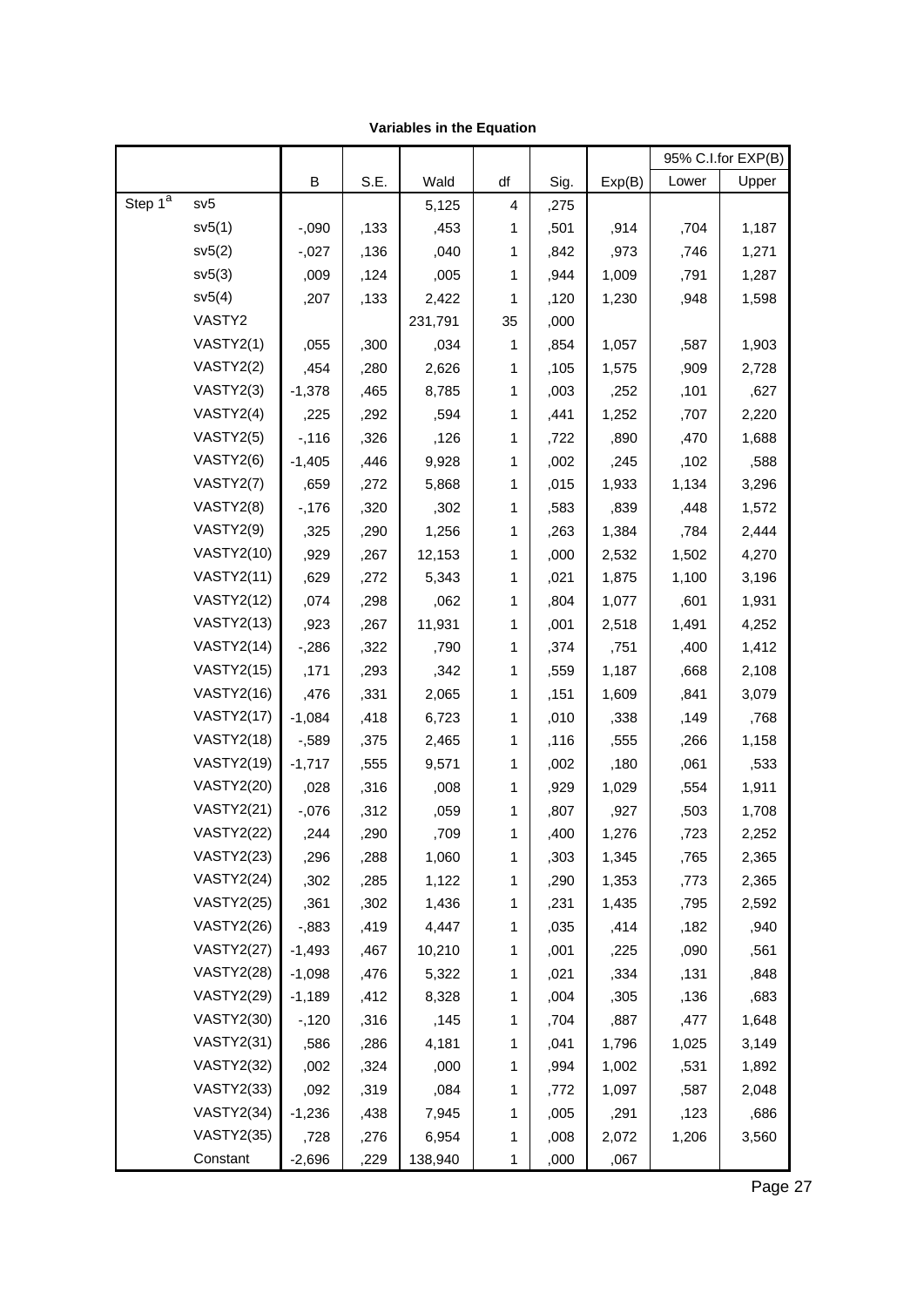a. Variable(s) entered on step 1: sv5, VASTY2.

```
LOGISTIC REGRESSION VARIABLES luonnelt1
 /METHOD=ENTER sv7 VASTY2
 /CONTRAST (sv7)=Indicator(1)
 /CONTRAST (VASTY2)=Indicator(1)
 /PRINT=CI(95)
 /CRITERIA=PIN(0.05) POUT(0.10) ITERATE(20) CUT(0.5).
```
# **Block 1: Method = Enter**

#### **Omnibus Tests of Model Coefficients**

|        |              | Chi-square | df | Sig. |
|--------|--------------|------------|----|------|
| Step 1 | Step         | 315,273    | 41 | ,000 |
|        | <b>Block</b> | 315,273    | 41 | ,000 |
|        | Model        | 315,273    | 41 | ,000 |

#### **Model Summary**

|      |                        | Cox &<br>Snell R |                        |
|------|------------------------|------------------|------------------------|
| Step | $-2$ Log<br>likelihood | Square           | Nagelkerke<br>R Square |
|      | $5881,60^{a}$          | .025             | 064                    |

a. Estimation terminated at iteration number 7 because parameter estimates changed by less than ,001.

|        |                                     |                                     | Predicted     |
|--------|-------------------------------------|-------------------------------------|---------------|
|        |                                     |                                     | luonnelt1     |
|        |                                     |                                     | luonne        |
|        |                                     |                                     | highest $=$ . |
|        |                                     |                                     | 0 ingen       |
|        |                                     |                                     | händelse      |
|        |                                     |                                     | eller läheltä |
|        | Observed                            |                                     | piti          |
| Step 1 | luonnelt1 luonne highest = tapahtui | 0 ingen händelse eller läheltä piti | 11627         |
|        | potilaalle                          | 1 tapahtui potilaalle               | 848           |
|        | Overall Percentage                  |                                     |               |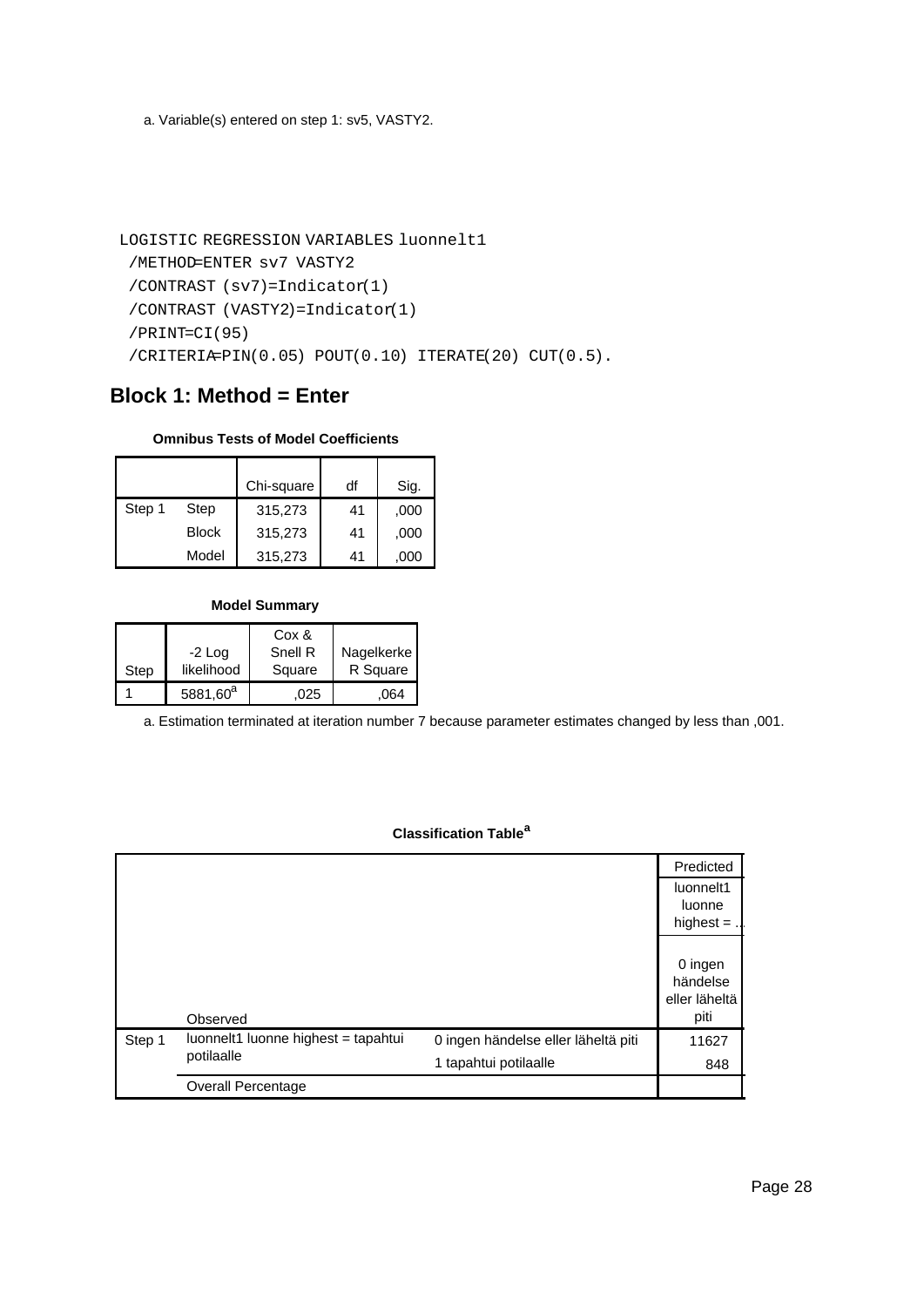|        |                                     |                                     | Predicted                          |
|--------|-------------------------------------|-------------------------------------|------------------------------------|
|        |                                     |                                     | luonnelt1<br>luonne<br>highest $=$ |
|        | Observed                            |                                     | 1 tapahtui<br>potilaalle           |
| Step 1 | luonnelt1 luonne highest = tapahtui | 0 ingen händelse eller läheltä piti | 0                                  |
|        | potilaalle                          | 1 tapahtui potilaalle               | 0                                  |
|        | <b>Overall Percentage</b>           |                                     |                                    |

#### **Classification Table<sup>a</sup>**

|        |                                     |                                     | Predicted  |
|--------|-------------------------------------|-------------------------------------|------------|
|        |                                     |                                     |            |
|        |                                     |                                     |            |
|        |                                     |                                     |            |
|        |                                     |                                     |            |
|        |                                     |                                     |            |
|        |                                     |                                     | Percentage |
|        | Observed                            |                                     | Correct    |
| Step 1 | luonnelt1 luonne highest = tapahtui | 0 ingen händelse eller läheltä piti | 100,0      |
|        | potilaalle                          | 1 tapahtui potilaalle               | ,0         |
|        | <b>Overall Percentage</b>           |                                     | 93,2       |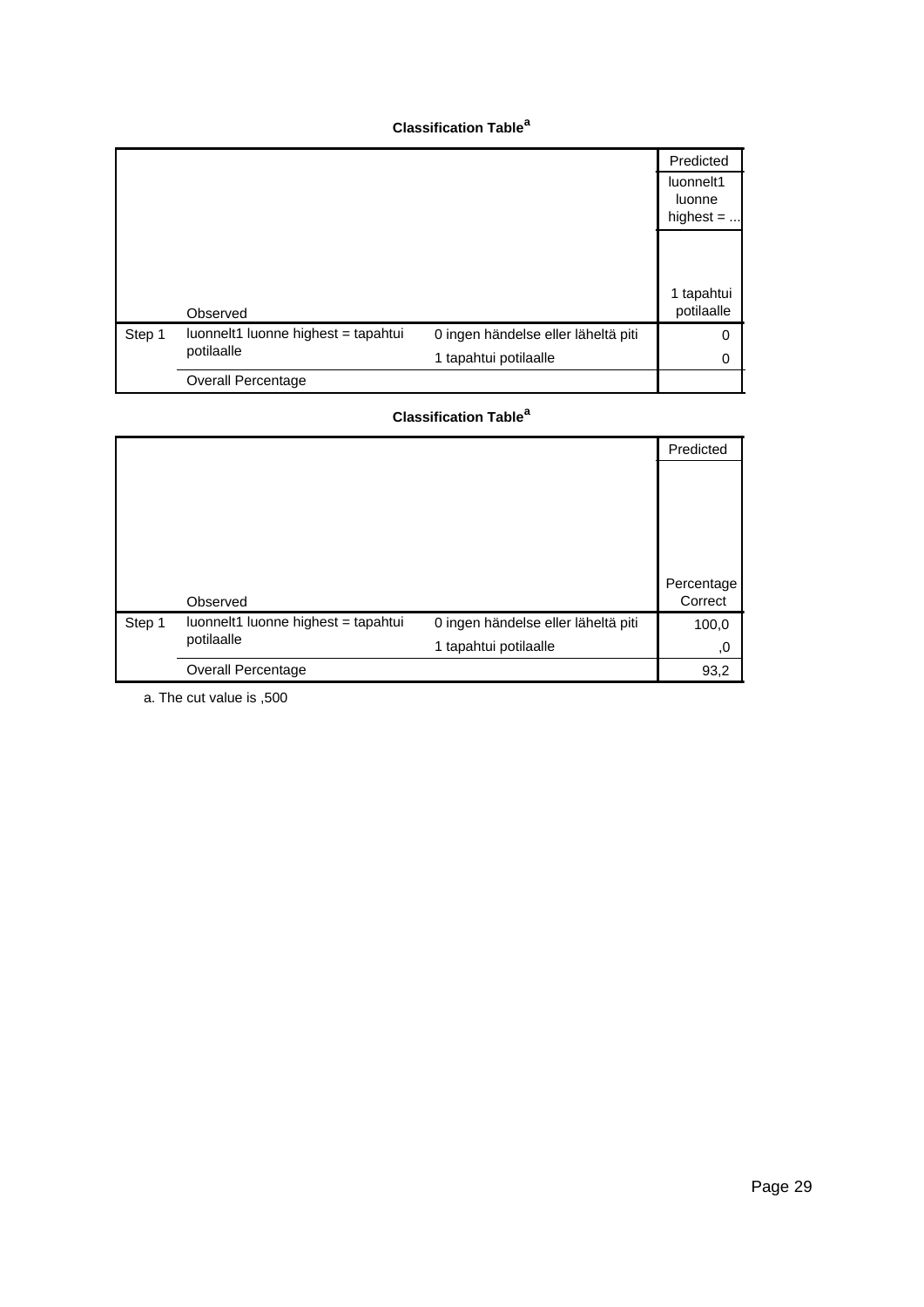|            |                   |          |      |         |    |      |        |       | 95% C.I.for EXP(B) |
|------------|-------------------|----------|------|---------|----|------|--------|-------|--------------------|
|            |                   | В        | S.E. | Wald    | df | Sig. | Exp(B) | Lower | Upper              |
| Step $1^a$ | sv7               |          |      | 8,031   | 6  | ,236 |        |       |                    |
|            | sv7(1)            | $-244$   | ,152 | 2,596   | 1  | ,107 | ,783   | ,582  | 1,054              |
|            | sv7(2)            | $-0.090$ | ,158 | ,327    | 1  | ,567 | ,914   | ,671  | 1,245              |
|            | sv7(3)            | $-111$   | ,156 | ,507    | 1  | ,477 | ,895   | ,659  | 1,215              |
|            | sv7(4)            | $-0.060$ | ,146 | ,168    | 1  | ,682 | ,942   | ,707  | 1,255              |
|            | sv7(5)            | $-.014$  | ,138 | ,010    | 1  | ,921 | ,986   | ,752  | 1,293              |
|            | sv7(6)            | ,204     | ,153 | 1,765   | 1  | ,184 | 1,226  | ,908  | 1,655              |
|            | VASTY2            |          |      | 232,195 | 35 | ,000 |        |       |                    |
|            | VASTY2(1)         | ,068     | ,300 | ,051    | 1  | ,821 | 1,070  | ,594  | 1,928              |
|            | VASTY2(2)         | ,447     | ,281 | 2,537   | 1  | ,111 | 1,564  | ,902  | 2,712              |
|            | VASTY2(3)         | $-1,383$ | ,465 | 8,849   | 1  | ,003 | ,251   | ,101  | ,624               |
|            | VASTY2(4)         | ,225     | ,292 | ,592    | 1  | ,442 | 1,252  | ,706  | 2,221              |
|            | VASTY2(5)         | $-0.099$ | ,326 | ,092    | 1  | ,761 | ,906   | ,478  | 1,717              |
|            | VASTY2(6)         | $-1,447$ | ,449 | 10,396  | 1  | ,001 | ,235   | ,098  | ,567               |
|            | VASTY2(7)         | ,661     | ,272 | 5,890   | 1  | ,015 | 1,936  | 1,135 | 3,300              |
|            | VASTY2(8)         | $-178$   | ,321 | ,308    | 1  | ,579 | ,837   | ,447  | 1,569              |
|            | VASTY2(9)         | ,323     | ,290 | 1,240   | 1  | ,266 | 1,381  | ,782  | 2,440              |
|            | <b>VASTY2(10)</b> | ,921     | ,267 | 11,865  | 1  | ,001 | 2,511  | 1,487 | 4,240              |
|            | <b>VASTY2(11)</b> | ,640     | ,272 | 5,515   | 1  | ,019 | 1,896  | 1,112 | 3,233              |
|            | <b>VASTY2(12)</b> | ,077     | ,298 | ,066    | 1  | ,797 | 1,080  | ,602  | 1,935              |
|            | <b>VASTY2(13)</b> | ,913     | ,268 | 11,580  | 1  | ,001 | 2,491  | 1,472 | 4,213              |
|            | <b>VASTY2(14)</b> | $-287$   | ,322 | ,794    | 1  | ,373 | ,750   | ,399  | 1,411              |
|            | <b>VASTY2(15)</b> | ,164     | ,294 | ,310    | 1  | ,577 | 1,178  | ,662  | 2,096              |
|            | <b>VASTY2(16)</b> | ,467     | ,332 | 1,983   | 1  | ,159 | 1,596  | ,833  | 3,059              |
|            | <b>VASTY2(17)</b> | $-1,077$ | ,418 | 6,623   | 1  | ,010 | ,341   | ,150  | ,774               |
|            | <b>VASTY2(18)</b> | $-0.507$ | ,378 | 1,795   | 1  | ,180 | ,602   | ,287  | 1,264              |
|            | <b>VASTY2(19)</b> | $-1,627$ | ,558 | 8,509   | 1  | ,004 | ,196   | ,066  | ,586               |
|            | <b>VASTY2(20)</b> | ,016     | ,317 | ,002    | 1  | ,960 | 1,016  | ,546  | 1,890              |
|            | <b>VASTY2(21)</b> | $-0.072$ | ,312 | ,053    | 1  | ,817 | ,931   | ,505  | 1,715              |
|            | <b>VASTY2(22)</b> | ,247     | ,290 | ,728    | 1  | ,393 | 1,280  | ,726  | 2,259              |
|            | <b>VASTY2(23)</b> | ,303     | ,288 | 1,108   | 1  | ,293 | 1,354  | ,770  | 2,381              |
|            | <b>VASTY2(24)</b> | ,302     | ,285 | 1,123   | 1  | ,289 | 1,353  | ,774  | 2,367              |
|            | <b>VASTY2(25)</b> | ,369     | ,302 | 1,499   | 1  | ,221 | 1,447  | ,801  | 2,613              |
|            | <b>VASTY2(26)</b> | $-0.878$ | ,419 | 4,400   | 1  | ,036 | ,416   | ,183  | ,944               |
|            | <b>VASTY2(27)</b> | $-1,506$ | ,468 | 10,348  | 1  | ,001 | ,222   | ,089  | ,555               |
|            | <b>VASTY2(28)</b> | $-1,152$ | ,480 | 5,766   | 1  | ,016 | ,316   | ,123  | ,809               |
|            | <b>VASTY2(29)</b> | $-1,245$ | ,417 | 8,931   | 1  | ,003 | ,288   | ,127  | ,651               |
|            | <b>VASTY2(30)</b> | $-114$   | ,316 | ,130    | 1  | ,718 | ,892   | ,480  | 1,659              |
|            | <b>VASTY2(31)</b> | ,641     | ,287 | 4,983   | 1  | ,026 | 1,899  | 1,081 | 3,334              |
|            | <b>VASTY2(32)</b> | ,084     | ,328 | ,066    | 1  | ,797 | 1,088  | ,572  | 2,069              |
|            | <b>VASTY2(33)</b> | ,182     | ,324 | ,314    | 1  | ,575 | 1,199  | ,636  | 2,263              |
|            | <b>VASTY2(34)</b> | $-1,234$ | ,438 | 7,924   | 1  | ,005 | ,291   | ,123  | ,687               |

**Variables in the Equation**

 $\overline{P}$  Page 30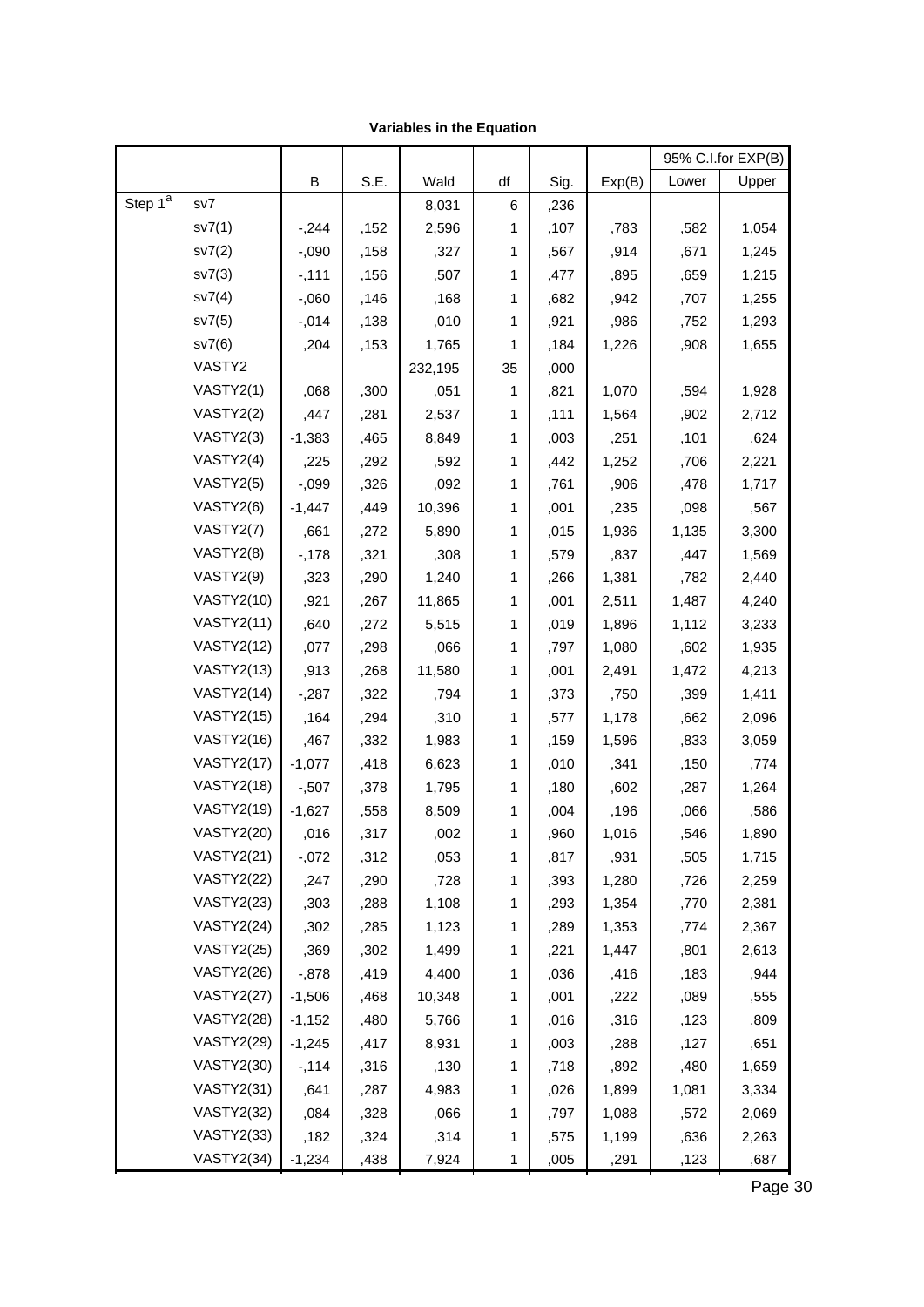**Variables in the Equation**

|                   |          |      |         |    |      |        |       | $95\%$ C.I.for EXP(B) |
|-------------------|----------|------|---------|----|------|--------|-------|-----------------------|
|                   | В        | S.E. | Wald    | df | Sig. | Exp(B) | Lower | Jpper                 |
| <b>VASTY2(35)</b> | .739     | ,277 | 7,138   |    | 008  | 2,094  | 1,218 | 3,600                 |
| Constant          | $-2,631$ | .233 | 127.277 |    | ,000 | 072    |       |                       |

a. Variable(s) entered on step 1: sv7, VASTY2.

\*\*

```
LOGISTIC REGRESSION VARIABLES seurauslt3
```

```
 /METHOD=ENTER bv1 VASTY2
```

```
 /CONTRAST (bv1)=Indicator(1)
/CONTRAST (VASTY2)=Indicator(1)
/PRINT=CI(95)
/CRITERIA=PIN(0.05) POUT(0.10) ITERATE(20) CUT(0.5).
```
# **Block 1: Method = Enter**

### **Omnibus Tests of Model Coefficients**

|        |              | Chi-square | df | Sig. |
|--------|--------------|------------|----|------|
| Step 1 | Step         | 300,184    | 37 | ,000 |
|        | <b>Block</b> | 300,184    | 37 | ,000 |
|        | Model        | 300,184    | 37 | .000 |

#### **Model Summary**

|      |                        | Cox &             |                        |
|------|------------------------|-------------------|------------------------|
| Step | $-2$ Log<br>likelihood | Snell R<br>Square | Nagelkerke<br>R Square |
|      | 3238,86 <sup>a</sup>   | 024               | .096                   |

a. Estimation terminated at iteration number 9 because parameter estimates changed by less than ,001.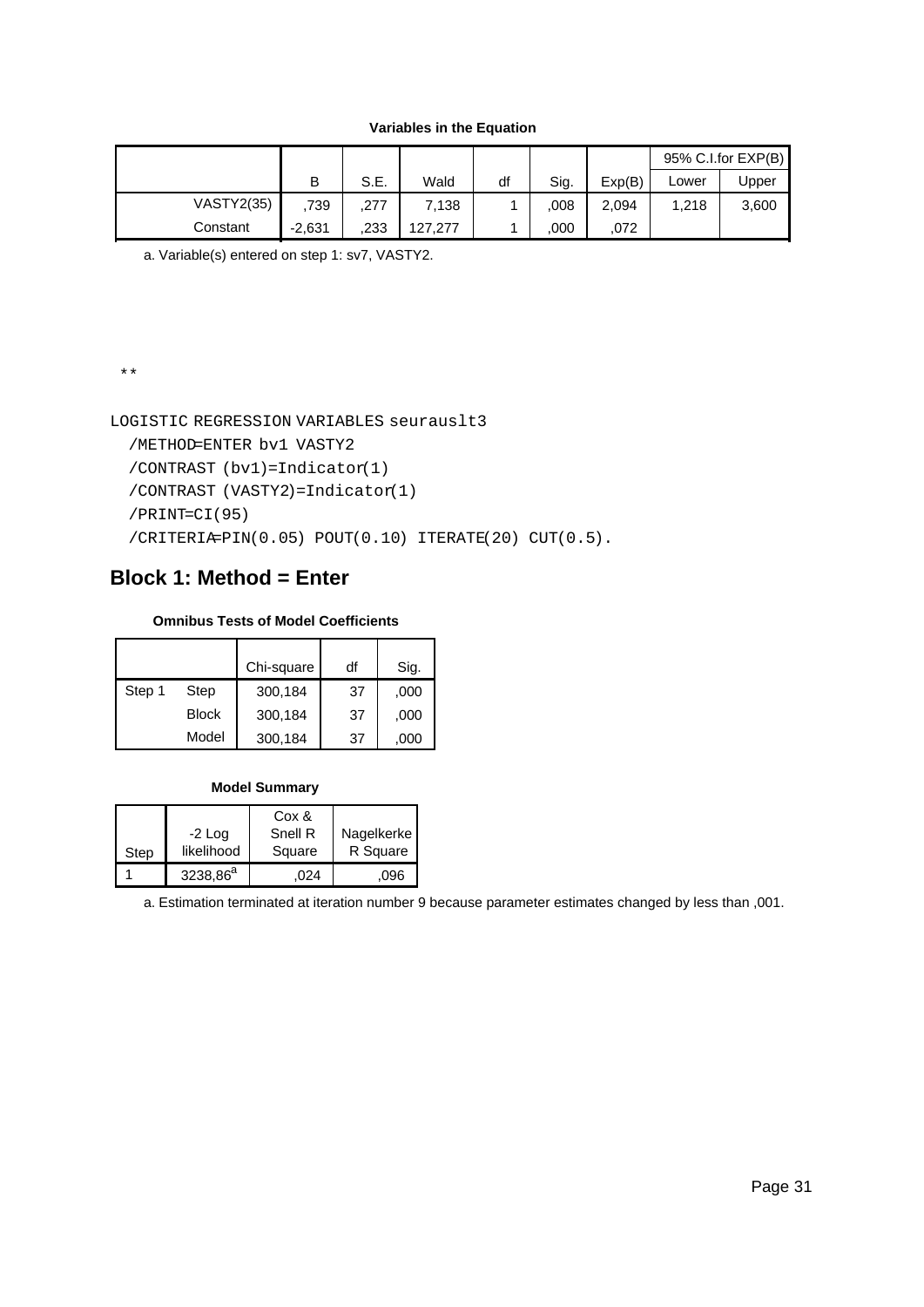|        |                                                       |                                   | Predicted<br>seurausit3<br>seuraus<br>highest $=$ . |
|--------|-------------------------------------------------------|-----------------------------------|-----------------------------------------------------|
|        | Observed                                              |                                   | 0 ingen<br>händelse<br>eller ei<br>haittaa          |
| Step 1 | seurausit3 seuraus highest = haitta (i<br>någon form) | 0 ingen händelse eller ei haittaa | 12075                                               |
|        | <b>Overall Percentage</b>                             | 1 haitta (i någon form)           | 400                                                 |

### **Classification Table<sup>a</sup>**

|        |                                        |                                   | Predicted                            |
|--------|----------------------------------------|-----------------------------------|--------------------------------------|
|        |                                        |                                   | seurausit3<br>seuraus<br>highest $=$ |
|        | Observed                               |                                   | 1 haitta (i<br>någon<br>form)        |
| Step 1 | seurauslt3 seuraus highest = haitta (i | 0 ingen händelse eller ei haittaa | 0                                    |
|        | någon form)                            | 1 haitta (i någon form)           | 0                                    |
|        | Overall Percentage                     |                                   |                                      |

### **Classification Table<sup>a</sup>**

|        |                                        |                                   | Predicted  |
|--------|----------------------------------------|-----------------------------------|------------|
|        |                                        |                                   |            |
|        |                                        |                                   |            |
|        |                                        |                                   |            |
|        |                                        |                                   |            |
|        |                                        |                                   | Percentage |
|        | Observed                               |                                   | Correct    |
| Step 1 | seurauslt3 seuraus highest = haitta (i | 0 ingen händelse eller ei haittaa | 100,0      |
|        | någon form)                            | 1 haitta (i någon form)           | 0,         |
|        | <b>Overall Percentage</b>              |                                   | 96,8       |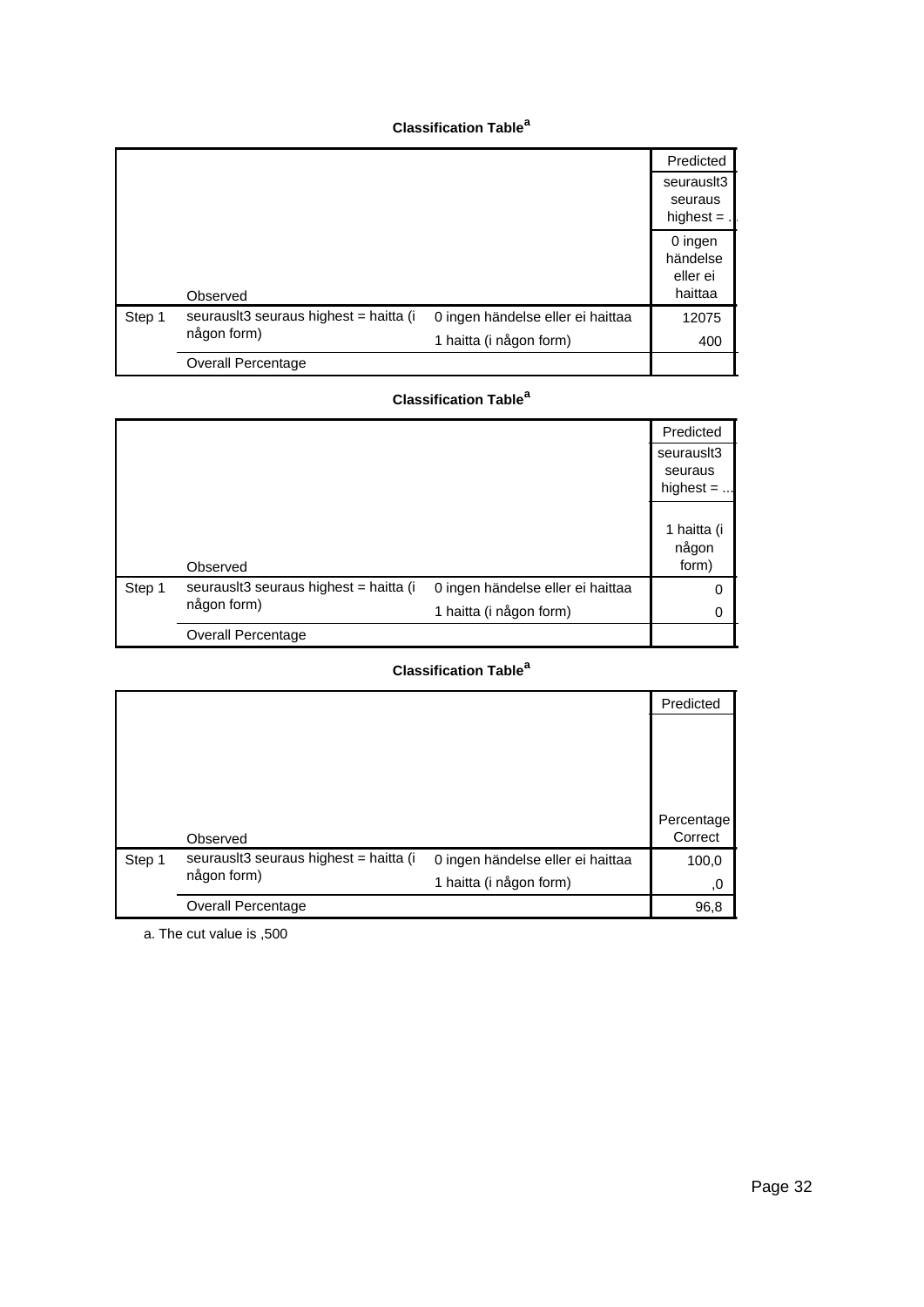|                     |                   |          |       |         |              |      |        |       | 95% C.I.for EXP(B) |
|---------------------|-------------------|----------|-------|---------|--------------|------|--------|-------|--------------------|
|                     |                   | B        | S.E.  | Wald    | df           | Sig. | Exp(B) | Lower | Upper              |
| Step 1 <sup>a</sup> | bv1               |          |       | 4,262   | 2            | ,119 |        |       |                    |
|                     | bv1(1)            | $-197$   | ,148  | 1,765   | 1            | ,184 | ,821   | ,614  | 1,098              |
|                     | bv1(2)            | ,124     | ,119  | 1,076   | 1            | ,300 | 1,132  | ,896  | 1,430              |
|                     | VASTY2            |          |       | 224,461 | 35           | ,000 |        |       |                    |
|                     | VASTY2(1)         | ,598     | ,424  | 1,990   | 1            | ,158 | 1,818  | ,792  | 4,170              |
|                     | VASTY2(2)         | 1,196    | ,389  | 9,428   | 1            | ,002 | 3,306  | 1,541 | 7,093              |
|                     | VASTY2(3)         | $-1,630$ | ,787  | 4,283   | 1            | ,038 | ,196   | ,042  | ,917               |
|                     | VASTY2(4)         | ,446     | ,431  | 1,070   | 1            | ,301 | 1,561  | ,671  | 3,633              |
|                     | VASTY2(5)         | ,447     | ,441  | 1,025   | 1            | ,311 | 1,563  | ,658  | 3,710              |
|                     | VASTY2(6)         | $-1,585$ | ,786  | 4,062   | 1            | ,044 | ,205   | ,044  | ,957               |
|                     | VASTY2(7)         | ,558     | ,425  | 1,726   | 1            | ,189 | 1,747  | ,760  | 4,014              |
|                     | VASTY2(8)         | ,242     | ,448  | ,291    | 1            | ,590 | 1,273  | ,529  | 3,065              |
|                     | VASTY2(9)         | 1,083    | ,398  | 7,419   | 1            | ,006 | 2,954  | 1,355 | 6,442              |
|                     | <b>VASTY2(10)</b> | 1,445    | ,380  | 14,450  | 1            | ,000 | 4,244  | 2,014 | 8,942              |
|                     | <b>VASTY2(11)</b> | 1,131    | ,393  | 8,286   | 1            | ,004 | 3,098  | 1,435 | 6,690              |
|                     | <b>VASTY2(12)</b> | ,610     | ,420  | 2,110   | 1            | ,146 | 1,840  | ,808  | 4,189              |
|                     | <b>VASTY2(13)</b> | 1,428    | ,382  | 14,000  | 1            | ,000 | 4,172  | 1,974 | 8,815              |
|                     | <b>VASTY2(14)</b> | ,154     | ,457  | ,113    | 1            | ,737 | 1,166  | ,476  | 2,855              |
|                     | <b>VASTY2(15)</b> | $-1,562$ | ,786  | 3,953   | 1            | ,047 | ,210   | ,045  | ,978               |
|                     | <b>VASTY2(16)</b> | $-0.398$ | ,674  | ,349    | 1            | ,555 | ,672   | ,179  | 2,516              |
|                     | <b>VASTY2(17)</b> | $-240$   | ,510  | ,221    | 1            | ,638 | ,787   | ,290  | 2,137              |
|                     | <b>VASTY2(18)</b> | $-1,109$ | ,671  | 2,732   | 1            | ,098 | ,330   | ,088  | 1,229              |
|                     | <b>VASTY2(19)</b> | $-2,077$ | 1,061 | 3,833   | 1            | ,050 | ,125   | ,016  | 1,002              |
|                     | <b>VASTY2(20)</b> | ,452     | ,450  | 1,010   | 1            | ,315 | 1,572  | ,651  | 3,795              |
|                     | <b>VASTY2(21)</b> | $-1,553$ | ,786  | 3,907   | 1            | ,048 | ,212   | ,045  | ,987               |
|                     | <b>VASTY2(22)</b> | $-763$   | ,606  | 1,581   | 1            | ,209 | ,466   | ,142  | 1,531              |
|                     | <b>VASTY2(23)</b> | ,221     | ,456  | ,236    | 1            | ,627 | 1,248  | ,511  | 3,049              |
|                     | <b>VASTY2(24)</b> | $-0.910$ | ,607  | 2,246   | 1            | ,134 | ,403   | ,122  | 1,323              |
|                     | <b>VASTY2(25)</b> | $-1,288$ | ,786  | 2,688   | 1            | ,101 | ,276   | ,059  | 1,286              |
|                     | <b>VASTY2(26)</b> | $-2,035$ | 1,057 | 3,701   | 1            | ,054 | ,131   | ,016  | 1,039              |
|                     | <b>VASTY2(27)</b> | $-0.885$ | ,607  | 2,129   | 1            | ,145 | ,413   | ,126  | 1,355              |
|                     | <b>VASTY2(28)</b> | $-184$   | ,566  | ,106    | 1            | ,745 | ,832   | ,275  | 2,520              |
|                     | <b>VASTY2(29)</b> | $-0.455$ | ,533  | ,731    | 1            | ,393 | ,634   | ,223  | 1,802              |
|                     | <b>VASTY2(30)</b> | $-294$   | ,510  | ,333    | 1            | ,564 | ,745   | ,274  | 2,024              |
|                     | <b>VASTY2(31)</b> | 1,255    | ,389  | 10,390  | 1            | ,001 | 3,507  | 1,635 | 7,523              |
|                     | <b>VASTY2(32)</b> | $-214$   | ,511  | ,175    | 1            | ,675 | ,807   | ,297  | 2,198              |
|                     | <b>VASTY2(33)</b> | $-236$   | ,510  | ,213    | 1            | ,644 | ,790   | ,291  | 2,148              |
|                     | <b>VASTY2(34)</b> | $-1,133$ | ,671  | 2,852   | 1            | ,091 | ,322   | ,086  | 1,200              |
|                     | <b>VASTY2(35)</b> | ,075     | ,481  | ,024    | 1            | ,876 | 1,078  | ,420  | 2,766              |
|                     | Constant          | $-3,641$ | ,341  | 114,195 | $\mathbf{1}$ | ,000 | ,026   |       |                    |

**Variables in the Equation**

a. Variable(s) entered on step 1: bv1, VASTY2.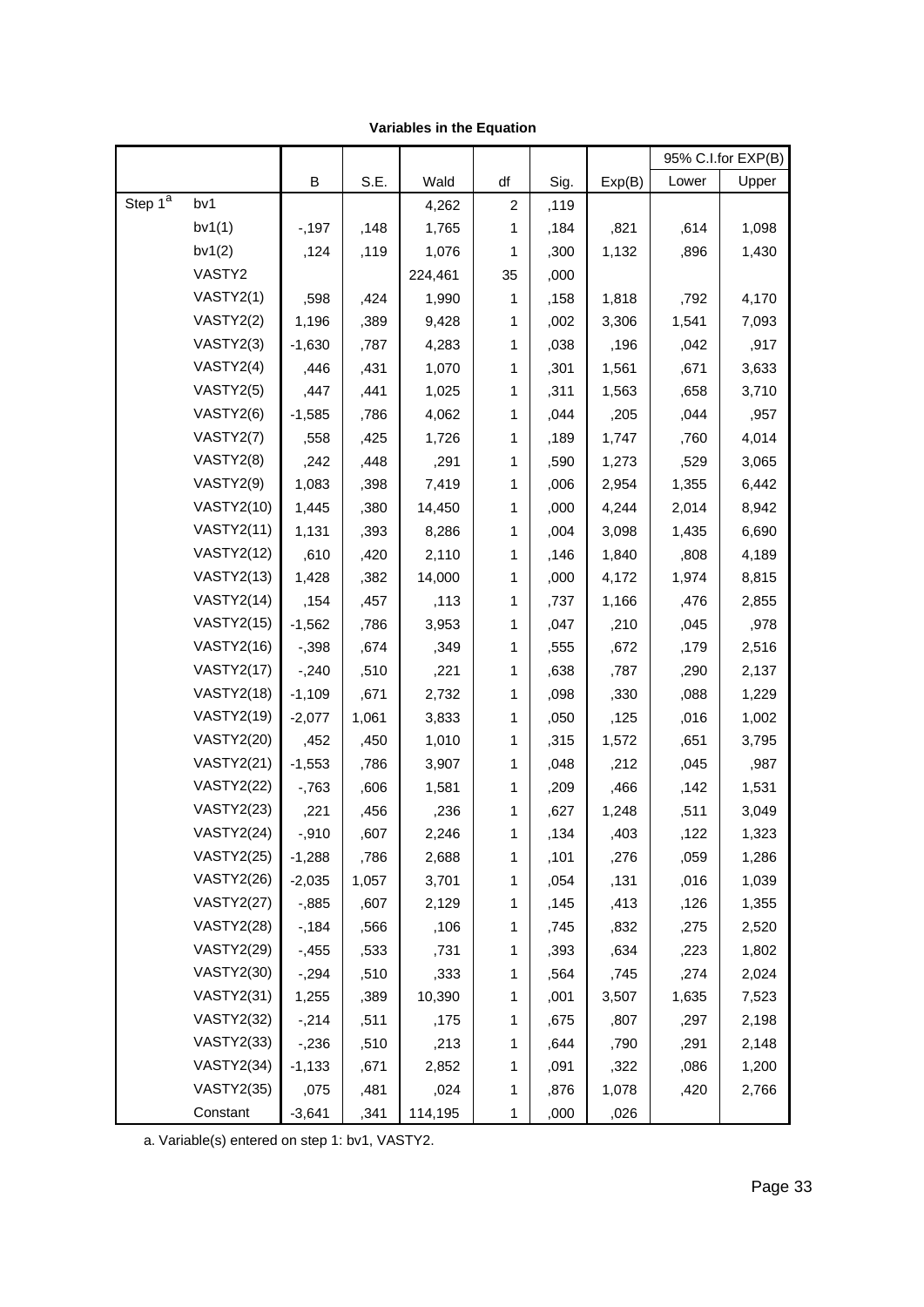```
LOGISTIC REGRESSION VARIABLES seurauslt3
 /METHOD=ENTER bv2 VASTY2
 /CONTRAST (bv2)=Indicator(1)
 /CONTRAST (VASTY2)=Indicator(1)
 /PRINT=CI(95)
 /CRITERIA=PIN(0.05) POUT(0.10) ITERATE(20) CUT(0.5).
```
# **Block 1: Method = Enter**

#### **Omnibus Tests of Model Coefficients**

|        |              | Chi-square | df | Sig. |
|--------|--------------|------------|----|------|
| Step 1 | Step         | 297,735    | 37 | ,000 |
|        | <b>Block</b> | 297,735    | 37 | ,000 |
|        | Model        | 297,735    | 37 | ,000 |

#### **Model Summary**

| Step | $-2$ Log<br>likelihood | Cox &<br>Snell R<br>Square | Nagelkerke<br>R Square |
|------|------------------------|----------------------------|------------------------|
|      | $3241,31^a$            | 024                        | .095                   |

a. Estimation terminated at iteration number 9 because parameter estimates changed by less than ,001.

|        |                                        |                                   | Predicted                                  |
|--------|----------------------------------------|-----------------------------------|--------------------------------------------|
|        |                                        |                                   | seurausit3                                 |
|        |                                        |                                   | seuraus                                    |
|        |                                        |                                   | highest $=$                                |
|        | Observed                               |                                   | 0 ingen<br>händelse<br>eller ei<br>haittaa |
| Step 1 | seurausit3 seuraus highest = haitta (i | 0 ingen händelse eller ei haittaa | 12075                                      |
|        | någon form)                            | 1 haitta (i någon form)           | 400                                        |
|        | <b>Overall Percentage</b>              |                                   |                                            |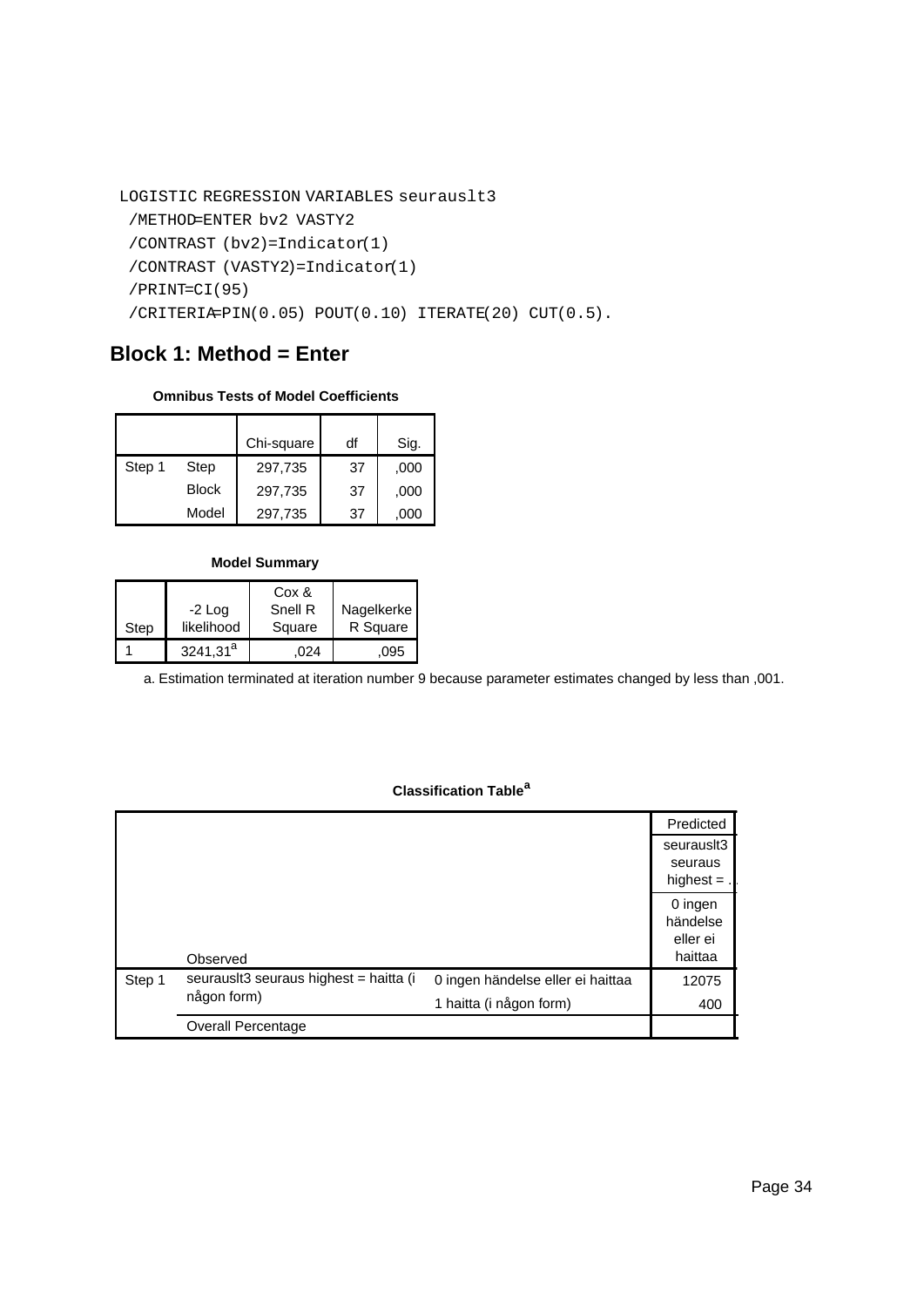|        |                                        |                                   | Predicted    |
|--------|----------------------------------------|-----------------------------------|--------------|
|        |                                        |                                   | seurausit3   |
|        |                                        |                                   | seuraus      |
|        |                                        |                                   | highest $= $ |
|        |                                        |                                   |              |
|        |                                        |                                   | 1 haitta (i  |
|        |                                        |                                   | någon        |
|        | Observed                               |                                   | form)        |
| Step 1 | seurausit3 seuraus highest = haitta (i | 0 ingen händelse eller ei haittaa | 0            |
|        | någon form)                            | 1 haitta (i någon form)           | 0            |
|        | Overall Percentage                     |                                   |              |

### **Classification Table<sup>a</sup>**

|        |                                        |                                   | Predicted  |
|--------|----------------------------------------|-----------------------------------|------------|
|        |                                        |                                   |            |
|        |                                        |                                   |            |
|        |                                        |                                   |            |
|        |                                        |                                   |            |
|        |                                        |                                   | Percentage |
|        | Observed                               |                                   | Correct    |
| Step 1 | seurauslt3 seuraus highest = haitta (i | 0 ingen händelse eller ei haittaa | 100,0      |
|        | någon form)                            | 1 haitta (i någon form)           | ,0         |
|        | <b>Overall Percentage</b>              |                                   | 96,8       |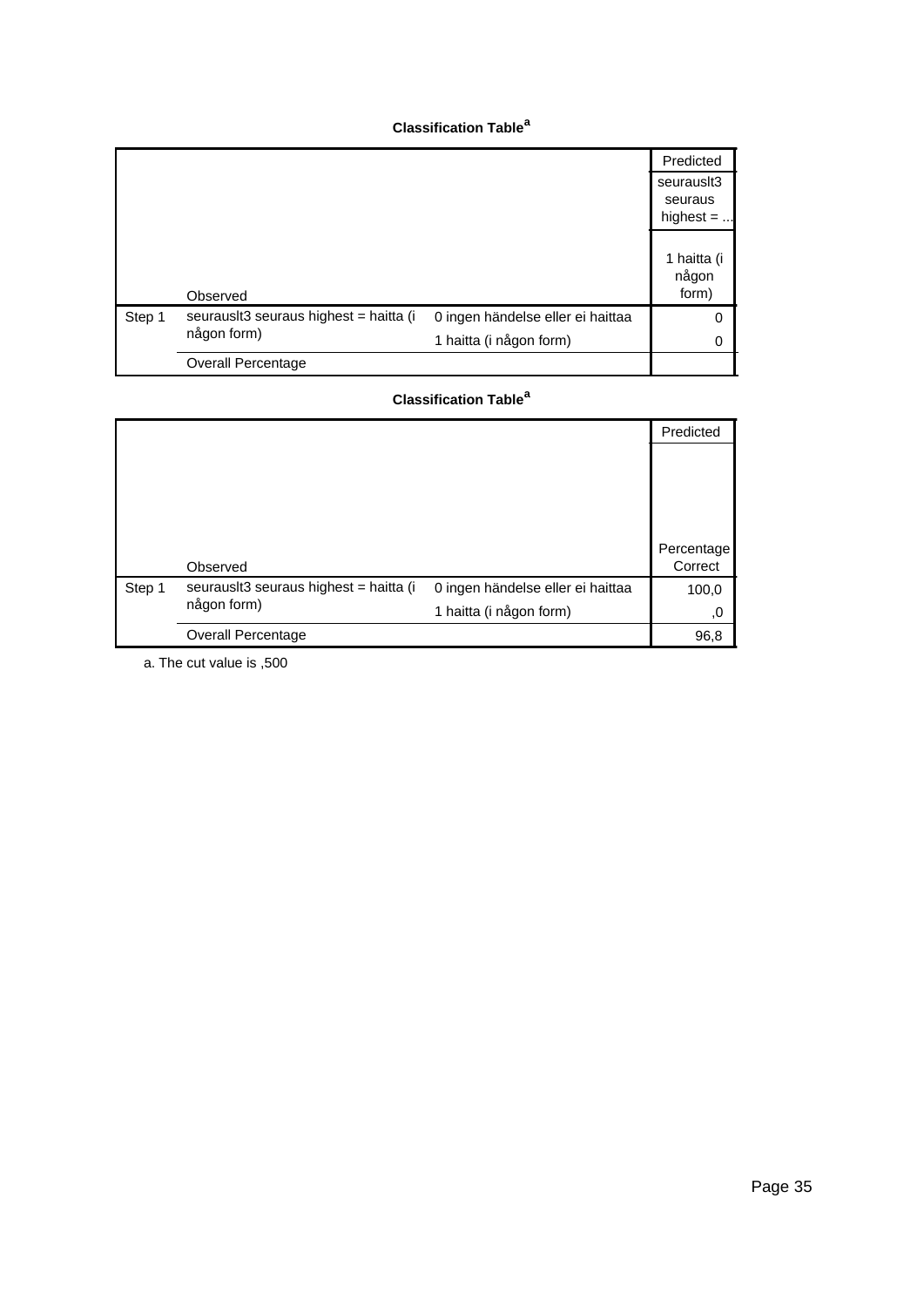|                     |                   |          |       |         |    |      |        |       | 95% C.I.for EXP(B) |
|---------------------|-------------------|----------|-------|---------|----|------|--------|-------|--------------------|
|                     |                   | В        | S.E.  | Wald    | df | Sig. | Exp(B) | Lower | Upper              |
| Step 1 <sup>a</sup> | bv <sub>2</sub>   |          |       | 1,904   | 2  | ,386 |        |       |                    |
|                     | bv2(1)            | ,023     | ,149  | ,023    | 1  | ,879 | 1,023  | ,764  | 1,370              |
|                     | bv2(2)            | ,161     | ,135  | 1,416   | 1  | ,234 | 1,174  | ,901  | 1,530              |
|                     | VASTY2            |          |       | 226,913 | 35 | ,000 |        |       |                    |
|                     | VASTY2(1)         | ,590     | ,424  | 1,939   | 1  | ,164 | 1,804  | ,786  | 4,138              |
|                     | VASTY2(2)         | 1,208    | ,390  | 9,621   | 1  | ,002 | 3,347  | 1,560 | 7,182              |
|                     | VASTY2(3)         | $-1,592$ | ,787  | 4,094   | 1  | ,043 | ,203   | ,044  | ,951               |
|                     | VASTY2(4)         | ,472     | ,430  | 1,202   | 1  | ,273 | 1,603  | ,690  | 3,727              |
|                     | VASTY2(5)         | ,454     | ,441  | 1,058   | 1  | ,304 | 1,574  | ,663  | 3,736              |
|                     | VASTY2(6)         | $-1,565$ | ,786  | 3,965   | 1  | ,046 | ,209   | ,045  | ,976               |
|                     | VASTY2(7)         | ,587     | ,423  | 1,923   | 1  | ,165 | 1,798  | ,785  | 4,122              |
|                     | VASTY2(8)         | ,259     | ,448  | ,333    | 1  | ,564 | 1,295  | ,538  | 3,119              |
|                     | VASTY2(9)         | 1,098    | ,398  | 7,622   | 1  | ,006 | 2,998  | 1,375 | 6,538              |
|                     | <b>VASTY2(10)</b> | 1,470    | ,380  | 14,928  | 1  | ,000 | 4,347  | 2,063 | 9,162              |
|                     | <b>VASTY2(11)</b> | 1,134    | ,393  | 8,342   | 1  | ,004 | 3,107  | 1,440 | 6,707              |
|                     | <b>VASTY2(12)</b> | ,630     | ,420  | 2,250   | 1  | ,134 | 1,877  | ,824  | 4,275              |
|                     | <b>VASTY2(13)</b> | 1,461    | ,382  | 14,620  | 1  | ,000 | 4,309  | 2,038 | 9,112              |
|                     | <b>VASTY2(14)</b> | ,165     | ,457  | ,131    | 1  | ,718 | 1,179  | ,482  | 2,887              |
|                     | <b>VASTY2(15)</b> | $-1,555$ | ,786  | 3,916   | 1  | ,048 | ,211   | ,045  | ,985               |
|                     | <b>VASTY2(16)</b> | $-0.406$ | ,673  | ,364    | 1  | ,546 | ,666   | ,178  | 2,493              |
|                     | <b>VASTY2(17)</b> | $-261$   | ,510  | ,262    | 1  | ,609 | ,770   | ,284  | 2,093              |
|                     | <b>VASTY2(18)</b> | $-1,125$ | ,671  | 2,809   | 1  | ,094 | ,325   | ,087  | 1,210              |
|                     | <b>VASTY2(19)</b> | $-2,191$ | 1,059 | 4,282   | 1  | ,039 | ,112   | ,014  | ,891               |
|                     | <b>VASTY2(20)</b> | ,462     | ,449  | 1,057   | 1  | ,304 | 1,587  | ,658  | 3,828              |
|                     | <b>VASTY2(21)</b> | $-1,547$ | ,786  | 3,881   | 1  | ,049 | ,213   | ,046  | ,992               |
|                     | <b>VASTY2(22)</b> | $-794$   | ,607  | 1,715   | 1  | ,190 | ,452   | ,138  | 1,484              |
|                     | <b>VASTY2(23)</b> | ,207     | ,456  | ,207    | 1  | ,649 | 1,230  | ,504  | 3,006              |
|                     | <b>VASTY2(24)</b> | $-0.884$ | ,607  | 2,123   | 1  | ,145 | ,413   | ,126  | 1,357              |
|                     | <b>VASTY2(25)</b> | $-1,292$ | ,786  | 2,704   | 1  | ,100 | ,275   | ,059  | 1,281              |
|                     | <b>VASTY2(26)</b> | $-2,030$ | 1,057 | 3,684   | 1  | ,055 | ,131   | ,017  | 1,044              |
|                     | <b>VASTY2(27)</b> | $-0.878$ | ,607  | 2,092   | 1  | ,148 | ,416   | ,127  | 1,365              |
|                     | <b>VASTY2(28)</b> | $-153$   | ,566  | ,073    | 1  | ,787 | ,858   | ,283  | 2,602              |
|                     | <b>VASTY2(29)</b> | $-437$   | ,533  | ,673    | 1  | ,412 | ,646   | ,227  | 1,835              |
|                     | <b>VASTY2(30)</b> | $-281$   | ,510  | ,303    | 1  | ,582 | ,755   | ,278  | 2,051              |
|                     | <b>VASTY2(31)</b> | 1,235    | ,388  | 10,110  | 1  | ,001 | 3,439  | 1,606 | 7,364              |
|                     | <b>VASTY2(32)</b> | $-250$   | ,510  | ,240    | 1  | ,624 | ,779   | ,286  | 2,116              |
|                     | <b>VASTY2(33)</b> | $-259$   | ,510  | ,259    | 1  | ,611 | ,772   | ,284  | 2,096              |
|                     | <b>VASTY2(34)</b> | $-1,128$ | ,671  | 2,824   | 1  | ,093 | ,324   | ,087  | 1,206              |
|                     | <b>VASTY2(35)</b> | ,092     | ,480  | ,036    | 1  | ,849 | 1,096  | ,428  | 2,807              |
|                     | Constant          | $-3,728$ | ,349  | 114,019 | 1  | ,000 | ,024   |       |                    |

**Variables in the Equation**

a. Variable(s) entered on step 1: bv2, VASTY2.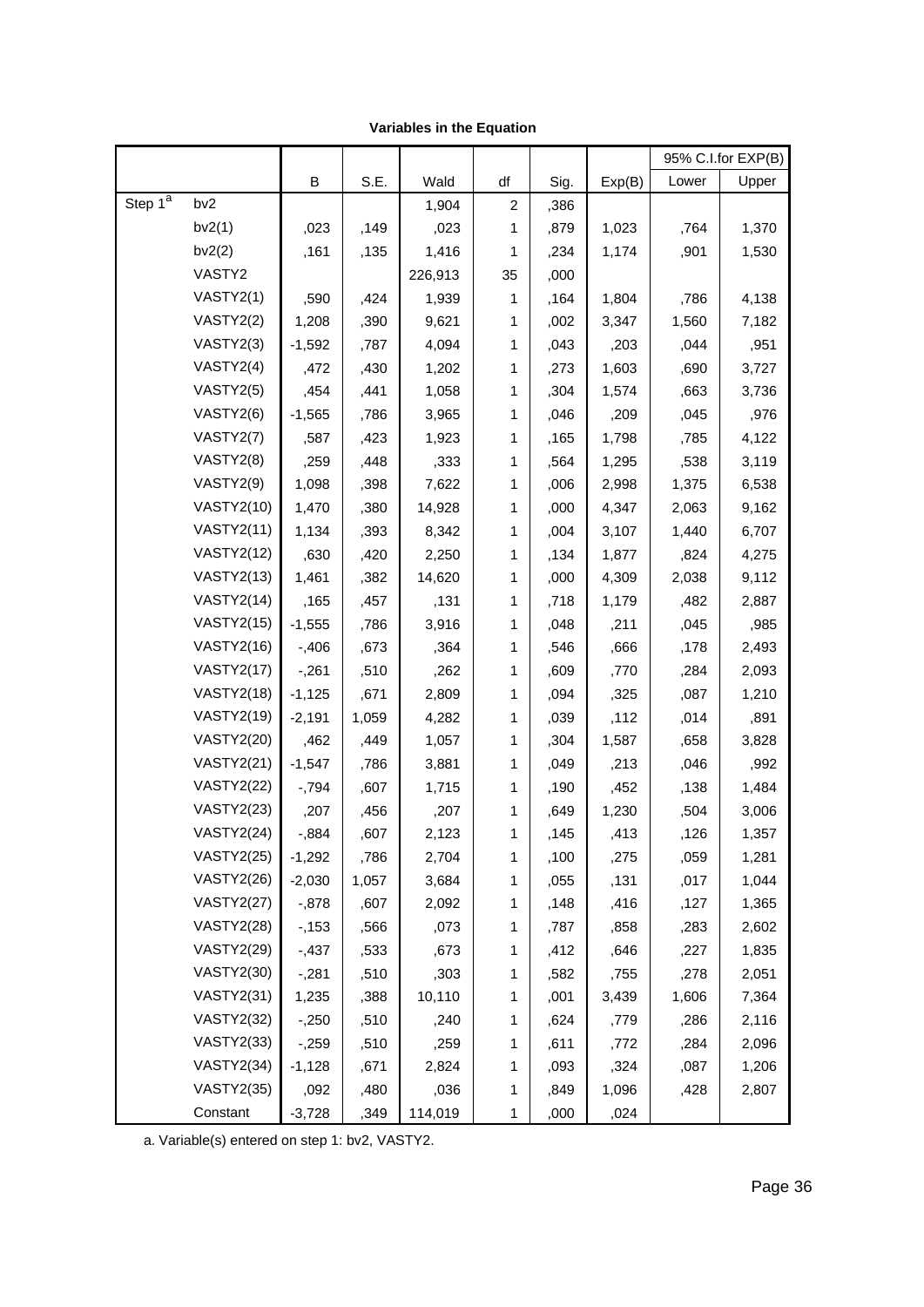```
LOGISTIC REGRESSION VARIABLES seurauslt3
 /METHOD=ENTER bv3 VASTY2
 /CONTRAST (bv3)=Indicator(1)
 /CONTRAST (VASTY2)=Indicator(1)
 /PRINT=CI(95)
 /CRITERIA=PIN(0.05) POUT(0.10) ITERATE(20) CUT(0.5).
```
# **Block 1: Method = Enter**

#### **Omnibus Tests of Model Coefficients**

|        |              | Chi-square | df | Sig. |
|--------|--------------|------------|----|------|
| Step 1 | Step         | 297,547    | 37 | ,000 |
|        | <b>Block</b> | 297,547    | 37 | ,000 |
|        | Model        | 297,547    | 37 | .000 |

#### **Model Summary**

| Step | $-2$ Log<br>likelihood | Cox &<br>Snell R<br>Square | Nagelkerke<br>R Square |
|------|------------------------|----------------------------|------------------------|
|      | $3241,50^a$            | 024                        | .095                   |

a. Estimation terminated at iteration number 9 because parameter estimates changed by less than ,001.

|        |                                                       |                                   | Predicted                                  |
|--------|-------------------------------------------------------|-----------------------------------|--------------------------------------------|
|        |                                                       |                                   | seurausit3                                 |
|        |                                                       |                                   | seuraus                                    |
|        |                                                       |                                   | highest $=$                                |
|        | Observed                                              |                                   | 0 ingen<br>händelse<br>eller ei<br>haittaa |
| Step 1 | seurausit3 seuraus highest = haitta (i<br>någon form) | 0 ingen händelse eller ei haittaa | 12075                                      |
|        |                                                       | 1 haitta (i någon form)           | 400                                        |
|        | <b>Overall Percentage</b>                             |                                   |                                            |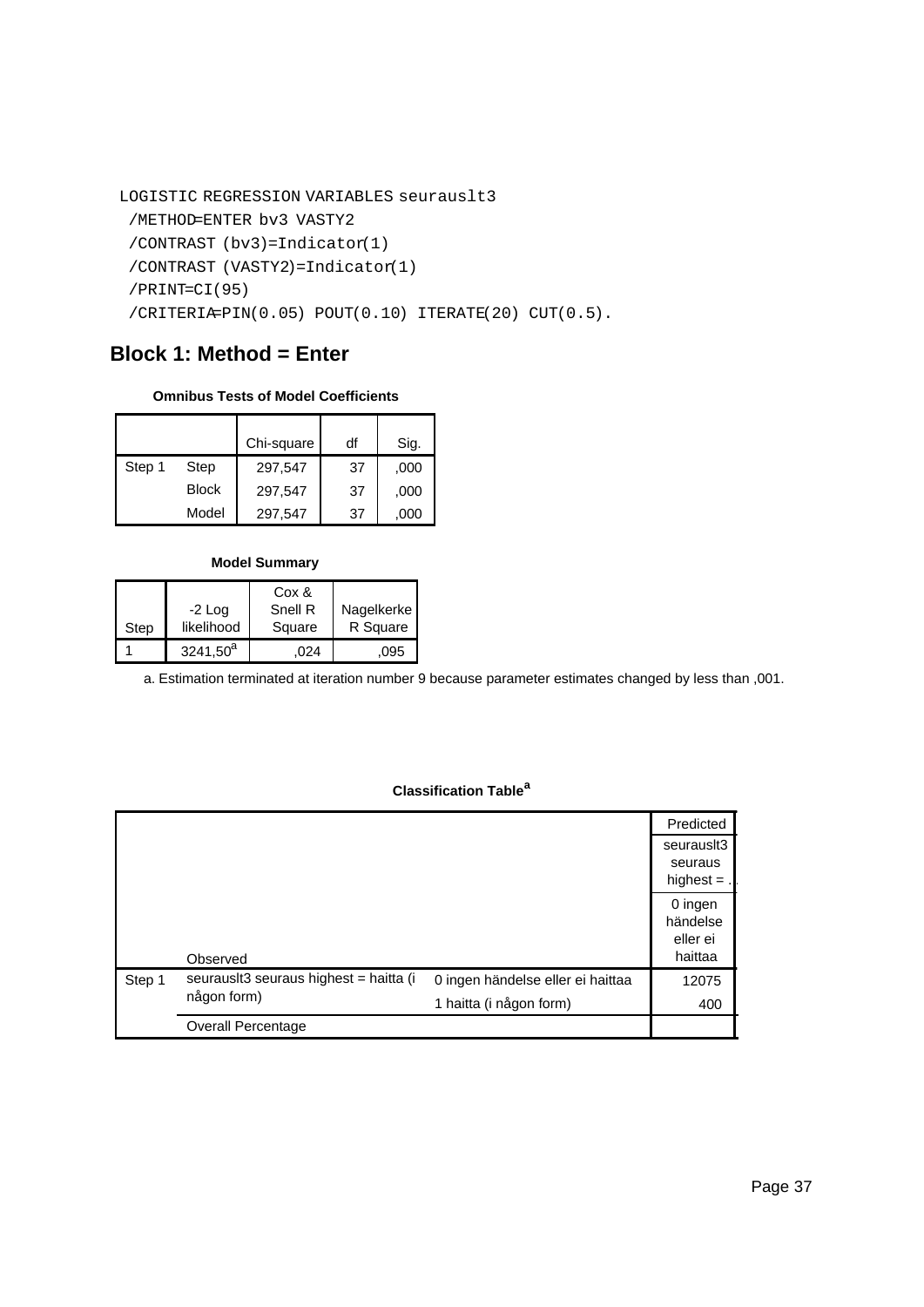|        |                                                       |                                   | Predicted    |
|--------|-------------------------------------------------------|-----------------------------------|--------------|
|        |                                                       |                                   | seurausit3   |
|        |                                                       |                                   | seuraus      |
|        |                                                       |                                   | highest $= $ |
|        |                                                       |                                   |              |
|        |                                                       |                                   | 1 haitta (i  |
|        |                                                       |                                   | någon        |
|        | Observed                                              |                                   | form)        |
| Step 1 | seurausit3 seuraus highest = haitta (i<br>någon form) | 0 ingen händelse eller ei haittaa | 0            |
|        |                                                       | 1 haitta (i någon form)           | 0            |
|        | Overall Percentage                                    |                                   |              |

### **Classification Table<sup>a</sup>**

|        |                                        |                                   | Predicted  |
|--------|----------------------------------------|-----------------------------------|------------|
|        |                                        |                                   |            |
|        |                                        |                                   |            |
|        |                                        |                                   |            |
|        |                                        |                                   |            |
|        |                                        |                                   | Percentage |
|        | Observed                               |                                   | Correct    |
| Step 1 | seurauslt3 seuraus highest = haitta (i | 0 ingen händelse eller ei haittaa | 100,0      |
|        | någon form)                            | 1 haitta (i någon form)           | ,0         |
|        | <b>Overall Percentage</b>              |                                   | 96,8       |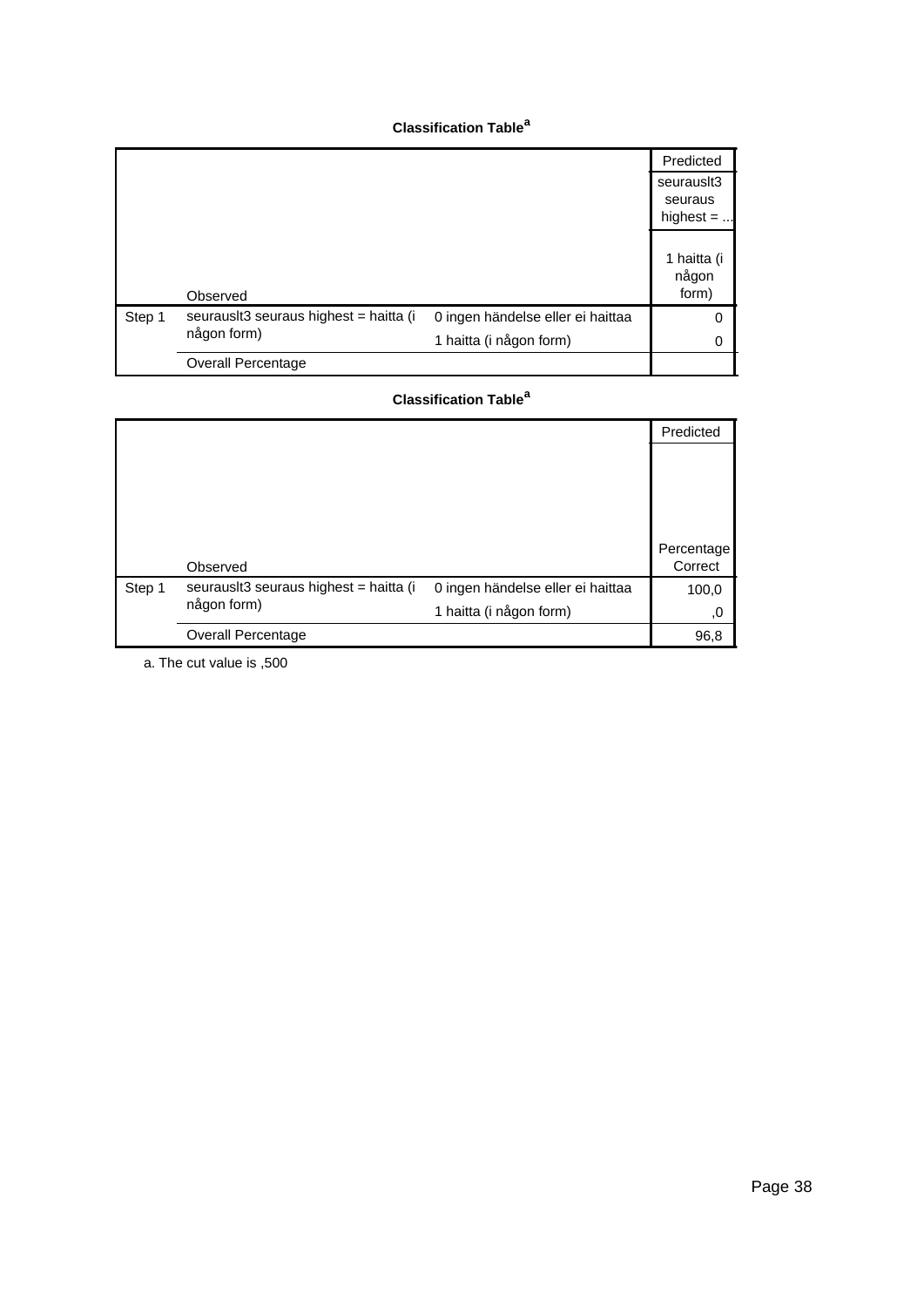|                     |                   |          |       |         |              |      |        |       | 95% C.I.for EXP(B) |
|---------------------|-------------------|----------|-------|---------|--------------|------|--------|-------|--------------------|
|                     |                   | B        | S.E.  | Wald    | df           | Sig. | Exp(B) | Lower | Upper              |
| Step 1 <sup>a</sup> | bv3               |          |       | 1,703   | 2            | ,427 |        |       |                    |
|                     | bv3(1)            | $-161$   | ,197  | ,671    | 1            | ,413 | ,851   | ,578  | 1,252              |
|                     | bv3(2)            | ,132     | ,148  | ,788    | 1            | ,375 | 1,141  | ,853  | 1,525              |
|                     | VASTY2            |          |       | 230,109 | 35           | ,000 |        |       |                    |
|                     | VASTY2(1)         | ,614     | ,424  | 2,101   | 1            | ,147 | 1,848  | ,805  | 4,241              |
|                     | VASTY2(2)         | 1,220    | ,389  | 9,836   | 1            | ,002 | 3,389  | 1,580 | 7,265              |
|                     | VASTY2(3)         | $-1,582$ | ,787  | 4,039   | 1            | ,044 | ,206   | ,044  | ,962               |
|                     | VASTY2(4)         | ,480     | ,431  | 1,242   | 1            | ,265 | 1,616  | ,695  | 3,759              |
|                     | VASTY2(5)         | ,469     | ,441  | 1,130   | 1            | ,288 | 1,598  | ,673  | 3,791              |
|                     | VASTY2(6)         | $-1,559$ | ,787  | 3,927   | 1            | ,048 | ,210   | ,045  | ,983               |
|                     | VASTY2(7)         | ,587     | ,427  | 1,887   | 1            | ,170 | 1,799  | ,778  | 4,156              |
|                     | VASTY2(8)         | ,277     | ,448  | ,382    | 1            | ,537 | 1,319  | ,548  | 3,171              |
|                     | VASTY2(9)         | 1,117    | ,397  | 7,918   | 1            | ,005 | 3,057  | 1,404 | 6,656              |
|                     | <b>VASTY2(10)</b> | 1,480    | ,380  | 15,190  | 1            | ,000 | 4,392  | 2,087 | 9,243              |
|                     | <b>VASTY2(11)</b> | 1,145    | ,393  | 8,500   | 1            | ,004 | 3,142  | 1,455 | 6,784              |
|                     | <b>VASTY2(12)</b> | ,645     | ,419  | 2,366   | 1            | ,124 | 1,906  | ,838  | 4,334              |
|                     | <b>VASTY2(13)</b> | 1,489    | ,380  | 15,375  | 1            | ,000 | 4,433  | 2,106 | 9,331              |
|                     | <b>VASTY2(14)</b> | ,185     | ,456  | ,165    | 1            | ,684 | 1,204  | ,492  | 2,944              |
|                     | <b>VASTY2(15)</b> | $-1,536$ | ,785  | 3,824   | 1            | ,051 | ,215   | ,046  | 1,004              |
|                     | <b>VASTY2(16)</b> | $-0.402$ | ,675  | ,354    | 1            | ,552 | ,669   | ,178  | 2,511              |
|                     | <b>VASTY2(17)</b> | $-254$   | ,510  | ,248    | 1            | ,618 | ,776   | ,286  | 2,107              |
|                     | <b>VASTY2(18)</b> | $-1,113$ | ,671  | 2,747   | 1            | ,097 | ,329   | ,088  | 1,225              |
|                     | <b>VASTY2(19)</b> | $-2,121$ | 1,063 | 3,981   | 1            | ,046 | ,120   | ,015  | ,963               |
|                     | <b>VASTY2(20)</b> | ,475     | ,450  | 1,114   | 1            | ,291 | 1,608  | ,666  | 3,885              |
|                     | <b>VASTY2(21)</b> | $-1,535$ | ,785  | 3,819   | 1            | ,051 | ,215   | ,046  | 1,004              |
|                     | <b>VASTY2(22)</b> | $-0.805$ | ,606  | 1,767   | 1            | ,184 | ,447   | ,136  | 1,465              |
|                     | <b>VASTY2(23)</b> | ,216     | ,456  | ,225    | 1            | ,636 | 1,241  | ,508  | 3,033              |
|                     | <b>VASTY2(24)</b> | $-0.874$ | ,607  | 2,074   | 1            | ,150 | ,417   | ,127  | 1,371              |
|                     | <b>VASTY2(25)</b> | $-1,284$ | ,786  | 2,668   | 1            | ,102 | ,277   | ,059  | 1,292              |
|                     | <b>VASTY2(26)</b> | $-2,007$ | 1,057 | 3,605   | 1            | ,058 | ,134   | ,017  | 1,067              |
|                     | <b>VASTY2(27)</b> | $-0.851$ | ,606  | 1,968   | 1            | ,161 | ,427   | ,130  | 1,402              |
|                     | <b>VASTY2(28)</b> | $-131$   | ,565  | ,054    | 1            | ,816 | ,877   | ,290  | 2,653              |
|                     | <b>VASTY2(29)</b> | $-0.436$ | ,533  | ,669    | 1            | ,413 | ,647   | ,228  | 1,837              |
|                     | <b>VASTY2(30)</b> | $-282$   | ,510  | ,305    | 1            | ,580 | ,754   | ,278  | 2,049              |
|                     | <b>VASTY2(31)</b> | 1,263    | ,391  | 10,431  | 1            | ,001 | 3,536  | 1,643 | 7,611              |
|                     | <b>VASTY2(32)</b> | $-217$   | ,513  | ,180    | 1            | ,672 | ,805   | ,295  | 2,198              |
|                     | <b>VASTY2(33)</b> | $-229$   | ,511  | ,201    | 1            | ,654 | ,795   | ,292  | 2,167              |
|                     | <b>VASTY2(34)</b> | $-1,121$ | ,671  | 2,791   | 1            | ,095 | ,326   | ,088  | 1,214              |
|                     | <b>VASTY2(35)</b> | ,100     | ,482  | ,043    | 1            | ,835 | 1,106  | ,430  | 2,842              |
|                     | Constant          | $-3,667$ | ,338  | 117,811 | $\mathbf{1}$ | ,000 | ,026   |       |                    |

**Variables in the Equation**

a. Variable(s) entered on step 1: bv3, VASTY2.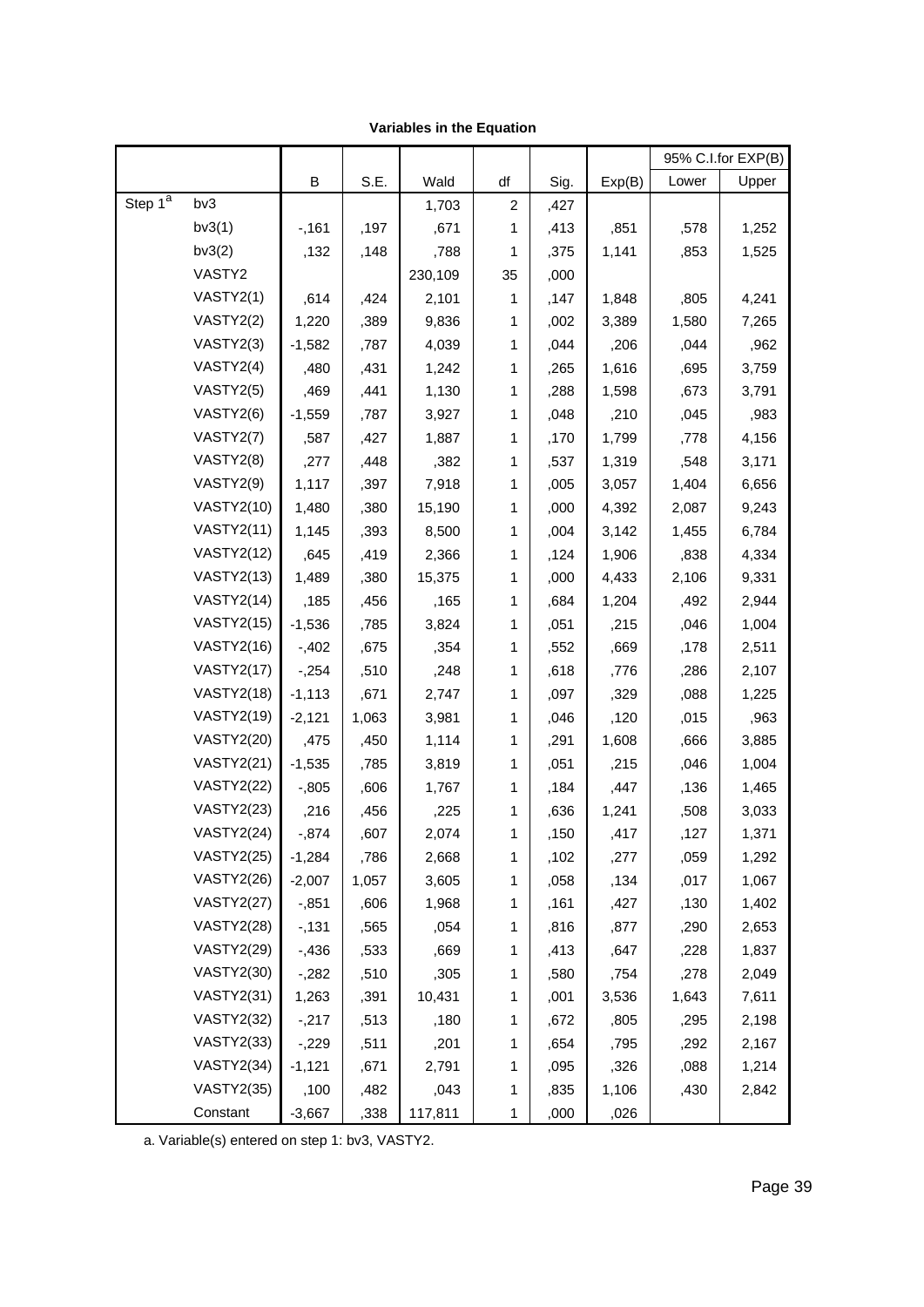```
LOGISTIC REGRESSION VARIABLES seurauslt3
 /METHOD=ENTER sv3 VASTY2
 /CONTRAST (sv3)=Indicator(1)
 /CONTRAST (VASTY2)=Indicator(1)
 /PRINT=CI(95)
```
# /CRITERIA=PIN(0.05) POUT(0.10) ITERATE(20) CUT(0.5).

# **Block 1: Method = Enter**

#### **Omnibus Tests of Model Coefficients**

|        |              | Chi-square | df | Sig. |
|--------|--------------|------------|----|------|
| Step 1 | Step         | 296,871    | 37 | ,000 |
|        | <b>Block</b> | 296,871    | 37 | ,000 |
|        | Model        | 296,871    | 37 | .000 |

#### **Model Summary**

| Step | $-2$ Log<br>likelihood | Cox &<br>Snell R<br>Square | Nagelkerke<br>R Square |
|------|------------------------|----------------------------|------------------------|
|      | $3242,18^a$            | 024                        | 095                    |

a. Estimation terminated at iteration number 9 because parameter estimates changed by less than ,001.

|        |                                        |                                   | Predicted                                  |
|--------|----------------------------------------|-----------------------------------|--------------------------------------------|
|        |                                        |                                   | seurausit3                                 |
|        |                                        |                                   | seuraus                                    |
|        |                                        |                                   | highest $=$ .                              |
|        | Observed                               |                                   | 0 ingen<br>händelse<br>eller ei<br>haittaa |
| Step 1 | seurauslt3 seuraus highest = haitta (i | 0 ingen händelse eller ei haittaa | 12075                                      |
|        | någon form)                            | 1 haitta (i någon form)           | 400                                        |
|        | Overall Percentage                     |                                   |                                            |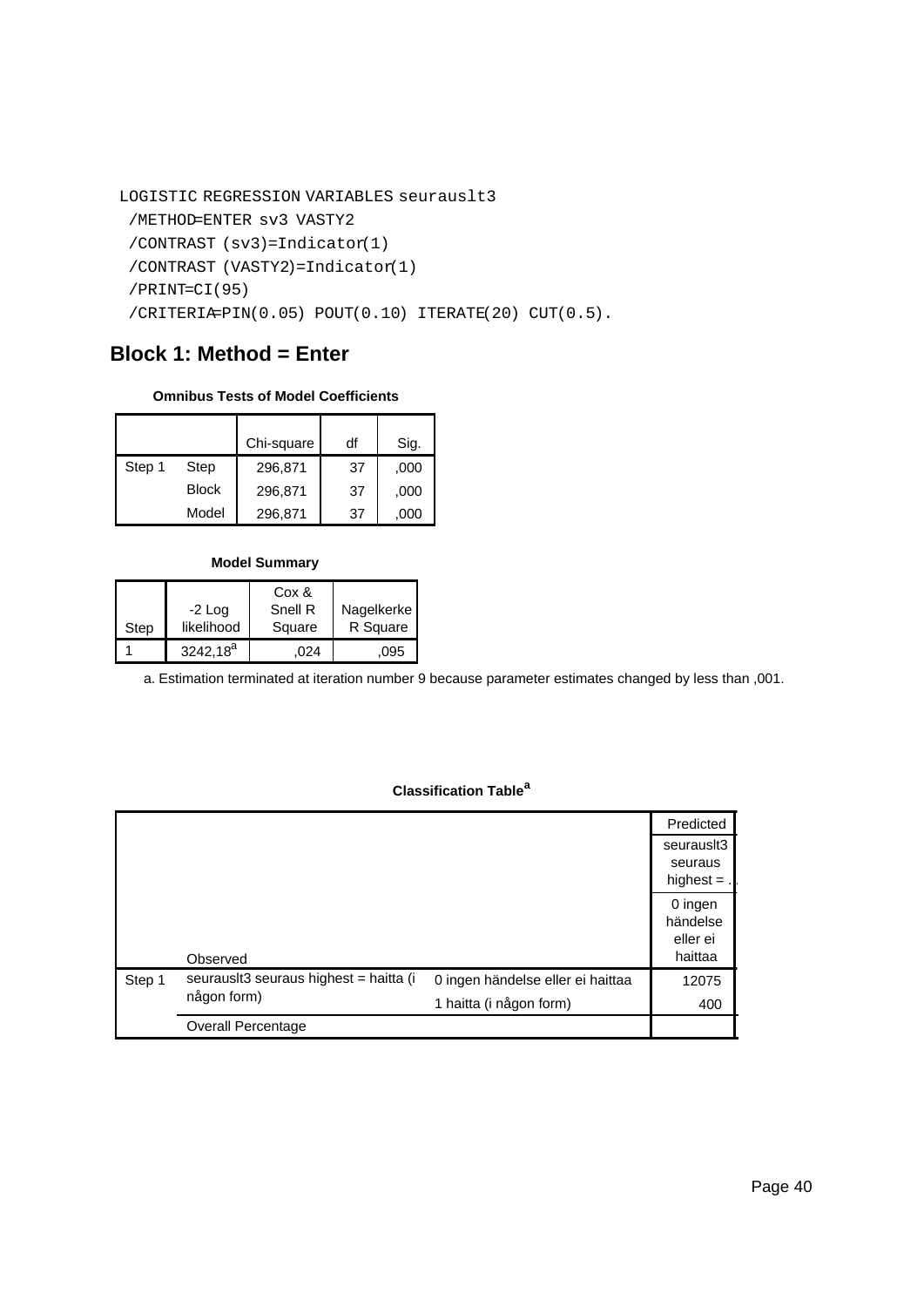|        |                                                       |                                   | Predicted    |
|--------|-------------------------------------------------------|-----------------------------------|--------------|
|        |                                                       |                                   | seurausit3   |
|        |                                                       |                                   | seuraus      |
|        |                                                       |                                   | highest $= $ |
|        |                                                       |                                   |              |
|        |                                                       |                                   | 1 haitta (i  |
|        |                                                       |                                   | någon        |
|        | Observed                                              |                                   | form)        |
| Step 1 | seurausit3 seuraus highest = haitta (i<br>någon form) | 0 ingen händelse eller ei haittaa | 0            |
|        |                                                       | 1 haitta (i någon form)           | 0            |
|        | Overall Percentage                                    |                                   |              |

### **Classification Table<sup>a</sup>**

|        |                                        |                                   | Predicted  |
|--------|----------------------------------------|-----------------------------------|------------|
|        |                                        |                                   |            |
|        |                                        |                                   |            |
|        |                                        |                                   |            |
|        |                                        |                                   |            |
|        |                                        |                                   | Percentage |
|        | Observed                               |                                   | Correct    |
| Step 1 | seurauslt3 seuraus highest = haitta (i | 0 ingen händelse eller ei haittaa | 100,0      |
|        | någon form)                            | 1 haitta (i någon form)           | ,0         |
|        | <b>Overall Percentage</b>              |                                   | 96,8       |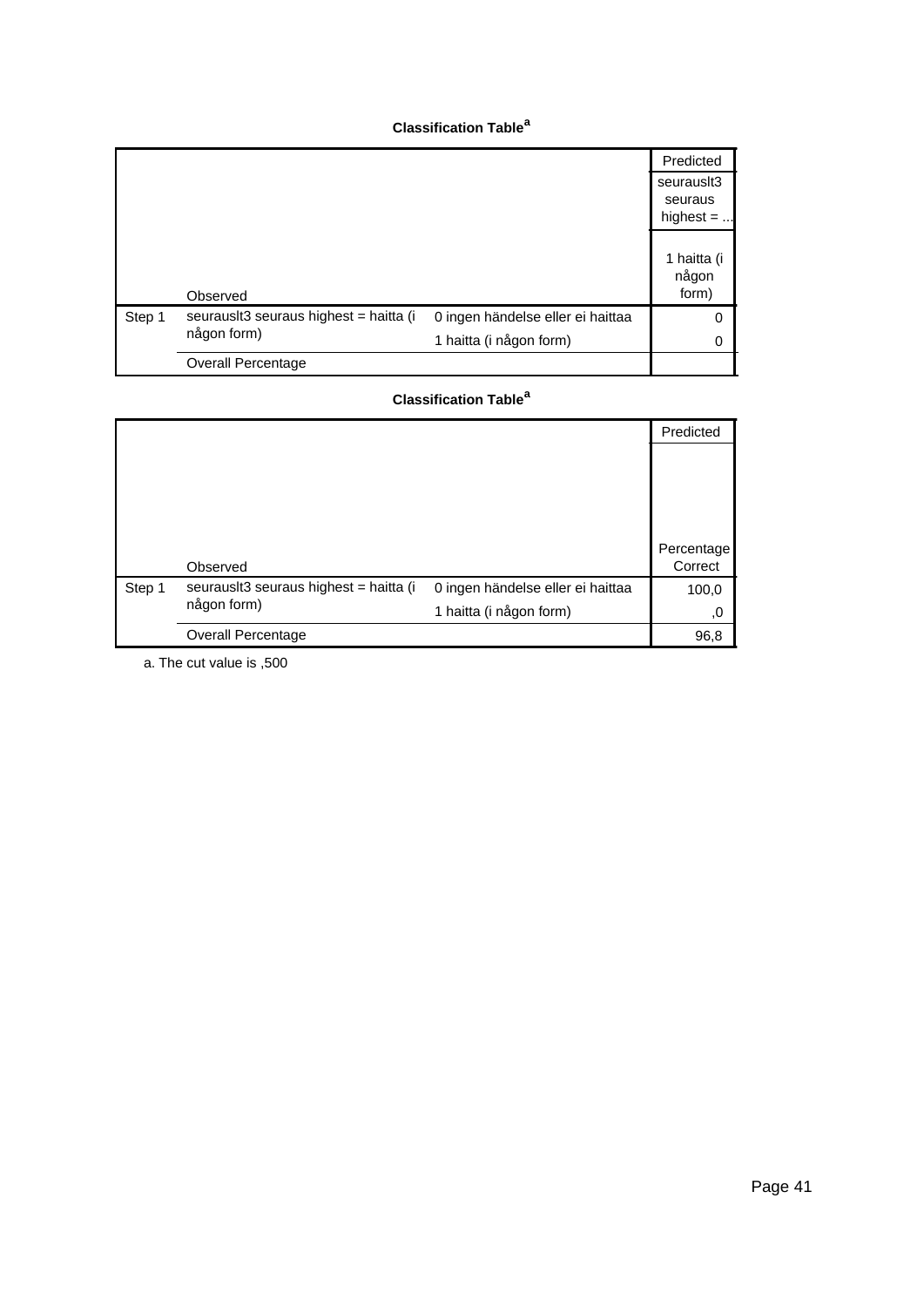|                     |                   |          |       |         |              |      |        |       | 95% C.I.for EXP(B) |
|---------------------|-------------------|----------|-------|---------|--------------|------|--------|-------|--------------------|
|                     |                   | B        | S.E.  | Wald    | df           | Sig. | Exp(B) | Lower | Upper              |
| Step 1 <sup>a</sup> | sv3               |          |       | 1,026   | 2            | ,599 |        |       |                    |
|                     | sv3(1)            | $-128$   | ,156  | ,675    | 1            | ,411 | ,880   | ,649  | 1,194              |
|                     | sv3(2)            | ,033     | ,148  | ,051    | 1            | ,822 | 1,034  | ,774  | 1,380              |
|                     | VASTY2            |          |       | 218,913 | 35           | ,000 |        |       |                    |
|                     | VASTY2(1)         | ,591     | ,425  | 1,936   | 1            | ,164 | 1,806  | ,785  | 4,154              |
|                     | VASTY2(2)         | 1,185    | ,395  | 9,009   | 1            | ,003 | 3,270  | 1,508 | 7,088              |
|                     | VASTY2(3)         | $-1,505$ | ,786  | 3,673   | 1            | ,055 | ,222   | ,048  | 1,035              |
|                     | VASTY2(4)         | ,548     | ,429  | 1,635   | 1            | ,201 | 1,731  | ,747  | 4,011              |
|                     | VASTY2(5)         | ,535     | ,443  | 1,457   | 1            | ,227 | 1,708  | ,716  | 4,072              |
|                     | VASTY2(6)         | $-1,571$ | ,790  | 3,952   | 1            | ,047 | ,208   | ,044  | ,978               |
|                     | VASTY2(7)         | ,685     | ,420  | 2,670   | 1            | ,102 | 1,985  | ,872  | 4,516              |
|                     | VASTY2(8)         | ,327     | ,448  | ,530    | 1            | ,467 | 1,386  | ,576  | 3,339              |
|                     | VASTY2(9)         | 1,142    | ,396  | 8,306   | 1            | ,004 | 3,134  | 1,441 | 6,817              |
|                     | <b>VASTY2(10)</b> | 1,445    | ,388  | 13,885  | 1            | ,000 | 4,242  | 1,984 | 9,073              |
|                     | <b>VASTY2(11)</b> | 1,158    | ,392  | 8,699   | 1            | ,003 | 3,182  | 1,475 | 6,867              |
|                     | <b>VASTY2(12)</b> | ,615     | ,424  | 2,109   | 1            | ,146 | 1,851  | ,806  | 4,246              |
|                     | <b>VASTY2(13)</b> | 1,472    | ,388  | 14,394  | 1            | ,000 | 4,358  | 2,037 | 9,322              |
|                     | <b>VASTY2(14)</b> | ,177     | ,458  | ,149    | 1            | ,699 | 1,194  | ,486  | 2,930              |
|                     | <b>VASTY2(15)</b> | $-1,566$ | ,788  | 3,946   | 1            | ,047 | ,209   | ,045  | ,979               |
|                     | <b>VASTY2(16)</b> | $-0.376$ | ,674  | ,311    | 1            | ,577 | ,687   | ,183  | 2,573              |
|                     | <b>VASTY2(17)</b> | $-225$   | ,511  | ,194    | 1            | ,660 | ,799   | ,294  | 2,173              |
|                     | <b>VASTY2(18)</b> | $-1,006$ | ,679  | 2,193   | 1            | ,139 | ,366   | ,097  | 1,384              |
|                     | <b>VASTY2(19)</b> | $-2,117$ | 1,062 | 3,975   | 1            | ,046 | ,120   | ,015  | ,965               |
|                     | <b>VASTY2(20)</b> | ,482     | ,451  | 1,145   | 1            | ,285 | 1,619  | ,670  | 3,916              |
|                     | <b>VASTY2(21)</b> | $-1,498$ | ,786  | 3,636   | 1            | ,057 | ,224   | ,048  | 1,043              |
|                     | <b>VASTY2(22)</b> | $-0.824$ | ,606  | 1,851   | 1            | ,174 | ,439   | ,134  | 1,438              |
|                     | <b>VASTY2(23)</b> | ,223     | ,456  | ,238    | 1            | ,625 | 1,249  | ,511  | 3,054              |
|                     | <b>VASTY2(24)</b> | $-0.846$ | ,606  | 1,946   | 1            | ,163 | ,429   | ,131  | 1,409              |
|                     | <b>VASTY2(25)</b> | $-1,260$ | ,787  | 2,566   | 1            | ,109 | ,284   | ,061  | 1,325              |
|                     | <b>VASTY2(26)</b> | $-1,993$ | 1,057 | 3,555   | 1            | ,059 | ,136   | ,017  | 1,082              |
|                     | <b>VASTY2(27)</b> | $-0.859$ | ,608  | 1,993   | 1            | ,158 | ,424   | ,129  | 1,396              |
|                     | <b>VASTY2(28)</b> | $-164$   | ,573  | ,082    | 1            | ,774 | ,849   | ,276  | 2,606              |
|                     | <b>VASTY2(29)</b> | $-476$   | ,542  | ,771    | 1            | ,380 | ,621   | ,215  | 1,796              |
|                     | <b>VASTY2(30)</b> | $-220$   | ,511  | ,185    | 1            | ,667 | ,803   | ,295  | 2,185              |
|                     | <b>VASTY2(31)</b> | 1,352    | ,399  | 11,499  | 1            | ,001 | 3,863  | 1,769 | 8,437              |
|                     | <b>VASTY2(32)</b> | $-141$   | ,521  | ,073    | 1            | ,787 | ,869   | ,313  | 2,410              |
|                     | <b>VASTY2(33)</b> | $-149$   | ,521  | ,082    | 1            | ,774 | ,861   | ,310  | 2,389              |
|                     | <b>VASTY2(34)</b> | $-1,106$ | ,671  | 2,717   | 1            | ,099 | ,331   | ,089  | 1,233              |
|                     | <b>VASTY2(35)</b> | ,154     | ,479  | ,104    | 1            | ,747 | 1,167  | ,457  | 2,982              |
|                     | Constant          | $-3,652$ | ,344  | 112,787 | $\mathbf{1}$ | ,000 | ,026   |       |                    |

**Variables in the Equation**

a. Variable(s) entered on step 1: sv3, VASTY2.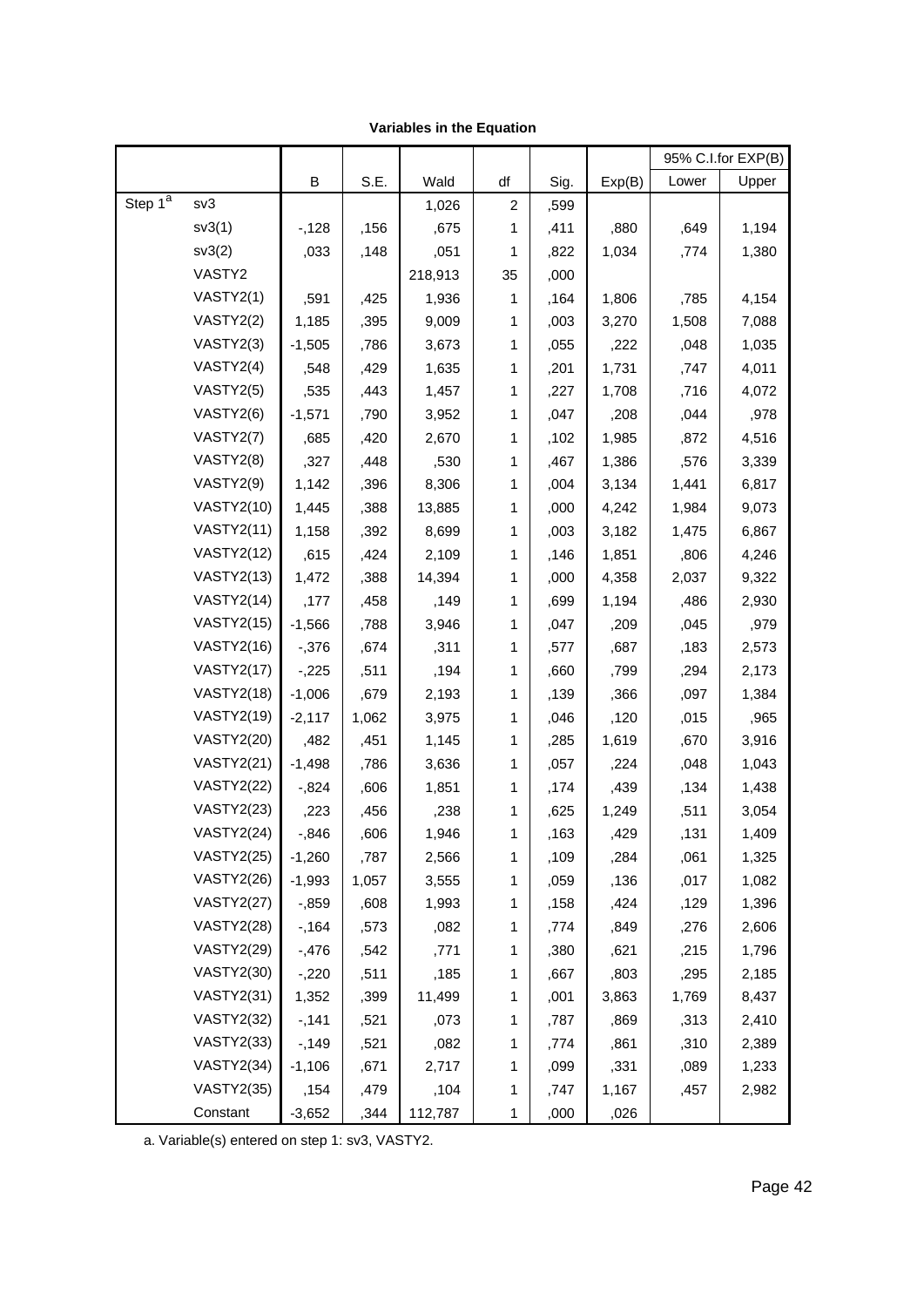```
LOGISTIC REGRESSION VARIABLES seurauslt3
 /METHOD=ENTER sv5 VASTY2
 /CONTRAST (sv5)=Indicator(1)
 /CONTRAST (VASTY2)=Indicator(1)
 /PRINT=CI(95)
 /CRITERIA=PIN(0.05) POUT(0.10) ITERATE(20) CUT(0.5).
```
# **Block 1: Method = Enter**

#### **Omnibus Tests of Model Coefficients**

|        |              | Chi-square | df | Sig. |
|--------|--------------|------------|----|------|
| Step 1 | Step         | 298,546    | 39 | ,000 |
|        | <b>Block</b> | 298,546    | 39 | ,000 |
|        | Model        | 298,546    | 39 | .000 |

#### **Model Summary**

| Step | $-2$ Log<br>likelihood | Cox &<br>Snell R<br>Square | Nagelkerke<br>R Square |
|------|------------------------|----------------------------|------------------------|
|      | $3240,50^a$            | 024                        | .096                   |

a. Estimation terminated at iteration number 9 because parameter estimates changed by less than ,001.

|        |                                                       |                                   | Predicted                                  |
|--------|-------------------------------------------------------|-----------------------------------|--------------------------------------------|
|        |                                                       |                                   | seurausit3                                 |
|        |                                                       |                                   | seuraus                                    |
|        |                                                       |                                   | highest $=$                                |
|        | Observed                                              |                                   | 0 ingen<br>händelse<br>eller ei<br>haittaa |
| Step 1 | seurausit3 seuraus highest = haitta (i<br>någon form) | 0 ingen händelse eller ei haittaa | 12075                                      |
|        |                                                       | 1 haitta (i någon form)           | 400                                        |
|        | <b>Overall Percentage</b>                             |                                   |                                            |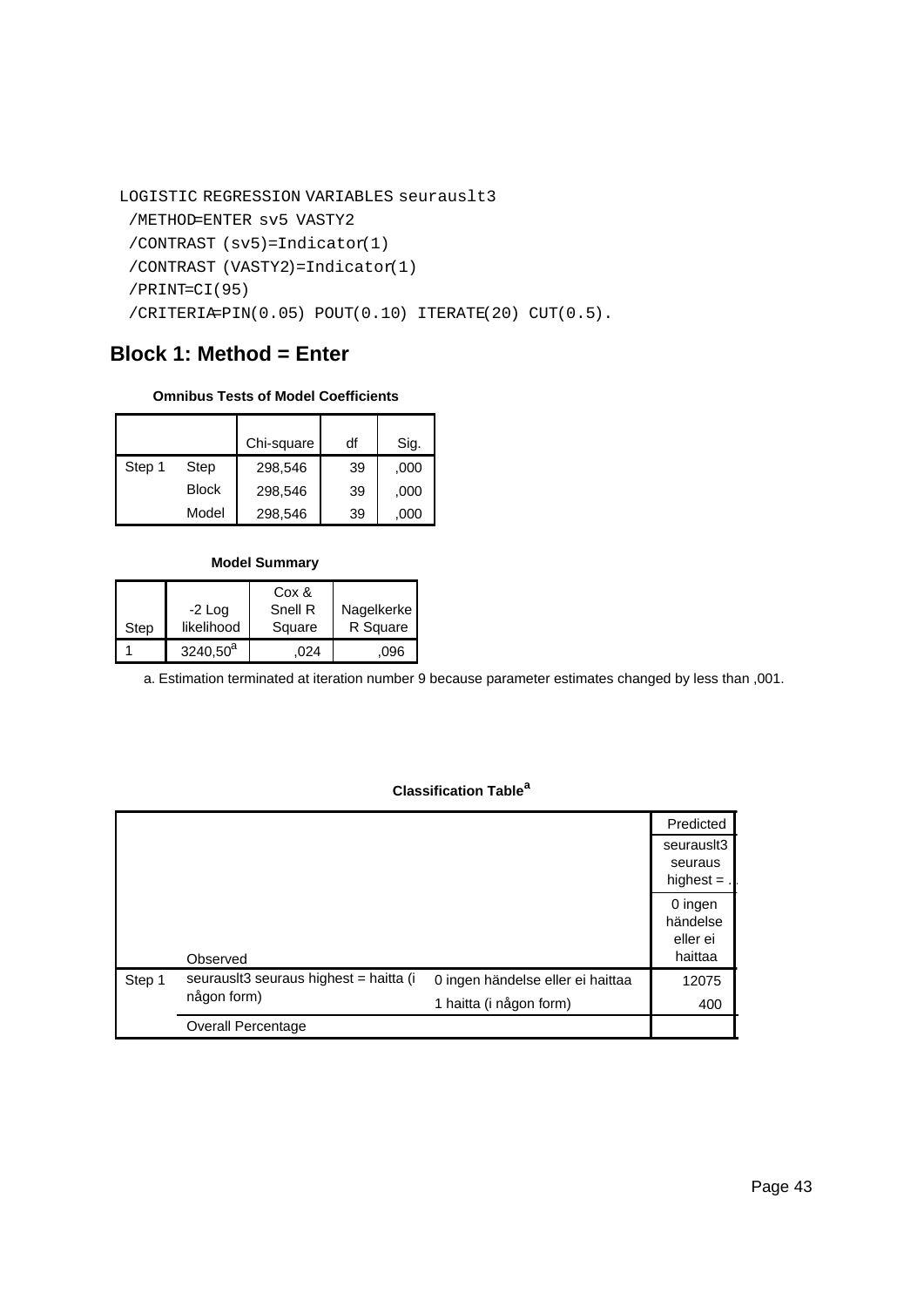|        |                                                       |                                   | Predicted    |
|--------|-------------------------------------------------------|-----------------------------------|--------------|
|        |                                                       |                                   | seurausit3   |
|        |                                                       |                                   | seuraus      |
|        |                                                       |                                   | highest $= $ |
|        |                                                       |                                   |              |
|        |                                                       |                                   | 1 haitta (i  |
|        |                                                       |                                   | någon        |
|        | Observed                                              |                                   | form)        |
| Step 1 | seurausit3 seuraus highest = haitta (i<br>någon form) | 0 ingen händelse eller ei haittaa | 0            |
|        |                                                       | 1 haitta (i någon form)           | 0            |
|        | Overall Percentage                                    |                                   |              |

### **Classification Table<sup>a</sup>**

|             |                                        |                                   | Predicted  |
|-------------|----------------------------------------|-----------------------------------|------------|
|             |                                        |                                   |            |
|             |                                        |                                   |            |
|             |                                        |                                   |            |
|             |                                        |                                   |            |
|             |                                        |                                   | Percentage |
|             | Observed                               |                                   | Correct    |
| Step 1      | seurauslt3 seuraus highest = haitta (i | 0 ingen händelse eller ei haittaa | 100,0      |
| någon form) |                                        | 1 haitta (i någon form)           | ,0         |
|             | <b>Overall Percentage</b>              |                                   | 96,8       |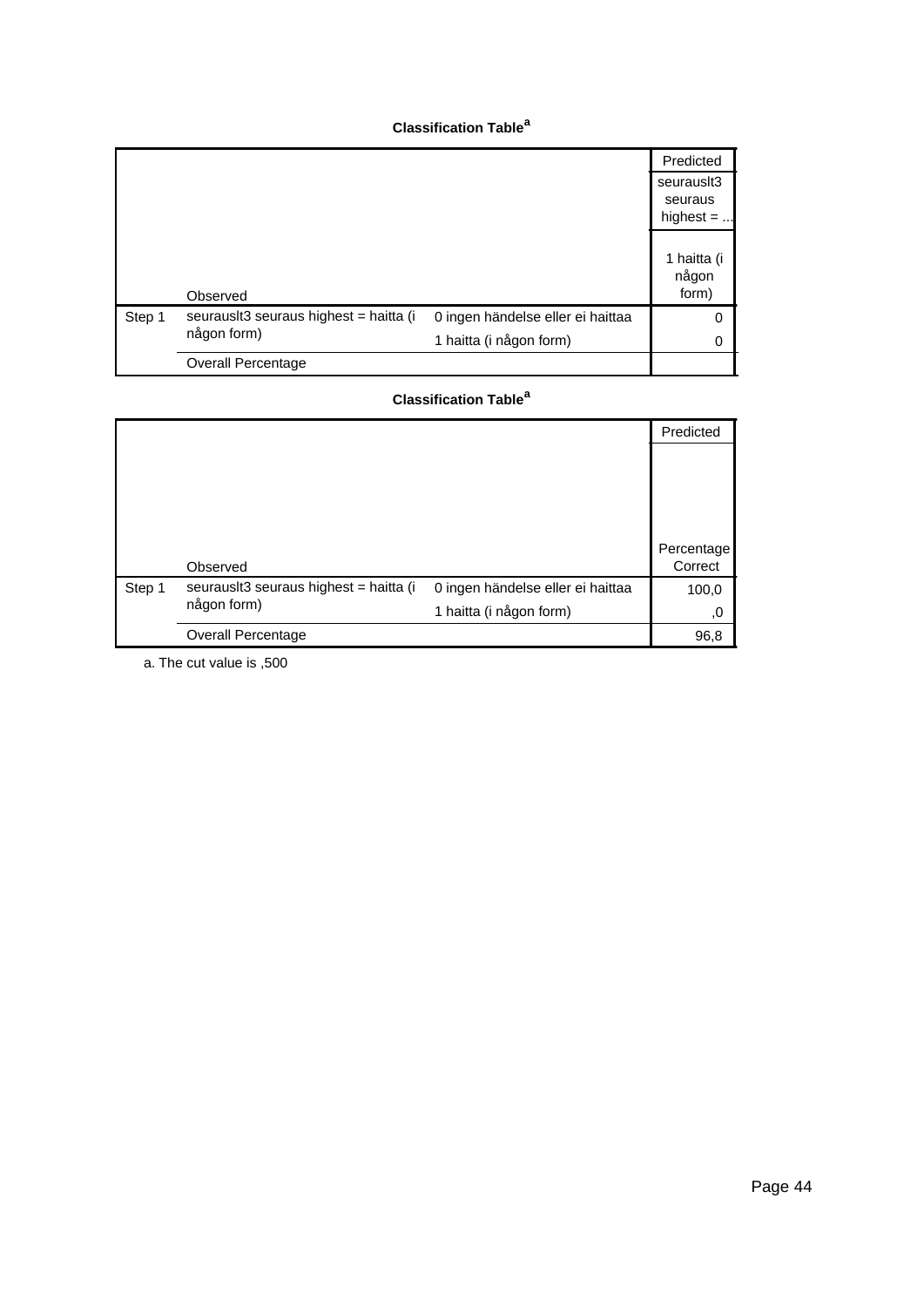|                     |                   |          |       |         |    |      |        |       | 95% C.I.for EXP(B) |
|---------------------|-------------------|----------|-------|---------|----|------|--------|-------|--------------------|
|                     |                   | B        | S.E.  | Wald    | df | Sig. | Exp(B) | Lower | Upper              |
| Step 1 <sup>a</sup> | sv5               |          |       | 2,683   | 4  | ,612 |        |       |                    |
|                     | sv5(1)            | ,002     | ,197  | ,000    | 1  | ,991 | 1,002  | ,681  | 1,475              |
|                     | sv5(2)            | $-114$   | ,207  | ,305    | 1  | ,581 | ,892   | ,594  | 1,339              |
|                     | sv5(3)            | ,102     | ,181  | ,319    | 1  | ,572 | 1,108  | ,777  | 1,580              |
|                     | sv5(4)            | ,218     | ,193  | 1,276   | 1  | ,259 | 1,244  | ,852  | 1,816              |
|                     | VASTY2            |          |       | 215,380 | 35 | ,000 |        |       |                    |
|                     | VASTY2(1)         | ,552     | ,425  | 1,687   | 1  | ,194 | 1,737  | ,755  | 3,995              |
|                     | VASTY2(2)         | 1,104    | ,398  | 7,707   | 1  | ,006 | 3,017  | 1,384 | 6,579              |
|                     | VASTY2(3)         | $-1,501$ | ,786  | 3,650   | 1  | ,056 | ,223   | ,048  | 1,040              |
|                     | VASTY2(4)         | ,539     | ,429  | 1,579   | 1  | ,209 | 1,714  | ,740  | 3,974              |
|                     | VASTY2(5)         | ,524     | ,444  | 1,395   | 1  | ,238 | 1,689  | ,708  | 4,033              |
|                     | VASTY2(6)         | $-1,685$ | ,794  | 4,507   | 1  | ,034 | ,185   | ,039  | ,879               |
|                     | VASTY2(7)         | ,675     | ,420  | 2,593   | 1  | ,107 | 1,965  | ,864  | 4,471              |
|                     | VASTY2(8)         | ,346     | ,449  | ,593    | 1  | ,441 | 1,413  | ,586  | 3,409              |
|                     | VASTY2(9)         | 1,136    | ,397  | 8,204   | 1  | ,004 | 3,113  | 1,431 | 6,772              |
|                     | <b>VASTY2(10)</b> | 1,351    | ,392  | 11,907  | 1  | ,001 | 3,863  | 1,793 | 8,323              |
|                     | <b>VASTY2(11)</b> | 1,141    | ,393  | 8,452   | 1  | ,004 | 3,131  | 1,450 | 6,757              |
|                     | <b>VASTY2(12)</b> | ,554     | ,425  | 1,701   | 1  | ,192 | 1,740  | ,757  | 4,000              |
|                     | <b>VASTY2(13)</b> | 1,373    | ,392  | 12,289  | 1  | ,000 | 3,949  | 1,832 | 8,511              |
|                     | <b>VASTY2(14)</b> | ,119     | ,460  | ,067    | 1  | ,796 | 1,126  | ,458  | 2,772              |
|                     | <b>VASTY2(15)</b> | $-1,641$ | ,789  | 4,323   | 1  | ,038 | ,194   | ,041  | ,910               |
|                     | <b>VASTY2(16)</b> | $-0.439$ | ,675  | ,422    | 1  | ,516 | ,645   | ,172  | 2,422              |
|                     | <b>VASTY2(17)</b> | $-244$   | ,511  | ,229    | 1  | ,633 | ,783   | ,288  | 2,132              |
|                     | <b>VASTY2(18)</b> | $-1,084$ | ,684  | 2,515   | 1  | ,113 | ,338   | ,089  | 1,292              |
|                     | <b>VASTY2(19)</b> | $-2,200$ | 1,065 | 4,262   | 1  | ,039 | ,111   | ,014  | ,895               |
|                     | <b>VASTY2(20)</b> | ,414     | ,453  | ,837    | 1  | ,360 | 1,513  | ,623  | 3,676              |
|                     | <b>VASTY2(21)</b> | $-1,514$ | ,786  | 3,711   | 1  | ,054 | ,220   | ,047  | 1,027              |
|                     | <b>VASTY2(22)</b> | $-0.831$ | ,606  | 1,883   | 1  | ,170 | ,436   | ,133  | 1,427              |
|                     | <b>VASTY2(23)</b> | ,212     | ,456  | ,217    | 1  | ,642 | 1,237  | ,506  | 3,024              |
|                     | <b>VASTY2(24)</b> | $-0.880$ | ,607  | 2,103   | 1  | ,147 | ,415   | ,126  | 1,362              |
|                     | <b>VASTY2(25)</b> | $-1,260$ | ,787  | 2,563   | 1  | ,109 | ,284   | ,061  | 1,327              |
|                     | <b>VASTY2(26)</b> | $-2,018$ | 1,057 | 3,643   | 1  | ,056 | ,133   | ,017  | 1,056              |
|                     | <b>VASTY2(27)</b> | $-0.929$ | ,610  | 2,324   | 1  | ,127 | ,395   | ,120  | 1,304              |
|                     | <b>VASTY2(28)</b> | $-294$   | ,580  | ,257    | 1  | ,612 | ,745   | ,239  | 2,321              |
|                     | <b>VASTY2(29)</b> | $-0.611$ | ,550  | 1,234   | 1  | ,267 | ,543   | ,185  | 1,595              |
|                     | <b>VASTY2(30)</b> | $-220$   | ,511  | ,184    | 1  | ,668 | ,803   | ,295  | 2,187              |
|                     | <b>VASTY2(31)</b> | 1,292    | ,403  | 10,262  | 1  | ,001 | 3,639  | 1,651 | 8,020              |
|                     | <b>VASTY2(32)</b> | $-220$   | ,526  | ,174    | 1  | ,676 | ,803   | ,286  | 2,253              |
|                     | <b>VASTY2(33)</b> | $-232$   | ,527  | ,193    | 1  | ,661 | ,793   | ,282  | 2,230              |
|                     | <b>VASTY2(34)</b> | $-1,114$ | ,671  | 2,757   | 1  | ,097 | ,328   | ,088  | 1,223              |
|                     | <b>VASTY2(35)</b> | ,112     | ,479  | ,055    | 1  | ,815 | 1,118  | ,437  | 2,860              |
|                     | Constant          | $-3,700$ | ,357  | 107,608 | 1  | ,000 | ,025   |       |                    |

**Variables in the Equation**

Page 45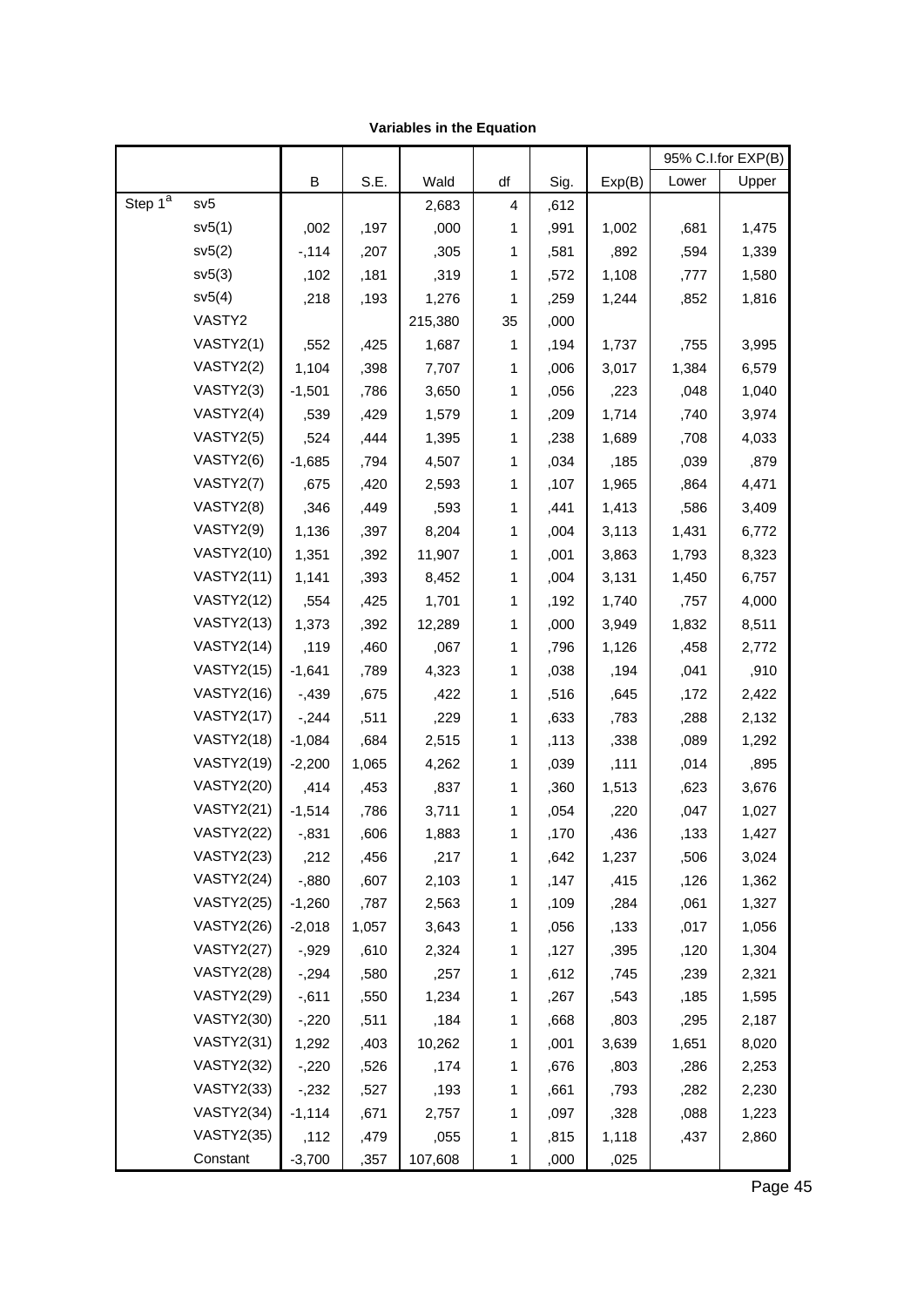a. Variable(s) entered on step 1: sv5, VASTY2.

```
LOGISTIC REGRESSION VARIABLES seurauslt3
 /METHOD=ENTER sv7 VASTY2
 /CONTRAST (sv7)=Indicator(1)
 /CONTRAST (VASTY2)=Indicator(1)
 /PRINT=CI(95)
 /CRITERIA=PIN(0.05) POUT(0.10) ITERATE(20) CUT(0.5).
```
# **Block 1: Method = Enter**

#### **Omnibus Tests of Model Coefficients**

|        |              | Chi-square | df | Sig. |
|--------|--------------|------------|----|------|
| Step 1 | Step         | 299,651    | 41 | ,000 |
|        | <b>Block</b> | 299,651    | 41 | ,000 |
|        | Model        | 299,651    | 41 | ,000 |

#### **Model Summary**

|      |                        | Cox &             |                        |
|------|------------------------|-------------------|------------------------|
| Step | $-2$ Log<br>likelihood | Snell R<br>Square | Nagelkerke<br>R Square |
|      | 3239,40 <sup>a</sup>   | .024              | .096                   |

a. Estimation terminated at iteration number 9 because parameter estimates changed by less than ,001.

|        |                                        |                                   | Predicted                                  |
|--------|----------------------------------------|-----------------------------------|--------------------------------------------|
|        |                                        |                                   | seurausit3                                 |
|        |                                        |                                   | seuraus<br>highest $=$ .                   |
|        | Observed                               |                                   | 0 ingen<br>händelse<br>eller ei<br>haittaa |
| Step 1 | seurausit3 seuraus highest = haitta (i | 0 ingen händelse eller ei haittaa | 12075                                      |
|        | någon form)                            | 1 haitta (i någon form)           | 400                                        |
|        | <b>Overall Percentage</b>              |                                   |                                            |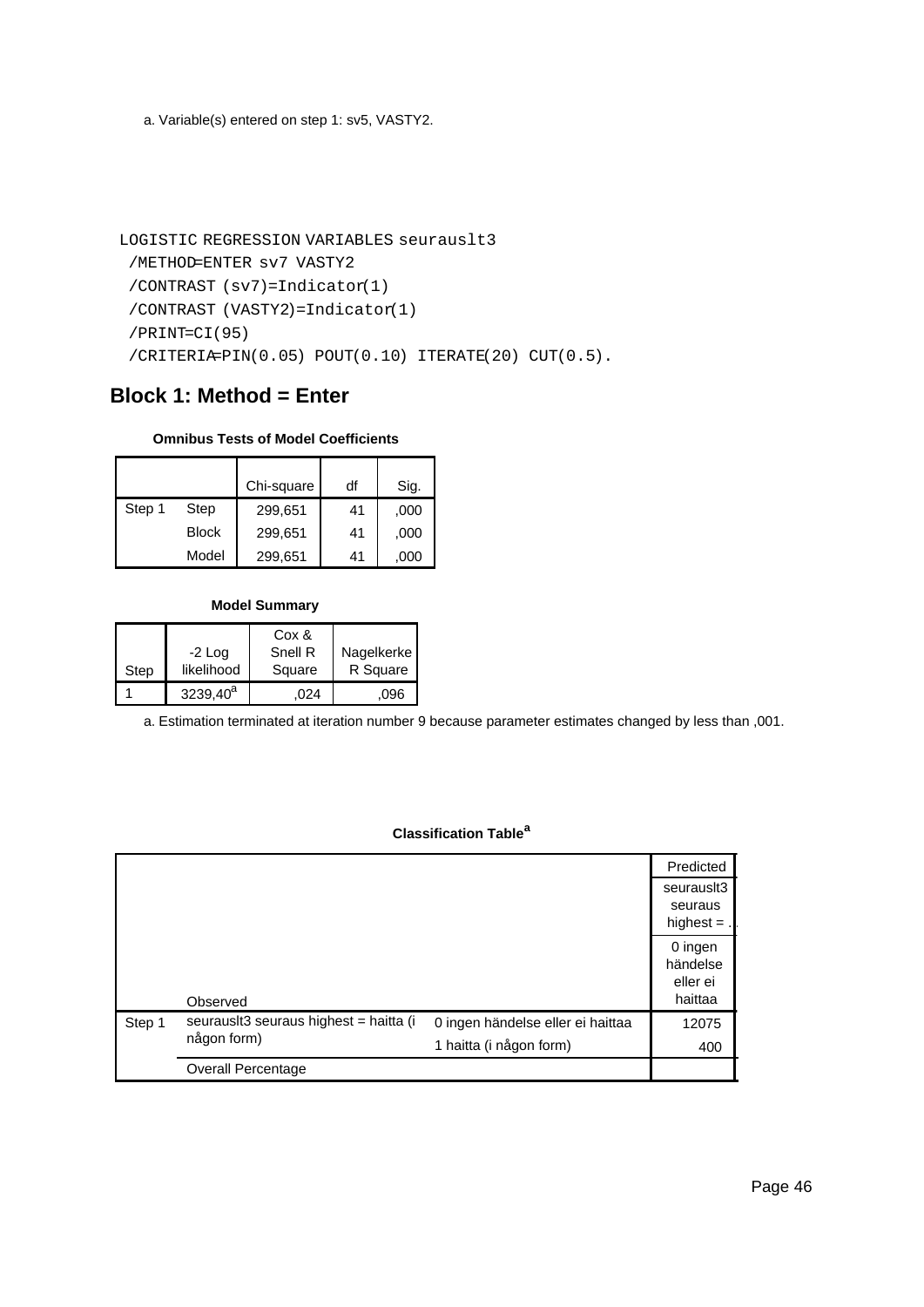|        |                                                       |                                   | Predicted    |
|--------|-------------------------------------------------------|-----------------------------------|--------------|
|        |                                                       |                                   | seurausit3   |
|        |                                                       |                                   | seuraus      |
|        |                                                       |                                   | highest $= $ |
|        |                                                       |                                   |              |
|        |                                                       |                                   | 1 haitta (i  |
|        |                                                       |                                   | någon        |
|        | Observed                                              |                                   | form)        |
| Step 1 | seurausit3 seuraus highest = haitta (i<br>någon form) | 0 ingen händelse eller ei haittaa | 0            |
|        |                                                       | 1 haitta (i någon form)           | 0            |
|        | Overall Percentage                                    |                                   |              |

### **Classification Table<sup>a</sup>**

|             |                                        |                                   | Predicted  |
|-------------|----------------------------------------|-----------------------------------|------------|
|             |                                        |                                   |            |
|             |                                        |                                   |            |
|             |                                        |                                   |            |
|             |                                        |                                   |            |
|             |                                        |                                   | Percentage |
|             | Observed                               |                                   | Correct    |
| Step 1      | seurauslt3 seuraus highest = haitta (i | 0 ingen händelse eller ei haittaa | 100,0      |
| någon form) |                                        | 1 haitta (i någon form)           | ,0         |
|             | <b>Overall Percentage</b>              |                                   | 96,8       |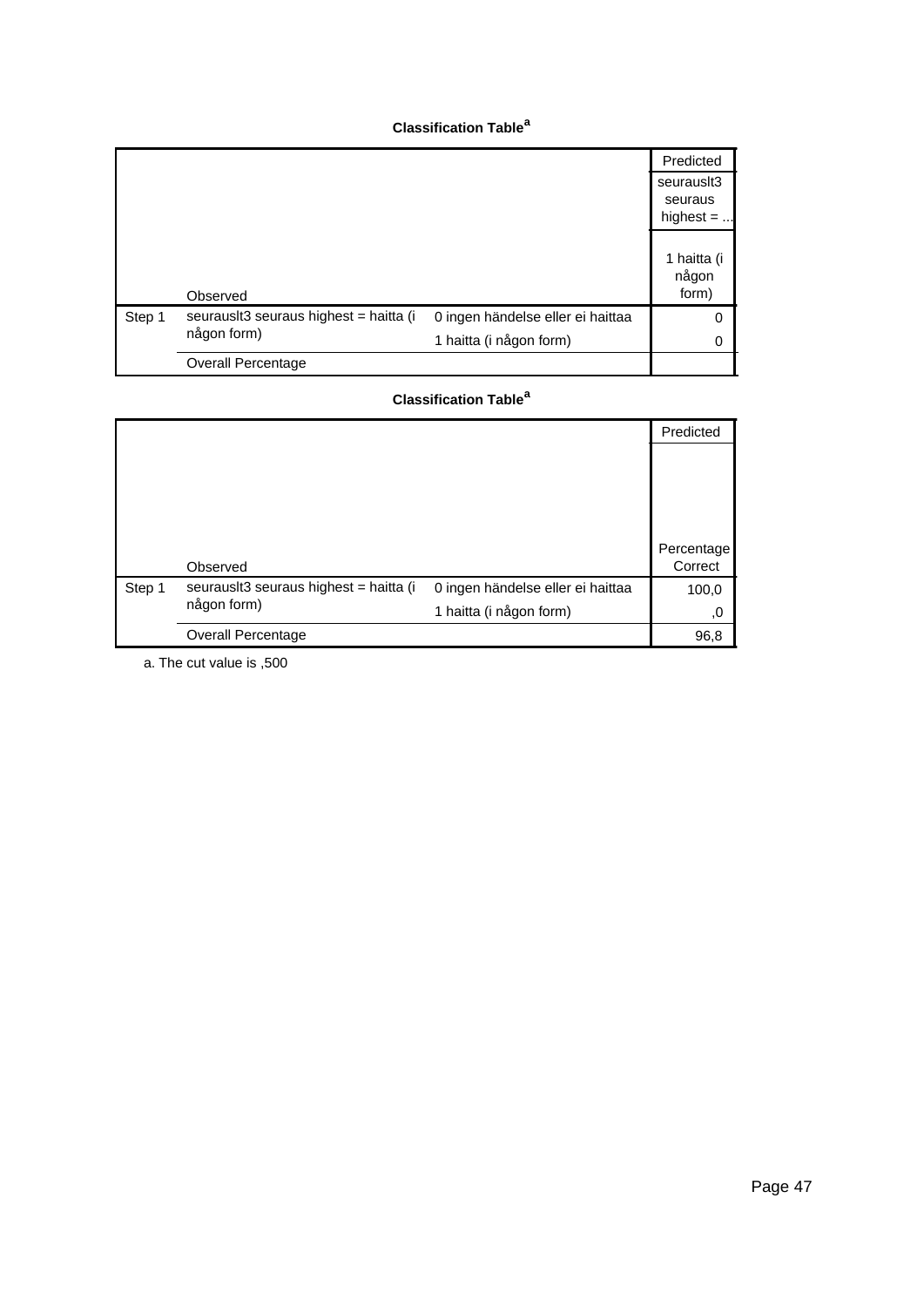|                         |                   |          |       |         |              |      |        |       | 95% C.I.for EXP(B) |
|-------------------------|-------------------|----------|-------|---------|--------------|------|--------|-------|--------------------|
|                         |                   | B        | S.E.  | Wald    | df           | Sig. | Exp(B) | Lower | Upper              |
| Step $1^{\overline{a}}$ | sv7               |          |       | 3,796   | 6            | ,704 |        |       |                    |
|                         | sv7(1)            | $-122$   | ,221  | ,304    | 1            | ,581 | ,885   | ,575  | 1,365              |
|                         | sv7(2)            | $-210$   | ,243  | ,746    | 1            | ,388 | ,810   | ,503  | 1,306              |
|                         | sv7(3)            | $-0.007$ | ,228  | ,001    | 1            | ,975 | ,993   | ,635  | 1,553              |
|                         | sv7(4)            | ,145     | ,209  | ,481    | 1            | ,488 | 1,156  | ,768  | 1,741              |
|                         | sv7(5)            | $-0.028$ | ,201  | ,020    | 1            | ,889 | ,972   | ,655  | 1,442              |
|                         | sv7(6)            | ,174     | ,219  | ,633    | 1            | ,426 | 1,190  | ,775  | 1,829              |
|                         | VASTY2            |          |       | 218,650 | 35           | ,000 |        |       |                    |
|                         | VASTY2(1)         | ,598     | ,425  | 1,974   | 1            | ,160 | 1,818  | ,790  | 4,184              |
|                         | VASTY2(2)         | 1,156    | ,398  | 8,426   | 1            | ,004 | 3,179  | 1,456 | 6,940              |
|                         | VASTY2(3)         | $-1,493$ | ,786  | 3,609   | 1            | ,057 | ,225   | ,048  | 1,049              |
|                         | VASTY2(4)         | ,571     | ,429  | 1,766   | 1            | ,184 | 1,769  | ,763  | 4,104              |
|                         | VASTY2(5)         | ,551     | ,444  | 1,539   | 1            | ,215 | 1,734  | ,727  | 4,140              |
|                         | VASTY2(6)         | $-1,653$ | ,797  | 4,307   | 1            | ,038 | ,191   | ,040  | ,912               |
|                         | VASTY2(7)         | ,680     | ,420  | 2,625   | 1            | ,105 | 1,973  | ,867  | 4,490              |
|                         | VASTY2(8)         | ,342     | ,449  | ,578    | 1            | ,447 | 1,407  | ,583  | 3,396              |
|                         | VASTY2(9)         | 1,153    | ,397  | 8,446   | 1            | ,004 | 3,167  | 1,455 | 6,891              |
|                         | <b>VASTY2(10)</b> | 1,408    | ,393  | 12,857  | 1            | ,000 | 4,087  | 1,893 | 8,824              |
|                         | <b>VASTY2(11)</b> | 1,169    | ,393  | 8,848   | 1            | ,003 | 3,220  | 1,490 | 6,958              |
|                         | <b>VASTY2(12)</b> | ,599     | ,424  | 1,993   | 1            | ,158 | 1,820  | ,793  | 4,181              |
|                         | <b>VASTY2(13)</b> | 1,428    | ,393  | 13,212  | 1            | ,000 | 4,170  | 1,931 | 9,006              |
|                         | <b>VASTY2(14)</b> | ,162     | ,460  | ,124    | 1            | ,724 | 1,176  | ,478  | 2,895              |
|                         | <b>VASTY2(15)</b> | $-1,594$ | ,790  | 4,072   | 1            | ,044 | ,203   | ,043  | ,955               |
|                         | <b>VASTY2(16)</b> | $-0.401$ | ,676  | ,352    | 1            | ,553 | ,670   | ,178  | 2,517              |
|                         | <b>VASTY2(17)</b> | $-208$   | ,511  | ,166    | 1            | ,684 | ,812   | ,298  | 2,212              |
|                         | <b>VASTY2(18)</b> | $-0.988$ | ,687  | 2,069   | 1            | ,150 | ,372   | ,097  | 1,431              |
|                         | <b>VASTY2(19)</b> | $-2,101$ | 1,068 | 3,865   | 1            | ,049 | ,122   | ,015  | ,993               |
|                         | <b>VASTY2(20)</b> | ,452     | ,454  | ,992    | 1            | ,319 | 1,571  | ,646  | 3,823              |
|                         | <b>VASTY2(21)</b> | $-1,492$ | ,786  | 3,607   | 1            | ,058 | ,225   | ,048  | 1,049              |
|                         | <b>VASTY2(22)</b> | $-0.822$ | ,606  | 1,841   | 1            | ,175 | ,440   | ,134  | 1,441              |
|                         | <b>VASTY2(23)</b> | ,233     | ,456  | ,262    | 1            | ,609 | 1,263  | ,516  | 3,089              |
|                         | <b>VASTY2(24)</b> | $-0.857$ | ,607  | 1,996   | 1            | ,158 | ,424   | ,129  | 1,394              |
|                         | <b>VASTY2(25)</b> | $-1,242$ | ,787  | 2,490   | 1            | ,115 | ,289   | ,062  | 1,351              |
|                         | <b>VASTY2(26)</b> | $-2,000$ | 1,057 | 3,580   | 1            | ,058 | ,135   | ,017  | 1,074              |
|                         | <b>VASTY2(27)</b> | $-0.885$ | ,611  | 2,100   | 1            | ,147 | ,413   | ,125  | 1,366              |
|                         | <b>VASTY2(28)</b> | $-270$   | ,585  | ,213    | 1            | ,644 | ,763   | ,242  | 2,404              |
|                         | <b>VASTY2(29)</b> | $-588$   | ,556  | 1,116   | 1            | ,291 | ,556   | ,187  | 1,653              |
|                         | <b>VASTY2(30)</b> | $-202$   | ,511  | ,155    | 1            | ,693 | ,817   | ,300  | 2,227              |
|                         | <b>VASTY2(31)</b> | 1,376    | ,405  | 11,558  | 1            | ,001 | 3,957  | 1,791 | 8,747              |
|                         | <b>VASTY2(32)</b> | $-123$   | ,531  | ,054    | 1            | ,817 | ,884   | ,312  | 2,503              |
|                         | <b>VASTY2(33)</b> | $-133$   | ,533  | ,062    | 1            | ,804 | ,876   | ,308  | 2,492              |
|                         | <b>VASTY2(34)</b> | $-1,103$ | ,671  | 2,701   | $\mathbf{1}$ | ,100 | ,332   | ,089  | 1,237              |

**Variables in the Equation**

 $\frac{1}{2}$  Page 48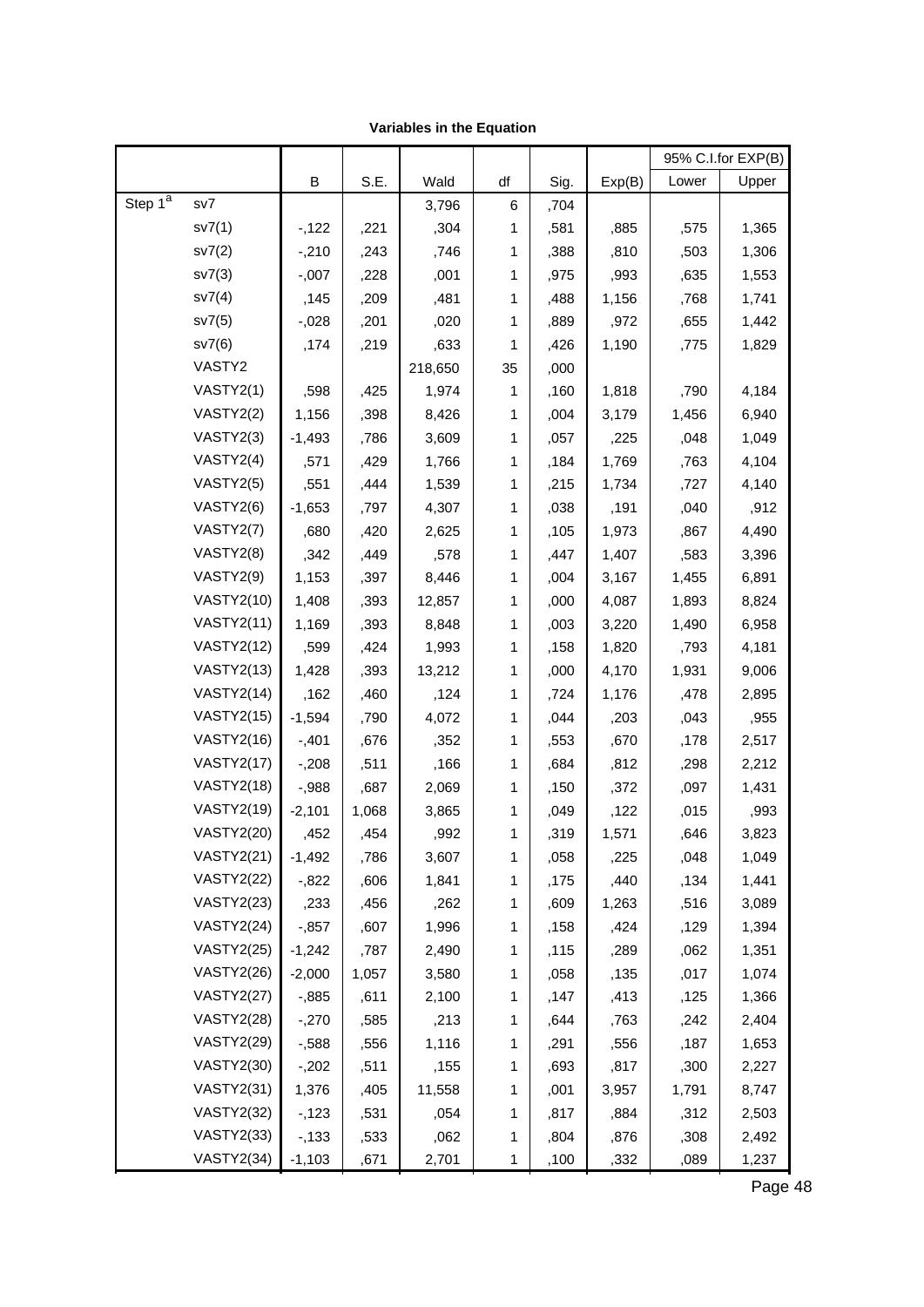|                   |          |      |         |    |      |        |       | $95\%$ C.I.for EXP(B) |
|-------------------|----------|------|---------|----|------|--------|-------|-----------------------|
|                   | В        | S.E. | Wald    | df | Sig. | Exp(B) | Lower | Jpper                 |
| <b>VASTY2(35)</b> | 154      | 479, | .104    |    | .747 | 1,167  | .456  | 2,987                 |
| Constant          | $-3.675$ | .363 | 102.427 |    | ,000 | 025    |       |                       |

a. Variable(s) entered on step 1: sv7, VASTY2.

\*\*

#### LOGISTIC REGRESSION VARIABLES handlt1

```
 /METHOD=ENTER bv1 VASTY2
/CONTRAST (bv1)=Indicator(1)
/CONTRAST (VASTY2)=Indicator(1)
/PRINT=CI(95)
/CRITERIA=PIN(0.05) POUT(0.10) ITERATE(20) CUT(0.5).
```
### **Block 1: Method = Enter**

#### **Omnibus Tests of Model Coefficients**

|        |              | Chi-square | df | Sig. |
|--------|--------------|------------|----|------|
| Step 1 | Step         | 220,073    | 37 | ,000 |
|        | <b>Block</b> | 220,073    | 37 | ,000 |
|        | Model        | 220,073    | 37 | .000 |

#### **Model Summary**

|      |             | Cox &   |            |
|------|-------------|---------|------------|
|      | $-2$ Log    | Snell R | Nagelkerke |
| Step | likelihood  | Square  | R Square   |
|      | $2198,71^a$ | 017     | .099       |

Estimation terminated at iteration number 20 because maximum iterations has been reached. Final a. solution cannot be found.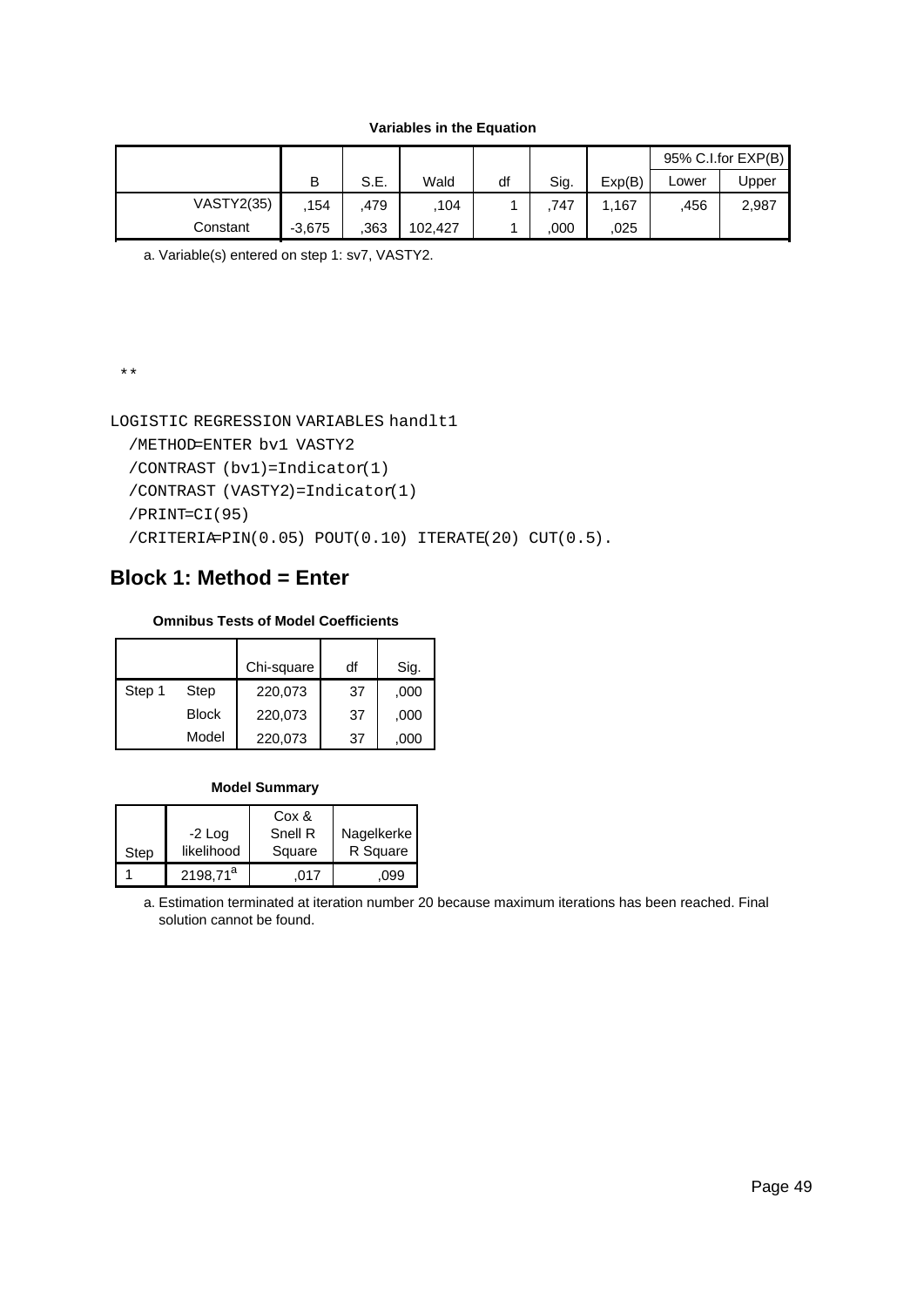|        |                                |                                   |                                 | Predicted                  |
|--------|--------------------------------|-----------------------------------|---------------------------------|----------------------------|
|        |                                | handlt1 händelse larger<br>than 1 |                                 |                            |
|        | Observed                       |                                   | 0 ingen<br>eller en<br>händelse | 1 mer än<br>en<br>händelse |
| Step 1 | handit1 händelse larger than 1 | 0 ingen eller en händelse         | 12229                           | 0                          |
|        |                                | 1 mer än en händelse              | 246                             | 0                          |
|        | Overall Percentage             |                                   |                                 |                            |

### **Classification Table<sup>a</sup>**

|        |                                |                           | Predicted  |
|--------|--------------------------------|---------------------------|------------|
|        |                                |                           |            |
|        |                                |                           |            |
|        |                                |                           |            |
|        |                                |                           | Percentage |
|        | Observed                       |                           | Correct    |
| Step 1 | handit1 händelse larger than 1 | 0 ingen eller en händelse | 100,0      |
|        |                                | 1 mer än en händelse      | ,0         |
|        | Overall Percentage             |                           | 98,0       |

a. The cut value is ,500

|                         |                   |           |          |         |                |      |        | 95% C.I |
|-------------------------|-------------------|-----------|----------|---------|----------------|------|--------|---------|
|                         |                   | B         | S.E.     | Wald    | df             | Sig. | Exp(B) | Lower   |
| Step $1^{\overline{a}}$ | bv1               |           |          | 10,930  | $\overline{c}$ | ,004 |        |         |
|                         | bv1(1)            | $-0.349$  | ,189     | 3,402   | 1              | ,065 | ,706   | ,487    |
|                         | bv1(2)            | ,302      | ,152     | 3,935   | 1              | ,047 | 1,352  | 1,004   |
|                         | VASTY2            |           |          | 120,570 | 35             | ,000 |        |         |
|                         | VASTY2(1)         | ,467      | ,575     | ,658    | 1              | ,417 | 1,595  | ,516    |
|                         | VASTY2(2)         | ,739      | ,545     | 1,837   | 1              | ,175 | 2,094  | ,719    |
|                         | VASTY2(3)         | $-1,847$  | 1,101    | 2,816   | 1              | ,093 | ,158   | ,018    |
|                         | VASTY2(4)         | ,299      | ,578     | ,267    | 1              | ,605 | 1,348  | ,434    |
|                         | VASTY2(5)         | $-0.501$  | ,735     | ,464    | 1              | ,496 | ,606   | ,143    |
|                         | VASTY2(6)         | $-17,067$ | 2099,887 | ,000    | 1              | ,994 | ,000   | ,000    |
|                         | VASTY2(7)         | ,661      | ,545     | 1,471   | 1              | ,225 | 1,936  | ,666    |
|                         | VASTY2(8)         | ,228      | ,591     | ,149    | 1              | ,699 | 1,257  | ,394    |
|                         | VASTY2(9)         | ,126      | ,612     | ,042    | 1              | ,837 | 1,134  | ,342    |
|                         | <b>VASTY2(10)</b> | 1,478     | ,500     | 8,729   | 1              | ,003 | 4,384  | 1,645   |
|                         | <b>VASTY2(11)</b> | 1,431     | ,504     | 8,054   | 1              | ,005 | 4,182  | 1,557   |
|                         | <b>VASTY2(12)</b> | $-0.618$  | ,735     | ,708    | 1              | ,400 | ,539   | ,128    |
|                         | <b>VASTY2(13)</b> | $-205$    | ,640     | ,102    | 1              | ,749 | ,815   | ,232    |
|                         | <b>VASTY2(14)</b> | ,065      | ,612     | ,011    | 1              | ,915 | 1,068  | ,322    |
|                         | <b>VASTY2(15)</b> | ,103      | ,611     | ,028    | 1              | ,866 | 1,108  | ,335    |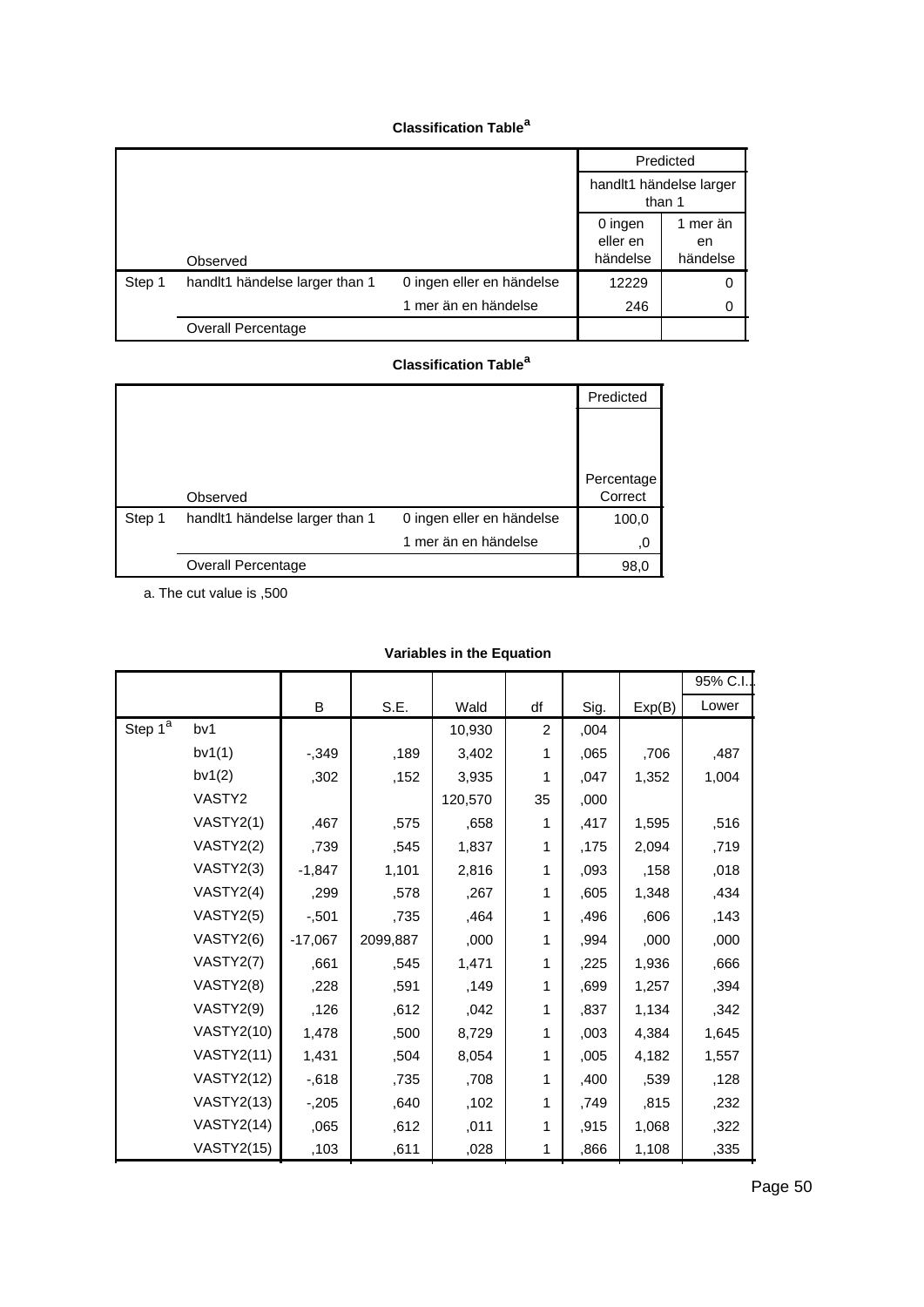|                     |                   | 95% C.I |
|---------------------|-------------------|---------|
|                     |                   | Upper   |
| Step 1 <sup>a</sup> | bv1               |         |
|                     | bv1(1)            | 1,022   |
|                     | bv1(2)            | 1,822   |
|                     | VASTY2            |         |
|                     | VASTY2(1)         | 4,926   |
|                     | VASTY2(2)         | 6,094   |
|                     | VASTY2(3)         | 1,364   |
|                     | VASTY2(4)         | 4,189   |
|                     | VASTY2(5)         | 2,561   |
|                     | VASTY2(6)         |         |
|                     | VASTY2(7)         | 5,633   |
|                     | VASTY2(8)         | 4,006   |
|                     | VASTY2(9)         | 3,765   |
|                     | <b>VASTY2(10)</b> | 11,685  |
|                     | <b>VASTY2(11)</b> | 11,233  |
|                     | <b>VASTY2(12)</b> | 2,275   |
|                     | <b>VASTY2(13)</b> | 2,858   |
|                     | <b>VASTY2(14)</b> | 3,543   |
|                     | <b>VASTY2(15)</b> | 3,670   |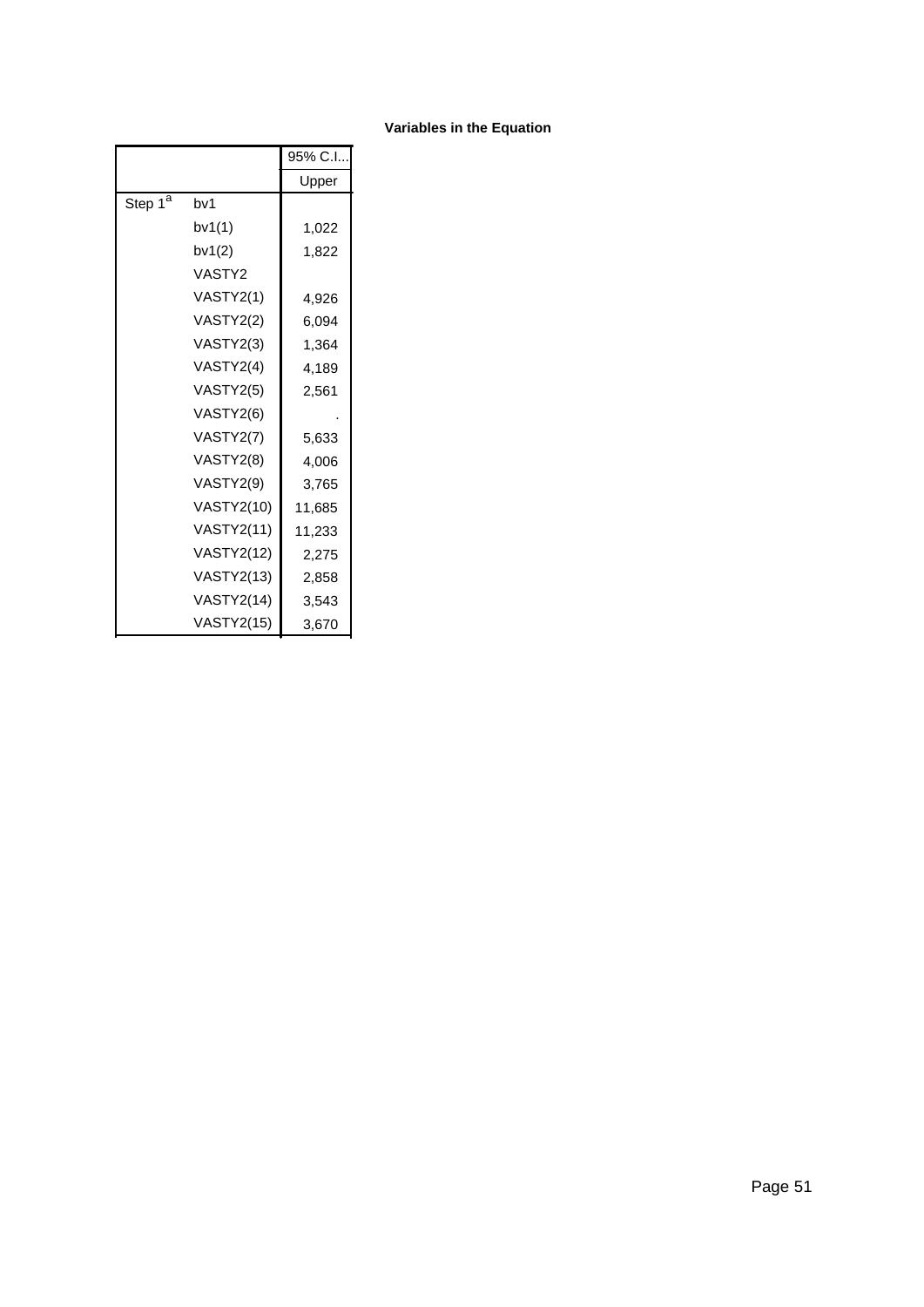|                   |           |          |        |    |      |        | 95% C.I. |
|-------------------|-----------|----------|--------|----|------|--------|----------|
|                   | B         | S.E.     | Wald   | df | Sig. | Exp(B) | Lower    |
| <b>VASTY2(16)</b> | ,164      | ,738     | ,050   | 1  | ,824 | 1,179  | ,278     |
| <b>VASTY2(17)</b> | $-16,898$ | 2096,665 | ,000   | 1  | ,994 | ,000   | ,000     |
| <b>VASTY2(18)</b> | $-16,941$ | 2104,491 | ,000   | 1  | ,994 | ,000   | ,000     |
| <b>VASTY2(19)</b> | $-1,349$  | 1,105    | 1,490  | 1  | ,222 | ,260   | ,030     |
| <b>VASTY2(20)</b> | $-0.442$  | ,737     | ,359   | 1  | ,549 | ,643   | ,152     |
| <b>VASTY2(21)</b> | $-582$    | ,735     | ,629   | 1  | ,428 | ,559   | ,132     |
| <b>VASTY2(22)</b> | ,725      | ,565     | 1,647  | 1  | ,199 | 2,064  | ,683     |
| <b>VASTY2(23)</b> | 1,650     | ,498     | 10,989 | 1  | ,001 | 5,208  | 1,963    |
| <b>VASTY2(24)</b> | 1,197     | ,512     | 5,478  | 1  | ,019 | 3,311  | 1,215    |
| <b>VASTY2(25)</b> | ,586      | ,591     | ,984   | 1  | ,321 | 1,798  | ,564     |
| <b>VASTY2(26)</b> | $-0.096$  | ,677     | ,020   | 1  | ,888 | ,909   | ,241     |
| <b>VASTY2(27)</b> | $-1,757$  | 1,099    | 2,555  | 1  | ,110 | ,173   | ,020     |
| <b>VASTY2(28)</b> | $-1,293$  | 1,100    | 1,382  | 1  | ,240 | ,274   | ,032     |
| <b>VASTY2(29)</b> | $-17,003$ | 2095,464 | ,000   | 1  | ,994 | ,000   | ,000     |
| <b>VASTY2(30)</b> | ,402      | ,576     | ,487   | 1  | ,485 | 1,495  | ,484     |
| <b>VASTY2(31)</b> | 1,084     | ,524     | 4,279  | 1  | ,039 | 2,958  | 1,059    |
| <b>VASTY2(32)</b> | ,050      | ,639     | ,006   | 1  | ,938 | 1,051  | ,301     |
| <b>VASTY2(33)</b> | $-206$    | ,676     | ,093   | 1  | ,760 | ,814   | ,216     |
| <b>VASTY2(34)</b> | $-1,664$  | 1,098    | 2,295  | 1  | ,130 | ,189   | ,022     |
| <b>VASTY2(35)</b> | ,954      | ,537     | 3,156  | 1  | ,076 | 2,596  | ,906     |
| Constant          | $-4,232$  | ,454     | 86,955 | 1  | ,000 | ,015   |          |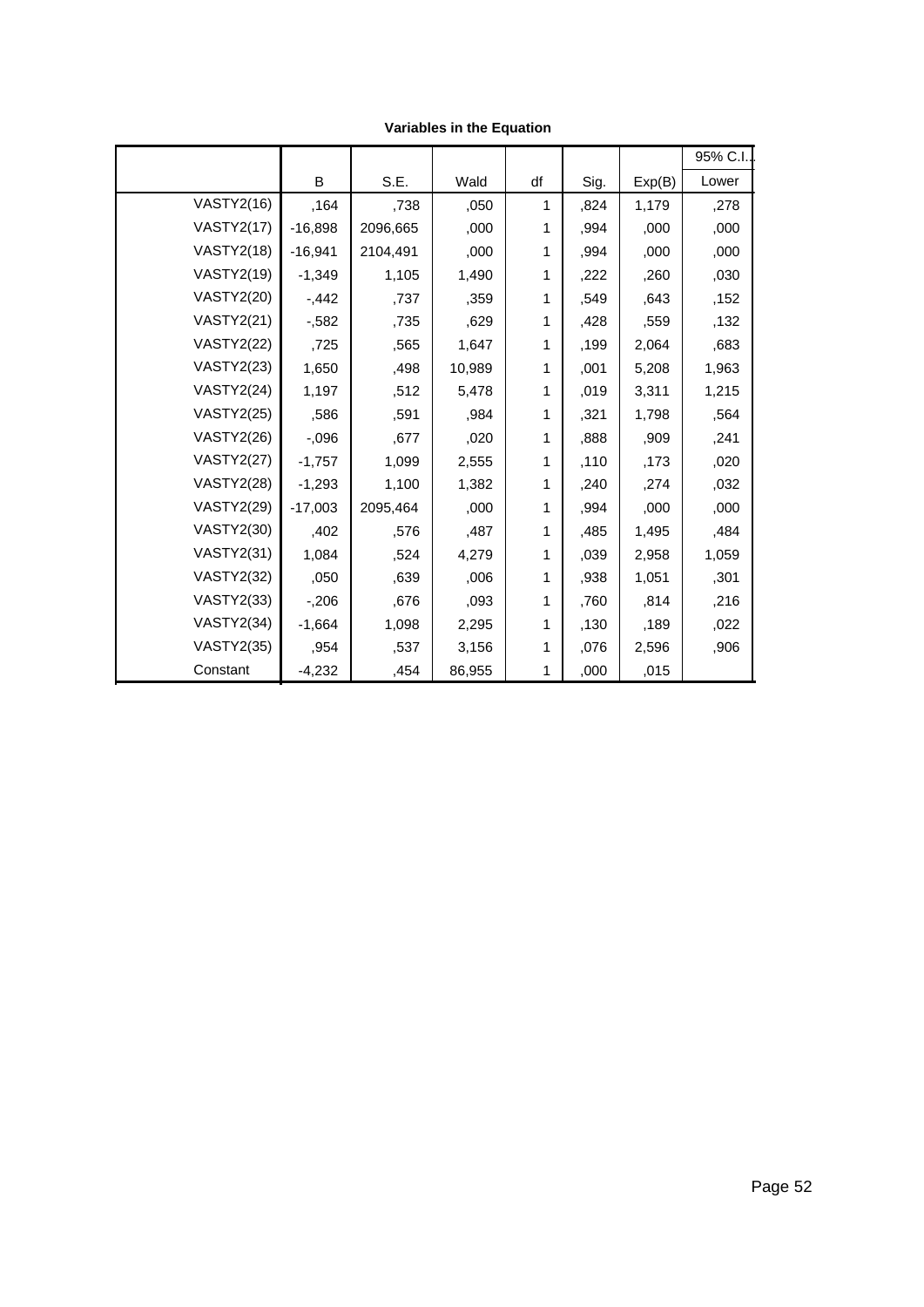|                   | 95% C.I |  |
|-------------------|---------|--|
|                   | Upper   |  |
| <b>VASTY2(16)</b> | 5,003   |  |
| <b>VASTY2(17)</b> |         |  |
| <b>VASTY2(18)</b> |         |  |
| <b>VASTY2(19)</b> | 2,263   |  |
| <b>VASTY2(20)</b> | 2,725   |  |
| <b>VASTY2(21)</b> | 2,357   |  |
| <b>VASTY2(22)</b> | 6,240   |  |
| <b>VASTY2(23)</b> | 13,818  |  |
| <b>VASTY2(24)</b> | 9,024   |  |
| <b>VASTY2(25)</b> | 5,726   |  |
| <b>VASTY2(26)</b> | 3,425   |  |
| <b>VASTY2(27)</b> | 1,488   |  |
| <b>VASTY2(28)</b> | 2,370   |  |
| <b>VASTY2(29)</b> |         |  |
| <b>VASTY2(30)</b> | 4,618   |  |
| <b>VASTY2(31)</b> | 8,264   |  |
| <b>VASTY2(32)</b> | 3,675   |  |
| <b>VASTY2(33)</b> | 3,060   |  |
| <b>VASTY2(34)</b> | 1,630   |  |
| <b>VASTY2(35)</b> | 7,438   |  |
| Constant          |         |  |

a. Variable(s) entered on step 1: bv1, VASTY2.

```
LOGISTIC REGRESSION VARIABLES handlt1
 /METHOD=ENTER bv2 VASTY2
 /CONTRAST (bv2)=Indicator(1)
 /CONTRAST (VASTY2)=Indicator(1)
 /PRINT=CI(95)
 /CRITERIA=PIN(0.05) POUT(0.10) ITERATE(20) CUT(0.5).
```
### **Block 1: Method = Enter**

#### **Omnibus Tests of Model Coefficients**

|        |              | Chi-square | df | Sig. |
|--------|--------------|------------|----|------|
| Step 1 | Step         | 217,446    | 37 | ,000 |
|        | <b>Block</b> | 217,446    | 37 | ,000 |
|        | Model        | 217,446    | 37 | ,000 |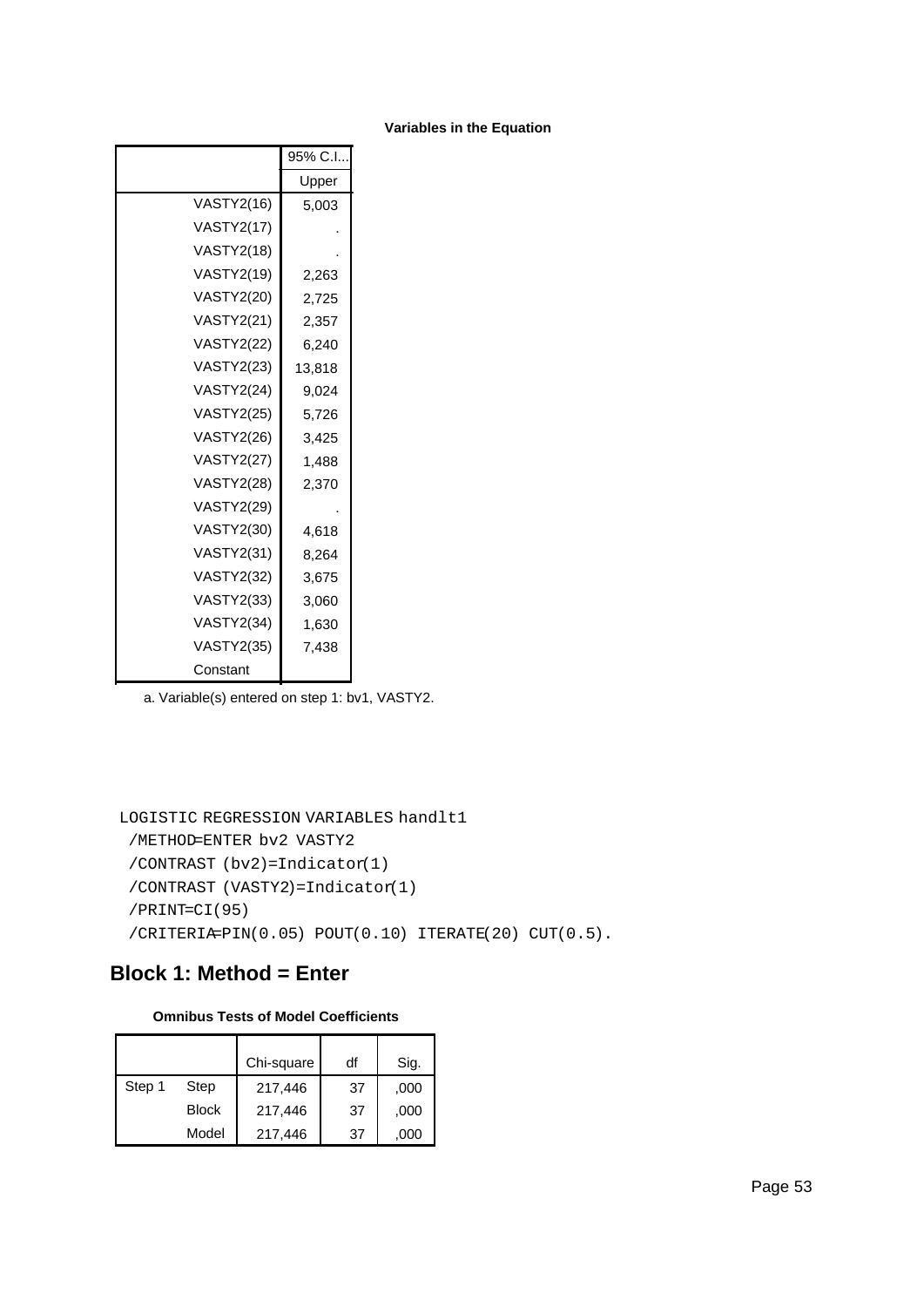**Model Summary**

| Step | $-2$ Log<br>likelihood | Cox &<br>Snell R<br>Square | Nagelkerke<br>R Square |
|------|------------------------|----------------------------|------------------------|
|      | $2201,34^a$            | .017                       | .098                   |

Estimation terminated at iteration number 20 because maximum iterations has been reached. Final a. solution cannot be found.

### **Classification Table<sup>a</sup>**

|        |                                |                           |                                   | Predicted                  |  |  |
|--------|--------------------------------|---------------------------|-----------------------------------|----------------------------|--|--|
|        |                                |                           | handlt1 händelse larger<br>than 1 |                            |  |  |
|        | Observed                       |                           | 0 ingen<br>eller en<br>händelse   | 1 mer än<br>en<br>händelse |  |  |
| Step 1 | handit1 händelse larger than 1 | 0 ingen eller en händelse | 12229                             | 0                          |  |  |
|        |                                | 1 mer än en händelse      | 246                               | 0                          |  |  |
|        | <b>Overall Percentage</b>      |                           |                                   |                            |  |  |

### **Classification Table<sup>a</sup>**

|        |                                |                           | Predicted  |
|--------|--------------------------------|---------------------------|------------|
|        |                                |                           |            |
|        |                                |                           |            |
|        |                                |                           |            |
|        |                                |                           | Percentage |
|        | Observed                       |                           | Correct    |
| Step 1 | handlt1 händelse larger than 1 | 0 ingen eller en händelse | 100,0      |
|        |                                | 1 mer än en händelse      | 0,         |
|        | <b>Overall Percentage</b>      |                           | 98,0       |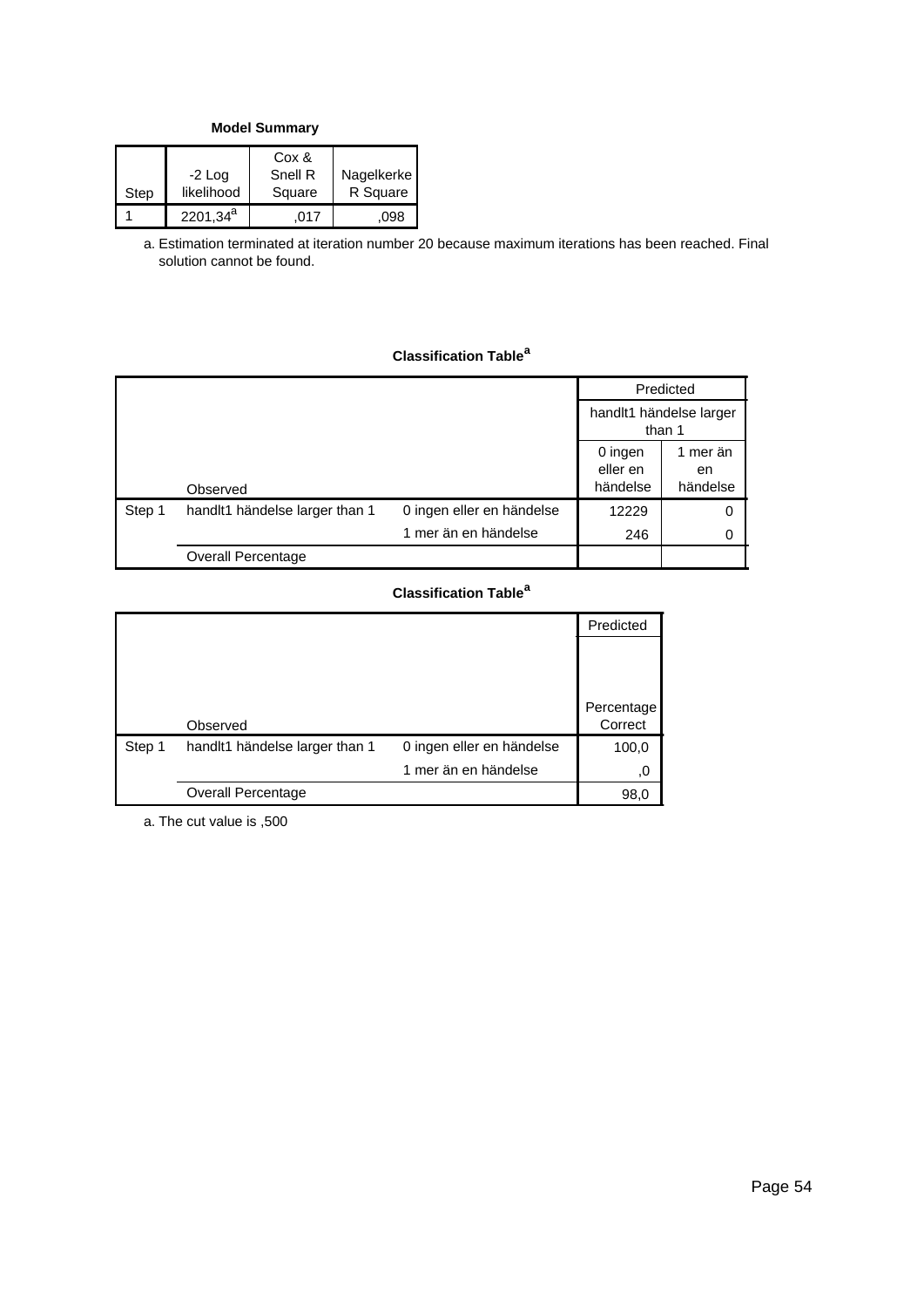| Variables in the Equation |  |  |  |
|---------------------------|--|--|--|
|---------------------------|--|--|--|

|                         |                   |           |          |         |                         |      |        | 95% C.I. |
|-------------------------|-------------------|-----------|----------|---------|-------------------------|------|--------|----------|
|                         |                   | В         | S.E.     | Wald    | df                      | Sig. | Exp(B) | Lower    |
| Step $1^{\overline{a}}$ | bv <sub>2</sub>   |           |          | 8,427   | $\overline{\mathbf{c}}$ | ,015 |        |          |
|                         | bv2(1)            | $-248$    | ,188     | 1,736   | 1                       | ,188 | ,780   | ,539     |
|                         | bv2(2)            | ,231      | ,170     | 1,847   | 1                       | ,174 | 1,260  | ,903     |
|                         | VASTY2            |           |          | 120,796 | 35                      | ,000 |        |          |
|                         | VASTY2(1)         | ,455      | ,575     | ,627    | 1                       | ,429 | 1,577  | ,511     |
|                         | VASTY2(2)         | ,741      | ,545     | 1,845   | 1                       | ,174 | 2,097  | ,720     |
|                         | VASTY2(3)         | $-1,802$  | 1,100    | 2,684   | 1                       | ,101 | ,165   | ,019     |
|                         | VASTY2(4)         | ,330      | ,578     | ,327    | 1                       | ,567 | 1,391  | ,449     |
|                         | VASTY2(5)         | $-0.493$  | ,735     | ,450    | 1                       | ,502 | ,611   | ,145     |
|                         | VASTY2(6)         | $-17,032$ | 2101,796 | ,000    | 1                       | ,994 | ,000   | ,000     |
|                         | VASTY2(7)         | ,708      | ,543     | 1,701   | 1                       | ,192 | 2,030  | ,701     |
|                         | VASTY2(8)         | ,231      | ,592     | ,153    | 1                       | ,696 | 1,260  | ,395     |
|                         | VASTY2(9)         | ,136      | ,612     | ,050    | 1                       | ,824 | 1,146  | ,345     |
|                         | <b>VASTY2(10)</b> | 1,486     | ,500     | 8,827   | 1                       | ,003 | 4,421  | 1,658    |
|                         | <b>VASTY2(11)</b> | 1,443     | ,504     | 8,206   | 1                       | ,004 | 4,234  | 1,577    |
|                         | <b>VASTY2(12)</b> | $-0.610$  | ,735     | ,689    | 1                       | ,406 | ,543   | ,129     |
|                         | <b>VASTY2(13)</b> | $-185$    | ,640     | ,084    | 1                       | ,772 | ,831   | ,237     |
|                         | <b>VASTY2(14)</b> | ,079      | ,612     | ,017    | 1                       | ,898 | 1,082  | ,326     |
|                         | <b>VASTY2(15)</b> | ,098      | ,611     | ,026    | 1                       | ,872 | 1,103  | ,333     |
|                         | <b>VASTY2(16)</b> | ,182      | ,737     | ,061    | 1                       | ,805 | 1,199  | ,283     |
|                         | <b>VASTY2(17)</b> | $-16,892$ | 2098,459 | ,000    | 1                       | ,994 | ,000   | ,000     |
|                         | <b>VASTY2(18)</b> | $-16,938$ | 2106,705 | ,000    | 1                       | ,994 | ,000   | ,000     |
|                         | <b>VASTY2(19)</b> | $-1,413$  | 1,102    | 1,644   | 1                       | ,200 | ,243   | ,028     |
|                         | <b>VASTY2(20)</b> | $-0.412$  | ,736     | ,313    | 1                       | ,576 | ,662   | ,157     |
|                         | <b>VASTY2(21)</b> | $-0.575$  | ,735     | ,614    | 1                       | ,433 | ,562   | ,133     |
|                         | <b>VASTY2(22)</b> | ,730      | ,565     | 1,667   | 1                       | ,197 | 2,074  | ,685     |
|                         | <b>VASTY2(23)</b> | 1,641     | ,498     | 10,875  | 1                       | ,001 | 5,161  | 1,946    |
|                         | <b>VASTY2(24)</b> | 1,230     | ,511     | 5,786   | 1                       | ,016 | 3,420  | 1,256    |
|                         | <b>VASTY2(25)</b> | ,594      | ,591     | 1,011   | 1                       | ,315 | 1,812  | ,569     |
|                         | <b>VASTY2(26)</b> | $-0.088$  | ,677     | ,017    | 1                       | ,897 | ,916   | ,243     |
|                         | <b>VASTY2(27)</b> | $-1,742$  | 1,099    | 2,512   | 1                       | ,113 | ,175   | ,020     |
|                         | <b>VASTY2(28)</b> | $-1,289$  | 1,100    | 1,372   | 1                       | ,241 | ,276   | ,032     |
|                         | <b>VASTY2(29)</b> | $-16,985$ | 2096,165 | ,000    | 1                       | ,994 | ,000   | ,000     |
|                         | <b>VASTY2(30)</b> | ,418      | ,576     | ,526    | 1                       | ,468 | 1,518  | ,491     |
|                         | <b>VASTY2(31)</b> | 1,095     | ,523     | 4,379   | 1                       | ,036 | 2,989  | 1,072    |
|                         | <b>VASTY2(32)</b> | ,045      | ,638     | ,005    | 1                       | ,944 | 1,046  | ,300     |
|                         | <b>VASTY2(33)</b> | $-206$    | ,676     | ,093    | 1                       | ,760 | ,813   | ,216     |
|                         | <b>VASTY2(34)</b> | $-1,654$  | 1,098    | 2,268   | 1                       | ,132 | ,191   | ,022     |
|                         | <b>VASTY2(35)</b> | ,998      | ,535     | 3,475   | 1                       | ,062 | 2,713  | ,950     |
|                         | Constant          | $-4,243$  | ,463     | 84,086  | 1                       | ,000 | ,014   |          |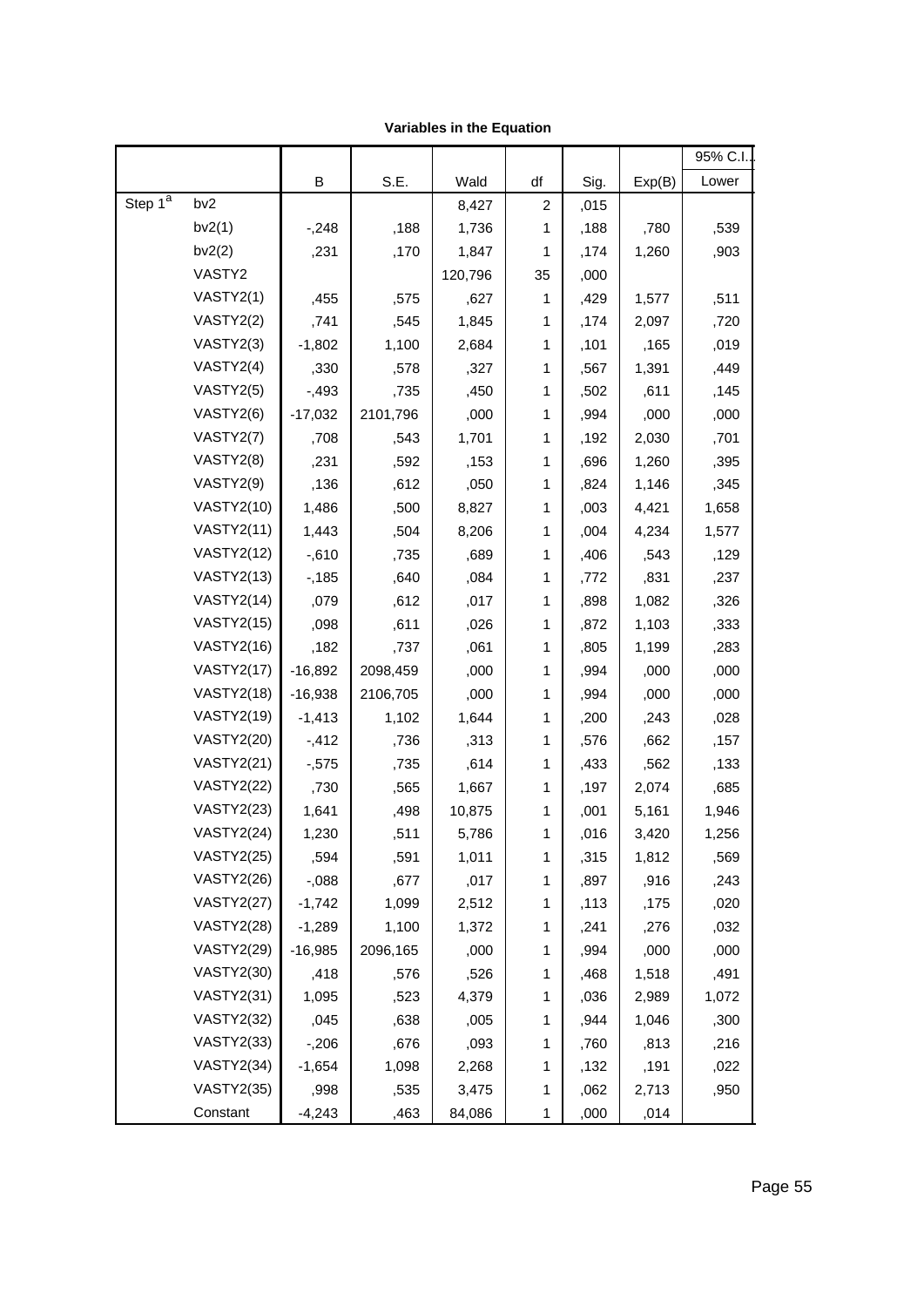|                     |                   | 95% C.I |
|---------------------|-------------------|---------|
|                     |                   | Upper   |
| Step 1 <sup>a</sup> | bv2               |         |
|                     | bv2(1)            | 1,129   |
|                     | bv2(2)            | 1,759   |
|                     | VASTY2            |         |
|                     | VASTY2(1)         | 4,870   |
|                     | VASTY2(2)         | 6,105   |
|                     | VASTY2(3)         | 1,425   |
|                     | VASTY2(4)         | 4,316   |
|                     | VASTY2(5)         | 2,579   |
|                     | VASTY2(6)         |         |
|                     | VASTY2(7)         | 5,880   |
|                     | VASTY2(8)         | 4,019   |
|                     | VASTY2(9)         | 3,803   |
|                     | <b>VASTY2(10)</b> | 11,786  |
|                     | <b>VASTY2(11)</b> | 11,365  |
|                     | <b>VASTY2(12)</b> | 2,294   |
|                     | <b>VASTY2(13)</b> | 2,913   |
|                     | <b>VASTY2(14)</b> | 3,587   |
|                     | <b>VASTY2(15)</b> | 3,654   |
|                     | <b>VASTY2(16)</b> | 5,084   |
|                     | <b>VASTY2(17)</b> |         |
|                     | <b>VASTY2(18)</b> |         |
|                     | <b>VASTY2(19)</b> | 2,110   |
|                     | <b>VASTY2(20)</b> | 2,803   |
|                     | <b>VASTY2(21)</b> | 2,374   |
|                     | <b>VASTY2(22)</b> | 6,278   |
|                     | <b>VASTY2(23)</b> | 13,690  |
|                     | <b>VASTY2(24)</b> | 9,316   |
|                     | <b>VASTY2(25)</b> | 5,771   |
|                     | <b>VASTY2(26)</b> | 3,451   |
|                     | <b>VASTY2(27)</b> | 1,510   |
|                     | <b>VASTY2(28)</b> | 2,381   |
|                     | VASTY2(29)        |         |
|                     | <b>VASTY2(30)</b> | 4,691   |
|                     | VASTY2(31)        | 8,336   |
|                     | <b>VASTY2(32)</b> | 3,652   |
|                     | VASTY2(33)        | 3,057   |
|                     | <b>VASTY2(34)</b> | 1,646   |
|                     | VASTY2(35)        | 7,745   |
|                     | Constant          |         |

a. Variable(s) entered on step 1: bv2, VASTY2.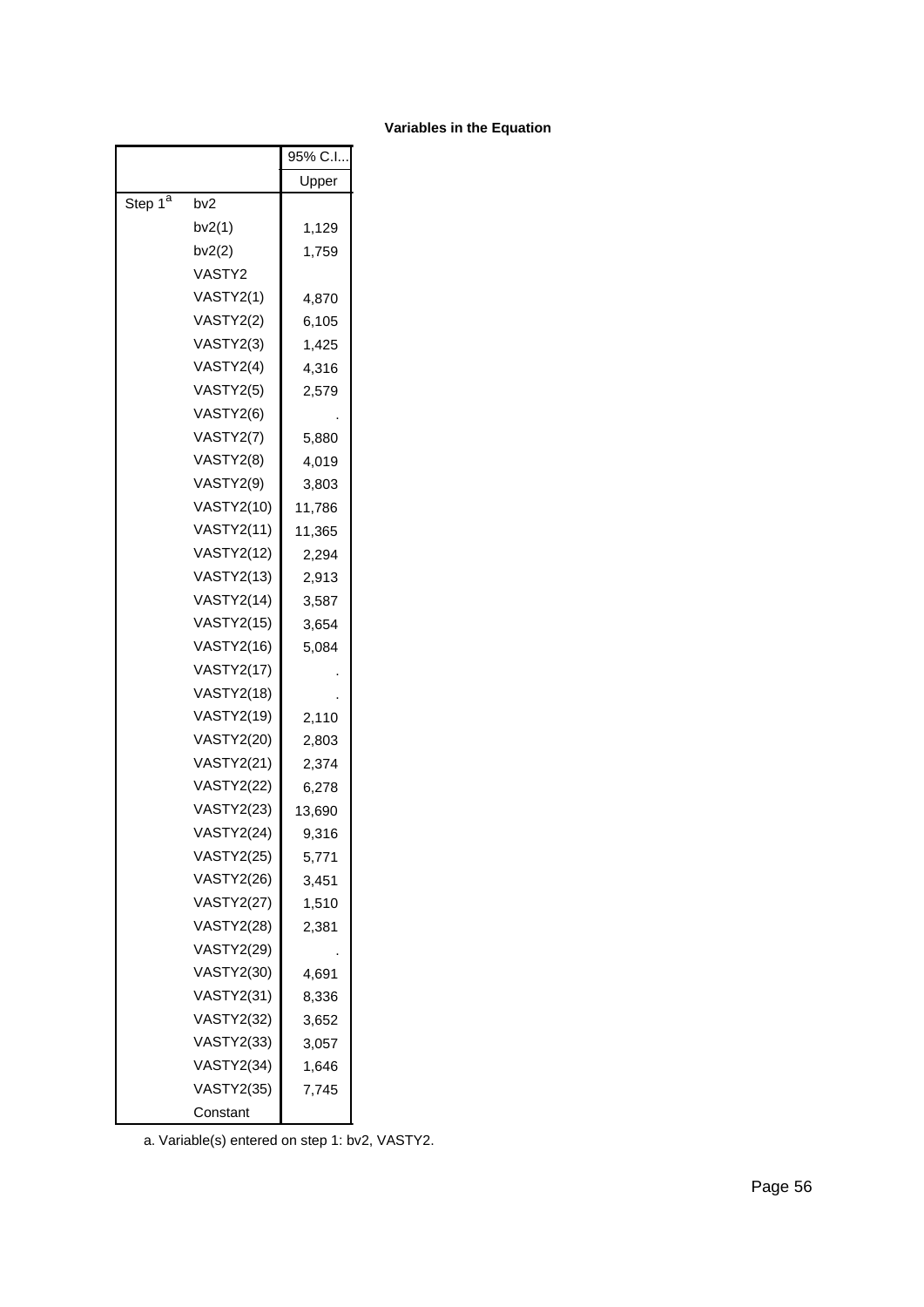### **Block 1: Method = Enter**

#### **Omnibus Tests of Model Coefficients**

|        |              | Chi-square | df | Sig. |
|--------|--------------|------------|----|------|
| Step 1 | Step         | 212,717    | 37 | ,000 |
|        | <b>Block</b> | 212,717    | 37 | ,000 |
|        | Model        | 212.717    | 37 | ,000 |

#### **Model Summary**

| Step | $-2$ Log<br>likelihood | Cox &<br>Snell R<br>Square | Nagelkerke<br>R Square |
|------|------------------------|----------------------------|------------------------|
|      | 2206,07 <sup>a</sup>   | 017                        | .096                   |

Estimation terminated at iteration number 20 because maximum iterations has been reached. Final a. solution cannot be found.

### **Classification Table<sup>a</sup>**

|        |                                |                           |                                                               | Predicted |  |  |
|--------|--------------------------------|---------------------------|---------------------------------------------------------------|-----------|--|--|
|        |                                |                           |                                                               |           |  |  |
|        | Observed                       |                           | 1 mer än<br>0 ingen<br>eller en<br>en<br>händelse<br>händelse |           |  |  |
| Step 1 | handit1 händelse larger than 1 | 0 ingen eller en händelse | 12229                                                         | 0         |  |  |
|        |                                | 1 mer än en händelse      | 246                                                           | 0         |  |  |
|        | <b>Overall Percentage</b>      |                           |                                                               |           |  |  |

### **Classification Table<sup>a</sup>**

|        |                                |                           | Predicted             |
|--------|--------------------------------|---------------------------|-----------------------|
|        |                                |                           |                       |
|        | Observed                       |                           | Percentage<br>Correct |
| Step 1 | handit1 händelse larger than 1 | 0 ingen eller en händelse | 100,0                 |
|        |                                | 1 mer än en händelse      | ,0                    |
|        | <b>Overall Percentage</b>      |                           | 98,0                  |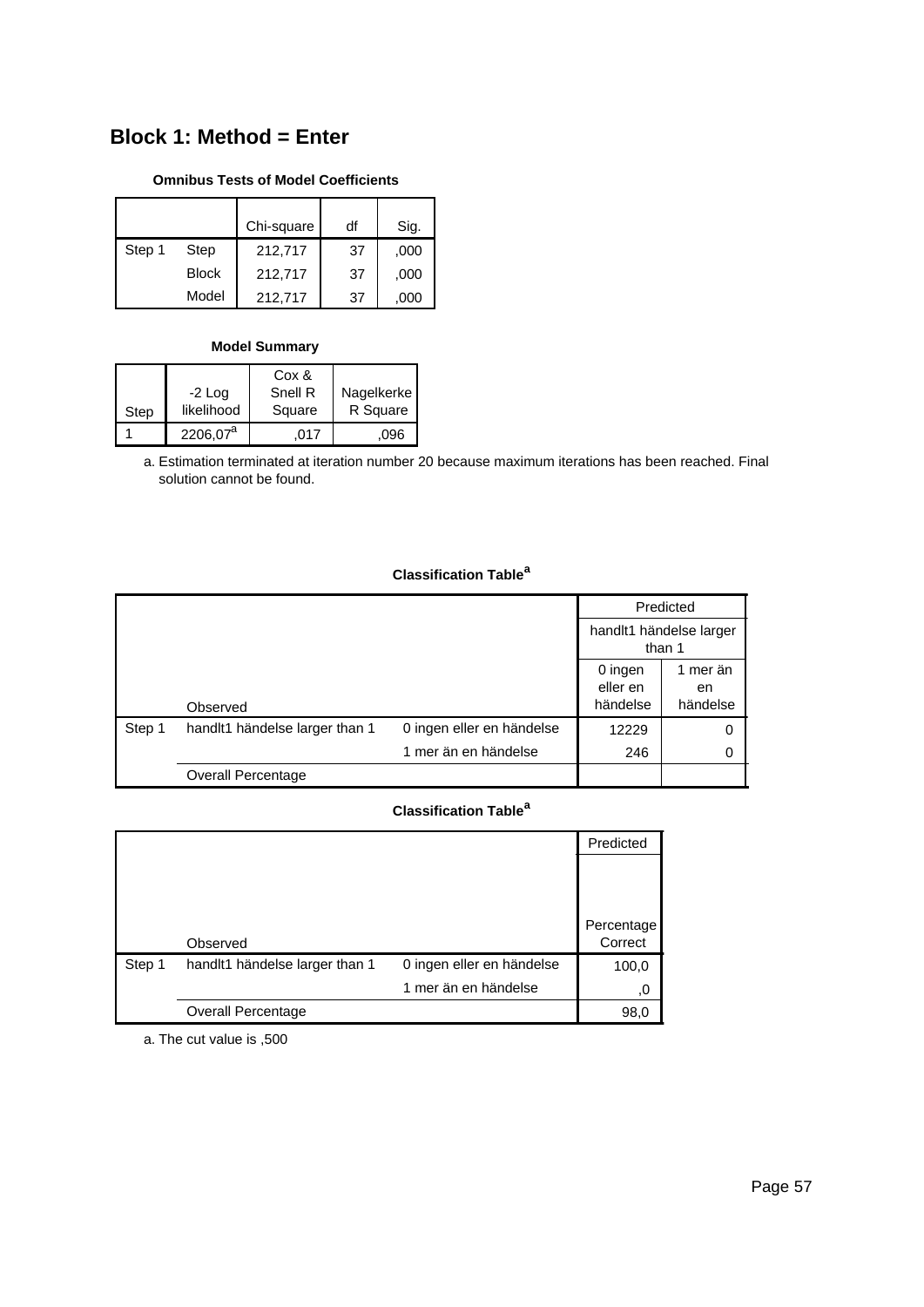|                     |                   |           |          |         |                |      |        | 95% C.I |
|---------------------|-------------------|-----------|----------|---------|----------------|------|--------|---------|
|                     |                   | В         | S.E.     | Wald    | df             | Sig. | Exp(B) | Lower   |
| Step 1 <sup>a</sup> | bv3               |           |          | 3,508   | $\overline{c}$ | ,173 |        |         |
|                     | bv3(1)            | $-0.484$  | ,259     | 3,492   | 1              | ,062 | ,616   | ,371    |
|                     | bv3(2)            | $-0.018$  | ,194     | ,009    | 1              | ,926 | ,982   | ,672    |
|                     | VASTY2            |           |          | 118,219 | 35             | ,000 |        |         |
|                     | VASTY2(1)         | ,522      | ,575     | ,825    | 1              | ,364 | 1,686  | ,546    |
|                     | VASTY2(2)         | ,795      | ,545     | 2,131   | 1              | ,144 | 2,214  | ,762    |
|                     | VASTY2(3)         | $-1,646$  | 1,100    | 2,238   | 1              | ,135 | ,193   | ,022    |
|                     | VASTY2(4)         | ,461      | ,578     | ,637    | 1              | ,425 | 1,585  | ,511    |
|                     | VASTY2(5)         | $-0.412$  | ,735     | ,314    | 1              | ,575 | ,663   | ,157    |
|                     | VASTY2(6)         | $-16,921$ | 2104,931 | ,000    | 1              | ,994 | ,000   | ,000    |
|                     | VASTY2(7)         | ,894      | ,548     | 2,666   | 1              | ,103 | 2,445  | ,836    |
|                     | VASTY2(8)         | ,329      | ,591     | ,310    | 1              | ,578 | 1,389  | ,437    |
|                     | VASTY2(9)         | ,249      | ,611     | ,166    | 1              | ,684 | 1,283  | ,387    |
|                     | <b>VASTY2(10)</b> | 1,554     | ,499     | 9,677   | 1              | ,002 | 4,728  | 1,777   |
|                     | <b>VASTY2(11)</b> | 1,499     | ,504     | 8,860   | 1              | ,003 | 4,479  | 1,669   |
|                     | <b>VASTY2(12)</b> | $-0.535$  | ,734     | ,531    | 1              | ,466 | ,586   | ,139    |
|                     | <b>VASTY2(13)</b> | $-0.027$  | ,638     | ,002    | 1              | ,966 | ,973   | ,279    |
|                     | <b>VASTY2(14)</b> | ,182      | ,611     | ,089    | 1              | ,766 | 1,200  | ,362    |
|                     | <b>VASTY2(15)</b> | ,179      | ,610     | ,086    | 1              | ,770 | 1,196  | ,362    |
|                     | <b>VASTY2(16)</b> | ,265      | ,738     | ,129    | 1              | ,720 | 1,303  | ,306    |
|                     | <b>VASTY2(17)</b> | $-16,892$ | 2100,571 | ,000    | 1              | ,994 | ,000   | ,000    |
|                     | <b>VASTY2(18)</b> | $-16,886$ | 2109,059 | ,000    | 1              | ,994 | ,000   | ,000    |
|                     | <b>VASTY2(19)</b> | $-1,345$  | 1,107    | 1,477   | 1              | ,224 | ,261   | ,030    |
|                     | <b>VASTY2(20)</b> | $-297$    | ,736     | ,162    | 1              | ,687 | ,743   | ,176    |
|                     | <b>VASTY2(21)</b> | $-0.520$  | ,734     | ,501    | 1              | ,479 | ,595   | ,141    |
|                     | <b>VASTY2(22)</b> | ,645      | ,563     | 1,311   | 1              | ,252 | 1,906  | ,632    |
|                     | <b>VASTY2(23)</b> | 1,655     | ,498     | 11,062  | 1              | ,001 | 5,235  | 1,974   |
|                     | <b>VASTY2(24)</b> | 1,350     | ,511     | 6,982   | 1              | ,008 | 3,856  | 1,417   |
|                     | <b>VASTY2(25)</b> | ,615      | ,591     | 1,083   | 1              | ,298 | 1,850  | ,581    |
|                     | <b>VASTY2(26)</b> | ,016      | ,676     | ,001    | 1              | ,981 | 1,016  | ,270    |
|                     | <b>VASTY2(27)</b> | $-1,612$  | 1,099    | 2,154   | 1              | ,142 | ,199   | ,023    |
|                     | <b>VASTY2(28)</b> | $-1,165$  | 1,099    | 1,124   | 1              | ,289 | ,312   | ,036    |
|                     | <b>VASTY2(29)</b> | $-16,951$ | 2100,489 | ,000    | 1              | ,994 | ,000   | ,000    |
|                     | <b>VASTY2(30)</b> | ,453      | ,575     | ,621    | 1              | ,431 | 1,574  | ,510    |
|                     | <b>VASTY2(31)</b> | 1,211     | ,526     | 5,307   | 1              | ,021 | 3,356  | 1,198   |
|                     | <b>VASTY2(32)</b> | ,137      | ,640     | ,046    | 1              | ,831 | 1,147  | ,327    |
|                     | <b>VASTY2(33)</b> | $-125$    | ,677     | ,034    | 1              | ,853 | ,882   | ,234    |
|                     | <b>VASTY2(34)</b> | $-1,622$  | 1,098    | 2,183   | 1              | ,140 | ,197   | ,023    |
|                     | <b>VASTY2(35)</b> | 1,141     | ,537     | 4,512   | 1              | ,034 | 3,131  | 1,092   |
|                     | Constant          | $-4,243$  | ,451     | 88,672  | $\mathbf{1}$   | ,000 | ,014   |         |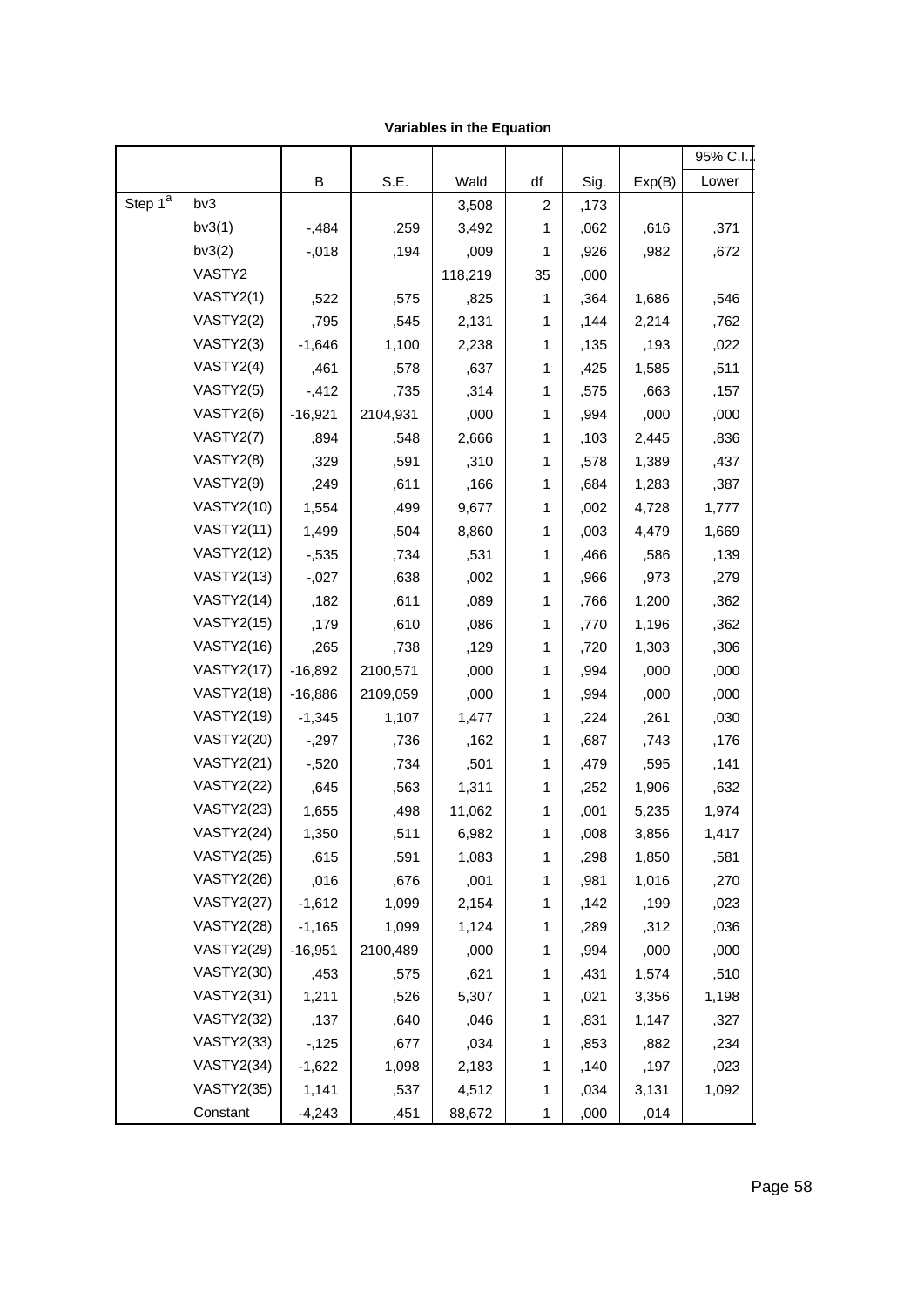|                     |                   | 95% C.I |
|---------------------|-------------------|---------|
|                     |                   | Upper   |
| Step 1 <sup>a</sup> | bv3               |         |
|                     | bv3(1)            | 1,024   |
|                     | bv3(2)            | 1,436   |
|                     | VASTY2            |         |
|                     | VASTY2(1)         | 5,207   |
|                     | VASTY2(2)         | 6,439   |
|                     | VASTY2(3)         | 1,666   |
|                     | VASTY2(4)         | 4,918   |
|                     | VASTY2(5)         | 2,797   |
|                     | VASTY2(6)         |         |
|                     | VASTY2(7)         | 7,153   |
|                     | VASTY2(8)         | 4,421   |
|                     | VASTY2(9)         | 4,248   |
|                     | <b>VASTY2(10)</b> | 12,583  |
|                     | <b>VASTY2(11)</b> | 12,023  |
|                     | <b>VASTY2(12)</b> | 2,469   |
|                     | <b>VASTY2(13)</b> | 3,398   |
|                     | <b>VASTY2(14)</b> | 3,971   |
|                     | <b>VASTY2(15)</b> | 3,955   |
|                     | <b>VASTY2(16)</b> | 5,541   |
|                     | <b>VASTY2(17)</b> |         |
|                     | <b>VASTY2(18)</b> |         |
|                     | <b>VASTY2(19)</b> | 2,280   |
|                     | <b>VASTY2(20)</b> | 3,148   |
|                     | <b>VASTY2(21)</b> | 2,508   |
|                     | <b>VASTY2(22)</b> | 5,747   |
|                     | <b>VASTY2(23)</b> | 13,886  |
|                     | <b>VASTY2(24)</b> | 10,493  |
|                     | <b>VASTY2(25)</b> | 5,896   |
|                     | <b>VASTY2(26)</b> | 3,824   |
|                     | <b>VASTY2(27)</b> | 1,717   |
|                     | <b>VASTY2(28)</b> | 2,688   |
|                     | <b>VASTY2(29)</b> |         |
|                     | <b>VASTY2(30)</b> | 4,860   |
|                     | <b>VASTY2(31)</b> | 9,399   |
|                     | <b>VASTY2(32)</b> | 4,022   |
|                     | <b>VASTY2(33)</b> | 3,323   |
|                     | <b>VASTY2(34)</b> | 1,698   |
|                     | <b>VASTY2(35)</b> | 8,976   |
|                     | Constant          |         |

a. Variable(s) entered on step 1: bv3, VASTY2.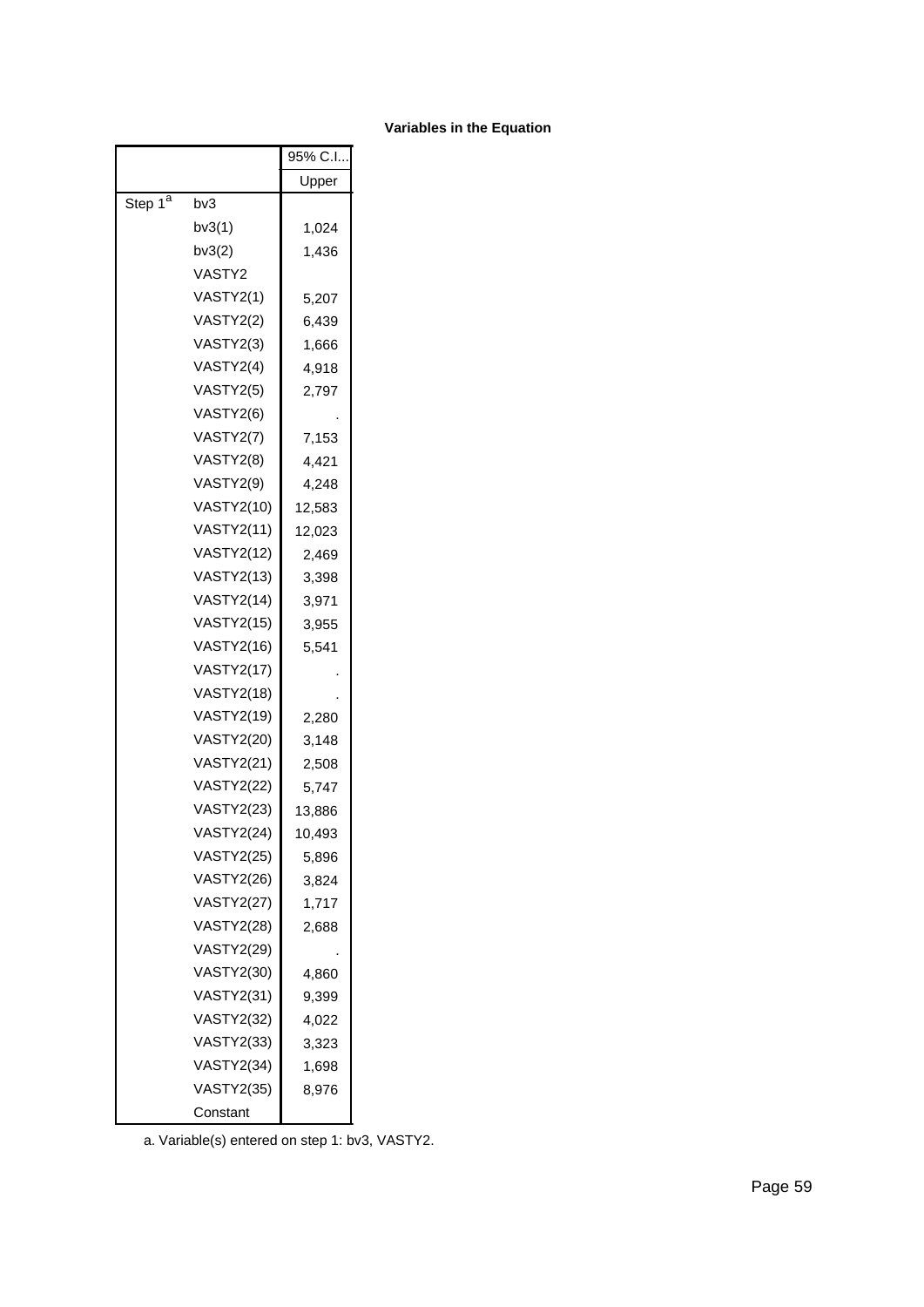```
LOGISTIC REGRESSION VARIABLES handlt1
 /METHOD=ENTER sv3 VASTY2
 /CONTRAST (sv3)=Indicator(1)
 /CONTRAST (VASTY2)=Indicator(1)
 /PRINT=CI(95)
 /CRITERIA=PIN(0.05) POUT(0.10) ITERATE(20) CUT(0.5).
```
### **Block 1: Method = Enter**

#### **Omnibus Tests of Model Coefficients**

|        |              | Chi-square | df | Sig. |
|--------|--------------|------------|----|------|
| Step 1 | Step         | 210,059    | 37 | ,000 |
|        | <b>Block</b> | 210,059    | 37 | ,000 |
|        | Model        | 210,059    | 37 | .000 |

#### **Model Summary**

| Step | $-2$ Log<br>likelihood | Cox &<br>Snell R<br>Square | Nagelkerke<br>R Square |
|------|------------------------|----------------------------|------------------------|
|      | $2208.72^a$            | .017                       | .095                   |

Estimation terminated at iteration number 20 because maximum iterations has been reached. Final a. solution cannot be found.

|        |                                |                           | Predicted<br>handlt1 händelse larger<br>than 1 |                            |
|--------|--------------------------------|---------------------------|------------------------------------------------|----------------------------|
|        |                                |                           |                                                |                            |
|        | Observed                       |                           | 0 ingen<br>eller en<br>händelse                | 1 mer än<br>en<br>händelse |
| Step 1 | handit1 händelse larger than 1 | 0 ingen eller en händelse | 12229                                          | 0                          |
|        |                                | 1 mer än en händelse      | 246                                            | 0                          |
|        | <b>Overall Percentage</b>      |                           |                                                |                            |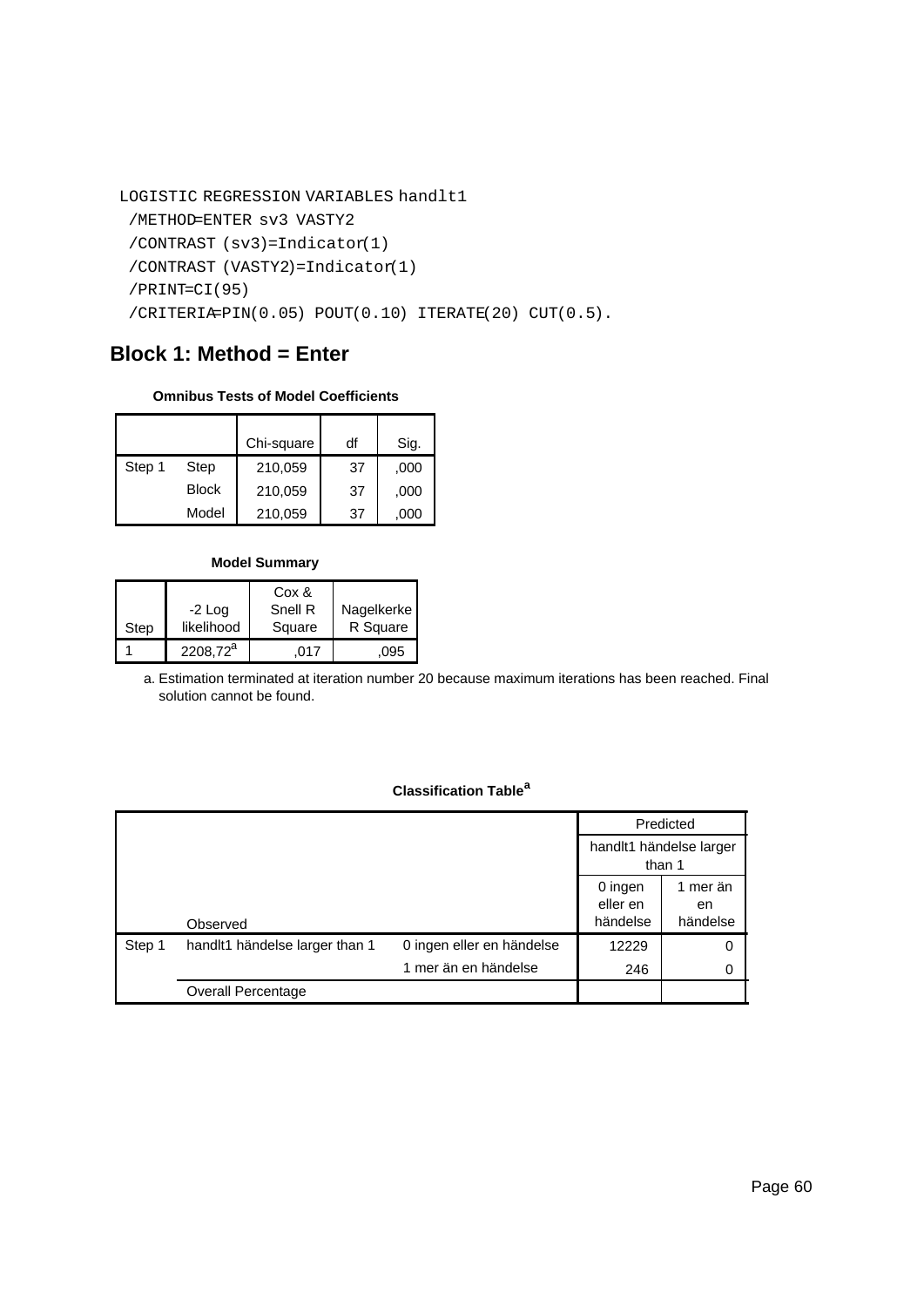## **Classification Table<sup>a</sup>**

|        |                                |                           | Predicted  |
|--------|--------------------------------|---------------------------|------------|
|        |                                |                           |            |
|        |                                |                           |            |
|        |                                |                           |            |
|        |                                |                           | Percentage |
|        | Observed                       |                           | Correct    |
| Step 1 | handlt1 händelse larger than 1 | 0 ingen eller en händelse | 100,0      |
|        |                                | 1 mer än en händelse      | ,0         |
|        | <b>Overall Percentage</b>      |                           | 98,0       |

a. The cut value is ,500

| י מווטוטוסט ווו נווס ∟קטמנוטוו |                   |           |          |         |                |      |        |         |
|--------------------------------|-------------------|-----------|----------|---------|----------------|------|--------|---------|
|                                |                   |           |          |         |                |      |        | 95% C.I |
|                                |                   | B         | S.E.     | Wald    | df             | Sig. | Exp(B) | Lower   |
| Step $1^a$                     | sv3               |           |          | 1,277   | $\overline{c}$ | ,528 |        |         |
|                                | sv3(1)            | $-0.040$  | ,181     | ,049    | 1              | ,824 | ,961   | ,674    |
|                                | sv3(2)            | ,163      | ,179     | ,825    | 1              | ,364 | 1,177  | ,828    |
|                                | VASTY2            |           |          | 118,011 | 35             | ,000 |        |         |
|                                | VASTY2(1)         | ,445      | ,577     | ,597    | $\mathbf{1}$   | ,440 | 1,561  | ,504    |
|                                | VASTY2(2)         | ,717      | ,550     | 1,696   | 1              | ,193 | 2,048  | ,696    |
|                                | VASTY2(3)         | $-1,597$  | 1,098    | 2,114   | 1              | ,146 | ,203   | ,024    |
|                                | VASTY2(4)         | ,490      | ,576     | ,724    | 1              | ,395 | 1,632  | ,528    |
|                                | VASTY2(5)         | $-0.367$  | ,737     | ,248    | 1              | ,618 | ,693   | ,164    |
|                                | VASTY2(6)         | $-17,038$ | 2106,305 | ,000    | 1              | ,994 | ,000   | ,000    |
|                                | VASTY2(7)         | ,923      | ,538     | 2,942   | 1              | ,086 | 2,516  | ,877    |
|                                | VASTY2(8)         | ,383      | ,592     | ,419    | 1              | ,518 | 1,466  | ,460    |
|                                | VASTY2(9)         | ,251      | ,610     | ,170    | 1              | ,680 | 1,286  | ,389    |
|                                | <b>VASTY2(10)</b> | 1,472     | ,508     | 8,390   | 1              | ,004 | 4,356  | 1,609   |
|                                | <b>VASTY2(11)</b> | 1,482     | ,503     | 8,661   | 1              | ,003 | 4,400  | 1,640   |
|                                | <b>VASTY2(12)</b> | $-0.601$  | ,738     | ,663    | 1              | ,415 | ,548   | ,129    |
|                                | <b>VASTY2(13)</b> | $-112$    | ,645     | ,030    | 1              | ,862 | ,894   | ,253    |
|                                | <b>VASTY2(14)</b> | ,121      | ,613     | ,039    | 1              | ,843 | 1,129  | ,340    |
|                                | <b>VASTY2(15)</b> | ,094      | ,616     | ,023    | 1              | ,878 | 1,099  | ,329    |
|                                | <b>VASTY2(16)</b> | ,193      | ,737     | ,068    | 1              | ,794 | 1,212  | ,286    |
|                                | <b>VASTY2(17)</b> | $-16,906$ | 2103,049 | ,000    | 1              | ,994 | ,000   | ,000    |
|                                | <b>VASTY2(18)</b> | $-16,854$ | 2112,495 | ,000    | 1              | ,994 | ,000   | ,000    |
|                                | <b>VASTY2(19)</b> | $-1,548$  | 1,105    | 1,964   | 1              | ,161 | ,213   | ,024    |
|                                | <b>VASTY2(20)</b> | $-0.372$  | ,737     | ,255    | 1              | ,614 | ,690   | ,163    |
|                                | <b>VASTY2(21)</b> | $-0.489$  | ,735     | ,443    | 1              | ,506 | ,613   | ,145    |
|                                | <b>VASTY2(22)</b> | ,596      | ,563     | 1,122   | 1              | ,289 | 1,815  | ,602    |
|                                | <b>VASTY2(23)</b> | 1,637     | ,498     | 10,821  | 1              | ,001 | 5,142  | 1,938   |
|                                | <b>VASTY2(24)</b> | 1,334     | ,509     | 6,853   | 1              | ,009 | 3,795  | 1,398   |
|                                | <b>VASTY2(25)</b> | ,613      | ,592     | 1,071   | 1              | ,301 | 1,846  | ,578    |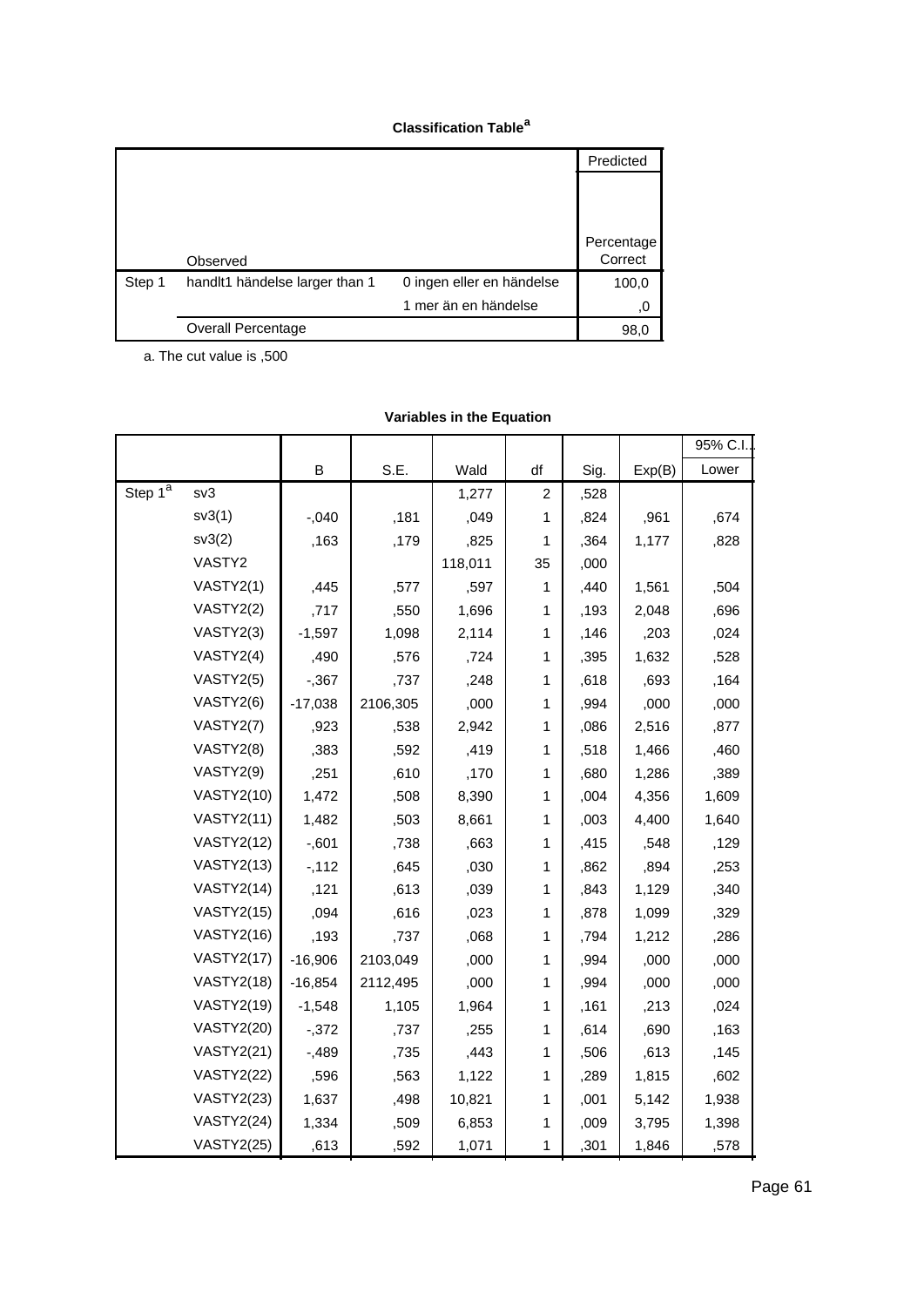|                     |                   | 95% C.I |
|---------------------|-------------------|---------|
|                     |                   | Upper   |
| Step 1 <sup>a</sup> | sv3               |         |
|                     | sv3(1)            | 1,369   |
|                     | sv3(2)            | 1,671   |
|                     | VASTY2            |         |
|                     | VASTY2(1)         | 4,833   |
|                     | VASTY2(2)         | 6,021   |
|                     | VASTY2(3)         | 1,743   |
|                     | VASTY2(4)         | 5,041   |
|                     | VASTY2(5)         | 2,936   |
|                     | VASTY2(6)         |         |
|                     | VASTY2(7)         | 7,223   |
|                     | VASTY2(8)         | 4,676   |
|                     | VASTY2(9)         | 4,253   |
|                     | <b>VASTY2(10)</b> | 11,791  |
|                     | <b>VASTY2(11)</b> | 11,803  |
|                     | <b>VASTY2(12)</b> | 2,329   |
|                     | <b>VASTY2(13)</b> | 3,162   |
|                     | <b>VASTY2(14)</b> | 3,753   |
|                     | <b>VASTY2(15)</b> | 3,672   |
|                     | <b>VASTY2(16)</b> | 5,143   |
|                     | <b>VASTY2(17)</b> |         |
|                     | <b>VASTY2(18)</b> |         |
|                     | <b>VASTY2(19)</b> | 1,853   |
|                     | <b>VASTY2(20)</b> | 2,922   |
|                     | <b>VASTY2(21)</b> | 2,588   |
|                     | <b>VASTY2(22)</b> | 5,471   |
|                     | <b>VASTY2(23)</b> | 13,641  |
|                     | <b>VASTY2(24)</b> | 10,300  |
|                     | <b>VASTY2(25)</b> | 5,896   |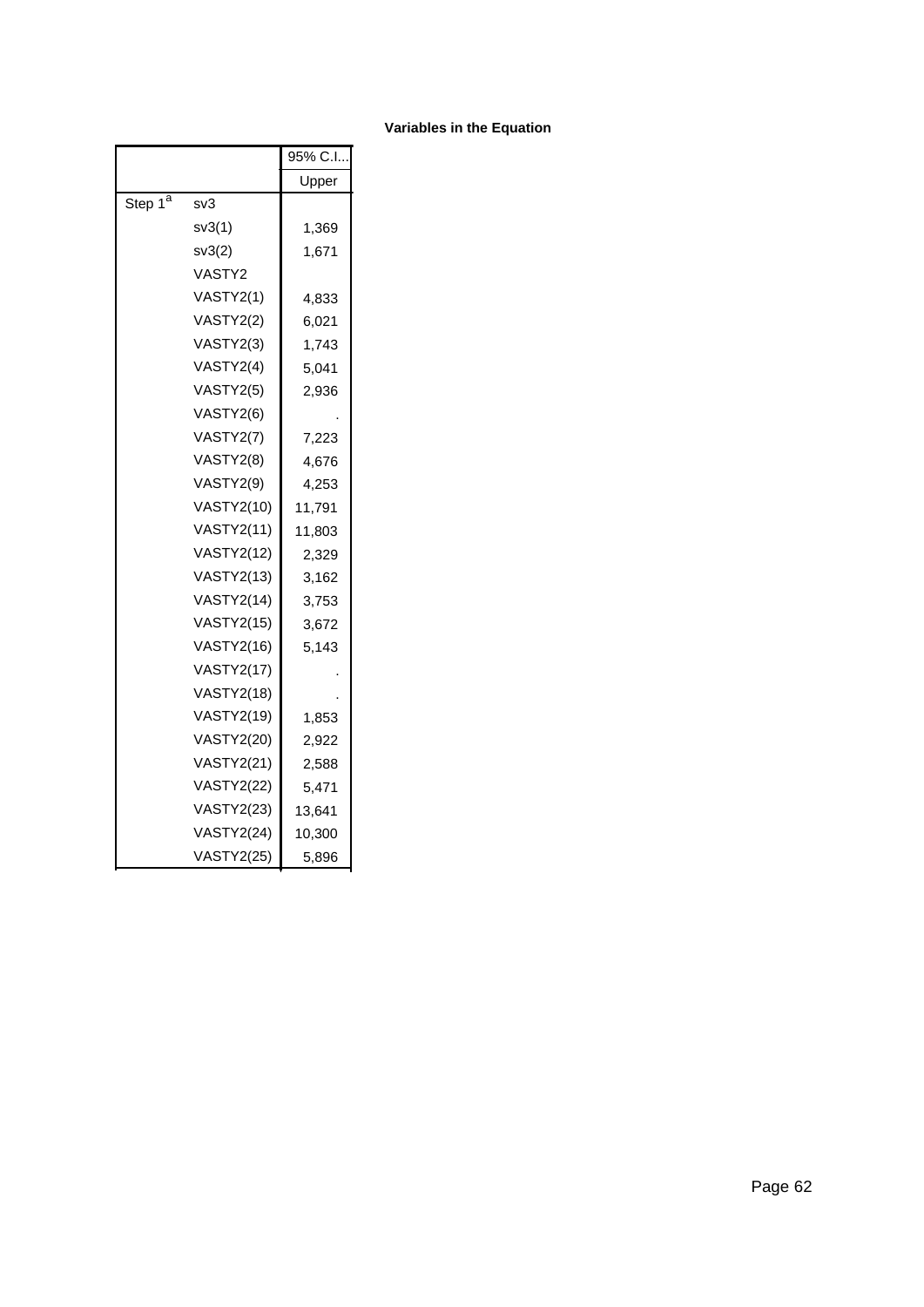|                   |           |          |        |    |      |        | 95% C.I |
|-------------------|-----------|----------|--------|----|------|--------|---------|
|                   | B         | S.E.     | Wald   | df | Sig. | Exp(B) | Lower   |
| <b>VASTY2(26)</b> | $-.011$   | ,676     | ,000   | 1  | ,987 | ,989   | ,263    |
| <b>VASTY2(27)</b> | $-1,698$  | 1,100    | 2,381  | 1  | .123 | ,183   | ,021    |
| <b>VASTY2(28)</b> | $-1,261$  | 1,105    | 1,304  | 1  | .254 | ,283   | ,033    |
| <b>VASTY2(29)</b> | $-17.056$ | 2100.912 | ,000   | 1  | .994 | ,000   | ,000    |
| <b>VASTY2(30)</b> | .511      | .577     | .784   | 1  | .376 | 1,666  | ,538    |
| <b>VASTY2(31)</b> | 1,190     | ,532     | 4,999  | 1  | ,025 | 3,288  | 1,158   |
| <b>VASTY2(32)</b> | ,086      | ,648     | ,018   | 1  | .894 | 1,090  | ,306    |
| <b>VASTY2(33)</b> | $-148$    | ,686     | 047    | 1  | .829 | ,862   | ,225    |
| <b>VASTY2(34)</b> | $-1,618$  | 1,098    | 2,171  | 1  | ,141 | ,198   | ,023    |
| <b>VASTY2(35)</b> | 1,108     | ,533     | 4,319  | 1  | ,038 | 3,028  | 1,065   |
| Constant          | $-4,309$  | ,458     | 88,559 | 1  | ,000 | ,013   |         |

**Variables in the Equation**

|                   | 95% C.I |
|-------------------|---------|
|                   | Upper   |
| <b>VASTY2(26)</b> | 3,718   |
| VASTY2(27)        | 1,582   |
| <b>VASTY2(28)</b> | 2,469   |
| <b>VASTY2(29)</b> |         |
| <b>VASTY2(30)</b> | 5,161   |
| <b>VASTY2(31)</b> | 9,335   |
| <b>VASTY2(32)</b> | 3,884   |
| <b>VASTY2(33)</b> | 3,307   |
| <b>VASTY2(34)</b> | 1,706   |
| <b>VASTY2(35)</b> | 8,610   |
| Constant          |         |

a. Variable(s) entered on step 1: sv3, VASTY2.

```
LOGISTIC REGRESSION VARIABLES handlt1
 /METHOD=ENTER sv5 VASTY2
 /CONTRAST (sv5)=Indicator(1)
 /CONTRAST (VASTY2)=Indicator(1)
 /PRINT=CI(95)
 /CRITERIA=PIN(0.05) POUT(0.10) ITERATE(20) CUT(0.5).
```
## **Block 1: Method = Enter**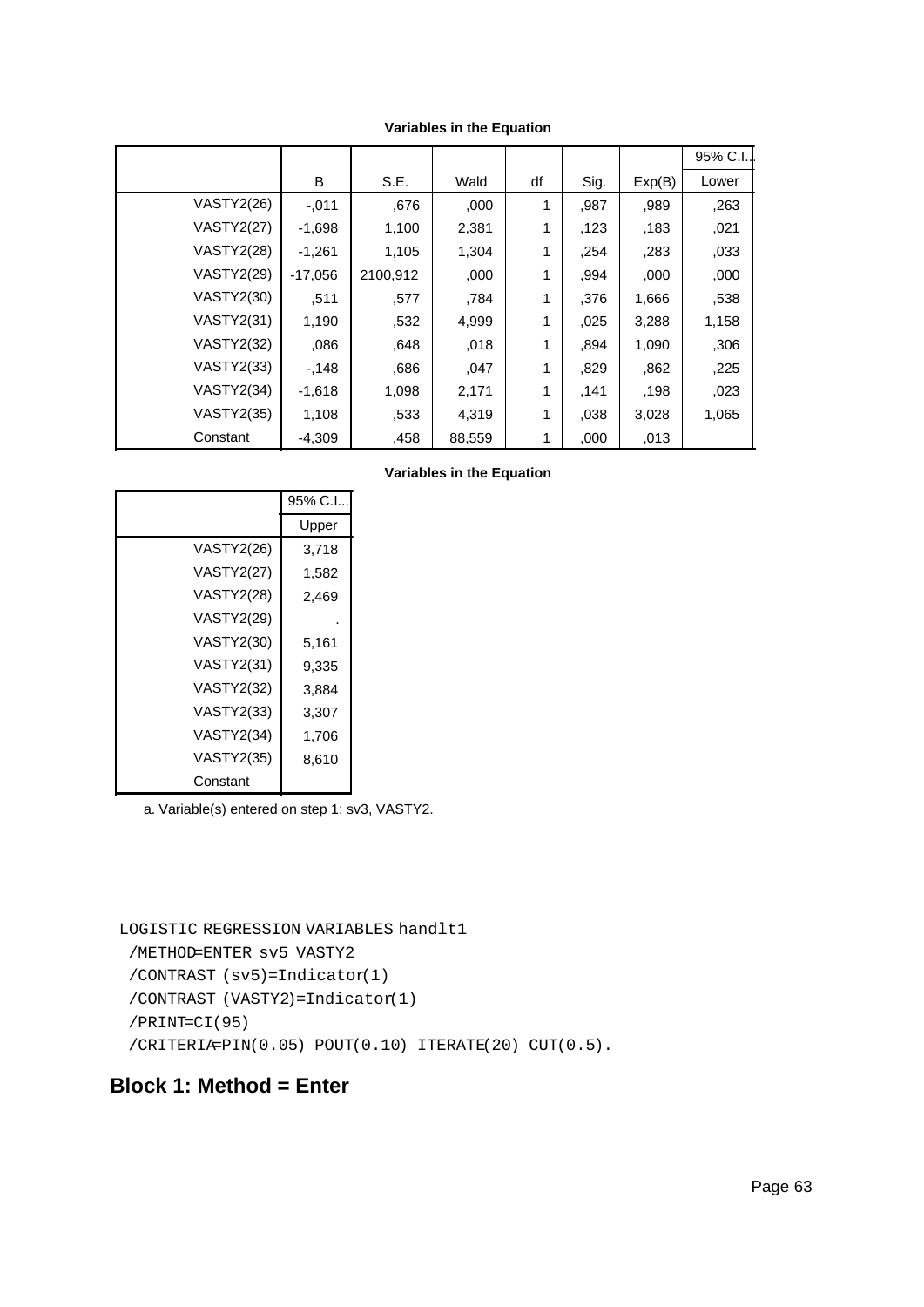## **Omnibus Tests of Model Coefficients**

|        |       | Chi-square | df | Sig. |
|--------|-------|------------|----|------|
| Step 1 | Step  | 212,136    | 39 | ,000 |
|        | Block | 212,136    | 39 | ,000 |
|        | Model | 212,136    | 39 | ,000 |

#### **Model Summary**

|      |                      | Cox &   |            |
|------|----------------------|---------|------------|
|      | $-2$ Log             | Snell R | Nagelkerke |
| Step | likelihood           | Square  | R Square   |
|      | 2206,65 <sup>a</sup> | .017    | .096       |

Estimation terminated at iteration number 20 because maximum iterations has been reached. Final a. solution cannot be found.

## **Classification Table<sup>a</sup>**

|        |                                |                           |                                   | Predicted                  |  |  |
|--------|--------------------------------|---------------------------|-----------------------------------|----------------------------|--|--|
|        |                                |                           | handlt1 händelse larger<br>than 1 |                            |  |  |
|        | Observed                       |                           | 0 ingen<br>eller en<br>händelse   | 1 mer än<br>en<br>händelse |  |  |
| Step 1 | handlt1 händelse larger than 1 | 0 ingen eller en händelse | 12229                             | 0                          |  |  |
|        |                                | 1 mer än en händelse      | 246                               | 0                          |  |  |
|        | Overall Percentage             |                           |                                   |                            |  |  |

## **Classification Table<sup>a</sup>**

|        |                                |                           | Predicted             |
|--------|--------------------------------|---------------------------|-----------------------|
|        |                                |                           |                       |
|        |                                |                           |                       |
|        |                                |                           |                       |
|        | Observed                       |                           | Percentage<br>Correct |
| Step 1 | handlt1 händelse larger than 1 | 0 ingen eller en händelse | 100,0                 |
|        |                                | 1 mer än en händelse      | 0,                    |
|        | <b>Overall Percentage</b>      |                           | 98,0                  |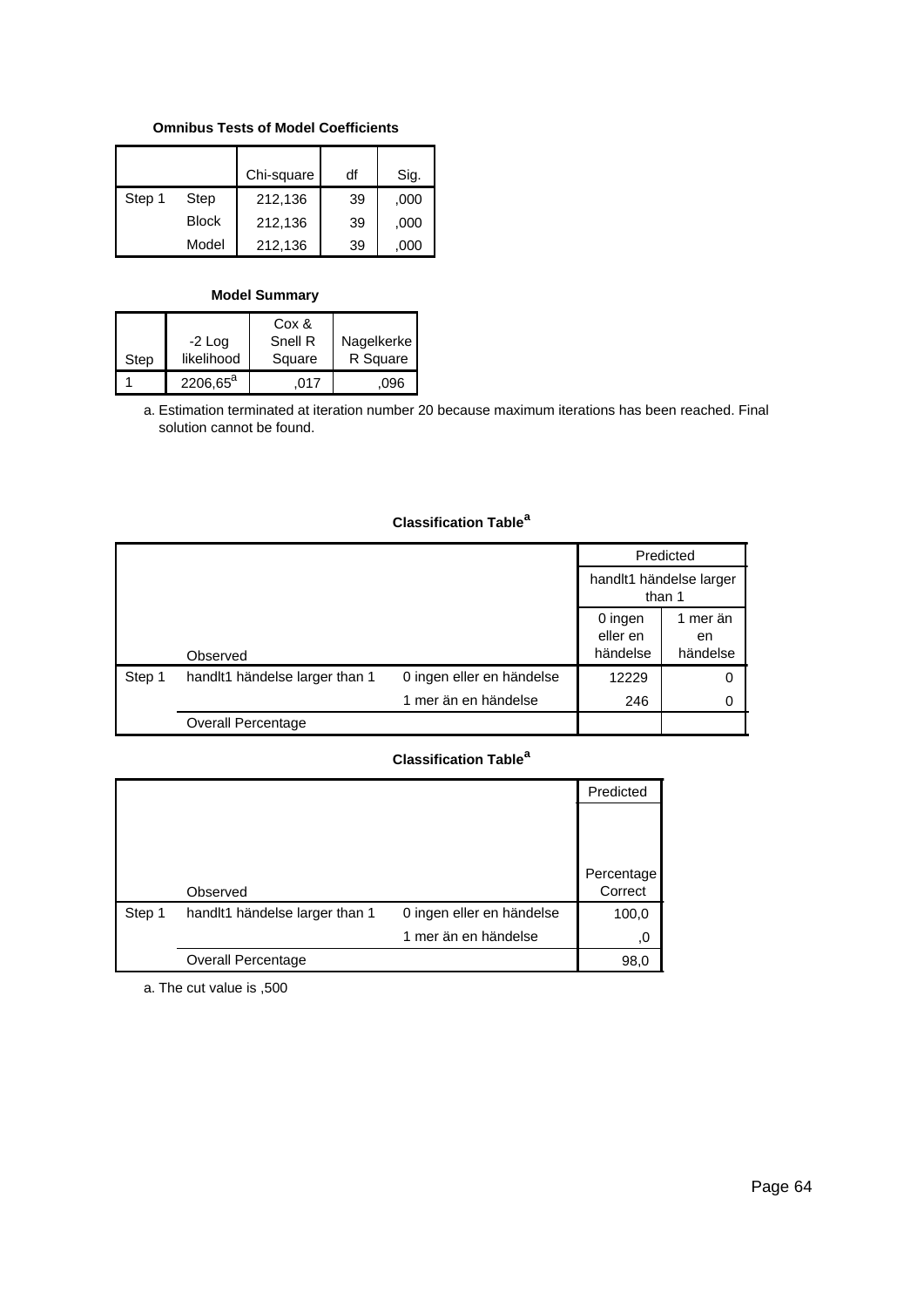|                         |                   |           |          |         |              |      |        | 95% C.I |  |
|-------------------------|-------------------|-----------|----------|---------|--------------|------|--------|---------|--|
|                         |                   | В         | S.E.     | Wald    | df           | Sig. | Exp(B) | Lower   |  |
| Step $1^{\overline{a}}$ | sv5               |           |          | 3,394   | 4            | ,494 |        |         |  |
|                         | sv5(1)            | $-117$    | ,229     | ,259    | 1            | ,611 | ,890   | ,568    |  |
|                         | sv5(2)            | ,028      | ,230     | ,014    | 1            | ,904 | 1,028  | ,655    |  |
|                         | sv5(3)            | $-0.035$  | ,217     | ,026    | 1            | ,871 | ,965   | ,631    |  |
|                         | sv5(4)            | ,294      | ,234     | 1,585   | $\mathbf{1}$ | ,208 | 1,342  | ,849    |  |
|                         | VASTY2            |           |          | 118,179 | 35           | ,000 |        |         |  |
|                         | VASTY2(1)         | ,429      | ,577     | ,552    | 1            | ,458 | 1,535  | ,495    |  |
|                         | VASTY2(2)         | ,638      | ,555     | 1,321   | 1            | ,250 | 1,893  | ,638    |  |
|                         | VASTY2(3)         | $-1,608$  | 1,098    | 2,144   | 1            | ,143 | ,200   | ,023    |  |
|                         | VASTY2(4)         | ,492      | ,576     | ,730    | 1            | ,393 | 1,635  | ,529    |  |
|                         | VASTY2(5)         | $-0.380$  | ,737     | ,266    | 1            | ,606 | ,684   | ,161    |  |
|                         | VASTY2(6)         | $-17,166$ | 2104,809 | ,000    | 1            | ,993 | ,000   | ,000    |  |
|                         | VASTY2(7)         | ,930      | ,538     | 2,987   | 1            | ,084 | 2,534  | ,883    |  |
|                         | VASTY2(8)         | ,360      | ,592     | ,371    | 1            | ,543 | 1,434  | ,449    |  |
|                         | VASTY2(9)         | ,260      | ,610     | ,181    | 1            | ,670 | 1,297  | ,392    |  |
|                         | <b>VASTY2(10)</b> | 1,379     | ,515     | 7,181   | 1            | ,007 | 3,972  | 1,448   |  |
|                         | <b>VASTY2(11)</b> | 1,476     | ,504     | 8,586   | 1            | ,003 | 4,373  | 1,630   |  |
|                         | <b>VASTY2(12)</b> | $-0.646$  | ,740     | ,764    | 1            | ,382 | ,524   | ,123    |  |
|                         | <b>VASTY2(13)</b> | $-206$    | ,650     | ,100    | 1            | ,752 | ,814   | ,228    |  |
|                         | <b>VASTY2(14)</b> | ,071      | ,615     | ,013    | 1            | ,909 | 1,073  | ,321    |  |
|                         | <b>VASTY2(15)</b> | ,027      | ,619     | ,002    | 1            | ,965 | 1,027  | ,305    |  |
|                         | <b>VASTY2(16)</b> | ,147      | ,739     | ,039    | 1            | ,843 | 1,158  | ,272    |  |
|                         | <b>VASTY2(17)</b> | $-16,914$ | 2102,229 | ,000    | 1            | ,994 | ,000   | ,000    |  |
|                         | <b>VASTY2(18)</b> | $-16,815$ | 2112,424 | ,000    | 1            | ,994 | ,000   | ,000    |  |
|                         | <b>VASTY2(19)</b> | $-1,505$  | 1,110    | 1,839   | 1            | ,175 | ,222   | ,025    |  |
|                         | <b>VASTY2(20)</b> | $-0.442$  | ,740     | ,356    | 1            | ,551 | ,643   | ,151    |  |
|                         | <b>VASTY2(21)</b> | $-0.490$  | ,735     | ,444    | 1            | ,505 | ,613   | ,145    |  |
|                         | <b>VASTY2(22)</b> | ,591      | ,563     | 1,103   | 1            | ,294 | 1,806  | ,599    |  |
|                         | <b>VASTY2(23)</b> | 1,633     | ,498     | 10,759  | 1            | ,001 | 5,121  | 1,930   |  |
|                         | <b>VASTY2(24)</b> | 1,300     | ,511     | 6,486   | 1            | ,011 | 3,670  | 1,349   |  |
|                         | <b>VASTY2(25)</b> | ,595      | ,593     | 1,007   | 1            | ,316 | 1,813  | ,567    |  |
|                         | <b>VASTY2(26)</b> | $-0.016$  | ,676     | ,001    | 1            | ,981 | ,984   | ,261    |  |
|                         | <b>VASTY2(27)</b> | $-1,759$  | 1,102    | 2,549   | 1            | ,110 | ,172   | ,020    |  |
|                         | <b>VASTY2(28)</b> | $-1,415$  | 1,111    | 1,620   | 1            | ,203 | ,243   | ,028    |  |
|                         | <b>VASTY2(29)</b> | $-17,217$ | 2100,737 | ,000    | 1            | ,993 | ,000   | ,000    |  |
|                         | <b>VASTY2(30)</b> | ,503      | ,577     | ,759    | 1            | ,384 | 1,653  | ,534    |  |
|                         | <b>VASTY2(31)</b> | 1,212     | ,537     | 5,089   | 1            | ,024 | 3,360  | 1,172   |  |
|                         | <b>VASTY2(32)</b> | ,125      | ,656     | ,036    | 1            | ,849 | 1,133  | ,313    |  |
|                         | <b>VASTY2(33)</b> | $-105$    | ,694     | ,023    | 1            | ,880 | ,900   | ,231    |  |
|                         | <b>VASTY2(34)</b> | $-1,625$  | 1,098    | 2,190   | 1            | ,139 | ,197   | ,023    |  |
|                         | <b>VASTY2(35)</b> | 1,117     | ,534     | 4,375   | 1            | ,036 | 3,054  | 1,073   |  |
|                         | Constant          | $-4,276$  | ,469     | 83,025  | $\mathbf{1}$ | ,000 | ,014   |         |  |

Page 65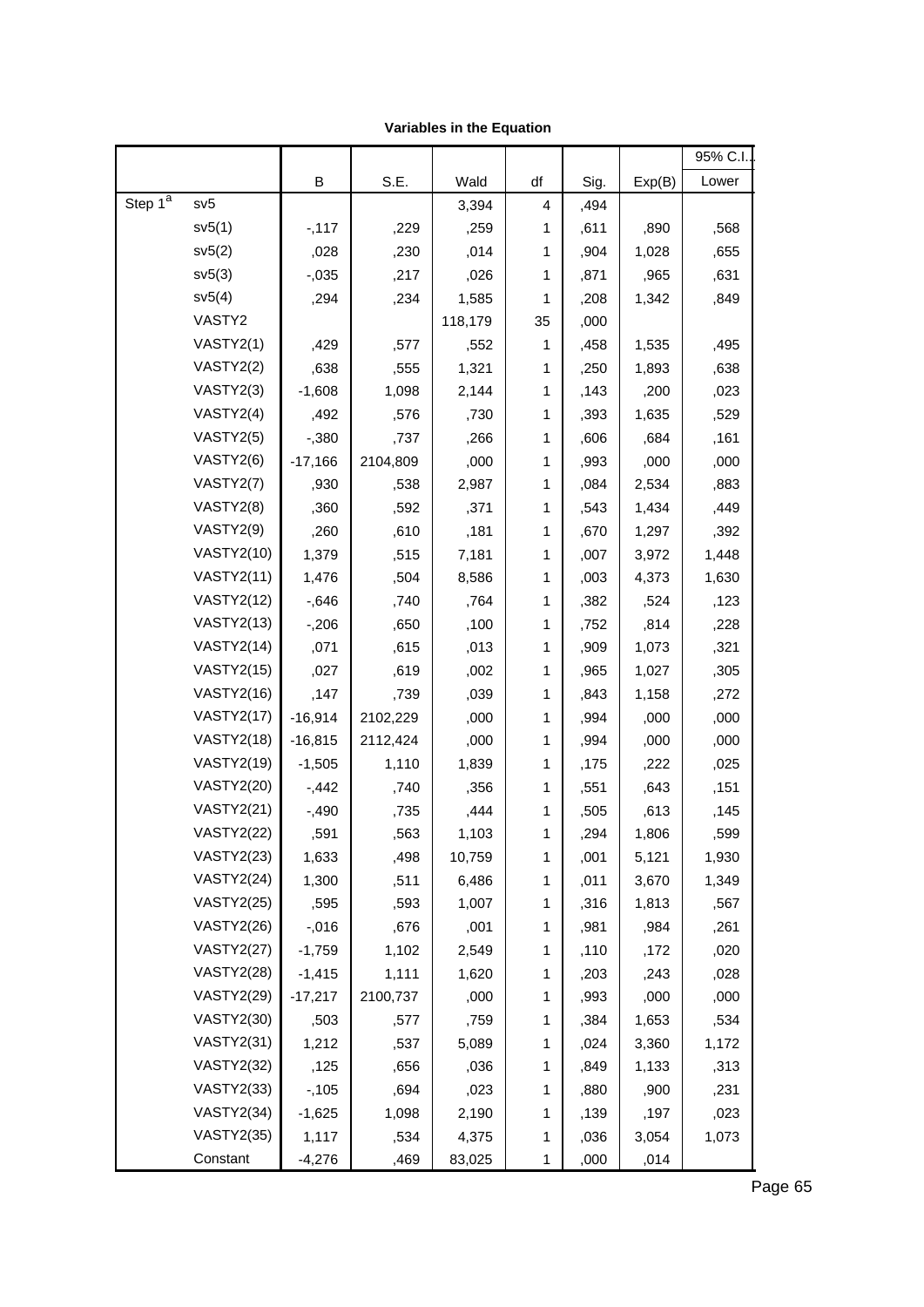|                     |                   | 95% C.I |
|---------------------|-------------------|---------|
|                     |                   | Upper   |
| Step 1 <sup>a</sup> | sv5               |         |
|                     | sv5(1)            | 1,394   |
|                     | sv5(2)            | 1,613   |
|                     | sv5(3)            | 1,477   |
|                     | sv5(4)            | 2,123   |
|                     | VASTY2            |         |
|                     | VASTY2(1)         | 4,757   |
|                     | VASTY2(2)         | 5,622   |
|                     | VASTY2(3)         | 1,724   |
|                     | VASTY2(4)         | 5,052   |
|                     | VASTY2(5)         | 2,898   |
|                     | VASTY2(6)         |         |
|                     | VASTY2(7)         | 7,273   |
|                     | VASTY2(8)         | 4,577   |
|                     | VASTY2(9)         | 4,290   |
|                     | <b>VASTY2(10)</b> | 10,893  |
|                     | <b>VASTY2(11)</b> | 11,734  |
|                     | <b>VASTY2(12)</b> | 2,233   |
|                     | <b>VASTY2(13)</b> | 2,912   |
|                     | <b>VASTY2(14)</b> | 3,584   |
|                     | <b>VASTY2(15)</b> | 3,456   |
|                     | <b>VASTY2(16)</b> | 4,932   |
|                     | <b>VASTY2(17)</b> |         |
|                     | <b>VASTY2(18)</b> |         |
|                     | <b>VASTY2(19)</b> | 1,955   |
|                     | <b>VASTY2(20)</b> | 2,741   |
|                     | <b>VASTY2(21)</b> | 2,587   |
|                     | <b>VASTY2(22)</b> | 5,444   |
|                     | <b>VASTY2(23)</b> | 13,590  |
|                     | <b>VASTY2(24)</b> | 9,982   |
|                     | <b>VASTY2(25)</b> | 5,794   |
|                     | VASTY2(26)        | 3,701   |
|                     | VASTY2(27)        | 1,493   |
|                     | <b>VASTY2(28)</b> | 2,146   |
|                     | <b>VASTY2(29)</b> |         |
|                     | <b>VASTY2(30)</b> | 5,123   |
|                     | VASTY2(31)        | 9,627   |
|                     | <b>VASTY2(32)</b> | 4,095   |
|                     | VASTY2(33)        | 3,510   |
|                     | <b>VASTY2(34)</b> | 1,694   |
|                     | <b>VASTY2(35)</b> | 8,696   |
|                     | Constant          |         |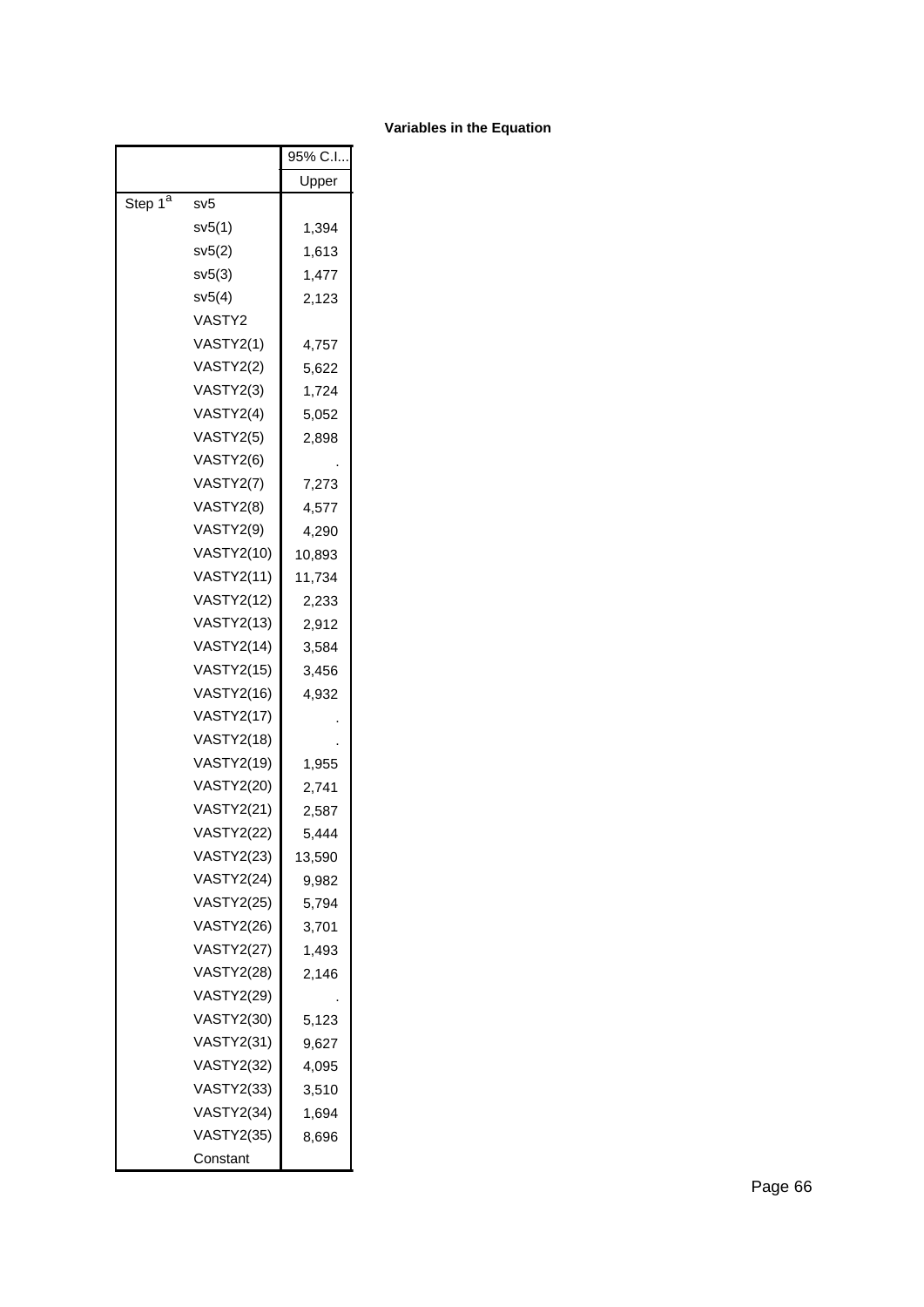a. Variable(s) entered on step 1: sv5, VASTY2.

```
LOGISTIC REGRESSION VARIABLES handlt1
 /METHOD=ENTER sv7 VASTY2
 /CONTRAST (sv7)=Indicator(1)
 /CONTRAST (VASTY2)=Indicator(1)
 /PRINT=CI(95)
 /CRITERIA=PIN(0.05) POUT(0.10) ITERATE(20) CUT(0.5).
```
# **Block 1: Method = Enter**

## **Omnibus Tests of Model Coefficients**

|        |              | Chi-square | df | Sig. |
|--------|--------------|------------|----|------|
| Step 1 | Step         | 219,500    | 41 | ,000 |
|        | <b>Block</b> | 219,500    | 41 | ,000 |
|        | Model        | 219,500    | 41 | ,000 |

#### **Model Summary**

|      | $-2$ Log      | Cox &<br>Snell R | Nagelkerke |
|------|---------------|------------------|------------|
| Step | likelihood    | Square           | R Square   |
|      | $2199,28^{a}$ | .017             | .099       |

Estimation terminated at iteration number 20 because maximum iterations has been reached. Final a. solution cannot be found.

## **Classification Table<sup>a</sup>**

|        |                                |                           | Predicted                                                     |   |  |
|--------|--------------------------------|---------------------------|---------------------------------------------------------------|---|--|
|        |                                |                           | handlt1 händelse larger<br>than 1                             |   |  |
|        | Observed                       |                           | 0 ingen<br>1 mer än<br>eller en<br>en<br>händelse<br>händelse |   |  |
| Step 1 | handlt1 händelse larger than 1 | 0 ingen eller en händelse | 12229                                                         | 0 |  |
|        |                                | 1 mer än en händelse      | 246                                                           | 0 |  |
|        | <b>Overall Percentage</b>      |                           |                                                               |   |  |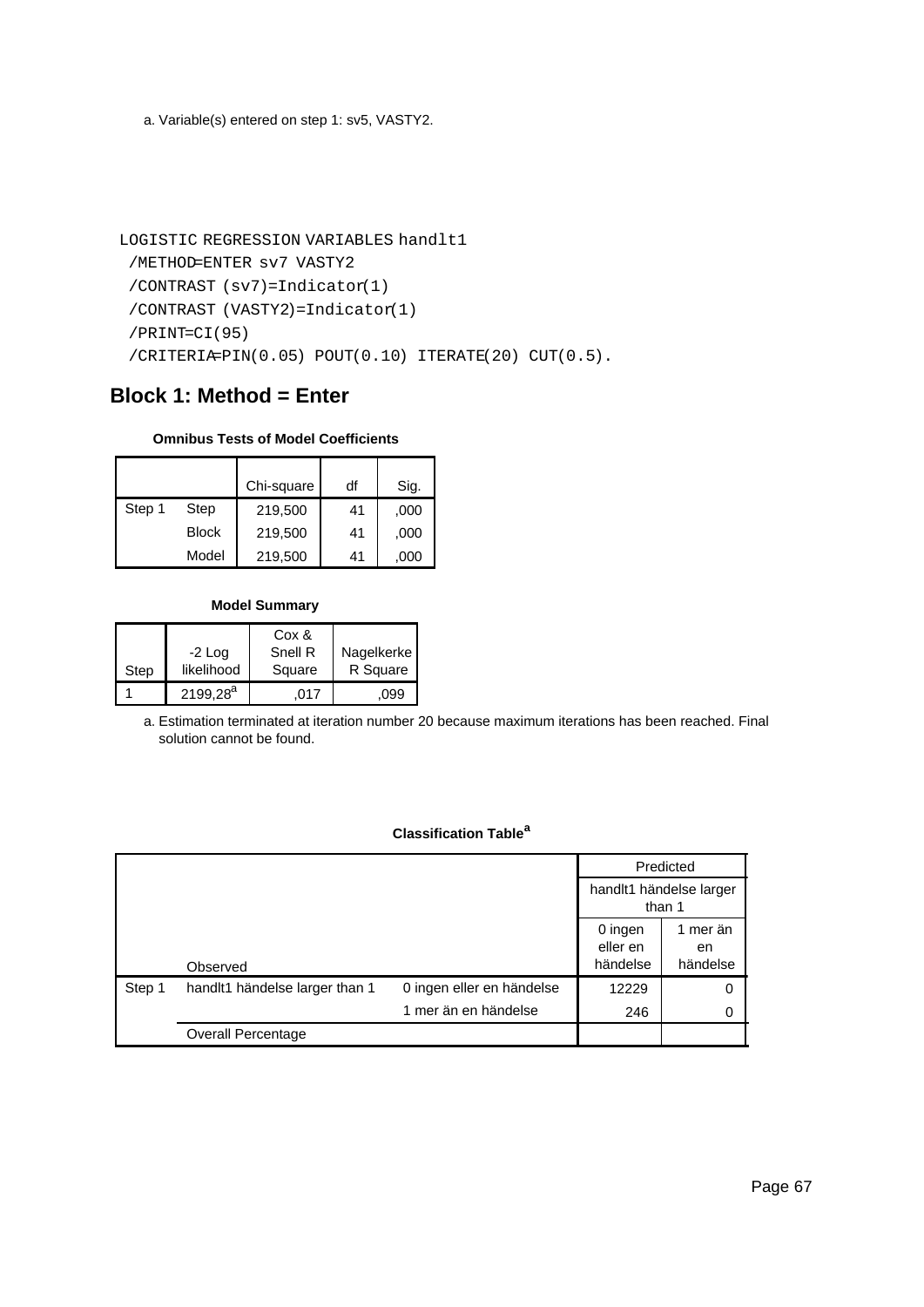## **Classification Table<sup>a</sup>**

|        |                                |                           | Predicted  |
|--------|--------------------------------|---------------------------|------------|
|        |                                |                           |            |
|        |                                |                           |            |
|        |                                |                           |            |
|        |                                |                           | Percentage |
|        | Observed                       |                           | Correct    |
| Step 1 | handit1 händelse larger than 1 | 0 ingen eller en händelse | 100,0      |
|        |                                | 1 mer än en händelse      | ,0         |
|        | <b>Overall Percentage</b>      |                           | 98,0       |

a. The cut value is ,500

|            |                   |           |          | variables in the Equation |              |      |        |         |
|------------|-------------------|-----------|----------|---------------------------|--------------|------|--------|---------|
|            |                   |           |          |                           |              |      |        | 95% C.I |
|            |                   | B         | S.E.     | Wald                      | df           | Sig. | Exp(B) | Lower   |
| Step $1^a$ | sv7               |           |          | 11,121                    | $\,6$        | ,085 |        |         |
|            | sv7(1)            | $-0.095$  | ,265     | ,130                      | 1            | ,719 | ,909   | ,541    |
|            | sv7(2)            | ,002      | ,281     | ,000                      | 1            | ,995 | 1,002  | ,577    |
|            | sv7(3)            | ,059      | ,271     | ,048                      | 1            | ,827 | 1,061  | ,623    |
|            | sv7(4)            | $-0.039$  | ,269     | ,021                      | 1            | ,886 | ,962   | ,568    |
|            | sv7(5)            | ,193      | ,247     | ,607                      | 1            | ,436 | 1,213  | ,747    |
|            | sv7(6)            | ,725      | ,278     | 6,787                     | 1            | ,009 | 2,065  | 1,197   |
|            | VASTY2            |           |          | 120,926                   | 35           | ,000 |        |         |
|            | VASTY2(1)         | ,364      | ,578     | ,396                      | 1            | ,529 | 1,439  | ,464    |
|            | VASTY2(2)         | ,454      | ,559     | ,660                      | 1            | ,417 | 1,575  | ,527    |
|            | VASTY2(3)         | $-1,603$  | 1,098    | 2,131                     | 1            | ,144 | ,201   | ,023    |
|            | VASTY2(4)         | ,468      | ,576     | ,659                      | 1            | ,417 | 1,596  | ,516    |
|            | VASTY2(5)         | $-0.371$  | ,737     | ,253                      | 1            | ,615 | ,690   | ,163    |
|            | VASTY2(6)         | $-17,485$ | 2098,395 | ,000                      | 1            | ,993 | ,000   | ,000    |
|            | VASTY2(7)         | ,922      | ,538     | 2,936                     | 1            | ,087 | 2,514  | ,876    |
|            | VASTY2(8)         | ,367      | ,593     | ,385                      | 1            | ,535 | 1,444  | ,452    |
|            | VASTY2(9)         | ,251      | ,611     | ,168                      | 1            | ,681 | 1,285  | ,388    |
|            | <b>VASTY2(10)</b> | 1,167     | ,519     | 5,065                     | 1            | ,024 | 3,213  | 1,163   |
|            | <b>VASTY2(11)</b> | 1,466     | ,504     | 8,452                     | 1            | ,004 | 4,331  | 1,612   |
|            | <b>VASTY2(12)</b> | $-768$    | ,741     | 1,074                     | 1            | ,300 | ,464   | ,109    |
|            | <b>VASTY2(13)</b> | $-0.435$  | ,654     | ,442                      | 1            | ,506 | ,647   | ,180    |
|            | <b>VASTY2(14)</b> | $-0.061$  | ,617     | ,010                      | 1            | ,921 | ,941   | ,281    |
|            | <b>VASTY2(15)</b> | $-163$    | ,623     | ,069                      | 1            | ,793 | ,849   | ,251    |
|            | <b>VASTY2(16)</b> | $-0.008$  | ,743     | ,000                      | $\mathbf{1}$ | ,991 | ,992   | ,231    |
|            | <b>VASTY2(17)</b> | $-16,945$ | 2098,533 | ,000                      | 1            | ,994 | ,000   | ,000    |
|            | <b>VASTY2(18)</b> | $-16,806$ | 2112,381 | ,000                      | 1            | ,994 | ,000   | ,000    |
|            | <b>VASTY2(19)</b> | $-1,493$  | 1,114    | 1,798                     | 1            | ,180 | ,225   | ,025    |
|            | <b>VASTY2(20)</b> | $-0.619$  | ,743     | ,694                      | 1            | ,405 | ,538   | ,125    |
|            | <b>VASTY2(21)</b> | $-0.502$  | ,735     | ,467                      | 1            | ,494 | ,605   | ,143    |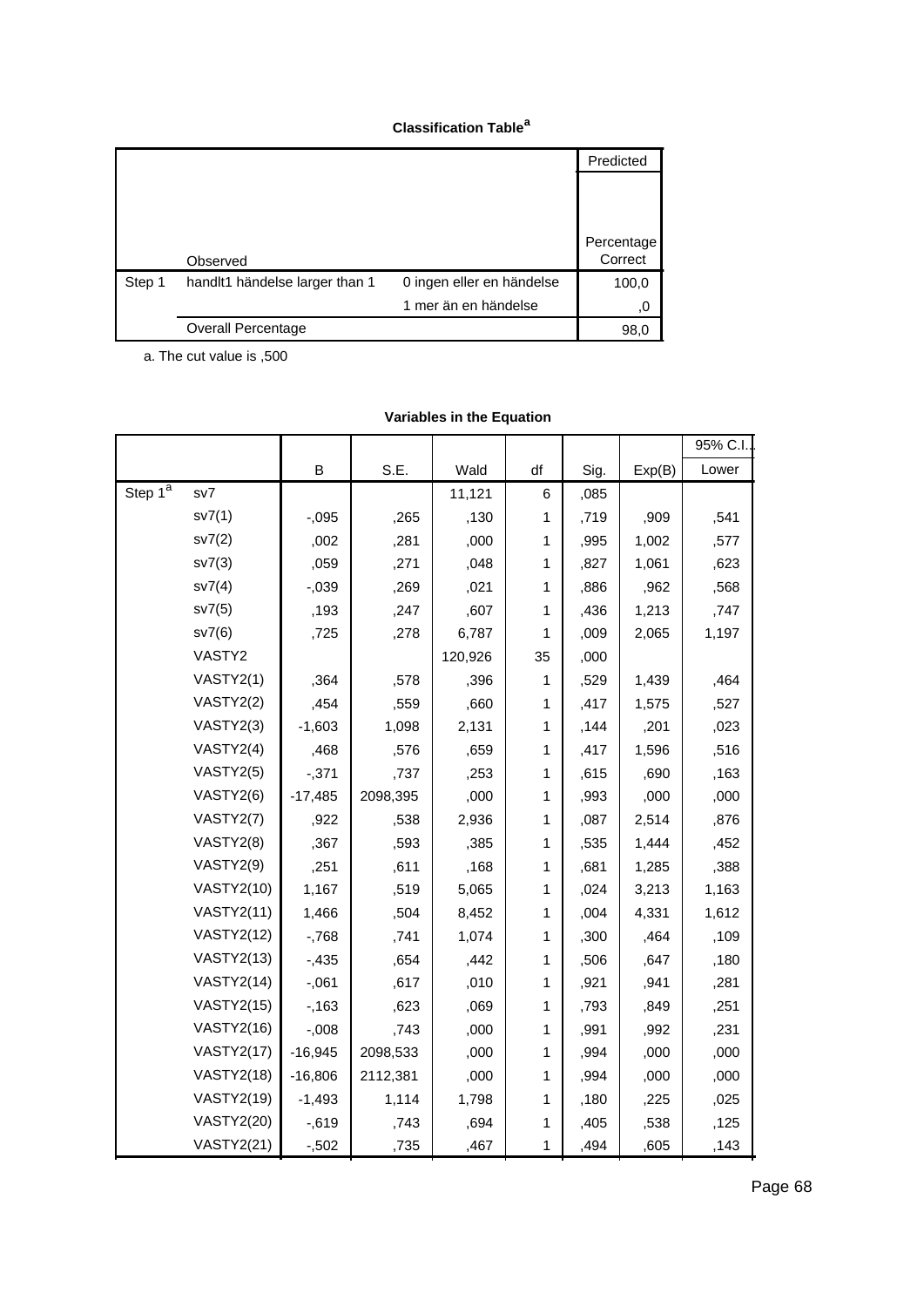|                     |                   | 95% C.I |
|---------------------|-------------------|---------|
|                     |                   | Upper   |
| Step 1 <sup>a</sup> | sv7               |         |
|                     | sv7(1)            | 1,527   |
|                     | sv7(2)            | 1,739   |
|                     | sv7(3)            | 1,806   |
|                     | sv7(4)            | 1,630   |
|                     | sv7(5)            | 1,969   |
|                     | sv7(6)            | 3,563   |
|                     | VASTY2            |         |
|                     | VASTY2(1)         | 4,467   |
|                     | VASTY2(2)         | 4,707   |
|                     | VASTY2(3)         | 1,732   |
|                     | VASTY2(4)         | 4,936   |
|                     | VASTY2(5)         | 2,926   |
|                     | VASTY2(6)         |         |
|                     | VASTY2(7)         | 7,217   |
|                     | VASTY2(8)         | 4,613   |
|                     | VASTY2(9)         | 4,252   |
|                     | <b>VASTY2(10)</b> | 8,882   |
|                     | <b>VASTY2(11)</b> | 11,633  |
|                     | <b>VASTY2(12)</b> | 1,982   |
|                     | <b>VASTY2(13)</b> | 2,332   |
|                     | <b>VASTY2(14)</b> | 3,154   |
|                     | <b>VASTY2(15)</b> | 2,878   |
|                     | <b>VASTY2(16)</b> | 4,251   |
|                     | <b>VASTY2(17)</b> |         |
|                     | <b>VASTY2(18)</b> |         |
|                     | <b>VASTY2(19)</b> | 1,992   |
|                     | <b>VASTY2(20)</b> | 2,311   |
|                     | <b>VASTY2(21)</b> | 2,555   |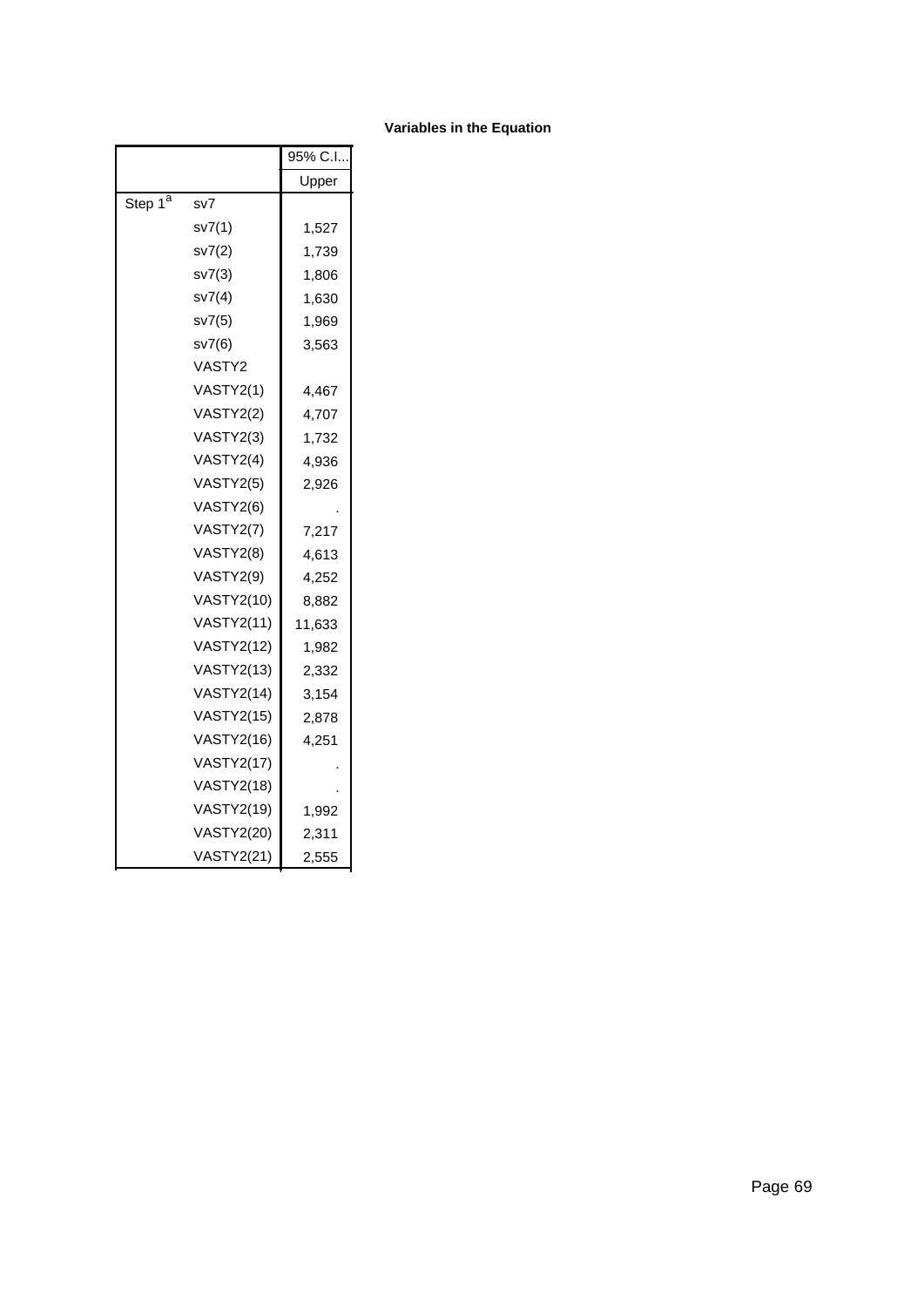|                   |           |          |        |    |      |        | 95% C.I |
|-------------------|-----------|----------|--------|----|------|--------|---------|
|                   | B         | S.E.     | Wald   | df | Sig. | Exp(B) | Lower   |
| <b>VASTY2(22)</b> | ,587      | ,563     | 1,088  | 1  | ,297 | 1,799  | ,597    |
| <b>VASTY2(23)</b> | 1,633     | ,498     | 10,751 | 1  | ,001 | 5,120  | 1,929   |
| <b>VASTY2(24)</b> | 1,223     | ,512     | 5,712  | 1  | ,017 | 3,398  | 1,246   |
| <b>VASTY2(25)</b> | .597      | ,593     | 1,013  | 1  | .314 | 1,817  | ,568    |
| <b>VASTY2(26)</b> | $-0.060$  | ,676     | ,008   | 1  | ,930 | ,942   | ,250    |
| <b>VASTY2(27)</b> | $-1,952$  | 1,104    | 3,123  | 1  | ,077 | ,142   | ,016    |
| <b>VASTY2(28)</b> | $-1,788$  | 1,117    | 2,561  | 1  | ,109 | ,167   | ,019    |
| <b>VASTY2(29)</b> | $-17,601$ | 2099,708 | ,000   | 1  | ,993 | ,000   | ,000    |
| <b>VASTY2(30)</b> | ,504      | ,577     | ,763   | 1  | ,383 | 1,655  | ,534    |
| <b>VASTY2(31)</b> | 1,211     | ,538     | 5,066  | 1  | ,024 | 3,357  | 1,169   |
| <b>VASTY2(32)</b> | ,134      | ,660     | ,041   | 1  | ,839 | 1,143  | ,314    |
| <b>VASTY2(33)</b> | $-0.093$  | ,700     | ,018   | 1  | ,894 | ,911   | ,231    |
| <b>VASTY2(34)</b> | $-1,645$  | 1,098    | 2,243  | 1  | ,134 | ,193   | ,022    |
| <b>VASTY2(35)</b> | 1,051     | ,535     | 3,864  | 1  | ,049 | 2,861  | 1,003   |
| Constant          | $-4,309$  | ,480     | 80,714 | 1  | .000 | ,013   |         |

**Variables in the Equation**

|                   | 95% C.I |
|-------------------|---------|
|                   | Upper   |
| VASTY2(22)        | 5,423   |
| VASTY2(23)        | 13,591  |
| <b>VASTY2(24)</b> | 9,264   |
| <b>VASTY2(25)</b> | 5,808   |
| <b>VASTY2(26)</b> | 3,547   |
| <b>VASTY2(27)</b> | 1,237   |
| <b>VASTY2(28)</b> | 1,494   |
| <b>VASTY2(29)</b> |         |
| <b>VASTY2(30)</b> | 5,131   |
| <b>VASTY2(31)</b> | 9,639   |
| <b>VASTY2(32)</b> | 4,170   |
| <b>VASTY2(33)</b> | 3,593   |
| <b>VASTY2(34)</b> | 1,661   |
| VASTY2(35)        | 8,163   |
| Constant          |         |

a. Variable(s) entered on step 1: sv7, VASTY2.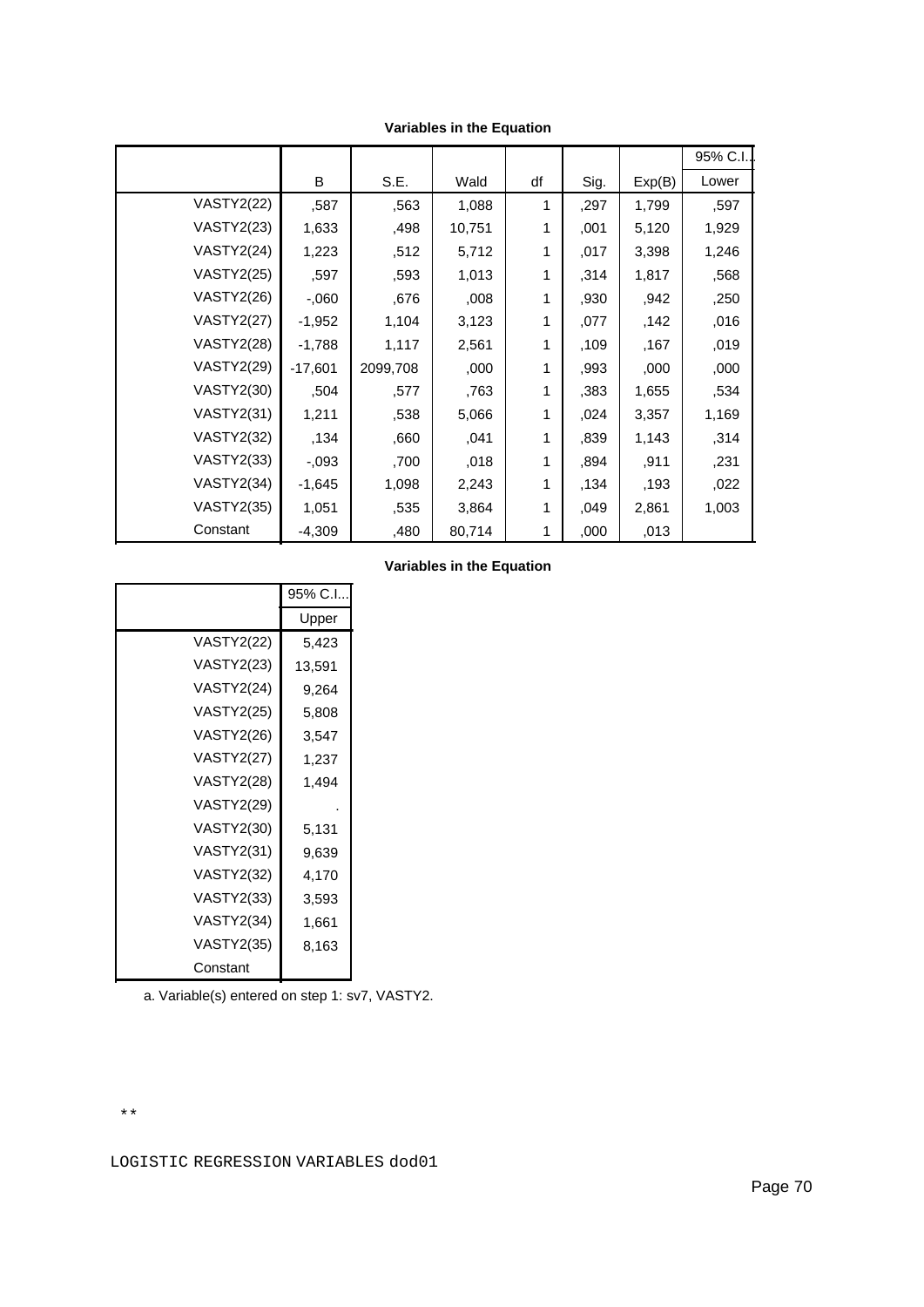```
 /METHOD=ENTER bv1 VASTY2
/CONTRAST (bv1)=Indicator(1)
/CONTRAST (VASTY2)=Indicator(1)
/PRINT=CI(95)
/CRITERIA=PIN(0.05) POUT(0.10) ITERATE(20) CUT(0.5).
```
# **Block 1: Method = Enter**

### **Omnibus Tests of Model Coefficients**

|        |              | Chi-square | df | Sig. |
|--------|--------------|------------|----|------|
| Step 1 | Step         | 724,914    | 37 | ,000 |
|        | <b>Block</b> | 724,914    | 37 | ,000 |
|        | Model        | 724,914    | 37 | ,000 |

### **Model Summary**

|      |                        | Cox &             |                        |
|------|------------------------|-------------------|------------------------|
| Step | $-2$ Log<br>likelihood | Snell R<br>Square | Nagelkerke<br>R Square |
|      | 4299.93 <sup>a</sup>   | .056              | 170                    |

Estimation terminated at iteration number 20 because maximum iterations has been reached. Final a. solution cannot be found.

### **Classification Table<sup>a</sup>**

|        |                             |                         |                     | Predicted               |                       |  |  |
|--------|-----------------------------|-------------------------|---------------------|-------------------------|-----------------------|--|--|
|        |                             | dod01 dödsfall ja eller |                     |                         |                       |  |  |
|        |                             |                         | nej                 |                         |                       |  |  |
|        |                             |                         |                     |                         |                       |  |  |
|        | Observed                    |                         | 0 inget<br>dödsfall | 1 minst ett<br>dödsfall | Percentage<br>Correct |  |  |
| Step 1 | dod01 dödsfall ja eller nej | 0 inget dödsfall        | 11839               | 0                       | 100,0                 |  |  |
|        |                             | 1 minst ett dödsfall    | 636                 | 0                       | .0                    |  |  |
|        | Overall Percentage          |                         |                     |                         | 94,9                  |  |  |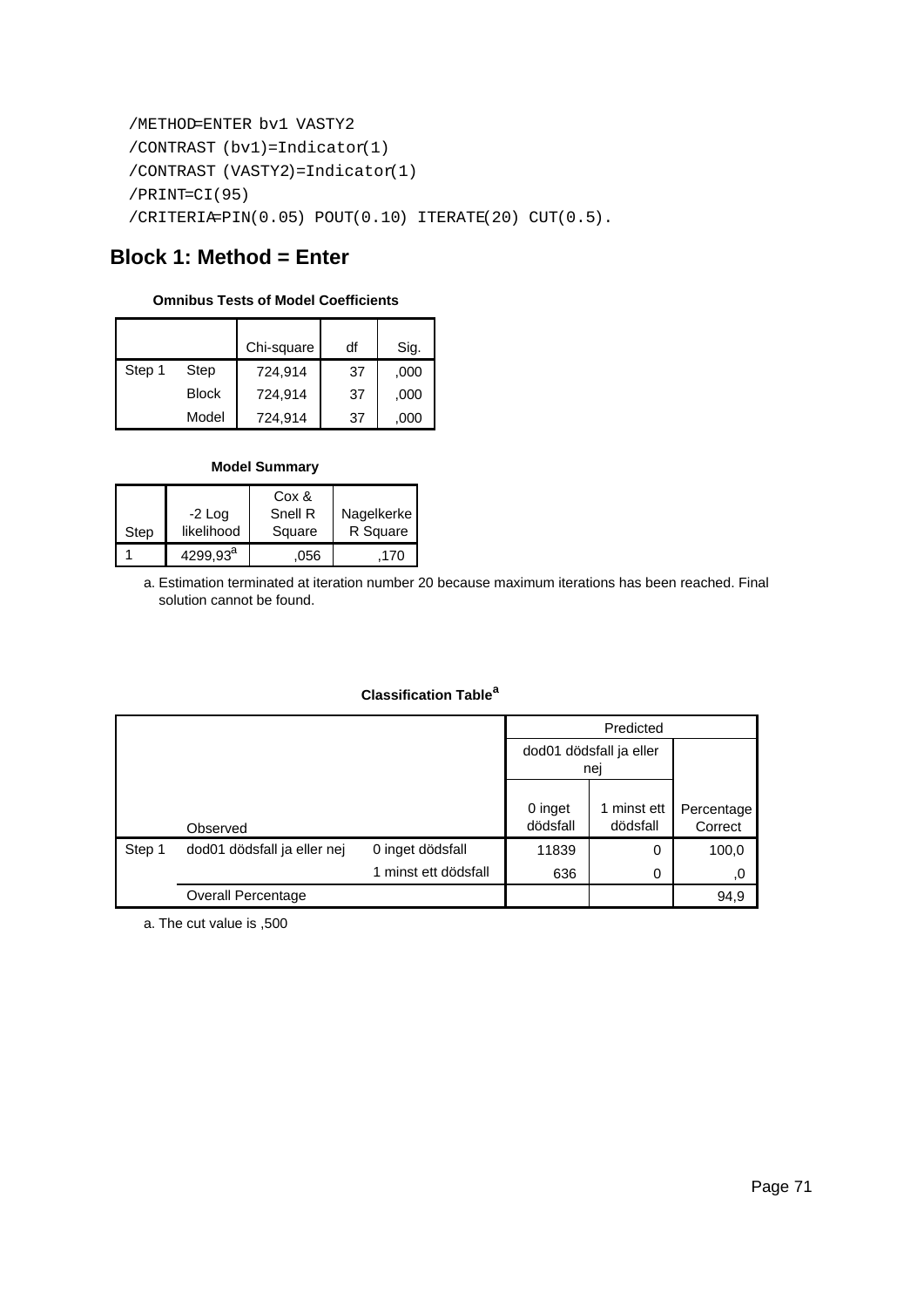|            |                   |           |          |         |                |      |        | 95% C.I. |  |
|------------|-------------------|-----------|----------|---------|----------------|------|--------|----------|--|
|            |                   | В         | S.E.     | Wald    | df             | Sig. | Exp(B) | Lower    |  |
| Step $1^a$ | bv1               |           |          | 22,134  | $\overline{c}$ | ,000 |        |          |  |
|            | bv1(1)            | $-257$    | ,129     | 3,959   | 1              | ,047 | ,774   | ,601     |  |
|            | bv1(2)            | ,342      | ,097     | 12,446  | 1              | ,000 | 1,407  | 1,164    |  |
|            | VASTY2            |           |          | 211,297 | 35             | ,000 |        |          |  |
|            | VASTY2(1)         | ,597      | ,343     | 3,036   | 1              | ,081 | 1,817  | ,928     |  |
|            | VASTY2(2)         | ,710      | ,335     | 4,494   | 1              | ,034 | 2,034  | 1,055    |  |
|            | VASTY2(3)         | ,618      | ,335     | 3,404   | 1              | ,065 | 1,855  | ,962     |  |
|            | VASTY2(4)         | ,020      | ,371     | ,003    | 1              | ,957 | 1,020  | ,493     |  |
|            | VASTY2(5)         | $-0.856$  | ,495     | 2,997   | 1              | ,083 | ,425   | ,161     |  |
|            | VASTY2(6)         | $-18,130$ | 2100,109 | ,000    | 1              | ,993 | ,000   | ,000     |  |
|            | VASTY2(7)         | 1,454     | ,310     | 21,969  | 1              | ,000 | 4,282  | 2,331    |  |
|            | VASTY2(8)         | ,736      | ,332     | 4,911   | 1              | ,027 | 2,087  | 1,089    |  |
|            | VASTY2(9)         | ,262      | ,362     | ,525    | 1              | ,469 | 1,300  | ,639     |  |
|            | <b>VASTY2(10)</b> | ,716      | ,334     | 4,606   | 1              | ,032 | 2,046  | 1,064    |  |
|            | <b>VASTY2(11)</b> | ,318      | ,357     | ,791    | 1              | ,374 | 1,374  | ,682     |  |
|            | <b>VASTY2(12)</b> | 1,216     | ,315     | 14,887  | 1              | ,000 | 3,373  | 1,819    |  |
|            | <b>VASTY2(13)</b> | 1,356     | ,311     | 19,014  | 1              | ,000 | 3,880  | 2,110    |  |
|            | <b>VASTY2(14)</b> | ,687      | ,334     | 4,234   | 1              | ,040 | 1,989  | 1,033    |  |
|            | <b>VASTY2(15)</b> | ,122      | ,369     | ,109    | 1              | ,742 | 1,130  | ,547     |  |
|            | <b>VASTY2(16)</b> | $-0.905$  | ,644     | 1,974   | 1              | ,160 | ,405   | ,115     |  |
|            | <b>VASTY2(17)</b> | $-17,967$ | 2097,899 | ,000    | 1              | ,993 | ,000   | ,000     |  |
|            | <b>VASTY2(18)</b> | $-2,701$  | 1,038    | 6,771   | 1              | ,009 | ,067   | ,009     |  |
|            | <b>VASTY2(19)</b> | $-2,459$  | 1,041    | 5,580   | 1              | ,018 | ,085   | ,011     |  |
|            | <b>VASTY2(20)</b> | $-1,506$  | ,642     | 5,495   | 1              | ,019 | ,222   | ,063     |  |
|            | <b>VASTY2(21)</b> | ,502      | ,345     | 2,112   | 1              | ,146 | 1,652  | ,839     |  |
|            | <b>VASTY2(22)</b> | 1,238     | ,322     | 14,823  | 1              | ,000 | 3,450  | 1,837    |  |
|            | <b>VASTY2(23)</b> | ,542      | ,348     | 2,429   | 1              | ,119 | 1,720  | ,870     |  |
|            | <b>VASTY2(24)</b> | 1,296     | ,312     | 17,212  | 1              | ,000 | 3,654  | 1,981    |  |
|            | <b>VASTY2(25)</b> | $-214$    | ,435     | ,242    | 1              | ,623 | ,807   | ,344     |  |
|            | <b>VASTY2(26)</b> | $-18,081$ | 2348,740 | ,000    | 1              | ,994 | ,000   | ,000     |  |
|            | <b>VASTY2(27)</b> | $-18,116$ | 2094,245 | ,000    | 1              | ,993 | ,000   | ,000     |  |
|            | <b>VASTY2(28)</b> | $-18,130$ | 2674,028 | ,000    | 1              | ,995 | ,000   | ,000     |  |
|            | <b>VASTY2(29)</b> | $-18,057$ | 2095,696 | ,000    | 1              | ,993 | ,000   | ,000     |  |
|            | <b>VASTY2(30)</b> | $-0.076$  | ,386     | ,038    | 1              | ,845 | ,927   | ,435     |  |
|            | <b>VASTY2(31)</b> | $-18,034$ | 2092,698 | ,000    | 1              | ,993 | ,000   | ,000     |  |
|            | <b>VASTY2(32)</b> | $-1,953$  | ,760     | 6,595   | 1              | ,010 | ,142   | ,032     |  |
|            | <b>VASTY2(33)</b> | $-2,673$  | 1,038    | 6,628   | 1              | ,010 | ,069   | ,009     |  |
|            | <b>VASTY2(34)</b> | ,433      | ,351     | 1,526   | 1              | ,217 | 1,542  | ,776     |  |
|            | <b>VASTY2(35)</b> | $-18,165$ | 2257,371 | ,000    | 1              | ,994 | ,000   | ,000     |  |
|            | Constant          | $-3,204$  | ,275     | 135,335 | 1              | ,000 | ,041   |          |  |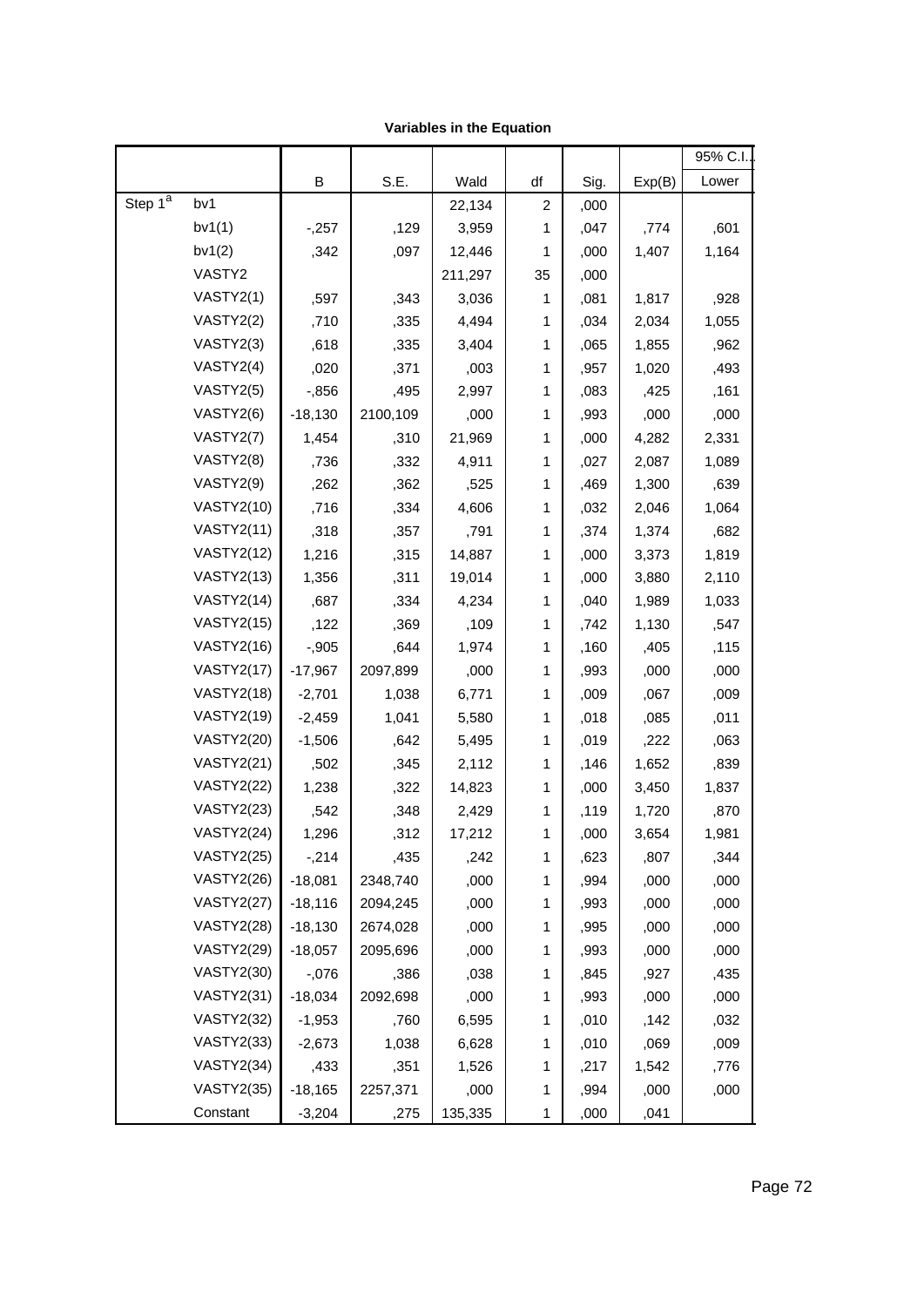|                     |                   | 95% C.I |
|---------------------|-------------------|---------|
|                     |                   | Upper   |
| Step 1 <sup>a</sup> | bv1               |         |
|                     | bv1(1)            | ,996    |
|                     | bv1(2)            | 1,701   |
|                     | VASTY2            |         |
|                     | VASTY2(1)         | 3,559   |
|                     | VASTY2(2)         | 3,920   |
|                     | VASTY2(3)         | 3,574   |
|                     | VASTY2(4)         | 2,113   |
|                     | VASTY2(5)         | 1,120   |
|                     | VASTY2(6)         |         |
|                     | VASTY2(7)         | 7,867   |
|                     | VASTY2(8)         | 4,002   |
|                     | VASTY2(9)         | 2,643   |
|                     | <b>VASTY2(10)</b> | 3,933   |
|                     | <b>VASTY2(11)</b> | 2,768   |
|                     | <b>VASTY2(12)</b> | 6,256   |
|                     | <b>VASTY2(13)</b> | 7,138   |
|                     | <b>VASTY2(14)</b> | 3,828   |
|                     | <b>VASTY2(15)</b> | 2,330   |
|                     | <b>VASTY2(16)</b> | 1,429   |
|                     | <b>VASTY2(17)</b> |         |
|                     | <b>VASTY2(18)</b> | ,513    |
|                     | <b>VASTY2(19)</b> | ,658    |
|                     | <b>VASTY2(20)</b> | ,781    |
|                     | <b>VASTY2(21)</b> | 3,251   |
|                     | <b>VASTY2(22)</b> | 6,481   |
|                     | <b>VASTY2(23)</b> | 3,400   |
|                     | <b>VASTY2(24)</b> | 6,739   |
|                     | VASTY2(25)        | 1,894   |
|                     | <b>VASTY2(26)</b> |         |
|                     | <b>VASTY2(27)</b> |         |
|                     | <b>VASTY2(28)</b> |         |
|                     | <b>VASTY2(29)</b> |         |
|                     | <b>VASTY2(30)</b> | 1,976   |
|                     | <b>VASTY2(31)</b> |         |
|                     | <b>VASTY2(32)</b> | ,630    |
|                     | <b>VASTY2(33)</b> | ,528    |
|                     | <b>VASTY2(34)</b> | 3,067   |
|                     | VASTY2(35)        |         |
|                     | Constant          |         |

a. Variable(s) entered on step 1: bv1, VASTY2.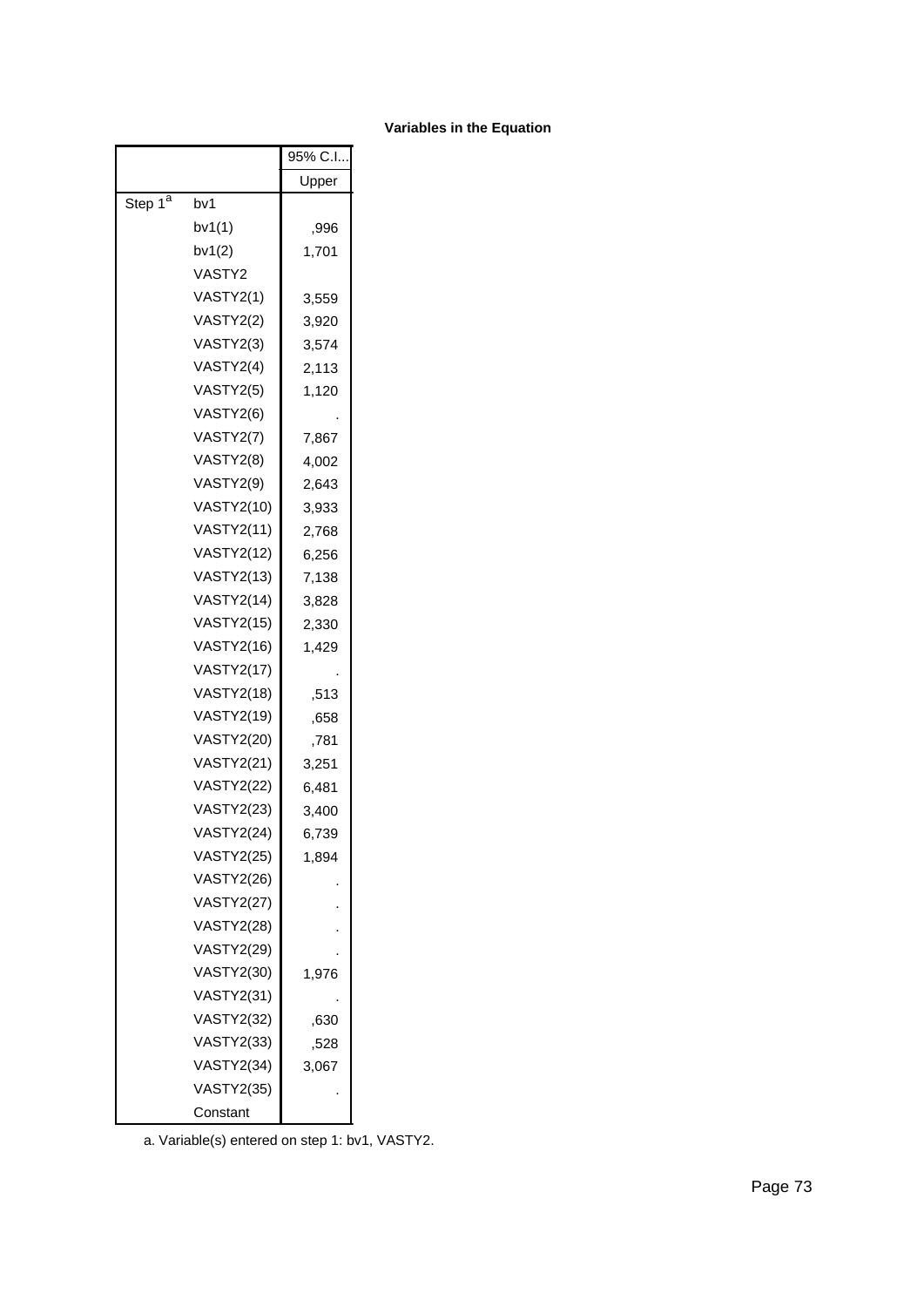```
LOGISTIC REGRESSION VARIABLES dod01
 /METHOD=ENTER bv2 VASTY2
 /CONTRAST (bv2)=Indicator(1)
 /CONTRAST (VASTY2)=Indicator(1)
 /PRINT=CI(95)
 /CRITERIA=PIN(0.05) POUT(0.10) ITERATE(20) CUT(0.5).
```
# **Block 1: Method = Enter**

#### **Omnibus Tests of Model Coefficients**

|        |              | Chi-square | df | Sig. |
|--------|--------------|------------|----|------|
| Step 1 | Step         | 719,171    | 37 | ,000 |
|        | <b>Block</b> | 719,171    | 37 | ,000 |
|        | Model        | 719,171    | 37 | ,000 |

#### **Model Summary**

| Step | $-2$ Log<br>likelihood | Cox &<br>Snell R<br>Square | Nagelkerke<br>R Square |
|------|------------------------|----------------------------|------------------------|
|      | $4305,67^a$            | .056                       | 169                    |

Estimation terminated at iteration number 20 because maximum iterations has been reached. Final a. solution cannot be found.

## **Classification Table<sup>a</sup>**

|        |                             | Predicted            |                                |                         |                       |
|--------|-----------------------------|----------------------|--------------------------------|-------------------------|-----------------------|
|        |                             |                      | dod01 dödsfall ja eller<br>nej |                         |                       |
|        | Observed                    |                      | 0 inget<br>dödsfall            | 1 minst ett<br>dödsfall | Percentage<br>Correct |
| Step 1 | dod01 dödsfall ja eller nej | 0 inget dödsfall     | 11839                          | 0                       | 100,0                 |
|        |                             | 1 minst ett dödsfall | 636                            | 0                       | ,0                    |
|        | <b>Overall Percentage</b>   |                      |                                |                         | 94,9                  |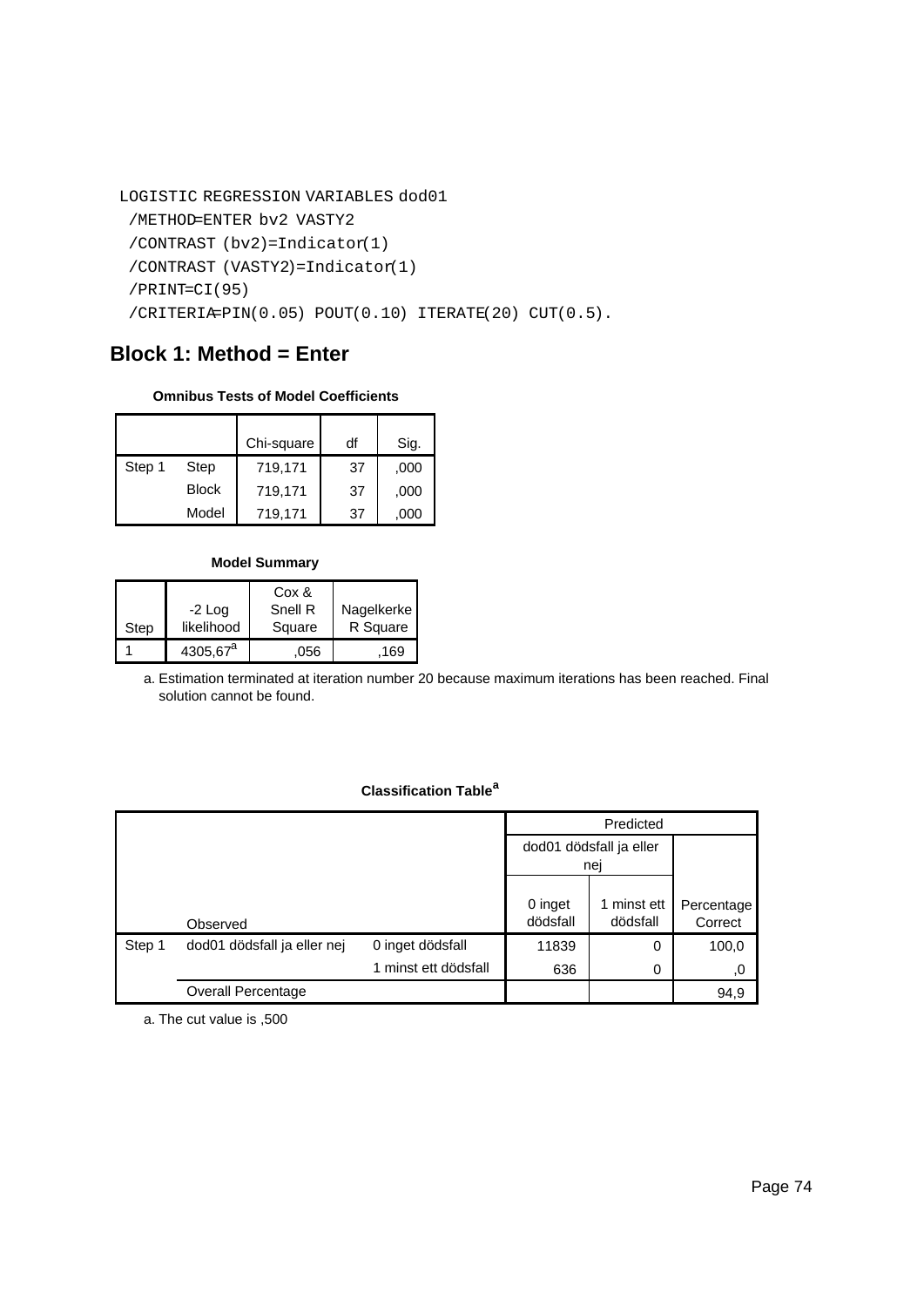| Variables in the Equation |  |  |  |
|---------------------------|--|--|--|
|---------------------------|--|--|--|

|                         |                   |           |          |         |                         |      |        | 95% C.I. |
|-------------------------|-------------------|-----------|----------|---------|-------------------------|------|--------|----------|
|                         |                   | B         | S.E.     | Wald    | df                      | Sig. | Exp(B) | Lower    |
| Step $1^{\overline{a}}$ | bv <sub>2</sub>   |           |          | 16,401  | $\overline{\mathbf{c}}$ | ,000 |        |          |
|                         | bv2(1)            | $-135$    | ,126     | 1,159   | 1                       | ,282 | ,873   | ,683     |
|                         | bv2(2)            | ,293      | ,110     | 7,157   | 1                       | ,007 | 1,341  | 1,082    |
|                         | VASTY2            |           |          | 216,449 | 35                      | ,000 |        |          |
|                         | VASTY2(1)         | ,588      | ,343     | 2,943   | 1                       | ,086 | 1,800  | ,920     |
|                         | VASTY2(2)         | ,713      | ,335     | 4,530   | 1                       | ,033 | 2,040  | 1,058    |
|                         | VASTY2(3)         | ,667      | ,334     | 3,989   | 1                       | ,046 | 1,948  | 1,012    |
|                         | VASTY2(4)         | ,057      | ,371     | ,023    | 1                       | ,879 | 1,058  | ,512     |
|                         | VASTY2(5)         | $-0.846$  | ,495     | 2,928   | 1                       | ,087 | ,429   | ,163     |
|                         | VASTY2(6)         | $-18,089$ | 2102,200 | ,000    | 1                       | ,993 | ,000   | ,000     |
|                         | VASTY2(7)         | 1,507     | ,309     | 23,789  | 1                       | ,000 | 4,512  | 2,463    |
|                         | VASTY2(8)         | ,740      | ,332     | 4,967   | 1                       | ,026 | 2,097  | 1,093    |
|                         | VASTY2(9)         | ,277      | ,362     | ,585    | 1                       | ,444 | 1,319  | ,649     |
|                         | <b>VASTY2(10)</b> | ,726      | ,334     | 4,741   | 1                       | ,029 | 2,067  | 1,075    |
|                         | <b>VASTY2(11)</b> | ,333      | ,357     | ,872    | 1                       | ,350 | 1,396  | ,693     |
|                         | <b>VASTY2(12)</b> | 1,226     | ,315     | 15,131  | 1                       | ,000 | 3,407  | 1,837    |
|                         | <b>VASTY2(13)</b> | 1,380     | ,311     | 19,697  | 1                       | ,000 | 3,975  | 2,161    |
|                         | <b>VASTY2(14)</b> | ,704      | ,334     | 4,444   | 1                       | ,035 | 2,022  | 1,051    |
|                         | <b>VASTY2(15)</b> | ,118      | ,370     | ,102    | 1                       | ,749 | 1,126  | ,545     |
|                         | <b>VASTY2(16)</b> | $-0.884$  | ,643     | 1,888   | 1                       | ,169 | ,413   | ,117     |
|                         | <b>VASTY2(17)</b> | $-17,963$ | 2099,524 | ,000    | 1                       | ,993 | ,000   | ,000     |
|                         | <b>VASTY2(18)</b> | $-2,696$  | 1,038    | 6,746   | 1                       | ,009 | ,067   | ,009     |
|                         | <b>VASTY2(19)</b> | $-2,518$  | 1,040    | 5,866   | 1                       | ,015 | ,081   | ,011     |
|                         | <b>VASTY2(20)</b> | $-1,473$  | ,642     | 5,267   | 1                       | ,022 | ,229   | ,065     |
|                         | <b>VASTY2(21)</b> | ,509      | ,345     | 2,171   | 1                       | ,141 | 1,664  | ,845     |
|                         | <b>VASTY2(22)</b> | 1,240     | ,322     | 14,832  | 1                       | ,000 | 3,455  | 1,838    |
|                         | <b>VASTY2(23)</b> | ,535      | ,348     | 2,364   | 1                       | ,124 | 1,707  | ,863     |
|                         | <b>VASTY2(24)</b> | 1,327     | 312      | 18,094  | 1                       | ,000 | 3,771  | 2,046    |
|                         | <b>VASTY2(25)</b> | $-207$    | ,435     | ,227    | 1                       | ,634 | ,813   | ,347     |
|                         | <b>VASTY2(26)</b> | $-18,071$ | 2350,974 | ,000    | 1                       | ,994 | ,000   | ,000     |
|                         | <b>VASTY2(27)</b> | $-18,100$ | 2096,455 | ,000    | 1                       | ,993 | ,000   | ,000     |
|                         | <b>VASTY2(28)</b> | $-18,120$ | 2675,298 | ,000    | 1                       | ,995 | ,000   | ,000     |
|                         | <b>VASTY2(29)</b> | $-18,037$ | 2096,602 | ,000    | 1                       | ,993 | ,000   | ,000     |
|                         | <b>VASTY2(30)</b> | $-0.060$  | ,386     | ,024    | 1                       | ,877 | ,942   | ,442     |
|                         | <b>VASTY2(31)</b> | $-18,023$ | 2095,727 | ,000    | 1                       | ,993 | ,000   | ,000     |
|                         | <b>VASTY2(32)</b> | $-1,954$  | ,760     | 6,611   | 1                       | ,010 | ,142   | ,032     |
|                         | <b>VASTY2(33)</b> | $-2,670$  | 1,038    | 6,616   | 1                       | ,010 | ,069   | ,009     |
|                         | <b>VASTY2(34)</b> | ,442      | ,351     | 1,588   | 1                       | ,208 | 1,556  | ,782     |
|                         | <b>VASTY2(35)</b> | $-18,119$ | 2259,904 | ,000    | 1                       | ,994 | ,000   | ,000     |
|                         | Constant          | $-3,248$  | ,282     | 132,759 | 1                       | ,000 | ,039   |          |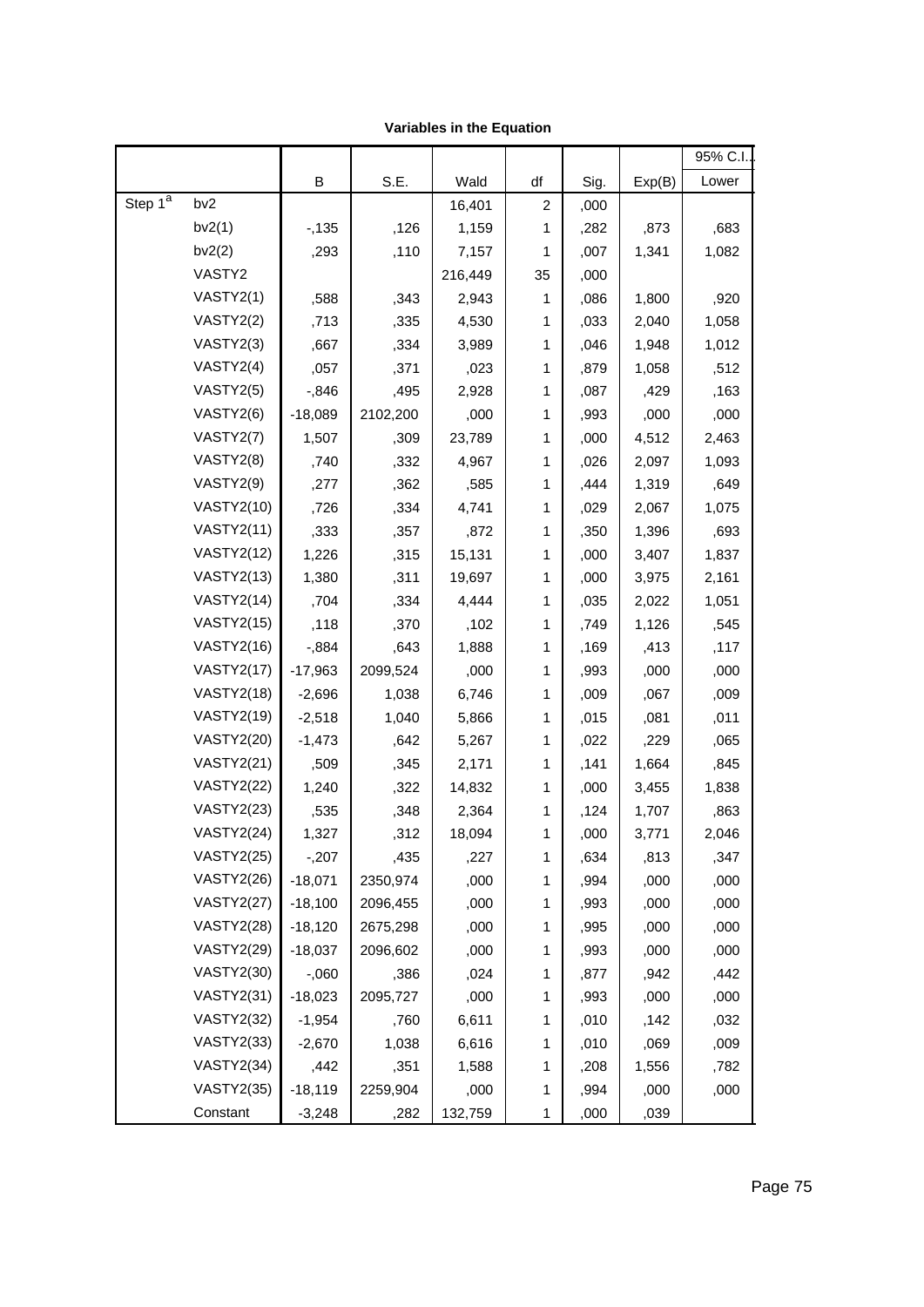|                     |                   | 95% C.I |
|---------------------|-------------------|---------|
|                     |                   | Upper   |
| Step 1 <sup>a</sup> | bv2               |         |
|                     | bv2(1)            | 1,117   |
|                     | bv2(2)            | 1,662   |
|                     | VASTY2            |         |
|                     | VASTY2(1)         | 3,525   |
|                     | VASTY2(2)         | 3,932   |
|                     | VASTY2(3)         | 3,749   |
|                     | VASTY2(4)         | 2,189   |
|                     | VASTY2(5)         | 1,131   |
|                     | VASTY2(6)         |         |
|                     | VASTY2(7)         | 8,267   |
|                     | VASTY2(8)         | 4,021   |
|                     | VASTY2(9)         | 2,681   |
|                     | <b>VASTY2(10)</b> | 3,974   |
|                     | <b>VASTY2(11)</b> | 2,810   |
|                     | <b>VASTY2(12)</b> | 6,318   |
|                     | <b>VASTY2(13)</b> | 7,310   |
|                     | <b>VASTY2(14)</b> | 3,889   |
|                     | <b>VASTY2(15)</b> | 2,323   |
|                     | <b>VASTY2(16)</b> | 1,458   |
|                     | <b>VASTY2(17)</b> |         |
|                     | <b>VASTY2(18)</b> | ,516    |
|                     | <b>VASTY2(19)</b> | ,619    |
|                     | <b>VASTY2(20)</b> | ,806    |
|                     | VASTY2(21)        | 3,274   |
|                     | <b>VASTY2(22)</b> | 6,493   |
|                     | <b>VASTY2(23)</b> | 3,374   |
|                     | <b>VASTY2(24)</b> | 6.951   |
|                     | <b>VASTY2(25)</b> | 1,907   |
|                     | <b>VASTY2(26)</b> |         |
|                     | <b>VASTY2(27)</b> |         |
|                     | <b>VASTY2(28)</b> |         |
|                     | <b>VASTY2(29)</b> |         |
|                     | <b>VASTY2(30)</b> | 2,007   |
|                     | <b>VASTY2(31)</b> |         |
|                     | <b>VASTY2(32)</b> | ,628    |
|                     | <b>VASTY2(33)</b> | ,530    |
|                     | <b>VASTY2(34)</b> | 3,093   |
|                     | <b>VASTY2(35)</b> |         |
|                     | Constant          |         |

a. Variable(s) entered on step 1: bv2, VASTY2.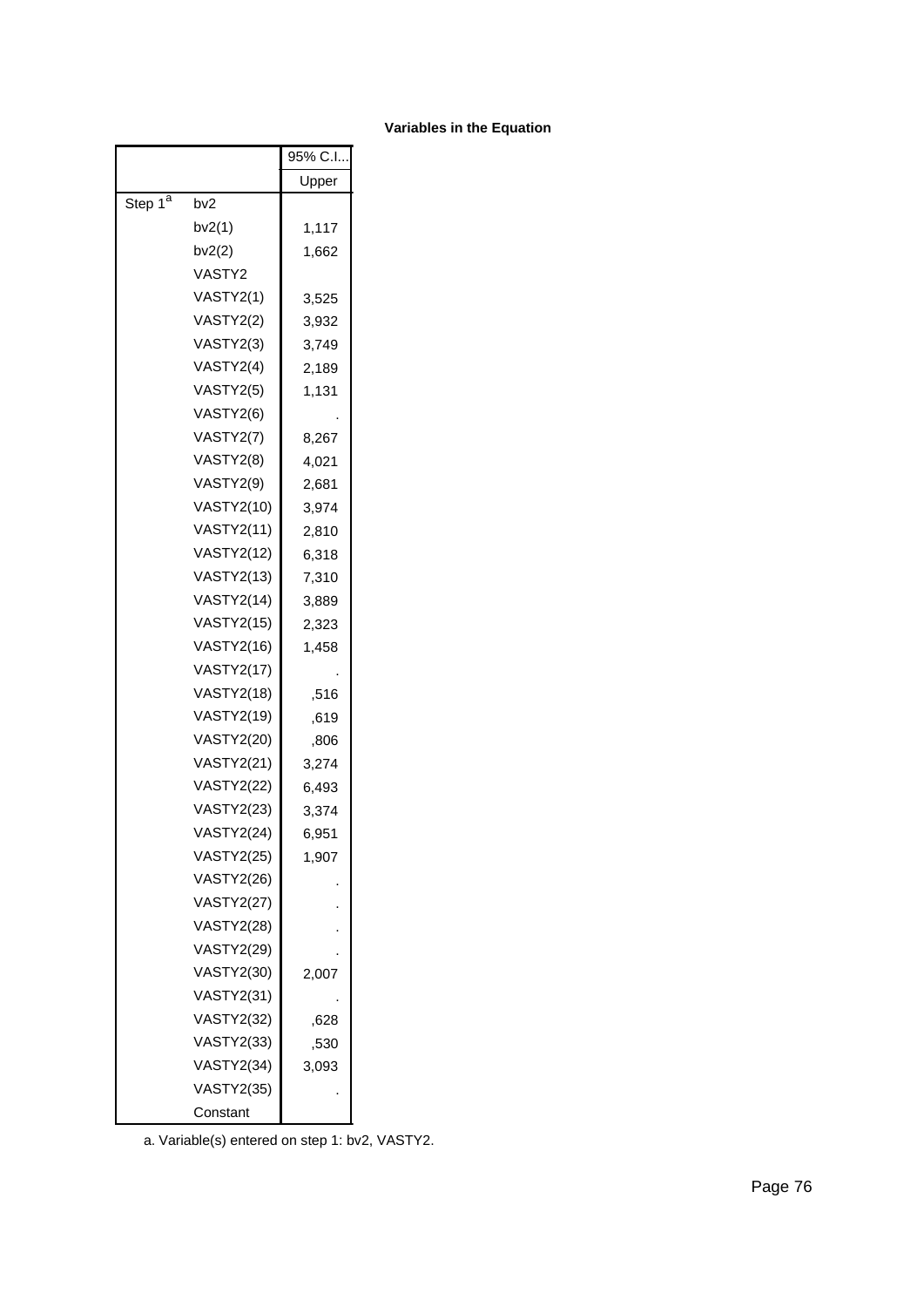```
LOGISTIC REGRESSION VARIABLES dod01
 /METHOD=ENTER bv3 VASTY2
 /CONTRAST (bv3)=Indicator(1)
 /CONTRAST (VASTY2)=Indicator(1)
 /PRINT=CI(95)
 /CRITERIA=PIN(0.05) POUT(0.10) ITERATE(20) CUT(0.5).
```
# **Block 1: Method = Enter**

### **Omnibus Tests of Model Coefficients**

|        |              | Chi-square | df | Sig. |
|--------|--------------|------------|----|------|
| Step 1 | Step         | 717,578    | 37 | ,000 |
|        | <b>Block</b> | 717,578    | 37 | ,000 |
|        | Model        | 717,578    | 37 | 000. |

#### **Model Summary**

| Step | $-2$ Log<br>likelihood | Cox &<br>Snell R<br>Square | Nagelkerke<br>R Square |
|------|------------------------|----------------------------|------------------------|
|      | 4307,26 <sup>a</sup>   | .056                       | 169                    |

Estimation terminated at iteration number 20 because maximum iterations has been reached. Final a. solution cannot be found.

## **Classification Table<sup>a</sup>**

|        |                             |                         | Predicted           |                         |                       |  |
|--------|-----------------------------|-------------------------|---------------------|-------------------------|-----------------------|--|
|        |                             | dod01 dödsfall ja eller |                     |                         |                       |  |
|        |                             |                         |                     | nej                     |                       |  |
|        | Observed                    |                         | 0 inget<br>dödsfall | 1 minst ett<br>dödsfall | Percentage<br>Correct |  |
| Step 1 | dod01 dödsfall ja eller nej | 0 inget dödsfall        | 11839               | 0                       | 100,0                 |  |
|        |                             | 1 minst ett dödsfall    | 636                 | 0                       | ,0                    |  |
|        | <b>Overall Percentage</b>   |                         |                     |                         | 94,9                  |  |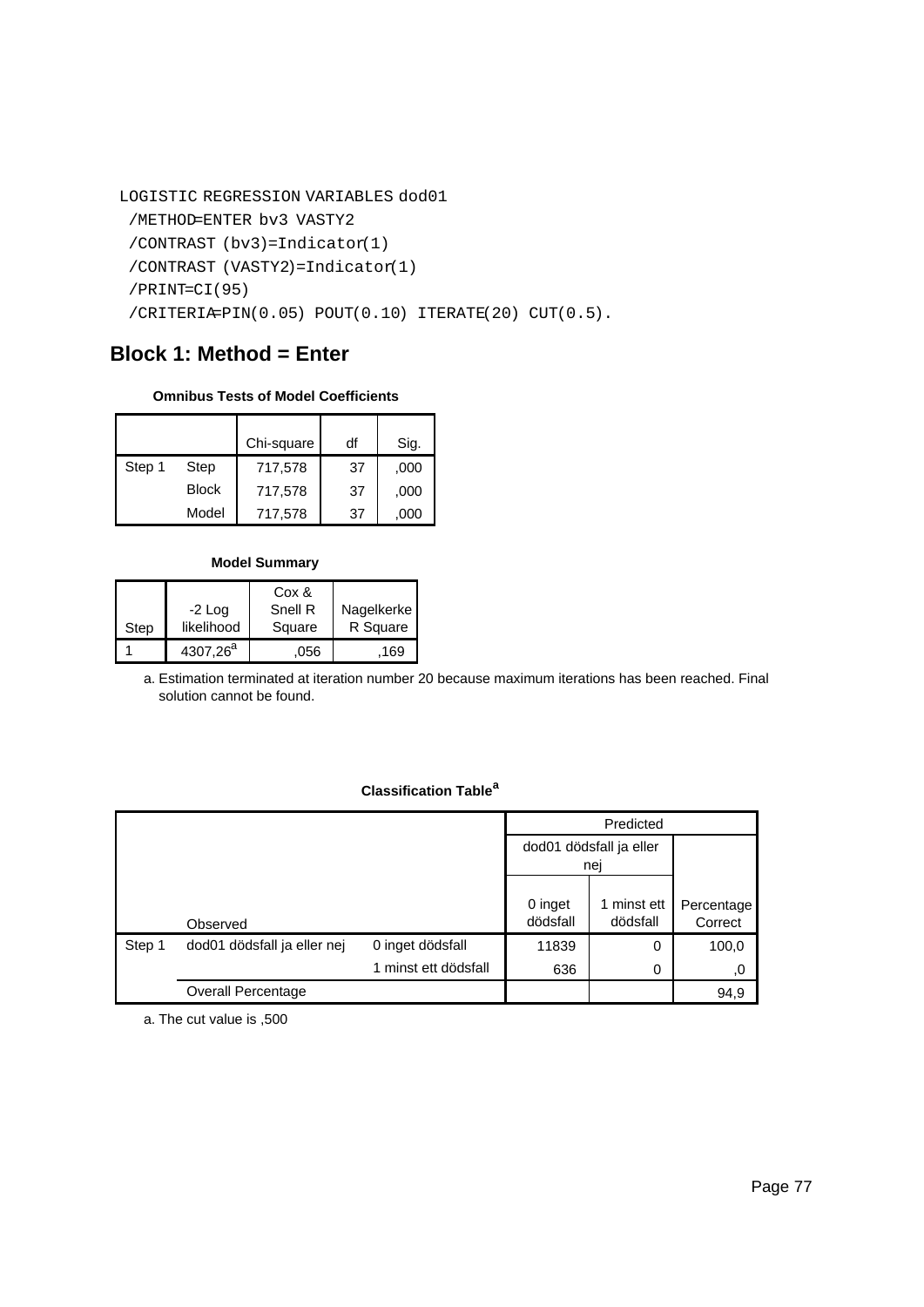|  | <b>Variables in the Equation</b> |  |
|--|----------------------------------|--|
|  |                                  |  |

|                         |                   |           |          |         |                |      |        | 95% C.I. |  |
|-------------------------|-------------------|-----------|----------|---------|----------------|------|--------|----------|--|
|                         |                   | В         | S.E.     | Wald    | df             | Sig. | Exp(B) | Lower    |  |
| Step $1^{\overline{a}}$ | bv3               |           |          | 15,036  | $\overline{c}$ | ,001 |        |          |  |
|                         | bv3(1)            | $-0.380$  | ,199     | 3,646   | 1              | ,056 | ,684   | ,463     |  |
|                         | bv3(2)            | ,373      | ,116     | 10,375  | 1              | ,001 | 1,452  | 1,157    |  |
|                         | VASTY2            |           |          | 212,822 | 35             | ,000 |        |          |  |
|                         | VASTY2(1)         | ,641      | ,343     | 3,494   | 1              | ,062 | 1,898  | ,969     |  |
|                         | VASTY2(2)         | ,753      | ,334     | 5,064   | 1              | ,024 | 2,122  | 1,102    |  |
|                         | VASTY2(3)         | ,680      | ,335     | 4,128   | 1              | ,042 | 1,973  | 1,024    |  |
|                         | VASTY2(4)         | ,064      | ,371     | ,030    | 1              | ,862 | 1,066  | ,515     |  |
|                         | VASTY2(5)         | $-0.816$  | ,494     | 2,724   | 1              | ,099 | ,442   | ,168     |  |
|                         | VASTY2(6)         | $-18,094$ | 2101,047 | ,000    | 1              | ,993 | ,000   | ,000     |  |
|                         | VASTY2(7)         | 1,475     | ,313     | 22,211  | 1              | ,000 | 4,369  | 2,366    |  |
|                         | VASTY2(8)         | ,790      | ,331     | 5,680   | 1              | ,017 | 2,203  | 1,151    |  |
|                         | VASTY2(9)         | ,321      | ,361     | ,788    | 1              | ,375 | 1,378  | ,679     |  |
|                         | <b>VASTY2(10)</b> | ,769      | ,333     | 5,331   | 1              | ,021 | 2,157  | 1,123    |  |
|                         | <b>VASTY2(11)</b> | ,350      | ,357     | ,959    | 1              | ,327 | 1,419  | ,705     |  |
|                         | <b>VASTY2(12)</b> | 1,275     | ,314     | 16,435  | 1              | ,000 | 3,577  | 1,932    |  |
|                         | <b>VASTY2(13)</b> | 1,457     | ,309     | 22,198  | 1              | ,000 | 4,291  | 2,341    |  |
|                         | <b>VASTY2(14)</b> | ,747      | ,333     | 5,019   | 1              | ,025 | 2,110  | 1,098    |  |
|                         | <b>VASTY2(15)</b> | ,167      | ,369     | ,206    | 1              | ,650 | 1,182  | ,574     |  |
|                         | <b>VASTY2(16)</b> | $-0.915$  | ,645     | 2,017   | 1              | ,156 | ,400   | ,113     |  |
|                         | <b>VASTY2(17)</b> | $-17,981$ | 2099,926 | ,000    | 1              | ,993 | ,000   | ,000     |  |
|                         | <b>VASTY2(18)</b> | $-2,700$  | 1,038    | 6,765   | 1              | ,009 | ,067   | ,009     |  |
|                         | <b>VASTY2(19)</b> | $-2,448$  | 1,044    | 5,504   | 1              | ,019 | ,086   | ,011     |  |
|                         | <b>VASTY2(20)</b> | $-1,470$  | ,642     | 5,239   | 1              | ,022 | ,230   | ,065     |  |
|                         | <b>VASTY2(21)</b> | ,534      | ,345     | 2,399   | 1              | ,121 | 1,707  | ,868     |  |
|                         | <b>VASTY2(22)</b> | 1,173     | ,321     | 13,390  | 1              | ,000 | 3,232  | 1,724    |  |
|                         | <b>VASTY2(23)</b> | ,542      | ,348     | 2,429   | 1              | ,119 | 1,719  | ,870     |  |
|                         | <b>VASTY2(24)</b> | 1,339     | ,312     | 18,387  | 1              | ,000 | 3,814  | 2,068    |  |
|                         | <b>VASTY2(25)</b> | $-201$    | ,435     | ,214    | 1              | ,644 | ,818   | ,349     |  |
|                         | <b>VASTY2(26)</b> | $-18,030$ | 2351,071 | ,000    | 1              | ,994 | ,000   | ,000     |  |
|                         | <b>VASTY2(27)</b> | $-18,052$ | 2095,802 | ,000    | 1              | ,993 | ,000   | ,000     |  |
|                         | <b>VASTY2(28)</b> | $-18,045$ | 2677,010 | ,000    | 1              | ,995 | ,000   | ,000     |  |
|                         | <b>VASTY2(29)</b> | $-18,030$ | 2099,078 | ,000    | 1              | ,993 | ,000   | ,000     |  |
|                         | <b>VASTY2(30)</b> | $-0.063$  | ,386     | ,027    | 1              | ,871 | ,939   | ,441     |  |
|                         | <b>VASTY2(31)</b> | $-18,004$ | 2092,378 | ,000    | 1              | ,993 | ,000   | ,000     |  |
|                         | <b>VASTY2(32)</b> | $-1,931$  | ,761     | 6,434   | 1              | ,011 | ,145   | ,033     |  |
|                         | <b>VASTY2(33)</b> | $-2,636$  | 1,039    | 6,441   | 1              | ,011 | ,072   | ,009     |  |
|                         | <b>VASTY2(34)</b> | ,454      | ,350     | 1,681   | 1              | ,195 | 1,575  | ,793     |  |
|                         | <b>VASTY2(35)</b> | $-18,134$ | 2257,580 | ,000    | 1              | ,994 | ,000   | ,000     |  |
|                         | Constant          | $-3,202$  | ,273     | 137,651 | 1              | ,000 | ,041   |          |  |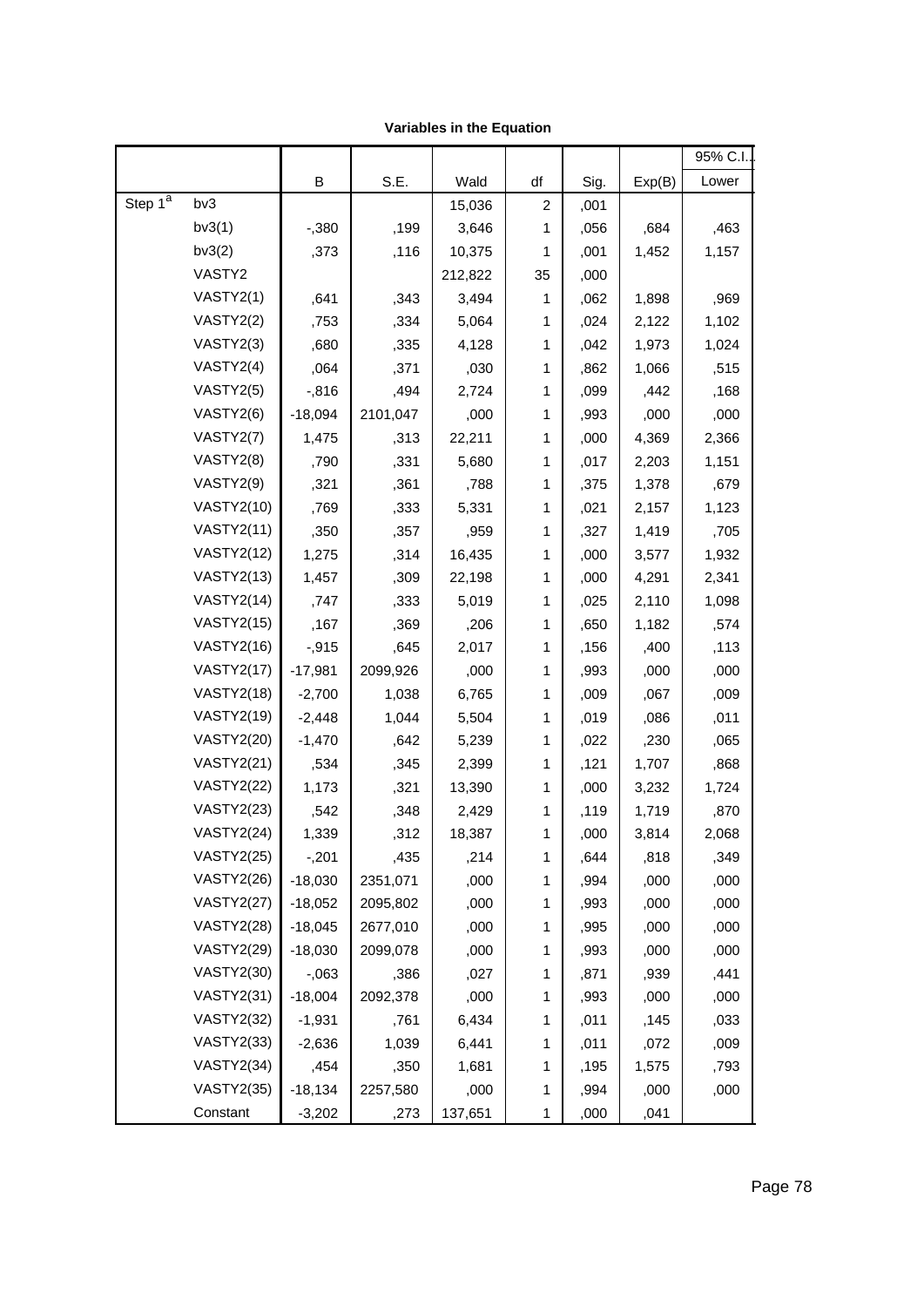|                     |                   | 95% C.I |
|---------------------|-------------------|---------|
|                     |                   | Upper   |
| Step 1 <sup>a</sup> | bv3               |         |
|                     | bv3(1)            | 1,010   |
|                     | bv3(2)            | 1,822   |
|                     | VASTY2            |         |
|                     | VASTY2(1)         | 3,716   |
|                     | VASTY2(2)         | 4,088   |
|                     | VASTY2(3)         | 3,802   |
|                     | VASTY2(4)         | 2,208   |
|                     | VASTY2(5)         | 1,165   |
|                     | VASTY2(6)         |         |
|                     | VASTY2(7)         | 8,068   |
|                     | VASTY2(8)         | 4,219   |
|                     | VASTY2(9)         | 2,799   |
|                     | <b>VASTY2(10)</b> | 4,141   |
|                     | <b>VASTY2(11)</b> | 2,856   |
|                     | <b>VASTY2(12)</b> | 6,625   |
|                     | <b>VASTY2(13)</b> | 7,866   |
|                     | <b>VASTY2(14)</b> | 4,056   |
|                     | <b>VASTY2(15)</b> | 2,437   |
|                     | <b>VASTY2(16)</b> | 1,416   |
|                     | <b>VASTY2(17)</b> |         |
|                     | <b>VASTY2(18)</b> | ,514    |
|                     | <b>VASTY2(19)</b> | ,668    |
|                     | <b>VASTY2(20)</b> | ,810    |
|                     | <b>VASTY2(21)</b> | 3,356   |
|                     | <b>VASTY2(22)</b> | 6,059   |
|                     | <b>VASTY2(23)</b> | 3,399   |
|                     | <b>VASTY2(24)</b> | 7,033   |
|                     | <b>VASTY2(25)</b> | 1,918   |
|                     | <b>VASTY2(26)</b> |         |
|                     | <b>VASTY2(27)</b> |         |
|                     | <b>VASTY2(28)</b> |         |
|                     | <b>VASTY2(29)</b> |         |
|                     | <b>VASTY2(30)</b> | 2,001   |
|                     | <b>VASTY2(31)</b> |         |
|                     | <b>VASTY2(32)</b> | .645    |
|                     | <b>VASTY2(33)</b> | ,549    |
|                     | <b>VASTY2(34)</b> | 3,130   |
|                     | <b>VASTY2(35)</b> |         |
|                     | Constant          |         |

a. Variable(s) entered on step 1: bv3, VASTY2.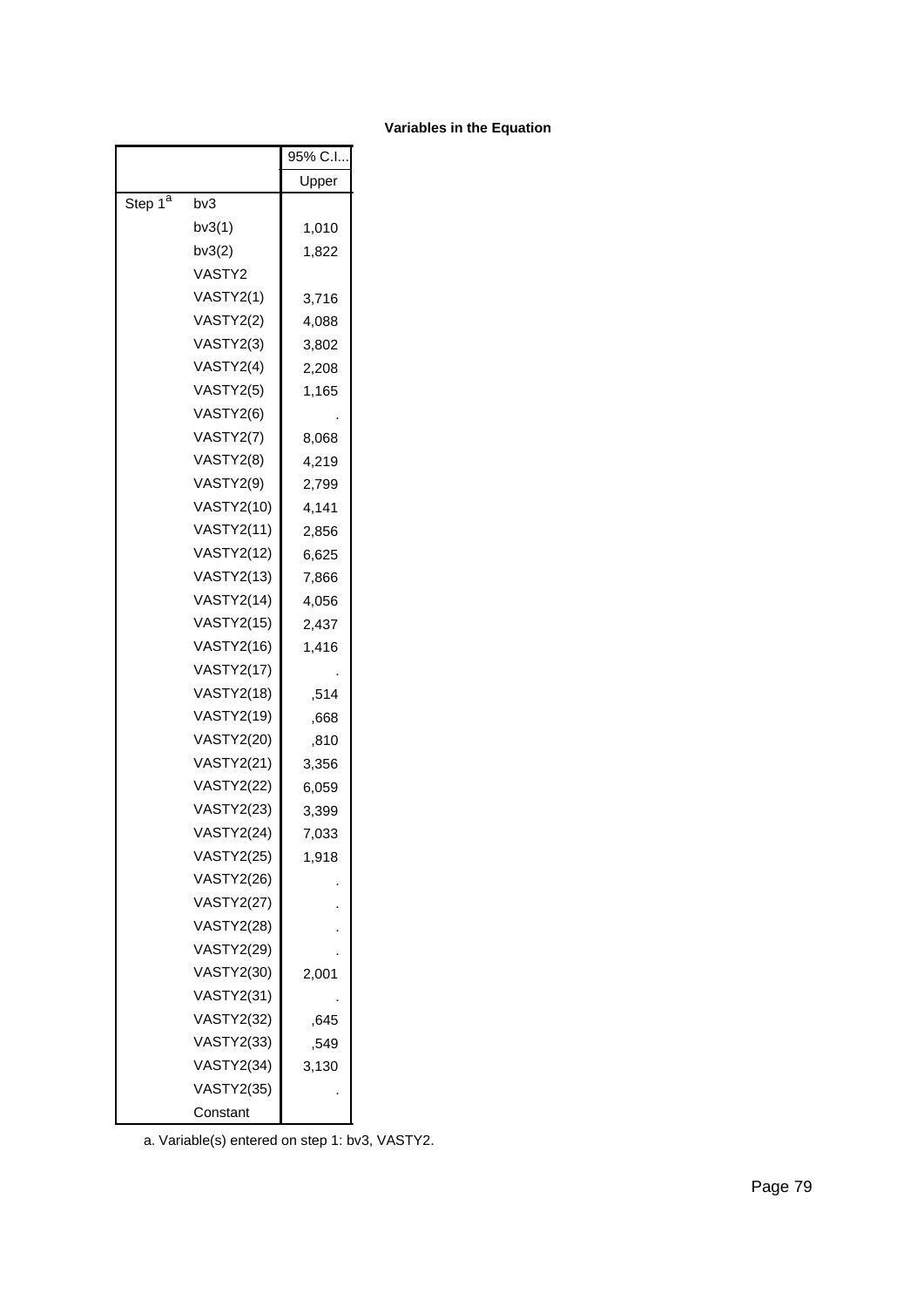```
LOGISTIC REGRESSION VARIABLES dod01
 /METHOD=ENTER sv3 VASTY2
 /CONTRAST (sv3)=Indicator(1)
 /CONTRAST (VASTY2)=Indicator(1)
 /PRINT=CI(95)
 /CRITERIA=PIN(0.05) POUT(0.10) ITERATE(20) CUT(0.5).
```
## **Block 1: Method = Enter**

#### **Omnibus Tests of Model Coefficients**

|        |              | Chi-square | df | Sig. |
|--------|--------------|------------|----|------|
| Step 1 | Step         | 709,696    | 37 | ,000 |
|        | <b>Block</b> | 709,696    | 37 | ,000 |
|        | Model        | 709,696    | 37 | .000 |

#### **Model Summary**

| Step | $-2$ Log<br>likelihood | Cox &<br>Snell R<br>Square | Nagelkerke<br>R Square |
|------|------------------------|----------------------------|------------------------|
|      | $4315,15^a$            | .055                       | .167                   |

Estimation terminated at iteration number 20 because maximum iterations has been reached. Final a. solution cannot be found.

## **Classification Table<sup>a</sup>**

|        |                             |                      |                         | Predicted               |                       |
|--------|-----------------------------|----------------------|-------------------------|-------------------------|-----------------------|
|        |                             |                      | dod01 dödsfall ja eller |                         |                       |
|        |                             |                      | nej                     |                         |                       |
|        | Observed                    |                      | 0 inget<br>dödsfall     | 1 minst ett<br>dödsfall | Percentage<br>Correct |
| Step 1 | dod01 dödsfall ja eller nej | 0 inget dödsfall     | 11839                   | 0                       | 100,0                 |
|        |                             | 1 minst ett dödsfall | 636                     | 0                       | ,0                    |
|        | <b>Overall Percentage</b>   |                      |                         |                         | 94,9                  |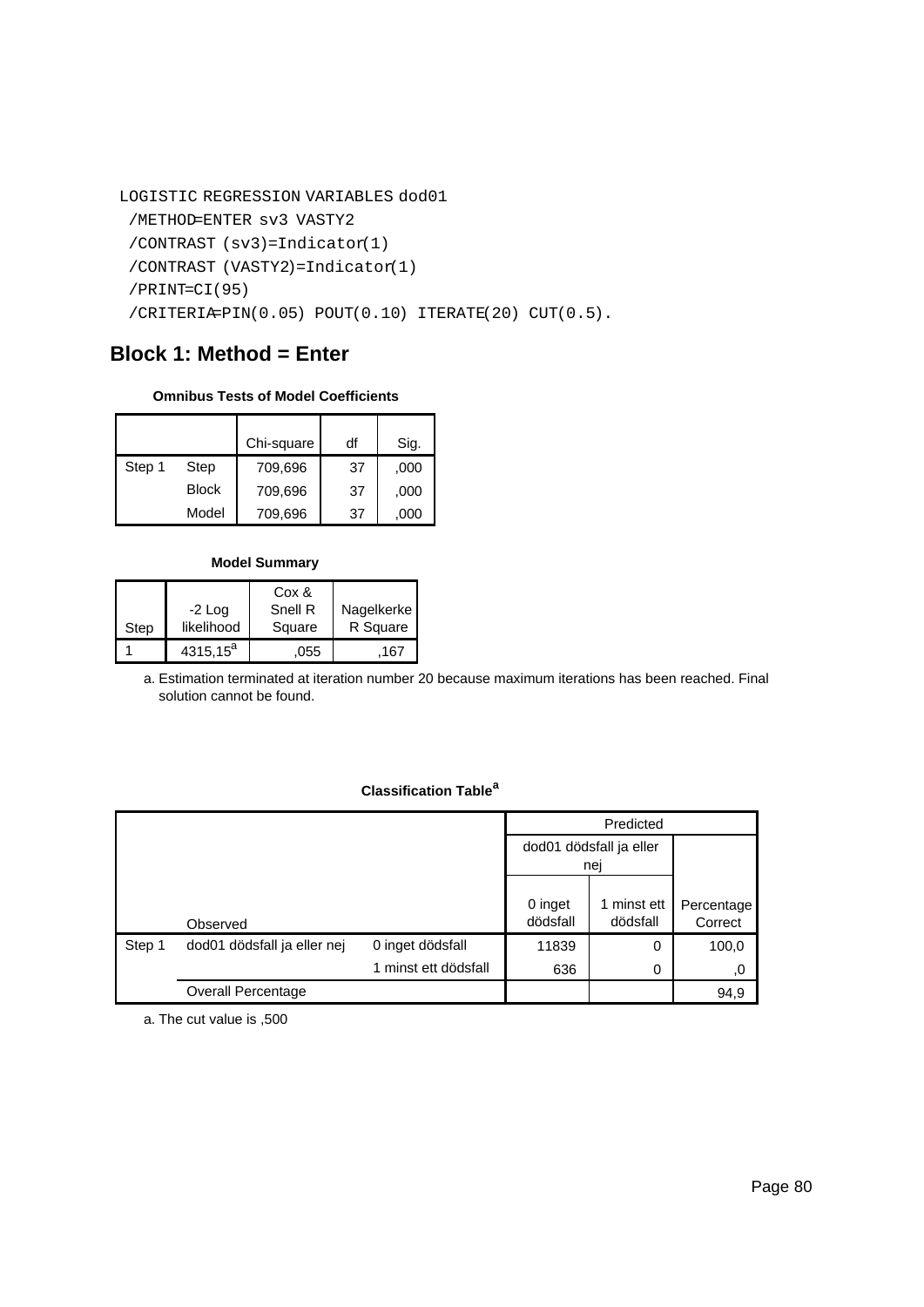|                         |                   |           |          |         |                |      |        | 95% C.I. |
|-------------------------|-------------------|-----------|----------|---------|----------------|------|--------|----------|
|                         |                   | B         | S.E.     | Wald    | df             | Sig. | Exp(B) | Lower    |
| Step $1^{\overline{a}}$ | sv3               |           |          | 7,118   | $\overline{c}$ | ,028 |        |          |
|                         | sv3(1)            | $-161$    | ,116     | 1,927   | 1              | ,165 | ,851   | ,679     |
|                         | sv3(2)            | ,174      | ,110     | 2,506   | 1              | ,113 | 1,190  | ,959     |
|                         | VASTY2            |           |          | 219,886 | 35             | ,000 |        |          |
|                         | VASTY2(1)         | ,572      | ,344     | 2,770   | 1              | ,096 | 1,771  | ,903     |
|                         | VASTY2(2)         | ,654      | ,338     | 3,741   | 1              | ,053 | 1,923  | ,991     |
|                         | VASTY2(3)         | ,884      | ,331     | 7,116   | 1              | ,008 | 2,421  | 1,264    |
|                         | VASTY2(4)         | ,232      | ,369     | ,395    | 1              | ,529 | 1,261  | ,612     |
|                         | VASTY2(5)         | $-0.675$  | ,496     | 1,854   | 1              | ,173 | ,509   | ,193     |
|                         | VASTY2(6)         | $-18,126$ | 2105,897 | ,000    | 1              | ,993 | ,000   | ,000     |
|                         | VASTY2(7)         | 1,739     | ,306     | 32,391  | 1              | ,000 | 5,690  | 3,127    |
|                         | VASTY2(8)         | ,911      | ,332     | 7,529   | 1              | ,006 | 2,487  | 1,297    |
|                         | VASTY2(9)         | ,391      | ,361     | 1,172   | 1              | ,279 | 1,478  | ,729     |
|                         | <b>VASTY2(10)</b> | ,669      | ,338     | 3,920   | 1              | ,048 | 1,952  | 1,007    |
|                         | <b>VASTY2(11)</b> | ,381      | ,357     | 1,142   | 1              | ,285 | 1,464  | ,728     |
|                         | <b>VASTY2(12)</b> | 1,196     | ,318     | 14,164  | 1              | ,000 | 3,305  | 1,773    |
|                         | <b>VASTY2(13)</b> | 1,407     | ,314     | 20,080  | 1              | ,000 | 4,085  | 2,207    |
|                         | <b>VASTY2(14)</b> | ,725      | ,335     | 4,695   | 1              | ,030 | 2,065  | 1,072    |
|                         | <b>VASTY2(15)</b> | ,083      | ,372     | ,050    | 1              | ,824 | 1,086  | ,524     |
|                         | <b>VASTY2(16)</b> | $-0.855$  | ,644     | 1,763   | 1              | ,184 | ,425   | ,121     |
|                         | <b>VASTY2(17)</b> | $-17,931$ | 2101,558 | ,000    | 1              | ,993 | ,000   | ,000     |
|                         | <b>VASTY2(18)</b> | $-2,502$  | 1,041    | 5,779   | 1              | ,016 | ,082   | ,011     |
|                         | <b>VASTY2(19)</b> | $-2,510$  | 1,041    | 5,812   | 1              | ,016 | ,081   | ,011     |
|                         | <b>VASTY2(20)</b> | $-1,444$  | ,642     | 5,055   | 1              | ,025 | ,236   | ,067     |
|                         | <b>VASTY2(21)</b> | ,617      | ,345     | 3,193   | 1              | ,074 | 1,854  | ,942     |
|                         | <b>VASTY2(22)</b> | 1,126     | ,320     | 12,383  | 1              | ,000 | 3,084  | 1,647    |
|                         | <b>VASTY2(23)</b> | ,551      | ,348     | 2,512   | 1              | ,113 | 1,735  | ,878     |
|                         | <b>VASTY2(24)</b> | 1,418     | 311,     | 20,832  | 1              | ,000 | 4,129  | 2,246    |
|                         | <b>VASTY2(25)</b> | $-153$    | ,436     | ,123    | 1              | ,726 | ,858   | ,365     |
|                         | <b>VASTY2(26)</b> | $-17,994$ | 2353,533 | ,000    | 1              | ,994 | ,000   | ,000     |
|                         | <b>VASTY2(27)</b> | $-18,075$ | 2099,032 | ,000    | 1              | ,993 | ,000   | ,000     |
|                         | <b>VASTY2(28)</b> | $-18,145$ | 2679,357 | ,000    | 1              | ,995 | ,000   | ,000     |
|                         | <b>VASTY2(29)</b> | $-18,150$ | 2100,910 | ,000    | 1              | ,993 | ,000   | ,000     |
|                         | <b>VASTY2(30)</b> | ,067      | ,387     | ,030    | 1              | ,862 | 1,069  | ,501     |
|                         | <b>VASTY2(31)</b> | $-17,833$ | 2100,466 | ,000    | 1              | ,993 | ,000   | ,000     |
|                         | <b>VASTY2(32)</b> | $-1,800$  | ,764     | 5,550   | 1              | ,018 | ,165   | ,037     |
|                         | <b>VASTY2(33)</b> | $-2,504$  | 1,041    | 5,787   | 1              | ,016 | ,082   | ,011     |
|                         | <b>VASTY2(34)</b> | ,484      | ,350     | 1,910   | 1              | ,167 | 1,623  | ,817     |
|                         | <b>VASTY2(35)</b> | $-17,998$ | 2261,672 | ,000    | 1              | ,994 | ,000   | ,000     |
|                         | Constant          | $-3,227$  | ,277     | 135,542 | 1              | ,000 | ,040   |          |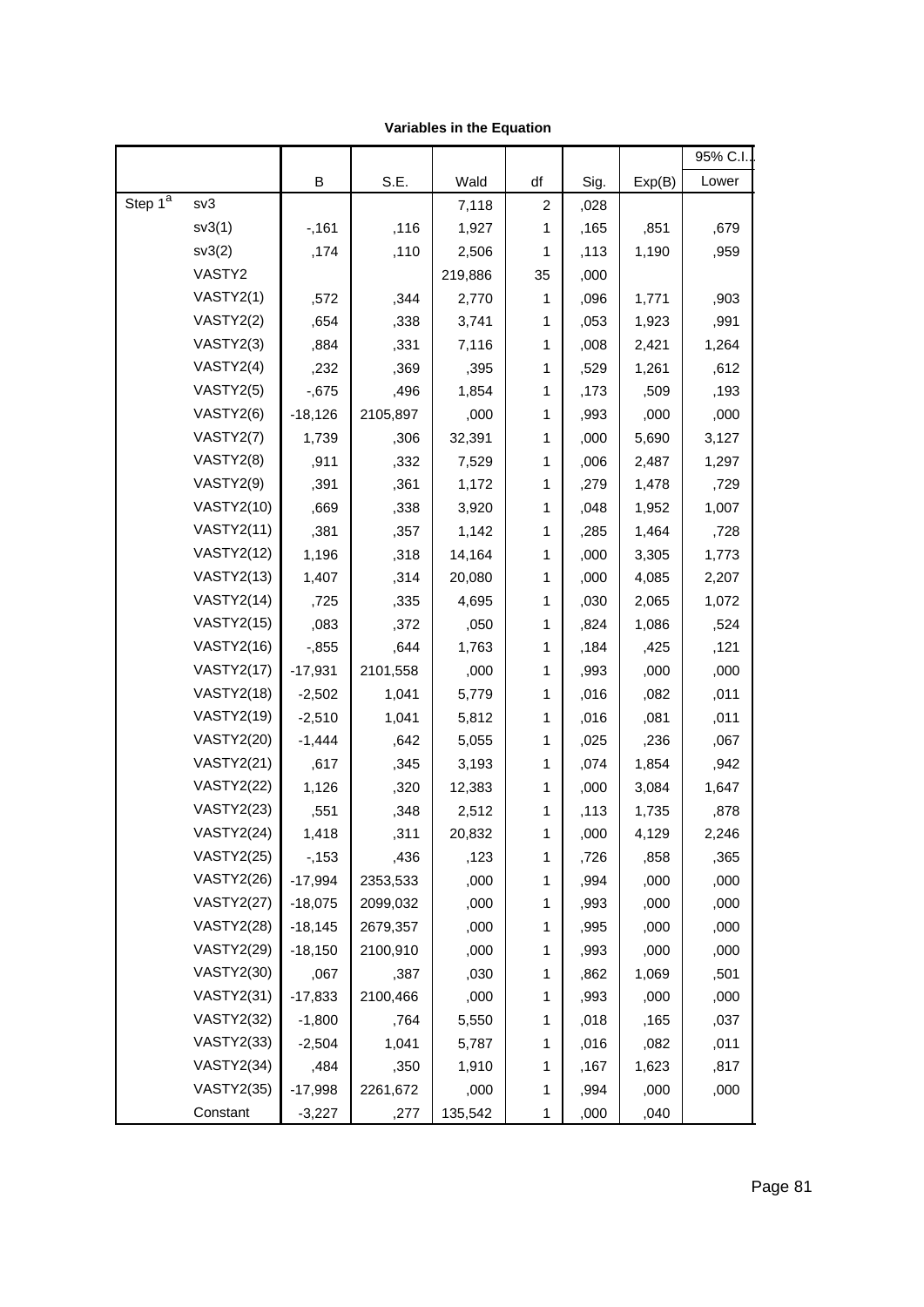|                     |                   | 95% C.I |
|---------------------|-------------------|---------|
|                     |                   | Upper   |
| Step 1 <sup>a</sup> | sv3               |         |
|                     | sv3(1)            | 1,068   |
|                     | sv3(2)            | 1,476   |
|                     | VASTY2            |         |
|                     | VASTY2(1)         | 3,473   |
|                     | VASTY2(2)         | 3,729   |
|                     | VASTY2(3)         | 4,635   |
|                     | VASTY2(4)         | 2,601   |
|                     | VASTY2(5)         | 1,345   |
|                     | VASTY2(6)         |         |
|                     | VASTY2(7)         | 10,355  |
|                     | VASTY2(8)         | 4,769   |
|                     | VASTY2(9)         | 2,997   |
|                     | <b>VASTY2(10)</b> | 3,784   |
|                     | <b>VASTY2(11)</b> | 2,946   |
|                     | <b>VASTY2(12)</b> | 6,161   |
|                     | VASTY2(13)        | 7,561   |
|                     | <b>VASTY2(14)</b> | 3,979   |
|                     | <b>VASTY2(15)</b> | 2,254   |
|                     | <b>VASTY2(16)</b> | 1,502   |
|                     | VASTY2(17)        |         |
|                     | <b>VASTY2(18)</b> | ,630    |
|                     | <b>VASTY2(19)</b> | ,625    |
|                     | <b>VASTY2(20)</b> | ,831    |
|                     | <b>VASTY2(21)</b> | 3,649   |
|                     | <b>VASTY2(22)</b> | 5,776   |
|                     | <b>VASTY2(23)</b> | 3,430   |
|                     | <b>VASTY2(24)</b> | 7.592   |
|                     | VASTY2(25)        | 2,015   |
|                     | <b>VASTY2(26)</b> |         |
|                     | <b>VASTY2(27)</b> |         |
|                     | <b>VASTY2(28)</b> |         |
|                     | VASTY2(29)        |         |
|                     | <b>VASTY2(30)</b> | 2,282   |
|                     | VASTY2(31)        |         |
|                     | <b>VASTY2(32)</b> | ,739    |
|                     | VASTY2(33)        | ,629    |
|                     | <b>VASTY2(34)</b> | 3,226   |
|                     | VASTY2(35)        |         |
|                     | Constant          |         |

a. Variable(s) entered on step 1: sv3, VASTY2.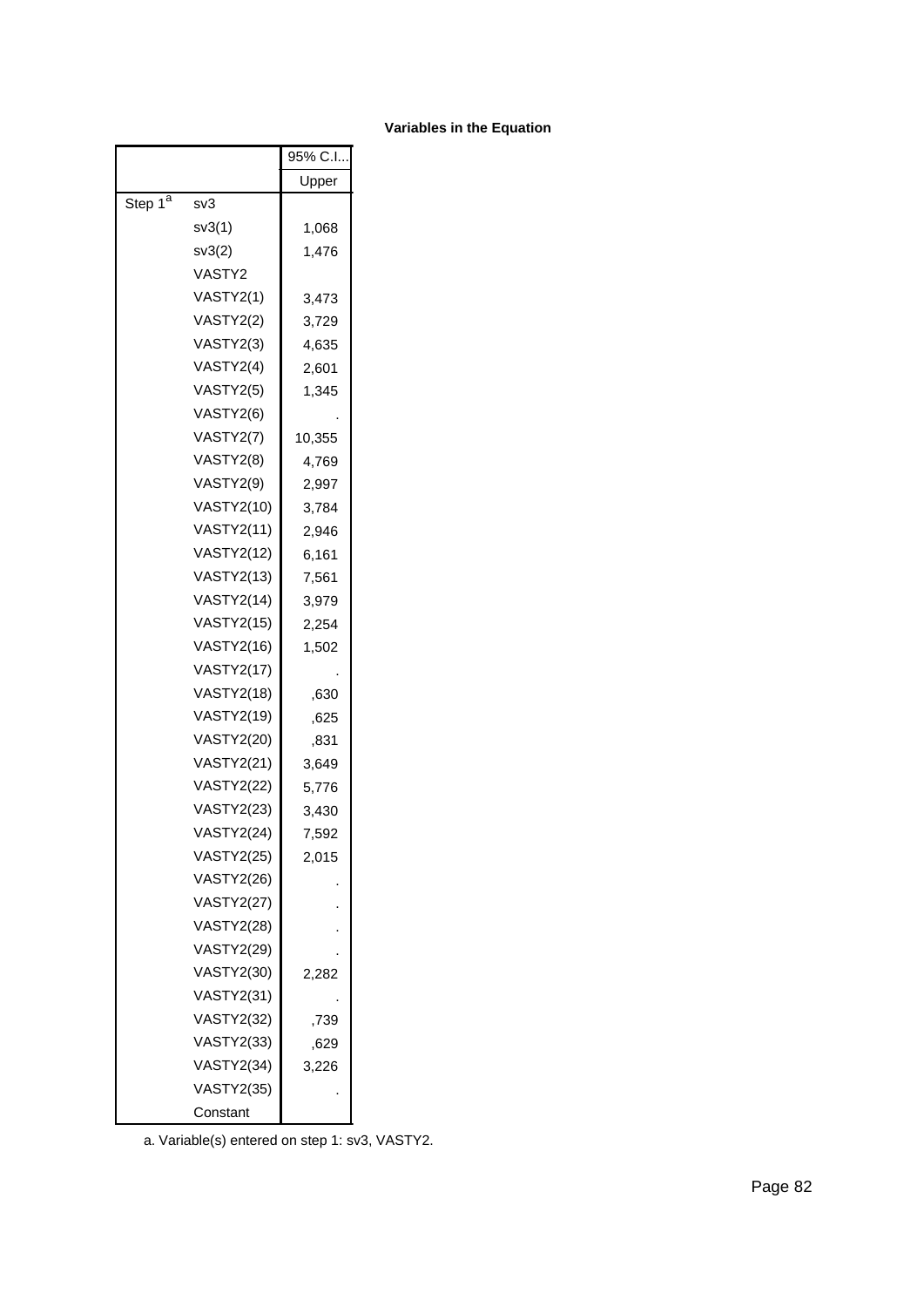```
LOGISTIC REGRESSION VARIABLES dod01
 /METHOD=ENTER sv5 VASTY2
 /CONTRAST (sv5)=Indicator(1)
 /CONTRAST (VASTY2)=Indicator(1)
 /PRINT=CI(95)
 /CRITERIA=PIN(0.05) POUT(0.10) ITERATE(20) CUT(0.5).
```
## **Block 1: Method = Enter**

#### **Omnibus Tests of Model Coefficients**

|        |              |            | df |      |
|--------|--------------|------------|----|------|
|        |              | Chi-square |    | Sig. |
| Step 1 | Step         | 709,941    | 39 | ,000 |
|        | <b>Block</b> | 709,941    | 39 | ,000 |
|        | Model        | 709,941    | 39 | .000 |

#### **Model Summary**

| Step | $-2$ Log<br>likelihood | Cox &<br>Snell R<br>Square | Nagelkerke<br>R Square |
|------|------------------------|----------------------------|------------------------|
|      | $4314,90^a$            | .055                       | .167                   |

Estimation terminated at iteration number 20 because maximum iterations has been reached. Final a. solution cannot be found.

## **Classification Table<sup>a</sup>**

|        |                             |                      |                         | Predicted               |                       |
|--------|-----------------------------|----------------------|-------------------------|-------------------------|-----------------------|
|        |                             |                      | dod01 dödsfall ja eller |                         |                       |
|        |                             |                      | nej                     |                         |                       |
|        | Observed                    |                      | 0 inget<br>dödsfall     | 1 minst ett<br>dödsfall | Percentage<br>Correct |
| Step 1 | dod01 dödsfall ja eller nej | 0 inget dödsfall     | 11839                   | 0                       | 100,0                 |
|        |                             | 1 minst ett dödsfall | 636                     | 0                       | ,0                    |
|        | <b>Overall Percentage</b>   |                      |                         |                         | 94,9                  |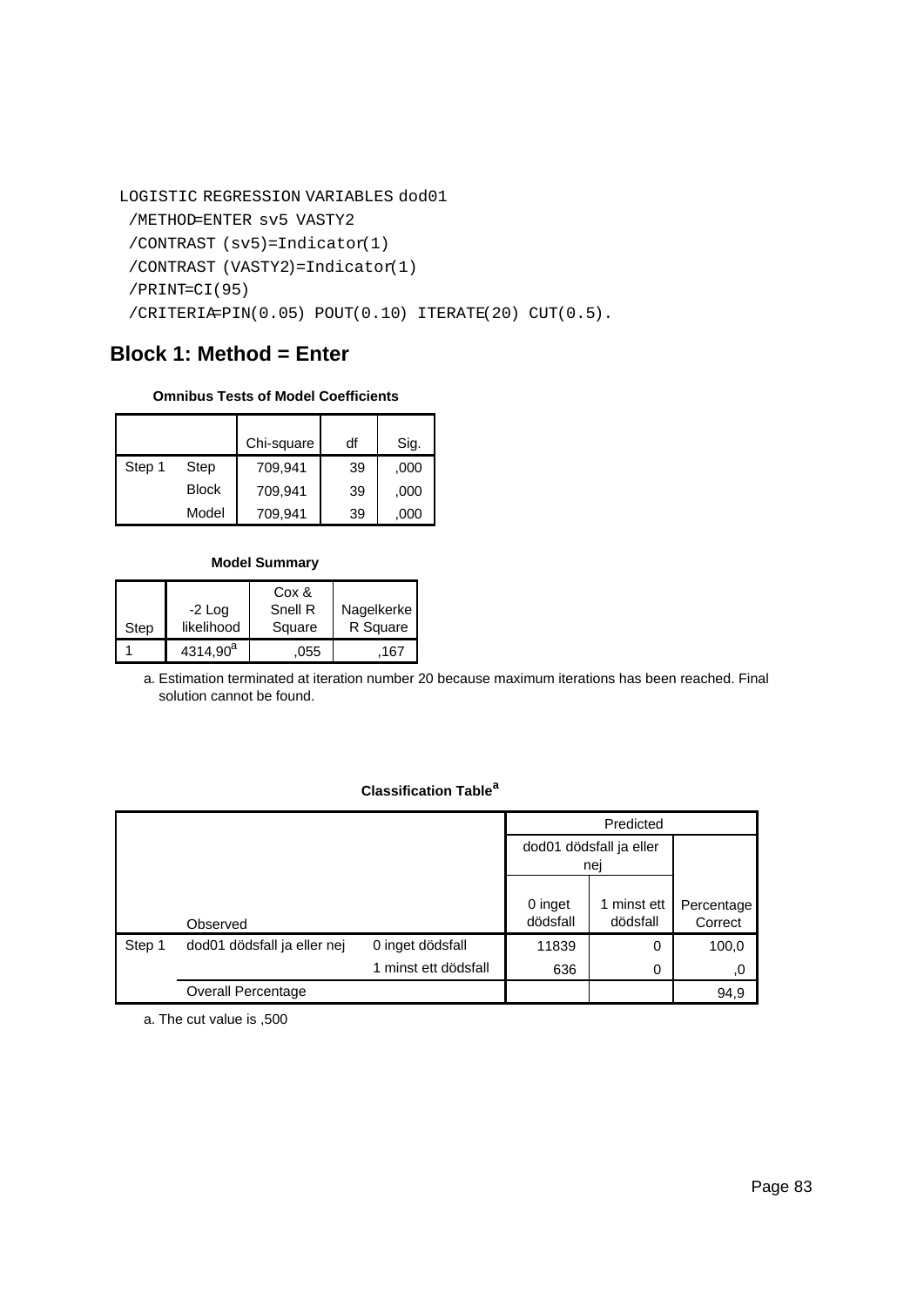|                     |                   |           |          |         |              |      |        | 95% C.I. |  |
|---------------------|-------------------|-----------|----------|---------|--------------|------|--------|----------|--|
|                     |                   | В         | S.E.     | Wald    | df           | Sig. | Exp(B) | Lower    |  |
| Step 1 <sup>a</sup> | sv5               |           |          | 7,325   | 4            | ,120 |        |          |  |
|                     | sv5(1)            | $-200$    | ,152     | 1,738   | 1            | ,187 | ,819   | ,608     |  |
|                     | sv5(2)            | $-073$    | ,144     | ,257    | 1            | ,612 | ,929   | ,700     |  |
|                     | sv5(3)            | ,089      | ,129     | ,476    | 1            | ,490 | 1,093  | ,849     |  |
|                     | sv5(4)            | ,225      | ,146     | 2,397   | 1            | ,122 | 1,253  | ,942     |  |
|                     | VASTY2            |           |          | 215,509 | 35           | ,000 |        |          |  |
|                     | VASTY2(1)         | ,573      | ,344     | 2,776   | 1            | ,096 | 1,773  | ,904     |  |
|                     | VASTY2(2)         | ,629      | ,341     | 3,407   | 1            | ,065 | 1,875  | ,962     |  |
|                     | VASTY2(3)         | ,877      | ,331     | 7,006   | $\mathbf{1}$ | ,008 | 2,404  | 1,256    |  |
|                     | VASTY2(4)         | ,235      | ,369     | ,405    | 1            | ,524 | 1,265  | ,614     |  |
|                     | VASTY2(5)         | $-0.677$  | ,496     | 1,867   | 1            | ,172 | ,508   | ,192     |  |
|                     | VASTY2(6)         | $-18,169$ | 2105,569 | ,000    | 1            | ,993 | ,000   | ,000     |  |
|                     | VASTY2(7)         | 1,733     | ,305     | 32,197  | $\mathbf{1}$ | ,000 | 5,659  | 3,110    |  |
|                     | VASTY2(8)         | ,908      | ,332     | 7,458   | 1            | ,006 | 2,479  | 1,292    |  |
|                     | VASTY2(9)         | ,388      | ,361     | 1,159   | 1            | ,282 | 1,475  | ,727     |  |
|                     | <b>VASTY2(10)</b> | ,640      | ,341     | 3,517   | 1            | ,061 | 1,896  | ,972     |  |
|                     | <b>VASTY2(11)</b> | ,375      | ,357     | 1,107   | $\mathbf{1}$ | ,293 | 1,456  | ,723     |  |
|                     | <b>VASTY2(12)</b> | 1,184     | ,319     | 13,807  | 1            | ,000 | 3,266  | 1,749    |  |
|                     | <b>VASTY2(13)</b> | 1,379     | ,318     | 18,824  | $\mathbf{1}$ | ,000 | 3,970  | 2,129    |  |
|                     | <b>VASTY2(14)</b> | ,711      | ,336     | 4,486   | 1            | ,034 | 2,037  | 1,054    |  |
|                     | <b>VASTY2(15)</b> | ,067      | ,374     | ,032    | $\mathbf{1}$ | ,858 | 1,069  | ,514     |  |
|                     | <b>VASTY2(16)</b> | $-0.870$  | ,644     | 1,822   | 1            | ,177 | ,419   | ,119     |  |
|                     | <b>VASTY2(17)</b> | $-17,930$ | 2101,497 | ,000    | $\mathbf{1}$ | ,993 | ,000   | ,000     |  |
|                     | <b>VASTY2(18)</b> | $-2,472$  | 1,044    | 5,611   | 1            | ,018 | ,084   | ,011     |  |
|                     | <b>VASTY2(19)</b> | $-2,476$  | 1,044    | 5,626   | 1            | ,018 | ,084   | ,011     |  |
|                     | <b>VASTY2(20)</b> | $-1,467$  | ,643     | 5,197   | 1            | ,023 | ,231   | ,065     |  |
|                     | <b>VASTY2(21)</b> | ,613      | ,346     | 3,145   | 1            | ,076 | 1,846  | ,938     |  |
|                     | <b>VASTY2(22)</b> | 1,123     | ,320     | 12,309  | 1            | ,000 | 3,074  | 1,642    |  |
|                     | <b>VASTY2(23)</b> | ,551      | ,348     | 2,511   | 1            | ,113 | 1,735  | ,878     |  |
|                     | <b>VASTY2(24)</b> | 1,407     | ,311     | 20,437  | 1            | ,000 | 4,083  | 2,219    |  |
|                     | <b>VASTY2(25)</b> | $-154$    | ,436     | ,125    | 1            | ,723 | ,857   | ,365     |  |
|                     | <b>VASTY2(26)</b> | $-17,995$ | 2353,519 | ,000    | 1            | ,994 | ,000   | ,000     |  |
|                     | <b>VASTY2(27)</b> | $-18,092$ | 2098,489 | ,000    | 1            | ,993 | ,000   | ,000     |  |
|                     | <b>VASTY2(28)</b> | $-18,197$ | 2679,174 | ,000    | 1            | ,995 | ,000   | ,000     |  |
|                     | <b>VASTY2(29)</b> | $-18,205$ | 2100,873 | ,000    | 1            | ,993 | ,000   | ,000     |  |
|                     | <b>VASTY2(30)</b> | ,068      | ,387     | ,031    | 1            | ,860 | 1,071  | ,502     |  |
|                     | <b>VASTY2(31)</b> | $-17,813$ | 2100,234 | ,000    | 1            | ,993 | ,000   | ,000     |  |
|                     | <b>VASTY2(32)</b> | $-1,771$  | ,767     | 5,323   | 1            | ,021 | ,170   | ,038     |  |
|                     | <b>VASTY2(33)</b> | $-2,471$  | 1,044    | 5,601   | 1            | ,018 | ,085   | ,011     |  |
|                     | <b>VASTY2(34)</b> | ,480      | ,350     | 1,879   | 1            | ,170 | 1,617  | ,813     |  |
|                     | <b>VASTY2(35)</b> | $-17,988$ | 2261,427 | ,000    | 1            | ,994 | ,000   | ,000     |  |
|                     | Constant          | $-3,221$  | ,284     | 128,279 | 1            | ,000 | ,040   |          |  |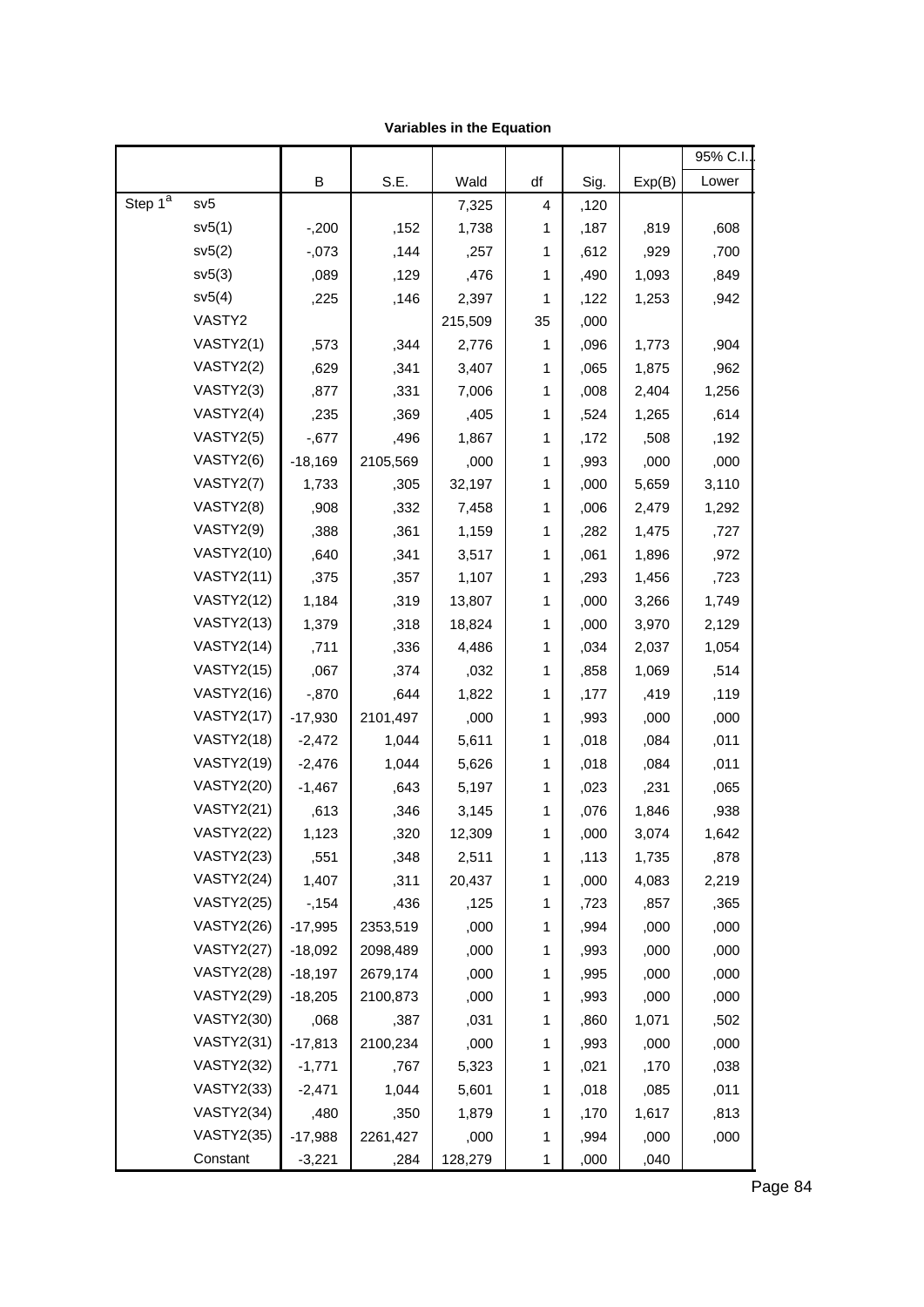|                     |                   | 95% C.I |
|---------------------|-------------------|---------|
|                     |                   | Upper   |
| Step 1 <sup>a</sup> | sv5               |         |
|                     | sv5(1)            | 1,102   |
|                     | sv5(2)            | 1,233   |
|                     | sv5(3)            | 1,408   |
|                     | sv5(4)            | 1,666   |
|                     | VASTY2            |         |
|                     | VASTY2(1)         | 3,477   |
|                     | VASTY2(2)         | 3,656   |
|                     | VASTY2(3)         | 4,602   |
|                     | VASTY2(4)         | 2,608   |
|                     | VASTY2(5)         | 1,342   |
|                     | VASTY2(6)         |         |
|                     | VASTY2(7)         | 10,297  |
|                     | VASTY2(8)         | 4,756   |
|                     | VASTY2(9)         | 2,990   |
|                     | <b>VASTY2(10)</b> | 3,701   |
|                     | <b>VASTY2(11)</b> | 2,929   |
|                     | <b>VASTY2(12)</b> | 6,098   |
|                     | <b>VASTY2(13)</b> | 7,400   |
|                     | <b>VASTY2(14)</b> | 3,934   |
|                     | <b>VASTY2(15)</b> | 2,226   |
|                     | <b>VASTY2(16)</b> | 1,482   |
|                     | <b>VASTY2(17)</b> |         |
|                     | <b>VASTY2(18)</b> | ,653    |
|                     | <b>VASTY2(19)</b> | ,650    |
|                     | <b>VASTY2(20)</b> | ,814    |
|                     | <b>VASTY2(21)</b> | 3,633   |
|                     | <b>VASTY2(22)</b> | 5,757   |
|                     | <b>VASTY2(23)</b> | 3,431   |
|                     | <b>VASTY2(24)</b> | 7,513   |
|                     | <b>VASTY2(25)</b> | 2,014   |
|                     | <b>VASTY2(26)</b> |         |
|                     | <b>VASTY2(27)</b> |         |
|                     | <b>VASTY2(28)</b> |         |
|                     | <b>VASTY2(29)</b> |         |
|                     | <b>VASTY2(30)</b> | 2,285   |
|                     | <b>VASTY2(31)</b> |         |
|                     | <b>VASTY2(32)</b> | ,766    |
|                     | <b>VASTY2(33)</b> | ,654    |
|                     | <b>VASTY2(34)</b> | 3,212   |
|                     | <b>VASTY2(35)</b> |         |
|                     | Constant          |         |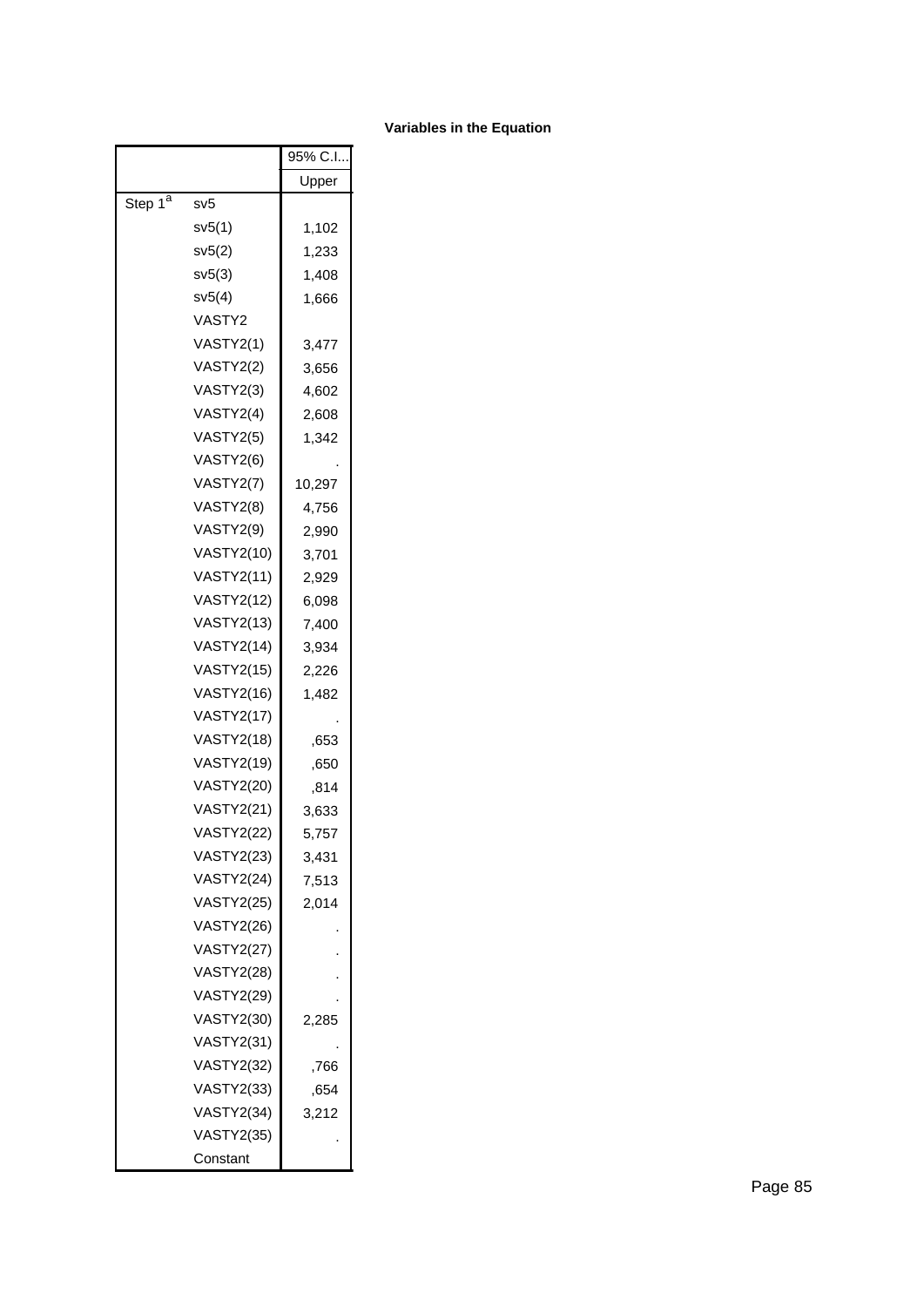a. Variable(s) entered on step 1: sv5, VASTY2.

```
LOGISTIC REGRESSION VARIABLES dod01
 /METHOD=ENTER sv7 VASTY2
 /CONTRAST (sv7)=Indicator(1)
 /CONTRAST (VASTY2)=Indicator(1)
 /PRINT=CI(95)
 /CRITERIA=PIN(0.05) POUT(0.10) ITERATE(20) CUT(0.5).
```
## **Block 1: Method = Enter**

### **Omnibus Tests of Model Coefficients**

|        |              | Chi-square | df | Sig. |
|--------|--------------|------------|----|------|
| Step 1 | Step         | 716,984    | 41 | ,000 |
|        | <b>Block</b> | 716,984    | 41 | ,000 |
|        | Model        | 716,984    | 41 | ,000 |

#### **Model Summary**

|      | $-2$ Log             | Cox &<br>Snell R | Nagelkerke |
|------|----------------------|------------------|------------|
| Step | likelihood           | Square           | R Square   |
|      | 4307,86 <sup>a</sup> | .056             | 168        |

Estimation terminated at iteration number 20 because maximum iterations has been reached. Final a. solution cannot be found.

## **Classification Table<sup>a</sup>**

|        |                             | Predicted            |                         |                         |                       |
|--------|-----------------------------|----------------------|-------------------------|-------------------------|-----------------------|
|        |                             |                      | dod01 dödsfall ja eller |                         |                       |
|        |                             |                      |                         | nej                     |                       |
|        | Observed                    |                      | 0 inget<br>dödsfall     | 1 minst ett<br>dödsfall | Percentage<br>Correct |
| Step 1 | dod01 dödsfall ja eller nej | 0 inget dödsfall     | 11839                   | 0                       | 100,0                 |
|        |                             | 1 minst ett dödsfall | 636                     | 0                       | .0                    |
|        | Overall Percentage          |                      |                         |                         | 94,9                  |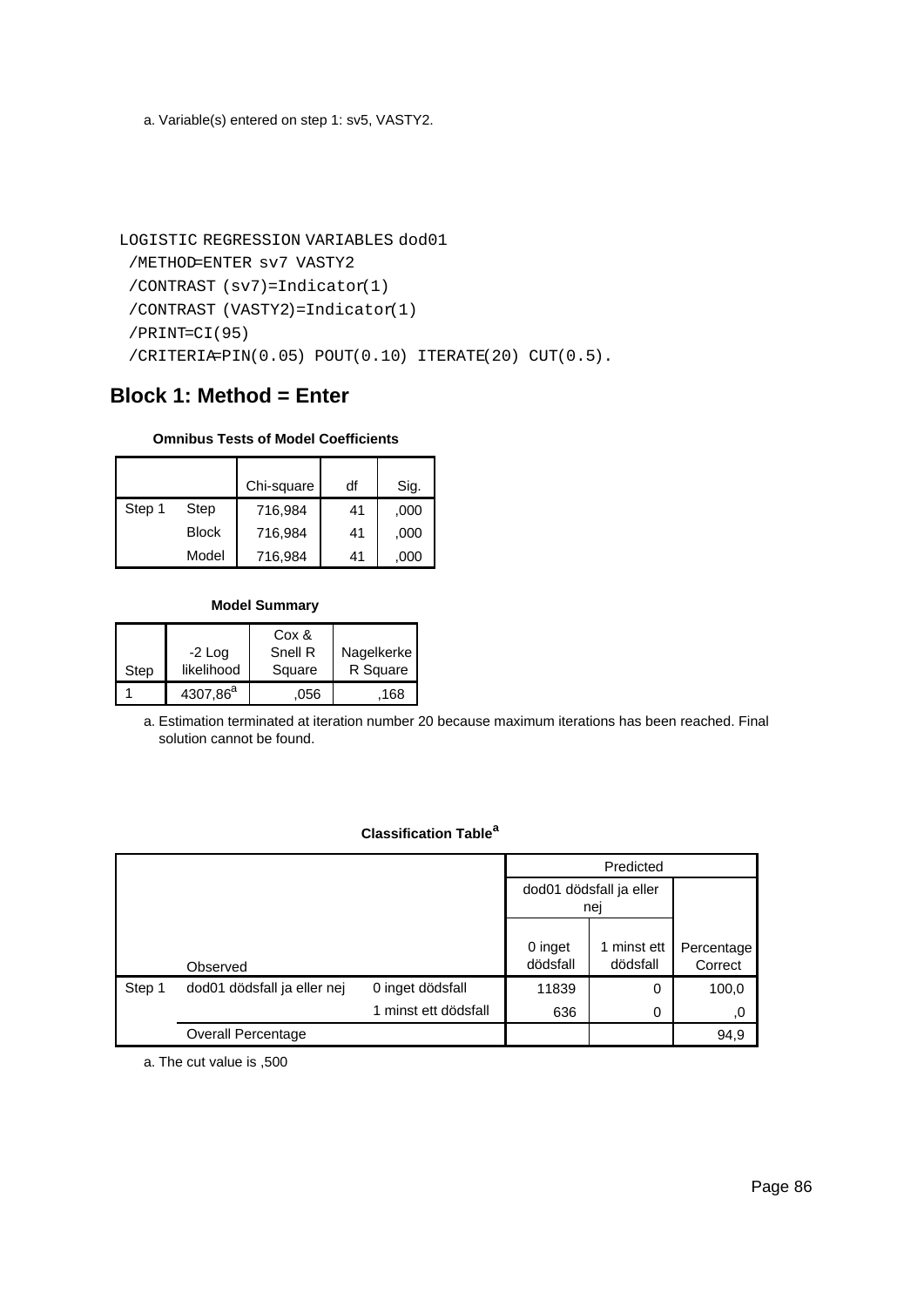| Variables in the Equation |  |  |  |
|---------------------------|--|--|--|
|---------------------------|--|--|--|

|            |                   |           |          |         |    |      |        | 95% C.I. |  |
|------------|-------------------|-----------|----------|---------|----|------|--------|----------|--|
|            |                   | В         | S.E.     | Wald    | df | Sig. | Exp(B) | Lower    |  |
| Step $1^a$ | sv7               |           |          | 13,618  | 6  | ,034 |        |          |  |
|            | sv7(1)            | $-0.355$  | ,189     | 3,510   | 1  | ,061 | ,701   | ,484     |  |
|            | sv7(2)            | ,155      | ,168     | ,847    | 1  | ,357 | 1,167  | ,840     |  |
|            | sv7(3)            | $-0.016$  | ,169     | ,009    | 1  | ,922 | ,984   | ,707     |  |
|            | sv7(4)            | ,131      | ,155     | ,715    | 1  | ,398 | 1,140  | ,841     |  |
|            | sv7(5)            | ,222      | ,151     | 2,168   | 1  | ,141 | 1,249  | ,929     |  |
|            | sv7(6)            | ,327      | ,175     | 3,490   | 1  | ,062 | 1,387  | ,984     |  |
|            | VASTY2            |           |          | 208,518 | 35 | ,000 |        |          |  |
|            | VASTY2(1)         | ,570      | ,344     | 2,746   | 1  | ,097 | 1,769  | ,901     |  |
|            | VASTY2(2)         | ,616      | ,341     | 3,253   | 1  | ,071 | 1,851  | ,948     |  |
|            | VASTY2(3)         | ,867      | ,332     | 6,833   | 1  | ,009 | 2,380  | 1,242    |  |
|            | VASTY2(4)         | ,219      | ,370     | ,353    | 1  | ,553 | 1,245  | ,604     |  |
|            | VASTY2(5)         | $-0.660$  | ,496     | 1,769   | 1  | ,183 | ,517   | ,196     |  |
|            | VASTY2(6)         | $-18,205$ | 2105,313 | ,000    | 1  | ,993 | ,000   | ,000     |  |
|            | VASTY2(7)         | 1,744     | ,306     | 32,553  | 1  | ,000 | 5,717  | 3,141    |  |
|            | VASTY2(8)         | ,893      | ,333     | 7,212   | 1  | ,007 | 2,444  | 1,273    |  |
|            | VASTY2(9)         | ,388      | ,361     | 1,158   | 1  | ,282 | 1,475  | ,727     |  |
|            | <b>VASTY2(10)</b> | ,622      | ,342     | 3,304   | 1  | ,069 | 1,862  | ,953     |  |
|            | <b>VASTY2(11)</b> | ,398      | ,357     | 1,243   | 1  | ,265 | 1,489  | ,739     |  |
|            | <b>VASTY2(12)</b> | 1,175     | ,318     | 13,619  | 1  | ,000 | 3,239  | 1,735    |  |
|            | <b>VASTY2(13)</b> | 1,360     | ,319     | 18,196  | 1  | ,000 | 3,897  | 2,086    |  |
|            | <b>VASTY2(14)</b> | ,706      | ,336     | 4,415   | 1  | ,036 | 2,027  | 1,049    |  |
|            | <b>VASTY2(15)</b> | ,050      | ,375     | ,018    | 1  | ,893 | 1,052  | ,504     |  |
|            | <b>VASTY2(16)</b> | $-0.873$  | ,645     | 1,833   | 1  | ,176 | ,418   | ,118     |  |
|            | <b>VASTY2(17)</b> | $-17,928$ | 2097,570 | ,000    | 1  | ,993 | ,000   | ,000     |  |
|            | <b>VASTY2(18)</b> | $-2,286$  | 1,047    | 4,773   | 1  | ,029 | ,102   | ,013     |  |
|            | <b>VASTY2(19)</b> | $-2,263$  | 1,048    | 4,660   | 1  | ,031 | ,104   | ,013     |  |
|            | <b>VASTY2(20)</b> | $-1,475$  | ,644     | 5,243   | 1  | ,022 | ,229   | ,065     |  |
|            | <b>VASTY2(21)</b> | ,616      | ,346     | 3,181   | 1  | ,074 | 1,852  | ,941     |  |
|            | <b>VASTY2(22)</b> | 1,118     | ,320     | 12,203  | 1  | ,000 | 3,060  | 1,634    |  |
|            | <b>VASTY2(23)</b> | ,564      | ,348     | 2,631   | 1  | ,105 | 1,758  | ,889     |  |
|            | <b>VASTY2(24)</b> | 1,397     | ,311     | 20,135  | 1  | ,000 | 4,044  | 2,197    |  |
|            | <b>VASTY2(25)</b> | $-146$    | ,436     | ,113    | 1  | ,737 | ,864   | ,368     |  |
|            | <b>VASTY2(26)</b> | $-17,989$ | 2350,865 | ,000    | 1  | ,994 | ,000   | ,000     |  |
|            | <b>VASTY2(27)</b> | $-18,112$ | 2097,325 | ,000    | 1  | ,993 | ,000   | ,000     |  |
|            | <b>VASTY2(28)</b> | $-18,236$ | 2678,872 | ,000    | 1  | ,995 | ,000   | ,000     |  |
|            | <b>VASTY2(29)</b> | $-18,246$ | 2100,824 | ,000    | 1  | ,993 | ,000   | ,000     |  |
|            | <b>VASTY2(30)</b> | ,059      | ,387     | ,023    | 1  | ,879 | 1,061  | ,497     |  |
|            | <b>VASTY2(31)</b> | $-17,707$ | 2095,196 | ,000    | 1  | ,993 | ,000   | ,000     |  |
|            | <b>VASTY2(32)</b> | $-1,586$  | ,772     | 4,227   | 1  | ,040 | ,205   | ,045     |  |
|            | <b>VASTY2(33)</b> | $-2,258$  | 1,048    | 4,637   | 1  | ,031 | ,105   | ,013     |  |
|            | <b>VASTY2(34)</b> | ,474      | ,351     | 1,830   | 1  | ,176 | 1,607  | ,808     |  |

-<br>Page 87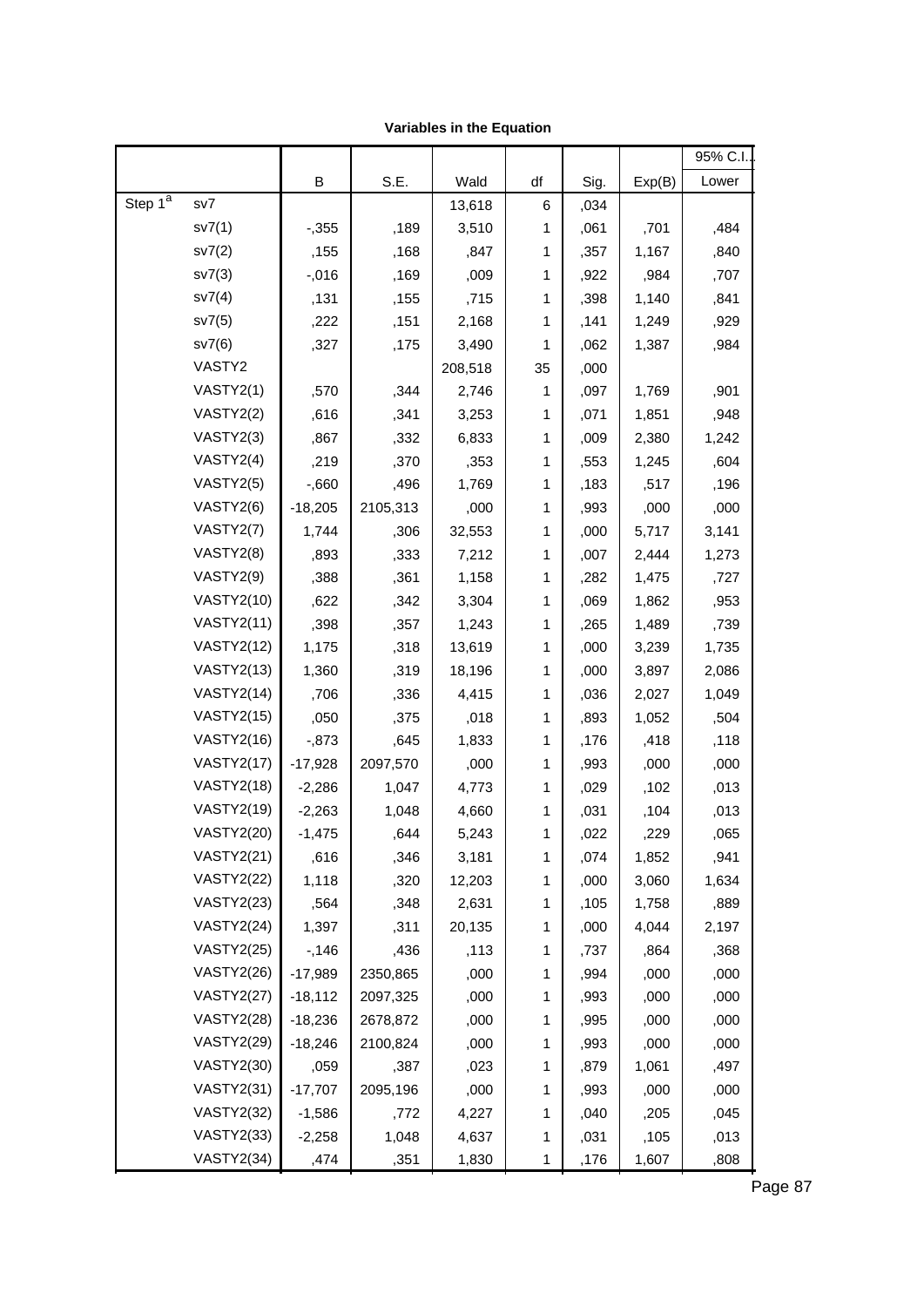|                     |                   | 95% C.I |
|---------------------|-------------------|---------|
|                     |                   | Upper   |
| Step 1 <sup>a</sup> | sv7               |         |
|                     | sv7(1)            | 1,017   |
|                     | sv7(2)            | 1,623   |
|                     | sv7(3)            | 1,369   |
|                     | sv7(4)            | 1,544   |
|                     | sv7(5)            | 1,678   |
|                     | sv7(6)            | 1,954   |
|                     | VASTY2            |         |
|                     | VASTY2(1)         | 3,472   |
|                     | VASTY2(2)         | 3,613   |
|                     | VASTY2(3)         | 4,559   |
|                     | VASTY2(4)         | 2,569   |
|                     | VASTY2(5)         | 1,367   |
|                     | VASTY2(6)         |         |
|                     | VASTY2(7)         | 10,407  |
|                     | VASTY2(8)         | 4,691   |
|                     | VASTY2(9)         | 2,992   |
|                     | <b>VASTY2(10)</b> | 3,642   |
|                     | <b>VASTY2(11)</b> | 3,000   |
|                     | <b>VASTY2(12)</b> | 6,046   |
|                     | <b>VASTY2(13)</b> | 7,281   |
|                     | <b>VASTY2(14)</b> | 3,917   |
|                     | <b>VASTY2(15)</b> | 2,193   |
|                     | <b>VASTY2(16)</b> | 1,479   |
|                     | <b>VASTY2(17)</b> |         |
|                     | <b>VASTY2(18)</b> | ,790    |
|                     | <b>VASTY2(19)</b> | ,812    |
|                     | <b>VASTY2(20)</b> | .809    |
|                     | VASTY2(21)        | 3,646   |
|                     | <b>VASTY2(22)</b> | 5,732   |
|                     | <b>VASTY2(23)</b> | 3,478   |
|                     | <b>VASTY2(24)</b> | 7,444   |
|                     | VASTY2(25)        | 2,031   |
|                     | <b>VASTY2(26)</b> |         |
|                     | <b>VASTY2(27)</b> |         |
|                     | <b>VASTY2(28)</b> |         |
|                     | VASTY2(29)        |         |
|                     | <b>VASTY2(30)</b> | 2,264   |
|                     | VASTY2(31)        |         |
|                     | <b>VASTY2(32)</b> | ,929    |
|                     | VASTY2(33)        | ,816    |
|                     | <b>VASTY2(34)</b> | 3,194   |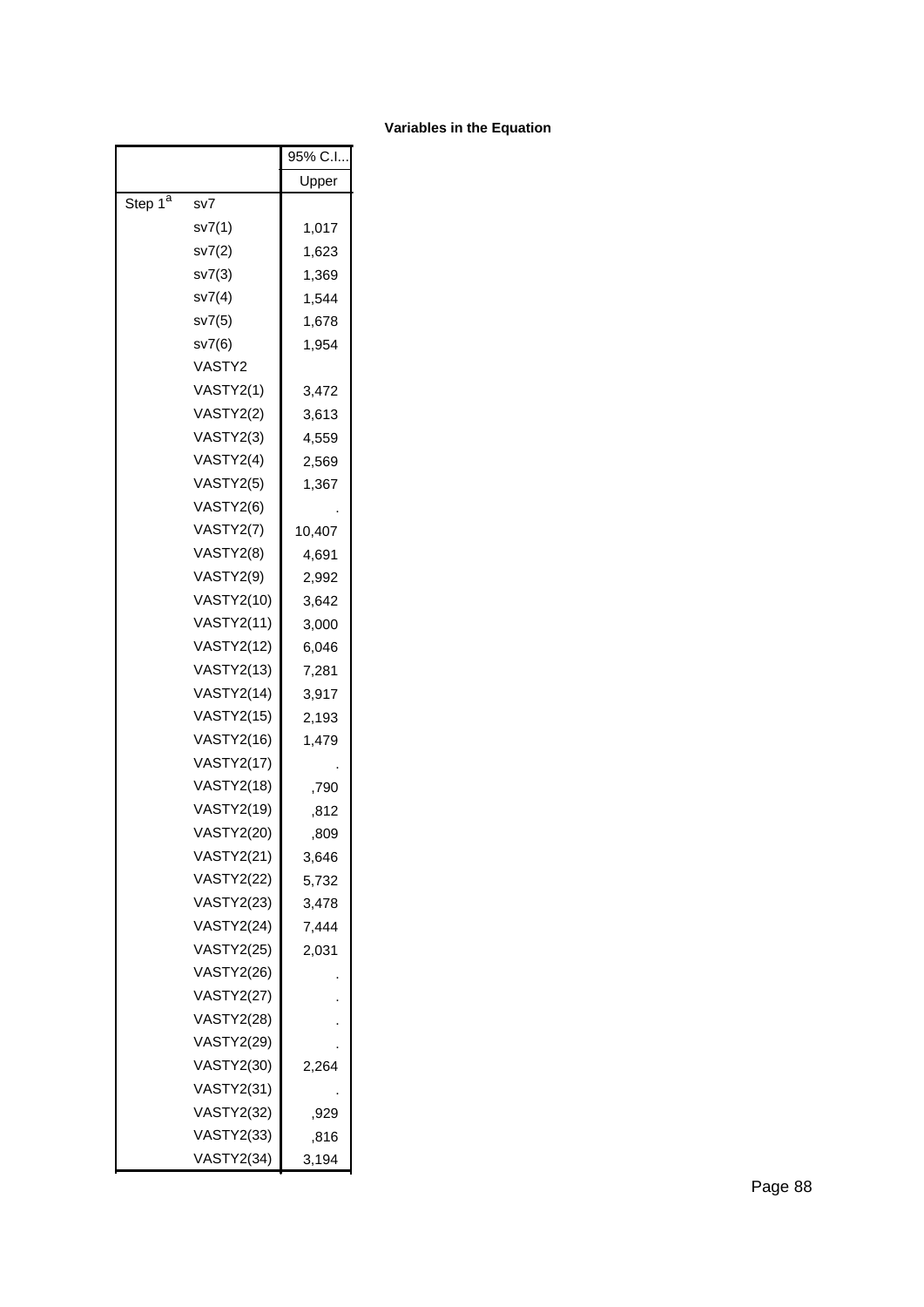|                   |           |          |         |    |      |        | 95% C.I. |
|-------------------|-----------|----------|---------|----|------|--------|----------|
|                   | B         | S.E.     | Wald    | df | Sig. | Exp(B) | Lower    |
| <b>VASTY2(35)</b> | $-17,967$ | 2257,374 | .000    |    | .994 | ,000   | ,000     |
| Constant          | $-3.279$  | .291     | 127,145 |    | ,000 | .038   |          |

## **Variables in the Equation**

|                   | 95% C.I |
|-------------------|---------|
|                   | Upper   |
| <b>VASTY2(35)</b> |         |
| Constant          |         |

a. Variable(s) entered on step 1: sv7, VASTY2.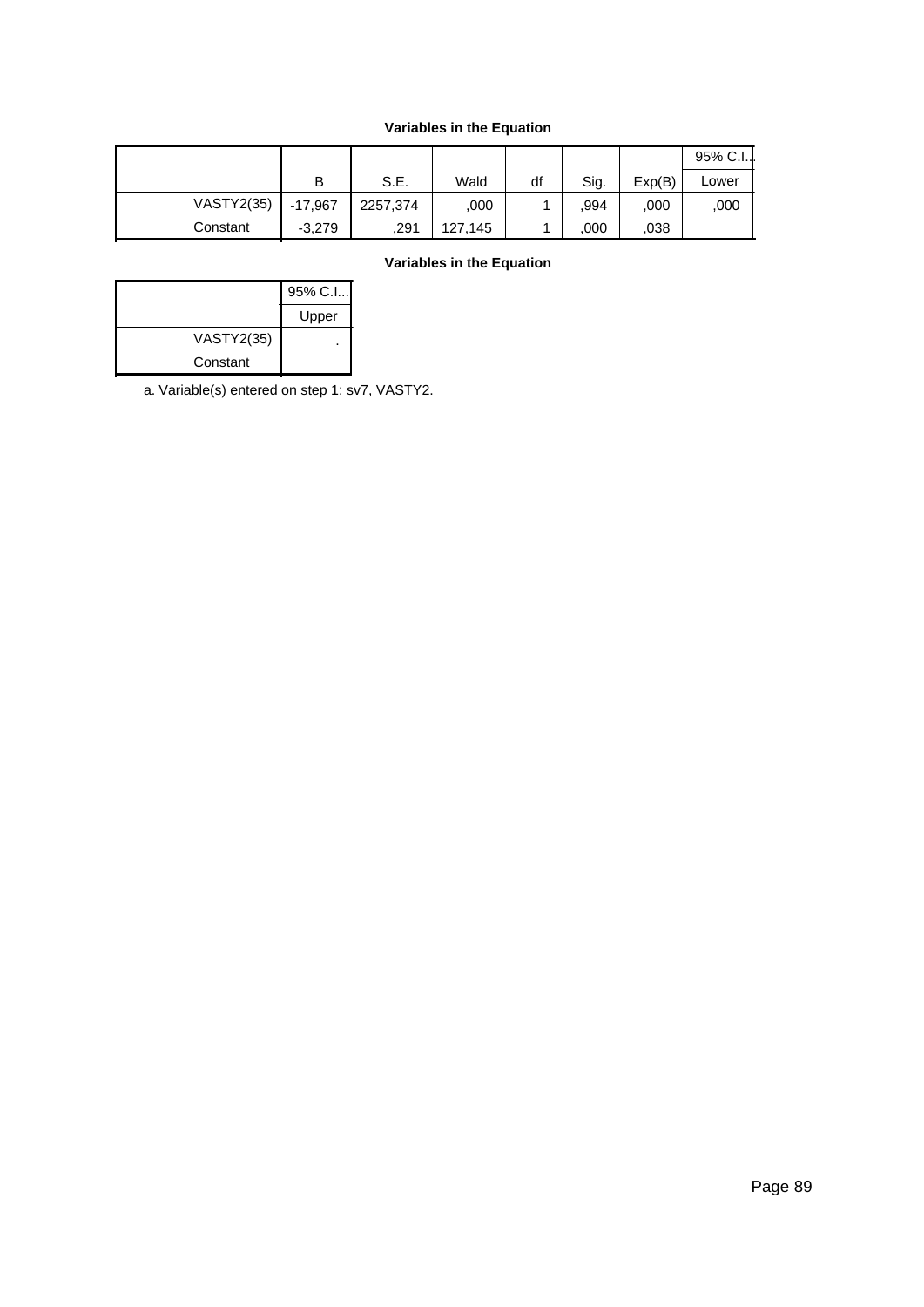```
COMMENT körs på abo_bjo_vasa_v1.sav
```
COMMENT med kontroll för VASTY2, weekday, holiday, season

COMMENT läses i Table 2 som första kolumnen, sex modeller, andra kolumnen, sex modeller, osv

COMMENT till Table 4 läses modellerna 1,7,13,19,25

\*\*

```
LOGISTIC REGRESSION VARIABLES hand01
```

```
 /METHOD=ENTER bv1 VASTY2 weekday holiday season
```

```
 /CONTRAST (bv1)=Indicator(1)
/CONTRAST (VASTY2)=Indicator(1)
/CONTRAST (weekday)=Indicator(1)
/CONTRAST (holiday)=Indicator(1)
/CONTRAST (season)=Indicator(1)
/PRINT=CI(95)
/CRITERIA=PIN(0.05) POUT(0.10) ITERATE(20) CUT(0.5).
```
## **Block 1: Method = Enter**

#### **Omnibus Tests of Model Coefficients**

|        |              | Chi-square | df | Sig. |
|--------|--------------|------------|----|------|
| Step 1 | Step         | 612,758    | 48 | ,000 |
|        | <b>Block</b> | 612,758    | 48 | ,000 |
|        | Model        | 612,758    | 48 | .000 |

#### **Model Summary**

|      |                      | Cox &   |            |
|------|----------------------|---------|------------|
|      | $-2$ Log             | Snell R | Nagelkerke |
| Step | likelihood           | Square  | R Square   |
|      | 8010,82 <sup>a</sup> | 048     | .096       |

a. Estimation terminated at iteration number 6 because parameter estimates changed by less than ,001.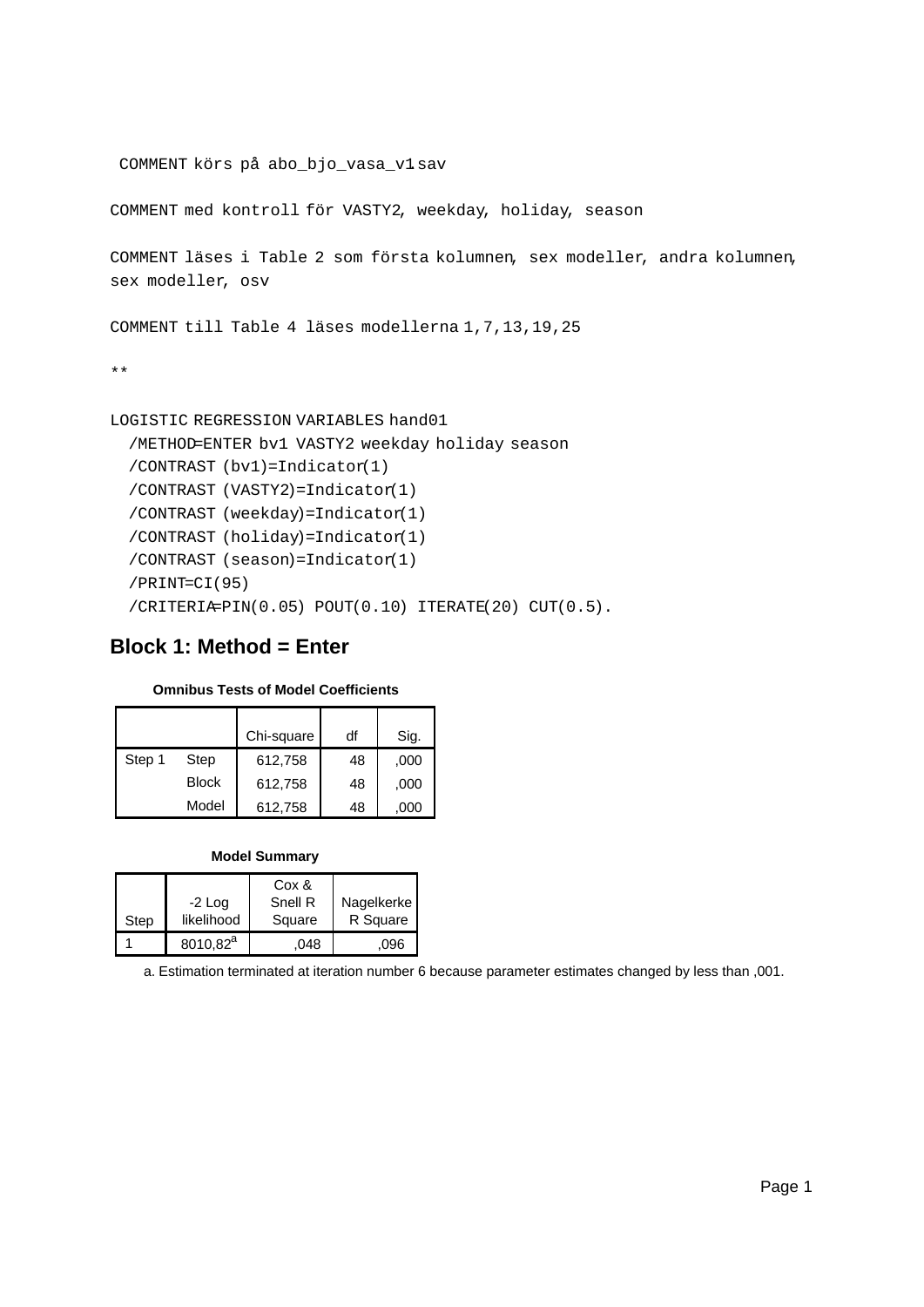## **Classification Table<sup>a</sup>**

|        |                              |                     |                     | hand01 händelse nej<br>eller ja |                       |
|--------|------------------------------|---------------------|---------------------|---------------------------------|-----------------------|
|        | Observed                     |                     | 0 ingen<br>händelse | minst en<br>händelse            | Percentage<br>Correct |
| Step 1 | hand01 händelse nej eller ja | 0 ingen händelse    | 11108               | 0                               | 100,0                 |
|        |                              | 1 minst en händelse | 1367                | 0                               | ,0                    |
|        | <b>Overall Percentage</b>    |                     |                     |                                 | 89,0                  |

a. The cut value is ,500

|                         |                   |          |      |         |                |      |        |       | 95% C.I.for EXP(B) |
|-------------------------|-------------------|----------|------|---------|----------------|------|--------|-------|--------------------|
|                         |                   | B        | S.E. | Wald    | df             | Sig. | Exp(B) | Lower | Upper              |
| Step $1^{\overline{a}}$ | bv1               |          |      | 25,202  | $\overline{c}$ | ,000 |        |       |                    |
|                         | bv1(1)            | $-238$   | ,085 | 7,908   | 1              | ,005 | ,788   | ,668  | ,930               |
|                         | bv1(2)            | ,213     | ,070 | 9,314   | 1              | ,002 | 1,237  | 1,079 | 1,418              |
|                         | VASTY2            |          |      | 436,249 | 35             | ,000 |        |       |                    |
|                         | VASTY2(1)         | ,338     | ,240 | 1,977   | 1              | ,160 | 1,402  | ,875  | 2,245              |
|                         | VASTY2(2)         | 1,195    | ,217 | 30,330  | 1              | ,000 | 3,303  | 2,159 | 5,054              |
|                         | VASTY2(3)         | $-0.843$ | ,304 | 7,692   | 1              | ,006 | ,431   | ,237  | ,781               |
|                         | VASTY2(4)         | ,164     | ,244 | ,454    | 1              | ,501 | 1,178  | ,731  | 1,900              |
|                         | VASTY2(5)         | $-0.386$ | ,282 | 1,869   | 1              | ,172 | ,680   | ,391  | 1,182              |
|                         | VASTY2(6)         | $-1,046$ | ,328 | 10,166  | 1              | ,001 | ,351   | ,185  | ,668               |
|                         | VASTY2(7)         | 1,064    | ,221 | 23,198  | 1              | ,000 | 2,897  | 1,879 | 4,467              |
|                         | VASTY2(8)         | ,264     | ,241 | 1,203   | 1              | ,273 | 1,302  | ,812  | 2,086              |
|                         | VASTY2(9)         | ,188     | ,247 | ,582    | 1              | ,446 | 1,207  | ,744  | 1,958              |
|                         | <b>VASTY2(10)</b> | 1,022    | ,220 | 21,642  | 1              | ,000 | 2,779  | 1,807 | 4,275              |
|                         | <b>VASTY2(11)</b> | ,876     | ,223 | 15,386  | 1              | ,000 | 2,402  | 1,550 | 3,721              |
|                         | <b>VASTY2(12)</b> | ,081     | ,248 | ,105    | 1              | ,746 | 1,084  | ,666  | 1,764              |
|                         | <b>VASTY2(13)</b> | ,765     | ,225 | 11,565  | 1              | ,001 | 2,149  | 1,383 | 3,340              |
|                         | <b>VASTY2(14)</b> | $-291$   | ,268 | 1,179   | 1              | ,278 | ,748   | ,442  | 1,264              |
|                         | <b>VASTY2(15)</b> | ,230     | ,242 | ,902    | 1              | ,342 | 1,259  | ,783  | 2,025              |
|                         | <b>VASTY2(16)</b> | ,258     | ,289 | ,794    | 1              | ,373 | 1,294  | ,734  | 2,280              |
|                         | <b>VASTY2(17)</b> | $-1,183$ | ,356 | 11,055  | 1              | ,001 | ,306   | ,152  | ,615               |
|                         | <b>VASTY2(18)</b> | $-0.880$ | ,320 | 7,550   | 1              | ,006 | ,415   | ,221  | ,777               |
|                         | <b>VASTY2(19)</b> | $-1,221$ | ,387 | 9,977   | 1              | ,002 | ,295   | ,138  | ,629               |
|                         | <b>VASTY2(20)</b> | ,024     | ,262 | ,008    | 1              | ,927 | 1,024  | ,613  | 1,711              |
|                         | <b>VASTY2(21)</b> | $-182$   | ,263 | ,481    | 1              | ,488 | ,833   | ,498  | 1,395              |
|                         | <b>VASTY2(22)</b> | ,150     | ,253 | ,351    | 1              | ,553 | 1,162  | ,708  | 1,907              |
|                         | <b>VASTY2(23)</b> | ,711     | ,228 | 9,706   | 1              | ,002 | 2,036  | 1,302 | 3,183              |
|                         | <b>VASTY2(24)</b> | ,529     | ,230 | 5,282   | 1              | ,022 | 1,698  | 1,081 | 2,667              |
|                         | <b>VASTY2(25)</b> | ,078     | ,265 | ,087    | 1              | ,768 | 1,081  | ,644  | 1,816              |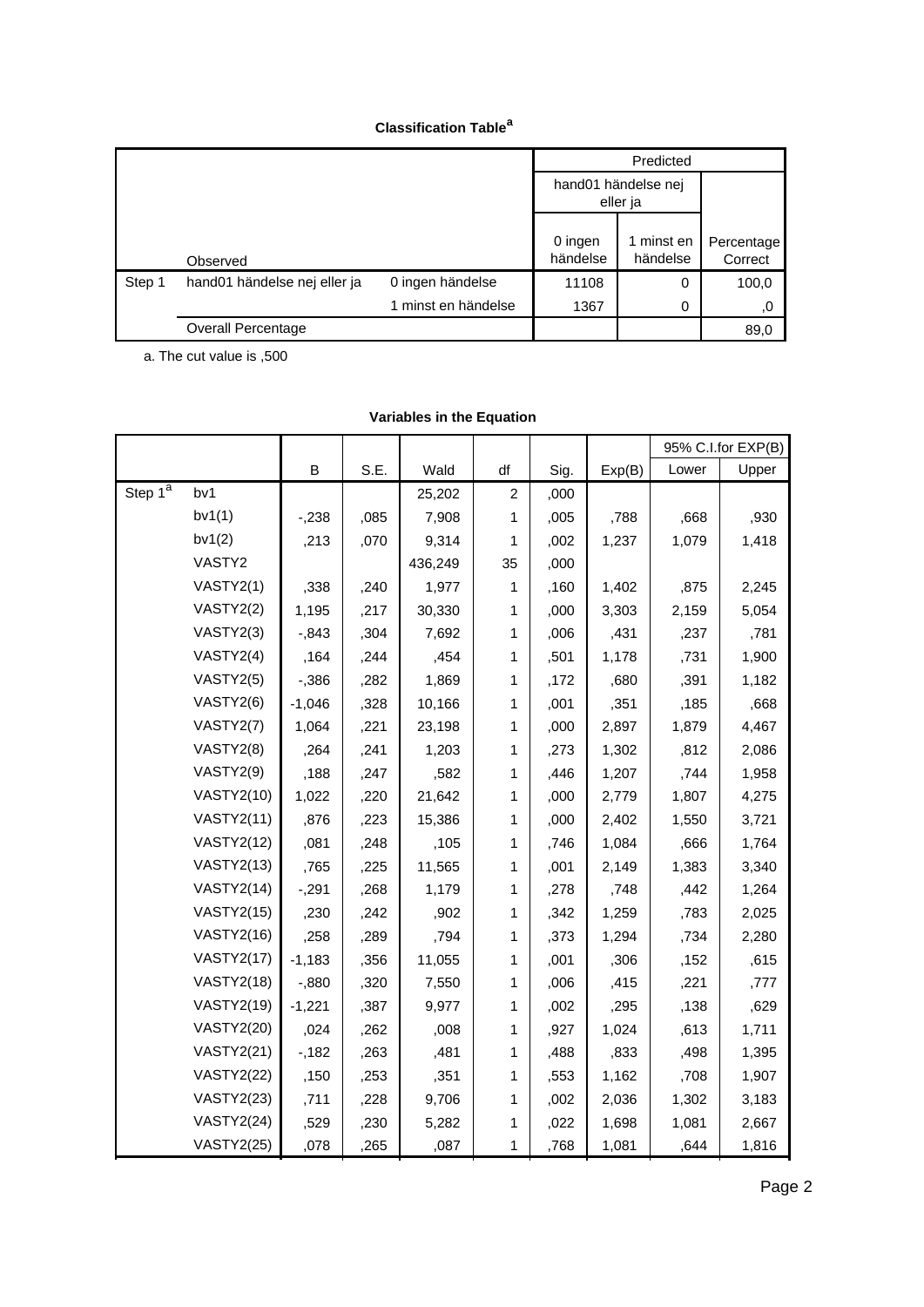|                   |          |      |         |    |      |        |       | 95% C.I.for EXP(B) |
|-------------------|----------|------|---------|----|------|--------|-------|--------------------|
|                   | B        | S.E. | Wald    | df | Sig. | Exp(B) | Lower | Upper              |
| <b>VASTY2(26)</b> | $-0.900$ | ,337 | 7,120   | 1  | ,008 | ,407   | ,210  | ,788               |
| <b>VASTY2(27)</b> | $-1,309$ | ,356 | 13,477  | 1  | ,000 | ,270   | ,134  | ,543               |
| <b>VASTY2(28)</b> | $-0.959$ | ,372 | 6,656   | 1  | ,010 | ,383   | ,185  | ,794               |
| <b>VASTY2(29)</b> | $-0.955$ | ,320 | 8,898   | 1  | ,003 | ,385   | ,206  | ,721               |
| <b>VASTY2(30)</b> | $-0.011$ | ,252 | ,002    | 1  | ,964 | ,989   | ,603  | 1,622              |
| <b>VASTY2(31)</b> | ,501     | ,234 | 4,596   | 1  | ,032 | 1,651  | 1,044 | 2,611              |
| <b>VASTY2(32)</b> | $-0.044$ | ,260 | ,029    | 1  | ,864 | ,957   | ,575  | 1,592              |
| <b>VASTY2(33)</b> | $-0.030$ | ,258 | ,013    | 1  | ,908 | ,971   | ,586  | 1,609              |
| <b>VASTY2(34)</b> | $-1,577$ | ,401 | 15,468  | 1  | ,000 | ,207   | ,094  | ,453               |
| <b>VASTY2(35)</b> | ,324     | ,245 | 1,752   | 1  | ,186 | 1,382  | ,856  | 2,232              |
| weekday           |          |      | 18,335  | 6  | ,005 |        |       |                    |
| weekday $(1)$     | $-0.032$ | ,107 | ,091    | 1  | ,763 | ,968   | ,784  | 1,195              |
| weekday(2)        | $-0.064$ | ,108 | ,349    | 1  | ,555 | ,938   | ,759  | 1,160              |
| weekday(3)        | ,018     | ,107 | ,028    | 1  | ,867 | 1,018  | ,826  | 1,255              |
| weekday $(4)$     | ,026     | ,107 | ,058    | 1  | ,810 | 1,026  | ,832  | 1,266              |
| weekday(5)        | $-0.396$ | ,119 | 11,109  | 1  | ,001 | ,673   | ,533  | ,850               |
| weekday(6)        | ,050     | ,108 | .212    | 1  | ,645 | 1,051  | ,850  | 1,299              |
| holiday(1)        | $-0.468$ | ,201 | 5,407   | 1  | ,020 | ,626   | ,422  | ,929               |
| season            |          |      | 13,381  | 4  | ,010 |        |       |                    |
| season(1)         | $-0.070$ | ,092 | ,577    | 1  | ,448 | ,932   | ,778  | 1,117              |
| season(2)         | $-170$   | ,088 | 3,763   | 1  | ,052 | ,843   | ,710  | 1,002              |
| season(3)         | ,162     | ,088 | 3,384   | 1  | ,066 | 1,176  | ,989  | 1,397              |
| season(4)         | $-0.024$ | ,093 | ,065    | 1  | ,798 | ,976   | ,813  | 1,173              |
| Constant          | $-2,147$ | ,202 | 113,333 | 1  | ,000 | ,117   |       |                    |

**Variables in the Equation**

a. Variable(s) entered on step 1: bv1, VASTY2, weekday, holiday, season.

```
LOGISTIC REGRESSION VARIABLES hand01
```
/METHOD=ENTER bv2 VASTY2 weekday holiday season

```
 /CONTRAST (bv2)=Indicator(1)
```

```
 /CONTRAST (VASTY2)=Indicator(1)
```

```
 /CONTRAST (weekday)=Indicator(1)
```

```
 /CONTRAST (holiday)=Indicator(1)
```

```
 /CONTRAST (season)=Indicator(1)
```

```
 /PRINT=CI(95)
```

```
 /CRITERIA=PIN(0.05) POUT(0.10) ITERATE(20) CUT(0.5).
```
# **Block 1: Method = Enter**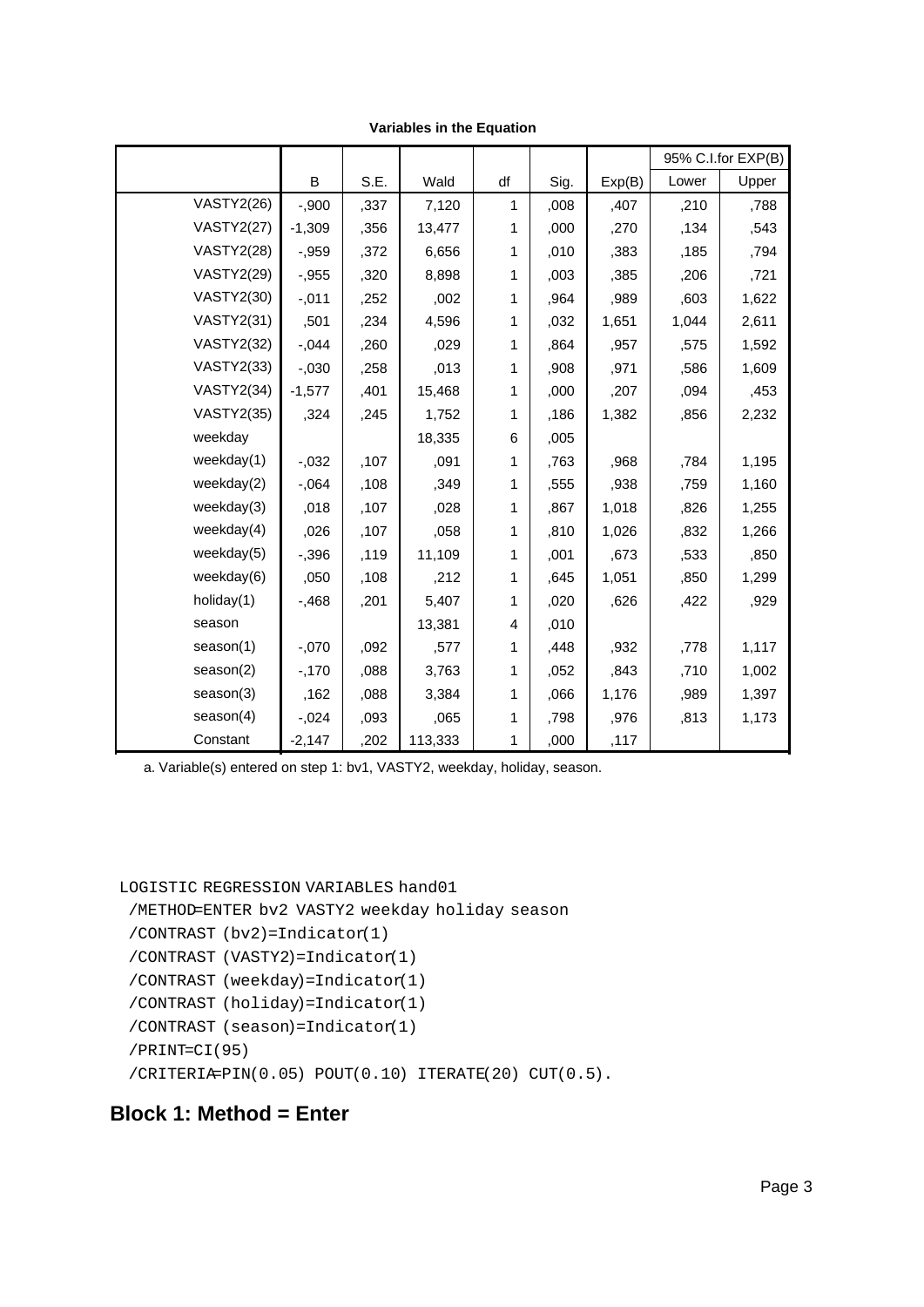## **Omnibus Tests of Model Coefficients**

|        |              | Chi-square | df | Sig. |
|--------|--------------|------------|----|------|
| Step 1 | Step         | 602,362    | 48 | ,000 |
|        | <b>Block</b> | 602,362    | 48 | ,000 |
|        | Model        | 602,362    | 48 | ,000 |

### **Model Summary**

|      |                      | Cox &   |            |
|------|----------------------|---------|------------|
|      | $-2$ Log             | Snell R | Nagelkerke |
| Step | likelihood           | Square  | R Square   |
|      | 8021.22 <sup>a</sup> | (147)   | .094       |

a. Estimation terminated at iteration number 6 because parameter estimates changed by less than ,001.

## **Classification Table<sup>a</sup>**

|        |                              |                     | Predicted                       |                      |                       |  |
|--------|------------------------------|---------------------|---------------------------------|----------------------|-----------------------|--|
|        |                              |                     | hand01 händelse nej<br>eller ja |                      |                       |  |
|        | Observed                     |                     | 0 ingen<br>händelse             | minst en<br>händelse | Percentage<br>Correct |  |
| Step 1 | hand01 händelse nej eller ja | 0 ingen händelse    | 11108                           | 0                    | 100,0                 |  |
|        |                              | 1 minst en händelse | 1367                            | 0                    | .0                    |  |
|        | Overall Percentage           |                     |                                 |                      | 89,0                  |  |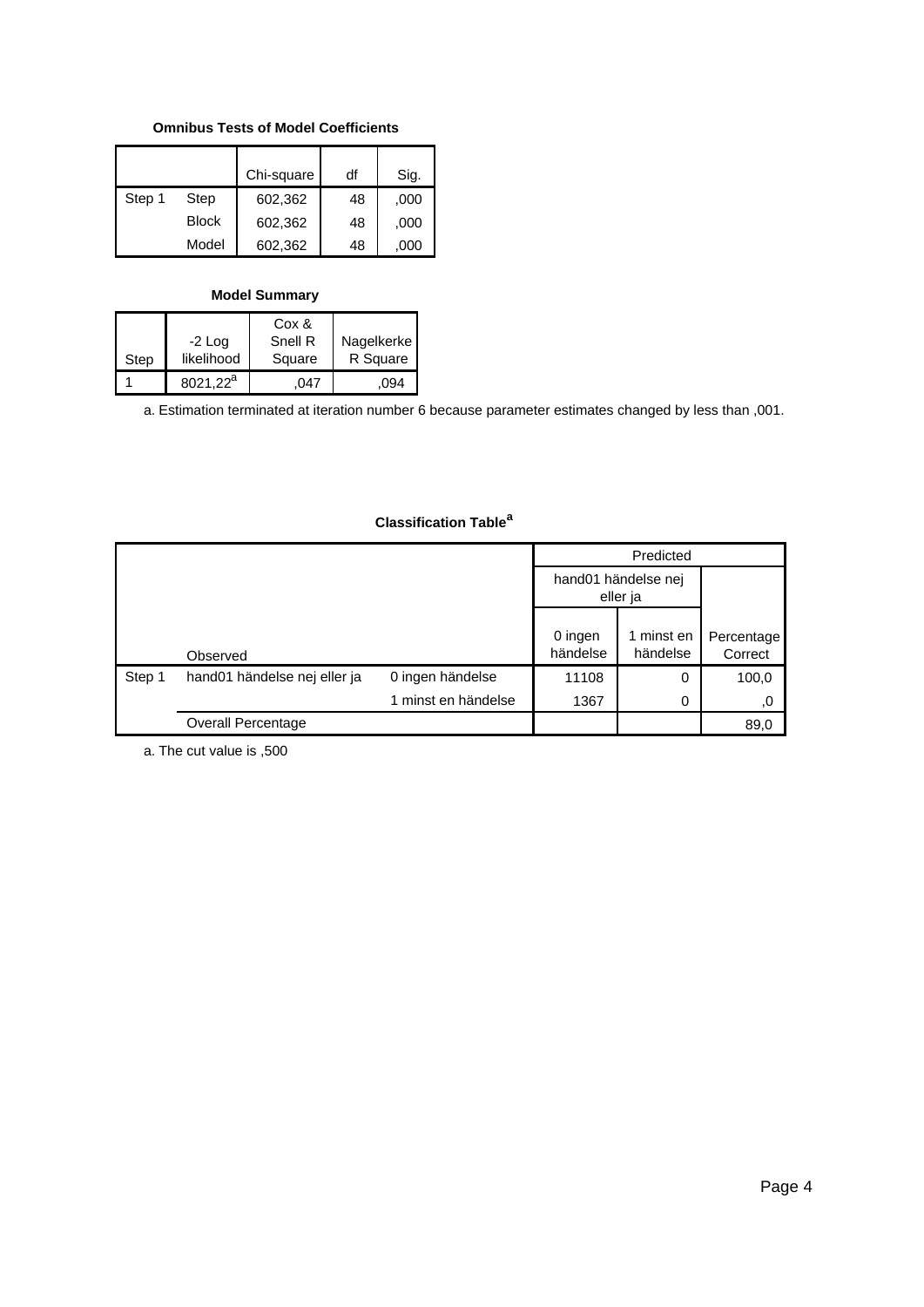|                     |                   |          |      |         |                |      |        |       | 95% C.I.for EXP(B) |
|---------------------|-------------------|----------|------|---------|----------------|------|--------|-------|--------------------|
|                     |                   | В        | S.E. | Wald    | df             | Sig. | Exp(B) | Lower | Upper              |
| Step 1 <sup>a</sup> | bv <sub>2</sub>   |          |      | 14,998  | $\overline{c}$ | ,001 |        |       |                    |
|                     | bv2(1)            | $-159$   | ,085 | 3,479   | 1              | ,062 | ,853   | ,722  | 1,008              |
|                     | bv2(2)            | ,136     | ,077 | 3,085   | 1              | ,079 | 1,145  | ,984  | 1,333              |
|                     | VASTY2            |          |      | 440,228 | 35             | ,000 |        |       |                    |
|                     | VASTY2(1)         | ,331     | ,240 | 1,899   | 1              | ,168 | 1,392  | ,870  | 2,229              |
|                     | VASTY2(2)         | 1,200    | ,217 | 30,618  | 1              | ,000 | 3,322  | 2,171 | 5,082              |
|                     | VASTY2(3)         | $-796$   | ,303 | 6,881   | 1              | ,009 | ,451   | ,249  | ,818               |
|                     | VASTY2(4)         | ,197     | ,243 | ,656    | 1              | ,418 | 1,218  | ,756  | 1,962              |
|                     | VASTY2(5)         | $-0.377$ | ,282 | 1,783   | 1              | ,182 | ,686   | ,395  | 1,193              |
|                     | VASTY2(6)         | $-1,012$ | ,328 | 9,524   | 1              | ,002 | ,364   | ,191  | ,691               |
|                     | VASTY2(7)         | 1,113    | ,220 | 25,627  | 1              | ,000 | 3,044  | 1,978 | 4,684              |
|                     | VASTY2(8)         | ,273     | ,241 | 1,287   | 1              | ,257 | 1,314  | ,820  | 2,106              |
|                     | VASTY2(9)         | ,203     | ,247 | ,677    | 1              | ,411 | 1,225  | ,755  | 1,987              |
|                     | <b>VASTY2(10)</b> | 1,034    | ,220 | 22,142  | 1              | ,000 | 2,812  | 1,828 | 4,326              |
|                     | <b>VASTY2(11)</b> | ,887     | ,223 | 15,800  | 1              | ,000 | 2,428  | 1,568 | 3,759              |
|                     | <b>VASTY2(12)</b> | ,093     | ,248 | ,141    | 1              | ,707 | 1,098  | ,675  | 1,786              |
|                     | <b>VASTY2(13)</b> | ,794     | ,225 | 12,453  | 1              | ,000 | 2,212  | 1,423 | 3,438              |
|                     | <b>VASTY2(14)</b> | $-275$   | ,268 | 1,052   | 1              | ,305 | ,760   | ,449  | 1,284              |
|                     | <b>VASTY2(15)</b> | ,234     | ,243 | ,932    | 1              | ,334 | 1,264  | ,786  | 2,033              |
|                     | <b>VASTY2(16)</b> | ,268     | ,289 | ,859    | 1              | ,354 | 1,307  | ,742  | 2,301              |
|                     | <b>VASTY2(17)</b> | $-1,179$ | ,356 | 10,983  | 1              | ,001 | ,308   | ,153  | ,618               |
|                     | <b>VASTY2(18)</b> | $-0.878$ | ,320 | 7,519   | 1              | ,006 | ,416   | ,222  | ,779               |
|                     | <b>VASTY2(19)</b> | $-1,280$ | ,385 | 11,041  | 1              | ,001 | ,278   | ,131  | ,592               |
|                     | <b>VASTY2(20)</b> | ,052     | ,261 | ,040    | 1              | ,842 | 1,053  | ,631  | 1,758              |
|                     | <b>VASTY2(21)</b> | $-174$   | ,263 | ,436    | 1              | ,509 | ,841   | ,502  | 1,408              |
|                     | <b>VASTY2(22)</b> | ,141     | ,253 | ,313    | 1              | ,576 | 1,152  | ,702  | 1,891              |
|                     | <b>VASTY2(23)</b> | ,703     | ,228 | 9,503   | 1              | ,002 | 2,019  | 1,292 | 3,157              |
|                     | <b>VASTY2(24)</b> | ,563     | ,230 | 5,983   | 1              | ,014 | 1,756  | 1,118 | 2,758              |
|                     | <b>VASTY2(25)</b> | ,079     | ,265 | ,090    | 1              | ,764 | 1,083  | ,645  | 1,819              |
|                     | <b>VASTY2(26)</b> | $-0.888$ | ,337 | 6,946   | 1              | ,008 | ,411   | ,212  | ,796               |
|                     | <b>VASTY2(27)</b> | $-1,290$ | ,356 | 13,101  | 1              | ,000 | ,275   | ,137  | ,554               |
|                     | <b>VASTY2(28)</b> | $-0.948$ | ,372 | 6,510   | 1              | ,011 | ,387   | ,187  | ,803               |
|                     | <b>VASTY2(29)</b> | $-0.936$ | ,320 | 8,560   | 1              | ,003 | ,392   | ,209  | ,734               |
|                     | <b>VASTY2(30)</b> | ,004     | ,252 | ,000    | 1              | ,987 | 1,004  | ,612  | 1,647              |
|                     | <b>VASTY2(31)</b> | ,510     | ,233 | 4,771   | 1              | ,029 | 1,665  | 1,054 | 2,630              |
|                     | <b>VASTY2(32)</b> | $-0.052$ | ,259 | ,040    | 1              | ,841 | ,949   | ,571  | 1,579              |
|                     | <b>VASTY2(33)</b> | $-0.033$ | ,257 | ,016    | 1              | ,898 | ,968   | ,584  | 1,602              |
|                     | <b>VASTY2(34)</b> | $-1,567$ | ,401 | 15,279  | 1              | ,000 | ,209   | ,095  | ,458               |
|                     | <b>VASTY2(35)</b> | ,365     | ,244 | 2,239   | 1              | ,135 | 1,440  | ,893  | 2,322              |
|                     | weekday           |          |      | 18,655  | 6              | ,005 |        |       |                    |
|                     | weekday(1)        | $-0.027$ | ,107 | ,065    | 1              | ,799 | ,973   | ,788  | 1,201              |
|                     | weekday(2)        | $-0.060$ | ,108 | ,311    | $\mathbf{1}$   | ,577 | ,942   | ,762  | 1,164              |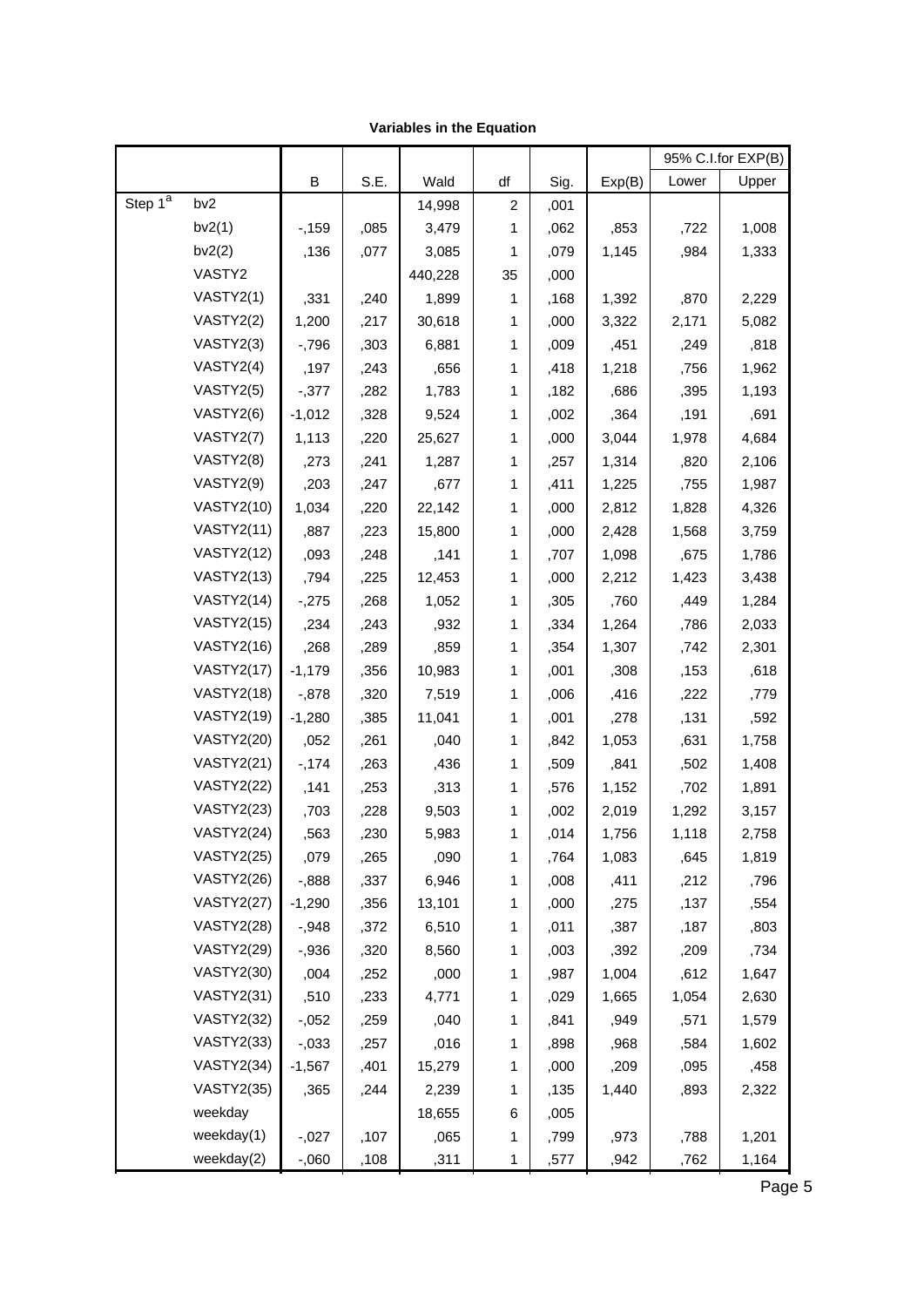|               |          |      |         |    |      |        |       | 95% C.I.for EXP(B) |
|---------------|----------|------|---------|----|------|--------|-------|--------------------|
|               | B        | S.E. | Wald    | df | Sig. | Exp(B) | Lower | Upper              |
| weekday(3)    | ,021     | ,107 | ,040    | 1  | ,842 | 1,022  | ,829  | 1,259              |
| weekday $(4)$ | ,021     | ,107 | ,039    | 1  | .844 | 1,021  | ,828  | 1,260              |
| weekday $(5)$ | $-.401$  | .119 | 11,402  | 1  | ,001 | .670   | ,531  | ,845               |
| weekday $(6)$ | ,047     | .108 | .189    | 1  | .664 | 1,048  | ,848  | 1,296              |
| holiday $(1)$ | $-.472$  | ,201 | 5,496   | 1  | ,019 | ,624   | ,420  | ,926               |
| season        |          |      | 13,991  | 4  | ,007 |        |       |                    |
| season(1)     | $-.076$  | ,092 | .676    | 1  | ,411 | ,927   | ,774  | 1,111              |
| season(2)     | $-188$   | .088 | 4,572   | 1  | ,032 | ,829   | ,698  | ,984               |
| season(3)     | ,152     | ,088 | 3,004   | 1  | .083 | 1,165  | ,980  | 1,383              |
| season(4)     | $-.031$  | ,093 | .109    | 1  | .741 | .970   | ,808  | 1,164              |
| Constant      | $-2,144$ | ,206 | 108,644 | 1  | ,000 | ,117   |       |                    |

**Variables in the Equation**

a. Variable(s) entered on step 1: bv2, VASTY2, weekday, holiday, season.

### LOGISTIC REGRESSION VARIABLES hand01

/METHOD=ENTER bv3 VASTY2 weekday holiday season

```
 /CONTRAST (bv3)=Indicator(1)
```

```
 /CONTRAST (VASTY2)=Indicator(1)
```

```
 /CONTRAST (weekday)=Indicator(1)
```

```
 /CONTRAST (holiday)=Indicator(1)
```

```
 /CONTRAST (season)=Indicator(1)
```

```
 /PRINT=CI(95)
```
/CRITERIA=PIN(0.05) POUT(0.10) ITERATE(20) CUT(0.5).

## **Block 1: Method = Enter**

### **Omnibus Tests of Model Coefficients**

|        |              | Chi-square | df | Sig. |
|--------|--------------|------------|----|------|
| Step 1 | Step         | 605,724    | 48 | ,000 |
|        | <b>Block</b> | 605,724    | 48 | ,000 |
|        | Model        | 605,724    | 48 | .000 |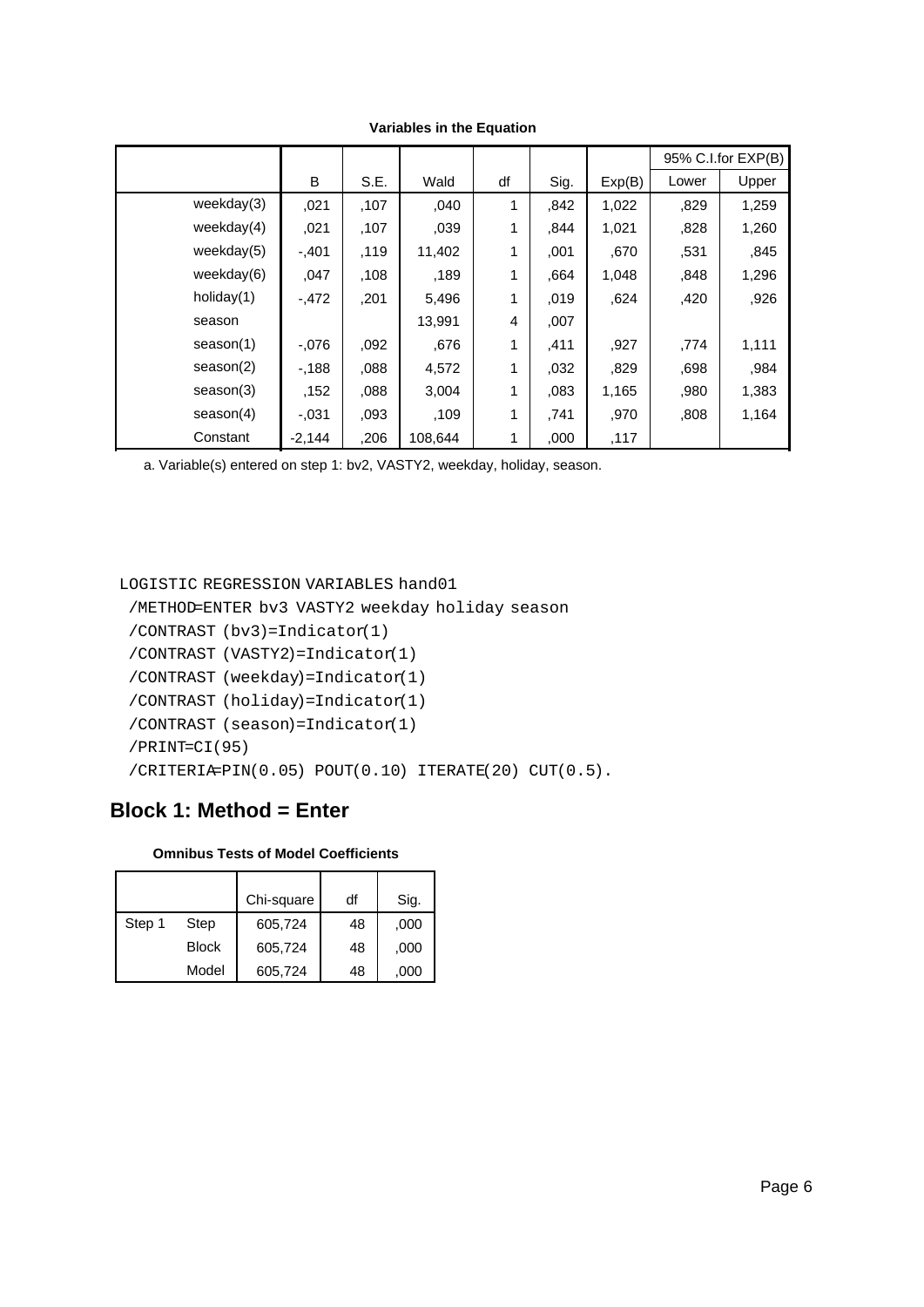**Model Summary**

| Step | $-2$ Log<br>likelihood | Cox &<br>Snell R<br>Square | Nagelkerke<br>R Square |
|------|------------------------|----------------------------|------------------------|
|      | $8017,86^{a}$          | 047                        | .095                   |

a. Estimation terminated at iteration number 6 because parameter estimates changed by less than ,001.

## **Classification Table<sup>a</sup>**

|        |                              |                     | Predicted                       |                      |                       |  |
|--------|------------------------------|---------------------|---------------------------------|----------------------|-----------------------|--|
|        |                              |                     | hand01 händelse nej<br>eller ja |                      |                       |  |
|        | Observed                     |                     | 0 ingen<br>händelse             | minst en<br>händelse | Percentage<br>Correct |  |
| Step 1 | hand01 händelse nej eller ja | 0 ingen händelse    | 11108                           | 0                    | 100,0                 |  |
|        |                              | 1 minst en händelse | 1367                            | 0                    | ,0                    |  |
|        | Overall Percentage           |                     |                                 |                      | 89,0                  |  |

a. The cut value is ,500

|                       |                   |          |      |         |    |      |        |       | 95% C.I.for EXP(B) |
|-----------------------|-------------------|----------|------|---------|----|------|--------|-------|--------------------|
|                       |                   | B        | S.E. | Wald    | df | Sig. | Exp(B) | Lower | Upper              |
| Step $\overline{1^a}$ | bv3               |          |      | 17,452  | 2  | ,000 |        |       |                    |
|                       | bv3(1)            | $-0.418$ | ,119 | 12,448  | 1  | ,000 | ,658   | ,522  | ,830               |
|                       | bv3(2)            | ,156     | ,085 | 3,381   | 1  | .066 | 1,168  | ,990  | 1,379              |
|                       | VASTY2            |          |      | 440,036 | 35 | ,000 |        |       |                    |
|                       | VASTY2(1)         | ,378     | ,240 | 2,474   | 1  | ,116 | 1,459  | ,911  | 2,337              |
|                       | VASTY2(2)         | 1,224    | ,217 | 31,883  | 1  | ,000 | 3,400  | 2,223 | 5,199              |
|                       | VASTY2(3)         | $-769$   | ,304 | 6,424   | 1  | ,011 | ,463   | .256  | .840               |
|                       | VASTY2(4)         | ,221     | ,244 | ,822    | 1  | ,365 | 1,247  | ,774  | 2,010              |
|                       | VASTY2(5)         | $-0.351$ | ,282 | 1,551   | 1  | ,213 | ,704   | ,405  | 1,223              |
|                       | VASTY2(6)         | $-0.992$ | ,328 | 9,142   | 1  | ,002 | ,371   | ,195  | ,705               |
|                       | VASTY2(7)         | 1,128    | ,222 | 25,748  | 1  | ,000 | 3,091  | 1,999 | 4,780              |
|                       | VASTY2(8)         | ,309     | ,240 | 1,658   | 1  | ,198 | 1,362  | ,851  | 2,181              |
|                       | VASTY2(9)         | ,244     | ,246 | ,979    | 1  | ,322 | 1,276  | ,787  | 2,067              |
|                       | <b>VASTY2(10)</b> | 1,059    | ,219 | 23,324  | 1  | ,000 | 2,883  | 1,876 | 4,432              |
|                       | <b>VASTY2(11)</b> | ,908     | ,223 | 16,553  | 1  | ,000 | 2,479  | 1,601 | 3,840              |
|                       | <b>VASTY2(12)</b> | ,127     | ,248 | ,263    | 1  | ,608 | 1,136  | ,699  | 1,846              |
|                       | <b>VASTY2(13)</b> | ,852     | ,224 | 14,510  | 1  | ,000 | 2,344  | 1,512 | 3,633              |
|                       | <b>VASTY2(14)</b> | $-239$   | ,267 | ,798    | 1  | ,372 | ,787   | ,466  | 1,330              |
|                       | <b>VASTY2(15)</b> | ,267     | ,242 | 1,219   | 1  | ,270 | 1,306  | ,813  | 2,100              |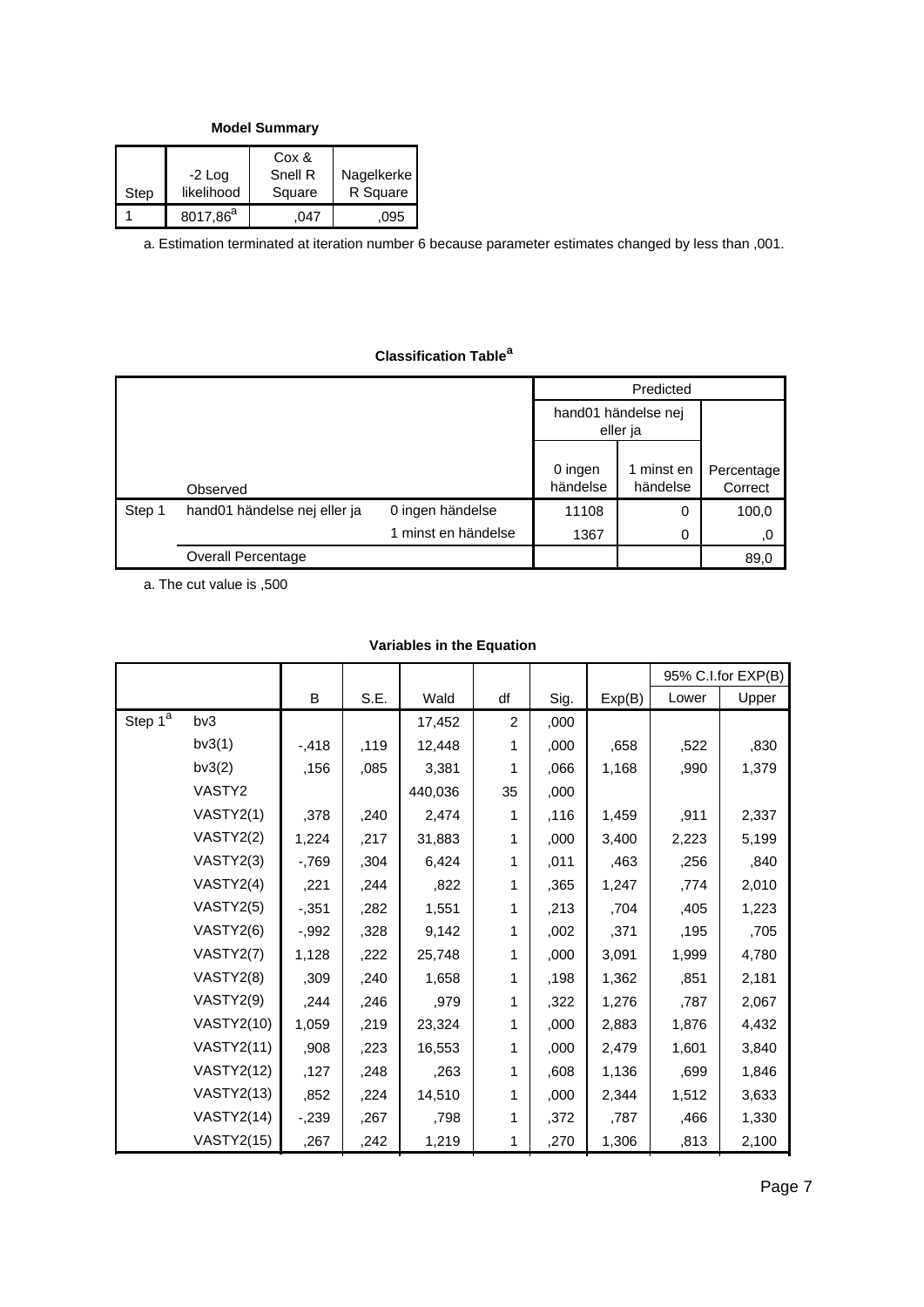|                   |          |      |         |              |      |        |       | 95% C.I.for EXP(B) |
|-------------------|----------|------|---------|--------------|------|--------|-------|--------------------|
|                   | В        | S.E. | Wald    | df           | Sig. | Exp(B) | Lower | Upper              |
| <b>VASTY2(16)</b> | ,283     | ,290 | ,954    | 1            | ,329 | 1,327  | ,752  | 2,341              |
| <b>VASTY2(17)</b> | $-1,187$ | ,356 | 11,133  | 1            | ,001 | ,305   | ,152  | ,613               |
| <b>VASTY2(18)</b> | $-0.862$ | ,320 | 7,242   | 1            | ,007 | ,422   | ,226  | ,791               |
| <b>VASTY2(19)</b> | $-1,163$ | ,388 | 8,980   | 1            | ,003 | ,312   | ,146  | ,669               |
| <b>VASTY2(20)</b> | ,077     | ,262 | ,088    | 1            | ,767 | 1,081  | ,647  | 1,805              |
| <b>VASTY2(21)</b> | $-153$   | ,263 | ,339    | 1            | ,561 | ,858   | ,513  | 1,436              |
| <b>VASTY2(22)</b> | ,104     | ,252 | ,170    | 1            | ,680 | 1,110  | ,677  | 1,820              |
| <b>VASTY2(23)</b> | ,717     | ,228 | 9,883   | 1            | ,002 | 2,048  | 1,310 | 3,203              |
| <b>VASTY2(24)</b> | ,581     | ,230 | 6,379   | 1            | ,012 | 1,788  | 1,139 | 2,808              |
| <b>VASTY2(25)</b> | ,098     | ,265 | ,136    | 1            | ,712 | 1,103  | ,656  | 1,853              |
| <b>VASTY2(26)</b> | $-0.848$ | ,337 | 6,333   | 1            | ,012 | ,428   | ,221  | ,829               |
| <b>VASTY2(27)</b> | $-1,244$ | ,356 | 12,212  | 1            | ,000 | ,288   | ,143  | ,579               |
| <b>VASTY2(28)</b> | $-0.898$ | ,371 | 5,852   | 1            | ,016 | ,407   | ,197  | ,843               |
| <b>VASTY2(29)</b> | $-0.934$ | ,320 | 8,521   | 1            | ,004 | ,393   | ,210  | ,736               |
| <b>VASTY2(30)</b> | ,002     | ,252 | ,000    | 1            | ,993 | 1,002  | ,611  | 1,643              |
| <b>VASTY2(31)</b> | ,562     | ,235 | 5,728   | 1            | ,017 | 1,753  | 1,107 | 2,777              |
| <b>VASTY2(32)</b> | ,011     | ,261 | ,002    | 1            | ,966 | 1,011  | ,606  | 1,687              |
| <b>VASTY2(33)</b> | ,025     | ,258 | ,010    | 1            | ,922 | 1,026  | ,618  | 1,702              |
| <b>VASTY2(34)</b> | $-1,559$ | ,401 | 15,134  | 1            | ,000 | ,210   | ,096  | ,461               |
| <b>VASTY2(35)</b> | ,384     | ,245 | 2,466   | 1            | ,116 | 1,469  | ,909  | 2,374              |
| weekday           |          |      | 19,567  | 6            | ,003 |        |       |                    |
| weekday(1)        | $-0.034$ | ,107 | ,103    | 1            | ,748 | ,966   | ,783  | 1,192              |
| weekday $(2)$     | $-0.070$ | ,108 | ,420    | 1            | ,517 | ,932   | ,754  | 1,152              |
| weekday(3)        | ,014     | ,107 | ,016    | 1            | ,899 | 1,014  | ,822  | 1,249              |
| weekday $(4)$     | ,017     | ,107 | ,024    | 1            | ,877 | 1,017  | ,824  | 1,254              |
| weekday(5)        | $-0.413$ | ,119 | 12,114  | 1            | ,001 | ,662   | ,525  | ,835               |
| weekday(6)        | ,050     | ,108 | ,210    | 1            | ,647 | 1,051  | ,850  | 1,299              |
| holiday(1)        | $-0.475$ | ,201 | 5,581   | 1            | ,018 | ,622   | ,419  | ,922               |
| season            |          |      | 14,254  | 4            | ,007 |        |       |                    |
| season(1)         | $-0.075$ | ,092 | ,658    | 1            | ,417 | ,928   | ,774  | 1,112              |
| season(2)         | $-191$   | ,088 | 4,747   | 1            | ,029 | ,826   | ,696  | ,981               |
| season(3)         | ,153     | ,088 | 3,014   | 1            | ,083 | 1,165  | ,981  | 1,384              |
| season(4)         | $-0.029$ | ,093 | ,098    | 1            | ,754 | ,971   | ,809  | 1,166              |
| Constant          | $-2,139$ | ,200 | 114,213 | $\mathbf{1}$ | ,000 | ,118   |       |                    |

**Variables in the Equation**

a. Variable(s) entered on step 1: bv3, VASTY2, weekday, holiday, season.

LOGISTIC REGRESSION VARIABLES hand01 /METHOD=ENTER sv3 VASTY2 weekday holiday season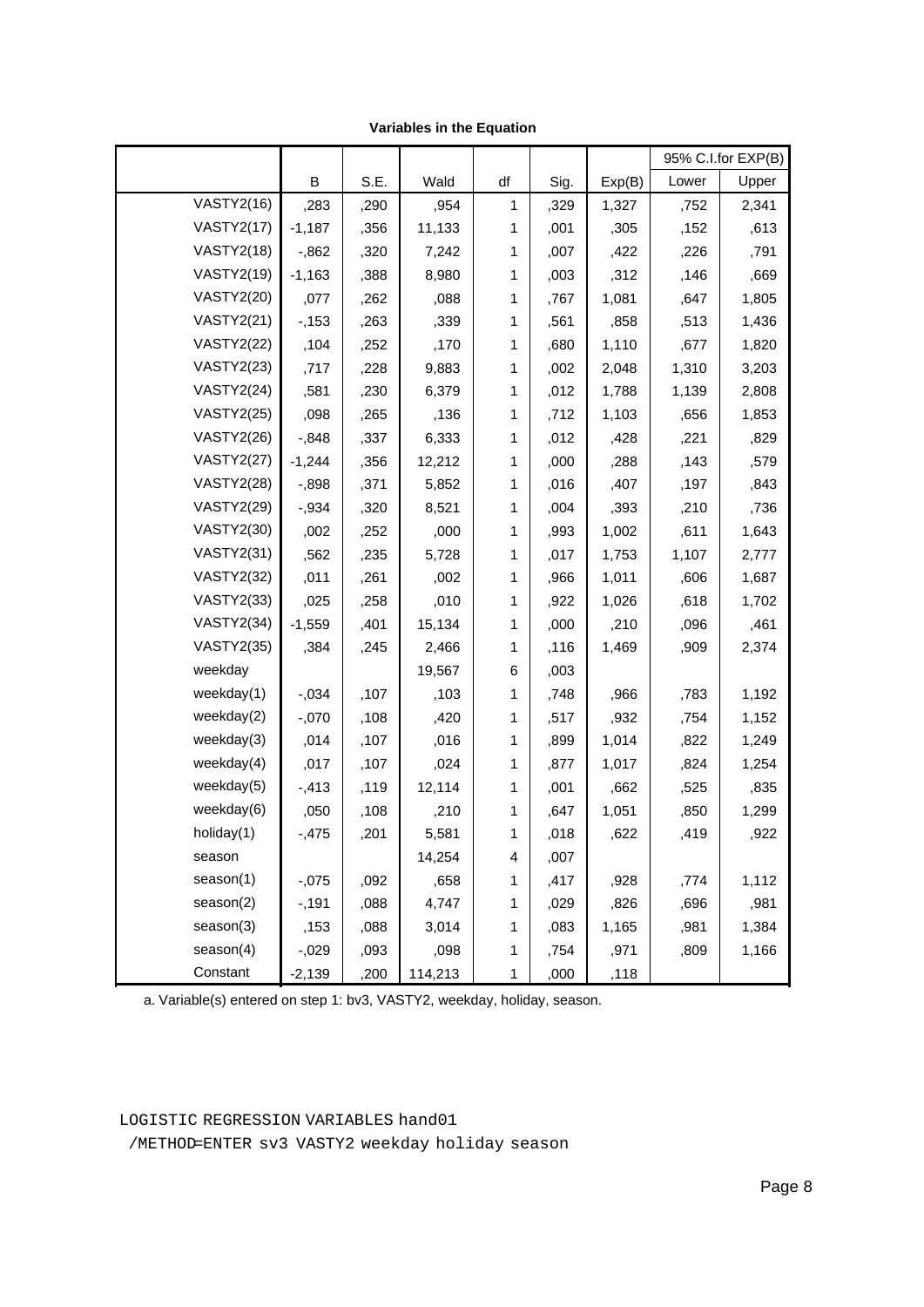```
 /CONTRAST (sv3)=Indicator(1)
/CONTRAST (VASTY2)=Indicator(1)
/CONTRAST (weekday)=Indicator(1)
/CONTRAST (holiday)=Indicator(1)
/CONTRAST (season)=Indicator(1)
/PRINT=CI(95)
/CRITERIA=PIN(0.05) POUT(0.10) ITERATE(20) CUT(0.5).
```
## **Block 1: Method = Enter**

#### **Omnibus Tests of Model Coefficients**

|        |              | Chi-square | df | Sig. |
|--------|--------------|------------|----|------|
| Step 1 | Step         | 593.799    | 48 | ,000 |
|        | <b>Block</b> | 593.799    | 48 | ,000 |
|        | Model        | 593,799    | 48 | .000 |

#### **Model Summary**

|      | $-2$ Log             | Cox &<br>Snell R |                        |
|------|----------------------|------------------|------------------------|
| Step | likelihood           | Square           | Nagelkerke<br>R Square |
|      | 8029,78 <sup>a</sup> | .046             | .093                   |

a. Estimation terminated at iteration number 6 because parameter estimates changed by less than ,001.

#### **Classification Table<sup>a</sup>**

|        |                              |                     | Predicted                       |                      |                       |  |
|--------|------------------------------|---------------------|---------------------------------|----------------------|-----------------------|--|
|        |                              |                     | hand01 händelse nej<br>eller ja |                      |                       |  |
|        | Observed                     |                     | 0 ingen<br>händelse             | minst en<br>händelse | Percentage<br>Correct |  |
| Step 1 | hand01 händelse nej eller ja | 0 ingen händelse    | 11108                           | 0                    | 100,0                 |  |
|        |                              | 1 minst en händelse | 1367                            | 0                    | ,0                    |  |
|        | <b>Overall Percentage</b>    |                     |                                 |                      | 89,0                  |  |

a. The cut value is ,500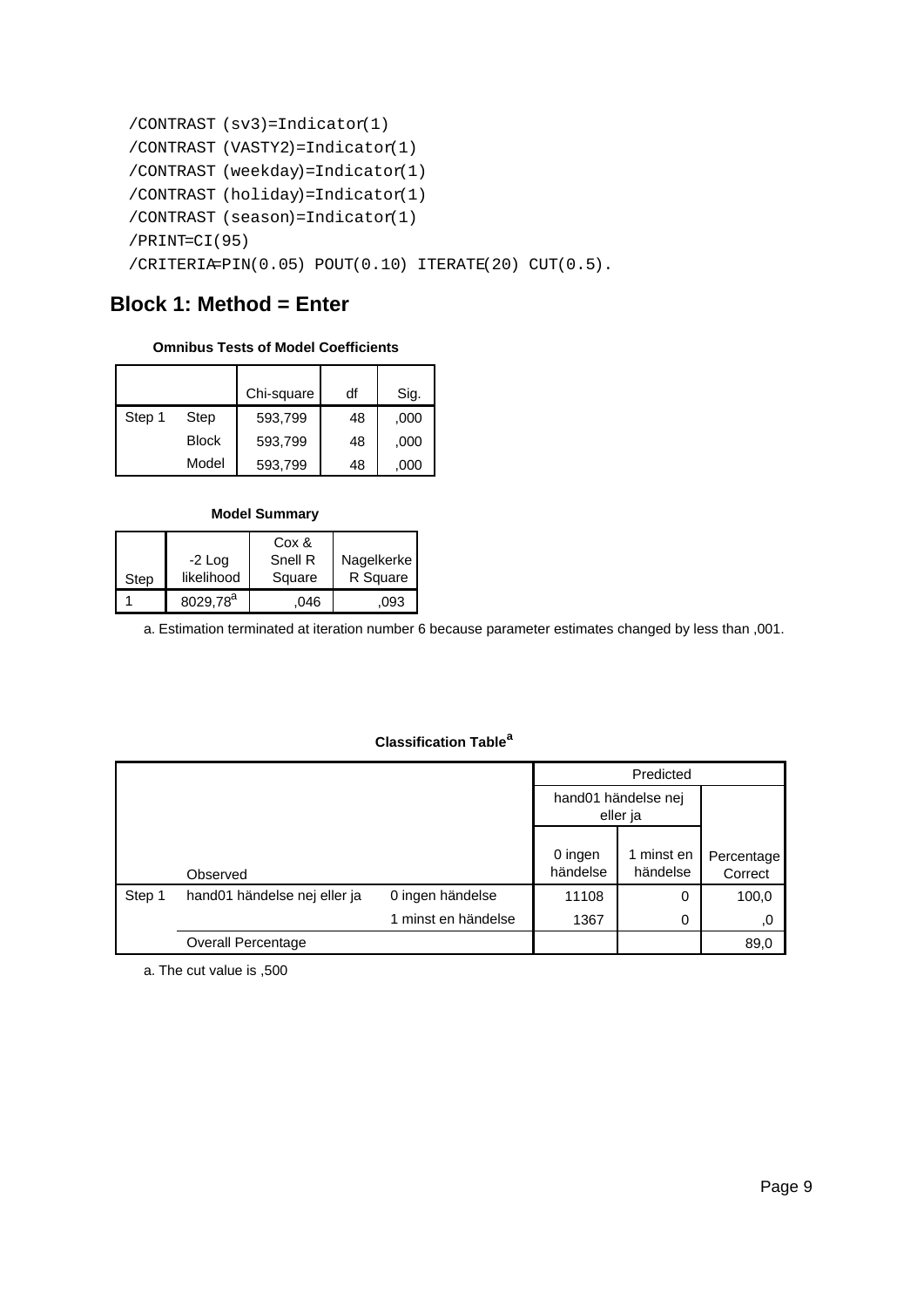|                     |                   |          |      |         |              |      |        |       | 95% C.I.for EXP(B) |
|---------------------|-------------------|----------|------|---------|--------------|------|--------|-------|--------------------|
|                     |                   | B        | S.E. | Wald    | df           | Sig. | Exp(B) | Lower | Upper              |
| Step 1 <sup>a</sup> | sv3               |          |      | 6,576   | 2            | ,037 |        |       |                    |
|                     | sv3(1)            | $-121$   | ,086 | 1,964   | 1            | ,161 | ,886   | ,749  | 1,049              |
|                     | sv3(2)            | ,121     | ,084 | 2,074   | 1            | ,150 | 1,128  | ,957  | 1,329              |
|                     | VASTY2            |          |      | 437,718 | 35           | ,000 |        |       |                    |
|                     | VASTY2(1)         | ,315     | ,241 | 1,713   | 1            | ,191 | 1,371  | ,855  | 2,198              |
|                     | VASTY2(2)         | 1,154    | ,220 | 27,492  | 1            | ,000 | 3,169  | 2,059 | 4,878              |
|                     | VASTY2(3)         | $-0.655$ | ,302 | 4,706   | 1            | ,030 | ,519   | ,287  | ,939               |
|                     | VASTY2(4)         | ,310     | ,242 | 1,641   | 1            | ,200 | 1,364  | ,848  | 2,193              |
|                     | VASTY2(5)         | $-264$   | ,283 | ,869    | 1            | ,351 | ,768   | ,441  | 1,338              |
|                     | VASTY2(6)         | $-1,049$ | ,331 | 10,057  | 1            | ,002 | ,350   | ,183  | ,670               |
|                     | VASTY2(7)         | 1,260    | ,217 | 33,606  | 1            | ,000 | 3,524  | 2,302 | 5,394              |
|                     | VASTY2(8)         | ,389     | ,241 | 2,613   | 1            | ,106 | 1,476  | ,921  | 2,365              |
|                     | VASTY2(9)         | ,275     | ,246 | 1,251   | 1            | ,263 | 1,317  | ,813  | 2,132              |
|                     | <b>VASTY2(10)</b> | ,990     | ,224 | 19,591  | 1            | ,000 | 2,692  | 1,736 | 4,174              |
|                     | <b>VASTY2(11)</b> | ,917     | ,223 | 16,909  | 1            | ,000 | 2,501  | 1,616 | 3,872              |
|                     | <b>VASTY2(12)</b> | ,070     | ,251 | ,077    | 1            | ,781 | 1,072  | ,656  | 1,752              |
|                     | <b>VASTY2(13)</b> | ,804     | ,228 | 12,431  | 1            | ,000 | 2,235  | 1,429 | 3,495              |
|                     | <b>VASTY2(14)</b> | $-272$   | ,269 | 1,022   | 1            | ,312 | ,762   | ,450  | 1,290              |
|                     | <b>VASTY2(15)</b> | ,202     | ,245 | ,676    | 1            | ,411 | 1,223  | ,756  | 1,979              |
|                     | <b>VASTY2(16)</b> | ,271     | ,289 | ,882    | 1            | ,348 | 1,312  | ,745  | 2,311              |
|                     | <b>VASTY2(17)</b> | $-1,163$ | ,356 | 10,679  | 1            | ,001 | ,312   | ,155  | ,628               |
|                     | <b>VASTY2(18)</b> | $-747$   | ,325 | 5,276   | 1            | ,022 | ,474   | ,251  | ,896               |
|                     | <b>VASTY2(19)</b> | $-1,284$ | ,387 | 10,981  | 1            | ,001 | ,277   | ,130  | ,592               |
|                     | <b>VASTY2(20)</b> | ,057     | ,262 | ,048    | 1            | ,827 | 1,059  | ,634  | 1,769              |
|                     | <b>VASTY2(21)</b> | $-104$   | ,263 | ,156    | 1            | ,692 | ,901   | ,538  | 1,509              |
|                     | <b>VASTY2(22)</b> | ,062     | ,252 | ,061    | 1            | ,805 | 1,064  | ,649  | 1,744              |
|                     | <b>VASTY2(23)</b> | ,713     | ,228 | 9,763   | 1            | ,002 | 2,039  | 1,304 | 3,189              |
|                     | <b>VASTY2(24)</b> | ,614     | 229  | 7,163   | 1            | ,007 | 1,848  | 1,179 | 2,897              |
|                     | <b>VASTY2(25)</b> | ,115     | ,265 | ,187    | 1            | ,665 | 1,122  | ,667  | 1,887              |
|                     | <b>VASTY2(26)</b> | $-0.845$ | ,337 | 6,302   | 1            | ,012 | ,429   | ,222  | ,831               |
|                     | <b>VASTY2(27)</b> | $-1,286$ | ,357 | 12,973  | 1            | ,000 | ,276   | ,137  | ,556               |
|                     | <b>VASTY2(28)</b> | $-0.974$ | ,375 | 6,762   | 1            | ,009 | ,378   | ,181  | ,787               |
|                     | <b>VASTY2(29)</b> | $-1,019$ | ,325 | 9,861   | 1            | ,002 | ,361   | ,191  | ,682               |
|                     | <b>VASTY2(30)</b> | ,090     | ,253 | ,125    | 1            | ,723 | 1,094  | ,666  | 1,796              |
|                     | <b>VASTY2(31)</b> | ,632     | ,238 | 7,037   | 1            | ,008 | 1,882  | 1,180 | 3,003              |
|                     | <b>VASTY2(32)</b> | ,045     | ,266 | ,028    | 1            | ,867 | 1,046  | ,621  | 1,760              |
|                     | <b>VASTY2(33)</b> | ,075     | ,264 | ,080    | 1            | ,777 | 1,078  | ,643  | 1,808              |
|                     | <b>VASTY2(34)</b> | $-1,540$ | ,401 | 14,764  | 1            | ,000 | ,214   | ,098  | ,470               |
|                     | <b>VASTY2(35)</b> | ,432     | ,243 | 3,170   | 1            | ,075 | 1,541  | ,957  | 2,481              |
|                     | weekday           |          |      | 19,432  | 6            | ,003 |        |       |                    |
|                     | weekday(1)        | $-0.029$ | ,107 | ,073    | 1            | ,787 | ,971   | ,787  | 1,199              |
|                     | weekday(2)        | $-0.059$ | ,108 | ,293    | $\mathbf{1}$ | ,588 | ,943   | ,763  | 1,166              |

#### **Variables in the Equation**

 $\overline{P}$  Page 10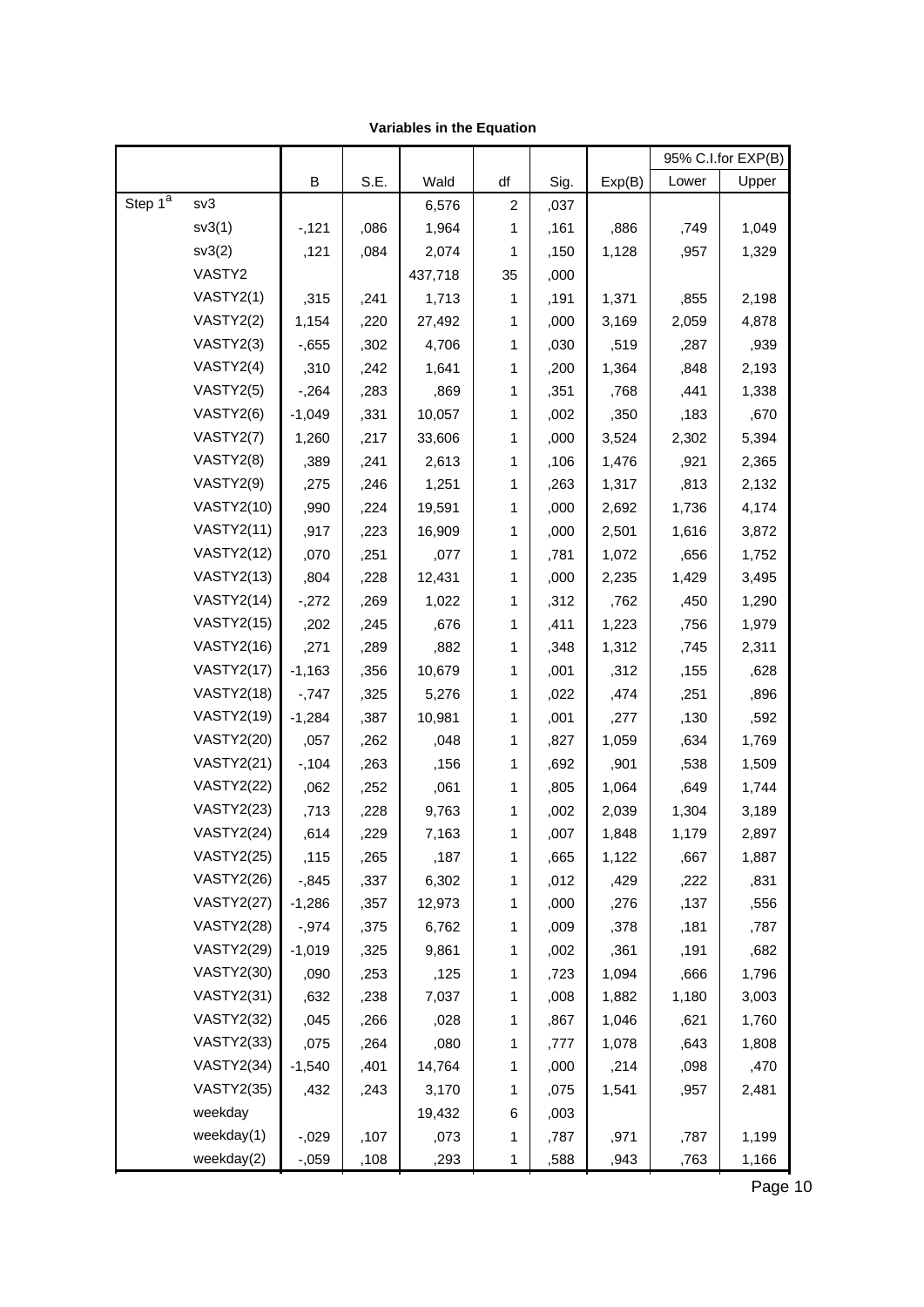|               |          |      |         |    |      |        |       | 95% C.I.for EXP(B) |
|---------------|----------|------|---------|----|------|--------|-------|--------------------|
|               | B        | S.E. | Wald    | df | Sig. | Exp(B) | Lower | Upper              |
| weekday(3)    | ,025     | ,107 | ,056    | 1  | ,814 | 1,025  | ,832  | 1,264              |
| weekday $(4)$ | ,028     | ,107 | ,070    | 1  | .791 | 1,029  | ,834  | 1,270              |
| weekday $(5)$ | $-.411$  | ,119 | 11,974  | 1  | ,001 | ,663   | ,525  | ,837               |
| weekday $(6)$ | .034     | .108 | .100    | 1  | .752 | 1,035  | ,837  | 1,279              |
| holiday $(1)$ | $-.478$  | ,201 | 5,647   | 1  | .017 | ,620   | ,418  | ,920               |
| season        |          |      | 15,282  | 4  | ,004 |        |       |                    |
| season(1)     | $-.084$  | ,092 | .827    | 1  | .363 | ,920   | ,768  | 1,102              |
| season(2)     | $-.207$  | ,088 | 5,579   | 1  | .018 | ,813   | ,685  | ,965               |
| season(3)     | .147     | ,088 | 2,796   | 1  | .095 | 1,158  | ,975  | 1,376              |
| season(4)     | $-.040$  | ,093 | .184    | 1  | .668 | .961   | ,800  | 1,153              |
| Constant      | $-2,163$ | ,204 | 112,859 | 1  | ,000 | ,115   |       |                    |

**Variables in the Equation**

a. Variable(s) entered on step 1: sv3, VASTY2, weekday, holiday, season.

#### LOGISTIC REGRESSION VARIABLES hand01

/METHOD=ENTER sv5 VASTY2 weekday holiday season

```
 /CONTRAST (sv5)=Indicator(1)
```

```
 /CONTRAST (VASTY2)=Indicator(1)
```

```
 /CONTRAST (weekday)=Indicator(1)
```

```
 /CONTRAST (holiday)=Indicator(1)
```

```
 /CONTRAST (season)=Indicator(1)
```

```
 /PRINT=CI(95)
```
/CRITERIA=PIN(0.05) POUT(0.10) ITERATE(20) CUT(0.5).

## **Block 1: Method = Enter**

### **Omnibus Tests of Model Coefficients**

|        |              | Chi-square | df | Sig. |
|--------|--------------|------------|----|------|
| Step 1 | Step         | 600,509    | 50 | ,000 |
|        | <b>Block</b> | 600,509    | 50 | ,000 |
|        | Model        | 600,509    | 50 | .000 |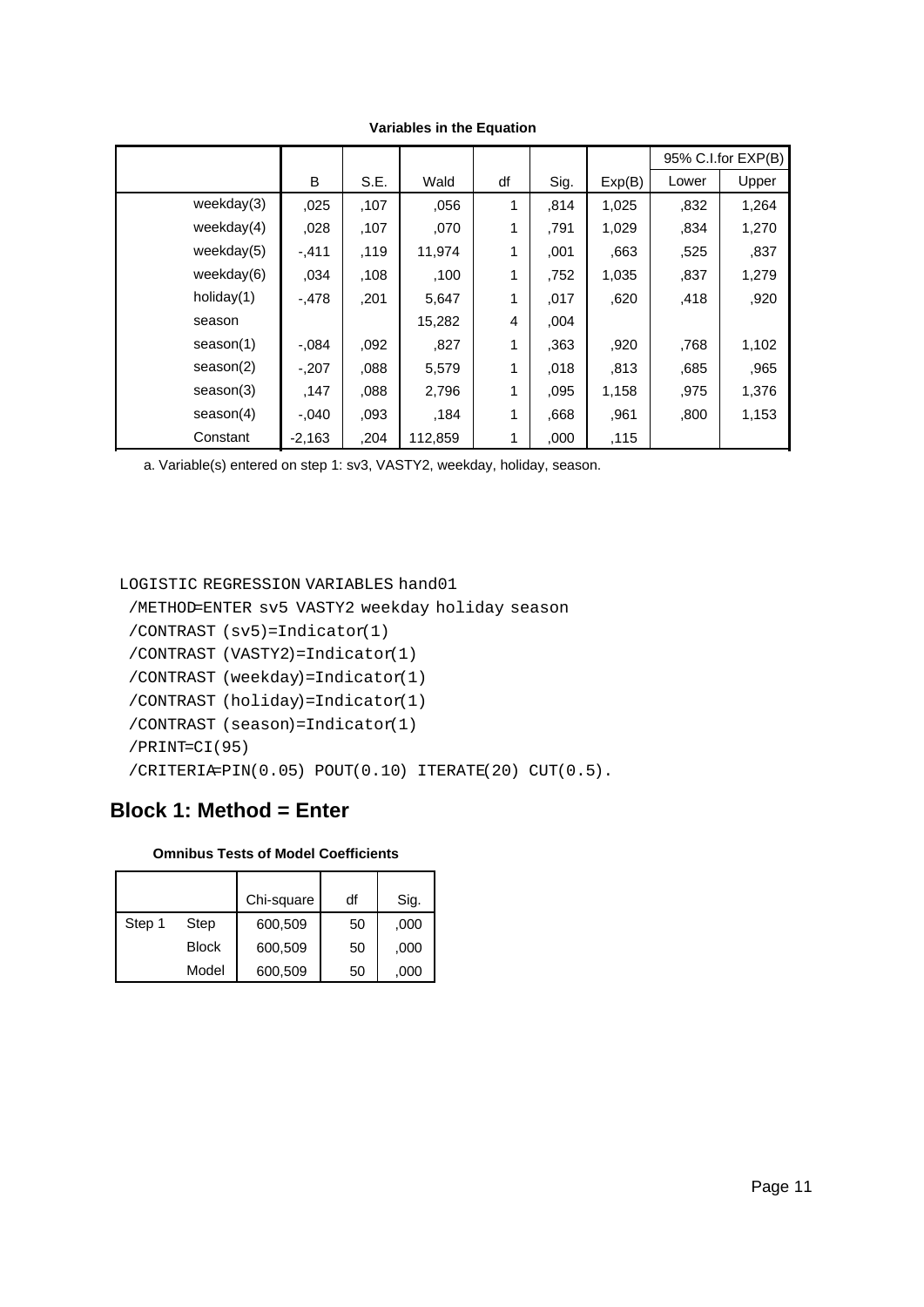**Model Summary**

| Step | $-2$ Log<br>likelihood | Cox &<br>Snell R<br>Square | Nagelkerke<br>R Square |
|------|------------------------|----------------------------|------------------------|
|      | 8023.07 <sup>a</sup>   | 047                        | .094                   |

a. Estimation terminated at iteration number 6 because parameter estimates changed by less than ,001.

### **Classification Table<sup>a</sup>**

|        |                              | Predicted           |                     |                      |                       |
|--------|------------------------------|---------------------|---------------------|----------------------|-----------------------|
|        |                              |                     |                     |                      |                       |
|        | Observed                     |                     | 0 ingen<br>händelse | minst en<br>händelse | Percentage<br>Correct |
| Step 1 | hand01 händelse nej eller ja | 0 ingen händelse    | 11108               | 0                    | 100,0                 |
|        |                              | 1 minst en händelse | 1367                | 0                    | ,0                    |
|        | Overall Percentage           |                     |                     |                      | 89,0                  |

a. The cut value is ,500

#### **Variables in the Equation**

|                       |                   |          |      |         |    |      |        |       | 95% C.I.for EXP(B) |
|-----------------------|-------------------|----------|------|---------|----|------|--------|-------|--------------------|
|                       |                   | B        | S.E. | Wald    | df | Sig. | Exp(B) | Lower | Upper              |
| Step $\overline{1^a}$ | sv5               |          |      | 13,344  | 4  | ,010 |        |       |                    |
|                       | sv5(1)            | $-171$   | ,109 | 2,454   | 1  | ,117 | ,842   | ,680  | 1,044              |
|                       | sv5(2)            | $-0.043$ | ,108 | ,160    | 1  | ,689 | ,958   | ,775  | 1,184              |
|                       | sv5(3)            | $-0.069$ | ,100 | ,474    | 1  | ,491 | ,933   | ,767  | 1,136              |
|                       | sv5(4)            | ,224     | ,109 | 4,251   | 1  | ,039 | 1,251  | 1,011 | 1,548              |
|                       | VASTY2            |          |      | 438,244 | 35 | ,000 |        |       |                    |
|                       | VASTY2(1)         | ,299     | ,241 | 1,537   | 1  | ,215 | 1,348  | ,841  | 2,163              |
|                       | VASTY2(2)         | 1,090    | ,222 | 24,070  | 1  | ,000 | 2,974  | 1,924 | 4,597              |
|                       | VASTY2(3)         | $-0.670$ | ,302 | 4,916   | 1  | ,027 | ,512   | ,283  | ,925               |
|                       | VASTY2(4)         | ,306     | ,242 | 1,600   | 1  | ,206 | 1,359  | ,845  | 2,184              |
|                       | VASTY2(5)         | $-288$   | ,283 | 1,029   | 1  | ,310 | ,750   | ,430  | 1,307              |
|                       | VASTY2(6)         | $-1,161$ | ,334 | 12,051  | 1  | ,001 | ,313   | ,163  | ,603               |
|                       | VASTY2(7)         | 1,259    | ,217 | 33,591  | 1  | ,000 | 3,520  | 2,300 | 5,388              |
|                       | VASTY2(8)         | ,363     | ,241 | 2,270   | 1  | ,132 | 1,438  | ,897  | 2,306              |
|                       | VASTY2(9)         | ,283     | ,246 | 1,320   | 1  | ,251 | 1,326  | ,819  | 2,148              |
|                       | <b>VASTY2(10)</b> | ,912     | ,227 | 16,180  | 1  | ,000 | 2,489  | 1,596 | 3,882              |
|                       | <b>VASTY2(11)</b> | ,908     | ,223 | 16,576  | 1  | ,000 | 2,479  | 1,601 | 3,838              |
|                       | <b>VASTY2(12)</b> | ,034     | ,251 | ,018    | 1  | ,892 | 1,035  | ,632  | 1,694              |
|                       | <b>VASTY2(13)</b> | ,723     | ,231 | 9,766   | 1  | ,002 | 2,061  | 1,309 | 3,243              |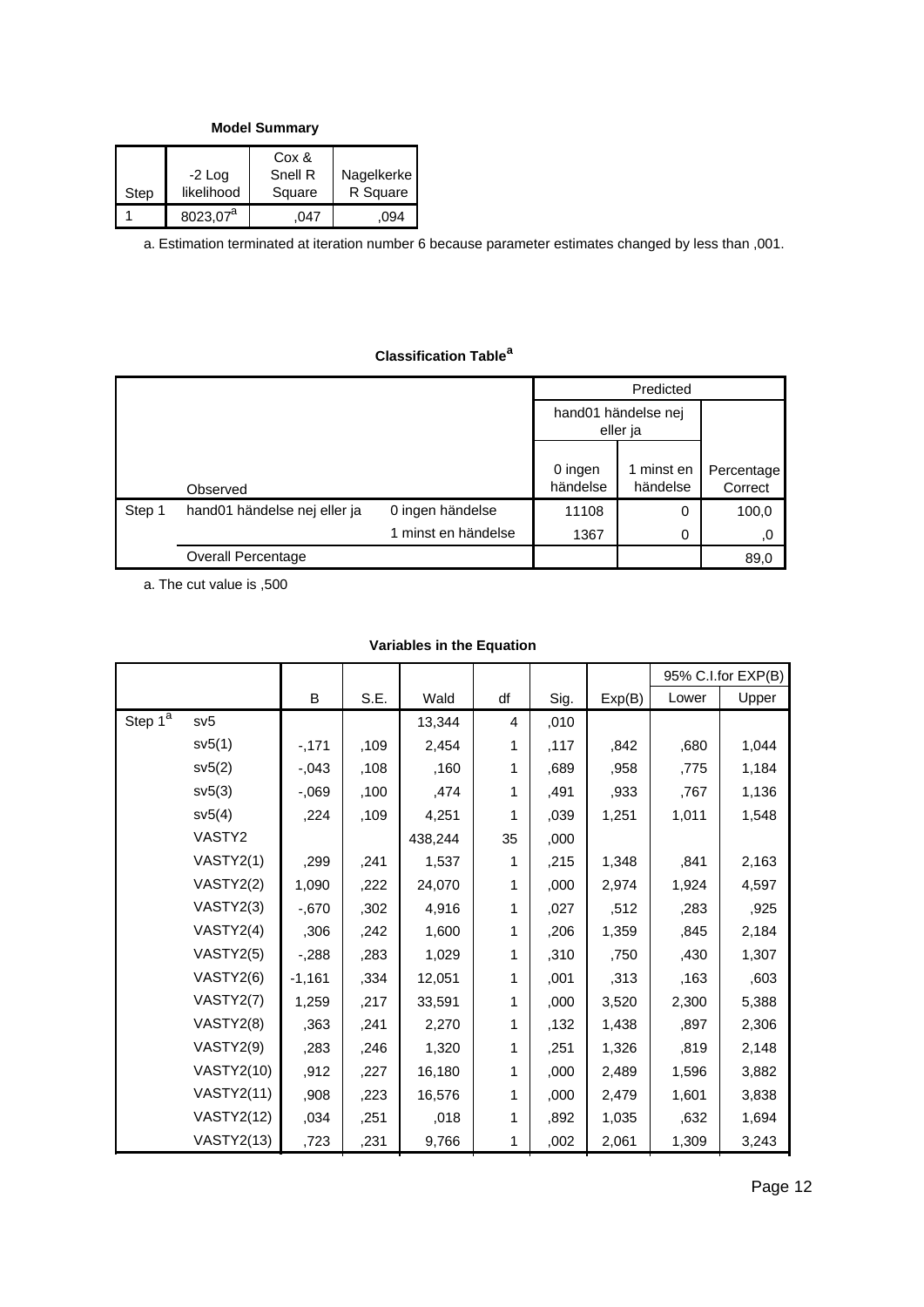|                   |          |      |         |              |      |        |       | 95% C.I.for EXP(B) |
|-------------------|----------|------|---------|--------------|------|--------|-------|--------------------|
|                   | В        | S.E. | Wald    | df           | Sig. | Exp(B) | Lower | Upper              |
| <b>VASTY2(14)</b> | $-0.312$ | ,269 | 1,342   | 1            | ,247 | ,732   | ,432  | 1,241              |
| <b>VASTY2(15)</b> | ,145     | ,247 | ,345    | 1            | ,557 | 1,156  | ,713  | 1,876              |
| <b>VASTY2(16)</b> | ,228     | ,290 | ,620    | 1            | ,431 | 1,257  | ,712  | 2,219              |
| <b>VASTY2(17)</b> | $-1,183$ | ,356 | 11,032  | 1            | ,001 | ,306   | ,152  | ,616               |
| <b>VASTY2(18)</b> | $-740$   | ,329 | 5,064   | 1            | ,024 | ,477   | ,251  | ,909               |
| <b>VASTY2(19)</b> | $-1,274$ | ,391 | 10,613  | 1            | ,001 | ,280   | ,130  | ,602               |
| <b>VASTY2(20)</b> | $-0.005$ | ,264 | ,000    | 1            | ,986 | ,995   | ,594  | 1,669              |
| <b>VASTY2(21)</b> | $-112$   | ,263 | ,182    | 1            | ,670 | ,894   | ,534  | 1,497              |
| <b>VASTY2(22)</b> | ,053     | ,252 | ,044    | 1            | ,834 | 1,054  | ,643  | 1,728              |
| <b>VASTY2(23)</b> | ,703     | ,228 | 9,499   | 1            | ,002 | 2,020  | 1,292 | 3,159              |
| <b>VASTY2(24)</b> | ,584     | ,230 | 6,458   | 1            | ,011 | 1,794  | 1,143 | 2,815              |
| <b>VASTY2(25)</b> | ,091     | ,266 | ,118    | 1            | ,731 | 1,096  | ,651  | 1,844              |
| <b>VASTY2(26)</b> | $-0.851$ | ,337 | 6,380   | 1            | ,012 | ,427   | ,221  | ,826               |
| <b>VASTY2(27)</b> | $-1,338$ | ,358 | 13,947  | 1            | ,000 | ,262   | ,130  | ,530               |
| <b>VASTY2(28)</b> | $-1,106$ | ,379 | 8,528   | 1            | ,003 | ,331   | ,158  | ,695               |
| <b>VASTY2(29)</b> | $-1,159$ | ,330 | 12,360  | 1            | ,000 | ,314   | ,164  | ,599               |
| <b>VASTY2(30)</b> | ,074     | ,253 | ,086    | 1            | ,770 | 1,077  | ,656  | 1,769              |
| <b>VASTY2(31)</b> | ,627     | ,241 | 6,767   | 1            | ,009 | 1,871  | 1,167 | 3,001              |
| <b>VASTY2(32)</b> | ,051     | ,270 | ,035    | 1            | ,851 | 1,052  | ,620  | 1,786              |
| <b>VASTY2(33)</b> | ,085     | ,269 | ,100    | 1            | ,752 | 1,089  | ,643  | 1,844              |
| <b>VASTY2(34)</b> | $-1,549$ | ,401 | 14,941  | $\mathbf{1}$ | ,000 | ,212   | ,097  | ,466               |
| <b>VASTY2(35)</b> | ,435     | ,243 | 3,201   | 1            | ,074 | 1,545  | ,959  | 2,489              |
| weekday           |          |      | 18,792  | 6            | ,005 |        |       |                    |
| weekday(1)        | $-0.023$ | ,107 | ,046    | 1            | ,830 | ,977   | ,792  | 1,206              |
| weekday $(2)$     | $-0.055$ | ,108 | ,260    | 1            | ,610 | ,946   | ,766  | 1,170              |
| weekday(3)        | ,024     | ,107 | ,051    | 1            | ,821 | 1,024  | ,831  | 1,263              |
| weekday(4)        | ,034     | ,107 | ,100    | $\mathbf{1}$ | ,752 | 1,035  | ,838  | 1,277              |
| weekday(5)        | $-402$   | ,119 | 11,427  | 1            | ,001 | ,669   | ,530  | ,844               |
| weekday(6)        | ,036     | ,108 | ,111    | 1            | ,739 | 1,037  | ,839  | 1,281              |
| holiday(1)        | $-0.481$ | ,202 | 5,685   | 1            | ,017 | ,618   | ,417  | ,918               |
| season            |          |      | 14,175  | 4            | ,007 |        |       |                    |
| season(1)         | $-0.078$ | ,092 | ,711    | 1            | ,399 | ,925   | ,772  | 1,108              |
| season(2)         | $-196$   | ,088 | 4,969   | 1            | ,026 | ,822   | ,692  | ,977               |
| season(3)         | ,146     | ,088 | 2,772   | 1            | ,096 | 1,158  | ,974  | 1,375              |
| season(4)         | $-0.031$ | ,093 | ,113    | $\mathbf{1}$ | ,737 | ,969   | ,807  | 1,164              |
| Constant          | $-2,130$ | ,209 | 103,891 | 1            | ,000 | ,119   |       |                    |

**Variables in the Equation**

a. Variable(s) entered on step 1: sv5, VASTY2, weekday, holiday, season.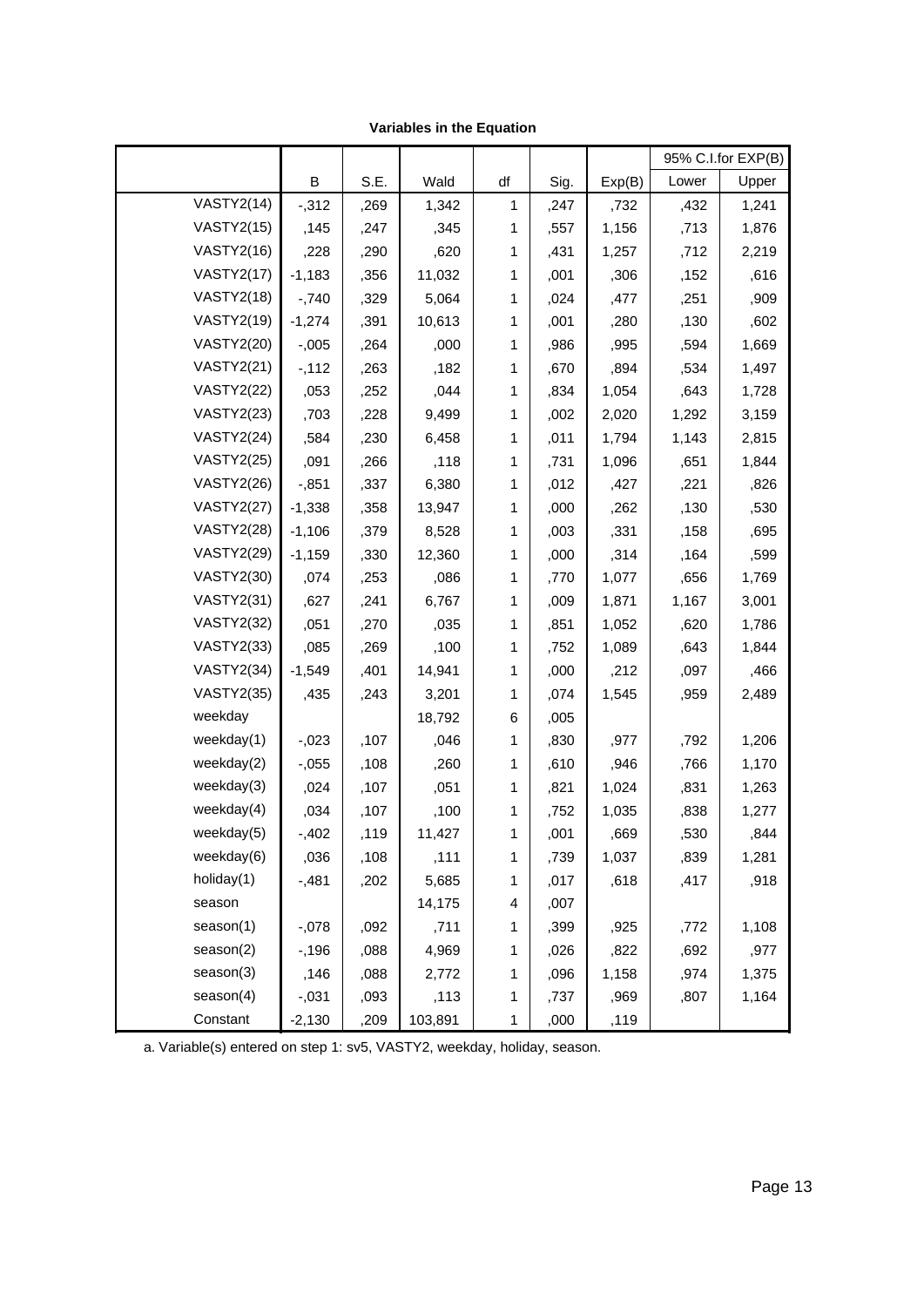```
LOGISTIC REGRESSION VARIABLES hand01
 /METHOD=ENTER sv7 VASTY2 weekday holiday season
 /CONTRAST (sv7)=Indicator(1)
 /CONTRAST (VASTY2)=Indicator(1)
 /CONTRAST (weekday)=Indicator(1)
 /CONTRAST (holiday)=Indicator(1)
 /CONTRAST (season)=Indicator(1)
 /PRINT=CI(95)
 /CRITERIA=PIN(0.05) POUT(0.10) ITERATE(20) CUT(0.5).
```
# **Block 1: Method = Enter**

#### **Omnibus Tests of Model Coefficients**

|        |       | Chi-square | df | Sig. |
|--------|-------|------------|----|------|
| Step 1 | Step  | 604,438    | 52 | ,000 |
|        | Block | 604,438    | 52 | ,000 |
|        | Model | 604,438    | 52 | .000 |

#### **Model Summary**

| Step | $-2$ Log<br>likelihood | Cox &<br>Snell R<br>Square | Nagelkerke<br>R Square |
|------|------------------------|----------------------------|------------------------|
|      | $8019,14^a$            | 047                        | .095                   |

a. Estimation terminated at iteration number 6 because parameter estimates changed by less than ,001.

### **Classification Table<sup>a</sup>**

|        |                              |                                 |                     | Predicted            |                       |
|--------|------------------------------|---------------------------------|---------------------|----------------------|-----------------------|
|        |                              | hand01 händelse nej<br>eller ja |                     |                      |                       |
|        | Observed                     |                                 | 0 ingen<br>händelse | minst en<br>händelse | Percentage<br>Correct |
| Step 1 | hand01 händelse nej eller ja | 0 ingen händelse                | 11108               | 0                    | 100,0                 |
|        |                              | 1 minst en händelse             | 1367                | 0                    | ,0                    |
|        | <b>Overall Percentage</b>    |                                 |                     |                      | 89,0                  |

a. The cut value is ,500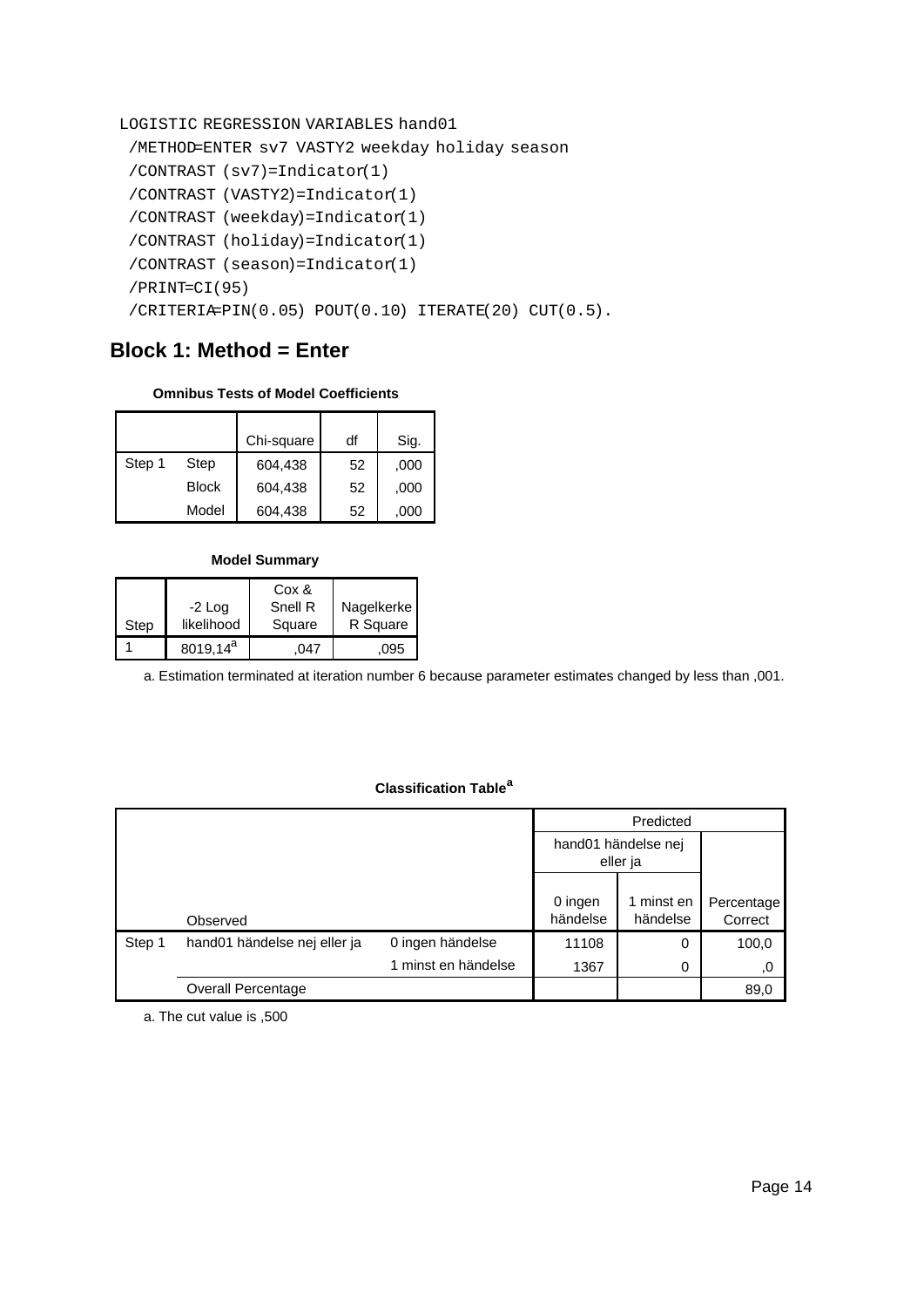|                     |                   |          |      |         |              |      |        |       | 95% C.I.for EXP(B) |
|---------------------|-------------------|----------|------|---------|--------------|------|--------|-------|--------------------|
|                     |                   | B        | S.E. | Wald    | df           | Sig. | Exp(B) | Lower | Upper              |
| Step 1 <sup>a</sup> | sv7               |          |      | 17,254  | 6            | ,008 |        |       |                    |
|                     | sv7(1)            | $-258$   | ,126 | 4,229   | 1            | ,040 | ,772   | ,604  | ,988               |
|                     | sv7(2)            | $-0.052$ | ,127 | ,169    | 1            | ,681 | ,949   | ,740  | 1,218              |
|                     | sv7(3)            | $-109$   | ,126 | ,754    | 1            | ,385 | ,897   | ,701  | 1,147              |
|                     | sv7(4)            | $-0.064$ | ,119 | ,293    | 1            | ,588 | ,938   | ,743  | 1,184              |
|                     | sv7(5)            | ,022     | ,113 | ,037    | 1            | ,847 | 1,022  | ,819  | 1,275              |
|                     | sv7(6)            | ,294     | ,127 | 5,396   | 1            | ,020 | 1,342  | 1,047 | 1,720              |
|                     | VASTY2            |          |      | 437,602 | 35           | ,000 |        |       |                    |
|                     | VASTY2(1)         | ,303     | ,241 | 1,579   | 1            | ,209 | 1,354  | ,844  | 2,173              |
|                     | VASTY2(2)         | 1,071    | ,223 | 23,151  | 1            | ,000 | 2,918  | 1,886 | 4,513              |
|                     | VASTY2(3)         | $-0.676$ | ,302 | 4,999   | 1            | ,025 | ,509   | ,281  | ,920               |
|                     | VASTY2(4)         | ,296     | ,242 | 1,491   | 1            | ,222 | 1,345  | ,836  | 2,163              |
|                     | VASTY2(5)         | $-271$   | ,284 | ,916    | 1            | ,338 | ,762   | ,437  | 1,329              |
|                     | VASTY2(6)         | $-1,227$ | ,337 | 13,247  | 1            | ,000 | ,293   | ,152  | ,568               |
|                     | VASTY2(7)         | 1,255    | ,217 | 33,369  | 1            | ,000 | 3,507  | 2,291 | 5,368              |
|                     | VASTY2(8)         | ,366     | ,241 | 2,307   | 1            | ,129 | 1,442  | ,899  | 2,314              |
|                     | VASTY2(9)         | ,274     | ,246 | 1,241   | 1            | ,265 | 1,315  | ,812  | 2,130              |
|                     | <b>VASTY2(10)</b> | ,888     | ,227 | 15,274  | 1            | ,000 | 2,431  | 1,557 | 3,795              |
|                     | <b>VASTY2(11)</b> | ,915     | ,223 | 16,802  | 1            | ,000 | 2,497  | 1,612 | 3,868              |
|                     | <b>VASTY2(12)</b> | ,026     | ,251 | ,011    | 1            | ,917 | 1,026  | ,627  | 1,680              |
|                     | <b>VASTY2(13)</b> | ,692     | ,232 | 8,896   | 1            | ,003 | 1,999  | 1,268 | 3,150              |
|                     | <b>VASTY2(14)</b> | $-322$   | ,270 | 1,427   | 1            | ,232 | ,725   | ,427  | 1,229              |
|                     | <b>VASTY2(15)</b> | ,121     | ,248 | ,239    | 1            | ,625 | 1,129  | ,695  | 1,834              |
|                     | <b>VASTY2(16)</b> | ,205     | ,291 | ,496    | 1            | ,481 | 1,227  | ,694  | 2,170              |
|                     | <b>VASTY2(17)</b> | $-1,185$ | ,356 | 11,067  | 1            | ,001 | ,306   | ,152  | ,614               |
|                     | <b>VASTY2(18)</b> | $-0.680$ | ,331 | 4,213   | 1            | ,040 | ,507   | ,265  | ,970               |
|                     | <b>VASTY2(19)</b> | $-1,205$ | ,394 | 9,363   | 1            | ,002 | ,300   | ,138  | ,648               |
|                     | <b>VASTY2(20)</b> | $-0.029$ | ,264 | ,012    | $\mathbf{1}$ | ,911 | ,971   | ,578  | 1,630              |
|                     | <b>VASTY2(21)</b> | $-115$   | ,263 | ,190    | 1            | ,663 | ,892   | ,532  | 1,493              |
|                     | <b>VASTY2(22)</b> | ,057     | ,252 | ,051    | 1            | ,821 | 1,059  | ,646  | 1,735              |
|                     | <b>VASTY2(23)</b> | ,709     | ,228 | 9,646   | 1            | ,002 | 2,031  | 1,299 | 3,177              |
|                     | <b>VASTY2(24)</b> | ,580     | ,230 | 6,365   | 1            | ,012 | 1,786  | 1,138 | 2,804              |
|                     | <b>VASTY2(25)</b> | ,102     | ,266 | ,146    | 1            | ,702 | 1,107  | ,658  | 1,863              |
|                     | <b>VASTY2(26)</b> | $-0.853$ | ,337 | 6,406   | 1            | ,011 | ,426   | ,220  | ,825               |
|                     | <b>VASTY2(27)</b> | $-1,369$ | ,359 | 14,543  | 1            | ,000 | ,254   | ,126  | ,514               |
|                     | <b>VASTY2(28)</b> | $-1,183$ | ,382 | 9,587   | 1            | ,002 | ,306   | ,145  | ,648               |
|                     | <b>VASTY2(29)</b> | $-1,242$ | ,334 | 13,838  | 1            | ,000 | ,289   | ,150  | ,556               |
|                     | <b>VASTY2(30)</b> | ,077     | ,253 | ,094    | 1            | ,760 | 1,081  | ,658  | 1,775              |
|                     | <b>VASTY2(31)</b> | ,664     | ,242 | 7,543   | 1            | ,006 | 1,942  | 1,209 | 3,118              |
|                     | <b>VASTY2(32)</b> | ,111     | ,273 | ,167    | 1            | ,683 | 1,118  | ,655  | 1,908              |
|                     | <b>VASTY2(33)</b> | ,154     | ,273 | ,316    | 1            | ,574 | 1,166  | ,683  | 1,992              |
|                     | <b>VASTY2(34)</b> | $-1,551$ | ,401 | 14,976  | $\mathbf{1}$ | ,000 | ,212   | ,097  | ,465               |

**Variables in the Equation**

 $\frac{34}{2}$  Page 15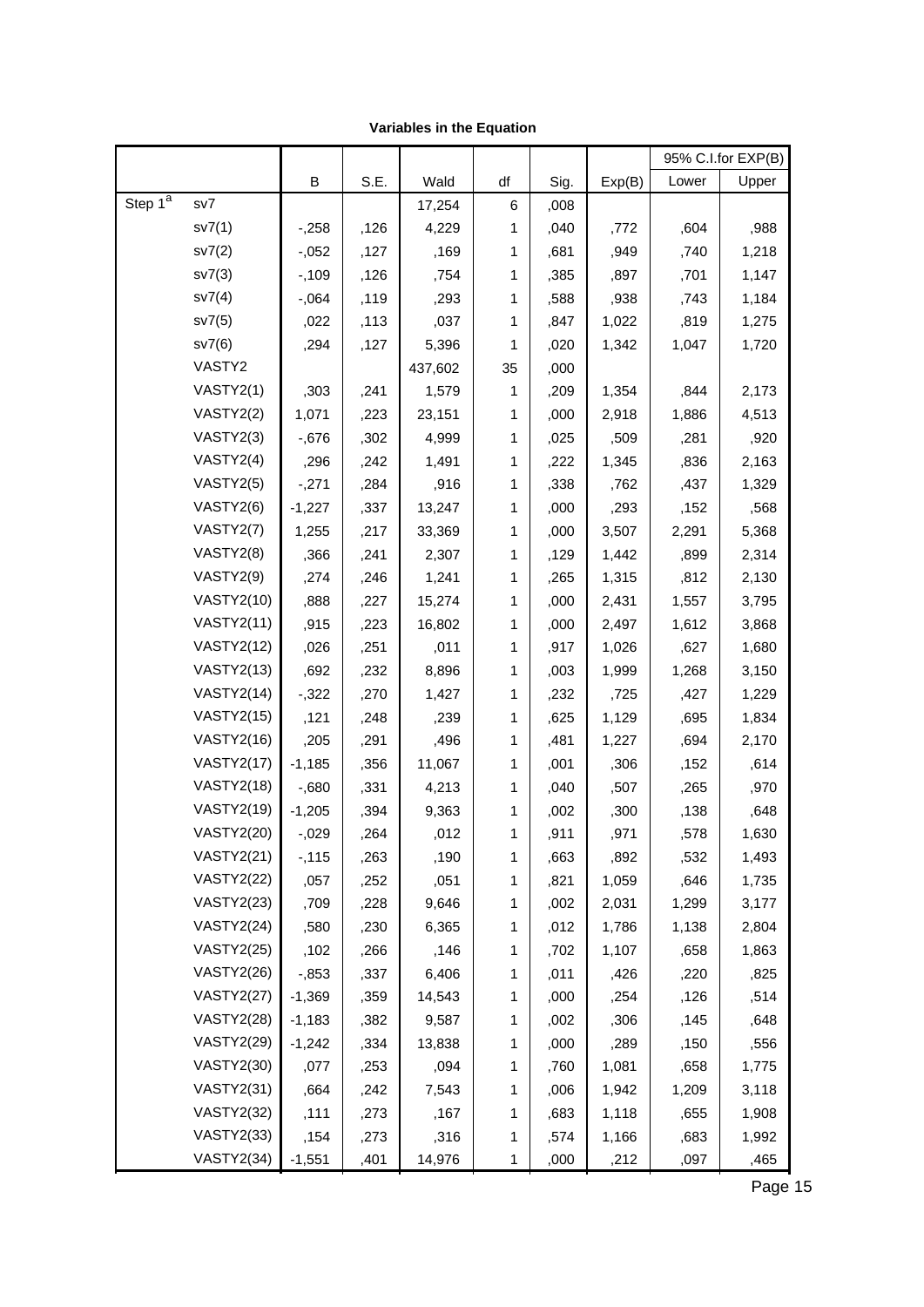|                   |          |      |        |    |      |        |       | 95% C.I.for EXP(B) |
|-------------------|----------|------|--------|----|------|--------|-------|--------------------|
|                   | В        | S.E. | Wald   | df | Sig. | Exp(B) | Lower | Upper              |
| <b>VASTY2(35)</b> | ,431     | ,243 | 3,128  | 1  | ,077 | 1,538  | ,954  | 2,479              |
| weekday           |          |      | 18,676 | 6  | ,005 |        |       |                    |
| weekday $(1)$     | $-0.024$ | ,107 | 052    | 1  | ,820 | ,976   | ,791  | 1,205              |
| weekday(2)        | $-0.053$ | ,108 | ,237   | 1  | ,627 | ,949   | ,767  | 1,173              |
| weekday(3)        | ,027     | ,107 | ,064   | 1  | ,800 | 1,027  | ,833  | 1,267              |
| weekday(4)        | ,035     | ,107 | ,107   | 1  | ,744 | 1,036  | ,839  | 1,279              |
| weekday $(5)$     | $-0.399$ | ,119 | 11,250 | 1  | ,001 | .671   | ,531  | ,847               |
| weekday(6)        | ,039     | ,108 | ,132   | 1  | ,717 | 1,040  | ,841  | 1,286              |
| holiday(1)        | $-0.474$ | ,202 | 5,537  | 1  | ,019 | ,622   | ,419  | ,924               |
| season            |          |      | 13,156 | 4  | ,011 |        |       |                    |
| season(1)         | $-0.076$ | ,092 | ,678   | 1  | ,410 | ,927   | ,774  | 1,111              |
| season(2)         | $-186$   | ,088 | 4,484  | 1  | ,034 | ,830   | ,698  | ,986               |
| season(3)         | ,144     | ,088 | 2,677  | 1  | ,102 | 1,155  | ,972  | 1,372              |
| season(4)         | $-0.030$ | ,093 | ,100   | 1  | ,751 | ,971   | ,808  | 1,166              |
| Constant          | $-2,116$ | ,213 | 98,831 | 1  | ,000 | ,121   |       |                    |

**Variables in the Equation**

a. Variable(s) entered on step 1: sv7, VASTY2, weekday, holiday, season.

\*\*

```
LOGISTIC REGRESSION VARIABLES luonnelt1
```

```
 /METHOD=ENTER bv1 VASTY2 weekday holiday season
/CONTRAST (bv1)=Indicator(1)
/CONTRAST (VASTY2)=Indicator(1)
/CONTRAST (weekday)=Indicator(1)
/CONTRAST (holiday)=Indicator(1)
/CONTRAST (season)=Indicator(1)
/PRINT=CI(95)
/CRITERIA=PIN(0.05) POUT(0.10) ITERATE(20) CUT(0.5).
```
# **Block 1: Method = Enter**

|  |  | <b>Omnibus Tests of Model Coefficients</b> |
|--|--|--------------------------------------------|
|  |  |                                            |

|        |              | Chi-square | df | Sig. |
|--------|--------------|------------|----|------|
| Step 1 | Step         | 340,523    | 48 | ,000 |
|        | <b>Block</b> | 340,523    | 48 | ,000 |
|        | Model        | 340,523    | 48 | .000 |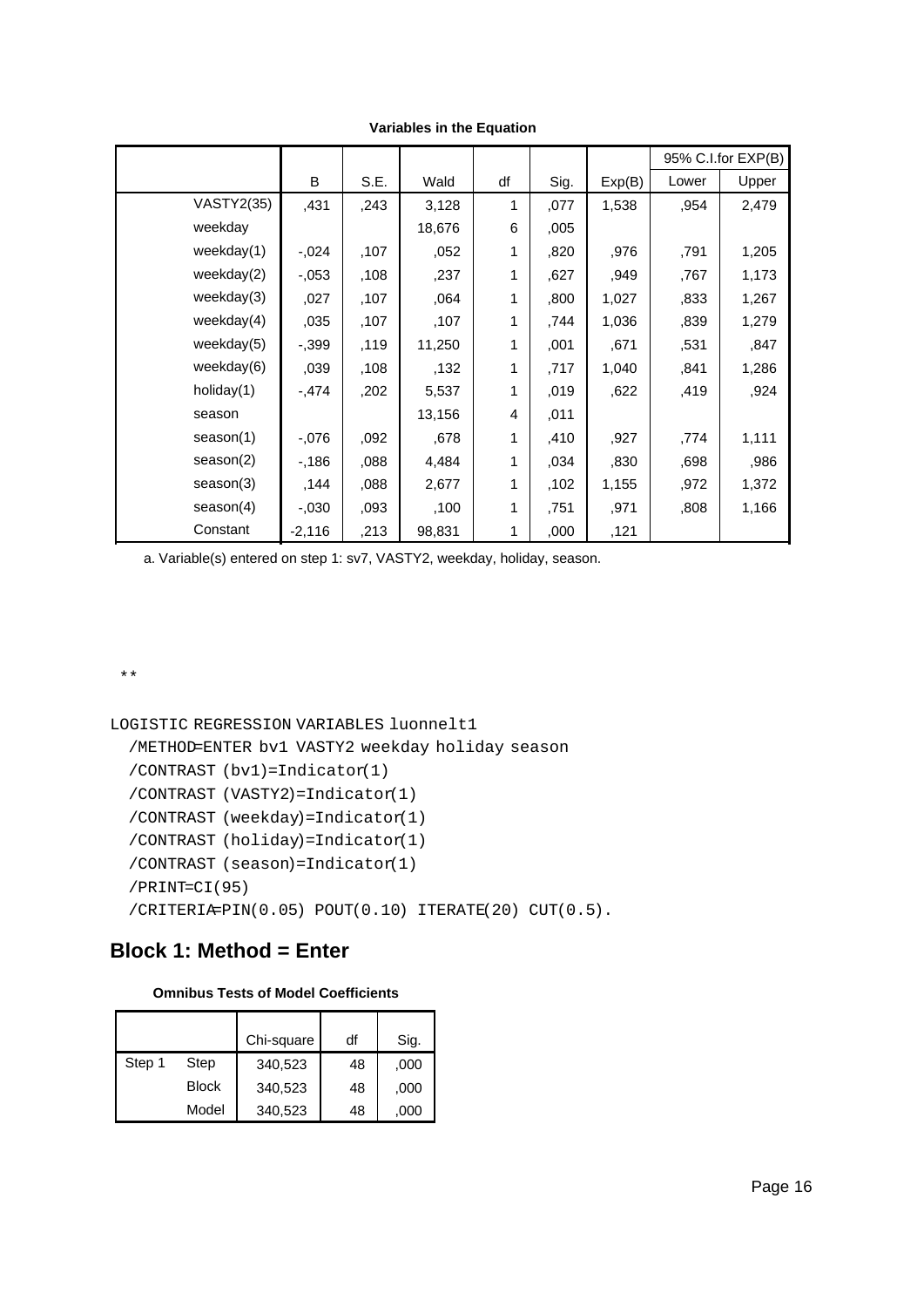**Model Summary**

| Step | $-2$ Log<br>likelihood | Cox &<br>Snell R<br>Square | Nagelkerke<br>R Square |
|------|------------------------|----------------------------|------------------------|
|      | $5856,35^a$            | 027                        | .069                   |

a. Estimation terminated at iteration number 7 because parameter estimates changed by less than ,001.

### **Classification Table<sup>a</sup>**

|        |                                     |                                     | Predicted     |
|--------|-------------------------------------|-------------------------------------|---------------|
|        |                                     |                                     | luonnelt1     |
|        |                                     |                                     | luonne        |
|        |                                     |                                     | highest $=$ . |
|        |                                     |                                     |               |
|        |                                     |                                     | 0 ingen       |
|        |                                     |                                     | händelse      |
|        |                                     |                                     | eller läheltä |
|        | Observed                            |                                     | piti          |
| Step 1 | luonnelt1 luonne highest = tapahtui | 0 ingen händelse eller läheltä piti | 11627         |
|        | potilaalle                          | 1 tapahtui potilaalle               | 848           |
|        | <b>Overall Percentage</b>           |                                     |               |

|        |                                     |                                     | Predicted                          |
|--------|-------------------------------------|-------------------------------------|------------------------------------|
|        |                                     |                                     | luonnelt1<br>luonne<br>highest $=$ |
|        |                                     |                                     | 1 tapahtui                         |
|        | Observed                            |                                     | potilaalle                         |
| Step 1 | luonnelt1 luonne highest = tapahtui | 0 ingen händelse eller läheltä piti | 0                                  |
|        | potilaalle                          | 1 tapahtui potilaalle               | 0                                  |
|        | <b>Overall Percentage</b>           |                                     |                                    |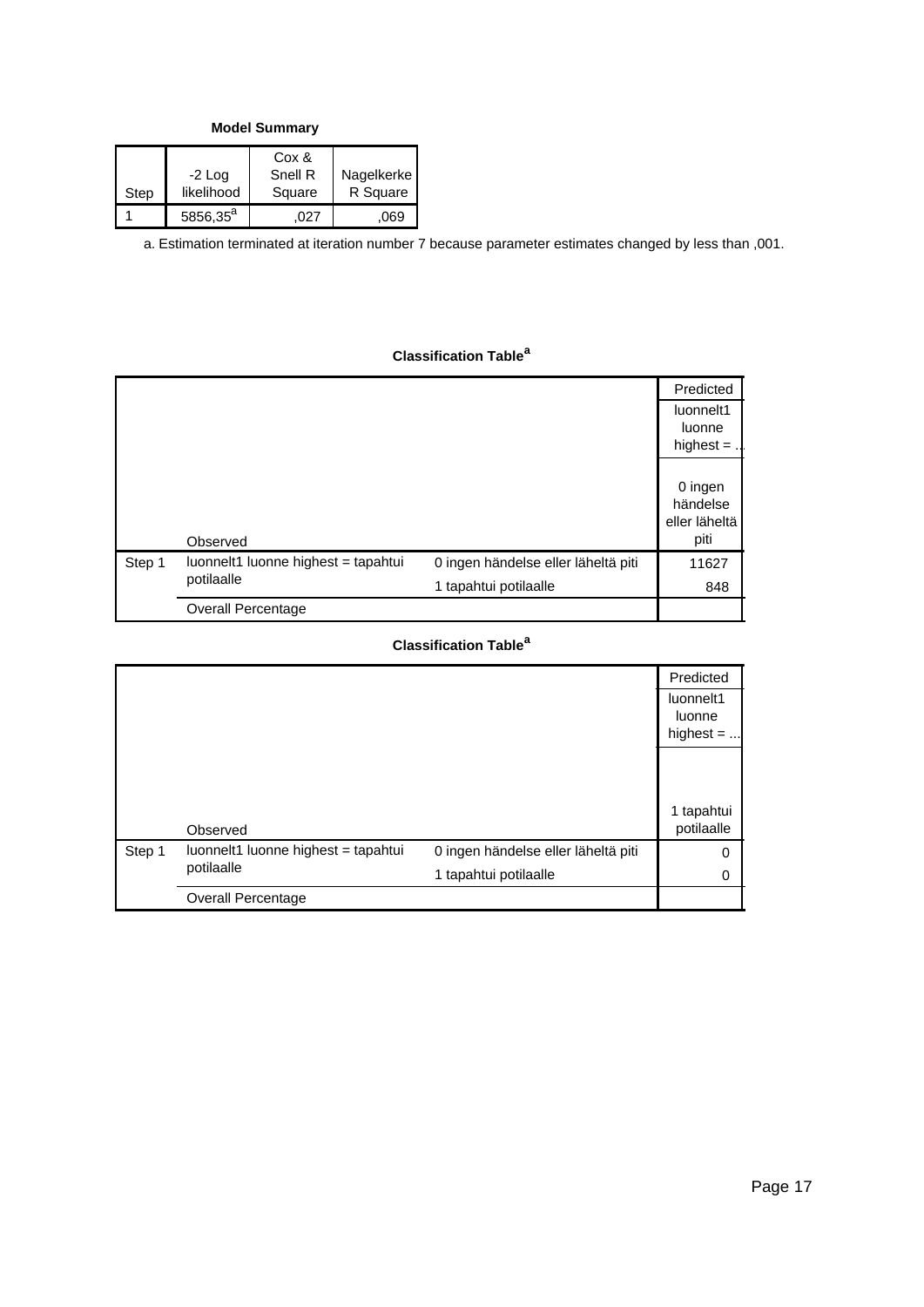#### **Classification Table<sup>a</sup>**

|        |                                     |                                     | Predicted  |
|--------|-------------------------------------|-------------------------------------|------------|
|        |                                     |                                     |            |
|        |                                     |                                     |            |
|        |                                     |                                     |            |
|        |                                     |                                     |            |
|        |                                     |                                     |            |
|        |                                     |                                     | Percentage |
|        | Observed                            |                                     | Correct    |
| Step 1 | luonnelt1 luonne highest = tapahtui | 0 ingen händelse eller läheltä piti | 100,0      |
|        | potilaalle                          | 1 tapahtui potilaalle               | 0,         |
|        | Overall Percentage                  |                                     | 93,2       |

a. The cut value is ,500

|            |                   |          |      |         |                |      |        |       | 95% C.I.for EXP(B) |
|------------|-------------------|----------|------|---------|----------------|------|--------|-------|--------------------|
|            |                   | B        | S.E. | Wald    | df             | Sig. | Exp(B) | Lower | Upper              |
| Step $1^a$ | bv1               |          |      | 8,766   | $\overline{c}$ | ,012 |        |       |                    |
|            | bv1(1)            | $-246$   | ,103 | 5,744   | 1              | ,017 | ,782   | ,640  | ,956               |
|            | bv1(2)            | ,079     | ,086 | ,834    | 1              | ,361 | 1,082  | ,914  | 1,280              |
|            | VASTY2            |          |      | 238,129 | 35             | ,000 |        |       |                    |
|            | VASTY2(1)         | ,096     | ,299 | ,102    | 1              | .750 | 1,100  | ,612  | 1,979              |
|            | VASTY2(2)         | ,545     | ,275 | 3,944   | 1              | ,047 | 1,725  | 1,007 | 2,956              |
|            | VASTY2(3)         | $-1,490$ | .467 | 10,197  | 1              | ,001 | .225   | ,090  | ,562               |
|            | VASTY2(4)         | ,138     | ,294 | ,220    | 1              | ,639 | 1,148  | ,645  | 2,043              |
|            | VASTY2(5)         | $-194$   | ,325 | ,357    | 1              | ,550 | ,823   | ,435  | 1,557              |
|            | VASTY2(6)         | $-1,287$ | ,440 | 8,574   | 1              | ,003 | ,276   | ,117  | ,653               |
|            | VASTY2(7)         | ,548     | ,277 | 3,911   | 1              | .048 | 1,729  | 1,005 | 2,976              |
|            | VASTY2(8)         | $-255$   | ,320 | .632    | 1              | ,427 | ,775   | .414  | 1,452              |
|            | VASTY2(9)         | ,267     | ,291 | ,842    | 1              | ,359 | 1,307  | ,738  | 2,313              |
|            | <b>VASTY2(10)</b> | 1,026    | .259 | 15,764  | 1              | ,000 | 2,791  | 1,682 | 4,632              |
|            | <b>VASTY2(11)</b> | ,616     | ,273 | 5,109   | 1              | ,024 | 1,852  | 1,085 | 3,160              |
|            | <b>VASTY2(12)</b> | ,122     | ,295 | ,171    | 1              | ,679 | 1,130  | ,634  | 2,013              |
|            | <b>VASTY2(13)</b> | ,983     | ,261 | 14,230  | 1              | ,000 | 2,673  | 1,604 | 4,456              |
|            | <b>VASTY2(14)</b> | $-248$   | ,320 | ,597    | 1              | ,440 | ,781   | ,417  | 1,463              |
|            | <b>VASTY2(15)</b> | ,247     | ,288 | ,731    | 1              | ,392 | 1,280  | ,727  | 2,253              |
|            | <b>VASTY2(16)</b> | ,411     | ,331 | 1,546   | 1              | ,214 | 1,509  | ,789  | 2,887              |
|            | <b>VASTY2(17)</b> | $-1,079$ | ,418 | 6,664   | 1              | ,010 | ,340   | ,150  | ,771               |
|            | <b>VASTY2(18)</b> | $-0.668$ | ,365 | 3,352   | 1              | ,067 | ,513   | ,251  | 1,048              |
|            | <b>VASTY2(19)</b> | $-1,638$ | ,551 | 8,843   | 1              | ,003 | ,194   | ,066  | ,572               |
|            | <b>VASTY2(20)</b> | ,040     | ,314 | ,016    | 1              | ,899 | 1,041  | ,562  | 1,928              |
|            | <b>VASTY2(21)</b> | $-124$   | ,312 | ,158    | 1              | ,691 | ,883   | ,479  | 1,628              |
|            | <b>VASTY2(22)</b> | ,316     | ,291 | 1,183   | 1              | ,277 | 1,372  | ,776  | 2,426              |
|            | <b>VASTY2(23)</b> | ,286     | ,288 | ,986    | 1              | ,321 | 1,331  | ,757  | 2,342              |

## **Variables in the Equation**

,263 ,286 ,287  $\geq$  357  $\geq$  367  $\geq$  367  $\geq$ Page 18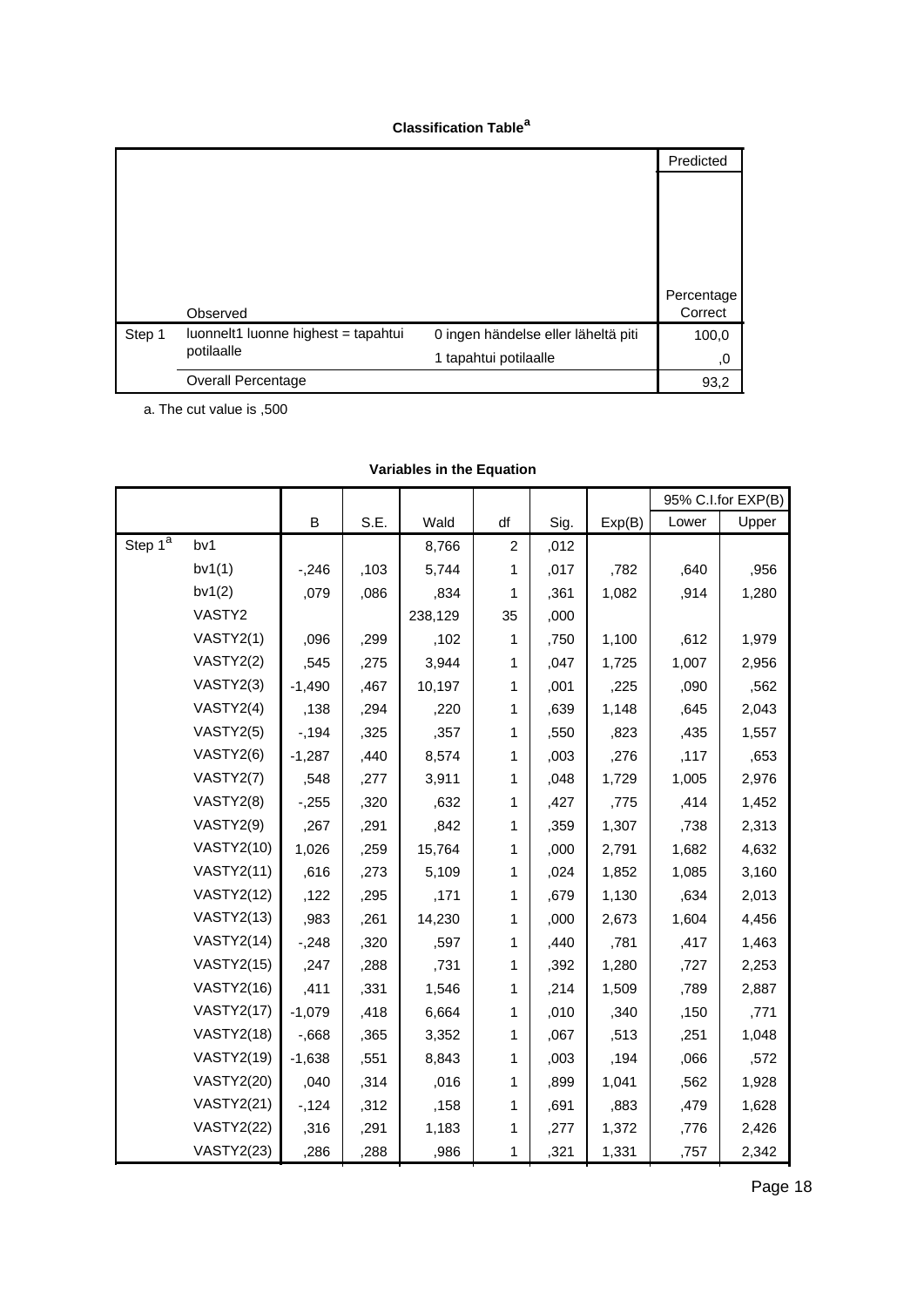|                   |          |      |         |    |      |        |       | 95% C.I.for EXP(B) |
|-------------------|----------|------|---------|----|------|--------|-------|--------------------|
|                   | B        | S.E. | Wald    | df | Sig. | Exp(B) | Lower | Upper              |
| <b>VASTY2(24)</b> | ,263     | ,286 | ,847    | 1  | ,357 | 1,301  | ,743  | 2,280              |
| <b>VASTY2(25)</b> | ,300     | ,301 | ,996    | 1  | ,318 | 1,350  | .749  | 2,435              |
| <b>VASTY2(26)</b> | $-0.945$ | ,419 | 5,078   | 1  | ,024 | ,389   | ,171  | ,884               |
| <b>VASTY2(27)</b> | $-1,461$ | ,466 | 9,840   | 1  | ,002 | ,232   | ,093  | ,578               |
| <b>VASTY2(28)</b> | $-1,012$ | ,468 | 4,680   | 1  | ,031 | ,363   | ,145  | ,909               |
| <b>VASTY2(29)</b> | $-1,039$ | ,401 | 6,709   | 1  | ,010 | ,354   | ,161  | ,777               |
| <b>VASTY2(30)</b> | $-203$   | ,316 | ,414    | 1  | ,520 | ,816   | ,439  | 1,516              |
| <b>VASTY2(31)</b> | ,499     | ,278 | 3,221   | 1  | ,073 | 1,648  | ,955  | 2,843              |
| <b>VASTY2(32)</b> | $-0.061$ | ,313 | ,038    | 1  | ,845 | ,940   | ,509  | 1,737              |
| <b>VASTY2(33)</b> | ,012     | ,306 | ,002    | 1  | ,968 | 1,012  | ,556  | 1,843              |
| <b>VASTY2(34)</b> | $-1,274$ | ,439 | 8,429   | 1  | ,004 | ,280   | ,118  | ,661               |
| <b>VASTY2(35)</b> | ,650     | ,279 | 5,444   | 1  | ,020 | 1,915  | 1,110 | 3,307              |
| weekday           |          |      | 11,843  | 6  | ,066 |        |       |                    |
| weekday(1)        | $-0.011$ | ,129 | ,008    | 1  | ,929 | ,989   | ,767  | 1,274              |
| weekday(2)        | $-0.033$ | ,130 | ,066    | 1  | ,798 | ,967   | ,750  | 1,248              |
| weekday(3)        | $-0.043$ | ,130 | ,111    | 1  | ,740 | ,958   | ,742  | 1,237              |
| weekday $(4)$     | ,042     | ,129 | ,107    | 1  | ,743 | 1,043  | ,810  | 1,343              |
| weekday(5)        | $-225$   | ,139 | 2,621   | 1  | ,105 | ,798   | ,608  | 1,049              |
| weekday $(6)$     | $-0.361$ | ,143 | 6,344   | 1  | ,012 | ,697   | ,526  | ,923               |
| holiday(1)        | $-0.435$ | ,253 | 2,966   | 1  | ,085 | ,647   | ,394  | 1,062              |
| season            |          |      | 3,733   | 4  | ,443 |        |       |                    |
| season(1)         | $-115$   | ,113 | 1,020   | 1  | ,313 | ,892   | ,714  | 1,114              |
| season(2)         | $-110$   | ,106 | 1,085   | 1  | ,298 | ,896   | ,728  | 1,102              |
| season(3)         | ,070     | ,108 | ,423    | 1  | ,516 | 1,073  | ,868  | 1,327              |
| season(4)         | $-073$   | ,115 | ,405    | 1  | ,525 | ,929   | ,742  | 1,165              |
| Constant          | $-2,497$ | ,241 | 107,046 | 1  | ,000 | ,082   |       |                    |

**Variables in the Equation**

a. Variable(s) entered on step 1: bv1, VASTY2, weekday, holiday, season.

```
LOGISTIC REGRESSION VARIABLES luonnelt1
```

```
 /METHOD=ENTER bv2 VASTY2 weekday holiday season
/CONTRAST (bv2)=Indicator(1)
/CONTRAST (VASTY2)=Indicator(1)
/CONTRAST (weekday)=Indicator(1)
/CONTRAST (holiday)=Indicator(1)
/CONTRAST (season)=Indicator(1)
/PRINT=CI(95)
/CRITERIA=PIN(0.05) POUT(0.10) ITERATE(20) CUT(0.5).
```
# **Block 1: Method = Enter**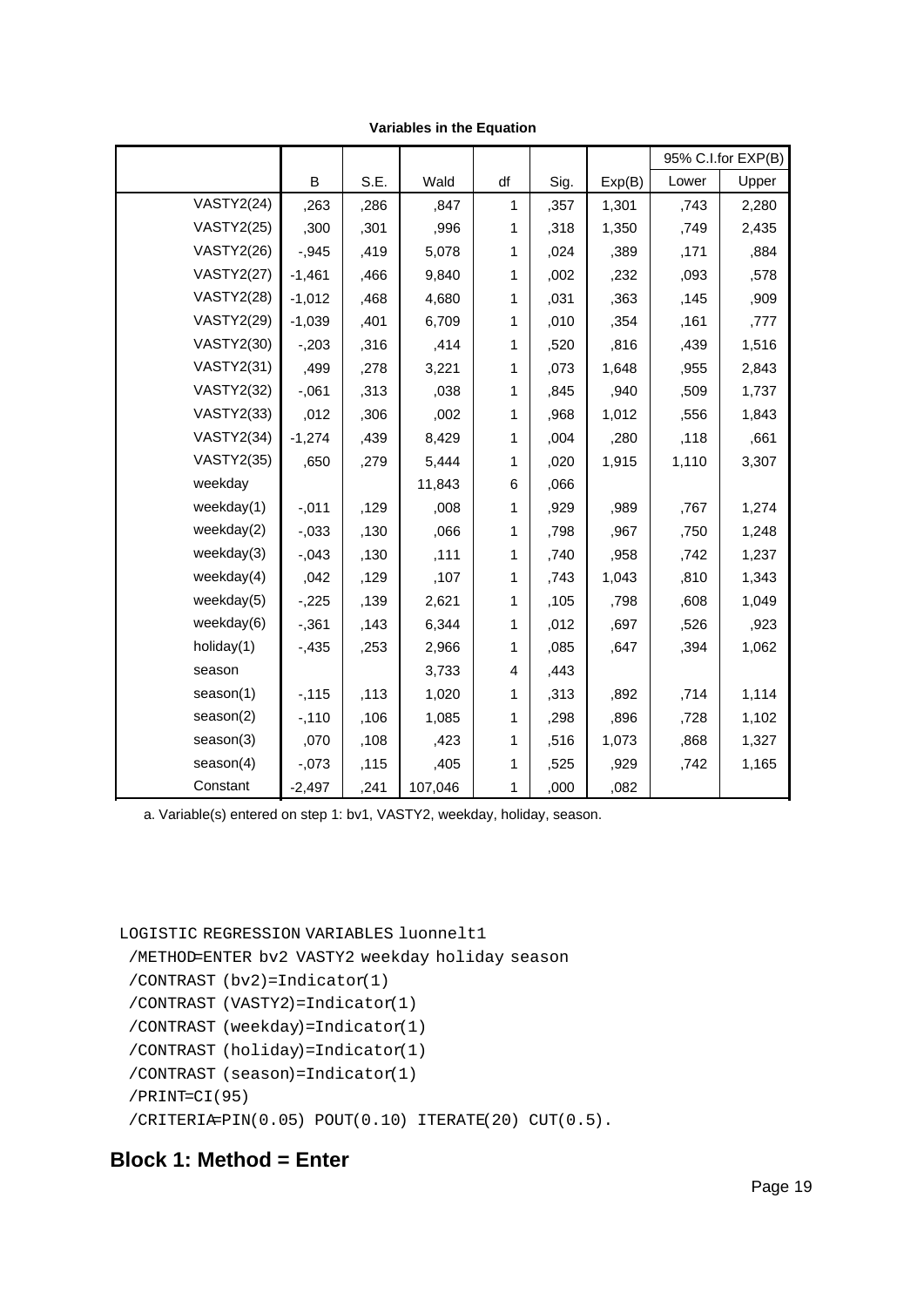#### **Omnibus Tests of Model Coefficients**

|        |              | Chi-square | df | Sig. |
|--------|--------------|------------|----|------|
| Step 1 | Step         | 336,814    | 48 | ,000 |
|        | <b>Block</b> | 336,814    | 48 | ,000 |
|        | Model        | 336,814    | 48 | .000 |

#### **Model Summary**

|      |             | Cox &   |            |
|------|-------------|---------|------------|
|      | $-2$ Log    | Snell R | Nagelkerke |
| Step | likelihood  | Square  | R Square   |
|      | $5860,06^a$ | 027     | .068       |

a. Estimation terminated at iteration number 7 because parameter estimates changed by less than ,001.

|        |                                     |                                     | Predicted     |
|--------|-------------------------------------|-------------------------------------|---------------|
|        |                                     |                                     | luonnelt1     |
|        |                                     |                                     | luonne        |
|        |                                     |                                     | highest $=$ . |
|        |                                     |                                     |               |
|        |                                     |                                     | 0 ingen       |
|        |                                     |                                     | händelse      |
|        |                                     |                                     | eller läheltä |
|        | Observed                            |                                     | piti          |
| Step 1 | luonnelt1 luonne highest = tapahtui | 0 ingen händelse eller läheltä piti | 11627         |
|        | potilaalle                          | 1 tapahtui potilaalle               | 848           |
|        | Overall Percentage                  |                                     |               |

#### **Classification Table<sup>a</sup>**

|        |                                     |                                     | Predicted                          |  |
|--------|-------------------------------------|-------------------------------------|------------------------------------|--|
|        |                                     |                                     | luonnelt1<br>luonne<br>highest $=$ |  |
|        |                                     |                                     | 1 tapahtui                         |  |
|        | Observed                            |                                     | potilaalle                         |  |
| Step 1 | luonnelt1 luonne highest = tapahtui | 0 ingen händelse eller läheltä piti | 0                                  |  |
|        | potilaalle                          | 1 tapahtui potilaalle               | 0                                  |  |
|        | <b>Overall Percentage</b>           |                                     |                                    |  |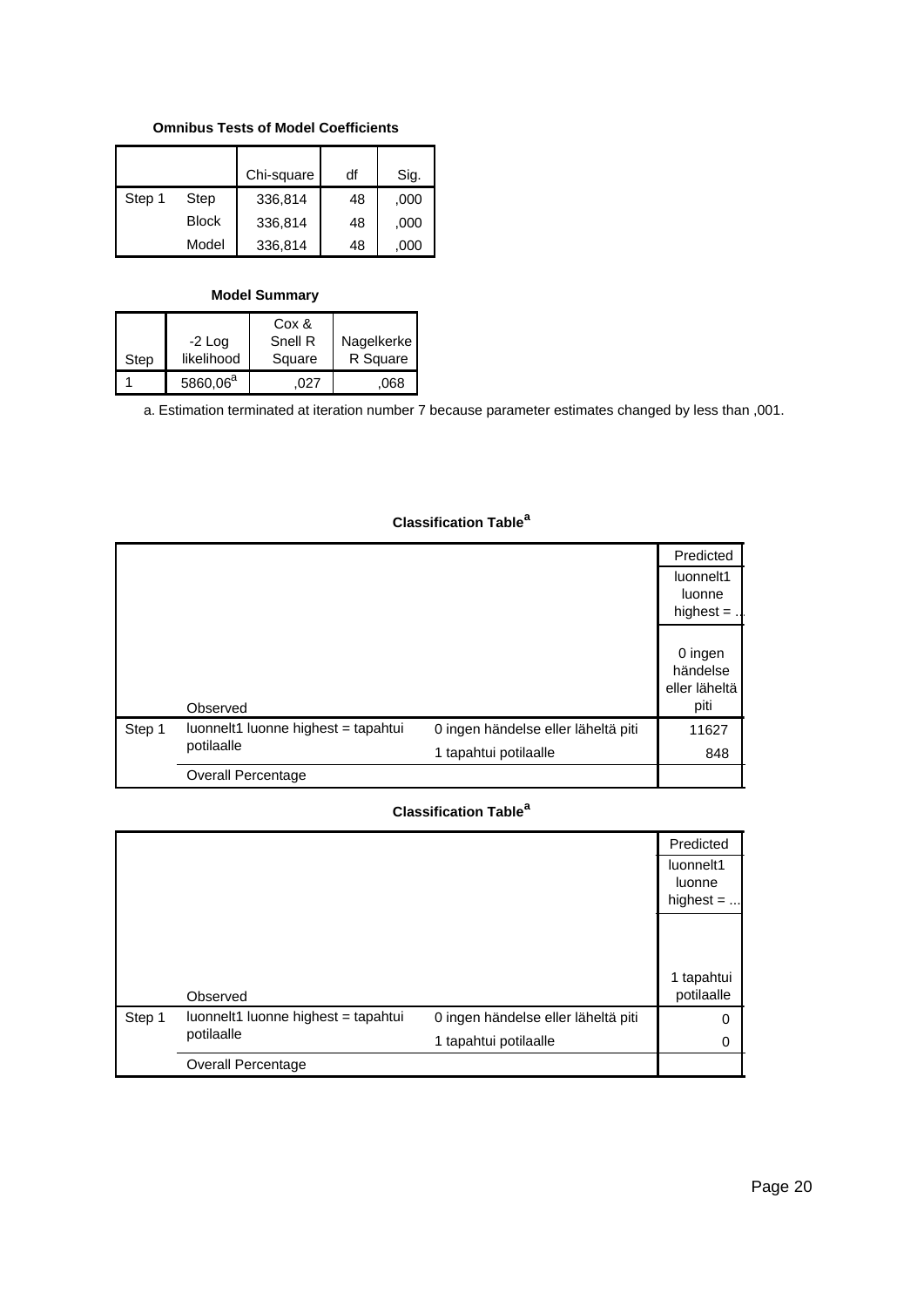#### **Classification Table<sup>a</sup>**

|        |                                     |                                     | Predicted  |
|--------|-------------------------------------|-------------------------------------|------------|
|        |                                     |                                     |            |
|        |                                     |                                     |            |
|        |                                     |                                     |            |
|        |                                     |                                     |            |
|        |                                     |                                     |            |
|        |                                     |                                     | Percentage |
|        | Observed                            |                                     | Correct    |
| Step 1 | luonnelt1 luonne highest = tapahtui | 0 ingen händelse eller läheltä piti | 100,0      |
|        | potilaalle                          | 1 tapahtui potilaalle               | 0,         |
|        | <b>Overall Percentage</b>           |                                     | 93,2       |

a. The cut value is ,500

|                         |                   |          |      |         |                |      |        |       | 95% C.I.for EXP(B) |
|-------------------------|-------------------|----------|------|---------|----------------|------|--------|-------|--------------------|
|                         |                   | B        | S.E. | Wald    | df             | Sig. | Exp(B) | Lower | Upper              |
| Step $1^{\overline{a}}$ | bv <sub>2</sub>   |          |      | 5,271   | $\overline{c}$ | ,072 |        |       |                    |
|                         | bv2(1)            | $-148$   | ,103 | 2,044   | 1              | ,153 | ,863   | ,705  | 1,056              |
|                         | bv2(2)            | ,066     | ,095 | .481    | 1              | .488 | 1,068  | .887  | 1,285              |
|                         | VASTY2            |          |      | 240,171 | 35             | ,000 |        |       |                    |
|                         | VASTY2(1)         | ,086     | ,299 | ,082    | 1              | ,774 | 1,090  | ,606  | 1,960              |
|                         | VASTY2(2)         | ,550     | ,275 | 4,013   | 1              | ,045 | 1,734  | 1,012 | 2,970              |
|                         | VASTY2(3)         | $-1,471$ | ,466 | 9,950   | 1              | ,002 | ,230   | ,092  | ,573               |
|                         | VASTY2(4)         | ,148     | ,294 | ,255    | 1              | .613 | 1,160  | ,652  | 2,063              |
|                         | VASTY2(5)         | $-194$   | ,325 | ,355    | 1              | ,551 | ,824   | ,436  | 1,558              |
|                         | VASTY2(6)         | $-1,277$ | ,439 | 8,456   | 1              | ,004 | ,279   | ,118  | ,659               |
|                         | VASTY2(7)         | ,560     | ,276 | 4,130   | 1              | ,042 | 1,752  | 1,020 | 3,007              |
|                         | VASTY2(8)         | $-250$   | ,320 | ,608    | 1              | ,436 | ,779   | ,416  | 1,459              |
|                         | VASTY2(9)         | ,270     | ,291 | ,856    | 1              | .355 | 1,309  | ,740  | 2,318              |
|                         | <b>VASTY2(10)</b> | 1,036    | ,259 | 16,065  | 1              | ,000 | 2,819  | 1,698 | 4,679              |
|                         | <b>VASTY2(11)</b> | ,617     | ,272 | 5,122   | 1              | ,024 | 1,852  | 1,086 | 3,160              |
|                         | <b>VASTY2(12)</b> | ,129     | ,295 | ,193    | 1              | ,661 | 1,138  | ,639  | 2,029              |
|                         | <b>VASTY2(13)</b> | ,993     | ,261 | 14,512  | 1              | ,000 | 2,701  | 1,620 | 4,502              |
|                         | <b>VASTY2(14)</b> | $-0.245$ | ,320 | .587    | 1              | ,444 | ,782   | ,418  | 1,466              |
|                         | <b>VASTY2(15)</b> | ,246     | ,289 | ,728    | 1              | ,393 | 1,279  | ,727  | 2,253              |
|                         | <b>VASTY2(16)</b> | ,404     | ,331 | 1,490   | 1              | ,222 | 1,497  | ,783  | 2,862              |
|                         | <b>VASTY2(17)</b> | $-1,083$ | ,418 | 6,711   | 1              | ,010 | ,339   | ,149  | ,768               |
|                         | <b>VASTY2(18)</b> | $-0.677$ | ,365 | 3,442   | 1              | ,064 | ,508   | ,249  | 1,039              |
|                         | <b>VASTY2(19)</b> | $-1,706$ | ,549 | 9,647   | 1              | ,002 | ,182   | ,062  | ,533               |
|                         | <b>VASTY2(20)</b> | ,046     | ,314 | ,021    | 1              | ,884 | 1,047  | ,566  | 1,938              |
|                         | <b>VASTY2(21)</b> | $-122$   | ,312 | ,152    | 1              | ,697 | ,886   | ,480  | 1,632              |
|                         | <b>VASTY2(22)</b> | ,307     | ,291 | 1,111   | 1              | ,292 | 1,359  | ,768  | 2,404              |
|                         | <b>VASTY2(23)</b> | ,278     | ,288 | ,928    | 1              | ,335 | 1,320  | ,750  | 2,322              |

## **Variables in the Equation**

,280 ,286  $\sim$  286  $\sim$  286  $\sim$  286  $\sim$  286  $\sim$  286  $\sim$  287  $\sim$  287  $\sim$  287  $\sim$  287  $\sim$  287  $\sim$  287  $\sim$  287  $\sim$  287  $\sim$  287  $\sim$  287  $\sim$  287  $\sim$  287  $\sim$  287  $\sim$  287  $\sim$  287  $\sim$  287  $\sim$  287  $\sim$  287  $\sim$ Page 21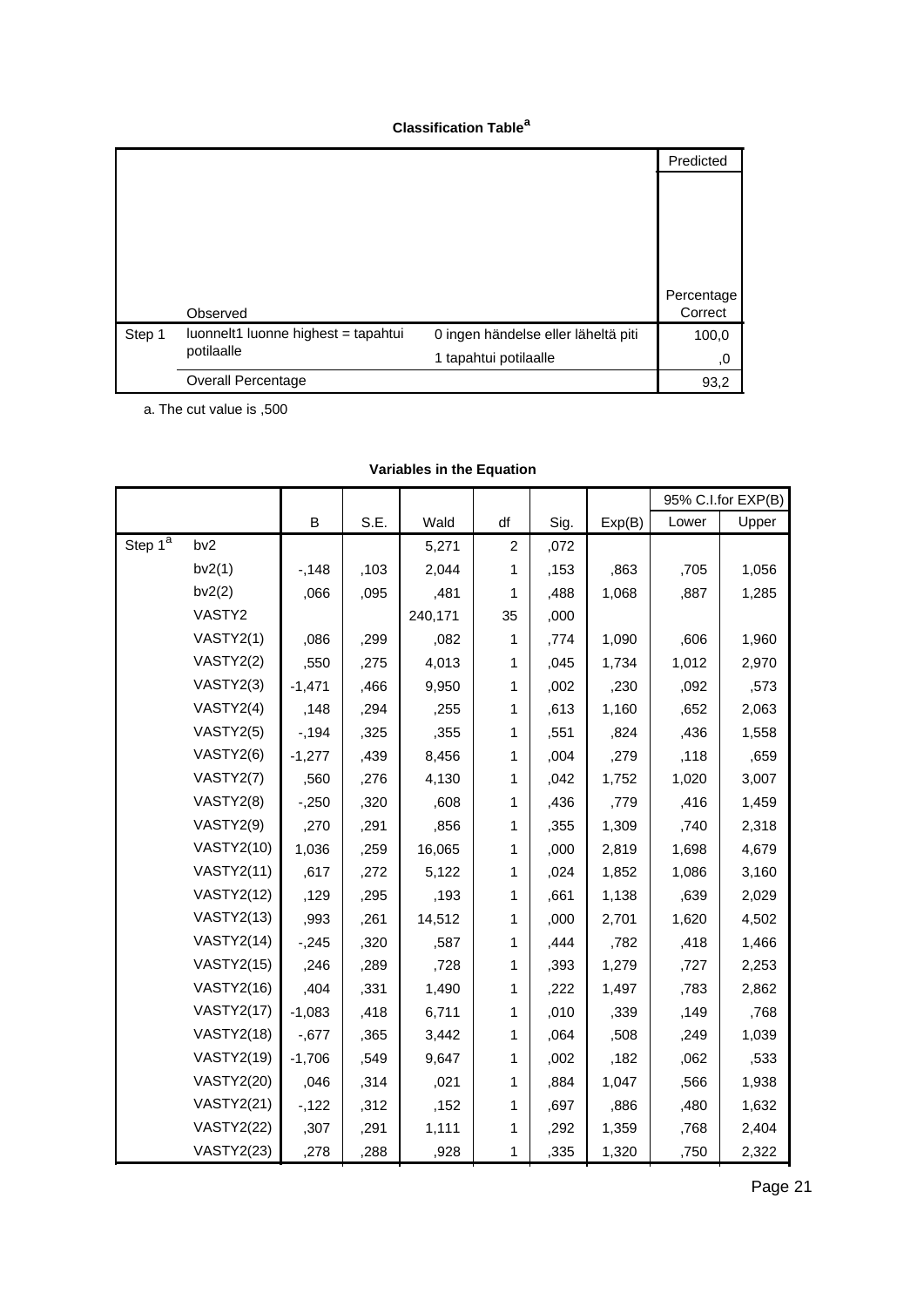|                   |          |      |         |    |      |        |       | 95% C.I.for EXP(B) |
|-------------------|----------|------|---------|----|------|--------|-------|--------------------|
|                   | B        | S.E. | Wald    | df | Sig. | Exp(B) | Lower | Upper              |
| <b>VASTY2(24)</b> | ,280     | ,286 | ,955    | 1  | ,328 | 1,323  | ,755  | 2,317              |
| <b>VASTY2(25)</b> | ,300     | ,301 | ,995    | 1  | ,318 | 1,350  | ,749  | 2,435              |
| <b>VASTY2(26)</b> | $-0.945$ | ,419 | 5,081   | 1  | ,024 | ,389   | ,171  | ,884               |
| <b>VASTY2(27)</b> | $-1,460$ | ,466 | 9,827   | 1  | ,002 | ,232   | ,093  | ,579               |
| <b>VASTY2(28)</b> | $-1,008$ | ,468 | 4,635   | 1  | ,031 | ,365   | ,146  | ,914               |
| <b>VASTY2(29)</b> | $-1,028$ | ,401 | 6,576   | 1  | ,010 | ,358   | ,163  | ,785               |
| <b>VASTY2(30)</b> | $-194$   | ,316 | ,376    | 1  | ,540 | ,824   | ,444  | 1,530              |
| <b>VASTY2(31)</b> | ,490     | ,278 | 3,110   | 1  | ,078 | 1,632  | ,947  | 2,813              |
| <b>VASTY2(32)</b> | $-0.082$ | ,312 | ,068    | 1  | ,794 | ,922   | ,500  | 1,700              |
| <b>VASTY2(33)</b> | $-0.002$ | ,305 | ,000    | 1  | ,993 | ,998   | ,548  | 1,815              |
| <b>VASTY2(34)</b> | $-1,268$ | ,439 | 8,351   | 1  | ,004 | ,281   | ,119  | ,665               |
| <b>VASTY2(35)</b> | ,659     | ,278 | 5,637   | 1  | ,018 | 1,933  | 1,122 | 3,331              |
| weekday           |          |      | 12,024  | 6  | ,061 |        |       |                    |
| weekday(1)        | $-0.007$ | ,129 | ,003    | 1  | ,959 | ,993   | ,771  | 1,280              |
| weekday $(2)$     | $-.030$  | ,130 | ,053    | 1  | ,818 | ,971   | ,752  | 1,252              |
| weekday(3)        | $-0.041$ | ,130 | ,097    | 1  | ,755 | ,960   | ,744  | 1,240              |
| weekday $(4)$     | ,039     | ,129 | ,090    | 1  | ,764 | 1,039  | ,807  | 1,338              |
| weekday(5)        | $-228$   | ,139 | 2,691   | 1  | ,101 | ,796   | ,606  | 1,045              |
| weekday(6)        | $-0.363$ | ,144 | 6,400   | 1  | ,011 | ,695   | ,525  | ,921               |
| holiday(1)        | $-0.438$ | ,253 | 3,006   | 1  | ,083 | ,645   | ,393  | 1,059              |
| season            |          |      | 3,856   | 4  | ,426 |        |       |                    |
| season(1)         | $-115$   | ,113 | 1,031   | 1  | ,310 | ,891   | ,714  | 1,113              |
| season(2)         | $-120$   | ,106 | 1,285   | 1  | ,257 | ,887   | ,721  | 1,091              |
| season(3)         | ,066     | ,108 | ,370    | 1  | ,543 | 1,068  | ,864  | 1,321              |
| season(4)         | $-.078$  | ,115 | ,457    | 1  | ,499 | ,925   | ,738  | 1,159              |
| Constant          | $-2,505$ | ,246 | 103,317 | 1  | ,000 | ,082   |       |                    |

**Variables in the Equation**

a. Variable(s) entered on step 1: bv2, VASTY2, weekday, holiday, season.

```
LOGISTIC REGRESSION VARIABLES luonnelt1
```

```
 /METHOD=ENTER bv3 VASTY2 weekday holiday season
/CONTRAST (bv3)=Indicator(1)
/CONTRAST (VASTY2)=Indicator(1)
/CONTRAST (weekday)=Indicator(1)
/CONTRAST (holiday)=Indicator(1)
/CONTRAST (season)=Indicator(1)
/PRINT=CI(95)
/CRITERIA=PIN(0.05) POUT(0.10) ITERATE(20) CUT(0.5).
```
# **Block 1: Method = Enter**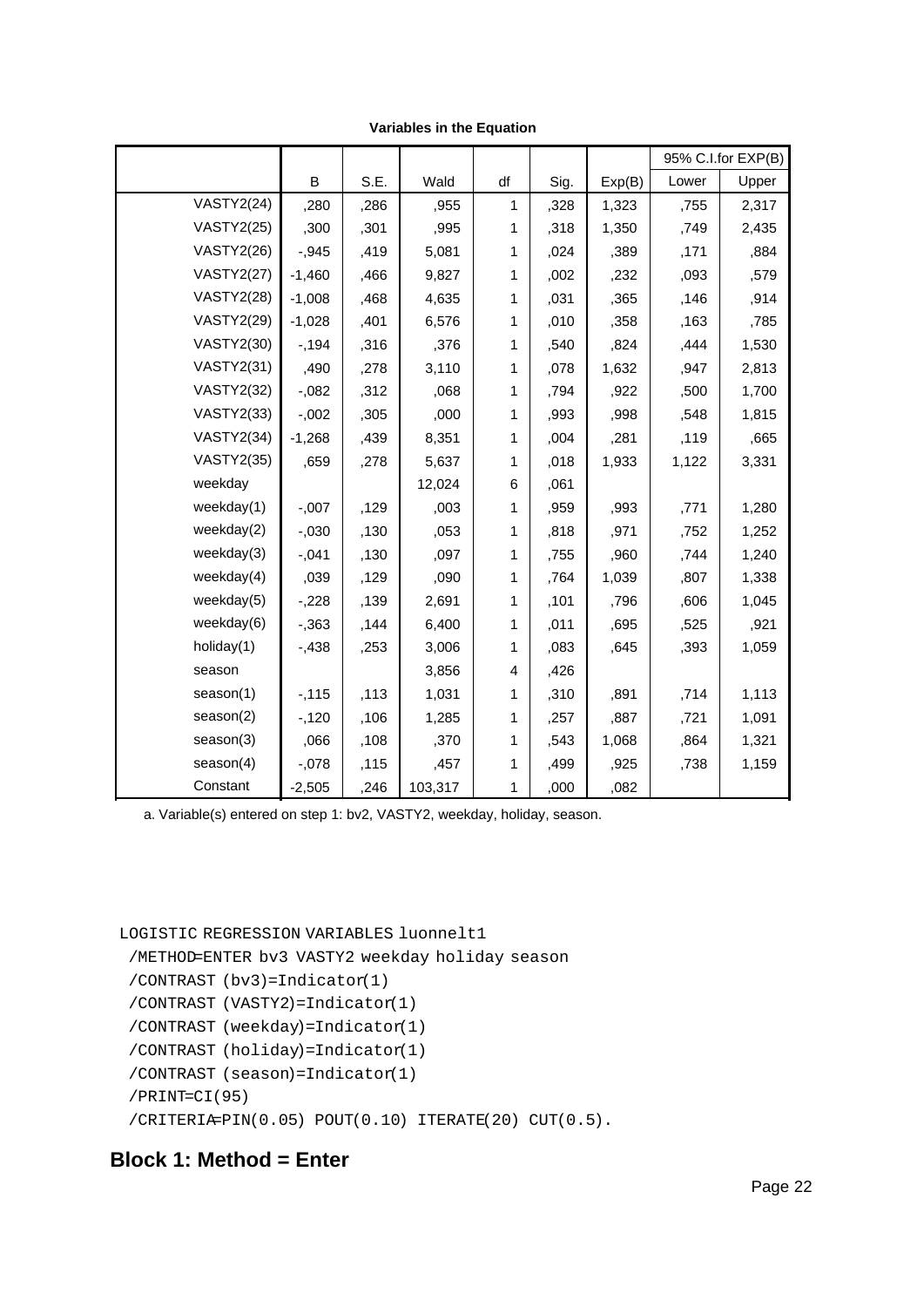#### **Omnibus Tests of Model Coefficients**

|        |              | Chi-square | df | Sig. |
|--------|--------------|------------|----|------|
| Step 1 | Step         | 337,695    | 48 | ,000 |
|        | <b>Block</b> | 337,695    | 48 | ,000 |
|        | Model        | 337,695    | 48 | ,000 |

#### **Model Summary**

|      |             | Cox &   |            |
|------|-------------|---------|------------|
|      | -2 Log      | Snell R | Nagelkerke |
| Step | likelihood  | Square  | R Square   |
|      | $5859,18^a$ | 027     | 068        |

a. Estimation terminated at iteration number 7 because parameter estimates changed by less than ,001.

|        |                                     |                                     | Predicted     |
|--------|-------------------------------------|-------------------------------------|---------------|
|        |                                     |                                     | luonnelt1     |
|        |                                     |                                     | luonne        |
|        |                                     |                                     | highest $=$ . |
|        |                                     |                                     |               |
|        |                                     |                                     | 0 ingen       |
|        |                                     |                                     | händelse      |
|        |                                     |                                     | eller läheltä |
|        | Observed                            |                                     | piti          |
| Step 1 | luonnelt1 luonne highest = tapahtui | 0 ingen händelse eller läheltä piti | 11627         |
|        | potilaalle                          | 1 tapahtui potilaalle               | 848           |
|        | Overall Percentage                  |                                     |               |

#### **Classification Table<sup>a</sup>**

|        |                                     |                                     | Predicted                          |  |
|--------|-------------------------------------|-------------------------------------|------------------------------------|--|
|        |                                     |                                     | luonnelt1<br>luonne<br>highest $=$ |  |
|        |                                     |                                     | 1 tapahtui                         |  |
|        | Observed                            |                                     | potilaalle                         |  |
| Step 1 | luonnelt1 luonne highest = tapahtui | 0 ingen händelse eller läheltä piti | 0                                  |  |
|        | potilaalle                          | 1 tapahtui potilaalle               | 0                                  |  |
|        | <b>Overall Percentage</b>           |                                     |                                    |  |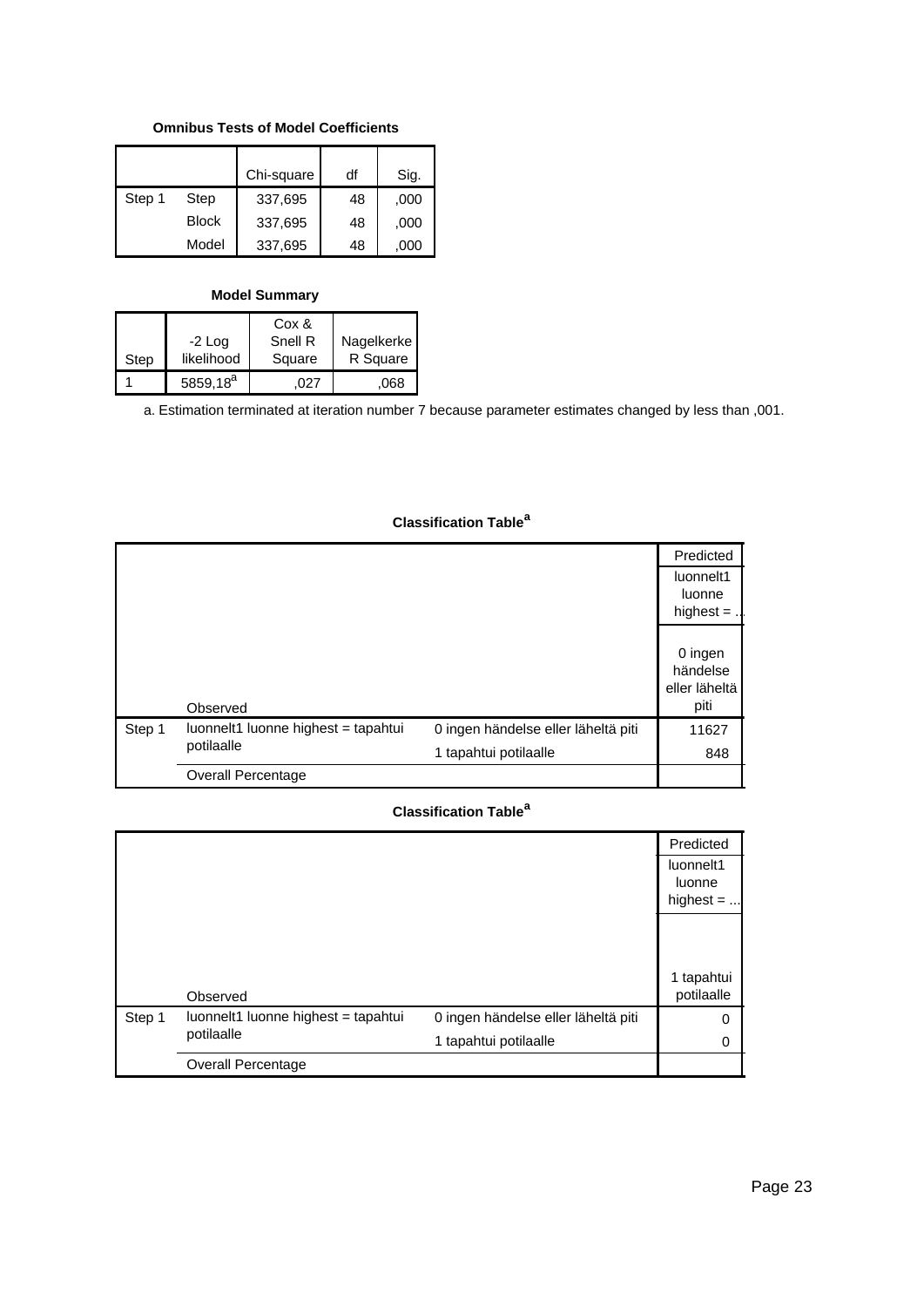#### **Classification Table<sup>a</sup>**

|        |                                     |                                     | Predicted  |
|--------|-------------------------------------|-------------------------------------|------------|
|        |                                     |                                     |            |
|        |                                     |                                     |            |
|        |                                     |                                     |            |
|        |                                     |                                     |            |
|        |                                     |                                     |            |
|        |                                     |                                     | Percentage |
|        | Observed                            |                                     | Correct    |
| Step 1 | luonnelt1 luonne highest = tapahtui | 0 ingen händelse eller läheltä piti | 100,0      |
|        | potilaalle                          | 1 tapahtui potilaalle               | 0,         |
|        | Overall Percentage                  |                                     | 93,2       |

a. The cut value is ,500

|                         |                   |          |      |         |                |      |        |       | 95% C.I.for EXP(B) |
|-------------------------|-------------------|----------|------|---------|----------------|------|--------|-------|--------------------|
|                         |                   | B        | S.E. | Wald    | df             | Sig. | Exp(B) | Lower | Upper              |
| Step $1^{\overline{a}}$ | bv3               |          |      | 5,945   | $\overline{c}$ | ,051 |        |       |                    |
|                         | bv3(1)            | $-292$   | ,141 | 4,310   | 1              | ,038 | ,746   | ,566  | ,984               |
|                         | bv3(2)            | ,107     | ,104 | 1,059   | 1              | ,303 | 1,113  | ,907  | 1,366              |
|                         | VASTY2            |          |      | 242,042 | 35             | ,000 |        |       |                    |
|                         | VASTY2(1)         | ,118     | ,299 | ,156    | 1              | ,693 | 1,126  | ,626  | 2,025              |
|                         | VASTY2(2)         | ,566     | ,274 | 4,258   | 1              | ,039 | 1,762  | 1,029 | 3,017              |
|                         | VASTY2(3)         | $-1,454$ | ,466 | 9,719   | 1              | ,002 | ,234   | ,094  | ,583               |
|                         | VASTY2(4)         | ,163     | ,294 | ,307    | 1              | .579 | 1,177  | ,662  | 2,094              |
|                         | VASTY2(5)         | $-175$   | ,325 | ,290    | 1              | ,590 | ,839   | ,444  | 1,587              |
|                         | VASTY2(6)         | $-1,266$ | ,440 | 8,299   | 1              | ,004 | ,282   | ,119  | ,667               |
|                         | VASTY2(7)         | ,567     | ,279 | 4,136   | 1              | ,042 | 1,763  | 1,021 | 3,046              |
|                         | VASTY2(8)         | $-223$   | ,320 | ,489    | 1              | ,485 | ,800   | ,427  | 1,497              |
|                         | VASTY2(9)         | ,297     | ,291 | 1,040   | 1              | ,308 | 1,345  | ,761  | 2,379              |
|                         | <b>VASTY2(10)</b> | 1,055    | ,258 | 16,714  | 1              | ,000 | 2,872  | 1,732 | 4,763              |
|                         | <b>VASTY2(11)</b> | ,631     | ,272 | 5,363   | 1              | ,021 | 1,879  | 1,102 | 3,206              |
|                         | <b>VASTY2(12)</b> | ,154     | ,294 | ,274    | 1              | ,601 | 1,166  | ,655  | 2,077              |
|                         | <b>VASTY2(13)</b> | 1,034    | ,259 | 15,951  | 1              | ,000 | 2,813  | 1,693 | 4,673              |
|                         | <b>VASTY2(14)</b> | $-222$   | ,320 | .481    | 1              | ,488 | ,801   | ,428  | 1,500              |
|                         | <b>VASTY2(15)</b> | ,271     | ,288 | ,886    | 1              | ,347 | 1,312  | ,746  | 2,307              |
|                         | <b>VASTY2(16)</b> | ,411     | ,332 | 1,537   | 1              | ,215 | 1,509  | ,787  | 2,891              |
|                         | <b>VASTY2(17)</b> | $-1,091$ | ,418 | 6,822   | 1              | ,009 | ,336   | ,148  | ,762               |
|                         | <b>VASTY2(18)</b> | $-0.669$ | ,365 | 3,356   | 1              | ,067 | ,512   | ,251  | 1,048              |
|                         | <b>VASTY2(19)</b> | $-1,634$ | ,553 | 8,739   | 1              | ,003 | ,195   | ,066  | ,577               |
|                         | <b>VASTY2(20)</b> | ,059     | ,315 | ,036    | 1              | ,850 | 1,061  | ,573  | 1,966              |
|                         | <b>VASTY2(21)</b> | $-108$   | ,312 | ,120    | 1              | ,729 | ,898   | ,487  | 1,654              |
|                         | <b>VASTY2(22)</b> | ,280     | ,290 | ,933    | 1              | ,334 | 1,324  | ,749  | 2,338              |
|                         | <b>VASTY2(23)</b> | ,286     | ,288 | ,986    | 1              | ,321 | 1,331  | ,757  | 2,342              |

## **Variables in the Equation**

,290  $\pm$  290  $\pm$  290  $\pm$  290  $\pm$  290  $\pm$  310  $\pm$  310  $\pm$  310  $\pm$  310  $\pm$  310  $\pm$ Page 24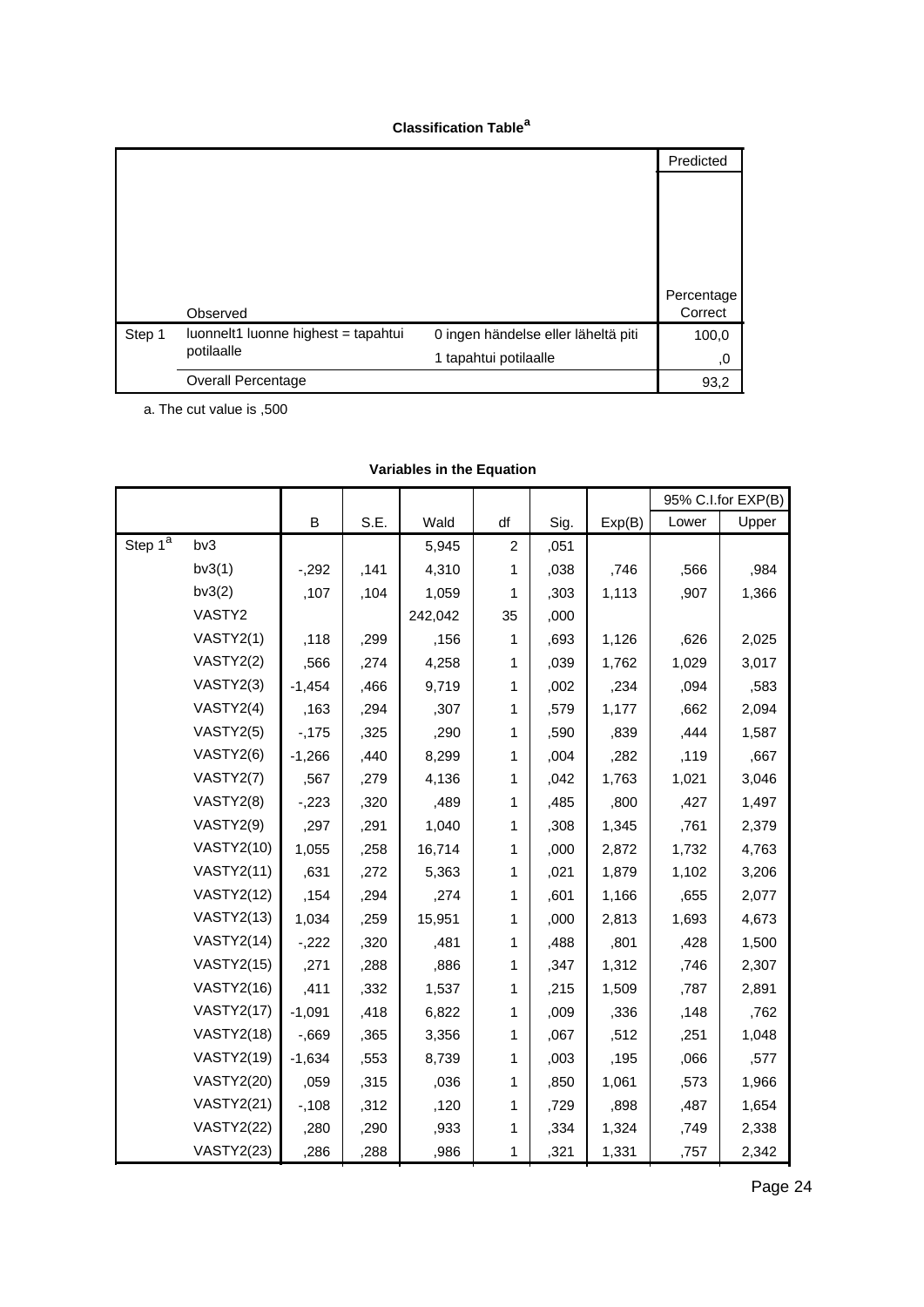|                   |          |      |         |    |      |        |       | 95% C.I.for EXP(B) |
|-------------------|----------|------|---------|----|------|--------|-------|--------------------|
|                   | B        | S.E. | Wald    | df | Sig. | Exp(B) | Lower | Upper              |
| <b>VASTY2(24)</b> | ,290     | ,286 | 1,029   | 1  | ,310 | 1,336  | ,763  | 2,340              |
| <b>VASTY2(25)</b> | ,314     | ,301 | 1,086   | 1  | ,297 | 1,369  | ,759  | 2,470              |
| <b>VASTY2(26)</b> | $-0.920$ | ,419 | 4,817   | 1  | ,028 | ,399   | ,175  | ,906               |
| <b>VASTY2(27)</b> | $-1,430$ | ,465 | 9,449   | 1  | ,002 | ,239   | ,096  | ,595               |
| <b>VASTY2(28)</b> | $-0.969$ | ,468 | 4,300   | 1  | ,038 | ,379   | ,152  | ,948               |
| <b>VASTY2(29)</b> | $-1,025$ | ,401 | 6,538   | 1  | ,011 | ,359   | ,164  | ,787               |
| <b>VASTY2(30)</b> | $-196$   | ,316 | ,384    | 1  | ,535 | ,822   | ,443  | 1,527              |
| <b>VASTY2(31)</b> | ,520     | ,279 | 3,467   | 1  | ,063 | 1,682  | ,973  | 2,908              |
| <b>VASTY2(32)</b> | $-0.043$ | ,314 | ,018    | 1  | ,892 | ,958   | ,518  | 1,774              |
| <b>VASTY2(33)</b> | ,035     | ,307 | ,013    | 1  | ,909 | 1,036  | ,568  | 1,889              |
| <b>VASTY2(34)</b> | $-1,262$ | ,439 | 8,285   | 1  | ,004 | ,283   | ,120  | ,668               |
| <b>VASTY2(35)</b> | ,670     | ,279 | 5,760   | 1  | ,016 | 1,953  | 1,131 | 3,375              |
| weekday           |          |      | 12,001  | 6  | ,062 |        |       |                    |
| weekday(1)        | $-0.011$ | ,129 | ,007    | 1  | ,932 | ,989   | ,768  | 1,274              |
| weekday $(2)$     | $-.037$  | ,130 | ,083    | 1  | ,773 | ,963   | ,747  | 1,243              |
| weekday(3)        | $-0.048$ | ,130 | ,134    | 1  | ,715 | ,953   | ,738  | 1,231              |
| weekday $(4)$     | ,035     | ,129 | ,072    | 1  | ,788 | 1,035  | ,804  | 1,333              |
| weekday(5)        | $-238$   | ,139 | 2,932   | 1  | ,087 | ,788   | ,600  | 1,035              |
| weekday(6)        | $-0.363$ | ,144 | 6,396   | 1  | ,011 | ,696   | ,525  | ,922               |
| holiday(1)        | $-0.441$ | ,253 | 3,048   | 1  | ,081 | ,643   | ,392  | 1,056              |
| season            |          |      | 3,977   | 4  | ,409 |        |       |                    |
| season(1)         | $-115$   | ,113 | 1,032   | 1  | ,310 | ,891   | ,714  | 1,113              |
| season(2)         | $-123$   | ,106 | 1,350   | 1  | ,245 | ,885   | ,719  | 1,088              |
| season(3)         | ,067     | ,108 | ,388    | 1  | ,533 | 1,070  | ,865  | 1,323              |
| season(4)         | $-0.077$ | ,115 | ,444    | 1  | ,505 | ,926   | ,739  | 1,161              |
| Constant          | $-2,524$ | ,240 | 110,913 | 1  | ,000 | ,080   |       |                    |

**Variables in the Equation**

a. Variable(s) entered on step 1: bv3, VASTY2, weekday, holiday, season.

```
LOGISTIC REGRESSION VARIABLES luonnelt1
```

```
 /METHOD=ENTER sv3 VASTY2 weekday holiday season
/CONTRAST (sv3)=Indicator(1)
/CONTRAST (VASTY2)=Indicator(1)
/CONTRAST (weekday)=Indicator(1)
/CONTRAST (holiday)=Indicator(1)
/CONTRAST (season)=Indicator(1)
/PRINT=CI(95)
/CRITERIA=PIN(0.05) POUT(0.10) ITERATE(20) CUT(0.5).
```
# **Block 1: Method = Enter**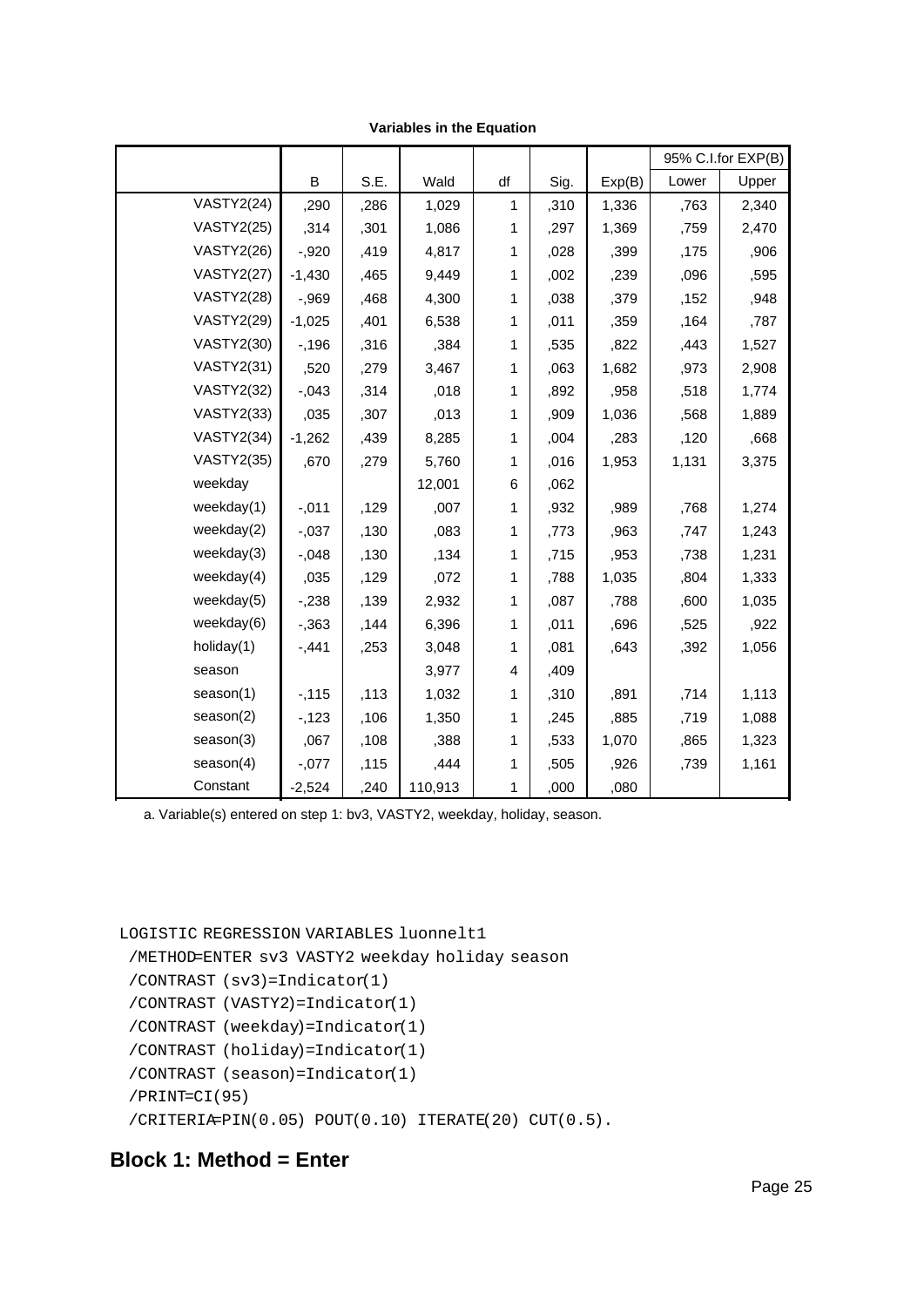#### **Omnibus Tests of Model Coefficients**

|        |              | Chi-square | df | Sig. |
|--------|--------------|------------|----|------|
| Step 1 | Step         | 333,765    | 48 | ,000 |
|        | <b>Block</b> | 333,765    | 48 | ,000 |
|        | Model        | 333,765    | 48 | .000 |

#### **Model Summary**

|      |                      | Cox &             |                        |
|------|----------------------|-------------------|------------------------|
| Step | -2 Log<br>likelihood | Snell R<br>Square | Nagelkerke<br>R Square |
|      | 5863,11 <sup>a</sup> | 026               | 067                    |

a. Estimation terminated at iteration number 7 because parameter estimates changed by less than ,001.

|        |                                     |                                     | Predicted     |
|--------|-------------------------------------|-------------------------------------|---------------|
|        |                                     |                                     | luonnelt1     |
|        |                                     |                                     | luonne        |
|        |                                     |                                     | highest $=$ . |
|        |                                     |                                     |               |
|        |                                     |                                     | 0 ingen       |
|        |                                     |                                     | händelse      |
|        |                                     |                                     | eller läheltä |
|        | Observed                            |                                     | piti          |
| Step 1 | luonnelt1 luonne highest = tapahtui | 0 ingen händelse eller läheltä piti | 11627         |
|        | potilaalle                          | 1 tapahtui potilaalle               | 848           |
|        | Overall Percentage                  |                                     |               |

#### **Classification Table<sup>a</sup>**

|        |                                     |                                     | Predicted                          |  |
|--------|-------------------------------------|-------------------------------------|------------------------------------|--|
|        |                                     |                                     | luonnelt1<br>luonne<br>highest $=$ |  |
|        |                                     |                                     | 1 tapahtui                         |  |
|        | Observed                            |                                     | potilaalle                         |  |
| Step 1 | luonnelt1 luonne highest = tapahtui | 0 ingen händelse eller läheltä piti | 0                                  |  |
|        | potilaalle                          | 1 tapahtui potilaalle               | 0                                  |  |
|        | <b>Overall Percentage</b>           |                                     |                                    |  |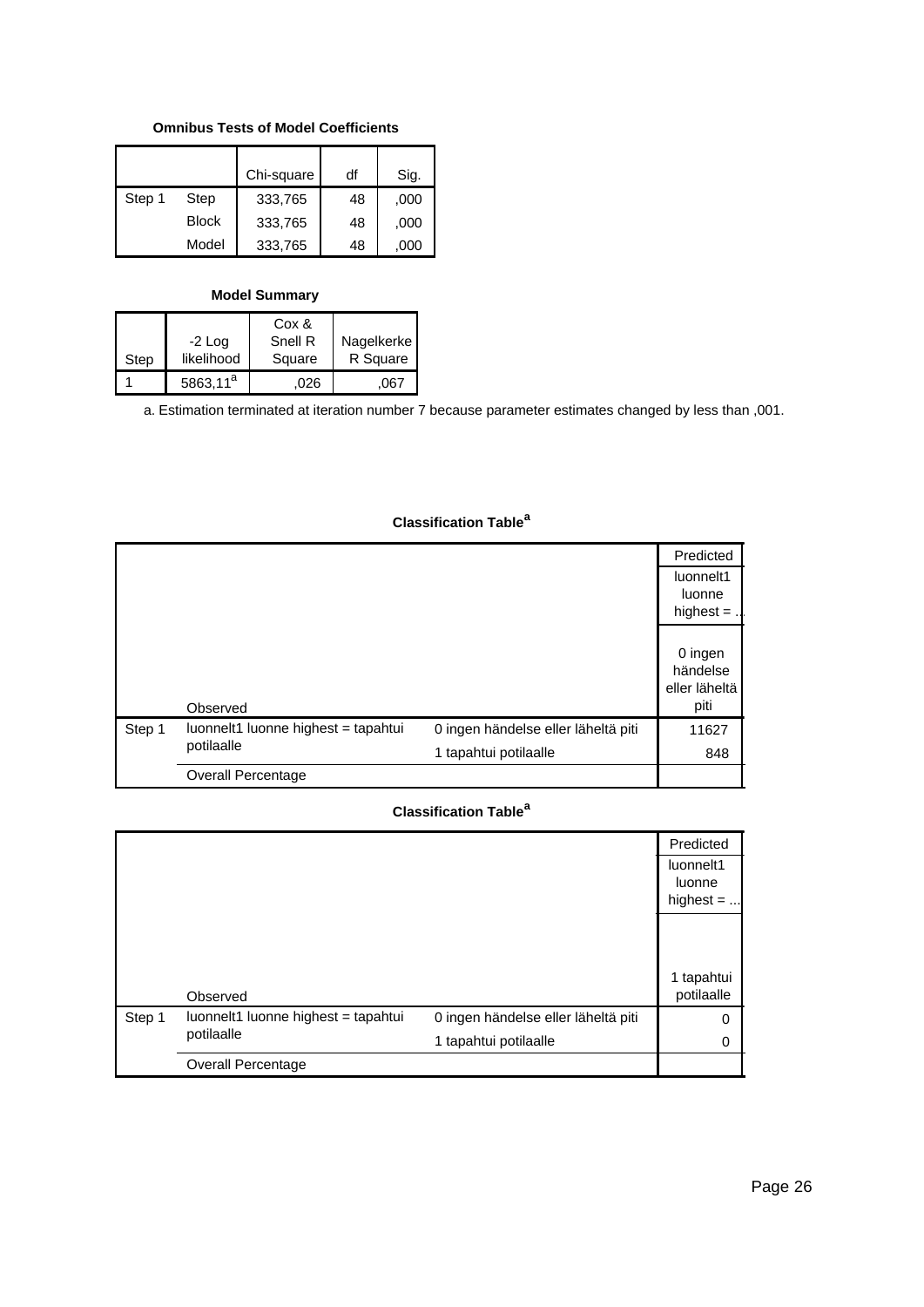#### **Classification Table<sup>a</sup>**

|        |                                     |                                     | Predicted  |
|--------|-------------------------------------|-------------------------------------|------------|
|        |                                     |                                     |            |
|        |                                     |                                     |            |
|        |                                     |                                     |            |
|        |                                     |                                     |            |
|        |                                     |                                     |            |
|        |                                     |                                     | Percentage |
|        | Observed                            |                                     | Correct    |
| Step 1 | luonnelt1 luonne highest = tapahtui | 0 ingen händelse eller läheltä piti | 100,0      |
|        | potilaalle                          | 1 tapahtui potilaalle               | ,0         |
|        | <b>Overall Percentage</b>           |                                     | 93,2       |

a. The cut value is ,500

|            |                   |          |      |         |                |      |        |       | 95% C.I.for EXP(B) |
|------------|-------------------|----------|------|---------|----------------|------|--------|-------|--------------------|
|            |                   | B        | S.E. | Wald    | df             | Sig. | Exp(B) | Lower | Upper              |
| Step $1^a$ | sv3               |          |      | 2,302   | $\overline{c}$ | ,316 |        |       |                    |
|            | sv3(1)            | $-0.017$ | ,107 | ,026    | 1              | ,873 | ,983   | ,797  | 1,212              |
|            | sv3(2)            | ,137     | ,104 | 1,734   | 1              | ,188 | 1,146  | ,935  | 1,405              |
|            | VASTY2            |          |      | 233,198 | 35             | ,000 |        |       |                    |
|            | VASTY2(1)         | ,063     | ,300 | ,044    | 1              | .834 | 1,065  | ,591  | 1,918              |
|            | VASTY2(2)         | ,506     | ,278 | 3,304   | 1              | ,069 | 1,659  | ,961  | 2,863              |
|            | VASTY2(3)         | $-1,377$ | .465 | 8,767   | 1              | ,003 | ,252   | ,101  | ,628               |
|            | VASTY2(4)         | ,216     | ,292 | ,548    | 1              | ,459 | 1,242  | ,700  | 2,202              |
|            | VASTY2(5)         | $-127$   | ,326 | ,152    | 1              | ,696 | ,880   | ,464  | 1,669              |
|            | VASTY2(6)         | $-1,326$ | ,443 | 8,975   | 1              | ,003 | ,266   | ,112  | ,632               |
|            | VASTY2(7)         | ,655     | ,272 | 5,778   | 1              | ,016 | 1,925  | 1,128 | 3,283              |
|            | VASTY2(8)         | $-172$   | ,320 | ,287    | 1              | ,592 | ,842   | .449  | 1,578              |
|            | VASTY2(9)         | ,316     | ,290 | 1,185   | 1              | ,276 | 1,372  | ,776  | 2,424              |
|            | <b>VASTY2(10)</b> | ,992     | .264 | 14,138  | 1              | ,000 | 2,697  | 1,608 | 4,523              |
|            | <b>VASTY2(11)</b> | ,633     | ,272 | 5,405   | 1              | ,020 | 1,883  | 1,104 | 3,211              |
|            | <b>VASTY2(12)</b> | ,103     | ,298 | ,120    | 1              | ,729 | 1,109  | ,618  | 1,987              |
|            | <b>VASTY2(13)</b> | ,984     | ,265 | 13,793  | 1              | ,000 | 2,676  | 1,592 | 4,498              |
|            | <b>VASTY2(14)</b> | $-254$   | ,321 | ,625    | 1              | ,429 | ,776   | ,413  | 1,456              |
|            | <b>VASTY2(15)</b> | ,211     | ,292 | ,521    | 1              | ,470 | 1,235  | ,696  | 2,190              |
|            | <b>VASTY2(16)</b> | ,385     | ,331 | 1,351   | 1              | ,245 | 1,469  | ,768  | 2,811              |
|            | <b>VASTY2(17)</b> | $-1,089$ | .418 | 6,776   | 1              | ,009 | ,337   | ,148  | ,764               |
|            | <b>VASTY2(18)</b> | $-0.626$ | ,371 | 2,847   | 1              | ,092 | ,535   | ,258  | 1,106              |
|            | <b>VASTY2(19)</b> | $-1,757$ | ,552 | 10,144  | 1              | ,001 | ,173   | ,059  | ,509               |
|            | <b>VASTY2(20)</b> | ,033     | ,315 | ,011    | 1              | ,915 | 1,034  | ,558  | 1,917              |
|            | <b>VASTY2(21)</b> | $-0.079$ | ,312 | ,063    | 1              | ,801 | ,924   | ,501  | 1,704              |
|            | <b>VASTY2(22)</b> | ,247     | ,290 | ,727    | 1              | ,394 | 1,280  | ,725  | 2,260              |
|            | <b>VASTY2(23)</b> | ,278     | ,288 | ,933    | 1              | ,334 | 1,321  | ,751  | 2,324              |

## **Variables in the Equation**

,  $307$  ,  $285$  1,  $285$  1,  $285$  1,  $285$  1,  $285$  1,  $285$  1,  $285$  1,  $285$  1,  $285$  1,  $285$  1,  $285$  1,  $285$  1,  $285$  1,  $285$  1,  $285$  1,  $285$  1,  $285$  1,  $285$  1,  $285$  1,  $285$  1,  $285$  1,  $285$  1,  $285$  1,  $285$ Page 27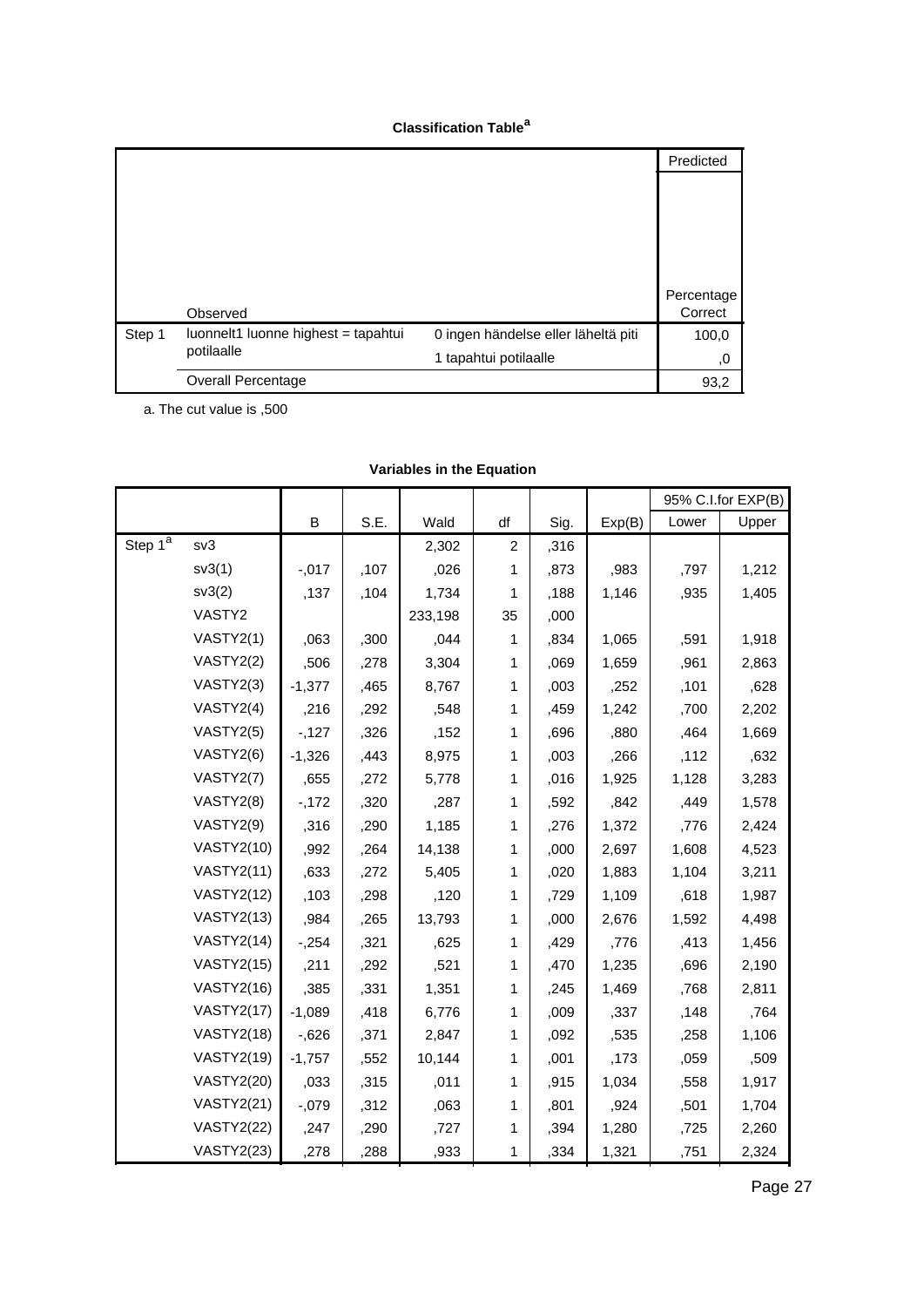|                   |          |      |         |    |      |        |       | 95% C.I.for EXP(B) |
|-------------------|----------|------|---------|----|------|--------|-------|--------------------|
|                   | B        | S.E. | Wald    | df | Sig. | Exp(B) | Lower | Upper              |
| <b>VASTY2(24)</b> | ,307     | ,285 | 1,157   | 1  | ,282 | 1,359  | ,777  | 2,376              |
| <b>VASTY2(25)</b> | ,318     | ,302 | 1,111   | 1  | ,292 | 1,375  | ,761  | 2,484              |
| <b>VASTY2(26)</b> | $-0.922$ | ,419 | 4,848   | 1  | ,028 | ,398   | ,175  | ,904               |
| <b>VASTY2(27)</b> | $-1,475$ | ,467 | 9,986   | 1  | ,002 | ,229   | ,092  | ,571               |
| <b>VASTY2(28)</b> | $-1,043$ | ,472 | 4,893   | 1  | ,027 | ,352   | ,140  | ,888               |
| <b>VASTY2(29)</b> | $-1,106$ | ,407 | 7,398   | 1  | ,007 | ,331   | ,149  | ,734               |
| <b>VASTY2(30)</b> | $-146$   | ,317 | ,212    | 1  | ,645 | ,864   | ,465  | 1,608              |
| <b>VASTY2(31)</b> | ,541     | ,284 | 3,632   | 1  | ,057 | 1,718  | ,985  | 2,997              |
| <b>VASTY2(32)</b> | $-0.055$ | ,320 | ,030    | 1  | ,863 | ,946   | ,505  | 1,772              |
| <b>VASTY2(33)</b> | ,034     | ,313 | ,012    |    | ,913 | 1,035  | ,560  | 1,913              |
| <b>VASTY2(34)</b> |          |      |         | 1  |      |        |       |                    |
|                   | $-1,254$ | ,439 | 8,181   | 1  | ,004 | ,285   | ,121  | ,674               |
| <b>VASTY2(35)</b> | ,688     | ,276 | 6,204   | 1  | ,013 | 1,991  | 1,158 | 3,422              |
| weekday           |          |      | 13,128  | 6  | ,041 |        |       |                    |
| weekday(1)        | $-0.007$ | ,129 | ,003    | 1  | ,958 | ,993   | ,771  | 1,279              |
| weekday(2)        | $-0.028$ | ,130 | ,047    | 1  | ,828 | ,972   | ,753  | 1,254              |
| weekday(3)        | $-0.039$ | ,131 | ,087    | 1  | ,768 | ,962   | ,745  | 1,243              |
| weekday $(4)$     | ,042     | ,129 | ,108    | 1  | ,743 | 1,043  | ,810  | 1,344              |
| weekday(5)        | $-239$   | ,139 | 2,932   | 1  | ,087 | ,788   | ,599  | 1,035              |
| weekday $(6)$     | $-0.376$ | ,143 | 6,871   | 1  | ,009 | ,687   | ,518  | ,910               |
| holiday(1)        | $-0.451$ | ,253 | 3,175   | 1  | ,075 | ,637   | ,388  | 1,046              |
| season            |          |      | 4,327   | 4  | ,364 |        |       |                    |
| season(1)         | $-120$   | ,113 | 1,130   | 1  | ,288 | ,886   | ,710  | 1,107              |
| season(2)         | $-137$   | ,106 | 1,687   | 1  | ,194 | ,872   | ,709  | 1,072              |
| season(3)         | ,061     | ,108 | ,322    | 1  | ,570 | 1,063  | ,860  | 1,315              |
| season(4)         | $-0.084$ | ,115 | ,537    | 1  | ,463 | ,919   | ,734  | 1,152              |
| Constant          | $-2,572$ | ,244 | 110,717 | 1  | ,000 | ,076   |       |                    |

**Variables in the Equation**

a. Variable(s) entered on step 1: sv3, VASTY2, weekday, holiday, season.

```
LOGISTIC REGRESSION VARIABLES luonnelt1
```

```
 /METHOD=ENTER sv5 VASTY2 weekday holiday season
/CONTRAST (sv5)=Indicator(1)
/CONTRAST (VASTY2)=Indicator(1)
/CONTRAST (weekday)=Indicator(1)
/CONTRAST (holiday)=Indicator(1)
/CONTRAST (season)=Indicator(1)
/PRINT=CI(95)
/CRITERIA=PIN(0.05) POUT(0.10) ITERATE(20) CUT(0.5).
```
# **Block 1: Method = Enter**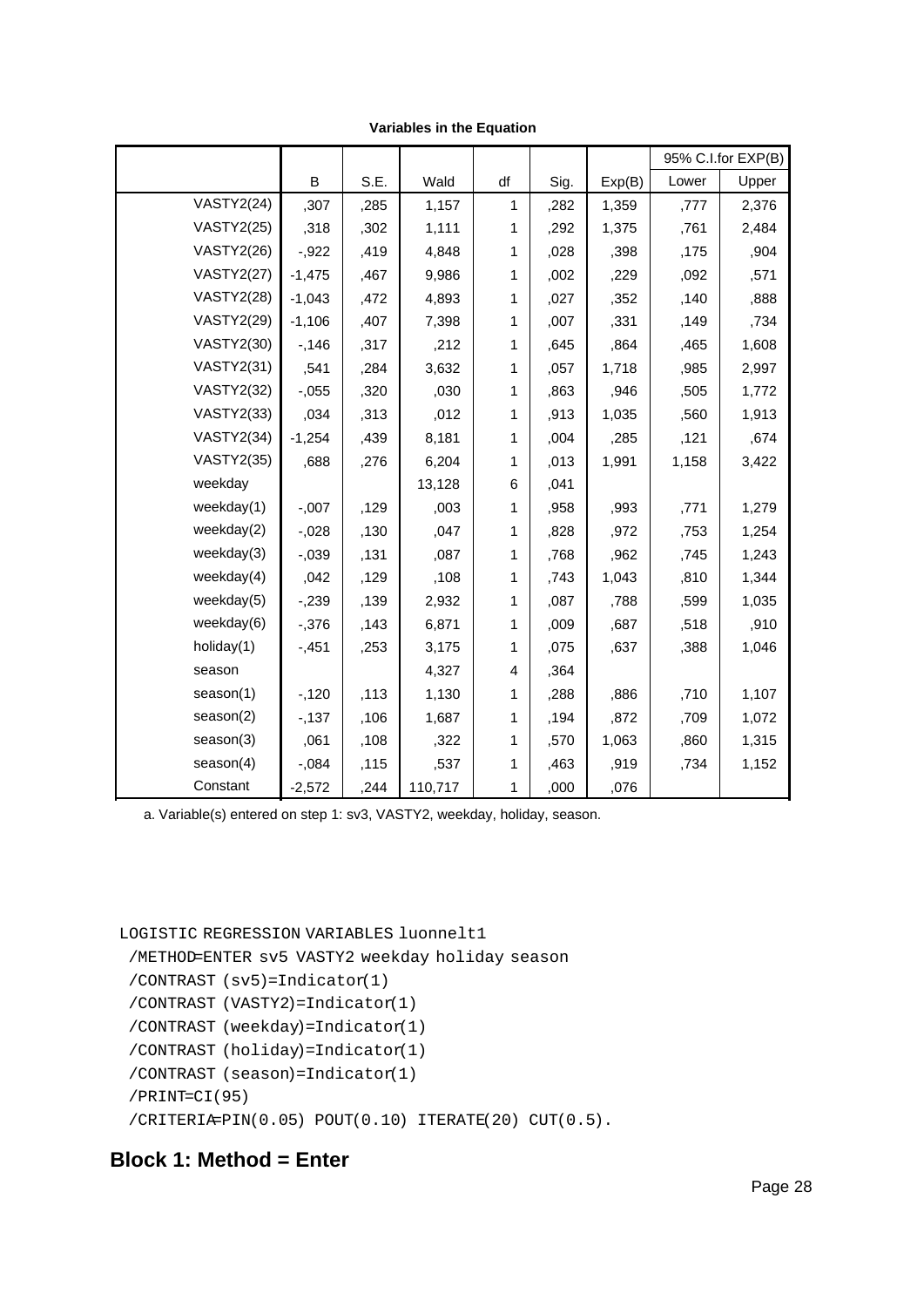#### **Omnibus Tests of Model Coefficients**

|        |              | Chi-square | df | Sig. |
|--------|--------------|------------|----|------|
| Step 1 | Step         | 334,570    | 50 | ,000 |
|        | <b>Block</b> | 334,570    | 50 | ,000 |
|        | Model        | 334,570    | 50 | .000 |

#### **Model Summary**

|      |               | Cox &   |            |
|------|---------------|---------|------------|
|      | $-2$ Log      | Snell R | Nagelkerke |
| Step | likelihood    | Square  | R Square   |
|      | $5862,30^{a}$ | .026    | .068       |

a. Estimation terminated at iteration number 7 because parameter estimates changed by less than ,001.

|        |                                     |                                     | Predicted<br>luonnelt1<br>luonne<br>highest $=$ . |
|--------|-------------------------------------|-------------------------------------|---------------------------------------------------|
|        | Observed                            |                                     | 0 ingen<br>händelse<br>eller läheltä<br>piti      |
| Step 1 | luonnelt1 luonne highest = tapahtui | 0 ingen händelse eller läheltä piti | 11627                                             |
|        | potilaalle                          | 1 tapahtui potilaalle               | 848                                               |
|        | <b>Overall Percentage</b>           |                                     |                                                   |

### **Classification Table<sup>a</sup>**

|        |                                     |                                     | Predicted                          |
|--------|-------------------------------------|-------------------------------------|------------------------------------|
|        |                                     |                                     | luonnelt1<br>luonne<br>highest $=$ |
|        |                                     |                                     | 1 tapahtui                         |
|        | Observed                            |                                     | potilaalle                         |
| Step 1 | luonnelt1 luonne highest = tapahtui | 0 ingen händelse eller läheltä piti | 0                                  |
|        | potilaalle                          | 1 tapahtui potilaalle               | 0                                  |
|        | <b>Overall Percentage</b>           |                                     |                                    |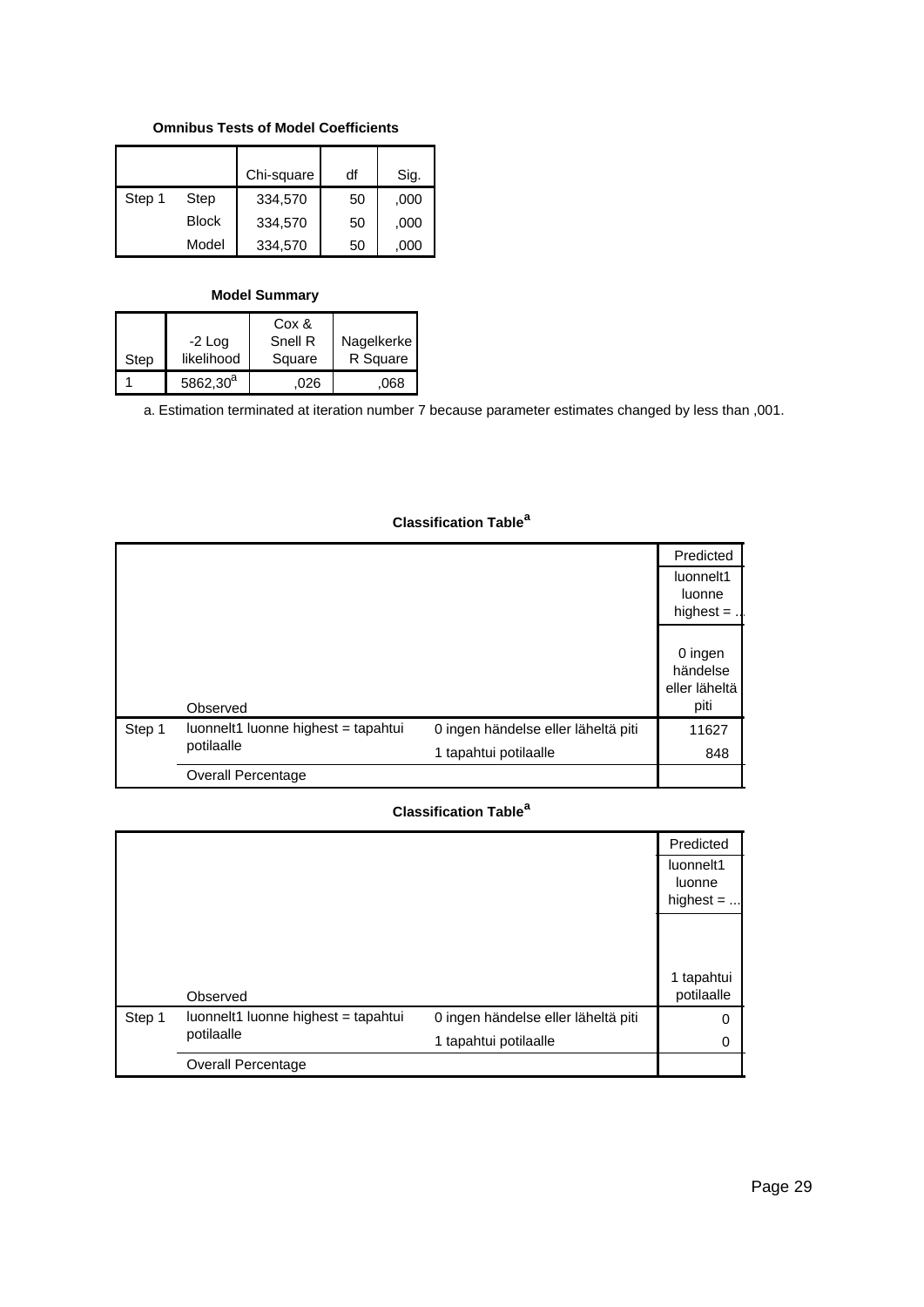#### **Classification Table<sup>a</sup>**

|        |                                     |                                     | Predicted  |
|--------|-------------------------------------|-------------------------------------|------------|
|        |                                     |                                     |            |
|        |                                     |                                     |            |
|        |                                     |                                     |            |
|        |                                     |                                     |            |
|        |                                     |                                     |            |
|        |                                     |                                     | Percentage |
|        | Observed                            |                                     | Correct    |
| Step 1 | luonnelt1 luonne highest = tapahtui | 0 ingen händelse eller läheltä piti | 100,0      |
|        | potilaalle                          | 1 tapahtui potilaalle               | 0,         |
|        | Overall Percentage                  |                                     | 93,2       |

a. The cut value is ,500

|            |                   |          |      |         |                |      |        |       | 95% C.I.for EXP(B) |
|------------|-------------------|----------|------|---------|----------------|------|--------|-------|--------------------|
|            |                   | B        | S.E. | Wald    | df             | Sig. | Exp(B) | Lower | Upper              |
| Step $1^a$ | sv5               |          |      | 3,122   | $\overline{4}$ | ,538 |        |       |                    |
|            | sv5(1)            | $-0.028$ | ,135 | ,043    | 1              | ,835 | ,972   | ,747  | 1,266              |
|            | sv5(2)            | $-0.011$ | ,137 | ,007    | 1              | ,934 | ,989   | ,757  | 1,292              |
|            | sv5(3)            | $-0.003$ | ,125 | ,001    | 1              | .980 | ,997   | ,781  | 1,273              |
|            | sv5(4)            | ,179     | ,135 | 1,765   | 1              | ,184 | 1,196  | ,918  | 1,557              |
|            | VASTY2            |          |      | 233,751 | 35             | ,000 |        |       |                    |
|            | VASTY2(1)         | ,060     | ,300 | 040     | 1              | .842 | 1,062  | .589  | 1,913              |
|            | VASTY2(2)         | ,480     | ,281 | 2,925   | 1              | ,087 | 1,616  | ,932  | 2,802              |
|            | VASTY2(3)         | $-1,387$ | ,465 | 8,894   | 1              | ,003 | ,250   | ,100  | ,622               |
|            | VASTY2(4)         | ,215     | ,292 | .542    | 1              | .462 | 1,240  | .699  | 2,199              |
|            | VASTY2(5)         | $-0.146$ | ,327 | ,199    | 1              | ,656 | ,865   | ,456  | 1,640              |
|            | VASTY2(6)         | $-1,377$ | ,446 | 9,521   | 1              | ,002 | ,252   | ,105  | ,605               |
|            | VASTY2(7)         | ,652     | ,272 | 5,729   | 1              | ,017 | 1,919  | 1,125 | 3,273              |
|            | VASTY2(8)         | $-189$   | ,321 | ,349    | 1              | ,555 | ,827   | ,441  | 1,552              |
|            | VASTY2(9)         | ,320     | ,290 | 1,217   | 1              | ,270 | 1,378  | ,780  | 2,434              |
|            | <b>VASTY2(10)</b> | ,961     | ,267 | 12,923  | 1              | ,000 | 2,613  | 1,548 | 4,412              |
|            | <b>VASTY2(11)</b> | ,627     | ,272 | 5,308   | 1              | ,021 | 1,873  | 1,098 | 3,193              |
|            | <b>VASTY2(12)</b> | ,095     | ,299 | ,102    | 1              | ,750 | 1,100  | ,613  | 1,975              |
|            | <b>VASTY2(13)</b> | ,951     | ,269 | 12,512  | 1              | ,000 | 2,588  | 1,528 | 4,384              |
|            | <b>VASTY2(14)</b> | $-270$   | ,322 | ,700    | 1              | ,403 | ,764   | ,406  | 1,436              |
|            | <b>VASTY2(15)</b> | ,189     | ,294 | ,412    | 1              | ,521 | 1,208  | ,679  | 2,150              |
|            | <b>VASTY2(16)</b> | ,361     | ,332 | 1,179   | 1              | .278 | 1,434  | ,748  | 2,750              |
|            | <b>VASTY2(17)</b> | $-1,100$ | ,418 | 6,919   | 1              | ,009 | ,333   | ,147  | ,755               |
|            | <b>VASTY2(18)</b> | $-0.643$ | ,376 | 2,934   | 1              | ,087 | ,525   | ,252  | 1,097              |
|            | <b>VASTY2(19)</b> | $-1,774$ | ,555 | 10,209  | 1              | .001 | ,170   | ,057  | ,504               |
|            | <b>VASTY2(20)</b> | ,004     | ,317 | ,000    | 1              | ,991 | 1,004  | ,539  | 1,867              |
|            | <b>VASTY2(21)</b> | $-0.089$ | ,312 | ,082    | 1              | ,774 | ,914   | ,496  | 1,686              |

## **Variables in the Equation**

,245 ,290 ,713 1 ,398 1,277 ,724 2,255 Page 30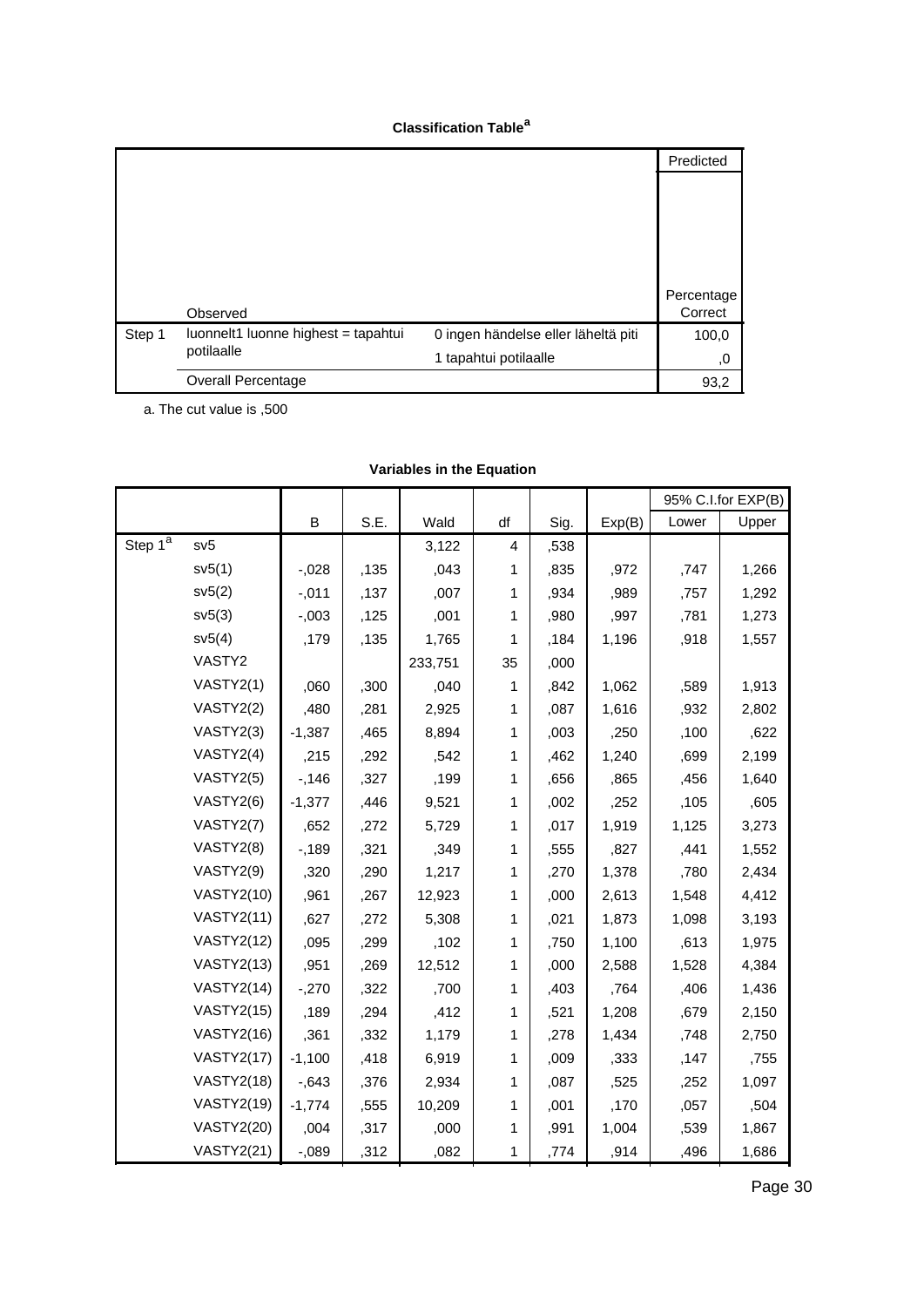|                   |          |      |         |    |      |        |       | 95% C.I.for EXP(B) |
|-------------------|----------|------|---------|----|------|--------|-------|--------------------|
|                   | B        | S.E. | Wald    | df | Sig. | Exp(B) | Lower | Upper              |
| <b>VASTY2(22)</b> | ,245     | ,290 | ,713    | 1  | ,398 | 1,277  | ,724  | 2,255              |
| <b>VASTY2(23)</b> | ,270     | ,288 | ,877    | 1  | ,349 | 1,310  | ,744  | 2,306              |
| <b>VASTY2(24)</b> | ,296     | ,285 | 1,075   | 1  | ,300 | 1,344  | ,768  | 2,353              |
| <b>VASTY2(25)</b> | ,300     | ,302 | ,982    | 1  | ,322 | 1,349  | ,746  | 2,440              |
| <b>VASTY2(26)</b> | $-0.924$ | ,419 | 4,862   | 1  | ,027 | ,397   | ,175  | ,902               |
| <b>VASTY2(27)</b> | $-1,495$ | ,468 | 10,220  | 1  | ,001 | ,224   | ,090  | ,561               |
| <b>VASTY2(28)</b> | $-1,107$ | ,477 | 5,401   | 1  | ,020 | ,330   | ,130  | ,841               |
| <b>VASTY2(29)</b> | $-1,174$ | ,413 | 8,084   | 1  | ,004 | ,309   | ,138  | ,694               |
| <b>VASTY2(30)</b> | $-156$   | ,317 | ,242    | 1  | ,623 | ,856   | ,460  | 1,592              |
| <b>VASTY2(31)</b> | ,522     | ,287 | 3,313   | 1  | ,069 | 1,686  | ,961  | 2,958              |
| <b>VASTY2(32)</b> | $-0.072$ | ,325 | ,050    | 1  | ,823 | ,930   | ,492  | 1,758              |
| <b>VASTY2(33)</b> | ,018     | ,319 | ,003    | 1  | ,956 | 1,018  | ,544  | 1,903              |
| <b>VASTY2(34)</b> | $-1,257$ | ,439 | 8,215   | 1  | ,004 | ,285   | ,120  | ,672               |
| <b>VASTY2(35)</b> | ,692     | ,277 | 6,254   | 1  | ,012 | 1,998  | 1,161 | 3,436              |
| weekday           |          |      | 13,104  | 6  | ,041 |        |       |                    |
| weekday(1)        | $-0.004$ | ,129 | ,001    | 1  | ,976 | ,996   | ,773  | 1,283              |
| weekday(2)        | $-0.027$ | ,130 | ,043    | 1  | ,836 | ,973   | ,754  | 1,256              |
| weekday(3)        | $-0.040$ | ,131 | ,095    | 1  | ,758 | ,961   | ,744  | 1,241              |
| weekday(4)        | ,043     | ,129 | ,111    | 1  | ,739 | 1,044  | ,810  | 1,345              |
| weekday $(5)$     | $-236$   | ,140 | 2,854   | 1  | ,091 | ,790   | ,601  | 1,038              |
| weekday(6)        | $-0.376$ | ,144 | 6,879   | 1  | ,009 | ,686   | ,518  | ,909               |
| holiday(1)        | $-0.454$ | ,253 | 3,218   | 1  | ,073 | ,635   | ,387  | 1,043              |
| season            |          |      | 4,099   | 4  | ,393 |        |       |                    |
| season(1)         | $-118$   | ,113 | 1,091   | 1  | ,296 | ,888   | ,711  | 1,109              |
| season(2)         | $-135$   | ,106 | 1,613   | 1  | ,204 | ,874   | ,710  | 1,076              |
| season(3)         | ,059     | ,108 | ,301    | 1  | ,583 | 1,061  | ,858  | 1,312              |
| season(4)         | $-0.080$ | ,115 | ,486    | 1  | ,486 | ,923   | ,736  | 1,156              |
| Constant          | $-2,546$ | ,252 | 102,291 | 1  | ,000 | ,078   |       |                    |

**Variables in the Equation**

a. Variable(s) entered on step 1: sv5, VASTY2, weekday, holiday, season.

LOGISTIC REGRESSION VARIABLES luonnelt1

/METHOD=ENTER sv7 VASTY2 weekday holiday season

/CONTRAST (sv7)=Indicator(1)

/CONTRAST (VASTY2)=Indicator(1)

/CONTRAST (weekday)=Indicator(1)

/CONTRAST (holiday)=Indicator(1)

/CONTRAST (season)=Indicator(1)

/PRINT=CI(95)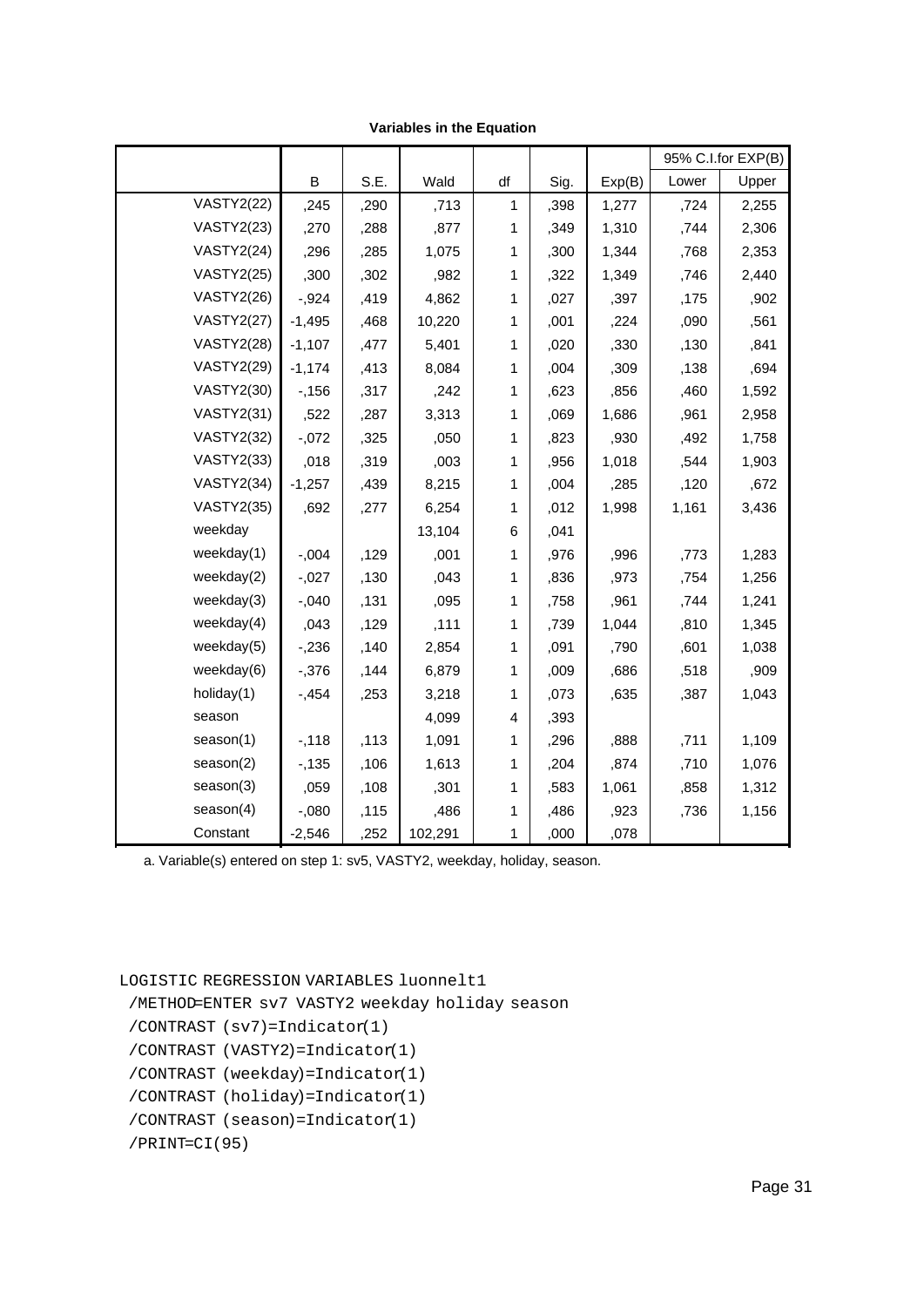/CRITERIA=PIN(0.05) POUT(0.10) ITERATE(20) CUT(0.5).

## **Block 1: Method = Enter**

#### **Omnibus Tests of Model Coefficients**

|        |              | Chi-square | df | Sig. |
|--------|--------------|------------|----|------|
| Step 1 | Step         | 336,551    | 52 | ,000 |
|        | <b>Block</b> | 336,551    | 52 | ,000 |
|        | Model        | 336,551    | 52 | .000 |

#### **Model Summary**

|      |                | Cox &   |            |
|------|----------------|---------|------------|
|      | $-2$ Log       | Snell R | Nagelkerke |
| Step | likelihood     | Square  | R Square   |
|      | 5860,32 $^{a}$ | .027    | .068       |

a. Estimation terminated at iteration number 7 because parameter estimates changed by less than ,001.

#### **Classification Table<sup>a</sup>**

|        |                                     |                                     | Predicted     |
|--------|-------------------------------------|-------------------------------------|---------------|
|        |                                     |                                     | luonnelt1     |
|        |                                     |                                     | luonne        |
|        |                                     |                                     | highest $=$ . |
|        |                                     |                                     |               |
|        |                                     |                                     | 0 ingen       |
|        |                                     |                                     | händelse      |
|        |                                     |                                     | eller läheltä |
|        | Observed                            |                                     | piti          |
| Step 1 | luonnelt1 luonne highest = tapahtui | 0 ingen händelse eller läheltä piti | 11627         |
|        | potilaalle                          | 1 tapahtui potilaalle               | 848           |
|        | Overall Percentage                  |                                     |               |

|        |                                     |                                     | Predicted   |
|--------|-------------------------------------|-------------------------------------|-------------|
|        |                                     |                                     | luonnelt1   |
|        |                                     |                                     | luonne      |
|        |                                     |                                     | highest $=$ |
|        |                                     |                                     |             |
|        |                                     |                                     |             |
|        |                                     |                                     | 1 tapahtui  |
|        | Observed                            |                                     | potilaalle  |
| Step 1 | luonnelt1 luonne highest = tapahtui | 0 ingen händelse eller läheltä piti | 0           |
|        | potilaalle                          | 1 tapahtui potilaalle               | 0           |
|        | Overall Percentage                  |                                     |             |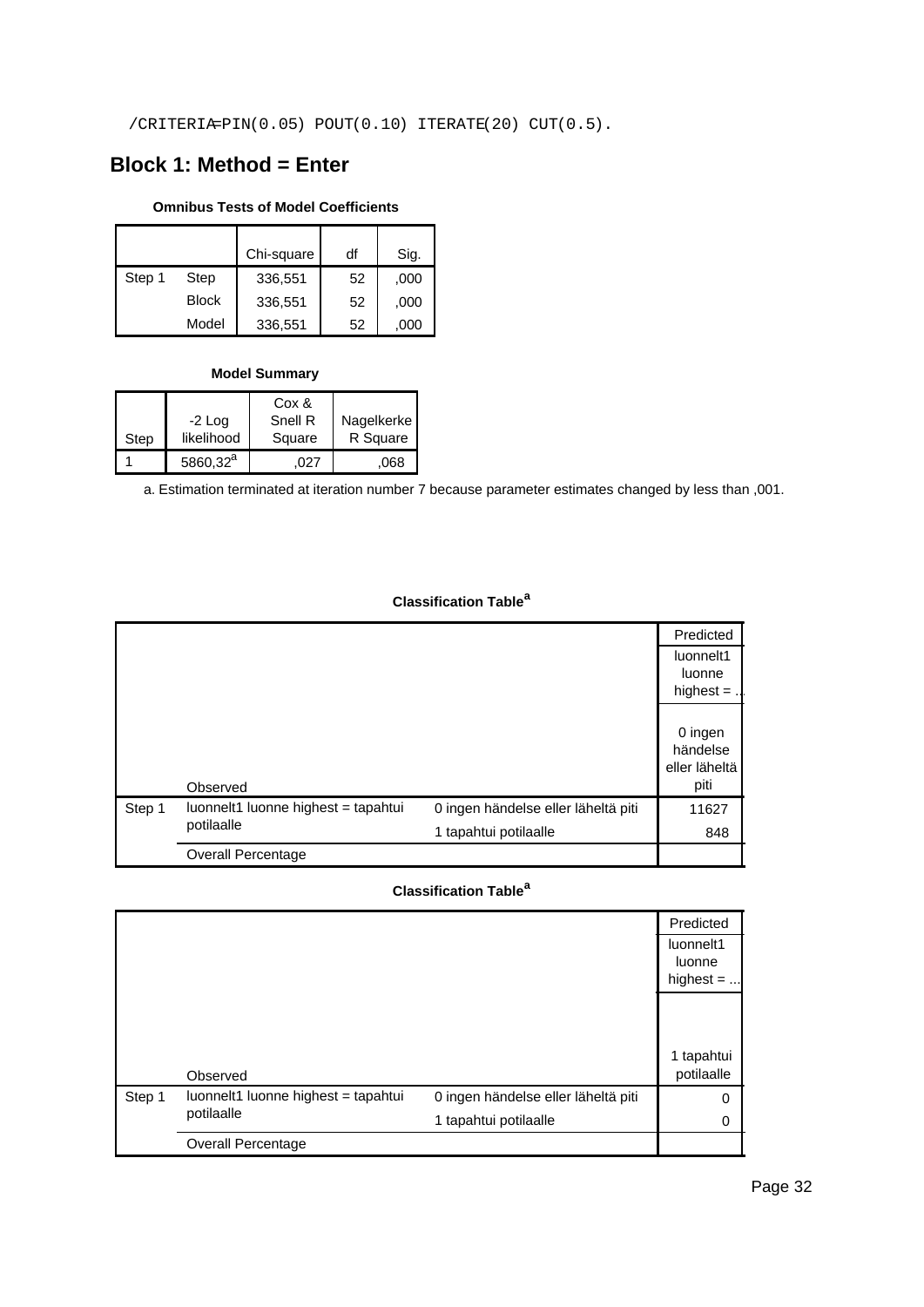#### **Classification Table<sup>a</sup>**

|        |                                     |                                     | Predicted  |
|--------|-------------------------------------|-------------------------------------|------------|
|        |                                     |                                     |            |
|        |                                     |                                     |            |
|        |                                     |                                     |            |
|        |                                     |                                     |            |
|        |                                     |                                     |            |
|        |                                     |                                     | Percentage |
|        | Observed                            |                                     | Correct    |
| Step 1 | luonnelt1 luonne highest = tapahtui | 0 ingen händelse eller läheltä piti | 100,0      |
|        | potilaalle                          | 1 tapahtui potilaalle               | 0,         |
|        | Overall Percentage                  |                                     | 93,2       |

a. The cut value is ,500

|            |                   |          |      |         |    |      |        |       | 95% C.I.for EXP(B) |
|------------|-------------------|----------|------|---------|----|------|--------|-------|--------------------|
|            |                   | B        | S.E. | Wald    | df | Sig. | Exp(B) | Lower | Upper              |
| Step $1^a$ | sv7               |          |      | 5,111   | 6  | ,530 |        |       |                    |
|            | sv7(1)            | $-176$   | ,153 | 1,330   | 1  | ,249 | ,838   | ,622  | 1,131              |
|            | sv7(2)            | $-0.069$ | ,158 | ,189    | 1  | ,663 | ,933   | ,684  | 1,273              |
|            | sv7(3)            | $-100$   | ,156 | ,408    | 1  | ,523 | ,905   | ,666  | 1,229              |
|            | sv7(4)            | $-0.068$ | ,147 | ,215    | 1  | ,643 | ,934   | ,701  | 1,245              |
|            | sv7(5)            | $-0.032$ | ,139 | ,052    | 1  | .819 | ,969   | ,738  | 1,272              |
|            | sv7(6)            | ,172     | ,155 | 1,227   | 1  | ,268 | 1,187  | ,876  | 1,609              |
|            | VASTY2            |          |      | 233,612 | 35 | ,000 |        |       |                    |
|            | VASTY2(1)         | ,073     | ,301 | .059    | 1  | .808 | 1,076  | ,597  | 1,940              |
|            | VASTY2(2)         | ,473     | ,281 | 2,830   | 1  | ,093 | 1,605  | ,925  | 2,785              |
|            | VASTY2(3)         | $-1,392$ | ,465 | 8,962   | 1  | ,003 | ,249   | ,100  | ,618               |
|            | VASTY2(4)         | ,216     | ,293 | ,547    | 1  | ,459 | 1,242  | ,700  | 2,203              |
|            | VASTY2(5)         | $-128$   | ,327 | ,154    | 1  | ,695 | ,880   | ,464  | 1,668              |
|            | VASTY2(6)         | $-1,417$ | .449 | 9,952   | 1  | ,002 | ,242   | ,101  | ,585               |
|            | VASTY2(7)         | ,652     | ,272 | 5,733   | 1  | ,017 | 1,920  | 1,126 | 3,274              |
|            | VASTY2(8)         | $-189$   | ,321 | ,345    | 1  | ,557 | ,828   | ,442  | 1,554              |
|            | VASTY2(9)         | ,318     | ,290 | 1,196   | 1  | .274 | 1,374  | ,778  | 2,428              |
|            | <b>VASTY2(10)</b> | ,952     | ,268 | 12,619  | 1  | ,000 | 2,590  | 1,532 | 4,379              |
|            | <b>VASTY2(11)</b> | ,635     | ,273 | 5,425   | 1  | ,020 | 1,887  | 1,106 | 3,220              |
|            | <b>VASTY2(12)</b> | ,097     | ,298 | ,106    | 1  | ,745 | 1,102  | ,614  | 1,978              |
|            | <b>VASTY2(13)</b> | ,938     | ,270 | 12,073  | 1  | ,001 | 2,554  | 1,505 | 4,335              |
|            | <b>VASTY2(14)</b> | $-272$   | ,322 | ,709    | 1  | ,400 | ,762   | ,405  | 1,434              |
|            | <b>VASTY2(15)</b> | ,180     | ,295 | ,373    | 1  | ,541 | 1,198  | ,672  | 2,135              |
|            | <b>VASTY2(16)</b> | ,357     | ,333 | 1,153   | 1  | ,283 | 1,430  | ,744  | 2,745              |
|            | <b>VASTY2(17)</b> | $-1,093$ | ,418 | 6,818   | 1  | ,009 | ,335   | ,148  | ,761               |
|            | <b>VASTY2(18)</b> | $-0.567$ | ,379 | 2,246   | 1  | ,134 | ,567   | ,270  | 1,191              |
|            | <b>VASTY2(19)</b> | $-1,692$ | ,558 | 9,192   | 1  | ,002 | ,184   | ,062  | ,550               |

## **Variables in the Equation**

 $-$ ,008  $-$ ,001  $-$ ,001  $-$ ,001  $-$ ,001  $-$ ,001  $-$ ,001  $-$ ,001  $-$ ,001  $-$ ,001  $-$ ,001  $-$ ,001  $-$ ,001  $-$ ,001  $-$ ,001  $-$ ,001  $-$ ,001  $-$ ,001  $-$ ,001  $-$ ,001  $-$ ,001  $-$ ,001  $-$ ,001  $-$ ,001  $-$ ,001  $-$ ,001  $-$ ,001  $-$ ,0 Page 33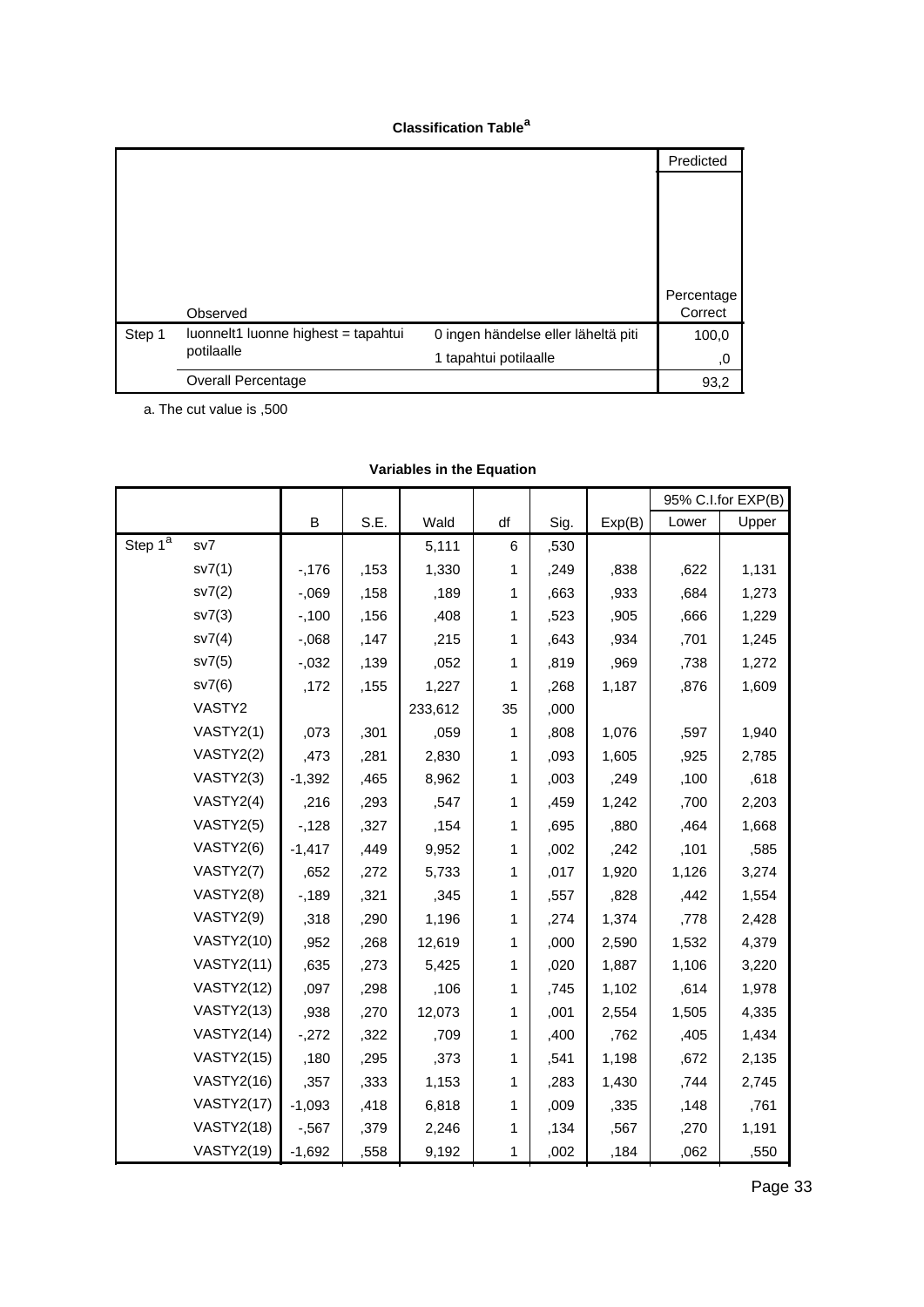|                   |          |      |        |              |      |        |       | 95% C.I.for EXP(B) |
|-------------------|----------|------|--------|--------------|------|--------|-------|--------------------|
|                   | B        | S.E. | Wald   | df           | Sig. | Exp(B) | Lower | Upper              |
| <b>VASTY2(20)</b> | $-0.008$ | ,318 | ,001   | 1            | ,981 | ,992   | ,533  | 1,849              |
| <b>VASTY2(21)</b> | $-0.084$ | ,312 | ,073   | 1            | ,787 | ,919   | ,499  | 1,694              |
| <b>VASTY2(22)</b> | ,246     | ,290 | ,723   | 1            | ,395 | 1,280  | ,725  | 2,259              |
| <b>VASTY2(23)</b> | ,277     | ,288 | ,925   | 1            | ,336 | 1,320  | ,750  | 2,322              |
| <b>VASTY2(24)</b> | ,296     | ,286 | 1,077  | 1            | ,299 | 1,345  | ,768  | 2,354              |
| <b>VASTY2(25)</b> | ,309     | ,302 | 1,048  | 1            | ,306 | 1,363  | ,754  | 2,464              |
| <b>VASTY2(26)</b> | $-0.920$ | ,419 | 4,824  | 1            | ,028 | ,398   | ,175  | ,906               |
| <b>VASTY2(27)</b> | $-1,507$ | ,468 | 10,356 | 1            | ,001 | ,222   | ,088  | ,555               |
| <b>VASTY2(28)</b> | $-1,157$ | ,480 | 5,805  | 1            | ,016 | ,314   | ,123  | ,806               |
| <b>VASTY2(29)</b> | $-1,228$ | ,418 | 8,647  | 1            | ,003 | ,293   | ,129  | ,664               |
| <b>VASTY2(30)</b> | $-147$   | ,317 | ,216   | 1            | .642 | ,863   | ,464  | 1,606              |
| <b>VASTY2(31)</b> | ,576     | ,288 | 4,009  | 1            | ,045 | 1,779  | 1,012 | 3,126              |
| <b>VASTY2(32)</b> | ,004     | ,328 | ,000   | 1            | ,991 | 1,004  | ,527  | 1,911              |
| <b>VASTY2(33)</b> | ,100     | ,325 | ,094   | 1            | ,759 | 1,105  | ,585  | 2,087              |
| <b>VASTY2(34)</b> | $-1,256$ | ,439 | 8,196  | 1            | ,004 | ,285   | ,121  | ,673               |
| <b>VASTY2(35)</b> | ,701     | ,277 | 6,408  | 1            | ,011 | 2,016  | 1,172 | 3,471              |
| weekday           |          |      | 12,752 | 6            | ,047 |        |       |                    |
| weekday(1)        | $-0.004$ | ,129 | ,001   | 1            | ,972 | ,996   | ,773  | 1,283              |
| weekday(2)        | $-0.025$ | ,130 | ,038   | 1            | ,845 | ,975   | ,755  | 1,258              |
| weekday(3)        | $-0.039$ | ,131 | ,089   | 1            | ,766 | ,962   | ,745  | 1,242              |
| weekday(4)        | ,046     | ,129 | ,127   | 1            | ,721 | 1,047  | ,813  | 1,349              |
| weekday(5)        | $-230$   | ,140 | 2,718  | 1            | ,099 | ,794   | ,604  | 1,044              |
| weekday(6)        | $-0.371$ | ,144 | 6,677  | 1            | ,010 | ,690   | ,521  | ,914               |
| holiday(1)        | $-0.443$ | ,253 | 3,063  | 1            | ,080 | ,642   | ,391  | 1,055              |
| season            |          |      | 3,705  | 4            | ,447 |        |       |                    |
| season(1)         | $-0.116$ | ,113 | 1,048  | 1            | ,306 | ,890   | ,713  | 1,112              |
| season(2)         | $-124$   | ,106 | 1,368  | 1            | ,242 | ,883   | ,717  | 1,088              |
| season(3)         | ,058     | ,108 | ,288   | 1            | ,592 | 1,060  | ,857  | 1,311              |
| season(4)         | $-0.077$ | ,115 | ,453   | 1            | ,501 | ,925   | ,739  | 1,160              |
| Constant          | $-2,485$ | ,256 | 94,351 | $\mathbf{1}$ | ,000 | ,083   |       |                    |

**Variables in the Equation**

a. Variable(s) entered on step 1: sv7, VASTY2, weekday, holiday, season.

\*\*

LOGISTIC REGRESSION VARIABLES seurauslt3 /METHOD=ENTER bv1 VASTY2 weekday holiday season /CONTRAST (bv1)=Indicator(1) /CONTRAST (VASTY2)=Indicator(1)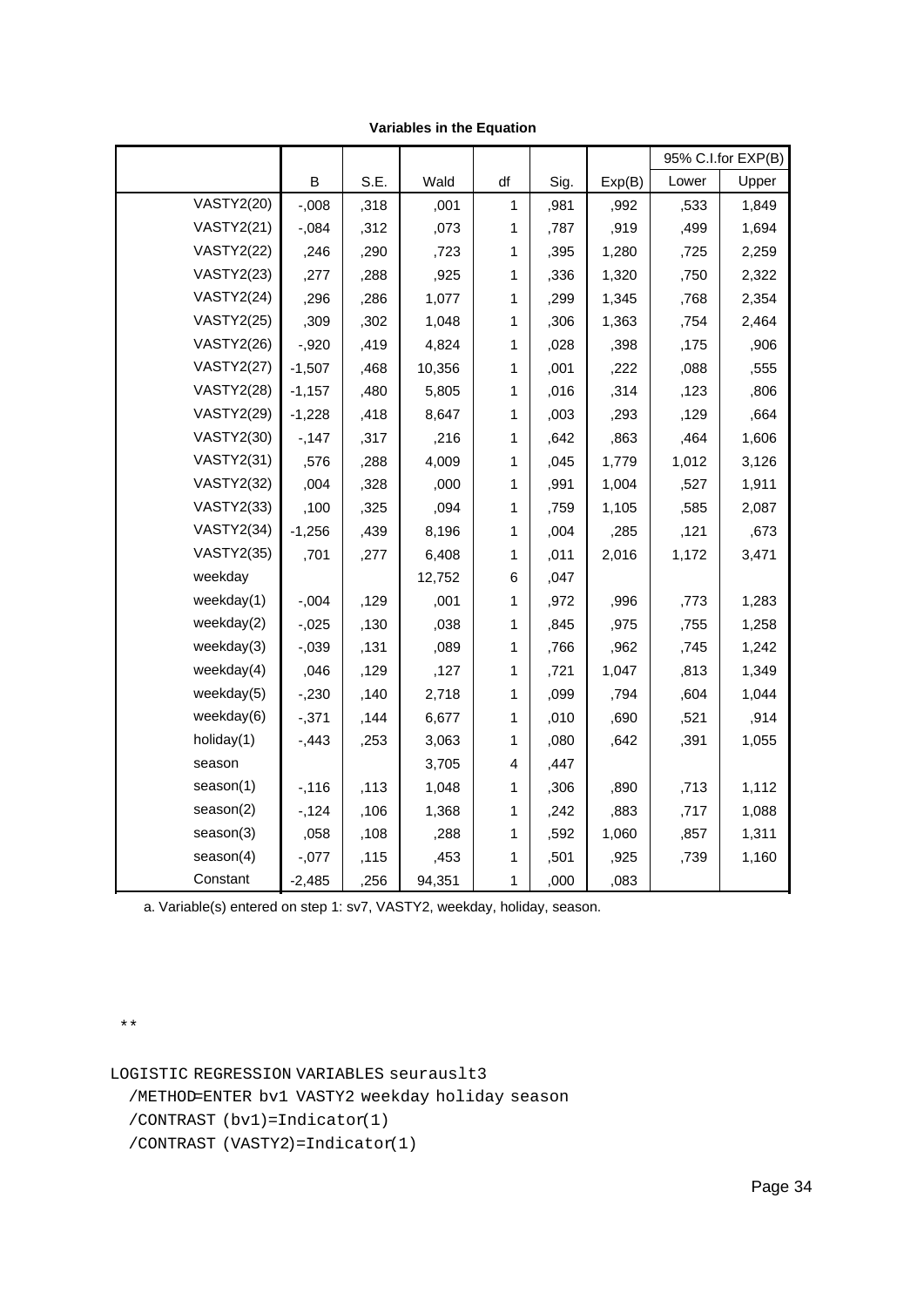```
 /CONTRAST (weekday)=Indicator(1)
/CONTRAST (holiday)=Indicator(1)
/CONTRAST (season)=Indicator(1)
/PRINT=CI(95)
/CRITERIA=PIN(0.05) POUT(0.10) ITERATE(20) CUT(0.5).
```
# **Block 1: Method = Enter**

#### **Omnibus Tests of Model Coefficients**

|        |              | Chi-square | df | Sig. |
|--------|--------------|------------|----|------|
| Step 1 | Step         | 327,914    | 48 | ,000 |
|        | <b>Block</b> | 327,914    | 48 | ,000 |
|        | Model        | 327,914    | 48 | ,000 |

#### **Model Summary**

| Step | $-2$ Log<br>likelihood | Cox &<br>Snell R<br>Square | Nagelkerke<br>R Square |
|------|------------------------|----------------------------|------------------------|
|      |                        |                            | .105                   |
|      | $3211.14^a$            | .026                       |                        |

a. Estimation terminated at iteration number 9 because parameter estimates changed by less than ,001.

|        |                                        |                                   | Predicted   |
|--------|----------------------------------------|-----------------------------------|-------------|
|        |                                        |                                   | seurausit3  |
|        |                                        |                                   | seuraus     |
|        |                                        |                                   | highest $=$ |
|        |                                        |                                   | 0 ingen     |
|        |                                        |                                   | händelse    |
|        |                                        |                                   | eller ei    |
|        | Observed                               |                                   | haittaa     |
| Step 1 | seurauslt3 seuraus highest = haitta (i | 0 ingen händelse eller ei haittaa | 12075       |
|        | någon form)                            | 1 haitta (i någon form)           | 400         |
|        | Overall Percentage                     |                                   |             |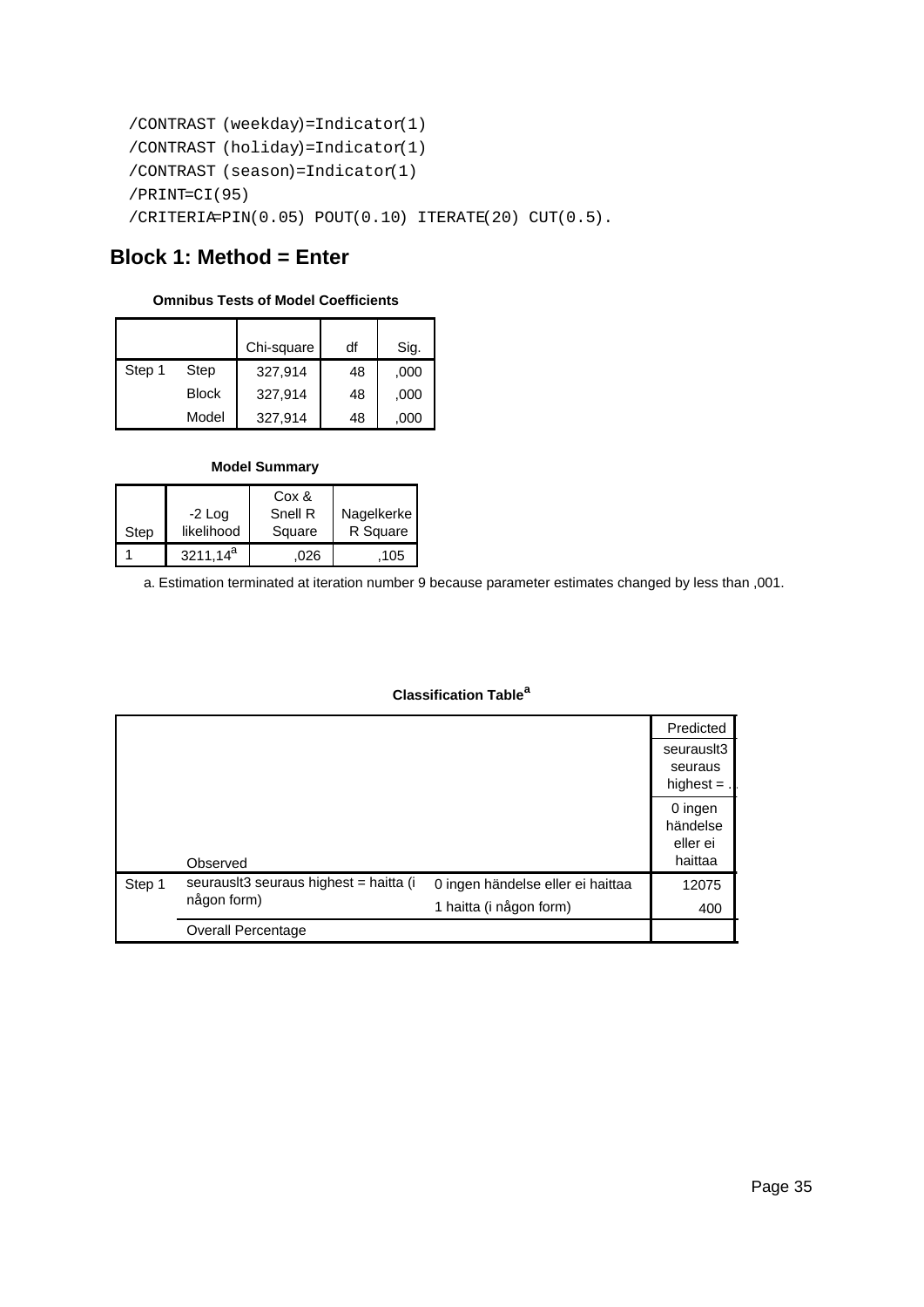#### **Classification Table<sup>a</sup>**

|        |                                                       |                                   | Predicted    |
|--------|-------------------------------------------------------|-----------------------------------|--------------|
|        |                                                       |                                   | seurausit3   |
|        |                                                       |                                   | seuraus      |
|        |                                                       |                                   | highest $= $ |
|        |                                                       |                                   |              |
|        |                                                       |                                   | 1 haitta (i  |
|        |                                                       |                                   | någon        |
|        | Observed                                              |                                   | form)        |
| Step 1 | seurausit3 seuraus highest = haitta (i<br>någon form) | 0 ingen händelse eller ei haittaa | 0            |
|        |                                                       | 1 haitta (i någon form)           | 0            |
|        | Overall Percentage                                    |                                   |              |

## **Classification Table<sup>a</sup>**

|        |                                        |                                   | Predicted  |
|--------|----------------------------------------|-----------------------------------|------------|
|        |                                        |                                   |            |
|        |                                        |                                   |            |
|        |                                        |                                   |            |
|        |                                        |                                   |            |
|        |                                        |                                   | Percentage |
|        | Observed                               |                                   | Correct    |
| Step 1 | seurauslt3 seuraus highest = haitta (i | 0 ingen händelse eller ei haittaa | 100,0      |
|        | någon form)                            | 1 haitta (i någon form)           | ,0         |
|        | <b>Overall Percentage</b>              |                                   | 96,8       |

a. The cut value is ,500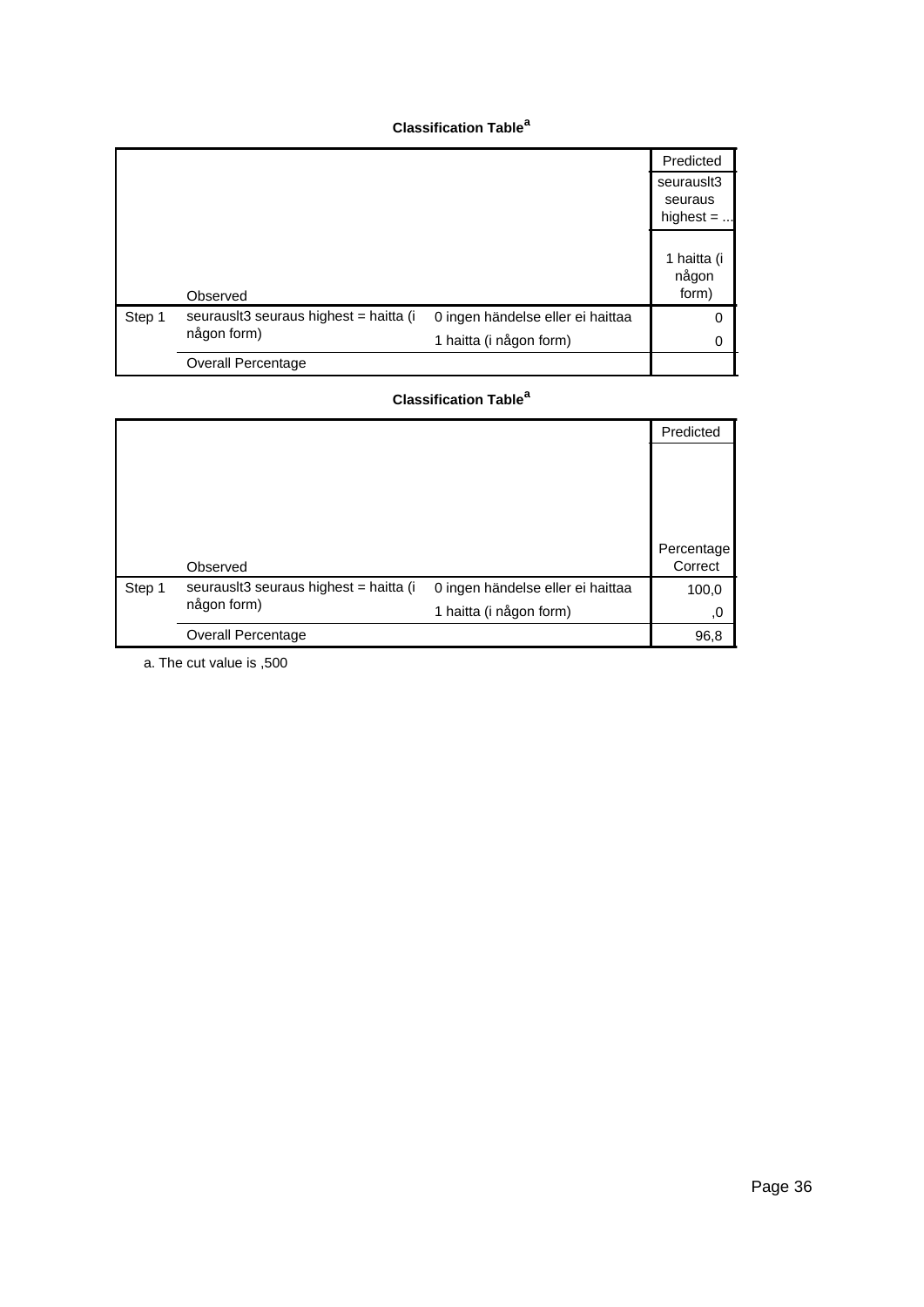|                     |                   |          |       |         |              |      |        |       | 95% C.I.for EXP(B) |
|---------------------|-------------------|----------|-------|---------|--------------|------|--------|-------|--------------------|
|                     |                   | B        | S.E.  | Wald    | df           | Sig. | Exp(B) | Lower | Upper              |
| Step 1 <sup>a</sup> | bv1               |          |       | 2,915   | 2            | ,233 |        |       |                    |
|                     | bv1(1)            | $-164$   | ,149  | 1,207   | 1            | ,272 | ,849   | ,633  | 1,137              |
|                     | bv1(2)            | ,107     | ,121  | ,784    | 1            | ,376 | 1,113  | ,878  | 1,411              |
|                     | VASTY2            |          |       | 227,323 | 35           | ,000 |        |       |                    |
|                     | VASTY2(1)         | ,601     | ,424  | 2,008   | 1            | ,156 | 1,824  | ,794  | 4,188              |
|                     | VASTY2(2)         | 1,205    | ,390  | 9,552   | 1            | ,002 | 3,337  | 1,554 | 7,166              |
|                     | VASTY2(3)         | $-1,621$ | ,788  | 4,230   | 1            | ,040 | ,198   | ,042  | ,927               |
|                     | VASTY2(4)         | ,455     | ,432  | 1,113   | 1            | ,292 | 1,577  | ,677  | 3,674              |
|                     | VASTY2(5)         | ,451     | ,442  | 1,041   | 1            | ,308 | 1,569  | ,660  | 3,731              |
|                     | VASTY2(6)         | $-1,580$ | ,787  | 4,035   | 1            | ,045 | ,206   | ,044  | ,962               |
|                     | VASTY2(7)         | ,569     | ,426  | 1,786   | 1            | ,181 | 1,767  | ,767  | 4,069              |
|                     | VASTY2(8)         | ,249     | ,449  | ,308    | 1            | ,579 | 1,283  | ,532  | 3,090              |
|                     | VASTY2(9)         | 1,093    | ,398  | 7,532   | 1            | ,006 | 2,984  | 1,367 | 6,515              |
|                     | <b>VASTY2(10)</b> | 1,458    | ,381  | 14,666  | 1            | ,000 | 4,299  | 2,038 | 9,070              |
|                     | <b>VASTY2(11)</b> | 1,130    | ,393  | 8,254   | 1            | ,004 | 3,096  | 1,432 | 6,694              |
|                     | <b>VASTY2(12)</b> | ,613     | ,420  | 2,129   | 1            | ,145 | 1,847  | ,810  | 4,211              |
|                     | <b>VASTY2(13)</b> | 1,441    | ,383  | 14,149  | 1            | ,000 | 4,225  | 1,994 | 8,952              |
|                     | <b>VASTY2(14)</b> | ,158     | ,457  | ,120    | 1            | ,729 | 1,172  | ,478  | 2,872              |
|                     | <b>VASTY2(15)</b> | $-1,566$ | ,786  | 3,969   | 1            | ,046 | ,209   | ,045  | ,975               |
|                     | <b>VASTY2(16)</b> | $-0.502$ | ,675  | ,554    | 1            | ,457 | ,605   | ,161  | 2,272              |
|                     | <b>VASTY2(17)</b> | $-252$   | ,510  | ,244    | 1            | ,621 | ,777   | ,286  | 2,113              |
|                     | <b>VASTY2(18)</b> | $-1,113$ | ,672  | 2,749   | 1            | ,097 | ,328   | ,088  | 1,225              |
|                     | <b>VASTY2(19)</b> | $-2,106$ | 1,061 | 3,942   | 1            | ,047 | ,122   | ,015  | ,973               |
|                     | <b>VASTY2(20)</b> | ,428     | ,451  | ,902    | 1            | ,342 | 1,534  | ,634  | 3,712              |
|                     | <b>VASTY2(21)</b> | $-1,553$ | ,786  | 3,904   | 1            | ,048 | ,212   | ,045  | ,988               |
|                     | <b>VASTY2(22)</b> | $-777$   | ,607  | 1,642   | 1            | ,200 | ,460   | ,140  | 1,509              |
|                     | <b>VASTY2(23)</b> | ,199     | ,456  | ,190    | 1            | ,663 | 1,220  | ,499  | 2,984              |
|                     | <b>VASTY2(24)</b> | $-0.915$ | ,608  | 2,270   | 1            | 132  | ,400   | ,122  | 1,317              |
|                     | <b>VASTY2(25)</b> | $-1,333$ | ,786  | 2,877   | 1            | ,090 | ,264   | ,056  | 1,231              |
|                     | <b>VASTY2(26)</b> | $-2,073$ | 1,058 | 3,840   | 1            | ,050 | ,126   | ,016  | 1,000              |
|                     | <b>VASTY2(27)</b> | $-0.897$ | ,607  | 2,182   | 1            | ,140 | ,408   | ,124  | 1,341              |
|                     | <b>VASTY2(28)</b> | $-168$   | ,567  | ,088    | 1            | ,767 | ,846   | ,278  | 2,569              |
|                     | <b>VASTY2(29)</b> | $-470$   | ,533  | ,778    | 1            | ,378 | ,625   | ,220  | 1,777              |
|                     | <b>VASTY2(30)</b> | $-0.305$ | ,510  | ,358    | 1            | ,550 | ,737   | ,271  | 2,004              |
|                     | <b>VASTY2(31)</b> | 1,234    | ,390  | 10,020  | 1            | ,002 | 3,437  | 1,600 | 7,380              |
|                     | <b>VASTY2(32)</b> | $-242$   | ,511  | ,224    | 1            | ,636 | ,785   | ,288  | 2,138              |
|                     | <b>VASTY2(33)</b> | $-264$   | ,511  | ,267    | 1            | ,605 | ,768   | ,282  | 2,090              |
|                     | <b>VASTY2(34)</b> | $-1,152$ | ,671  | 2,946   | 1            | ,086 | ,316   | ,085  | 1,178              |
|                     | <b>VASTY2(35)</b> | ,052     | ,482  | ,012    | 1            | ,913 | 1,054  | ,410  | 2,710              |
|                     | weekday           |          |       | 12,250  | 6            | ,057 |        |       |                    |
|                     | weekday(1)        | ,221     | ,185  | 1,422   | 1            | ,233 | 1,247  | ,867  | 1,794              |
|                     | weekday(2)        | $-0.015$ | ,195  | ,006    | $\mathbf{1}$ | ,940 | ,986   | ,673  | 1,444              |

#### **Variables in the Equation**

 $\overline{P}$  Page 37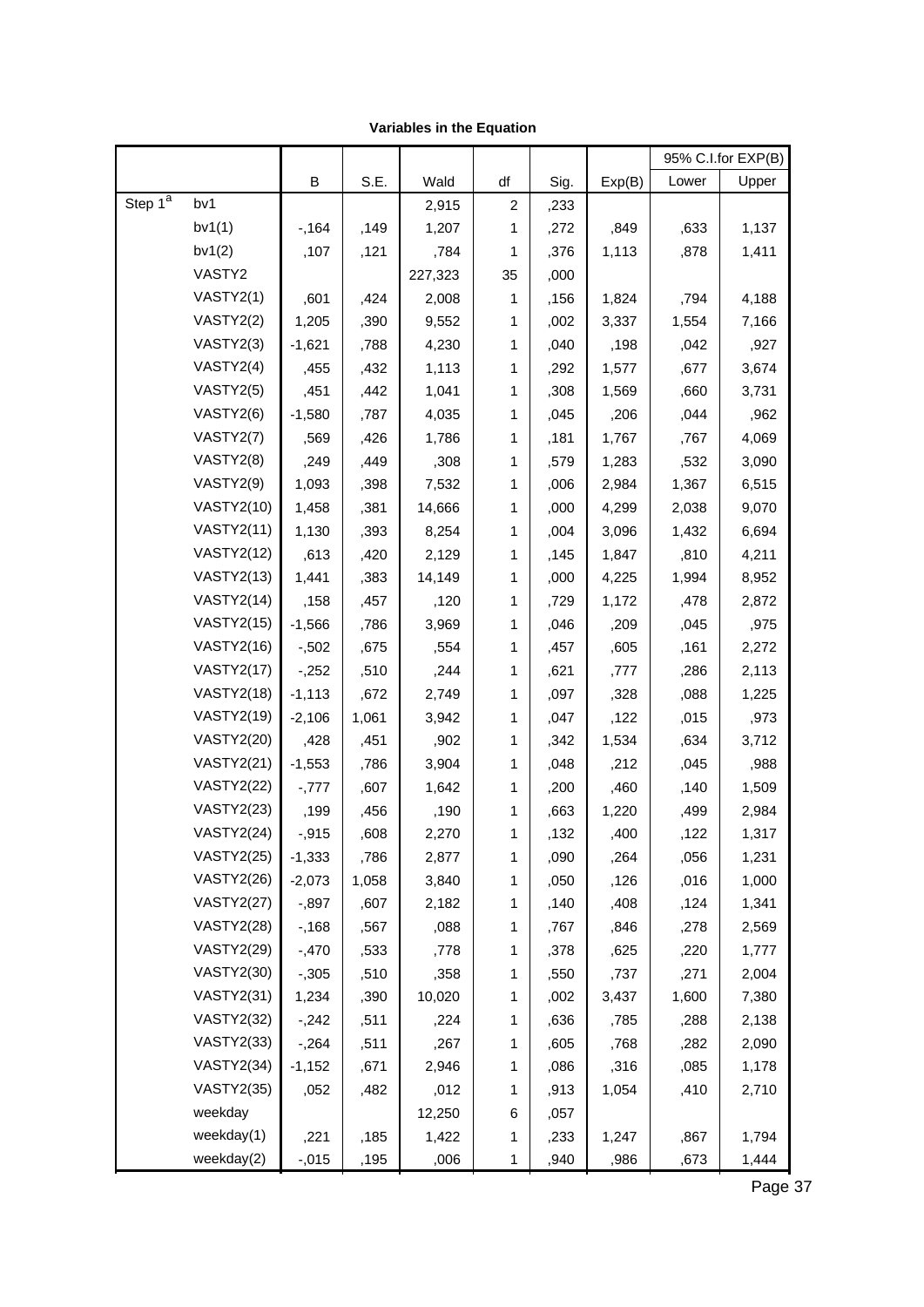|               |          |      |        |    |      |        |       | 95% C.I.for EXP(B) |
|---------------|----------|------|--------|----|------|--------|-------|--------------------|
|               | B        | S.E. | Wald   | df | Sig. | Exp(B) | Lower | Upper              |
| weekday(3)    | ,081     | ,191 | .178   | 1  | ,673 | 1,084  | ,745  | 1,576              |
| weekday $(4)$ | ,240     | ,186 | 1,669  | 1  | ,196 | 1,272  | ,883  | 1,831              |
| weekday $(5)$ | $-.051$  | ,200 | 064    | 1  | .800 | ,951   | ,643  | 1,406              |
| weekday(6)    | $-.400$  | ,217 | 3,386  | 1  | .066 | .670   | ,438  | 1,026              |
| holiday $(1)$ | $-.468$  | .372 | 1,579  | 1  | ,209 | ,626   | ,302  | 1,299              |
| season        |          |      | 10,214 | 4  | ,037 |        |       |                    |
| season(1)     | $-.203$  | ,162 | 1,567  | 1  | .211 | ,816   | ,594  | 1,122              |
| season(2)     | $-.082$  | ,146 | .313   | 1  | .576 | ,921   | ,692  | 1,227              |
| season(3)     | .073     | ,151 | ,235   | 1  | .628 | 1,076  | ,801  | 1,445              |
| season(4)     | $-.482$  | .181 | 7,122  | 1  | .008 | ,617   | ,433  | ,880               |
| Constant      | $-3,548$ | .373 | 90,257 | 1  | ,000 | ,029   |       |                    |

**Variables in the Equation**

a. Variable(s) entered on step 1: bv1, VASTY2, weekday, holiday, season.

#### LOGISTIC REGRESSION VARIABLES seurauslt3

/METHOD=ENTER bv2 VASTY2 weekday holiday season

```
 /CONTRAST (bv2)=Indicator(1)
```

```
 /CONTRAST (VASTY2)=Indicator(1)
```

```
 /CONTRAST (weekday)=Indicator(1)
```

```
 /CONTRAST (holiday)=Indicator(1)
```

```
 /CONTRAST (season)=Indicator(1)
```

```
 /PRINT=CI(95)
```

```
 /CRITERIA=PIN(0.05) POUT(0.10) ITERATE(20) CUT(0.5).
```
## **Block 1: Method = Enter**

### **Omnibus Tests of Model Coefficients**

|        |              | Chi-square | df | Sig. |
|--------|--------------|------------|----|------|
| Step 1 | Step         | 326,097    | 48 | ,000 |
|        | <b>Block</b> | 326,097    | 48 | ,000 |
|        | Model        | 326,097    | 48 | .000 |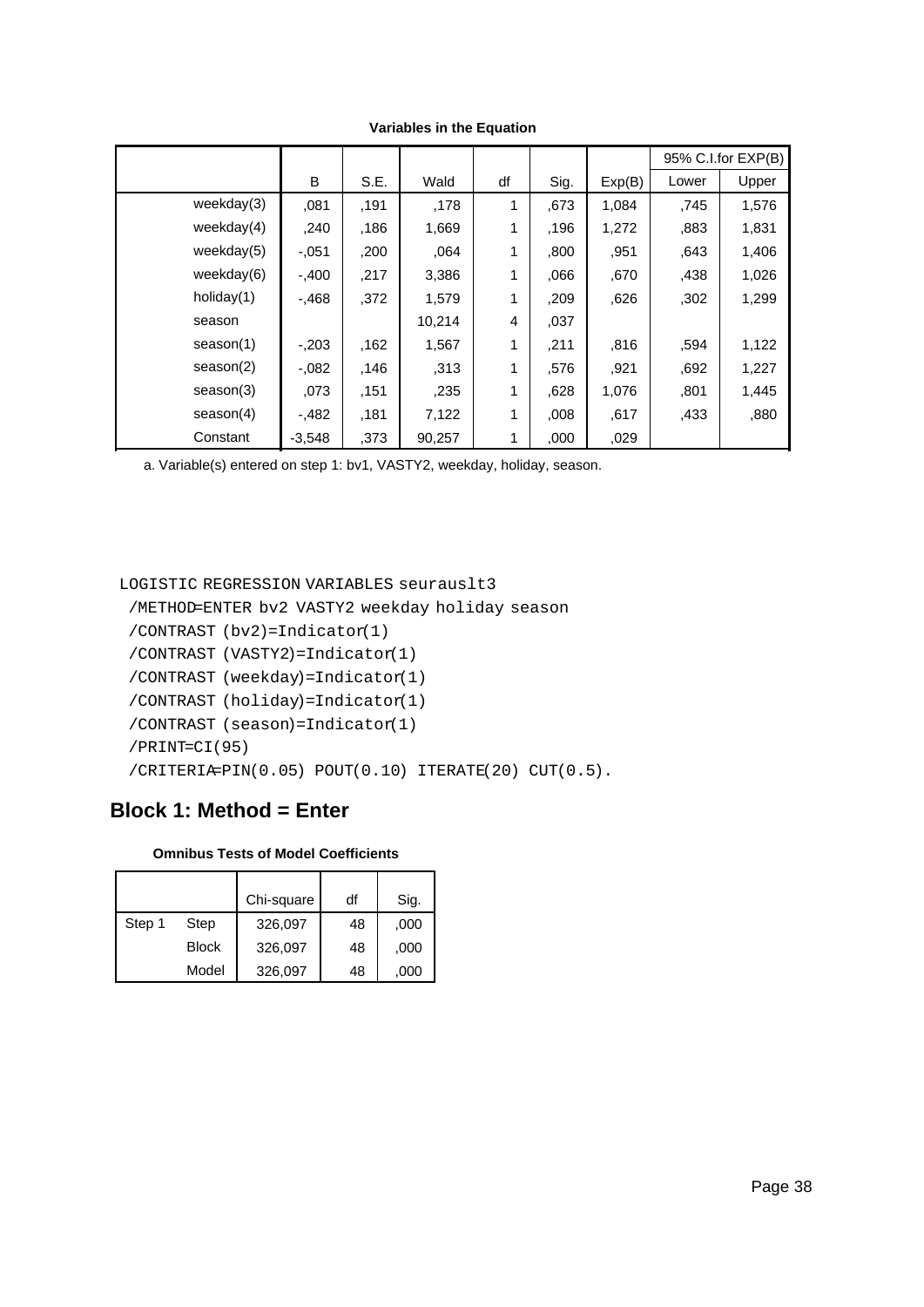**Model Summary**

| Step | $-2$ Log<br>likelihood | Cox &<br>Snell R<br>Square | Nagelkerke<br>R Square |
|------|------------------------|----------------------------|------------------------|
|      | $3212,95^a$            | 026                        | 104                    |

a. Estimation terminated at iteration number 9 because parameter estimates changed by less than ,001.

## **Classification Table<sup>a</sup>**

|        |                                                       |                                                              | Predicted<br>seurausit3<br>seuraus<br>highest $=$ . |
|--------|-------------------------------------------------------|--------------------------------------------------------------|-----------------------------------------------------|
|        | Observed                                              |                                                              | 0 ingen<br>händelse<br>eller ei<br>haittaa          |
| Step 1 | seurauslt3 seuraus highest = haitta (i<br>någon form) | 0 ingen händelse eller ei haittaa<br>1 haitta (i någon form) | 12075<br>400                                        |
|        | <b>Overall Percentage</b>                             |                                                              |                                                     |

## **Classification Table<sup>a</sup>**

|        |                                        |                                   | Predicted   |
|--------|----------------------------------------|-----------------------------------|-------------|
|        |                                        |                                   | seurausit3  |
|        |                                        |                                   | seuraus     |
|        |                                        |                                   | highest $=$ |
|        |                                        |                                   |             |
|        |                                        |                                   | 1 haitta (i |
|        |                                        |                                   | någon       |
|        | Observed                               |                                   | form)       |
| Step 1 | seurausit3 seuraus highest = haitta (i | 0 ingen händelse eller ei haittaa | 0           |
|        | någon form)                            | 1 haitta (i någon form)           | 0           |
|        | Overall Percentage                     |                                   |             |

|        |                                        |                                   | Predicted             |
|--------|----------------------------------------|-----------------------------------|-----------------------|
|        |                                        |                                   |                       |
|        | Observed                               |                                   | Percentage<br>Correct |
| Step 1 | seurausit3 seuraus highest = haitta (i | 0 ingen händelse eller ei haittaa | 100,0                 |
|        | någon form)                            | 1 haitta (i någon form)           | .0                    |
|        | <b>Overall Percentage</b>              |                                   | 96,8                  |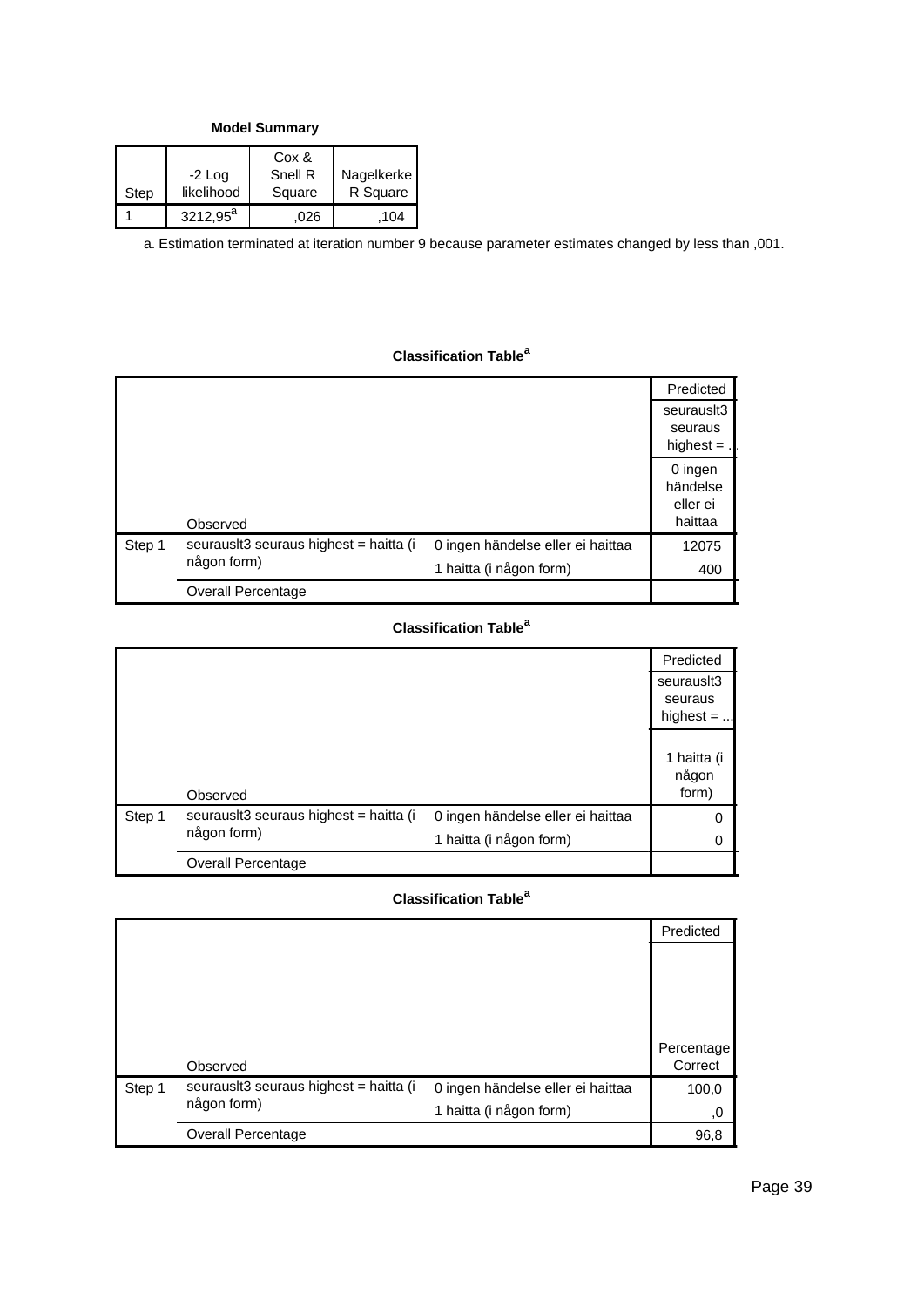#### a. The cut value is ,500

|                         |                   |          |       |         |                         |      |        |       | 95% C.I.for EXP(B) |
|-------------------------|-------------------|----------|-------|---------|-------------------------|------|--------|-------|--------------------|
|                         |                   | B        | S.E.  | Wald    | df                      | Sig. | Exp(B) | Lower | Upper              |
| Step $1^{\overline{a}}$ | bv <sub>2</sub>   |          |       | 1,141   | $\overline{\mathbf{c}}$ | ,565 |        |       |                    |
|                         | bv2(1)            | ,047     | ,150  | ,100    | 1                       | ,752 | 1,049  | ,781  | 1,407              |
|                         | bv2(2)            | ,138     | ,136  | 1,025   | 1                       | ,311 | 1,148  | ,879  | 1,499              |
|                         | VASTY2            |          |       | 230,166 | 35                      | ,000 |        |       |                    |
|                         | VASTY2(1)         | ,595     | ,424  | 1,971   | 1                       | ,160 | 1,814  | ,790  | 4,164              |
|                         | VASTY2(2)         | 1,221    | ,390  | 9,800   | 1                       | ,002 | 3,390  | 1,579 | 7,280              |
|                         | VASTY2(3)         | $-1,577$ | ,788  | 4,009   | 1                       | ,045 | ,207   | ,044  | ,967               |
|                         | VASTY2(4)         | ,487     | ,431  | 1,274   | 1                       | ,259 | 1,627  | ,699  | 3,788              |
|                         | VASTY2(5)         | ,463     | ,442  | 1,101   | 1                       | ,294 | 1,590  | ,669  | 3,779              |
|                         | VASTY2(6)         | $-1,556$ | ,786  | 3,916   | 1                       | ,048 | ,211   | ,045  | ,985               |
|                         | VASTY2(7)         | ,606     | ,424  | 2,043   | 1                       | ,153 | 1,834  | ,798  | 4,211              |
|                         | VASTY2(8)         | ,272     | ,449  | ,367    | 1                       | ,545 | 1,312  | ,544  | 3,163              |
|                         | VASTY2(9)         | 1,114    | ,398  | 7,820   | 1                       | ,005 | 3,047  | 1,396 | 6,652              |
|                         | <b>VASTY2(10)</b> | 1,486    | ,381  | 15,215  | 1                       | ,000 | 4,418  | 2,094 | 9,322              |
|                         | <b>VASTY2(11)</b> | 1,139    | ,393  | 8,399   | 1                       | ,004 | 3,125  | 1,446 | 6,753              |
|                         | <b>VASTY2(12)</b> | ,641     | ,421  | 2,326   | 1                       | ,127 | 1,899  | ,833  | 4,330              |
|                         | <b>VASTY2(13)</b> | 1,482    | ,383  | 14,951  | 1                       | ,000 | 4,404  | 2,077 | 9,336              |
|                         | <b>VASTY2(14)</b> | ,176     | ,457  | ,148    | 1                       | ,701 | 1,192  | ,486  | 2,921              |
|                         | <b>VASTY2(15)</b> | $-1,551$ | ,786  | 3,892   | 1                       | ,049 | ,212   | ,045  | ,990               |
|                         | <b>VASTY2(16)</b> | $-0.515$ | ,675  | ,582    | 1                       | ,445 | ,598   | ,159  | 2,242              |
|                         | <b>VASTY2(17)</b> | $-266$   | ,510  | ,271    | 1                       | ,602 | ,767   | ,282  | 2,084              |
|                         | <b>VASTY2(18)</b> | $-1,125$ | ,671  | 2,807   | 1                       | ,094 | ,325   | ,087  | 1,210              |
|                         | <b>VASTY2(19)</b> | $-2,212$ | 1,059 | 4,364   | 1                       | ,037 | ,109   | ,014  | ,872               |
|                         | <b>VASTY2(20)</b> | ,442     | ,450  | ,966    | 1                       | ,326 | 1,556  | ,644  | 3,760              |
|                         | <b>VASTY2(21)</b> | $-1,543$ | ,786  | 3,857   | 1                       | ,050 | ,214   | ,046  | ,997               |
|                         | <b>VASTY2(22)</b> | $-0.807$ | ,607  | 1,770   | 1                       | ,183 | ,446   | ,136  | 1,465              |
|                         | <b>VASTY2(23)</b> | ,190     | ,456  | ,173    | $\mathbf{1}$            | ,678 | 1,209  | ,494  | 2,956              |
|                         | <b>VASTY2(24)</b> | $-0.886$ | .607  | 2,127   | 1                       | .145 | .412   | .125  | 1,356              |
|                         | <b>VASTY2(25)</b> | $-1,337$ | ,786  | 2,890   | 1                       | ,089 | ,263   | ,056  | 1,227              |
|                         | <b>VASTY2(26)</b> | $-2,061$ | 1,058 | 3,795   | 1                       | ,051 | ,127   | ,016  | 1,013              |
|                         | <b>VASTY2(27)</b> | $-0.883$ | ,607  | 2,113   | 1                       | ,146 | ,414   | ,126  | 1,360              |
|                         | <b>VASTY2(28)</b> | $-137$   | ,567  | ,058    | 1                       | ,809 | ,872   | ,287  | 2,652              |
|                         | <b>VASTY2(29)</b> | $-0.448$ | ,533  | ,707    | 1                       | ,400 | ,639   | ,225  | 1,816              |
|                         | <b>VASTY2(30)</b> | $-289$   | ,510  | ,322    | 1                       | ,571 | ,749   | ,275  | 2,035              |
|                         | <b>VASTY2(31)</b> | 1,224    | ,389  | 9,888   | 1                       | ,002 | 3,399  | 1,586 | 7,289              |
|                         | <b>VASTY2(32)</b> | $-272$   | ,511  | ,283    | 1                       | ,595 | ,762   | ,280  | 2,073              |
|                         | <b>VASTY2(33)</b> | $-282$   | ,510  | ,304    | 1                       | ,581 | ,755   | ,278  | 2,052              |
|                         | <b>VASTY2(34)</b> | $-1,142$ | ,671  | 2,894   | 1                       | ,089 | ,319   | ,086  | 1,190              |
|                         | <b>VASTY2(35)</b> | ,074     | ,481  | ,024    | 1                       | ,878 | 1,077  | ,420  | 2,763              |

#### **Variables in the Equation**

Page 40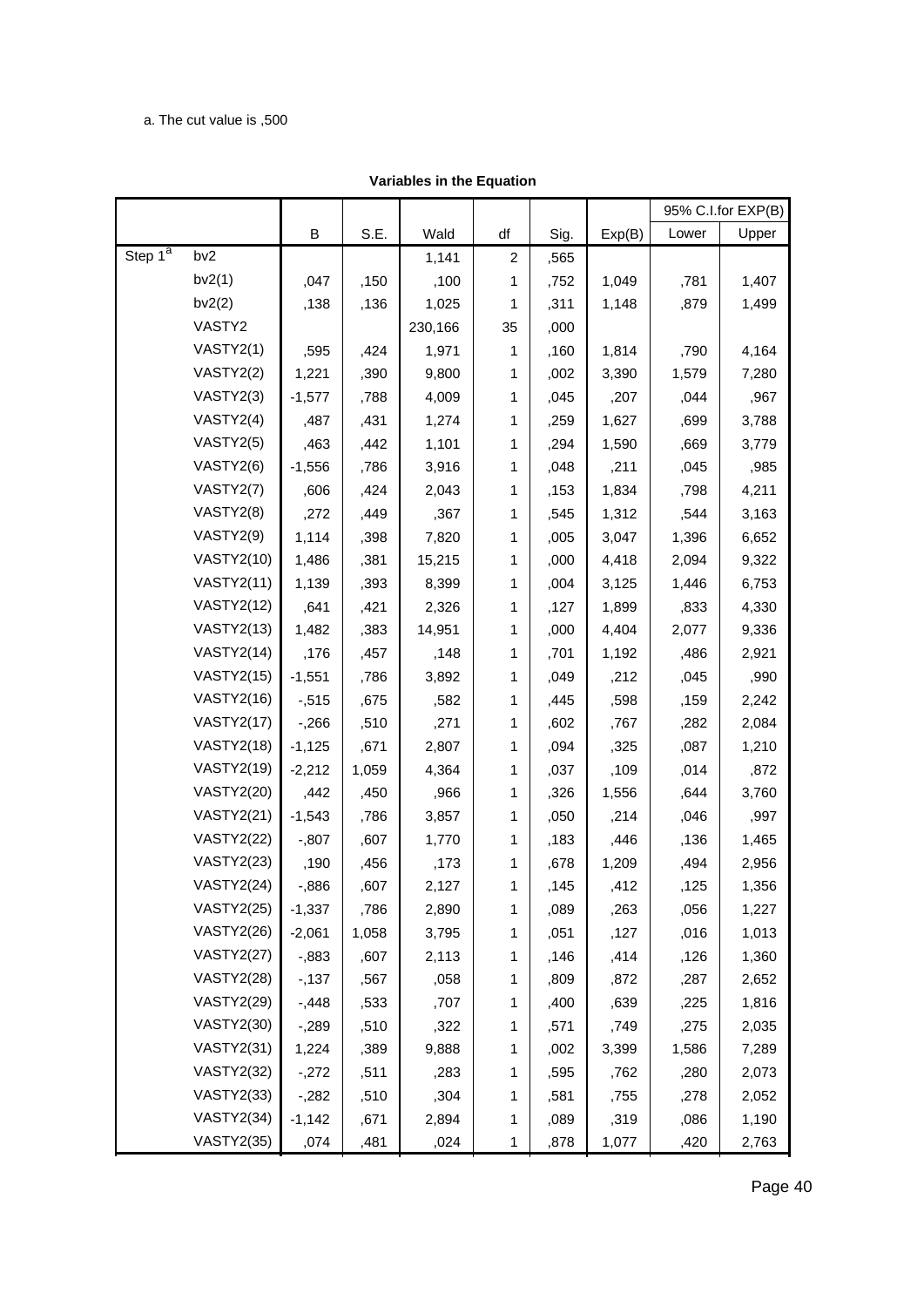|               |          |      |        |                |      |        | 95% C.I.for EXP(B) |       |
|---------------|----------|------|--------|----------------|------|--------|--------------------|-------|
|               | B        | S.E. | Wald   | df             | Sig. | Exp(B) | Lower              | Upper |
| weekday       |          |      | 12,613 | 6              | ,050 |        |                    |       |
| weekday(1)    | ,227     | ,185 | 1,495  | 1              | ,221 | 1,254  | ,872               | 1,803 |
| weekday(2)    | $-0.013$ | ,195 | ,005   | 1              | ,946 | ,987   | ,674               | 1,446 |
| weekday(3)    | ,080     | ,191 | ,173   | 1              | ,677 | 1,083  | ,745               | 1,574 |
| weekday $(4)$ | ,235     | ,186 | 1,591  | 1              | ,207 | 1,264  | ,878               | 1,820 |
| weekday(5)    | $-0.063$ | ,200 | .098   | 1              | ,754 | ,939   | ,635               | 1,390 |
| weekday(6)    | $-0.409$ | ,217 | 3,534  | 1              | ,060 | ,665   | ,434               | 1,018 |
| holiday(1)    | $-478$   | ,373 | 1,648  | 1              | ,199 | ,620   | ,299               | 1,287 |
| season        |          |      | 10,322 | $\overline{4}$ | ,035 |        |                    |       |
| season(1)     | $-210$   | ,162 | 1,675  | 1              | ,196 | ,811   | ,590               | 1,114 |
| season(2)     | $-107$   | ,146 | ,534   | 1              | ,465 | ,899   | ,675               | 1,197 |
| season(3)     | ,067     | ,150 | ,196   | 1              | ,658 | 1,069  | ,796               | 1,435 |
| season(4)     | $-.488$  | ,181 | 7,301  | 1              | ,007 | ,614   | ,431               | ,875  |
| Constant      | $-3,625$ | .382 | 90,231 | 1              | ,000 | ,027   |                    |       |

**Variables in the Equation**

a. Variable(s) entered on step 1: bv2, VASTY2, weekday, holiday, season.

```
LOGISTIC REGRESSION VARIABLES seurauslt3
 /METHOD=ENTER bv3 VASTY2 weekday holiday season
 /CONTRAST (bv3)=Indicator(1)
 /CONTRAST (VASTY2)=Indicator(1)
 /CONTRAST (weekday)=Indicator(1)
 /CONTRAST (holiday)=Indicator(1)
 /CONTRAST (season)=Indicator(1)
 /PRINT=CI(95)
 /CRITERIA=PIN(0.05) POUT(0.10) ITERATE(20) CUT(0.5).
```
# **Block 1: Method = Enter**

|  |  |  |  | <b>Omnibus Tests of Model Coefficients</b> |
|--|--|--|--|--------------------------------------------|
|--|--|--|--|--------------------------------------------|

|        |              | Chi-square | df | Sig. |
|--------|--------------|------------|----|------|
| Step 1 | Step         | 325,681    | 48 | ,000 |
|        | <b>Block</b> | 325,681    | 48 | ,000 |
|        | Model        | 325,681    | 48 | .000 |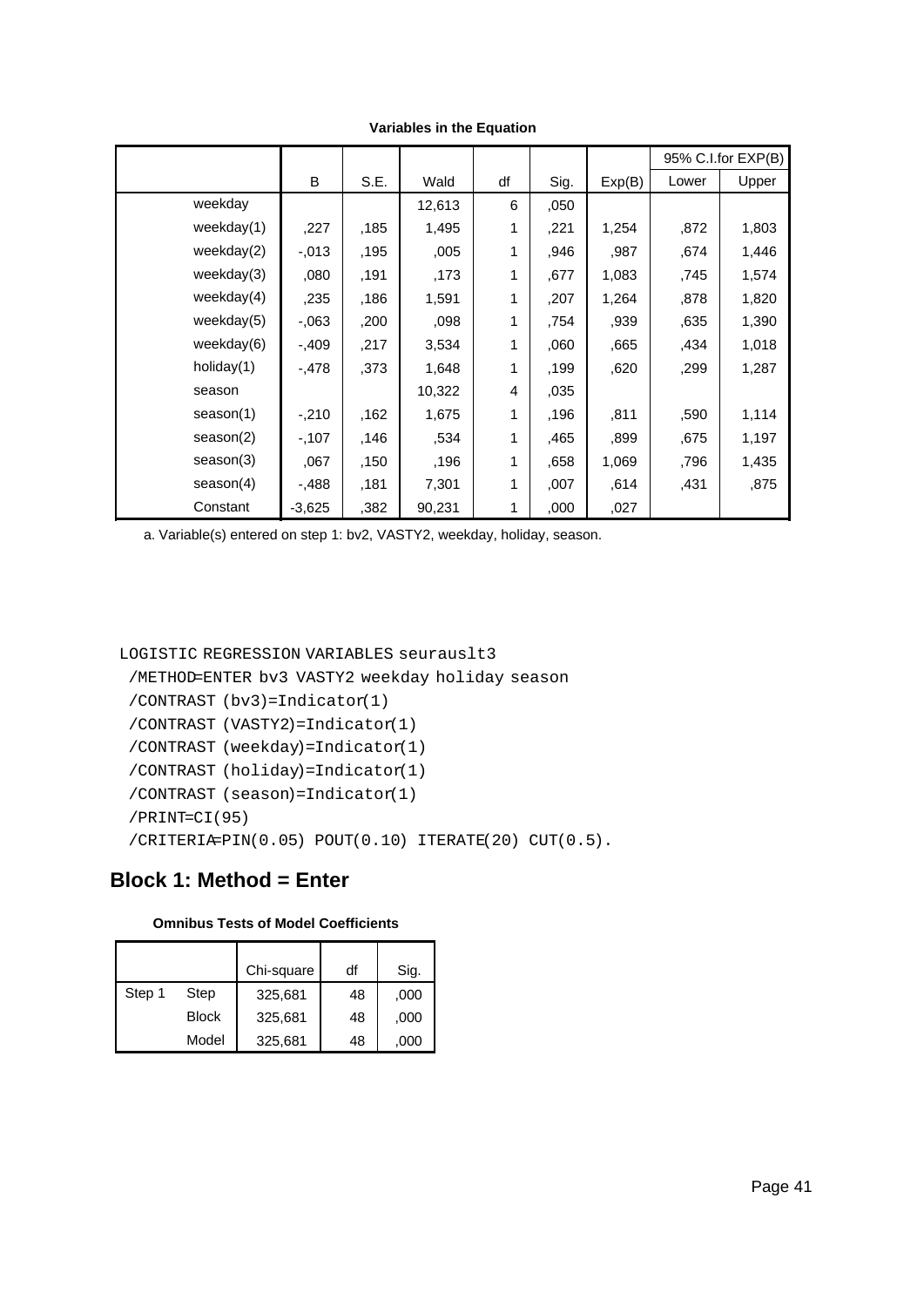**Model Summary**

| Step | $-2$ Log<br>likelihood | Cox &<br>Snell R<br>Square | Nagelkerke<br>R Square |
|------|------------------------|----------------------------|------------------------|
|      | $3213,37^a$            | 026                        | 104                    |

a. Estimation terminated at iteration number 9 because parameter estimates changed by less than ,001.

## **Classification Table<sup>a</sup>**

|        |                                                       |                                                              | Predicted<br>seurausit3<br>seuraus<br>highest $=$ . |
|--------|-------------------------------------------------------|--------------------------------------------------------------|-----------------------------------------------------|
|        | Observed                                              |                                                              | 0 ingen<br>händelse<br>eller ei<br>haittaa          |
| Step 1 | seurauslt3 seuraus highest = haitta (i<br>någon form) | 0 ingen händelse eller ei haittaa<br>1 haitta (i någon form) | 12075<br>400                                        |
|        | <b>Overall Percentage</b>                             |                                                              |                                                     |

### **Classification Table<sup>a</sup>**

|        |                                        |                                   | Predicted    |
|--------|----------------------------------------|-----------------------------------|--------------|
|        |                                        |                                   | seurausit3   |
|        |                                        |                                   | seuraus      |
|        |                                        |                                   | highest $= $ |
|        |                                        |                                   |              |
|        |                                        |                                   | 1 haitta (i  |
|        |                                        |                                   | någon        |
|        | Observed                               |                                   | form)        |
| Step 1 | seurauslt3 seuraus highest = haitta (i | 0 ingen händelse eller ei haittaa | 0            |
|        | någon form)                            | 1 haitta (i någon form)           | 0            |
|        | Overall Percentage                     |                                   |              |

|        |                                        |                                   | Predicted             |
|--------|----------------------------------------|-----------------------------------|-----------------------|
|        |                                        |                                   |                       |
|        | Observed                               |                                   | Percentage<br>Correct |
| Step 1 | seurausit3 seuraus highest = haitta (i | 0 ingen händelse eller ei haittaa | 100,0                 |
|        | någon form)                            | 1 haitta (i någon form)           | .0                    |
|        | <b>Overall Percentage</b>              |                                   | 96,8                  |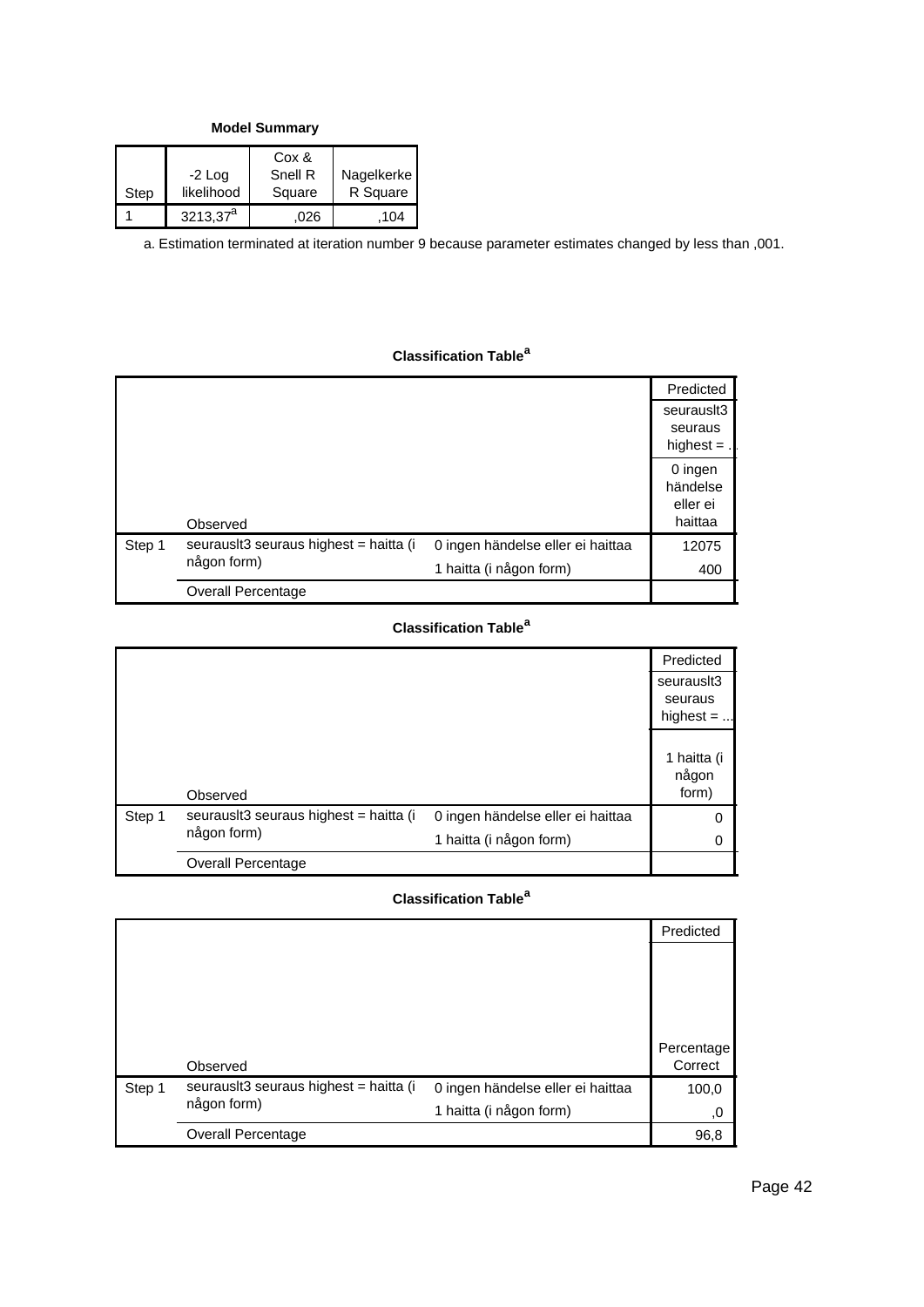#### a. The cut value is ,500

|                         |                   |          |       |         |                         |      |        |       | 95% C.I.for EXP(B) |
|-------------------------|-------------------|----------|-------|---------|-------------------------|------|--------|-------|--------------------|
|                         |                   | B        | S.E.  | Wald    | df                      | Sig. | Exp(B) | Lower | Upper              |
| Step $1^{\overline{a}}$ | bv3               |          |       | ,731    | $\overline{\mathbf{c}}$ | ,694 |        |       |                    |
|                         | bv3(1)            | $-0.092$ | ,199  | ,217    | 1                       | ,642 | ,912   | ,618  | 1,346              |
|                         | bv3(2)            | ,098     | ,150  | ,425    | 1                       | ,515 | 1,103  | ,821  | 1,481              |
|                         | VASTY2            |          |       | 232,872 | 35                      | ,000 |        |       |                    |
|                         | VASTY2(1)         | ,612     | ,424  | 2,082   | 1                       | ,149 | 1,845  | ,803  | 4,237              |
|                         | VASTY2(2)         | 1,227    | ,390  | 9,912   | 1                       | ,002 | 3,410  | 1,589 | 7,319              |
|                         | VASTY2(3)         | $-1,569$ | ,788  | 3,967   | 1                       | ,046 | ,208   | ,044  | ,975               |
|                         | VASTY2(4)         | ,493     | ,431  | 1,308   | 1                       | ,253 | 1,638  | ,703  | 3,815              |
|                         | VASTY2(5)         | ,474     | ,441  | 1,155   | 1                       | ,282 | 1,607  | ,677  | 3,818              |
|                         | VASTY2(6)         | $-1,552$ | ,787  | 3,889   | 1                       | ,049 | ,212   | ,045  | ,990               |
|                         | VASTY2(7)         | ,608     | ,428  | 2,019   | 1                       | ,155 | 1,838  | ,794  | 4,254              |
|                         | VASTY2(8)         | ,284     | ,448  | ,403    | 1                       | ,526 | 1,329  | ,552  | 3,197              |
|                         | VASTY2(9)         | 1,128    | ,398  | 8,050   | 1                       | ,005 | 3,089  | 1,417 | 6,734              |
|                         | <b>VASTY2(10)</b> | 1,491    | ,380  | 15,384  | 1                       | ,000 | 4,443  | 2,109 | 9,362              |
|                         | <b>VASTY2(11)</b> | 1,147    | ,393  | 8,514   | 1                       | ,004 | 3,149  | 1,457 | 6,805              |
|                         | <b>VASTY2(12)</b> | ,651     | ,420  | 2,406   | 1                       | ,121 | 1,918  | ,842  | 4,365              |
|                         | <b>VASTY2(13)</b> | 1,504    | ,381  | 15,606  | 1                       | ,000 | 4,498  | 2,133 | 9,483              |
|                         | <b>VASTY2(14)</b> | ,191     | ,457  | ,175    | 1                       | ,676 | 1,210  | ,495  | 2,962              |
|                         | <b>VASTY2(15)</b> | $-1,536$ | ,786  | 3,821   | 1                       | ,051 | ,215   | ,046  | 1,004              |
|                         | <b>VASTY2(16)</b> | $-0.508$ | ,676  | ,566    | 1                       | ,452 | ,601   | ,160  | 2,262              |
|                         | <b>VASTY2(17)</b> | $-260$   | ,510  | ,259    | 1                       | ,610 | ,771   | ,284  | 2,096              |
|                         | <b>VASTY2(18)</b> | $-1,115$ | ,672  | 2,758   | 1                       | ,097 | ,328   | ,088  | 1,223              |
|                         | <b>VASTY2(19)</b> | $-2,166$ | 1,063 | 4,150   | 1                       | ,042 | ,115   | ,014  | ,921               |
|                         | <b>VASTY2(20)</b> | ,452     | ,451  | 1,005   | 1                       | ,316 | 1,572  | ,649  | 3,803              |
|                         | <b>VASTY2(21)</b> | $-1,533$ | ,786  | 3,809   | 1                       | ,051 | ,216   | ,046  | 1,007              |
|                         | <b>VASTY2(22)</b> | $-0.815$ | ,606  | 1,808   | 1                       | ,179 | ,443   | ,135  | 1,452              |
|                         | <b>VASTY2(23)</b> | ,194     | ,456  | ,181    | $\mathbf{1}$            | ,671 | 1,214  | ,496  | 2,970              |
|                         | <b>VASTY2(24)</b> | $-0.876$ | .607  | 2,081   | 1                       | .149 | ,416   | .127  | 1,369              |
|                         | <b>VASTY2(25)</b> | $-1,332$ | ,786  | 2,870   | 1                       | ,090 | ,264   | ,057  | 1,232              |
|                         | <b>VASTY2(26)</b> | $-2,045$ | 1,058 | 3,740   | 1                       | ,053 | ,129   | ,016  | 1,028              |
|                         | <b>VASTY2(27)</b> | $-0.862$ | ,607  | 2,020   | 1                       | ,155 | ,422   | ,129  | 1,387              |
|                         | <b>VASTY2(28)</b> | $-121$   | ,566  | ,045    | 1                       | ,831 | ,886   | ,292  | 2,689              |
|                         | <b>VASTY2(29)</b> | $-0.445$ | ,533  | ,698    | 1                       | ,403 | ,641   | ,225  | 1,821              |
|                         | <b>VASTY2(30)</b> | $-289$   | ,510  | ,322    | 1                       | ,571 | ,749   | ,275  | 2,035              |
|                         | <b>VASTY2(31)</b> | 1,242    | ,392  | 10,069  | 1                       | ,002 | 3,464  | 1,608 | 7,462              |
|                         | <b>VASTY2(32)</b> | $-249$   | ,513  | ,235    | 1                       | ,628 | ,780   | ,285  | 2,132              |
|                         | <b>VASTY2(33)</b> | $-262$   | ,512  | ,262    | 1                       | ,609 | ,770   | ,282  | 2,099              |
|                         | <b>VASTY2(34)</b> | $-1,136$ | ,671  | 2,866   | 1                       | ,090 | ,321   | ,086  | 1,196              |
|                         | <b>VASTY2(35)</b> | ,084     | ,482  | ,031    | 1                       | ,861 | 1,088  | ,423  | 2,800              |

#### **Variables in the Equation**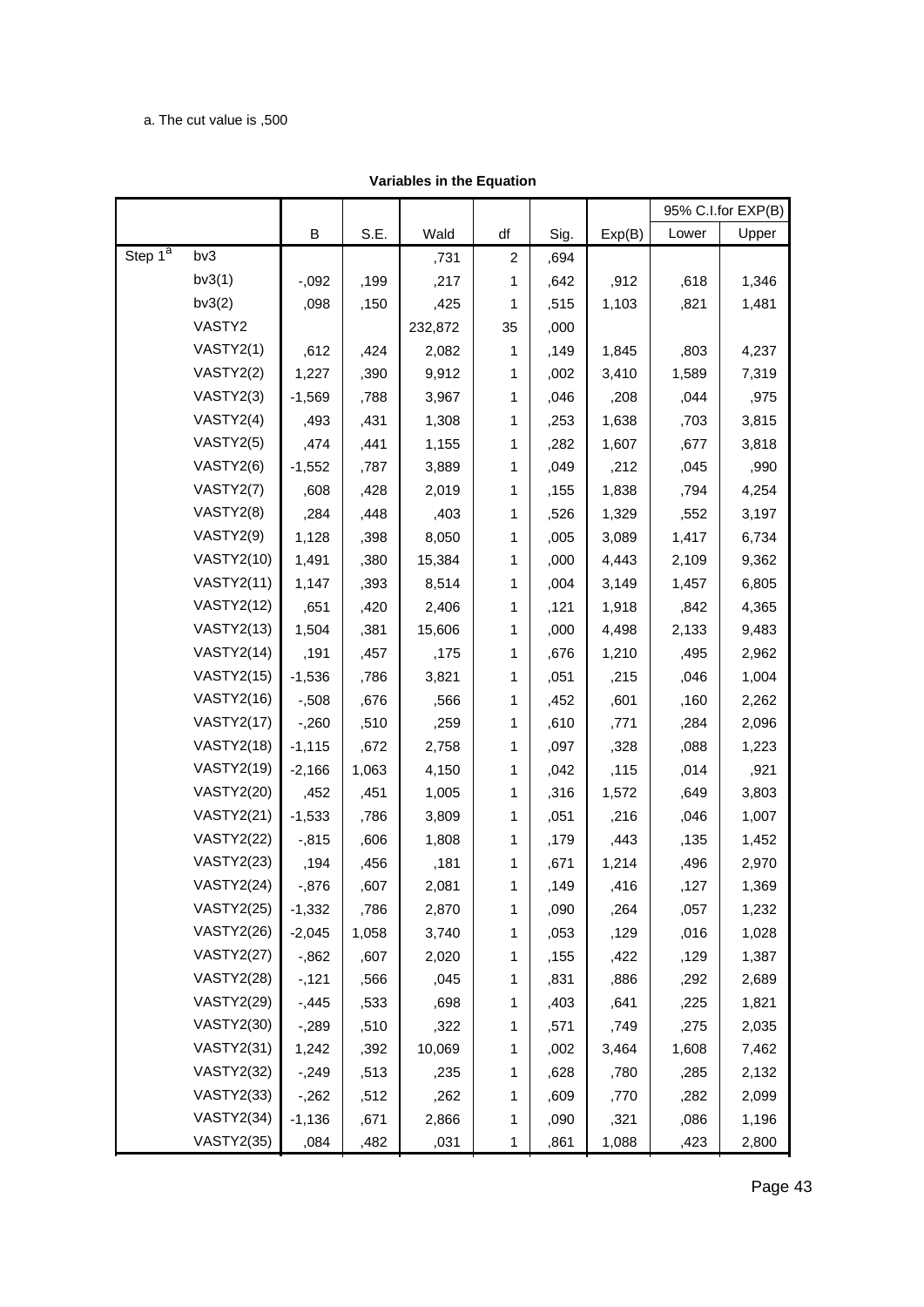|               |          |      |        |    |      |        |       | 95% C.I.for EXP(B) |
|---------------|----------|------|--------|----|------|--------|-------|--------------------|
|               | B        | S.E. | Wald   | df | Sig. | Exp(B) | Lower | Upper              |
| weekday       |          |      | 12,421 | 6  | ,053 |        |       |                    |
| weekday(1)    | ,223     | ,185 | 1,455  | 1  | ,228 | 1,250  | ,870  | 1,798              |
| weekday(2)    | $-0.019$ | ,195 | ,009   | 1  | ,923 | ,981   | ,670  | 1,437              |
| weekday(3)    | ,077     | ,191 | ,163   | 1  | .686 | 1,080  | ,743  | 1,571              |
| weekday $(4)$ | ,232     | ,186 | 1,562  | 1  | ,211 | 1,262  | ,876  | 1,816              |
| weekday(5)    | $-0.065$ | ,200 | ,107   | 1  | .743 | ,937   | ,634  | 1,385              |
| weekday(6)    | $-0.406$ | ,218 | 3,482  | 1  | ,062 | ,666   | ,435  | 1,021              |
| holiday(1)    | $-.479$  | ,373 | 1,657  | 1  | ,198 | ,619   | ,298  | 1,285              |
| season        |          |      | 10,360 | 4  | ,035 |        |       |                    |
| season(1)     | $-209$   | ,162 | 1,666  | 1  | ,197 | ,811   | ,590  | 1,115              |
| season(2)     | $-106$   | ,146 | ,527   | 1  | ,468 | ,900   | ,676  | 1,197              |
| season(3)     | ,067     | ,150 | ,200   | 1  | ,655 | 1,070  | ,796  | 1,436              |
| season(4)     | -,489    | ,181 | 7,323  | 1  | ,007 | ,613   | ,430  | ,874               |
| Constant      | $-3,562$ | .371 | 92,066 | 1  | ,000 | ,028   |       |                    |

**Variables in the Equation**

a. Variable(s) entered on step 1: bv3, VASTY2, weekday, holiday, season.

```
LOGISTIC REGRESSION VARIABLES seurauslt3
 /METHOD=ENTER sv3 VASTY2 weekday holiday season
 /CONTRAST (sv3)=Indicator(1)
 /CONTRAST (VASTY2)=Indicator(1)
 /CONTRAST (weekday)=Indicator(1)
 /CONTRAST (holiday)=Indicator(1)
 /CONTRAST (season)=Indicator(1)
 /PRINT=CI(95)
 /CRITERIA=PIN(0.05) POUT(0.10) ITERATE(20) CUT(0.5).
```

|  |  |  |  | <b>Omnibus Tests of Model Coefficients</b> |
|--|--|--|--|--------------------------------------------|
|--|--|--|--|--------------------------------------------|

|        |              | Chi-square | df | Sig. |
|--------|--------------|------------|----|------|
| Step 1 | Step         | 325,661    | 48 | ,000 |
|        | <b>Block</b> | 325,661    | 48 | ,000 |
|        | Model        | 325,661    | 48 | .000 |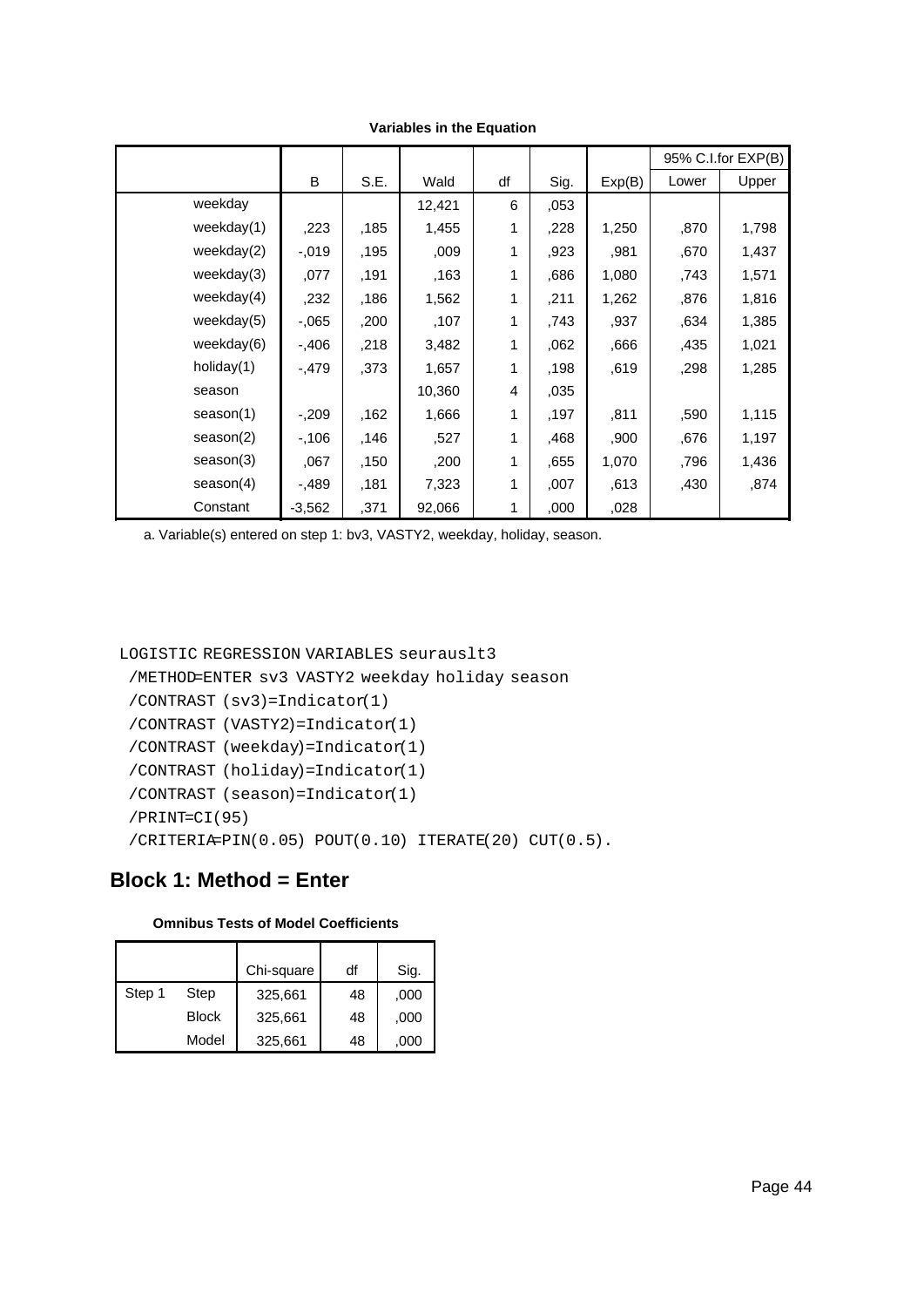**Model Summary**

| Step | $-2$ Log<br>likelihood | Cox &<br>Snell R<br>Square | Nagelkerke<br>R Square |
|------|------------------------|----------------------------|------------------------|
|      | $3213.39^{a}$          | 026                        | 104                    |

a. Estimation terminated at iteration number 9 because parameter estimates changed by less than ,001.

# **Classification Table<sup>a</sup>**

|        |                                                       |                                                              | Predicted<br>seurausit3<br>seuraus<br>highest $=$ . |
|--------|-------------------------------------------------------|--------------------------------------------------------------|-----------------------------------------------------|
|        | Observed                                              |                                                              | 0 ingen<br>händelse<br>eller ei<br>haittaa          |
| Step 1 | seurauslt3 seuraus highest = haitta (i<br>någon form) | 0 ingen händelse eller ei haittaa<br>1 haitta (i någon form) | 12075<br>400                                        |
|        | <b>Overall Percentage</b>                             |                                                              |                                                     |

## **Classification Table<sup>a</sup>**

|        |                                        |                                   | Predicted                     |
|--------|----------------------------------------|-----------------------------------|-------------------------------|
|        |                                        |                                   | seurausit3                    |
|        |                                        |                                   | seuraus                       |
|        |                                        |                                   | highest $= $                  |
|        | Observed                               |                                   | 1 haitta (i<br>någon<br>form) |
| Step 1 | seurausit3 seuraus highest = haitta (i | 0 ingen händelse eller ei haittaa | 0                             |
|        | någon form)                            | 1 haitta (i någon form)           | 0                             |
|        | <b>Overall Percentage</b>              |                                   |                               |

## **Classification Table<sup>a</sup>**

|        |                                        |                                   | Predicted             |
|--------|----------------------------------------|-----------------------------------|-----------------------|
|        |                                        |                                   |                       |
|        | Observed                               |                                   | Percentage<br>Correct |
| Step 1 | seurausit3 seuraus highest = haitta (i | 0 ingen händelse eller ei haittaa | 100,0                 |
|        | någon form)                            | 1 haitta (i någon form)           | .0                    |
|        | <b>Overall Percentage</b>              |                                   | 96,8                  |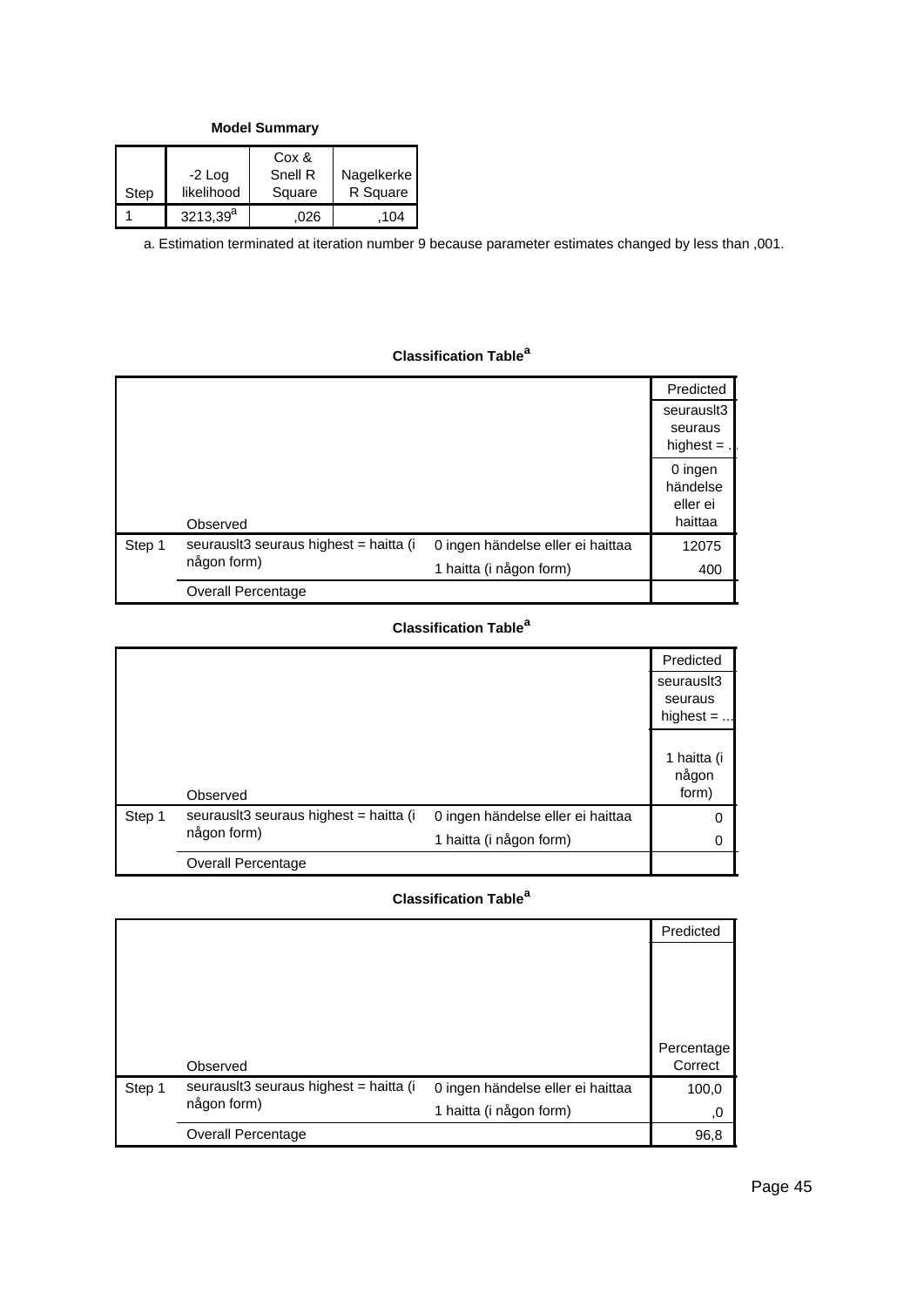#### a. The cut value is ,500

|                         |                   |          |       |         |                |      |        |       | 95% C.I.for EXP(B) |
|-------------------------|-------------------|----------|-------|---------|----------------|------|--------|-------|--------------------|
|                         |                   | B        | S.E.  | Wald    | df             | Sig. | Exp(B) | Lower | Upper              |
| Step $1^{\overline{a}}$ | sv3               |          |       | ,702    | $\overline{c}$ | ,704 |        |       |                    |
|                         | sv3(1)            | $-104$   | ,157  | ,440    | 1              | ,507 | ,901   | ,663  | 1,225              |
|                         | sv3(2)            | ,034     | ,149  | ,051    | 1              | ,822 | 1,034  | ,772  | 1,385              |
|                         | VASTY2            |          |       | 221,463 | 35             | ,000 |        |       |                    |
|                         | VASTY2(1)         | ,595     | ,425  | 1,955   | 1              | ,162 | 1,813  | ,787  | 4,172              |
|                         | VASTY2(2)         | 1,192    | ,395  | 9,093   | 1              | ,003 | 3,295  | 1,518 | 7,153              |
|                         | VASTY2(3)         | $-1,512$ | ,786  | 3,703   | 1              | ,054 | ,220   | ,047  | 1,028              |
|                         | VASTY2(4)         | ,544     | ,429  | 1,603   | 1              | ,205 | 1,722  | ,742  | 3,995              |
|                         | VASTY2(5)         | ,527     | ,444  | 1,412   | 1              | ,235 | 1,694  | ,710  | 4,042              |
|                         | VASTY2(6)         | $-1,570$ | ,791  | 3,941   | 1              | ,047 | ,208   | ,044  | ,980               |
|                         | VASTY2(7)         | ,681     | ,420  | 2,627   | 1              | ,105 | 1,975  | ,867  | 4,497              |
|                         | VASTY2(8)         | ,323     | ,449  | ,518    | 1              | ,472 | 1,381  | ,573  | 3,330              |
|                         | VASTY2(9)         | 1,145    | ,397  | 8,312   | 1              | ,004 | 3,141  | 1,443 | 6,838              |
|                         | <b>VASTY2(10)</b> | 1,455    | ,389  | 14,017  | 1              | ,000 | 4,286  | 2,001 | 9,181              |
|                         | <b>VASTY2(11)</b> | 1,158    | ,393  | 8,680   | 1              | ,003 | 3,183  | 1,473 | 6,875              |
|                         | <b>VASTY2(12)</b> | ,619     | ,425  | 2,123   | 1              | ,145 | 1,858  | ,808  | 4,273              |
|                         | <b>VASTY2(13)</b> | 1,481    | ,390  | 14,438  | 1              | ,000 | 4,397  | 2,048 | 9,440              |
|                         | <b>VASTY2(14)</b> | ,179     | ,459  | ,152    | 1              | ,697 | 1,196  | ,486  | 2,940              |
|                         | <b>VASTY2(15)</b> | $-1,567$ | ,789  | 3,942   | 1              | ,047 | ,209   | ,044  | ,980               |
|                         | <b>VASTY2(16)</b> | $-0.491$ | ,675  | ,528    | 1              | ,467 | ,612   | ,163  | 2,300              |
|                         | <b>VASTY2(17)</b> | $-235$   | ,511  | ,212    | 1              | ,645 | ,790   | ,290  | 2,150              |
|                         | <b>VASTY2(18)</b> | $-1,027$ | ,679  | 2,286   | 1              | ,131 | ,358   | ,095  | 1,356              |
|                         | <b>VASTY2(19)</b> | $-2,138$ | 1,062 | 4,053   | 1              | ,044 | ,118   | ,015  | ,945               |
|                         | <b>VASTY2(20)</b> | ,453     | ,452  | 1,006   | 1              | ,316 | 1,573  | ,649  | 3,812              |
|                         | <b>VASTY2(21)</b> | $-1,506$ | ,786  | 3,671   | 1              | ,055 | ,222   | ,048  | 1,035              |
|                         | <b>VASTY2(22)</b> | $-0.828$ | ,606  | 1,867   | 1              | ,172 | ,437   | ,133  | 1,433              |
|                         | <b>VASTY2(23)</b> | ,202     | ,456  | ,197    | 1              | ,658 | 1,224  | ,500  | 2,995              |
|                         | <b>VASTY2(24)</b> | $-0.861$ | ,607  | 2,013   | 1              | ,156 | ,423   | ,129  | 1,389              |
|                         | <b>VASTY2(25)</b> | $-1,310$ | ,787  | 2,773   | 1              | ,096 | ,270   | ,058  | 1,261              |
|                         | <b>VASTY2(26)</b> | $-2,037$ | 1,058 | 3,709   | 1              | ,054 | ,130   | ,016  | 1,037              |
|                         | <b>VASTY2(27)</b> | $-0.874$ | ,609  | 2,060   | 1              | ,151 | ,417   | ,126  | 1,377              |
|                         | <b>VASTY2(28)</b> | $-157$   | ,574  | ,075    | 1              | ,785 | ,855   | ,278  | 2,633              |
|                         | <b>VASTY2(29)</b> | $-0.487$ | ,543  | ,807    | 1              | ,369 | ,614   | ,212  | 1,779              |
|                         | <b>VASTY2(30)</b> | $-242$   | ,512  | ,223    | 1              | ,636 | ,785   | ,288  | 2,140              |
|                         | <b>VASTY2(31)</b> | 1,323    | ,399  | 10,991  | 1              | ,001 | 3,753  | 1,717 | 8,203              |
|                         | <b>VASTY2(32)</b> | $-177$   | ,521  | ,115    | 1              | ,734 | ,838   | ,302  | 2,326              |
|                         | <b>VASTY2(33)</b> | $-187$   | ,521  | ,129    | 1              | ,720 | ,830   | ,299  | 2,303              |
|                         | <b>VASTY2(34)</b> | $-1,127$ | ,671  | 2,818   | 1              | ,093 | ,324   | ,087  | 1,208              |
|                         | <b>VASTY2(35)</b> | ,119     | ,479  | ,061    | $\mathbf{1}$   | ,804 | 1,126  | ,440  | 2,882              |

### **Variables in the Equation**

Page 46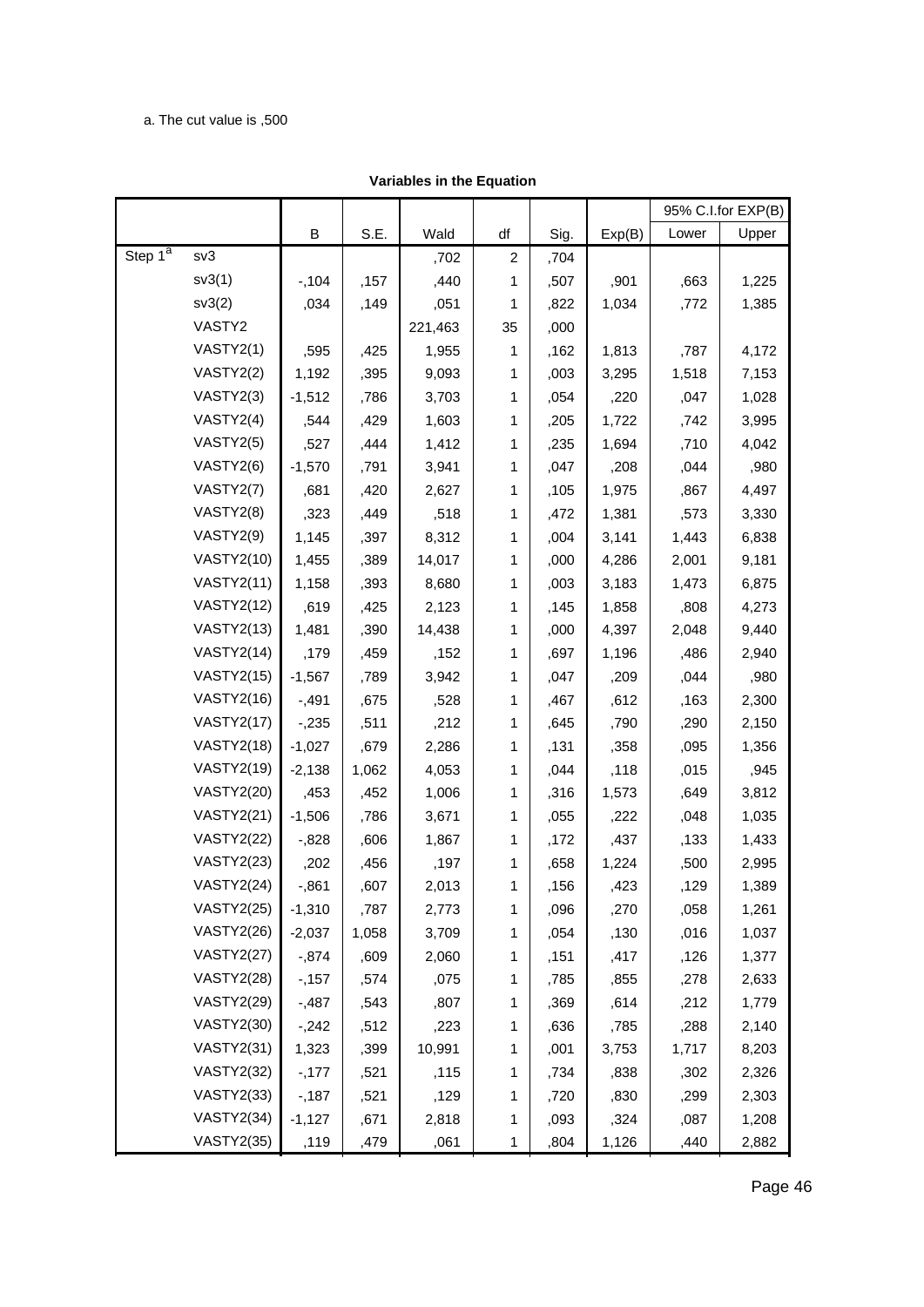|               |          |      |        |    |      |        |       | 95% C.I.for EXP(B) |
|---------------|----------|------|--------|----|------|--------|-------|--------------------|
|               | B        | S.E. | Wald   | df | Sig. | Exp(B) | Lower | Upper              |
| weekday       |          |      | 12,798 | 6  | ,046 |        |       |                    |
| weekday(1)    | ,226     | ,185 | 1,493  | 1  | ,222 | 1,254  | ,872  | 1,803              |
| weekday(2)    | $-0.012$ | ,195 | ,004   | 1  | ,952 | ,988   | ,675  | 1,448              |
| weekday(3)    | ,085     | ,191 | ,196   | 1  | ,658 | 1,088  | ,748  | 1,583              |
| weekday(4)    | .242     | ,186 | 1,693  | 1  | ,193 | 1,274  | ,885  | 1,836              |
| weekday $(5)$ | $-0.060$ | ,200 | .089   | 1  | .766 | ,942   | ,637  | 1,394              |
| weekday(6)    | $-0.408$ | ,217 | 3,525  | 1  | ,060 | ,665   | ,434  | 1,018              |
| holiday(1)    | $-.473$  | ,373 | 1,608  | 1  | ,205 | ,623   | ,300  | 1,294              |
| season        |          |      | 10,546 | 4  | ,032 |        |       |                    |
| season(1)     | $-213$   | ,162 | 1,735  | 1  | ,188 | ,808   | ,588  | 1,110              |
| season(2)     | $-108$   | ,146 | ,546   | 1  | ,460 | ,898   | ,675  | 1,195              |
| season(3)     | ,068     | ,150 | ,202   | 1  | ,653 | 1,070  | ,797  | 1,437              |
| season(4)     | $-.493$  | ,181 | 7,436  | 1  | ,006 | ,611   | ,429  | ,871               |
| Constant      | $-3,551$ | ,377 | 88,742 | 1  | ,000 | ,029   |       |                    |

**Variables in the Equation**

a. Variable(s) entered on step 1: sv3, VASTY2, weekday, holiday, season.

```
LOGISTIC REGRESSION VARIABLES seurauslt3
 /METHOD=ENTER sv5 VASTY2 weekday holiday season
 /CONTRAST (sv5)=Indicator(1)
 /CONTRAST (VASTY2)=Indicator(1)
 /CONTRAST (weekday)=Indicator(1)
 /CONTRAST (holiday)=Indicator(1)
 /CONTRAST (season)=Indicator(1)
 /PRINT=CI(95)
```
/CRITERIA=PIN(0.05) POUT(0.10) ITERATE(20) CUT(0.5).

|  |  |  |  | <b>Omnibus Tests of Model Coefficients</b> |
|--|--|--|--|--------------------------------------------|
|--|--|--|--|--------------------------------------------|

|        |              | Chi-square | df | Sig. |
|--------|--------------|------------|----|------|
| Step 1 | Step         | 327,567    | 50 | ,000 |
|        | <b>Block</b> | 327,567    | 50 | ,000 |
|        | Model        | 327,567    | 50 | .000 |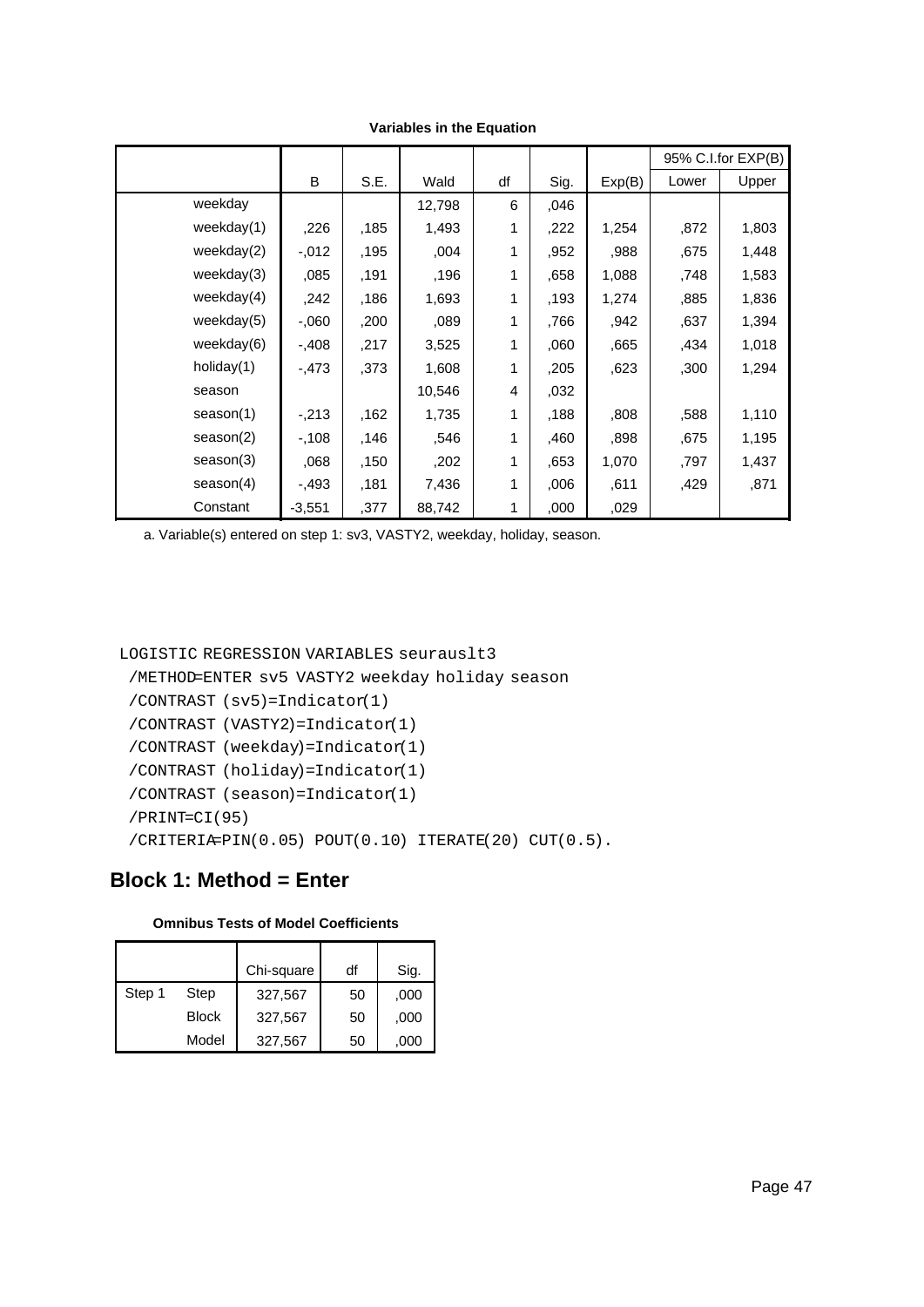**Model Summary**

| Step | $-2$ Log<br>likelihood | Cox &<br>Snell R<br>Square | Nagelkerke<br>R Square |
|------|------------------------|----------------------------|------------------------|
|      | $3211,48^a$            | 026                        | 105                    |

a. Estimation terminated at iteration number 9 because parameter estimates changed by less than ,001.

# **Classification Table<sup>a</sup>**

|        |                                        |                                   | Predicted                                  |
|--------|----------------------------------------|-----------------------------------|--------------------------------------------|
|        |                                        |                                   | seurausit3<br>seuraus<br>highest $=$ .     |
|        | Observed                               |                                   | 0 ingen<br>händelse<br>eller ei<br>haittaa |
| Step 1 | seurauslt3 seuraus highest = haitta (i | 0 ingen händelse eller ei haittaa | 12075                                      |
|        | någon form)                            | 1 haitta (i någon form)           | 400                                        |
|        | <b>Overall Percentage</b>              |                                   |                                            |

## **Classification Table<sup>a</sup>**

|        |                                        |                                   | Predicted                     |
|--------|----------------------------------------|-----------------------------------|-------------------------------|
|        |                                        |                                   | seurausit3                    |
|        |                                        |                                   | seuraus                       |
|        |                                        |                                   | highest $=$                   |
|        | Observed                               |                                   | 1 haitta (i<br>någon<br>form) |
| Step 1 | seurausit3 seuraus highest = haitta (i | 0 ingen händelse eller ei haittaa | 0                             |
|        | någon form)                            | 1 haitta (i någon form)           | 0                             |
|        | <b>Overall Percentage</b>              |                                   |                               |

## **Classification Table<sup>a</sup>**

|        |                                        |                                   | Predicted             |
|--------|----------------------------------------|-----------------------------------|-----------------------|
|        |                                        |                                   |                       |
|        | Observed                               |                                   | Percentage<br>Correct |
| Step 1 | seurausit3 seuraus highest = haitta (i | 0 ingen händelse eller ei haittaa | 100,0                 |
|        | någon form)                            | 1 haitta (i någon form)           | .0                    |
|        | <b>Overall Percentage</b>              |                                   | 96,8                  |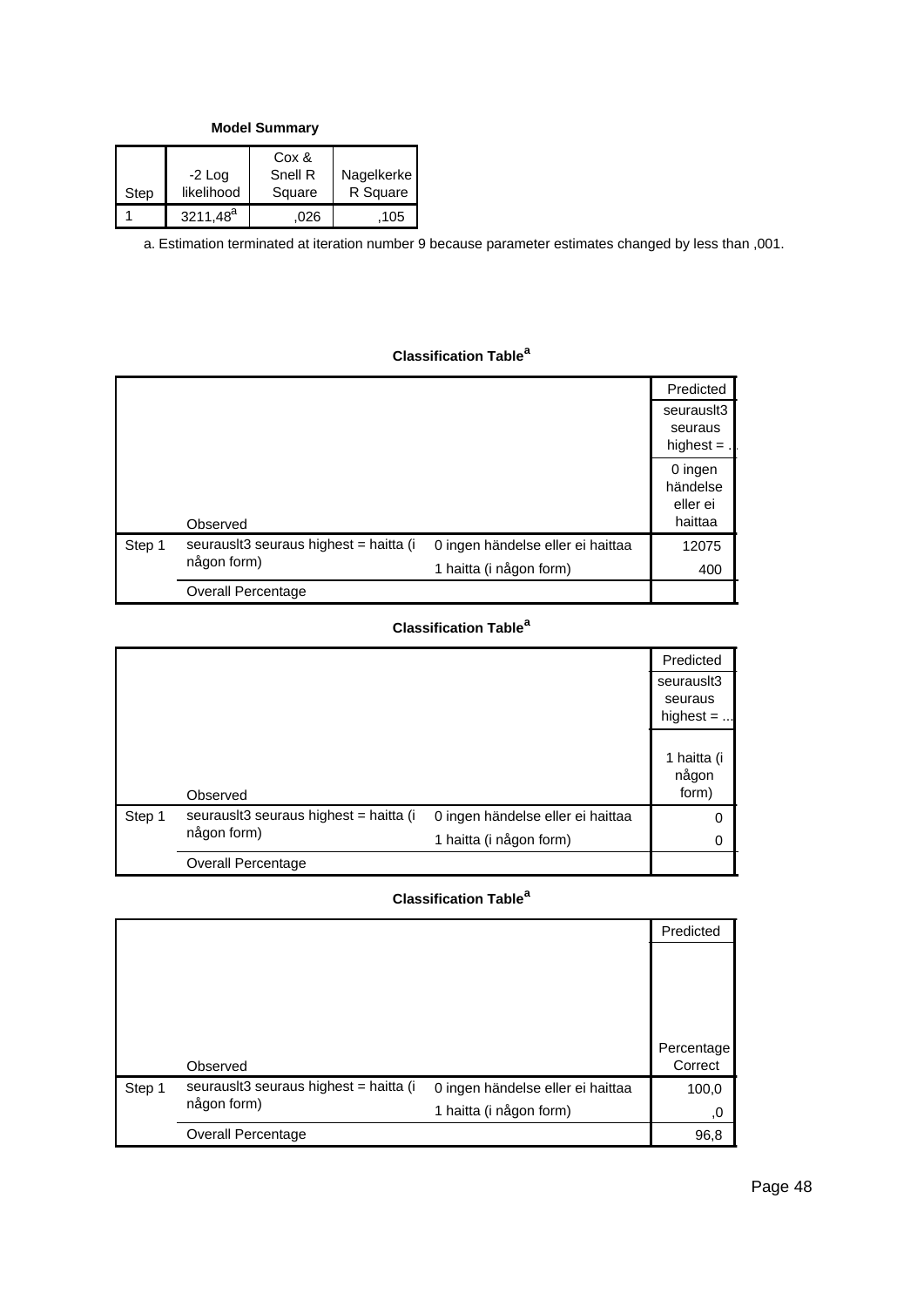### a. The cut value is ,500

|                         |                   |          |       |         |              |      |        |       | 95% C.I.for EXP(B) |
|-------------------------|-------------------|----------|-------|---------|--------------|------|--------|-------|--------------------|
|                         |                   | В        | S.E.  | Wald    | df           | Sig. | Exp(B) | Lower | Upper              |
| Step $1^{\overline{a}}$ | sv5               |          |       | 2,569   | 4            | ,632 |        |       |                    |
|                         | sv5(1)            | ,047     | ,199  | ,056    | 1            | ,813 | 1,048  | ,710  | 1,547              |
|                         | sv5(2)            | $-118$   | ,208  | ,319    | 1            | ,572 | ,889   | ,591  | 1,337              |
|                         | sv5(3)            | ,103     | ,182  | ,321    | 1            | ,571 | 1,109  | ,776  | 1,583              |
|                         | sv5(4)            | ,214     | ,196  | 1,196   | 1            | ,274 | 1,239  | ,844  | 1,818              |
|                         | VASTY2            |          |       | 218,078 | 35           | ,000 |        |       |                    |
|                         | VASTY2(1)         | ,554     | ,426  | 1,693   | 1            | ,193 | 1,739  | ,755  | 4,005              |
|                         | VASTY2(2)         | 1,116    | ,398  | 7,852   | 1            | ,005 | 3,053  | 1,399 | 6,663              |
|                         | VASTY2(3)         | $-1,511$ | ,786  | 3,699   | 1            | ,054 | ,221   | ,047  | 1,029              |
|                         | VASTY2(4)         | ,529     | ,429  | 1,521   | 1            | ,217 | 1,698  | ,732  | 3,938              |
|                         | VASTY2(5)         | ,514     | ,444  | 1,341   | 1            | ,247 | 1,673  | ,700  | 3,995              |
|                         | VASTY2(6)         | $-1,682$ | ,795  | 4,481   | 1            | ,034 | ,186   | ,039  | ,883               |
|                         | VASTY2(7)         | ,668     | ,420  | 2,530   | 1            | ,112 | 1,950  | ,856  | 4,441              |
|                         | VASTY2(8)         | ,341     | ,450  | ,575    | 1            | ,448 | 1,407  | ,583  | 3,396              |
|                         | VASTY2(9)         | 1,137    | ,397  | 8,198   | 1            | ,004 | 3,117  | 1,431 | 6,789              |
|                         | <b>VASTY2(10)</b> | 1,364    | ,393  | 12,063  | 1            | ,001 | 3,913  | 1,812 | 8,450              |
|                         | <b>VASTY2(11)</b> | 1,140    | ,393  | 8,406   | 1            | ,004 | 3,125  | 1,447 | 6,753              |
|                         | <b>VASTY2(12)</b> | ,556     | ,426  | 1,704   | 1            | ,192 | 1,744  | ,757  | 4,021              |
|                         | <b>VASTY2(13)</b> | 1,379    | ,395  | 12,219  | 1            | ,000 | 3,972  | 1,833 | 8,609              |
|                         | <b>VASTY2(14)</b> | ,121     | ,460  | ,069    | 1            | ,793 | 1,128  | ,458  | 2,781              |
|                         | <b>VASTY2(15)</b> | $-1,646$ | ,791  | 4,336   | 1            | ,037 | ,193   | ,041  | ,908               |
|                         | <b>VASTY2(16)</b> | $-0.559$ | ,676  | ,683    | 1            | ,408 | ,572   | ,152  | 2,152              |
|                         | <b>VASTY2(17)</b> | $-258$   | ,511  | ,256    | 1            | ,613 | ,772   | ,284  | 2,102              |
|                         | <b>VASTY2(18)</b> | $-1,128$ | ,684  | 2,718   | 1            | ,099 | ,324   | ,085  | 1,237              |
|                         | <b>VASTY2(19)</b> | $-2,243$ | 1,066 | 4,433   | 1            | ,035 | ,106   | ,013  | ,856               |
|                         | <b>VASTY2(20)</b> | ,382     | ,454  | ,709    | 1            | ,400 | 1,466  | ,602  | 3,570              |
|                         | <b>VASTY2(21)</b> | $-1,529$ | ,786  | 3,782   | 1            | ,052 | ,217   | ,046  | 1,012              |
|                         | <b>VASTY2(22)</b> | $-0.836$ | ,606  | 1,903   | 1            | ,168 | ,433   | ,132  | 1,422              |
|                         | <b>VASTY2(23)</b> | ,189     | ,457  | ,171    | 1            | ,679 | 1,208  | ,494  | 2,957              |
|                         | <b>VASTY2(24)</b> | $-0.892$ | ,607  | 2,161   | 1            | ,142 | ,410   | ,125  | 1,346              |
|                         | <b>VASTY2(25)</b> | $-1,313$ | ,787  | 2,780   | 1            | ,095 | ,269   | ,058  | 1,259              |
|                         | <b>VASTY2(26)</b> | $-2,063$ | 1,058 | 3,803   | 1            | ,051 | ,127   | ,016  | 1,010              |
|                         | <b>VASTY2(27)</b> | $-0.945$ | ,610  | 2,395   | 1            | ,122 | ,389   | ,118  | 1,286              |
|                         | <b>VASTY2(28)</b> | $-283$   | ,581  | ,237    | 1            | ,626 | ,753   | ,241  | 2,353              |
|                         | <b>VASTY2(29)</b> | $-0.620$ | ,551  | 1,265   | 1            | ,261 | ,538   | ,183  | 1,585              |
|                         | <b>VASTY2(30)</b> | $-247$   | ,512  | ,233    | 1            | ,629 | ,781   | ,286  | 2,130              |
|                         | <b>VASTY2(31)</b> | 1,248    | ,403  | 9,567   | 1            | ,002 | 3,483  | 1,579 | 7,679              |
|                         | <b>VASTY2(32)</b> | $-276$   | ,527  | ,275    | 1            | ,600 | ,759   | ,270  | 2,130              |
|                         | <b>VASTY2(33)</b> | $-292$   | ,528  | ,306    | $\mathbf{1}$ | ,580 | ,747   | ,265  | 2,101              |

### **Variables in the Equation**

Page 49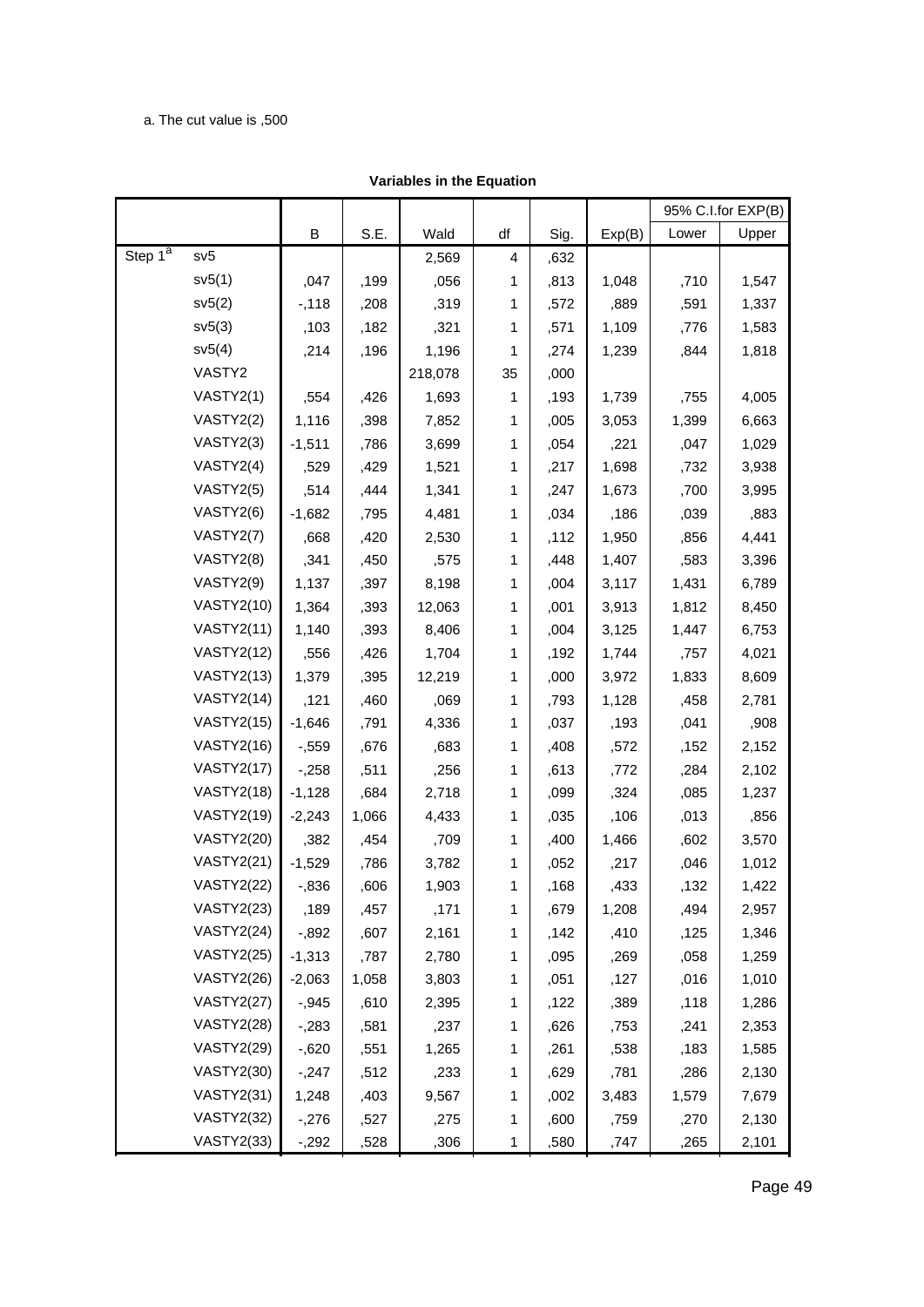|                   |          |      |        |                |      |        |       | 95% C.I.for EXP(B) |
|-------------------|----------|------|--------|----------------|------|--------|-------|--------------------|
|                   | B        | S.E. | Wald   | df             | Sig. | Exp(B) | Lower | Upper              |
| <b>VASTY2(34)</b> | $-1,134$ | ,671 | 2,855  | 1              | ,091 | ,322   | ,086  | 1,199              |
| <b>VASTY2(35)</b> | ,071     | ,480 | ,022   | 1              | ,882 | 1,074  | ,419  | 2,750              |
| weekday           |          |      | 13,001 | 6              | ,043 |        |       |                    |
| weekday(1)        | ,227     | ,185 | 1,499  | 1              | ,221 | 1,255  | ,873  | 1,804              |
| weekday(2)        | $-0.008$ | ,195 | ,002   | 1              | ,967 | ,992   | ,677  | 1,453              |
| weekday(3)        | ,086     | ,191 | ,205   | 1              | ,651 | 1,090  | ,750  | 1,586              |
| weekday $(4)$     | ,250     | ,186 | 1,794  | 1              | ,180 | 1,284  | ,891  | 1,849              |
| weekday(5)        | $-0.053$ | ,200 | ,070   | 1              | ,791 | ,948   | ,640  | 1,404              |
| weekday(6)        | $-0.411$ | ,217 | 3,578  | 1              | ,059 | ,663   | ,433  | 1,015              |
| holiday(1)        | $-0.476$ | ,373 | 1,629  | 1              | ,202 | ,621   | ,299  | 1,290              |
| season            |          |      | 10,497 | $\overline{4}$ | ,033 |        |       |                    |
| season(1)         | $-209$   | ,162 | 1,666  | 1              | ,197 | ,811   | ,590  | 1,115              |
| season(2)         | $-102$   | ,146 | ,483   | 1              | ,487 | ,903   | ,678  | 1,204              |
| season(3)         | ,068     | ,151 | ,204   | 1              | ,651 | 1,070  | ,797  | 1,438              |
| season(4)         | $-0.493$ | ,181 | 7,443  | 1              | ,006 | ,611   | ,429  | ,870               |
| Constant          | $-3,602$ | ,388 | 85,949 | 1              | ,000 | ,027   |       |                    |

**Variables in the Equation**

a. Variable(s) entered on step 1: sv5, VASTY2, weekday, holiday, season.

```
LOGISTIC REGRESSION VARIABLES seurauslt3
 /METHOD=ENTER sv7 VASTY2 weekday holiday season
 /CONTRAST (sv7)=Indicator(1)
 /CONTRAST (VASTY2)=Indicator(1)
 /CONTRAST (weekday)=Indicator(1)
 /CONTRAST (holiday)=Indicator(1)
 /CONTRAST (season)=Indicator(1)
 /PRINT=CI(95)
 /CRITERIA=PIN(0.05) POUT(0.10) ITERATE(20) CUT(0.5).
```

|  |  |  |  | <b>Omnibus Tests of Model Coefficients</b> |
|--|--|--|--|--------------------------------------------|
|--|--|--|--|--------------------------------------------|

|        |              | Chi-square | df | Sig. |
|--------|--------------|------------|----|------|
|        |              |            |    |      |
| Step 1 | Step         | 328,261    | 52 | ,000 |
|        | <b>Block</b> | 328,261    | 52 | ,000 |
|        | Model        | 328,261    | 52 | .000 |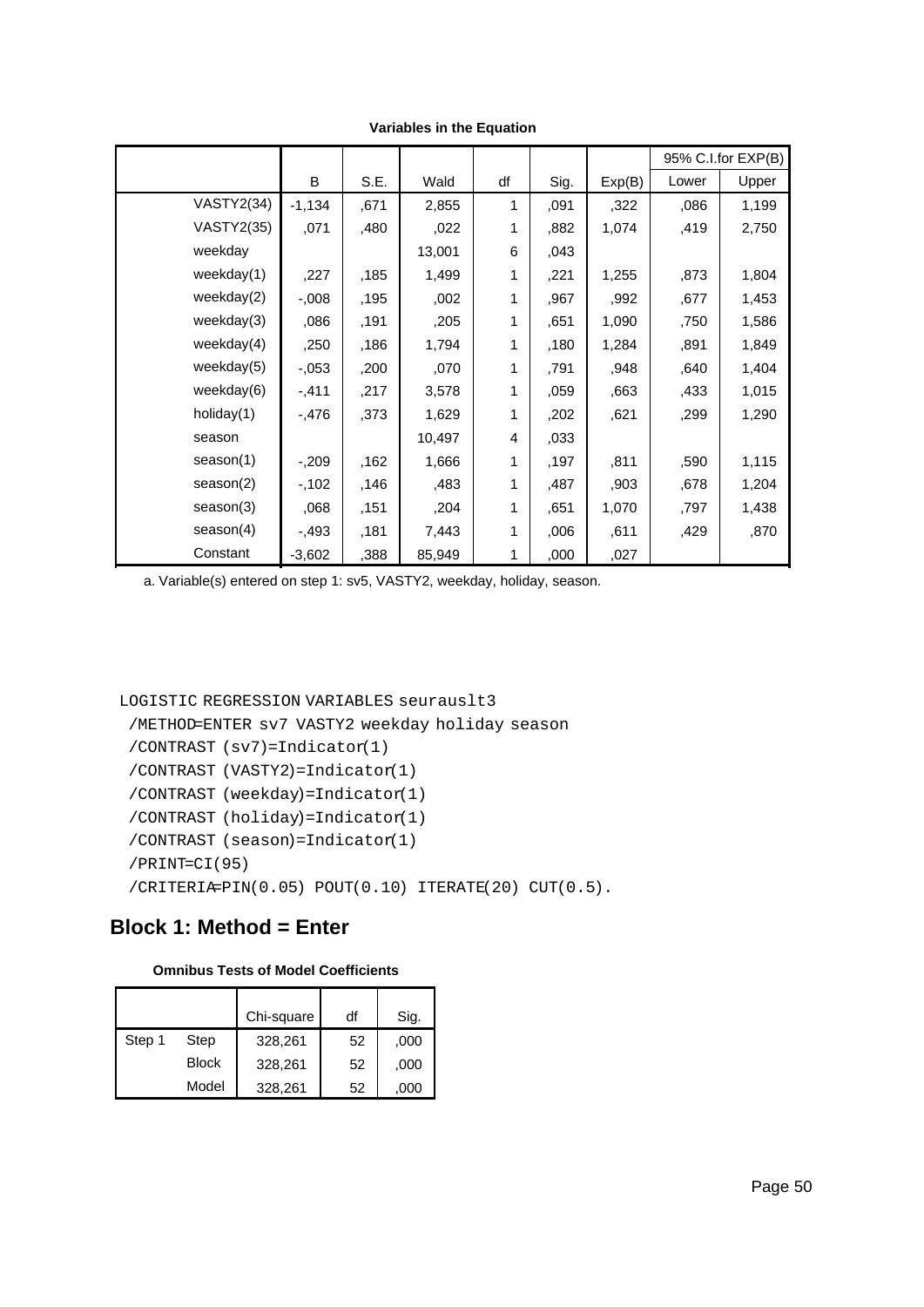**Model Summary**

| Step | $-2$ Log<br>likelihood | Cox &<br>Snell R<br>Square | Nagelkerke<br>R Square |
|------|------------------------|----------------------------|------------------------|
|      | 3210,79 <sup>a</sup>   | 026                        | 105                    |

a. Estimation terminated at iteration number 9 because parameter estimates changed by less than ,001.

## **Classification Table<sup>a</sup>**

|        |                                                       |                                                              | Predicted<br>seurausit3<br>seuraus<br>highest $=$ . |
|--------|-------------------------------------------------------|--------------------------------------------------------------|-----------------------------------------------------|
|        | Observed                                              |                                                              | 0 ingen<br>händelse<br>eller ei<br>haittaa          |
| Step 1 | seurauslt3 seuraus highest = haitta (i<br>någon form) | 0 ingen händelse eller ei haittaa<br>1 haitta (i någon form) | 12075<br>400                                        |
|        | <b>Overall Percentage</b>                             |                                                              |                                                     |

## **Classification Table<sup>a</sup>**

|        |                                        |                                   | Predicted                     |
|--------|----------------------------------------|-----------------------------------|-------------------------------|
|        |                                        |                                   | seurausit3                    |
|        |                                        |                                   | seuraus                       |
|        |                                        |                                   | highest $=$                   |
|        | Observed                               |                                   | 1 haitta (i<br>någon<br>form) |
| Step 1 | seurausit3 seuraus highest = haitta (i | 0 ingen händelse eller ei haittaa | 0                             |
|        | någon form)                            | 1 haitta (i någon form)           | 0                             |
|        | <b>Overall Percentage</b>              |                                   |                               |

## **Classification Table<sup>a</sup>**

|        |                                        |                                   | Predicted             |
|--------|----------------------------------------|-----------------------------------|-----------------------|
|        |                                        |                                   |                       |
|        | Observed                               |                                   | Percentage<br>Correct |
| Step 1 | seurausit3 seuraus highest = haitta (i | 0 ingen händelse eller ei haittaa | 100,0                 |
|        | någon form)                            | 1 haitta (i någon form)           | .0                    |
|        | <b>Overall Percentage</b>              |                                   | 96,8                  |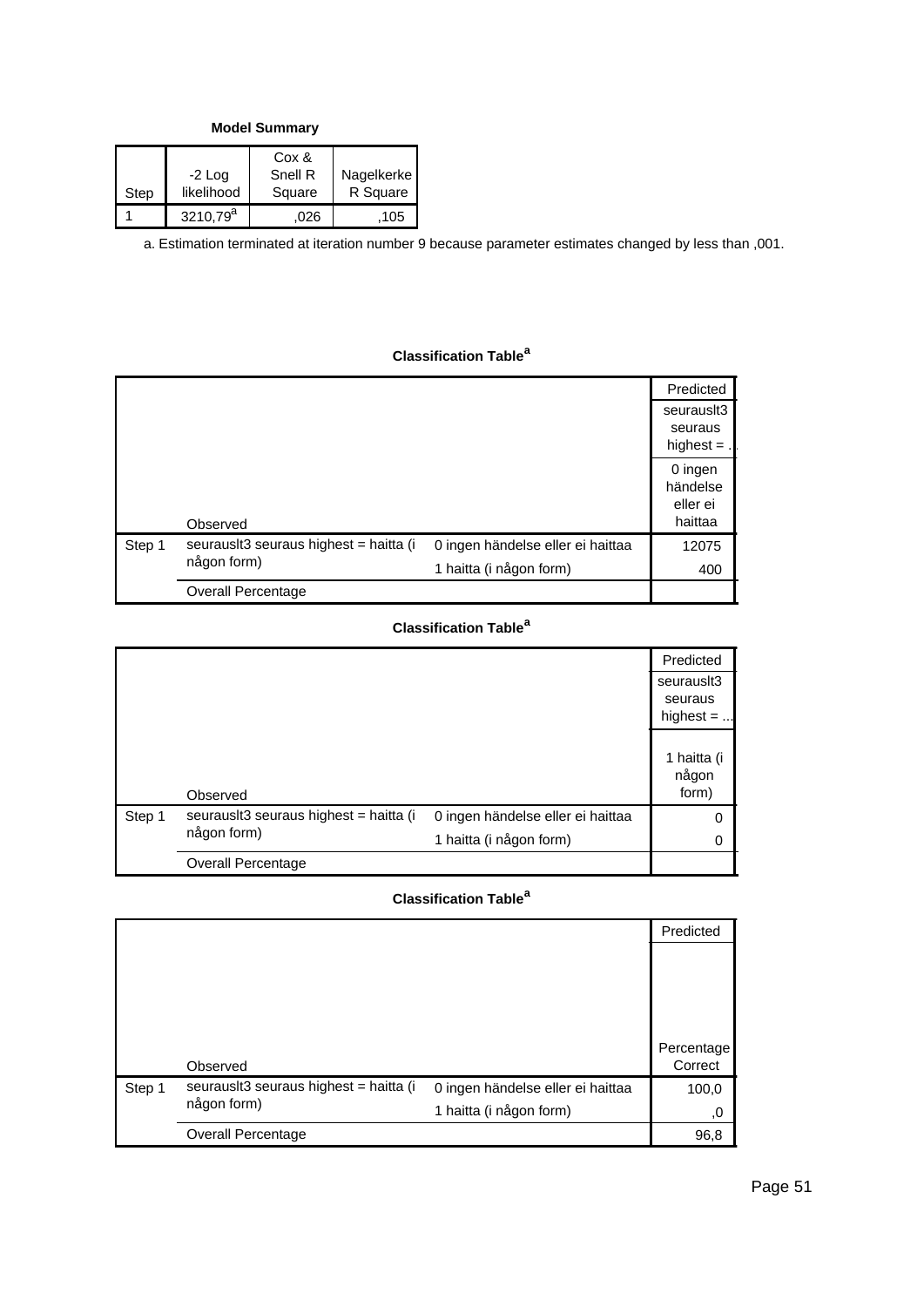### a. The cut value is ,500

|                     |                   |          |       |         |              |      |        |       | 95% C.I.for EXP(B) |
|---------------------|-------------------|----------|-------|---------|--------------|------|--------|-------|--------------------|
|                     |                   | B        | S.E.  | Wald    | df           | Sig. | Exp(B) | Lower | Upper              |
| Step 1 <sup>a</sup> | sv7               |          |       | 3,282   | 6            | ,773 |        |       |                    |
|                     | sv7(1)            | $-0.065$ | ,222  | ,087    | 1            | ,768 | ,937   | ,606  | 1,447              |
|                     | sv7(2)            | $-206$   | ,245  | ,712    | 1            | ,399 | ,813   | ,504  | 1,314              |
|                     | sv7(3)            | $-0.013$ | ,229  | ,003    | 1            | ,955 | ,987   | ,630  | 1,546              |
|                     | sv7(4)            | ,147     | ,209  | ,489    | 1            | ,484 | 1,158  | ,768  | 1,746              |
|                     | sv7(5)            | $-0.029$ | ,203  | ,020    | 1            | ,887 | ,972   | ,653  | 1,445              |
|                     | sv7(6)            | ,165     | ,223  | ,549    | 1            | ,459 | 1,179  | ,762  | 1,825              |
|                     | VASTY2            |          |       | 221,129 | 35           | ,000 |        |       |                    |
|                     | VASTY2(1)         | ,601     | ,426  | 1,990   | 1            | ,158 | 1,823  | ,791  | 4,201              |
|                     | VASTY2(2)         | 1,171    | ,399  | 8,608   | 1            | ,003 | 3,224  | 1,475 | 7,049              |
|                     | VASTY2(3)         | $-1,500$ | ,786  | 3,644   | 1            | ,056 | ,223   | ,048  | 1,041              |
|                     | VASTY2(4)         | ,563     | ,430  | 1,717   | 1            | ,190 | 1,756  | ,756  | 4,076              |
|                     | VASTY2(5)         | ,538     | ,444  | 1,467   | 1            | ,226 | 1,712  | ,717  | 4,088              |
|                     | VASTY2(6)         | $-1,644$ | ,797  | 4,250   | 1            | ,039 | ,193   | ,040  | ,922               |
|                     | VASTY2(7)         | ,672     | ,420  | 2,560   | 1            | ,110 | 1,958  | ,860  | 4,458              |
|                     | VASTY2(8)         | ,342     | ,450  | ,576    | 1            | ,448 | 1,407  | ,583  | 3,400              |
|                     | VASTY2(9)         | 1,153    | ,397  | 8,417   | 1            | ,004 | 3,166  | 1,453 | 6,897              |
|                     | <b>VASTY2(10)</b> | 1,423    | ,394  | 13,066  | 1            | ,000 | 4,151  | 1,919 | 8,981              |
|                     | <b>VASTY2(11)</b> | 1,164    | ,394  | 8,747   | 1            | ,003 | 3,203  | 1,481 | 6,928              |
|                     | <b>VASTY2(12)</b> | ,606     | ,426  | 2,028   | 1            | ,154 | 1,834  | ,796  | 4,224              |
|                     | <b>VASTY2(13)</b> | 1,437    | ,396  | 13,154  | 1            | ,000 | 4,206  | 1,935 | 9,142              |
|                     | <b>VASTY2(14)</b> | ,167     | ,461  | ,131    | 1            | ,718 | 1,181  | ,479  | 2,913              |
|                     | <b>VASTY2(15)</b> | $-1,594$ | ,791  | 4,061   | 1            | ,044 | ,203   | ,043  | ,957               |
|                     | <b>VASTY2(16)</b> | $-0.515$ | ,677  | ,578    | 1            | ,447 | ,598   | ,159  | 2,252              |
|                     | <b>VASTY2(17)</b> | $-223$   | ,511  | ,190    | 1            | ,663 | ,800   | ,294  | 2,180              |
|                     | <b>VASTY2(18)</b> | $-1,040$ | ,687  | 2,290   | 1            | ,130 | ,353   | ,092  | 1,359              |
|                     | <b>VASTY2(19)</b> | $-2,156$ | 1,069 | 4,070   | 1            | ,044 | ,116   | ,014  | ,941               |
|                     | <b>VASTY2(20)</b> | ,422     | ,455  | ,861    | 1            | ,353 | 1,525  | ,625  | 3,721              |
|                     | <b>VASTY2(21)</b> | $-1,505$ | ,786  | 3,667   | 1            | ,055 | ,222   | ,048  | 1,036              |
|                     | <b>VASTY2(22)</b> | $-0.824$ | ,606  | 1,850   | 1            | ,174 | ,439   | ,134  | 1,438              |
|                     | <b>VASTY2(23)</b> | ,211     | ,457  | ,214    | 1            | ,644 | 1,235  | ,505  | 3,024              |
|                     | <b>VASTY2(24)</b> | $-0.871$ | ,607  | 2,058   | 1            | ,151 | ,419   | ,127  | 1,376              |
|                     | <b>VASTY2(25)</b> | $-1,292$ | ,787  | 2,694   | 1            | ,101 | ,275   | ,059  | 1,285              |
|                     | <b>VASTY2(26)</b> | $-2,045$ | 1,058 | 3,739   | 1            | ,053 | ,129   | ,016  | 1,028              |
|                     | <b>VASTY2(27)</b> | $-0.897$ | ,611  | 2,152   | 1            | ,142 | ,408   | ,123  | 1,352              |
|                     | <b>VASTY2(28)</b> | $-253$   | ,587  | ,185    | 1            | ,667 | ,777   | ,246  | 2,455              |
|                     | <b>VASTY2(29)</b> | $-0.592$ | ,558  | 1,122   | 1            | ,289 | ,553   | ,185  | 1,653              |
|                     | <b>VASTY2(30)</b> | $-223$   | ,512  | ,190    | 1            | ,663 | ,800   | ,293  | 2,182              |
|                     | <b>VASTY2(31)</b> | 1,328    | ,405  | 10,762  | $\mathbf{1}$ | ,001 | 3,772  | 1,706 | 8,337              |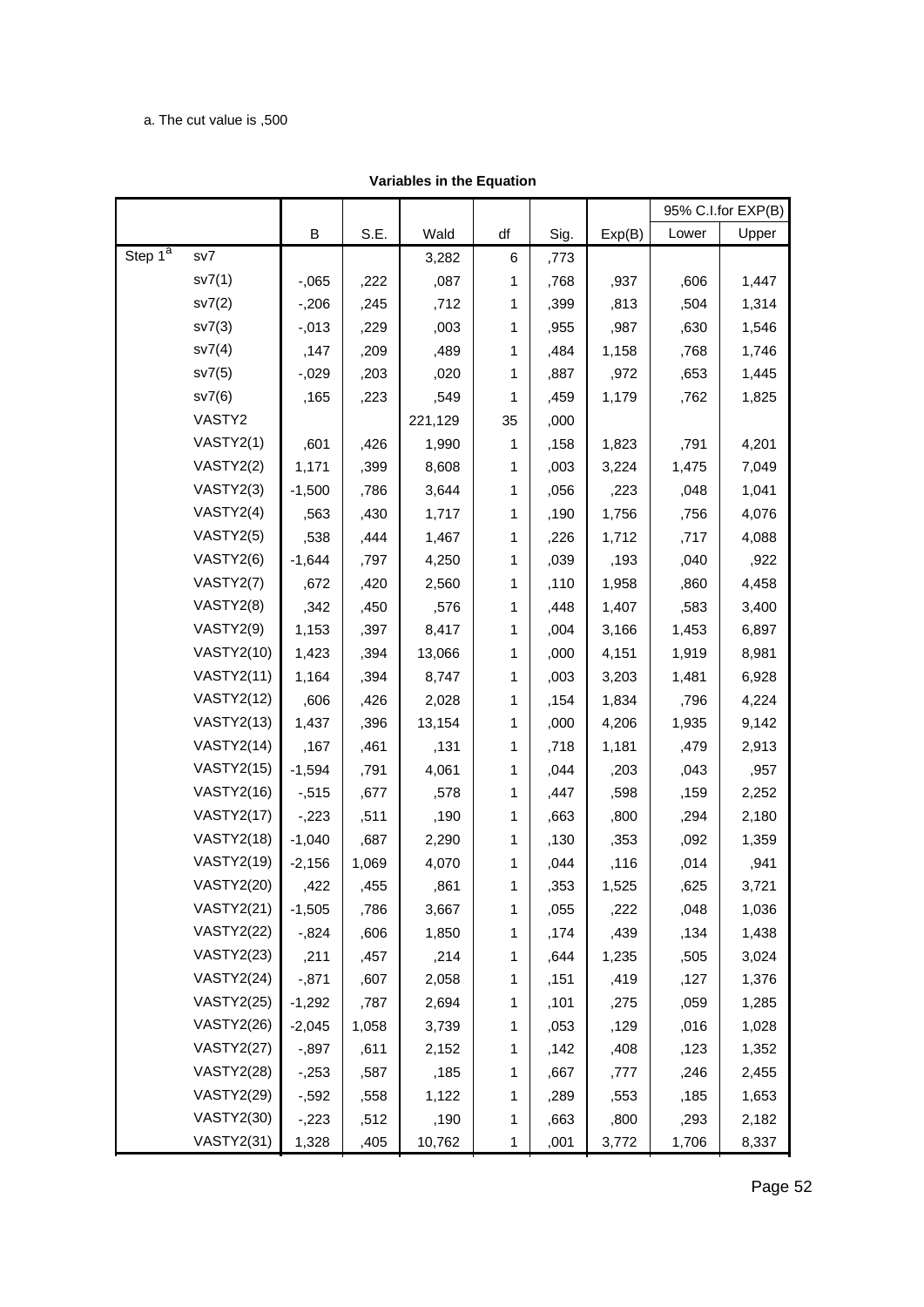|                   |          |      |        |    |      |        |       | 95% C.I.for EXP(B) |
|-------------------|----------|------|--------|----|------|--------|-------|--------------------|
|                   | B        | S.E. | Wald   | df | Sig. | Exp(B) | Lower | Upper              |
| <b>VASTY2(32)</b> | $-189$   | ,531 | ,127   | 1  | ,722 | ,828   | ,292  | 2,344              |
| <b>VASTY2(33)</b> | $-204$   | ,534 | ,146   | 1  | ,703 | ,816   | ,287  | 2,322              |
| <b>VASTY2(34)</b> | $-1,123$ | ,671 | 2,796  | 1  | ,094 | ,325   | ,087  | 1,213              |
| <b>VASTY2(35)</b> | ,114     | ,480 | ,056   | 1  | ,812 | 1,121  | ,437  | 2,872              |
| weekday           |          |      | 12,916 | 6  | ,044 |        |       |                    |
| weekday $(1)$     | ,226     | ,185 | 1,486  | 1  | ,223 | 1,254  | ,872  | 1,803              |
| weekday $(2)$     | $-0.016$ | ,195 | ,006   | 1  | ,937 | ,985   | ,672  | 1,443              |
| weekday(3)        | ,081     | ,191 | ,178   | 1  | ,673 | 1,084  | ,745  | 1,577              |
| weekday $(4)$     | ,244     | ,186 | 1,712  | 1  | ,191 | 1,276  | ,886  | 1,839              |
| weekday(5)        | $-0.059$ | ,200 | ,087   | 1  | ,768 | ,943   | ,637  | 1,395              |
| weekday(6)        | $-0.412$ | ,218 | 3,586  | 1  | ,058 | ,662   | ,432  | 1,015              |
| holiday(1)        | $-0.466$ | ,373 | 1,559  | 1  | ,212 | ,628   | ,302  | 1,304              |
| season            |          |      | 10,304 | 4  | ,036 |        |       |                    |
| season(1)         | $-207$   | ,162 | 1,629  | 1  | ,202 | ,813   | ,592  | 1,117              |
| season(2)         | $-0.096$ | ,147 | ,428   | 1  | ,513 | ,909   | ,682  | 1,211              |
| season(3)         | ,067     | ,151 | ,195   | 1  | ,658 | 1,069  | ,796  | 1,436              |
| season(4)         | $-0.490$ | ,181 | 7,340  | 1  | ,007 | ,613   | ,430  | ,873               |
| Constant          | $-3,575$ | ,395 | 82,069 | 1  | ,000 | ,028   |       |                    |

**Variables in the Equation**

a. Variable(s) entered on step 1: sv7, VASTY2, weekday, holiday, season.

#### \*\*

```
LOGISTIC REGRESSION VARIABLES handlt1
```

```
 /METHOD=ENTER bv1 VASTY2 weekday holiday season
/CONTRAST (bv1)=Indicator(1)
/CONTRAST (VASTY2)=Indicator(1)
/CONTRAST (weekday)=Indicator(1)
/CONTRAST (holiday)=Indicator(1)
/CONTRAST (season)=Indicator(1)
/PRINT=CI(95)
/CRITERIA=PIN(0.05) POUT(0.10) ITERATE(20) CUT(0.5).
```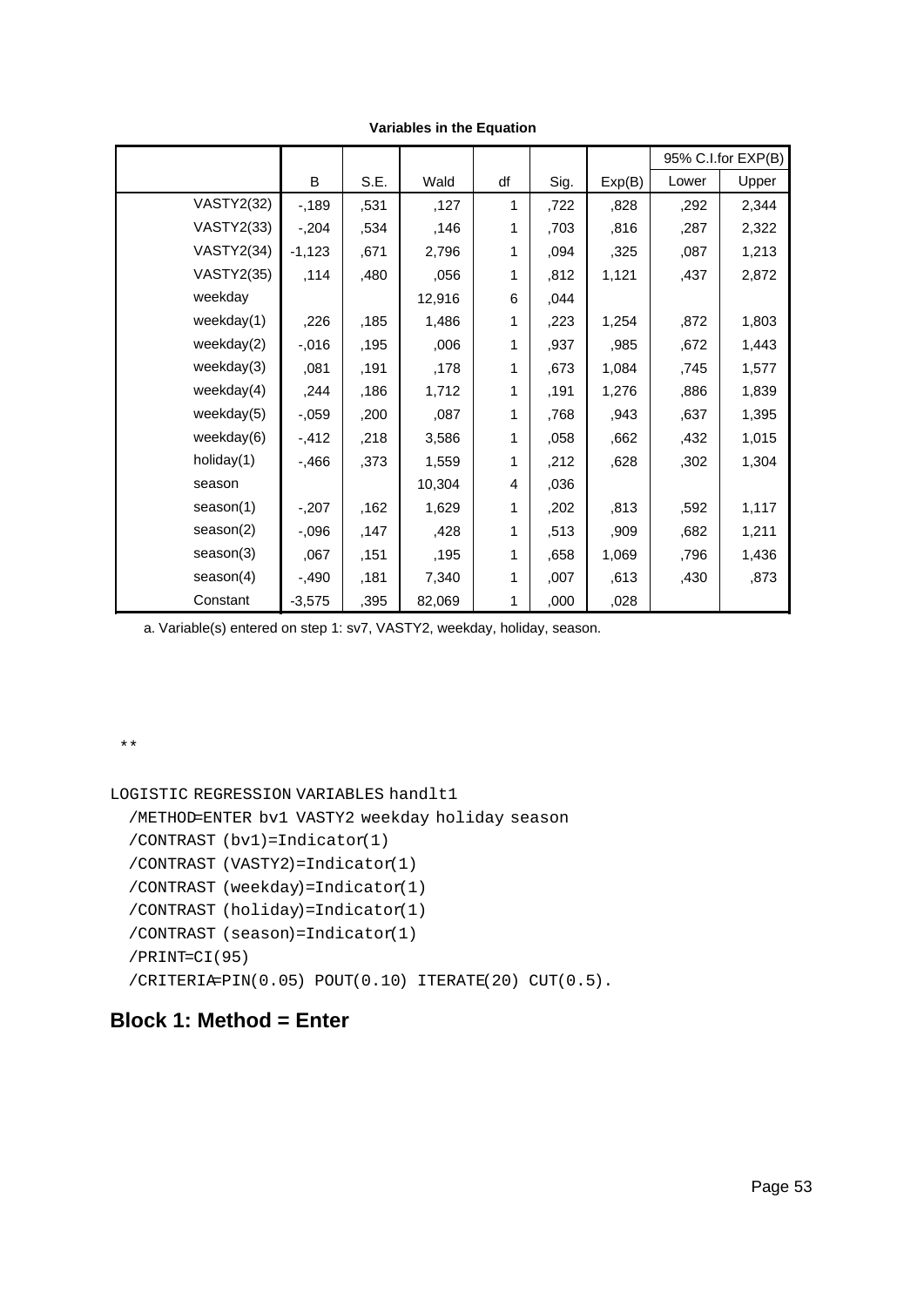### **Omnibus Tests of Model Coefficients**

|        |              | Chi-square | df | Sig. |
|--------|--------------|------------|----|------|
| Step 1 | Step         | 230,912    | 48 | ,000 |
|        | <b>Block</b> | 230,912    | 48 | ,000 |
|        | Model        | 230,912    | 48 | ,000 |

#### **Model Summary**

|      |             | Cox &   |            |
|------|-------------|---------|------------|
|      | $-2$ Log    | Snell R | Nagelkerke |
| Step | likelihood  | Square  | R Square   |
|      | $2187.87^a$ | .018    | 104        |

Estimation terminated at iteration number 20 because maximum iterations has been reached. Final a. solution cannot be found.

### **Classification Table<sup>a</sup>**

|        |                                |                           |                                   | Predicted                  |
|--------|--------------------------------|---------------------------|-----------------------------------|----------------------------|
|        |                                |                           | handlt1 händelse larger<br>than 1 |                            |
|        | Observed                       |                           | 0 ingen<br>eller en<br>händelse   | 1 mer än<br>en<br>händelse |
| Step 1 | handlt1 händelse larger than 1 | 0 ingen eller en händelse | 12229                             | 0                          |
|        |                                | 1 mer än en händelse      | 246                               | 0                          |
|        | <b>Overall Percentage</b>      |                           |                                   |                            |

# **Classification Table<sup>a</sup>**

|        |                                |                           | Predicted             |
|--------|--------------------------------|---------------------------|-----------------------|
|        |                                |                           |                       |
|        |                                |                           |                       |
|        |                                |                           |                       |
|        | Observed                       |                           | Percentage<br>Correct |
| Step 1 | handlt1 händelse larger than 1 | 0 ingen eller en händelse | 100,0                 |
|        |                                | 1 mer än en händelse      | 0,                    |
|        | <b>Overall Percentage</b>      |                           | 98,0                  |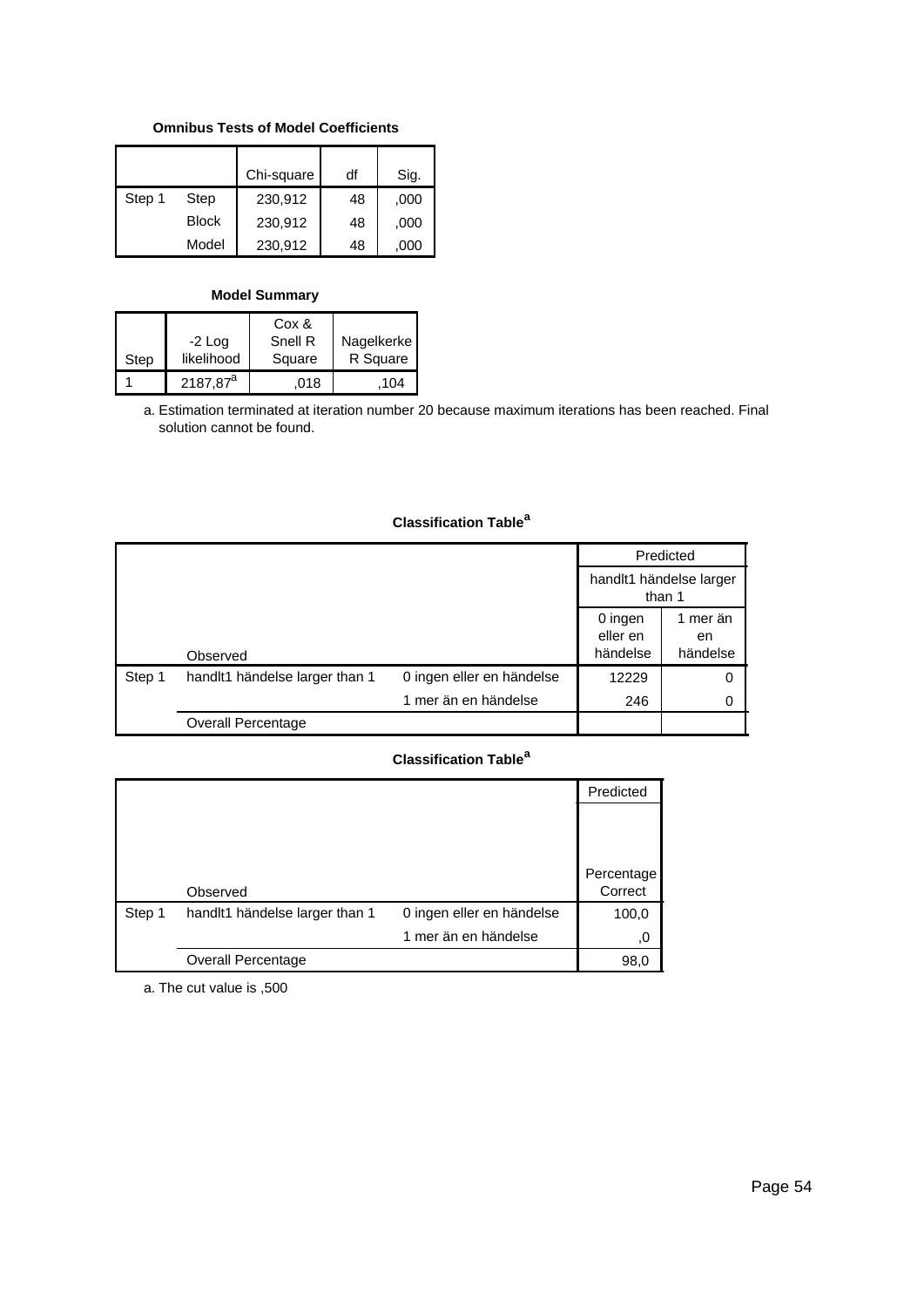| Variables in the Equation |  |  |  |
|---------------------------|--|--|--|
|---------------------------|--|--|--|

|                     |                   |           |          |         |                |      |        | 95% C.I |  |
|---------------------|-------------------|-----------|----------|---------|----------------|------|--------|---------|--|
|                     |                   | В         | S.E.     | Wald    | df             | Sig. | Exp(B) | Lower   |  |
| Step 1 <sup>a</sup> | bv1               |           |          | 8,711   | $\overline{c}$ | ,013 |        |         |  |
|                     | bv1(1)            | $-0.311$  | ,191     | 2,663   | 1              | ,103 | ,732   | ,504    |  |
|                     | bv1(2)            | ,280      | ,154     | 3,329   | $\mathbf{1}$   | ,068 | 1,324  | ,979    |  |
|                     | VASTY2            |           |          | 120,646 | 35             | ,000 |        |         |  |
|                     | VASTY2(1)         | ,470      | ,576     | ,667    | 1              | ,414 | 1,600  | ,518    |  |
|                     | VASTY2(2)         | ,745      | ,545     | 1,868   | 1              | ,172 | 2,107  | ,724    |  |
|                     | VASTY2(3)         | $-1,826$  | 1,101    | 2,751   | 1              | ,097 | ,161   | ,019    |  |
|                     | VASTY2(4)         | ,314      | ,579     | ,295    | 1              | ,587 | 1,369  | ,440    |  |
|                     | VASTY2(5)         | $-0.507$  | ,735     | ,476    | 1              | ,490 | ,602   | ,142    |  |
|                     | VASTY2(6)         | $-17,050$ | 2092,869 | ,000    | 1              | ,993 | ,000   | ,000    |  |
|                     | VASTY2(7)         | ,675      | ,546     | 1,529   | 1              | ,216 | 1,964  | ,674    |  |
|                     | VASTY2(8)         | ,241      | ,592     | ,166    | 1              | ,684 | 1,272  | ,399    |  |
|                     | VASTY2(9)         | ,123      | ,612     | ,040    | 1              | ,841 | 1,130  | ,340    |  |
|                     | <b>VASTY2(10)</b> | 1,492     | ,501     | 8,885   | 1              | ,003 | 4,447  | 1,667   |  |
|                     | <b>VASTY2(11)</b> | 1,428     | ,505     | 8,006   | 1              | ,005 | 4,171  | 1,551   |  |
|                     | <b>VASTY2(12)</b> | $-0.615$  | ,735     | ,699    | 1              | ,403 | ,541   | ,128    |  |
|                     | <b>VASTY2(13)</b> | $-198$    | ,641     | ,095    | 1              | ,758 | ,821   | ,234    |  |
|                     | <b>VASTY2(14)</b> | ,079      | ,612     | ,017    | 1              | ,898 | 1,082  | ,326    |  |
|                     | <b>VASTY2(15)</b> | ,099      | ,611     | ,026    | 1              | ,871 | 1,104  | ,333    |  |
|                     | <b>VASTY2(16)</b> | ,067      | ,739     | ,008    | 1              | ,928 | 1,069  | ,251    |  |
|                     | <b>VASTY2(17)</b> | $-16,898$ | 2088,855 | ,000    | 1              | ,994 | ,000   | ,000    |  |
|                     | <b>VASTY2(18)</b> | $-16,934$ | 2097,755 | ,000    | 1              | ,994 | ,000   | ,000    |  |
|                     | <b>VASTY2(19)</b> | $-1,378$  | 1,105    | 1,554   | 1              | ,212 | ,252   | ,029    |  |
|                     | <b>VASTY2(20)</b> | $-0.494$  | ,737     | ,449    | 1              | ,503 | ,610   | ,144    |  |
|                     | <b>VASTY2(21)</b> | $-0.576$  | ,735     | ,615    | 1              | ,433 | ,562   | ,133    |  |
|                     | <b>VASTY2(22)</b> | ,715      | ,565     | 1,602   | 1              | ,206 | 2,044  | ,676    |  |
|                     | <b>VASTY2(23)</b> | 1,624     | ,498     | 10,618  | 1              | ,001 | 5,072  | 1,910   |  |
|                     | <b>VASTY2(24)</b> | 1,190     | ,512     | 5,404   | 1              | ,020 | 3,288  | 1,205   |  |
|                     | <b>VASTY2(25)</b> | ,526      | ,592     | ,791    | 1              | ,374 | 1,693  | ,531    |  |
|                     | <b>VASTY2(26)</b> | $-148$    | ,677     | ,048    | 1              | ,827 | ,862   | ,229    |  |
|                     | <b>VASTY2(27)</b> | $-1,765$  | 1,100    | 2,578   | 1              | ,108 | ,171   | ,020    |  |
|                     | <b>VASTY2(28)</b> | $-1,334$  | 1,100    | 1,469   | 1              | ,225 | ,263   | ,030    |  |
|                     | <b>VASTY2(29)</b> | $-17,017$ | 2092,198 | ,000    | 1              | ,994 | ,000   | ,000    |  |
|                     | <b>VASTY2(30)</b> | ,383      | ,576     | ,441    | 1              | ,507 | 1,466  | ,474    |  |
|                     | <b>VASTY2(31)</b> | 1,060     | ,525     | 4,081   | 1              | ,043 | 2,886  | 1,032   |  |
|                     | <b>VASTY2(32)</b> | ,022      | ,639     | ,001    | 1              | ,973 | 1,022  | ,292    |  |
|                     | <b>VASTY2(33)</b> | $-227$    | ,676     | ,113    | 1              | ,737 | ,797   | ,212    |  |
|                     | <b>VASTY2(34)</b> | $-1,692$  | 1,098    | 2,374   | 1              | ,123 | ,184   | ,021    |  |
|                     | <b>VASTY2(35)</b> | ,910      | ,538     | 2,864   | 1              | ,091 | 2,485  | ,866    |  |
|                     | weekday           |           |          | 2,449   | 6              | ,874 |        |         |  |
|                     | weekday(1)        | $-122$    | ,235     | ,269    | $\mathbf{1}$   | ,604 | ,885   | ,559    |  |
|                     | weekday(2)        | $-173$    | ,238     | ,525    | 1              | ,469 | ,841   | ,527    |  |

,007 ,229  $\pm$  229  $\pm$  229  $\pm$  229  $\pm$  229  $\pm$  239  $\pm$  239  $\pm$  235  $\pm$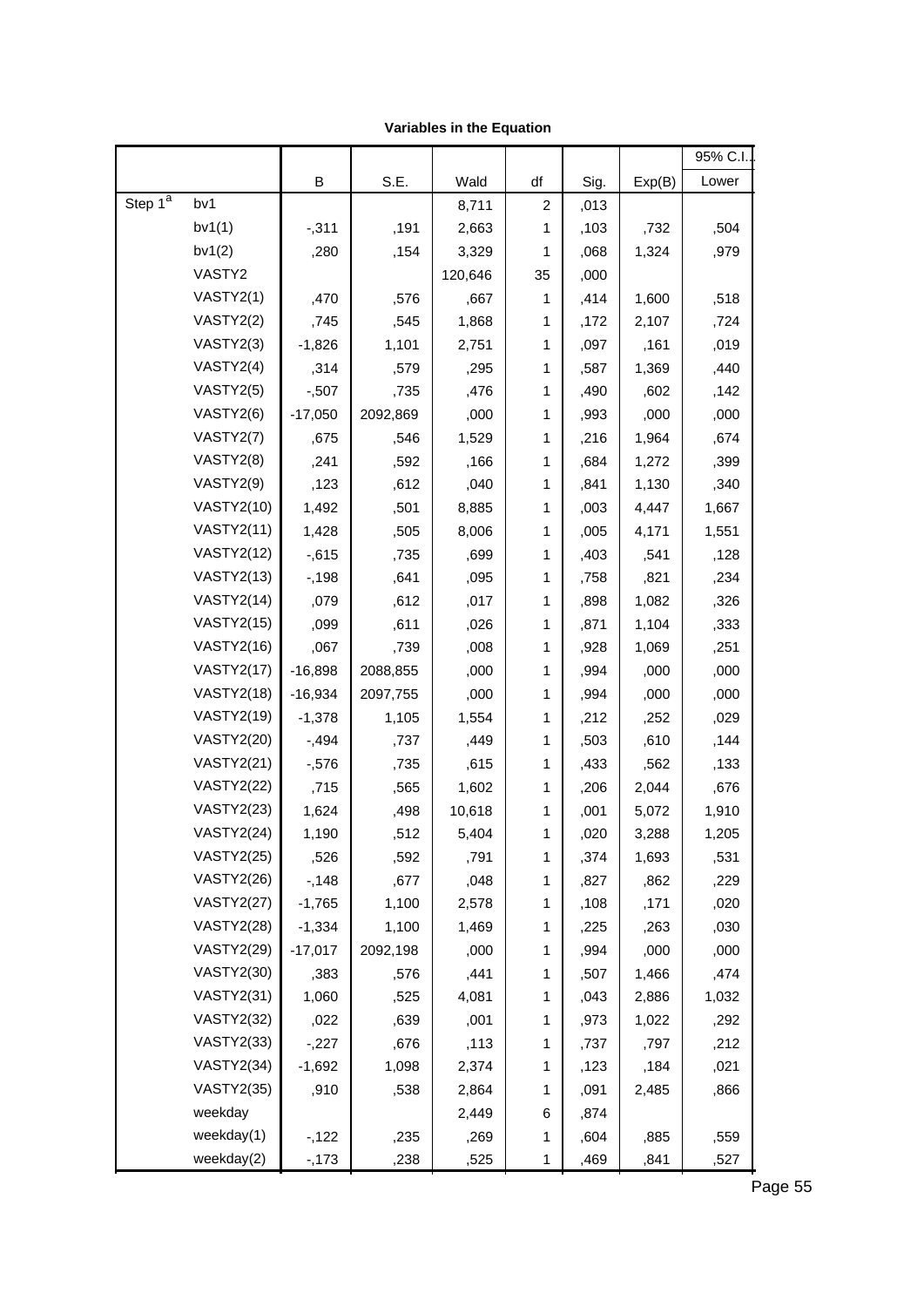|                     |                   | 95% C.I |
|---------------------|-------------------|---------|
|                     |                   | Upper   |
| Step 1 <sup>a</sup> | bv1               |         |
|                     | bv1(1)            | 1,065   |
|                     | bv1(2)            | 1,789   |
|                     | VASTY2            |         |
|                     | VASTY2(1)         | 4,944   |
|                     | VASTY2(2)         | 6,137   |
|                     | VASTY2(3)         | 1,393   |
|                     | VASTY2(4)         | 4,258   |
|                     | VASTY2(5)         | 2,545   |
|                     | VASTY2(6)         |         |
|                     | VASTY2(7)         | 5,725   |
|                     | VASTY2(8)         | 4,058   |
|                     | VASTY2(9)         | 3,755   |
|                     | <b>VASTY2(10)</b> | 11,862  |
|                     | <b>VASTY2(11)</b> | 11,215  |
|                     | <b>VASTY2(12)</b> | 2,285   |
|                     | <b>VASTY2(13)</b> | 2,883   |
|                     | <b>VASTY2(14)</b> | 3,592   |
|                     | <b>VASTY2(15)</b> | 3,660   |
|                     | <b>VASTY2(16)</b> | 4,551   |
|                     | <b>VASTY2(17)</b> |         |
|                     | <b>VASTY2(18)</b> |         |
|                     | <b>VASTY2(19)</b> | 2,199   |
|                     | <b>VASTY2(20)</b> | 2,588   |
|                     | VASTY2(21)        | 2,373   |
|                     | <b>VASTY2(22)</b> | 6,186   |
|                     | <b>VASTY2(23)</b> | 13,468  |
|                     | <b>VASTY2(24)</b> | 8,968   |
|                     | <b>VASTY2(25)</b> | 5,398   |
|                     | <b>VASTY2(26)</b> | 3,252   |
|                     | <b>VASTY2(27)</b> | 1,477   |
|                     | <b>VASTY2(28)</b> | 2,277   |
|                     | <b>VASTY2(29)</b> |         |
|                     | <b>VASTY2(30)</b> | 4,534   |
|                     | <b>VASTY2(31)</b> | 8,073   |
|                     | <b>VASTY2(32)</b> | 3,577   |
|                     | <b>VASTY2(33)</b> | 3,001   |
|                     | <b>VASTY2(34)</b> | 1,585   |
|                     | VASTY2(35)        | 7,132   |
|                     | weekday           |         |
|                     | weekday(1)        | 1,403   |
|                     | weekday(2)        | 1,342   |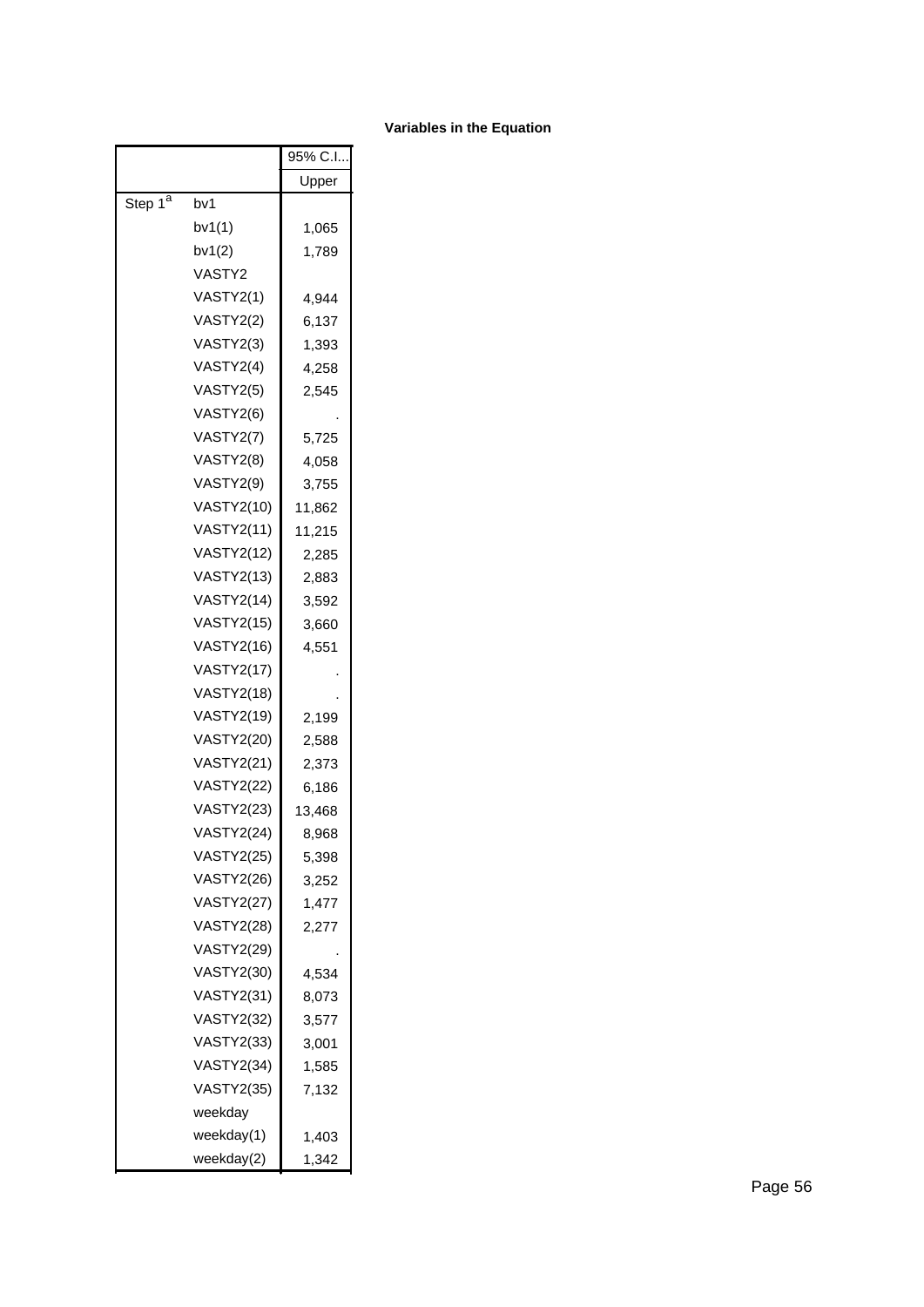|               |          |      |        |    |      |        | 95% C.I. |
|---------------|----------|------|--------|----|------|--------|----------|
|               | B        | S.E. | Wald   | df | Sig. | Exp(B) | Lower    |
| weekday $(3)$ | ,007     | ,229 | ,001   | 1  | ,975 | 1,007  | ,643     |
| weekday $(4)$ | $-063$   | ,235 | ,071   | 1  | ,790 | ,939   | ,593     |
| weekday $(5)$ | $-0.335$ | ,258 | 1,695  | 1  | .193 | ,715   | ,431     |
| weekday(6)    | $-0.086$ | ,239 | ,129   | 1  | .720 | ,918   | ,574     |
| holiday(1)    | $-796$   | ,595 | 1,790  | 1  | ,181 | ,451   | ,140     |
| season        |          |      | 5,283  | 4  | .259 |        |          |
| season(1)     | ,084     | ,198 | ,181   | 1  | ,671 | 1,088  | ,738     |
| season(2)     | $-195$   | ,199 | ,952   | 1  | ,329 | ,823   | ,557     |
| season(3)     | ,245     | ,190 | 1,668  | 1  | .197 | 1,278  | ,881     |
| season(4)     | $-100$   | ,214 | ,217   | 1  | ,641 | ,905   | ,596     |
| Constant      | $-4,109$ | ,491 | 70,152 | 1  | ,000 | .016   |          |

#### **Variables in the Equation**

|            | 95% C.I |
|------------|---------|
|            | Upper   |
| weekday(3) | 1,577   |
| weekday(4) | 1,489   |
| weekday(5) | 1,185   |
| weekday(6) | 1,466   |
| holiday(1) | 1,448   |
| season     |         |
| season(1)  | 1,603   |
| season(2)  | 1,217   |
| season(3)  | 1,853   |
| season(4)  | 1,376   |
| Constant   |         |

a. Variable(s) entered on step 1: bv1, VASTY2, weekday, holiday, season.

```
LOGISTIC REGRESSION VARIABLES handlt1
```
/METHOD=ENTER bv2 VASTY2 weekday holiday season

```
 /CONTRAST (bv2)=Indicator(1)
```

```
 /CONTRAST (VASTY2)=Indicator(1)
```

```
 /CONTRAST (weekday)=Indicator(1)
```

```
 /CONTRAST (holiday)=Indicator(1)
```

```
 /CONTRAST (season)=Indicator(1)
```

```
 /PRINT=CI(95)
```

```
 /CRITERIA=PIN(0.05) POUT(0.10) ITERATE(20) CUT(0.5).
```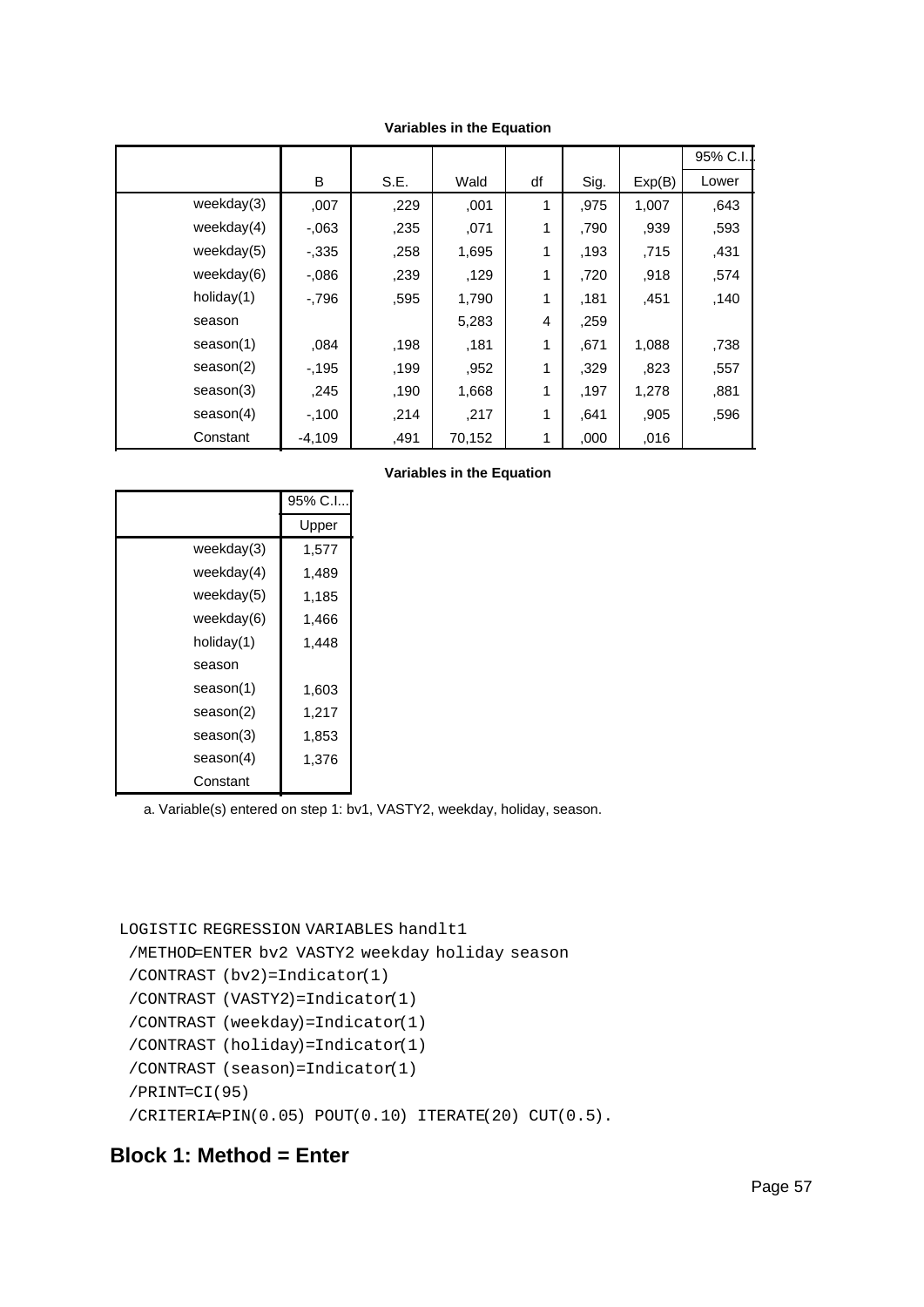### **Omnibus Tests of Model Coefficients**

|        |              | Chi-square | df | Sig. |
|--------|--------------|------------|----|------|
| Step 1 | Step         | 228,418    | 48 | ,000 |
|        | <b>Block</b> | 228,418    | 48 | ,000 |
|        | Model        | 228,418    | 48 | .000 |

#### **Model Summary**

|      |               | Cox &   |            |
|------|---------------|---------|------------|
|      | $-2$ Log      | Snell R | Nagelkerke |
| Step | likelihood    | Square  | R Square   |
|      | $2190,36^{a}$ | 018     | 103        |

Estimation terminated at iteration number 20 because maximum iterations has been reached. Final a. solution cannot be found.

### **Classification Table<sup>a</sup>**

|        |                                |                           | Predicted                       |                                   |  |  |
|--------|--------------------------------|---------------------------|---------------------------------|-----------------------------------|--|--|
|        |                                |                           |                                 | handlt1 händelse larger<br>than 1 |  |  |
|        | Observed                       |                           | 0 ingen<br>eller en<br>händelse | 1 mer än<br>en<br>händelse        |  |  |
| Step 1 | handlt1 händelse larger than 1 | 0 ingen eller en händelse | 12229                           | 0                                 |  |  |
|        |                                | 1 mer än en händelse      | 246                             | 0                                 |  |  |
|        | Overall Percentage             |                           |                                 |                                   |  |  |

# **Classification Table<sup>a</sup>**

|        |                                |                           | Predicted  |
|--------|--------------------------------|---------------------------|------------|
|        |                                |                           |            |
|        |                                |                           |            |
|        |                                |                           | Percentage |
|        | Observed                       |                           | Correct    |
| Step 1 | handlt1 händelse larger than 1 | 0 ingen eller en händelse | 100,0      |
|        |                                | 1 mer än en händelse      | 0,         |
|        | <b>Overall Percentage</b>      |                           | 98,0       |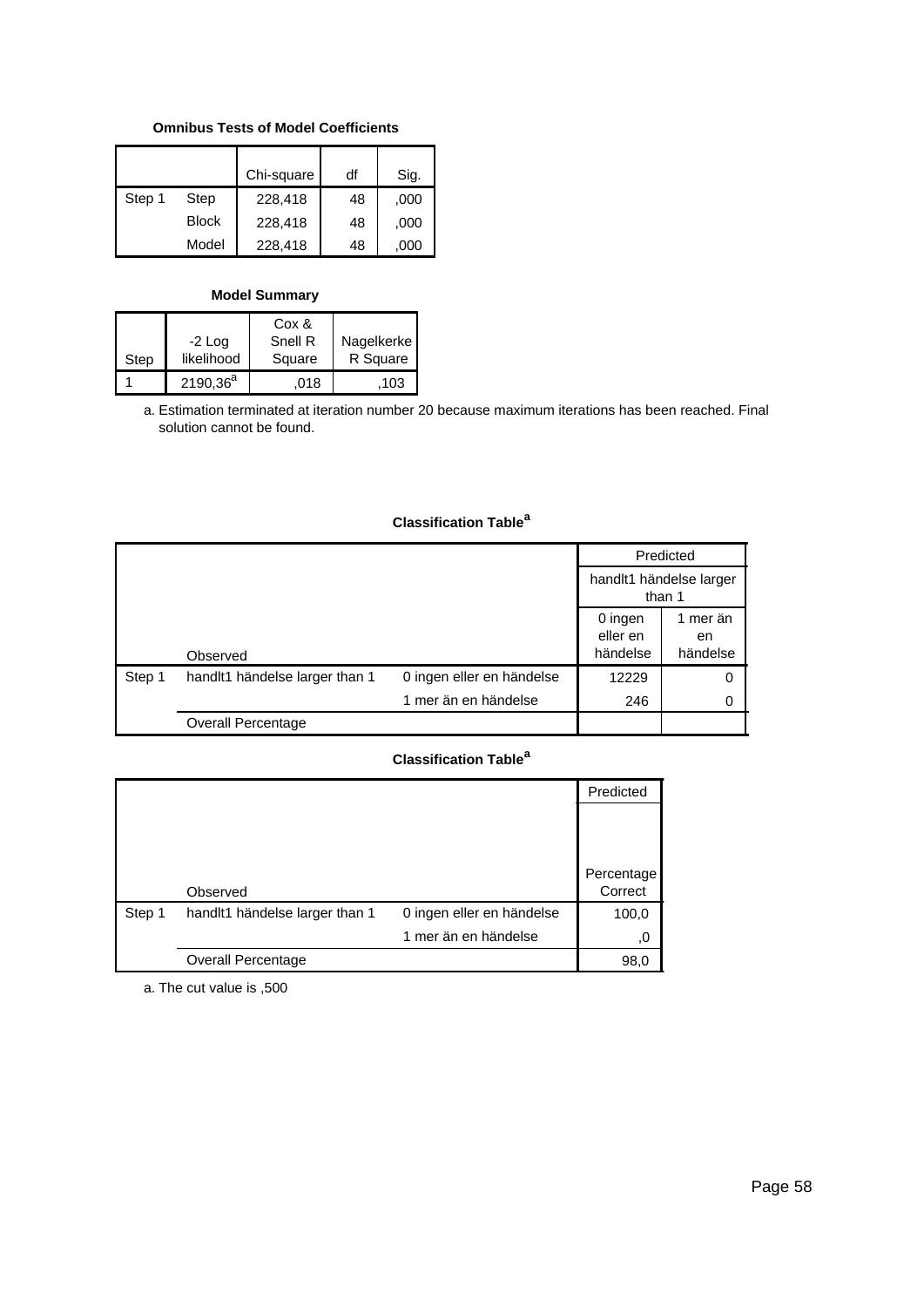| Variables in the Equation |  |  |  |
|---------------------------|--|--|--|
|---------------------------|--|--|--|

|                         |                   |           |          |         |                |      |        | 95% C.I. |
|-------------------------|-------------------|-----------|----------|---------|----------------|------|--------|----------|
|                         |                   | B         | S.E.     | Wald    | df             | Sig. | Exp(B) | Lower    |
| Step $1^{\overline{a}}$ | bv <sub>2</sub>   |           |          | 6,307   | $\overline{c}$ | ,043 |        |          |
|                         | bv2(1)            | $-211$    | ,190     | 1,234   | 1              | ,267 | ,810   | ,559     |
|                         | bv2(2)            | ,212      | ,171     | 1,537   | 1              | ,215 | 1,237  | ,884     |
|                         | VASTY2            |           |          | 120,890 | 35             | ,000 |        |          |
|                         | VASTY2(1)         | ,460      | ,576     | ,638    | 1              | ,424 | 1,584  | ,513     |
|                         | VASTY2(2)         | ,750      | ,545     | 1,889   | 1              | ,169 | 2,116  | ,727     |
|                         | VASTY2(3)         | $-1,780$  | 1,100    | 2,618   | 1              | ,106 | ,169   | ,020     |
|                         | VASTY2(4)         | ,345      | ,578     | ,356    | 1              | ,551 | 1,412  | ,455     |
|                         | VASTY2(5)         | $-0.502$  | ,735     | ,466    | 1              | ,495 | ,605   | ,143     |
|                         | VASTY2(6)         | $-17,014$ | 2094,841 | ,000    | 1              | ,994 | ,000   | ,000     |
|                         | VASTY2(7)         | ,724      | ,544     | 1,775   | 1              | ,183 | 2,063  | ,711     |
|                         | VASTY2(8)         | ,244      | ,592     | ,170    | 1              | ,680 | 1,276  | ,400     |
|                         | VASTY2(9)         | ,134      | ,612     | ,048    | 1              | ,827 | 1,143  | ,344     |
|                         | <b>VASTY2(10)</b> | 1,501     | ,501     | 8,989   | 1              | ,003 | 4,487  | 1,682    |
|                         | <b>VASTY2(11)</b> | 1,443     | ,504     | 8,185   | 1              | ,004 | 4,232  | 1,575    |
|                         | <b>VASTY2(12)</b> | $-0.604$  | ,735     | ,675    | 1              | ,411 | ,547   | ,129     |
|                         | <b>VASTY2(13)</b> | $-172$    | ,641     | ,072    | 1              | ,788 | ,842   | ,240     |
|                         | <b>VASTY2(14)</b> | ,094      | ,612     | ,023    | 1              | ,878 | 1,098  | ,331     |
|                         | <b>VASTY2(15)</b> | ,099      | ,612     | ,026    | 1              | ,872 | 1,104  | ,333     |
|                         | <b>VASTY2(16)</b> | ,082      | ,739     | ,012    | 1              | ,912 | 1,085  | ,255     |
|                         | <b>VASTY2(17)</b> | $-16,892$ | 2090,901 | ,000    | 1              | ,994 | ,000   | ,000     |
|                         | <b>VASTY2(18)</b> | $-16,934$ | 2098,904 | ,000    | 1              | ,994 | ,000   | ,000     |
|                         | <b>VASTY2(19)</b> | $-1,441$  | 1,102    | 1,708   | 1              | ,191 | ,237   | ,027     |
|                         | <b>VASTY2(20)</b> | $-0.464$  | ,737     | ,397    | 1              | ,528 | ,629   | ,148     |
|                         | <b>VASTY2(21)</b> | $-0.570$  | ,735     | ,601    | 1              | ,438 | ,566   | ,134     |
|                         | <b>VASTY2(22)</b> | ,716      | ,565     | 1,603   | 1              | ,205 | 2,046  | ,675     |
|                         | <b>VASTY2(23)</b> | 1,616     | ,498     | 10,528  | 1              | ,001 | 5,034  | 1,896    |
|                         | <b>VASTY2(24)</b> | 1,222     | ,512     | 5,700   | 1              | ,017 | 3,393  | 1,245    |
|                         | <b>VASTY2(25)</b> | ,531      | ,592     | ,804    | 1              | ,370 | 1,700  | ,533     |
|                         | <b>VASTY2(26)</b> | $-139$    | ,677     | ,042    | 1              | ,838 | ,871   | ,231     |
|                         | <b>VASTY2(27)</b> | $-1,750$  | 1,099    | 2,535   | 1              | ,111 | ,174   | ,020     |
|                         | <b>VASTY2(28)</b> | $-1,329$  | 1,101    | 1,458   | 1              | ,227 | ,265   | ,031     |
|                         | <b>VASTY2(29)</b> | $-16,999$ | 2092,769 | ,000    | 1              | ,994 | ,000   | ,000     |
|                         | <b>VASTY2(30)</b> | ,398      | ,576     | ,479    | 1              | ,489 | 1,490  | ,482     |
|                         | <b>VASTY2(31)</b> | 1,070     | ,524     | 4,177   | 1              | ,041 | 2,916  | 1,045    |
|                         | <b>VASTY2(32)</b> | ,017      | ,638     | ,001    | 1              | ,979 | 1,017  | ,291     |
|                         | <b>VASTY2(33)</b> | $-230$    | ,676     | ,115    | 1              | ,734 | ,795   | ,211     |
|                         | <b>VASTY2(34)</b> | $-1,681$  | 1,098    | 2,343   | 1              | ,126 | ,186   | ,022     |
|                         | <b>VASTY2(35)</b> | ,954      | ,536     | 3,167   | 1              | ,075 | 2,596  | ,908     |
|                         | weekday           |           |          | 2,461   | 6              | ,873 |        |          |
|                         | weekday(1)        | $-116$    | ,235     | ,243    | 1              | ,622 | ,891   | ,562     |
|                         | weekday(2)        | $-168$    | ,238     | ,498    | 1              | ,481 | ,845   | ,530     |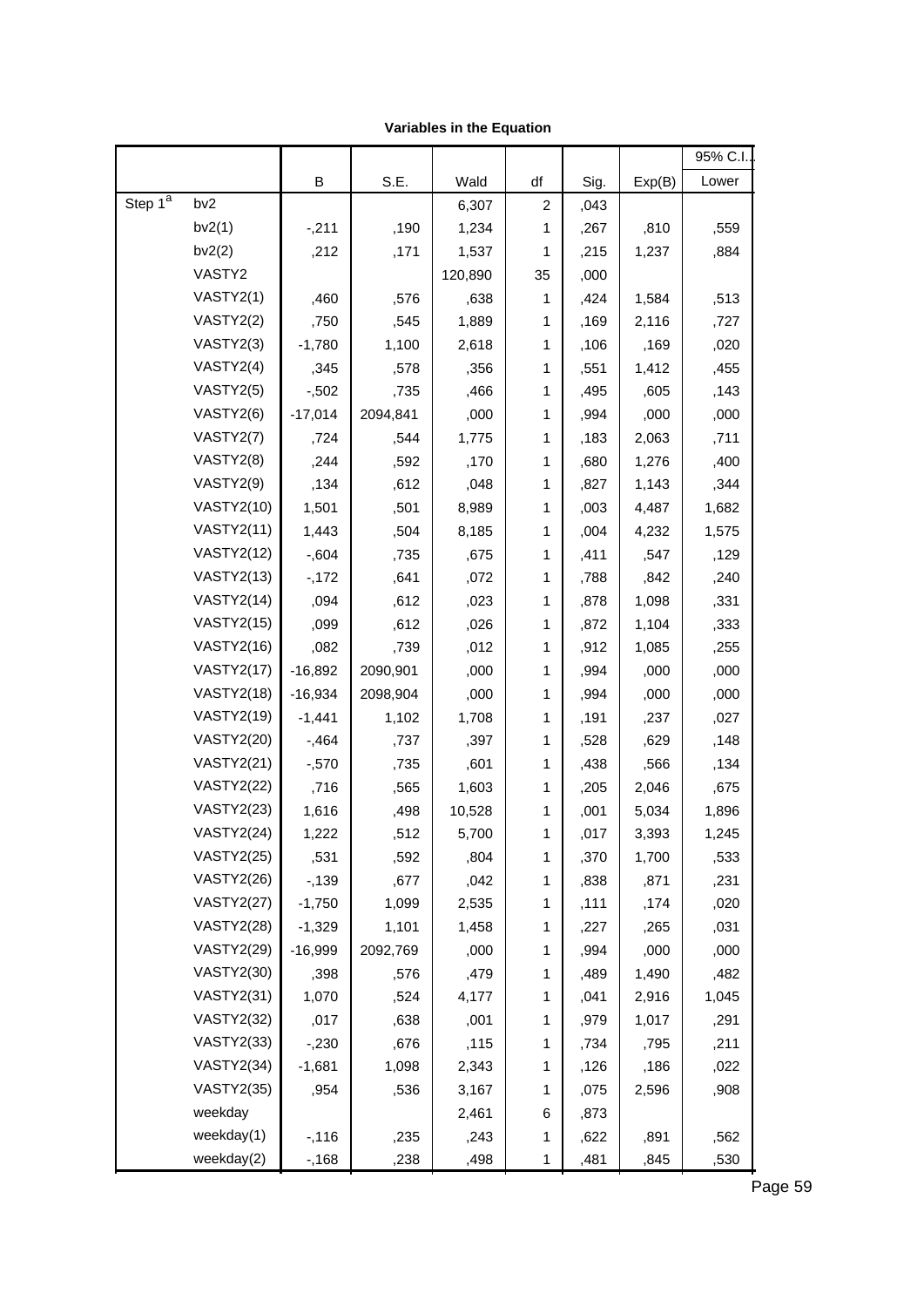|                     |                   | 95% C.I |
|---------------------|-------------------|---------|
|                     |                   | Upper   |
| Step 1 <sup>a</sup> | bv2               |         |
|                     | bv2(1)            | 1,175   |
|                     | bv2(2)            | 1,730   |
|                     | VASTY2            |         |
|                     | VASTY2(1)         | 4,893   |
|                     | VASTY2(2)         | 6,164   |
|                     | VASTY2(3)         | 1,457   |
|                     | VASTY2(4)         | 4,384   |
|                     | VASTY2(5)         | 2,558   |
|                     | VASTY2(6)         |         |
|                     | VASTY2(7)         | 5,988   |
|                     | VASTY2(8)         | 4,073   |
|                     | VASTY2(9)         | 3,796   |
|                     | <b>VASTY2(10)</b> | 11,970  |
|                     | <b>VASTY2(11)</b> | 11,370  |
|                     | <b>VASTY2(12)</b> | 2,310   |
|                     | <b>VASTY2(13)</b> | 2,956   |
|                     | <b>VASTY2(14)</b> | 3,644   |
|                     | <b>VASTY2(15)</b> | 3,660   |
|                     | <b>VASTY2(16)</b> | 4,616   |
|                     | <b>VASTY2(17)</b> |         |
|                     | <b>VASTY2(18)</b> |         |
|                     | <b>VASTY2(19)</b> | 2,055   |
|                     | <b>VASTY2(20)</b> | 2,663   |
|                     | <b>VASTY2(21)</b> | 2,388   |
|                     | <b>VASTY2(22)</b> | 6,198   |
|                     | <b>VASTY2(23)</b> | 13,362  |
|                     | <b>VASTY2(24)</b> | 9,249   |
|                     | <b>VASTY2(25)</b> | 5,421   |
|                     | <b>VASTY2(26)</b> | 3,282   |
|                     | <b>VASTY2(27)</b> | 1,498   |
|                     | <b>VASTY2(28)</b> | 2,289   |
|                     | <b>VASTY2(29)</b> |         |
|                     | <b>VASTY2(30)</b> | 4,606   |
|                     | <b>VASTY2(31)</b> | 8,140   |
|                     | <b>VASTY2(32)</b> | 3,553   |
|                     | <b>VASTY2(33)</b> | 2,989   |
|                     | <b>VASTY2(34)</b> | 1,602   |
|                     | VASTY2(35)        | 7,423   |
|                     | weekday           |         |
|                     | weekday(1)        | 1,411   |
|                     | weekday(2)        | 1,348   |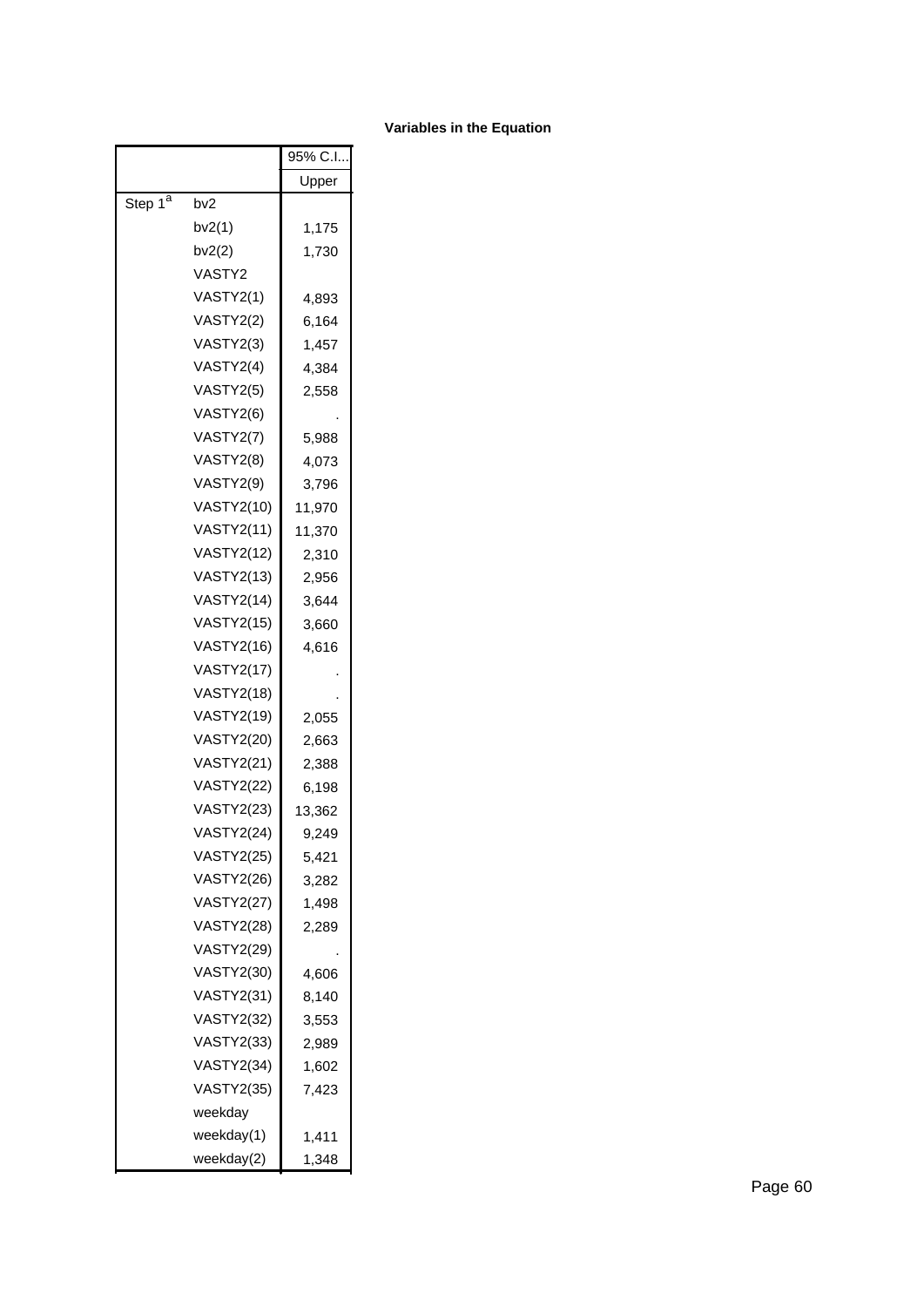|               |          |      |        |    |      |        | 95% C.I. |
|---------------|----------|------|--------|----|------|--------|----------|
|               | B        | S.E. | Wald   | df | Sig. | Exp(B) | Lower    |
| weekday $(3)$ | ,010     | ,229 | ,002   | 1  | ,967 | 1,010  | ,645     |
| weekday $(4)$ | $-.070$  | ,235 | ,089   | 1  | .766 | ,932   | ,588     |
| weekday(5)    | $-0.339$ | ,258 | 1,729  | 1  | .188 | ,712   | ,430     |
| weekday $(6)$ | $-0.088$ | ,239 | ,136   | 1  | .712 | ,916   | ,573     |
| holiday(1)    | $-795$   | ,595 | 1,784  | 1  | ,182 | ,451   | ,141     |
| season        |          |      | 5,407  | 4  | .248 |        |          |
| season(1)     | ,079     | ,198 | ,158   | 1  | ,691 | 1,082  | ,734     |
| season(2)     | $-209$   | ,199 | 1,104  | 1  | ,293 | ,811   | ,549     |
| season(3)     | ,238     | ,190 | 1,573  | 1  | ,210 | 1,268  | ,875     |
| season(4)     | $-105$   | ,214 | ,242   | 1  | ,623 | ,900   | ,592     |
| Constant      | $-4,117$ | ,499 | 68,130 | 1  | ,000 | ,016   |          |

**Variables in the Equation**

|               | 95% C.I |
|---------------|---------|
|               | Upper   |
| weekday(3)    | 1,581   |
| weekday $(4)$ | 1,477   |
| weekday $(5)$ | 1,181   |
| weekday(6)    | 1,463   |
| holiday(1)    | 1,450   |
| season        |         |
| season(1)     | 1,594   |
| season(2)     | 1,199   |
| season(3)     | 1,839   |
| season(4)     | 1,368   |
| Constant      |         |

a. Variable(s) entered on step 1: bv2, VASTY2, weekday, holiday, season.

```
LOGISTIC REGRESSION VARIABLES handlt1
```
/METHOD=ENTER bv3 VASTY2 weekday holiday season

```
 /CONTRAST (bv3)=Indicator(1)
```

```
 /CONTRAST (VASTY2)=Indicator(1)
```

```
 /CONTRAST (weekday)=Indicator(1)
```

```
 /CONTRAST (holiday)=Indicator(1)
```

```
 /CONTRAST (season)=Indicator(1)
/PRINT=CI(95)
```

```
 /CRITERIA=PIN(0.05) POUT(0.10) ITERATE(20) CUT(0.5).
```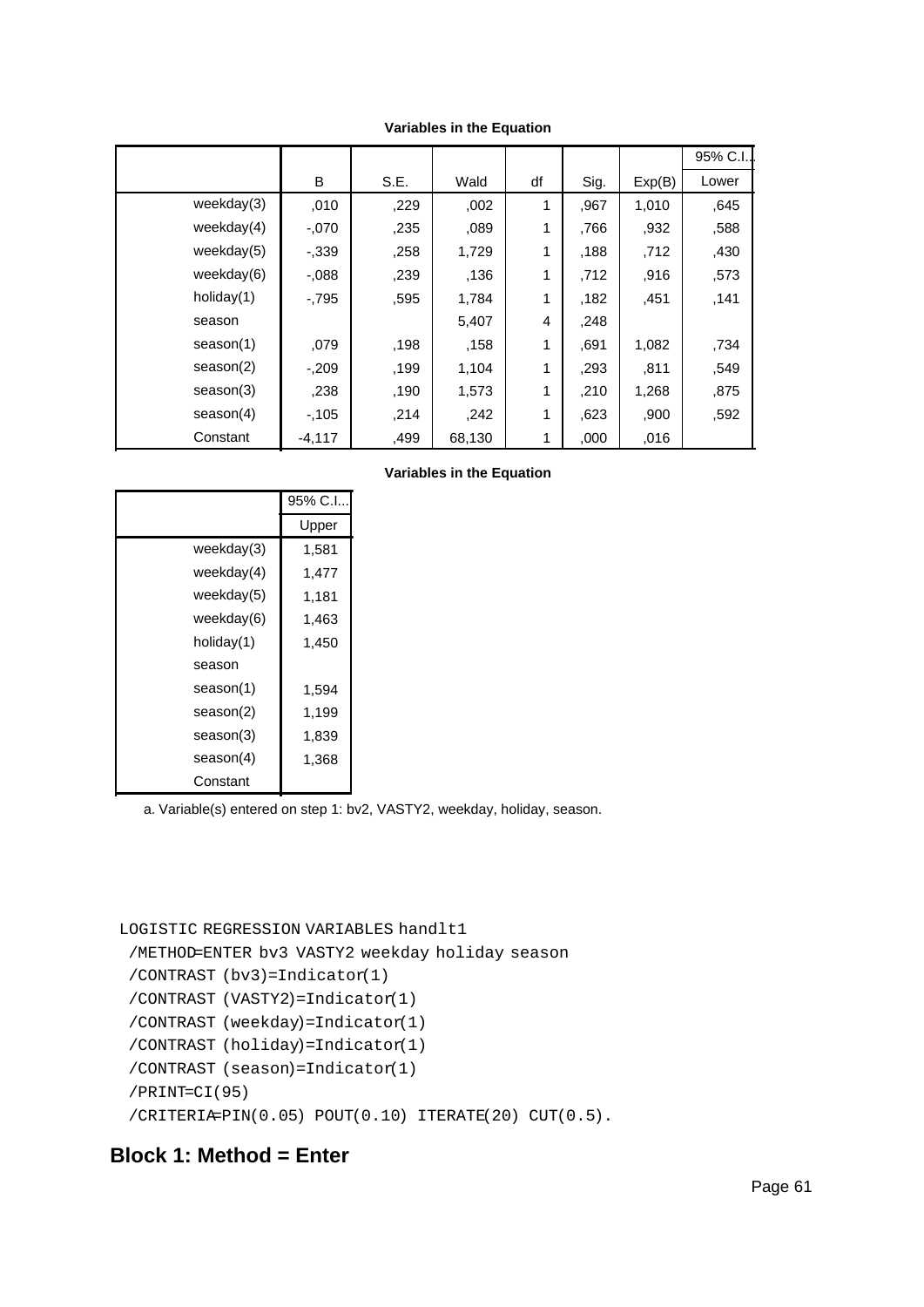### **Omnibus Tests of Model Coefficients**

|        |              | Chi-square | df | Sig. |
|--------|--------------|------------|----|------|
| Step 1 | Step         | 224,832    | 48 | ,000 |
|        | <b>Block</b> | 224,832    | 48 | ,000 |
|        | Model        | 224,832    | 48 | .000 |

#### **Model Summary**

|      |                      | Cox &   |            |
|------|----------------------|---------|------------|
|      | $-2$ Log             | Snell R | Nagelkerke |
| Step | likelihood           | Square  | R Square   |
|      | 2193,95 <sup>a</sup> | 018     | 101        |

Estimation terminated at iteration number 20 because maximum iterations has been reached. Final a. solution cannot be found.

## **Classification Table<sup>a</sup>**

|        |                                |                           | Predicted                       |                                   |  |  |
|--------|--------------------------------|---------------------------|---------------------------------|-----------------------------------|--|--|
|        |                                |                           |                                 | handlt1 händelse larger<br>than 1 |  |  |
|        | Observed                       |                           | 0 ingen<br>eller en<br>händelse | 1 mer än<br>en<br>händelse        |  |  |
| Step 1 | handlt1 händelse larger than 1 | 0 ingen eller en händelse | 12229                           | 0                                 |  |  |
|        |                                | 1 mer än en händelse      | 246                             | 0                                 |  |  |
|        | Overall Percentage             |                           |                                 |                                   |  |  |

# **Classification Table<sup>a</sup>**

|        |                                |                           | Predicted             |
|--------|--------------------------------|---------------------------|-----------------------|
|        |                                |                           |                       |
|        |                                |                           |                       |
|        |                                |                           |                       |
|        | Observed                       |                           | Percentage<br>Correct |
| Step 1 | handlt1 händelse larger than 1 | 0 ingen eller en händelse | 100,0                 |
|        |                                | 1 mer än en händelse      | 0,                    |
|        | <b>Overall Percentage</b>      |                           | 98,0                  |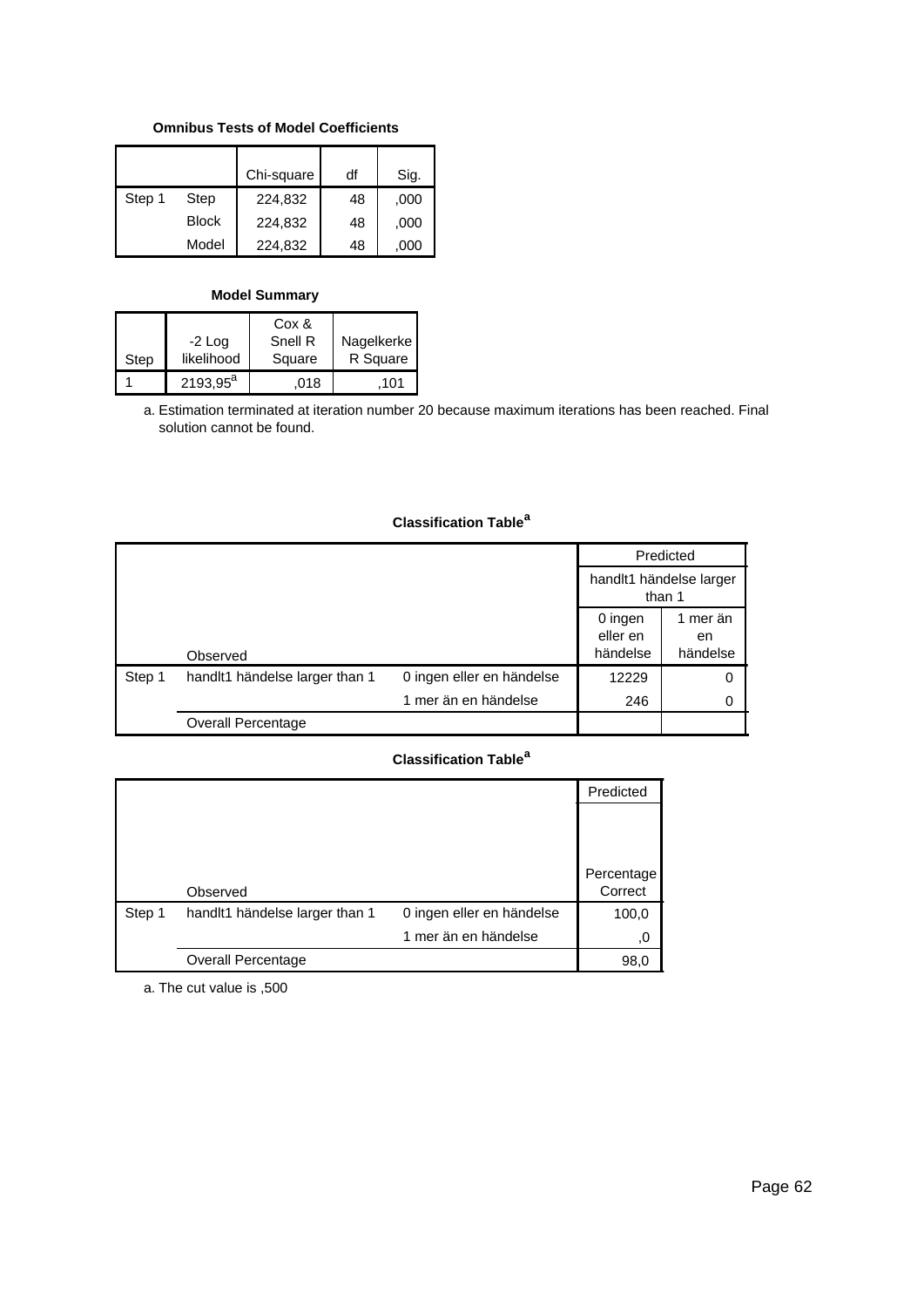|                         |                   |           |          |         |                         |      |        | 95% C.I |
|-------------------------|-------------------|-----------|----------|---------|-------------------------|------|--------|---------|
|                         |                   | В         | S.E.     | Wald    | df                      | Sig. | Exp(B) | Lower   |
| Step $1^{\overline{a}}$ | bv3               |           |          | 2,604   | $\overline{\mathbf{c}}$ | ,272 |        |         |
|                         | bv3(1)            | $-422$    | ,262     | 2,592   | 1                       | ,107 | ,656   | ,393    |
|                         | bv3(2)            | $-0.054$  | ,196     | ,075    | 1                       | ,784 | ,948   | ,645    |
|                         | VASTY2            |           |          | 118,563 | 35                      | ,000 |        |         |
|                         | VASTY2(1)         | ,519      | ,576     | ,811    | 1                       | ,368 | 1,680  | ,544    |
|                         | VASTY2(2)         | ,795      | ,545     | 2,127   | 1                       | ,145 | 2,214  | ,761    |
|                         | VASTY2(3)         | $-1,630$  | 1,100    | 2,197   | 1                       | ,138 | ,196   | ,023    |
|                         | VASTY2(4)         | ,475      | ,578     | ,676    | 1                       | ,411 | 1,609  | ,518    |
|                         | VASTY2(5)         | $-0.430$  | ,735     | ,342    | 1                       | ,559 | ,651   | ,154    |
|                         | VASTY2(6)         | $-16,906$ | 2096,940 | ,000    | 1                       | ,994 | ,000   | ,000    |
|                         | VASTY2(7)         | ,916      | ,549     | 2,786   | 1                       | ,095 | 2,500  | ,852    |
|                         | VASTY2(8)         | ,331      | ,591     | ,314    | 1                       | ,575 | 1,393  | ,437    |
|                         | VASTY2(9)         | ,237      | ,611     | ,151    | 1                       | ,698 | 1,268  | ,383    |
|                         | <b>VASTY2(10)</b> | 1,560     | ,500     | 9,739   | 1                       | ,002 | 4,757  | 1,786   |
|                         | <b>VASTY2(11)</b> | 1,495     | ,504     | 8,801   | 1                       | ,003 | 4,461  | 1,661   |
|                         | <b>VASTY2(12)</b> | $-0.533$  | ,734     | ,526    | 1                       | ,468 | ,587   | ,139    |
|                         | <b>VASTY2(13)</b> | $-0.017$  | ,638     | ,001    | 1                       | ,978 | ,983   | ,281    |
|                         | <b>VASTY2(14)</b> | ,186      | ,611     | ,093    | 1                       | ,761 | 1,204  | ,364    |
|                         | <b>VASTY2(15)</b> | ,176      | ,611     | ,083    | 1                       | ,774 | 1,192  | ,360    |
|                         | <b>VASTY2(16)</b> | ,157      | ,740     | ,045    | 1                       | ,832 | 1,170  | ,274    |
|                         | <b>VASTY2(17)</b> | $-16,892$ | 2092,116 | ,000    | 1                       | ,994 | ,000   | ,000    |
|                         | <b>VASTY2(18)</b> | $-16,881$ | 2100,924 | ,000    | 1                       | ,994 | ,000   | ,000    |
|                         | <b>VASTY2(19)</b> | $-1,387$  | 1,107    | 1,570   | 1                       | ,210 | ,250   | ,029    |
|                         | <b>VASTY2(20)</b> | $-0.351$  | ,737     | ,227    | 1                       | ,634 | ,704   | ,166    |
|                         | <b>VASTY2(21)</b> | $-0.516$  | ,734     | ,493    | 1                       | ,483 | ,597   | ,142    |
|                         | <b>VASTY2(22)</b> | ,636      | ,563     | 1,272   | 1                       | ,259 | 1,888  | ,626    |
|                         | <b>VASTY2(23)</b> | 1,627     | ,498     | 10,668  | 1                       | ,001 | 5,089  | 1,917   |
|                         | <b>VASTY2(24)</b> | 1,337     | ,511     | 6,841   | 1                       | ,009 | 3,809  | 1,398   |
|                         | <b>VASTY2(25)</b> | ,544      | ,592     | ,844    | 1                       | ,358 | 1,722  | ,540    |
|                         | <b>VASTY2(26)</b> | $-0.046$  | ,677     | ,005    | 1                       | ,945 | ,955   | ,253    |
|                         | <b>VASTY2(27)</b> | $-1,633$  | 1,099    | 2,210   | 1                       | ,137 | ,195   | ,023    |
|                         | <b>VASTY2(28)</b> | $-1,230$  | 1,100    | 1,252   | 1                       | ,263 | ,292   | ,034    |
|                         | <b>VASTY2(29)</b> | $-16,968$ | 2095,762 | ,000    | 1                       | ,994 | ,000   | ,000    |
|                         | <b>VASTY2(30)</b> | ,434      | ,576     | ,567    | 1                       | ,451 | 1,543  | ,499    |
|                         | <b>VASTY2(31)</b> | 1,180     | ,526     | 5,037   | 1                       | ,025 | 3,255  | 1,161   |
|                         | <b>VASTY2(32)</b> | ,100      | ,641     | ,024    | 1                       | ,876 | 1,105  | ,315    |
|                         | <b>VASTY2(33)</b> | $-155$    | ,677     | ,052    | 1                       | ,819 | ,856   | ,227    |
|                         | <b>VASTY2(34)</b> | $-1,651$  | 1,098    | 2,261   | 1                       | ,133 | ,192   | ,022    |
|                         | <b>VASTY2(35)</b> | 1,097     | ,538     | 4,159   | 1                       | ,041 | 2,995  | 1,044   |
|                         | weekday           |           |          | 2,959   | 6                       | ,814 |        |         |
|                         | weekday(1)        | $-126$    | ,235     | ,289    | 1                       | ,591 | ,882   | ,557    |
|                         | weekday(2)        | $-186$    | ,238     | ,609    | 1                       | ,435 | ,830   | ,521    |

-<br>Page 63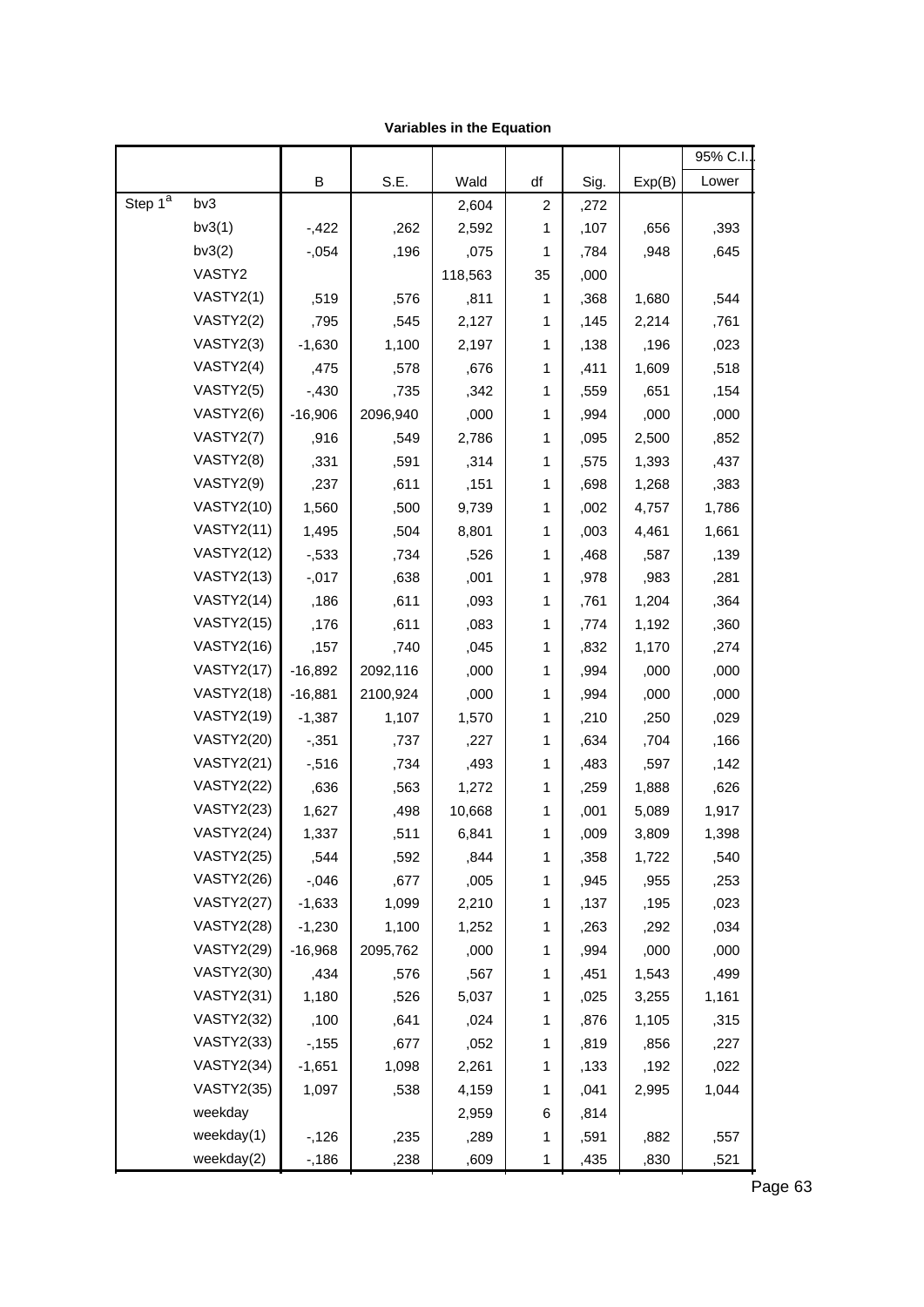|                     |                   | 95% C.I |
|---------------------|-------------------|---------|
|                     |                   | Upper   |
| Step 1 <sup>a</sup> | bv3               |         |
|                     | bv3(1)            | 1,096   |
|                     | bv3(2)            | 1,392   |
|                     | VASTY2            |         |
|                     | VASTY2(1)         | 5,190   |
|                     | VASTY2(2)         | 6,442   |
|                     | VASTY2(3)         | 1,692   |
|                     | VASTY2(4)         | 4,995   |
|                     | VASTY2(5)         | 2,747   |
|                     | VASTY2(6)         |         |
|                     | VASTY2(7)         | 7,331   |
|                     | VASTY2(8)         | 4,434   |
|                     | VASTY2(9)         | 4,201   |
|                     | <b>VASTY2(10)</b> | 12,668  |
|                     | <b>VASTY2(11)</b> | 11,982  |
|                     | <b>VASTY2(12)</b> | 2,476   |
|                     | <b>VASTY2(13)</b> | 3,435   |
|                     | <b>VASTY2(14)</b> | 3,988   |
|                     | <b>VASTY2(15)</b> | 3,944   |
|                     | <b>VASTY2(16)</b> | 4,988   |
|                     | <b>VASTY2(17)</b> |         |
|                     | <b>VASTY2(18)</b> |         |
|                     | <b>VASTY2(19)</b> | 2,187   |
|                     | <b>VASTY2(20)</b> | 2,984   |
|                     | <b>VASTY2(21)</b> | 2,519   |
|                     | <b>VASTY2(22)</b> | 5,697   |
|                     | <b>VASTY2(23)</b> | 13,512  |
|                     | <b>VASTY2(24)</b> | 10,374  |
|                     | VASTY2(25)        | 5,495   |
|                     | <b>VASTY2(26)</b> | 3,595   |
|                     | <b>VASTY2(27)</b> | 1,682   |
|                     | <b>VASTY2(28)</b> | 2,522   |
|                     | <b>VASTY2(29)</b> |         |
|                     | <b>VASTY2(30)</b> | 4,768   |
|                     | <b>VASTY2(31)</b> | 9,126   |
|                     | <b>VASTY2(32)</b> | 3,883   |
|                     | <b>VASTY2(33)</b> | 3,230   |
|                     | <b>VASTY2(34)</b> | 1,651   |
|                     | VASTY2(35)        | 8,595   |
|                     | weekday           |         |
|                     | weekday(1)        | 1,396   |
|                     | weekday(2)        | 1,324   |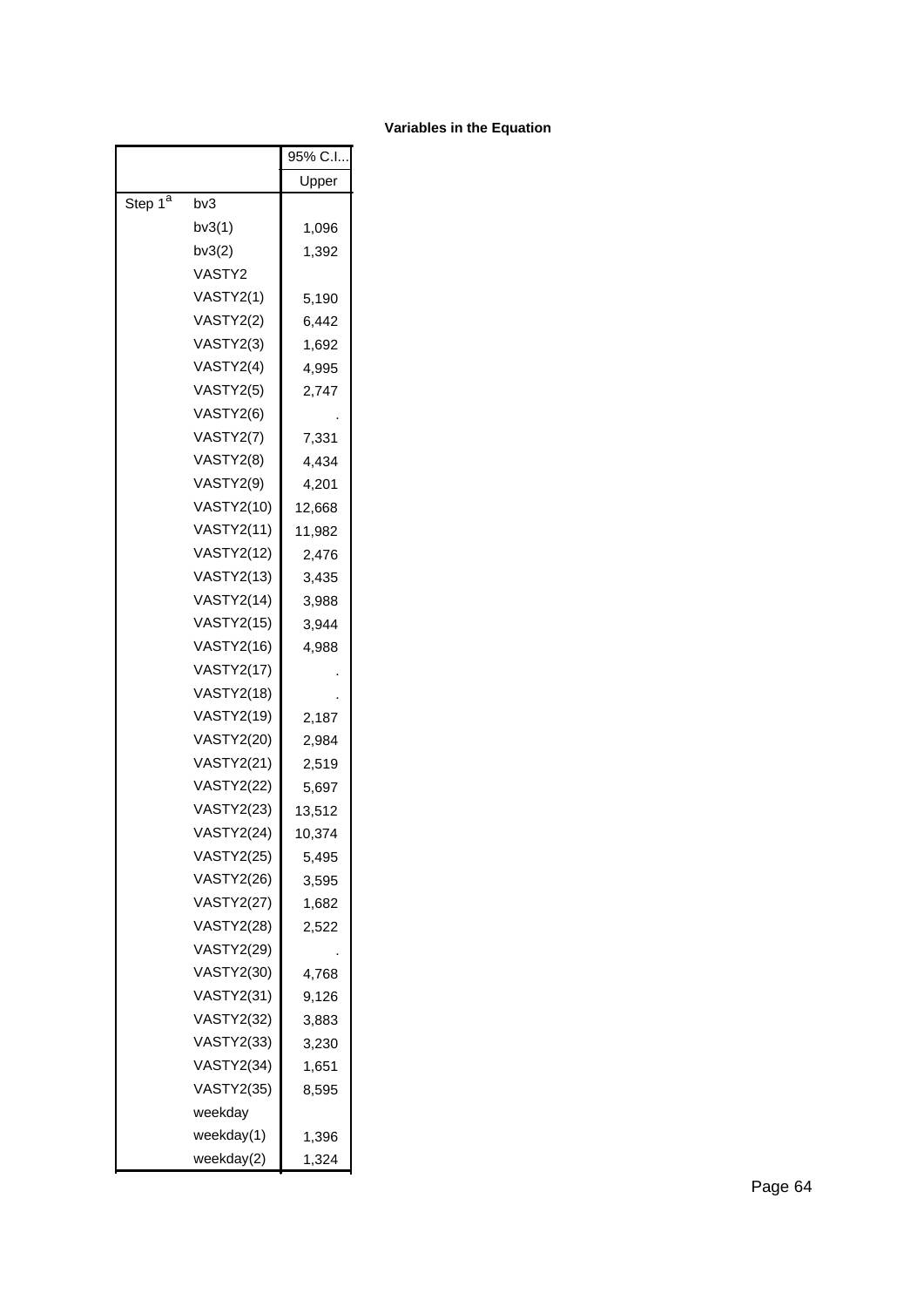|               |          |      |        |    |      |        | 95% C.I. |
|---------------|----------|------|--------|----|------|--------|----------|
|               | B        | S.E. | Wald   | df | Sig. | Exp(B) | Lower    |
| weekday $(3)$ | $-0.007$ | ,229 | ,001   | 1  | ,976 | ,993   | ,634     |
| weekday $(4)$ | $-0.091$ | ,235 | ,151   | 1  | ,697 | ,913   | ,576     |
| weekday(5)    | $-.384$  | ,257 | 2,234  | 1  | .135 | ,681   | ,412     |
| weekday $(6)$ | $-110$   | ,239 | ,211   | 1  | .646 | ,896   | ,561     |
| holiday(1)    | $-0.802$ | ,595 | 1,815  | 1  | .178 | ,448   | ,140     |
| season        |          |      | 5,945  | 4  | ,203 |        |          |
| season(1)     | ,060     | ,198 | ,091   | 1  | .763 | 1,061  | ,720     |
| season(2)     | $-258$   | ,199 | 1,681  | 1  | ,195 | ,773   | ,523     |
| season(3)     | ,219     | ,189 | 1,334  | 1  | .248 | 1,245  | ,859     |
| season(4)     | $-113$   | ,213 | .278   | 1  | ,598 | ,894   | ,588     |
| Constant      | $-4,072$ | ,487 | 69,792 | 1  | ,000 | ,017   |          |

**Variables in the Equation**

|               | 95% C.I |
|---------------|---------|
|               | Upper   |
| weekday(3)    | 1,555   |
| weekday $(4)$ | 1,446   |
| weekday $(5)$ | 1,127   |
| weekday(6)    | 1,431   |
| holiday(1)    | 1.440   |
| season        |         |
| season(1)     | 1,564   |
| season(2)     | 1,141   |
| season(3)     | 1,804   |
| season(4)     | 1,358   |
| Constant      |         |

a. Variable(s) entered on step 1: bv3, VASTY2, weekday, holiday, season.

```
LOGISTIC REGRESSION VARIABLES handlt1
```
/METHOD=ENTER sv3 VASTY2 weekday holiday season

```
 /CONTRAST (sv3)=Indicator(1)
/CONTRAST (VASTY2)=Indicator(1)
```

```
 /CONTRAST (weekday)=Indicator(1)
```

```
 /CONTRAST (holiday)=Indicator(1)
```

```
 /CONTRAST (season)=Indicator(1)
```

```
 /PRINT=CI(95)
```

```
 /CRITERIA=PIN(0.05) POUT(0.10) ITERATE(20) CUT(0.5).
```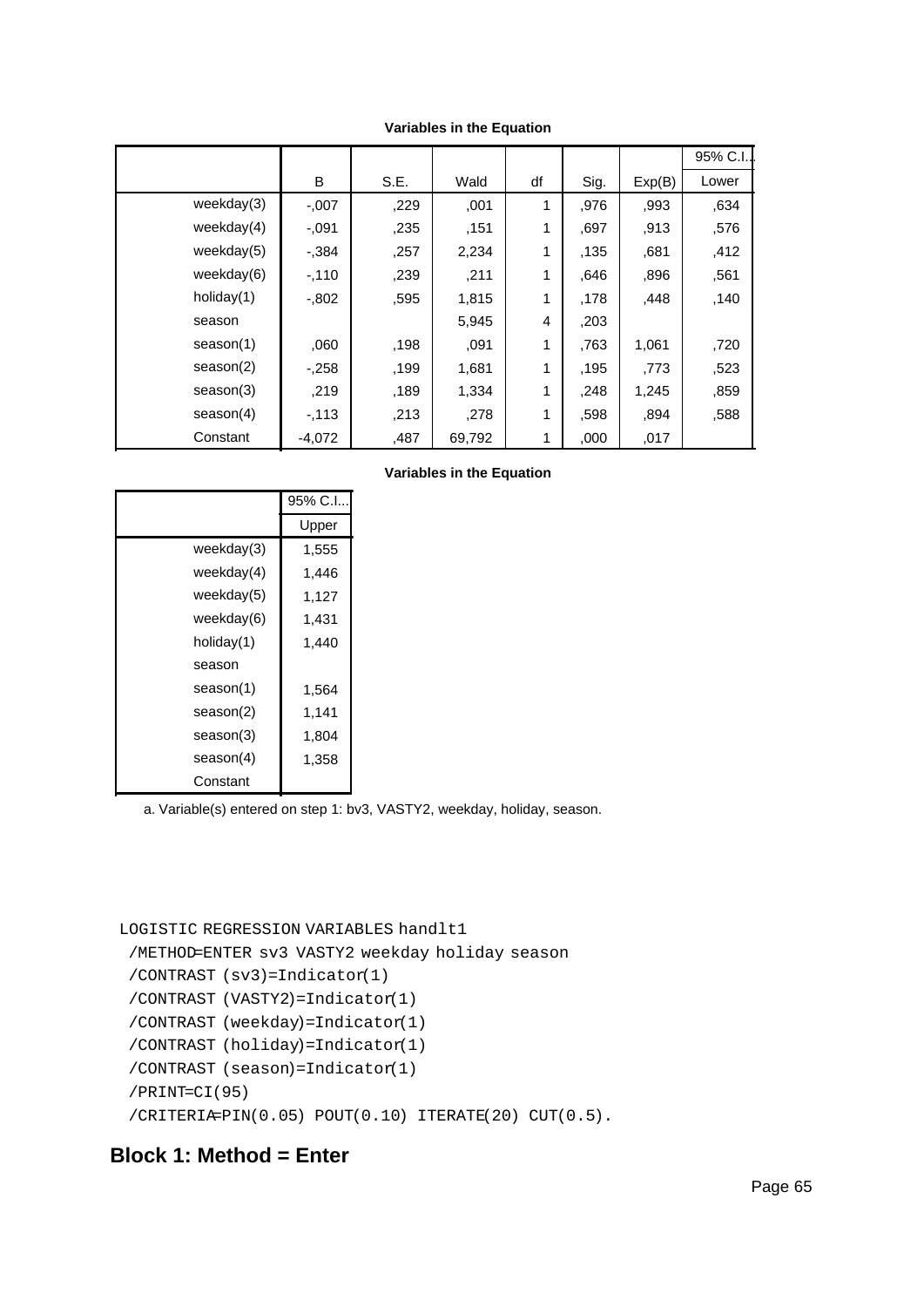### **Omnibus Tests of Model Coefficients**

|        |              | Chi-square | df | Sig. |
|--------|--------------|------------|----|------|
| Step 1 | Step         | 222,666    | 48 | ,000 |
|        | <b>Block</b> | 222,666    | 48 | ,000 |
|        | Model        | 222,666    | 48 | ,000 |

#### **Model Summary**

|      |             | Cox &   |            |
|------|-------------|---------|------------|
|      | $-2$ Log    | Snell R | Nagelkerke |
| Step | likelihood  | Square  | R Square   |
|      | $2196.12^a$ | 018     | 100        |

Estimation terminated at iteration number 20 because maximum iterations has been reached. Final a. solution cannot be found.

### **Classification Table<sup>a</sup>**

|        |                                |                           |                                 | Predicted                         |
|--------|--------------------------------|---------------------------|---------------------------------|-----------------------------------|
|        |                                |                           |                                 | handlt1 händelse larger<br>than 1 |
|        | Observed                       |                           | 0 ingen<br>eller en<br>händelse | 1 mer än<br>en<br>händelse        |
| Step 1 | handlt1 händelse larger than 1 | 0 ingen eller en händelse | 12229                           | 0                                 |
|        |                                | 1 mer än en händelse      | 246                             | 0                                 |
|        | Overall Percentage             |                           |                                 |                                   |

# **Classification Table<sup>a</sup>**

|        |                                |                           | Predicted             |
|--------|--------------------------------|---------------------------|-----------------------|
|        |                                |                           |                       |
|        |                                |                           |                       |
|        |                                |                           |                       |
|        | Observed                       |                           | Percentage<br>Correct |
| Step 1 | handlt1 händelse larger than 1 | 0 ingen eller en händelse | 100,0                 |
|        |                                | 1 mer än en händelse      | 0,                    |
|        | <b>Overall Percentage</b>      |                           | 98,0                  |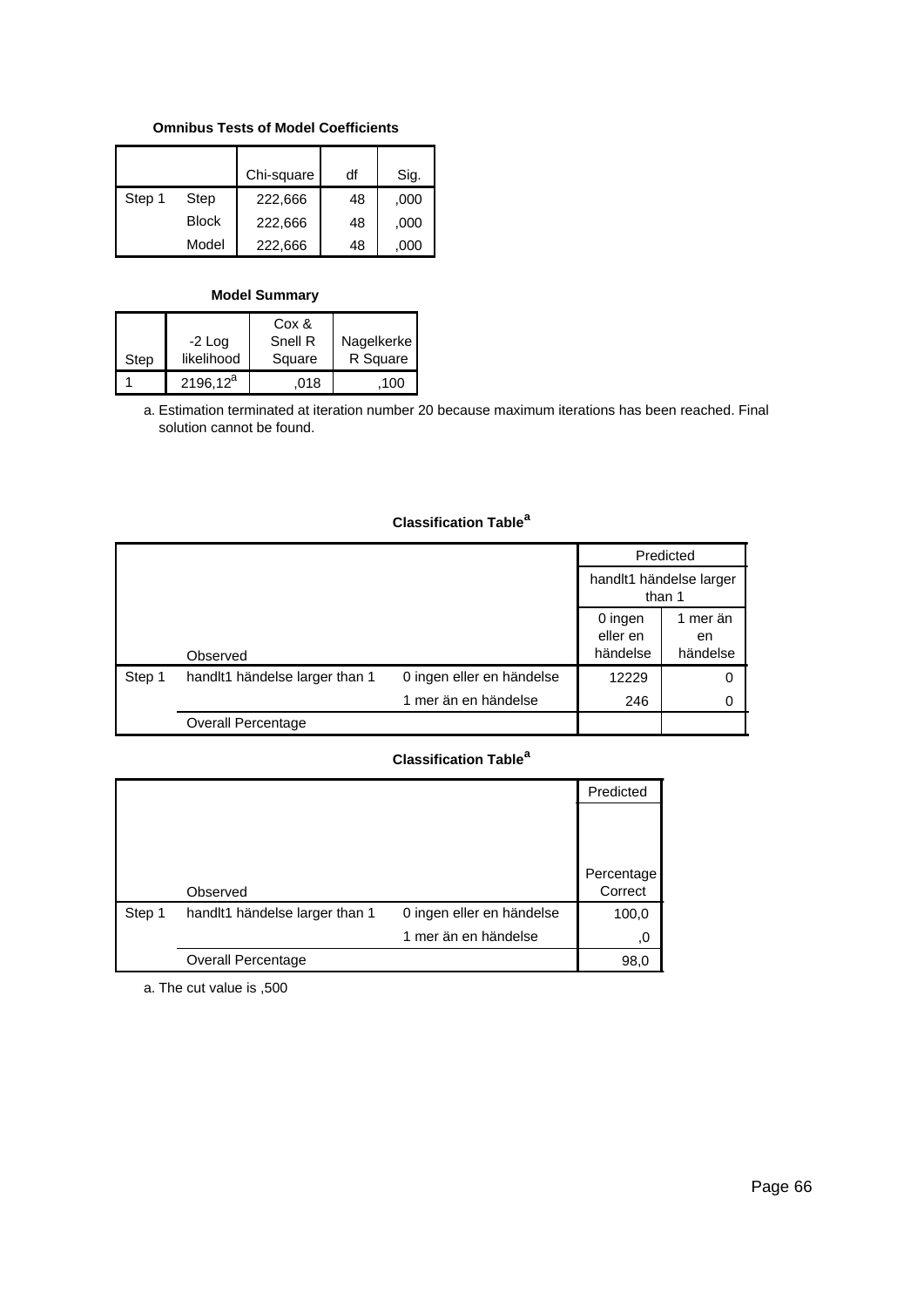| Variables in the Equation |  |  |  |
|---------------------------|--|--|--|
|---------------------------|--|--|--|

|                         |                   |           |          |         |                  |      |        | 95% C.I |
|-------------------------|-------------------|-----------|----------|---------|------------------|------|--------|---------|
|                         |                   | В         | S.E.     | Wald    | df               | Sig. | Exp(B) | Lower   |
| Step $1^{\overline{a}}$ | sv3               |           |          | ,684    | $\boldsymbol{2}$ | ,710 |        |         |
|                         | sv3(1)            | ,011      | ,182     | ,003    | 1                | ,954 | 1,011  | ,707    |
|                         | sv3(2)            | ,140      | ,181     | ,603    | 1                | ,438 | 1,151  | ,807    |
|                         | VASTY2            |           |          | 118,820 | 35               | ,000 |        |         |
|                         | VASTY2(1)         | ,451      | ,577     | ,611    | 1                | ,435 | 1,570  | ,507    |
|                         | VASTY2(2)         | ,737      | ,551     | 1,786   | 1                | ,181 | 2,089  | ,709    |
|                         | VASTY2(3)         | $-1,605$  | 1,098    | 2,134   | 1                | ,144 | ,201   | ,023    |
|                         | VASTY2(4)         | ,480      | ,576     | ,695    | 1                | ,404 | 1,616  | ,523    |
|                         | VASTY2(5)         | $-0.412$  | ,737     | ,312    | $\mathbf{1}$     | ,577 | ,663   | ,156    |
|                         | VASTY2(6)         | $-17,006$ | 2097,861 | ,000    | 1                | ,994 | ,000   | ,000    |
|                         | VASTY2(7)         | ,915      | ,538     | 2,893   | $\mathbf{1}$     | ,089 | 2,498  | ,870    |
|                         | VASTY2(8)         | ,369      | ,592     | ,389    | 1                | ,533 | 1,447  | ,453    |
|                         | VASTY2(9)         | ,237      | ,611     | ,151    | $\mathbf{1}$     | ,698 | 1,268  | ,383    |
|                         | <b>VASTY2(10)</b> | 1,500     | ,509     | 8,699   | 1                | ,003 | 4,484  | 1,654   |
|                         | <b>VASTY2(11)</b> | 1,480     | ,504     | 8,629   | $\mathbf{1}$     | ,003 | 4,392  | 1,636   |
|                         | <b>VASTY2(12)</b> | $-0.583$  | ,739     | ,622    | 1                | ,430 | ,558   | ,131    |
|                         | <b>VASTY2(13)</b> | $-0.088$  | ,646     | ,019    | $\mathbf{1}$     | ,891 | ,916   | ,258    |
|                         | <b>VASTY2(14)</b> | ,137      | ,613     | ,050    | 1                | ,824 | 1,146  | ,345    |
|                         | <b>VASTY2(15)</b> | ,112      | ,617     | ,033    | $\mathbf{1}$     | ,856 | 1,118  | ,334    |
|                         | <b>VASTY2(16)</b> | ,073      | ,739     | ,010    | 1                | ,921 | 1,076  | ,253    |
|                         | <b>VASTY2(17)</b> | $-16,912$ | 2094,856 | ,000    | $\mathbf{1}$     | ,994 | ,000   | ,000    |
|                         | <b>VASTY2(18)</b> | $-16,890$ | 2103,933 | ,000    | 1                | ,994 | ,000   | ,000    |
|                         | <b>VASTY2(19)</b> | $-1,592$  | 1,105    | 2,076   | $\mathbf{1}$     | ,150 | ,204   | ,023    |
|                         | <b>VASTY2(20)</b> | $-0.423$  | ,737     | ,329    | 1                | ,566 | ,655   | ,154    |
|                         | <b>VASTY2(21)</b> | $-0.501$  | ,735     | ,466    | $\mathbf{1}$     | ,495 | ,606   | ,143    |
|                         | <b>VASTY2(22)</b> | ,597      | ,563     | 1,122   | 1                | ,289 | 1,816  | ,602    |
|                         | <b>VASTY2(23)</b> | 1,605     | ,498     | 10,374  | $\mathbf{1}$     | ,001 | 4,978  | 1,874   |
|                         | <b>VASTY2(24)</b> | 1,318     | ,510     | 6,681   | 1                | ,010 | 3,736  | 1,375   |
|                         | <b>VASTY2(25)</b> | ,531      | ,593     | ,802    | 1                | ,370 | 1,701  | ,532    |
|                         | <b>VASTY2(26)</b> | $-0.078$  | ,676     | ,013    | 1                | ,909 | ,925   | ,246    |
|                         | <b>VASTY2(27)</b> | $-1,707$  | 1,100    | 2,406   | 1                | ,121 | ,181   | ,021    |
|                         | <b>VASTY2(28)</b> | $-1,304$  | 1,105    | 1,393   | 1                | ,238 | ,271   | ,031    |
|                         | <b>VASTY2(29)</b> | $-17,049$ | 2095,904 | ,000    | 1                | ,994 | ,000   | ,000    |
|                         | <b>VASTY2(30)</b> | ,466      | ,577     | ,652    | 1                | ,419 | 1,594  | ,514    |
|                         | <b>VASTY2(31)</b> | 1,126     | ,533     | 4,461   | 1                | ,035 | 3,084  | 1,085   |
|                         | <b>VASTY2(32)</b> | ,012      | ,649     | ,000    | 1                | ,985 | 1,013  | ,284    |
|                         | <b>VASTY2(33)</b> | $-218$    | ,686     | ,100    | 1                | ,751 | ,804   | ,210    |
|                         | <b>VASTY2(34)</b> | $-1,649$  | 1,098    | 2,254   | 1                | ,133 | ,192   | ,022    |
|                         | <b>VASTY2(35)</b> | 1,051     | ,534     | 3,880   | 1                | ,049 | 2,861  | 1,005   |
|                         | weekday           |           |          | 3,005   | 6                | ,808 |        |         |
|                         | weekday(1)        | $-114$    | ,235     | ,237    | 1                | ,626 | ,892   | ,563    |
|                         | weekday(2)        | $-175$    | ,238     | ,537    | 1                | ,464 | ,840   | ,527    |

,004 ,229 ,229  $\mu$  ,229  $\mu$  ,2394  $\mu$  ,2394  $\mu$  ,2394  $\mu$  ,2394  $\mu$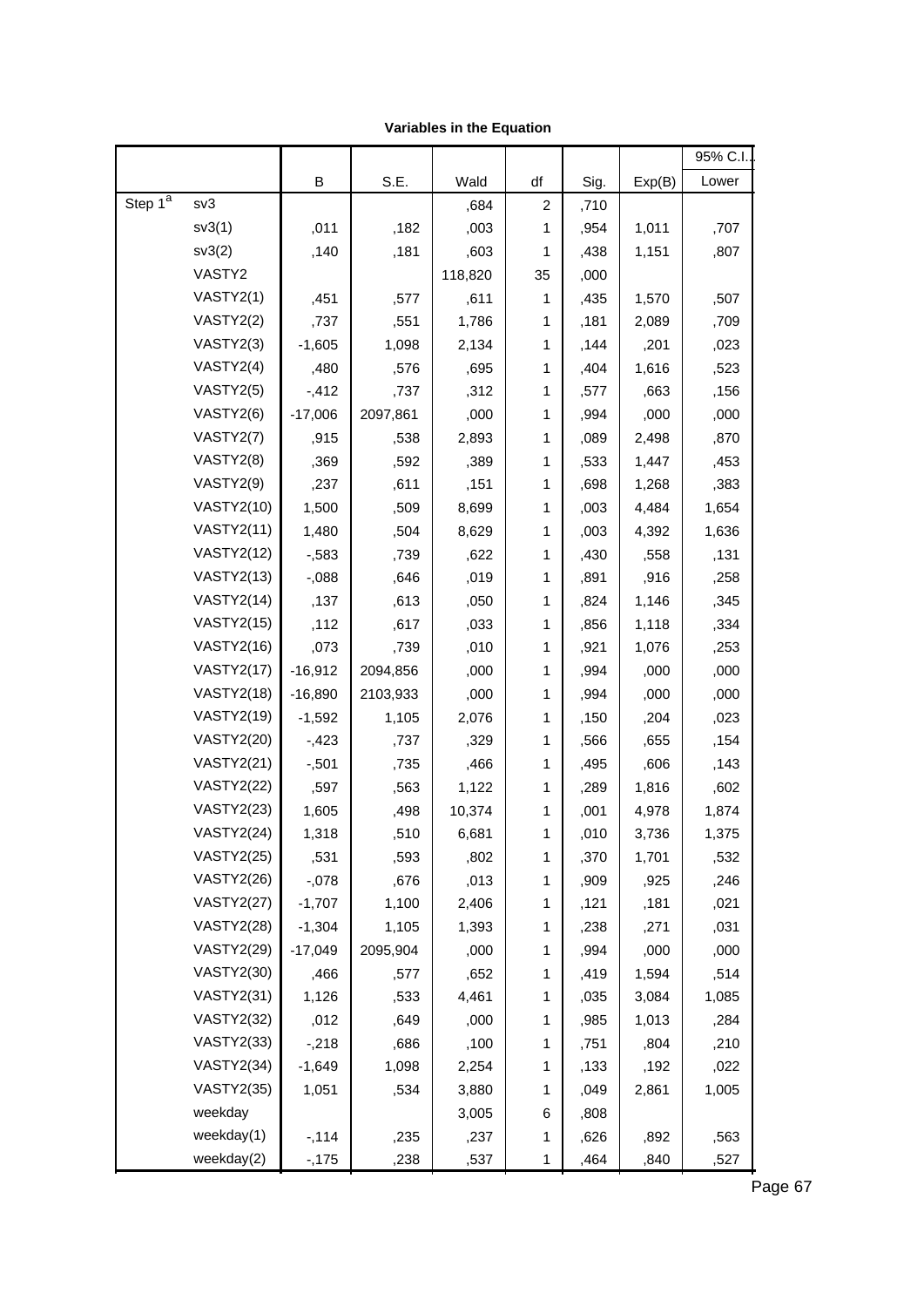|                     |                   | 95% C.I |
|---------------------|-------------------|---------|
|                     |                   | Upper   |
| Step 1 <sup>a</sup> | sv3               |         |
|                     | sv3(1)            | 1,444   |
|                     | sv3(2)            | 1,640   |
|                     | VASTY2            |         |
|                     | VASTY2(1)         | 4,863   |
|                     | VASTY2(2)         | 6,155   |
|                     | VASTY2(3)         | 1,730   |
|                     | VASTY2(4)         | 4,997   |
|                     | VASTY2(5)         | 2,810   |
|                     | VASTY2(6)         |         |
|                     | VASTY2(7)         | 7,172   |
|                     | VASTY2(8)         | 4,617   |
|                     | VASTY2(9)         | 4,196   |
|                     | <b>VASTY2(10)</b> | 12,153  |
|                     | <b>VASTY2(11)</b> | 11,789  |
|                     | <b>VASTY2(12)</b> | 2,376   |
|                     | <b>VASTY2(13)</b> | 3,247   |
|                     | <b>VASTY2(14)</b> | 3,814   |
|                     | <b>VASTY2(15)</b> | 3,746   |
|                     | <b>VASTY2(16)</b> | 4,578   |
|                     | <b>VASTY2(17)</b> |         |
|                     | <b>VASTY2(18)</b> |         |
|                     | <b>VASTY2(19)</b> | 1,775   |
|                     | <b>VASTY2(20)</b> | 2,779   |
|                     | VASTY2(21)        | 2,557   |
|                     | <b>VASTY2(22)</b> | 5,475   |
|                     | <b>VASTY2(23)</b> | 13,219  |
|                     | <b>VASTY2(24)</b> | 10,148  |
|                     | <b>VASTY2(25)</b> | 5,439   |
|                     | <b>VASTY2(26)</b> | 3,483   |
|                     | <b>VASTY2(27)</b> | 1,568   |
|                     | <b>VASTY2(28)</b> | 2,367   |
|                     | <b>VASTY2(29)</b> |         |
|                     | <b>VASTY2(30)</b> | 4,941   |
|                     | <b>VASTY2(31)</b> | 8,770   |
|                     | <b>VASTY2(32)</b> | 3,612   |
|                     | VASTY2(33)        | 3,088   |
|                     | <b>VASTY2(34)</b> | 1,655   |
|                     | VASTY2(35)        | 8,145   |
|                     | weekday           |         |
|                     | weekday(1)        | 1,413   |
|                     | weekday(2)        | 1,339   |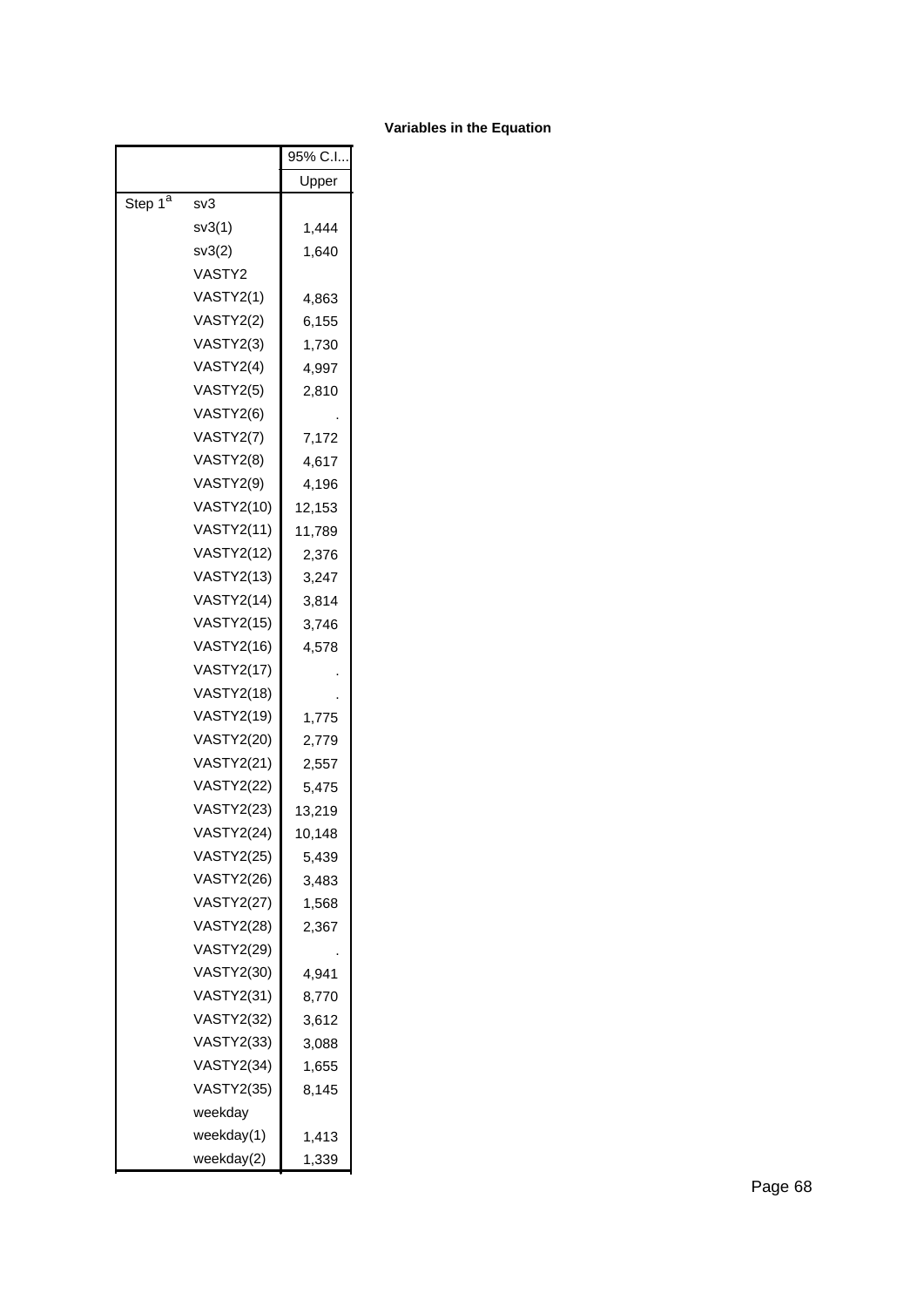|               |          |      |        |    |      |        | 95% C.I. |
|---------------|----------|------|--------|----|------|--------|----------|
|               | B        | S.E. | Wald   | df | Sig. | Exp(B) | Lower    |
| weekday(3)    | ,004     | ,229 | ,000   | 1  | ,985 | 1,004  | ,641     |
| weekday $(4)$ | $-0.079$ | ,235 | ,113   | 1  | ,737 | ,924   | ,582     |
| weekday(5)    | $-0.383$ | ,258 | 2,212  | 1  | .137 | ,682   | ,411     |
| weekday(6)    | $-125$   | ,239 | ,273   | 1  | .602 | ,883   | ,553     |
| holiday(1)    | $-0.822$ | ,596 | 1,906  | 1  | ,167 | ,439   | ,137     |
| season        |          |      | 6,179  | 4  | .186 |        |          |
| season(1)     | ,059     | ,197 | ,089   | 1  | ,765 | 1,061  | ,720     |
| season(2)     | $-265$   | ,199 | 1,767  | 1  | ,184 | .767   | ,520     |
| season(3)     | ,220     | ,190 | 1,344  | 1  | ,246 | 1,246  | ,859     |
| season(4)     | $-121$   | ,213 | ,322   | 1  | .570 | ,886   | ,583     |
| Constant      | $-4,145$ | ,495 | 70,173 | 1  | ,000 | .016   |          |

#### **Variables in the Equation**

|               | 95% C.I |
|---------------|---------|
|               | Upper   |
| weekday(3)    | 1,573   |
| weekday $(4)$ | 1,466   |
| weekday(5)    | 1,130   |
| weekday(6)    | 1,410   |
| holiday(1)    | 1.412   |
| season        |         |
| season(1)     | 1,562   |
| season(2)     | 1,134   |
| season(3)     | 1,806   |
| season(4)     | 1,346   |
| Constant      |         |

a. Variable(s) entered on step 1: sv3, VASTY2, weekday, holiday, season.

```
LOGISTIC REGRESSION VARIABLES handlt1
```
/METHOD=ENTER sv5 VASTY2 weekday holiday season

```
 /CONTRAST (sv5)=Indicator(1)
/CONTRAST (VASTY2)=Indicator(1)
```

```
 /CONTRAST (weekday)=Indicator(1)
```

```
 /CONTRAST (holiday)=Indicator(1)
```

```
 /CONTRAST (season)=Indicator(1)
```

```
 /PRINT=CI(95)
```

```
 /CRITERIA=PIN(0.05) POUT(0.10) ITERATE(20) CUT(0.5).
```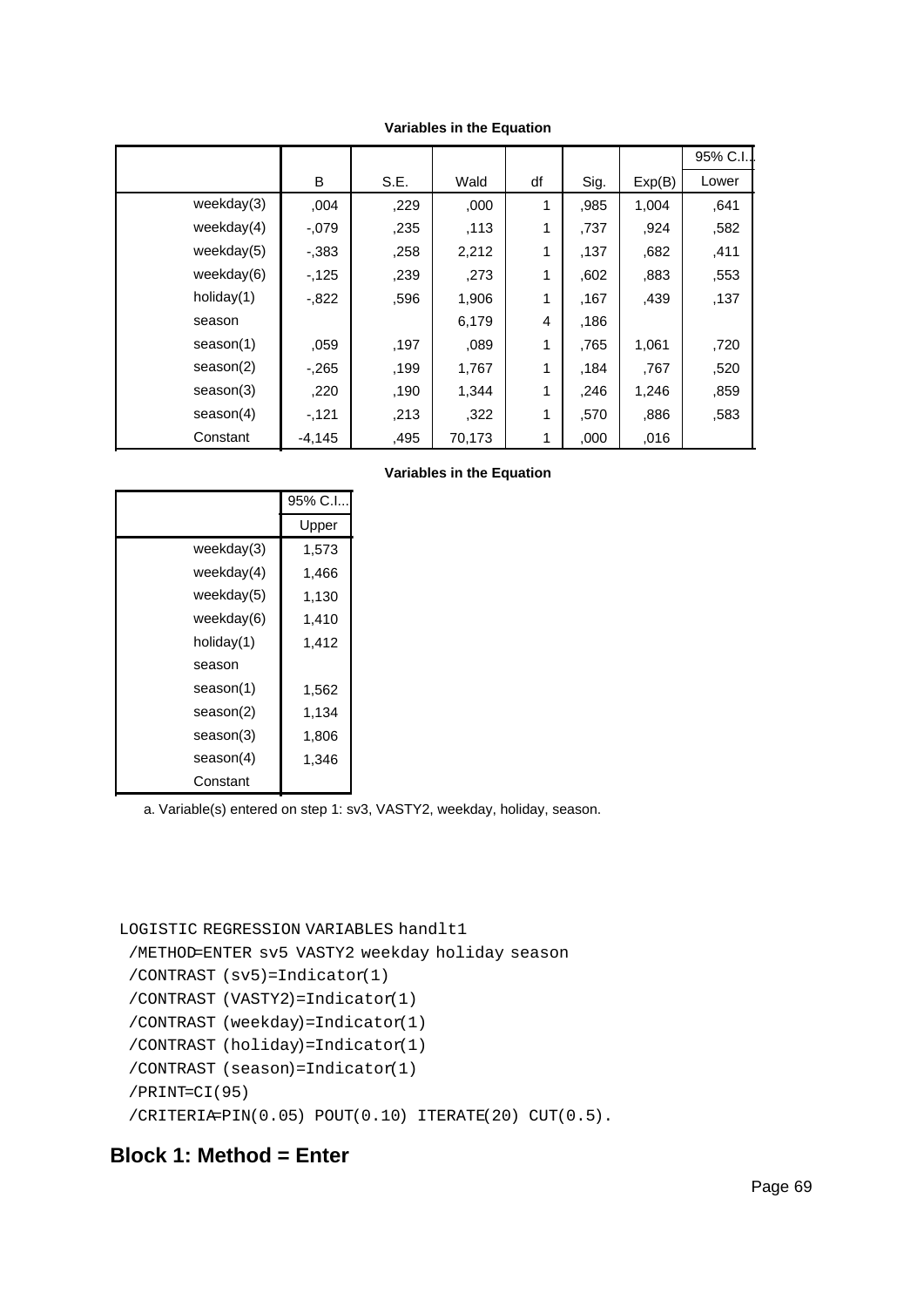### **Omnibus Tests of Model Coefficients**

|        |              | Chi-square | df | Sig. |
|--------|--------------|------------|----|------|
| Step 1 | Step         | 224,307    | 50 | ,000 |
|        | <b>Block</b> | 224,307    | 50 | ,000 |
|        | Model        | 224,307    | 50 | .000 |

#### **Model Summary**

|      |             | Cox &   |            |
|------|-------------|---------|------------|
|      | $-2$ Log    | Snell R | Nagelkerke |
| Step | likelihood  | Square  | R Square   |
|      | $2194,48^a$ | .018    | 101        |

Estimation terminated at iteration number 20 because maximum iterations has been reached. Final a. solution cannot be found.

## **Classification Table<sup>a</sup>**

|        |                                |                           |                                   | Predicted                  |  |
|--------|--------------------------------|---------------------------|-----------------------------------|----------------------------|--|
|        |                                |                           | handlt1 händelse larger<br>than 1 |                            |  |
|        | Observed                       |                           | 0 ingen<br>eller en<br>händelse   | 1 mer än<br>en<br>händelse |  |
| Step 1 | handlt1 händelse larger than 1 | 0 ingen eller en händelse | 12229                             | 0                          |  |
|        |                                | 1 mer än en händelse      | 246                               | 0                          |  |
|        | Overall Percentage             |                           |                                   |                            |  |

# **Classification Table<sup>a</sup>**

|        |                                |                           | Predicted             |
|--------|--------------------------------|---------------------------|-----------------------|
|        |                                |                           |                       |
|        |                                |                           |                       |
|        |                                |                           |                       |
|        | Observed                       |                           | Percentage<br>Correct |
| Step 1 | handlt1 händelse larger than 1 | 0 ingen eller en händelse | 100,0                 |
|        |                                | 1 mer än en händelse      | 0,                    |
|        | <b>Overall Percentage</b>      |                           | 98,0                  |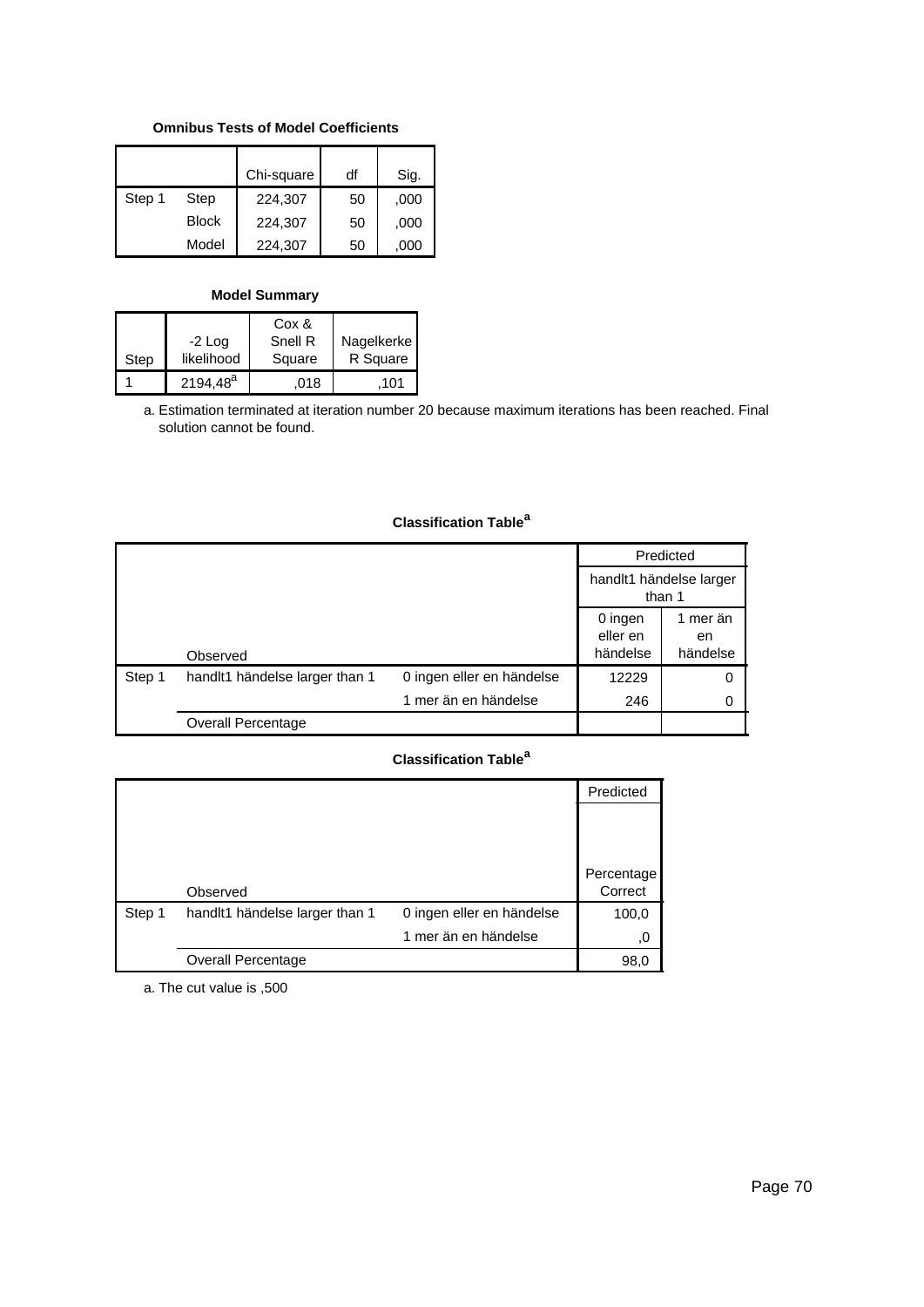| Variables in the Equation |  |  |  |
|---------------------------|--|--|--|
|---------------------------|--|--|--|

|                     |                   |           |          |         |              |      |        | 95% C.I. |  |
|---------------------|-------------------|-----------|----------|---------|--------------|------|--------|----------|--|
|                     |                   | В         | S.E.     | Wald    | df           | Sig. | Exp(B) | Lower    |  |
| Step 1 <sup>a</sup> | sv5               |           |          | 2,348   | 4            | ,672 |        |          |  |
|                     | sv5(1)            | $-0.043$  | ,232     | ,035    | 1            | ,852 | ,958   | ,608     |  |
|                     | sv5(2)            | ,042      | ,231     | ,034    | 1            | ,854 | 1,043  | ,664     |  |
|                     | sv5(3)            | $-0.047$  | ,218     | ,046    | 1            | ,830 | ,954   | ,623     |  |
|                     | sv5(4)            | ,260      | ,236     | 1,209   | 1            | ,272 | 1,297  | ,816     |  |
|                     | VASTY2            |           |          | 118,861 | 35           | ,000 |        |          |  |
|                     | VASTY2(1)         | ,432      | ,577     | ,560    | 1            | ,454 | 1,541  | ,497     |  |
|                     | VASTY2(2)         | ,666      | ,556     | 1,435   | 1            | ,231 | 1,947  | ,654     |  |
|                     | VASTY2(3)         | $-1,616$  | 1,098    | 2,164   | 1            | ,141 | ,199   | ,023     |  |
|                     | VASTY2(4)         | ,481      | ,576     | ,698    | 1            | ,403 | 1,618  | ,523     |  |
|                     | VASTY2(5)         | $-427$    | ,737     | ,335    | 1            | ,563 | ,653   | ,154     |  |
|                     | VASTY2(6)         | $-17,125$ | 2096,686 | ,000    | 1            | ,993 | ,000   | ,000     |  |
|                     | VASTY2(7)         | ,921      | ,538     | 2,932   | 1            | ,087 | 2,513  | ,875     |  |
|                     | VASTY2(8)         | ,345      | ,593     | ,340    | 1            | ,560 | 1,412  | ,442     |  |
|                     | VASTY2(9)         | ,246      | ,611     | ,163    | 1            | ,687 | 1,279  | ,386     |  |
|                     | <b>VASTY2(10)</b> | 1,415     | ,516     | 7,527   | 1            | ,006 | 4,117  | 1,498    |  |
|                     | <b>VASTY2(11)</b> | 1,474     | ,504     | 8,557   | 1            | ,003 | 4,366  | 1,626    |  |
|                     | <b>VASTY2(12)</b> | $-0.625$  | ,740     | ,712    | 1            | ,399 | ,535   | ,125     |  |
|                     | <b>VASTY2(13)</b> | $-183$    | ,653     | ,078    | 1            | ,780 | ,833   | ,232     |  |
|                     | <b>VASTY2(14)</b> | ,091      | ,615     | ,022    | 1            | ,882 | 1,096  | ,328     |  |
|                     | <b>VASTY2(15)</b> | ,044      | ,621     | ,005    | 1            | ,943 | 1,045  | ,310     |  |
|                     | <b>VASTY2(16)</b> | ,029      | ,741     | ,002    | 1            | ,969 | 1,029  | ,241     |  |
|                     | <b>VASTY2(17)</b> | $-16,926$ | 2093,759 | ,000    | 1            | ,994 | ,000   | ,000     |  |
|                     | <b>VASTY2(18)</b> | $-16,872$ | 2104,121 | ,000    | 1            | ,994 | ,000   | ,000     |  |
|                     | <b>VASTY2(19)</b> | $-1,572$  | 1,110    | 2,004   | 1            | ,157 | ,208   | ,024     |  |
|                     | <b>VASTY2(20)</b> | $-0.489$  | ,741     | ,436    | $\mathbf{1}$ | ,509 | ,613   | ,144     |  |
|                     | <b>VASTY2(21)</b> | $-0.506$  | ,735     | ,474    | $\mathbf{1}$ | ,491 | ,603   | ,143     |  |
|                     | <b>VASTY2(22)</b> | ,592      | ,563     | 1,105   | 1            | 293  | 1,807  | ,599     |  |
|                     | <b>VASTY2(23)</b> | 1,598     | ,499     | 10,280  | 1            | ,001 | 4,945  | 1,861    |  |
|                     | <b>VASTY2(24)</b> | 1,287     | ,511     | 6,341   | 1            | ,012 | 3,621  | 1,330    |  |
|                     | <b>VASTY2(25)</b> | ,511      | ,594     | ,740    | 1            | ,390 | 1,666  | ,521     |  |
|                     | <b>VASTY2(26)</b> | $-0.083$  | ,677     | ,015    | 1            | ,903 | ,921   | ,244     |  |
|                     | <b>VASTY2(27)</b> | $-1,763$  | 1,102    | 2,559   | 1            | ,110 | ,172   | ,020     |  |
|                     | <b>VASTY2(28)</b> | $-1,444$  | 1,112    | 1,685   | 1            | ,194 | ,236   | ,027     |  |
|                     | <b>VASTY2(29)</b> | $-17,199$ | 2095,974 | ,000    | 1            | ,993 | ,000   | ,000     |  |
|                     | <b>VASTY2(30)</b> | ,457      | ,577     | ,625    | 1            | ,429 | 1,579  | ,509     |  |
|                     | <b>VASTY2(31)</b> | 1,132     | ,538     | 4,424   | 1            | ,035 | 3,102  | 1,080    |  |
|                     | <b>VASTY2(32)</b> | ,030      | ,657     | ,002    | 1            | ,964 | 1,030  | ,284     |  |
|                     | <b>VASTY2(33)</b> | $-197$    | ,695     | ,081    | $\mathbf{1}$ | ,776 | ,821   | ,210     |  |
|                     | <b>VASTY2(34)</b> | $-1,656$  | 1,098    | 2,273   | 1            | ,132 | ,191   | ,022     |  |
|                     | <b>VASTY2(35)</b> | 1,055     | ,534     | 3,895   | $\mathbf{1}$ | ,048 | 2,871  | 1,007    |  |
|                     | weekday           |           |          | 2,898   | 6            | ,822 |        |          |  |

-,108 ,235 ,213 1 ,644 ,897 ,567 Page1,42171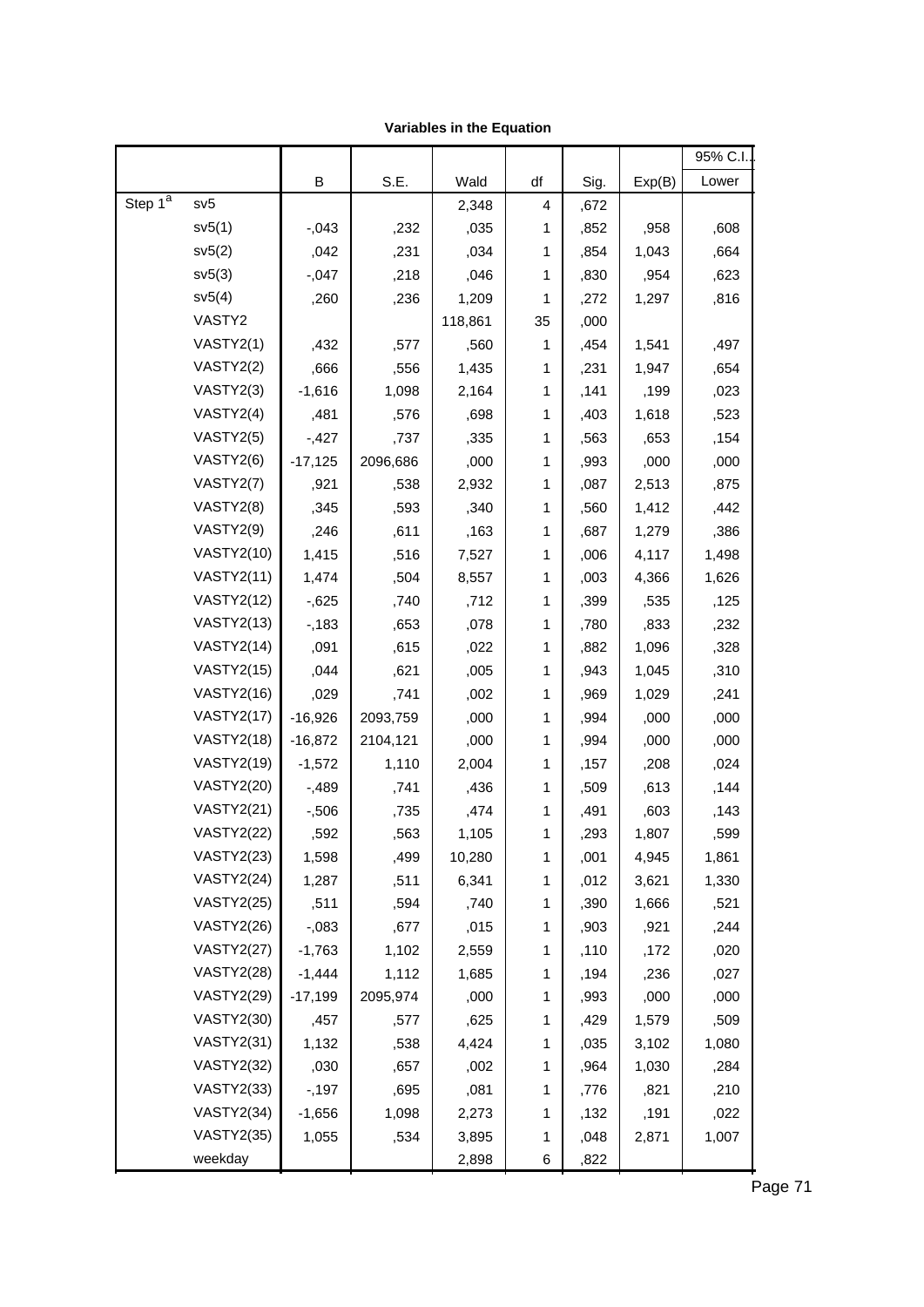|                     |                   | 95% C.I |
|---------------------|-------------------|---------|
|                     |                   | Upper   |
| Step 1 <sup>a</sup> | sv5               |         |
|                     | sv5(1)            | 1,508   |
|                     | sv5(2)            | 1,640   |
|                     | sv5(3)            | 1,462   |
|                     | sv5(4)            | 2,061   |
|                     | VASTY2            |         |
|                     | VASTY2(1)         | 4,779   |
|                     | VASTY2(2)         | 5,792   |
|                     | VASTY2(3)         | 1,711   |
|                     | VASTY2(4)         | 5,000   |
|                     | VASTY2(5)         | 2,769   |
|                     | VASTY2(6)         |         |
|                     | VASTY2(7)         | 7,215   |
|                     | VASTY2(8)         | 4,512   |
|                     | VASTY2(9)         | 4,235   |
|                     | <b>VASTY2(10)</b> | 11,313  |
|                     | <b>VASTY2(11)</b> | 11,723  |
|                     | <b>VASTY2(12)</b> | 2,285   |
|                     | <b>VASTY2(13)</b> | 2,993   |
|                     | <b>VASTY2(14)</b> | 3,660   |
|                     | <b>VASTY2(15)</b> | 3,528   |
|                     | <b>VASTY2(16)</b> | 4,399   |
|                     | <b>VASTY2(17)</b> |         |
|                     | <b>VASTY2(18)</b> |         |
|                     | <b>VASTY2(19)</b> | 1,830   |
|                     | <b>VASTY2(20)</b> | 2,618   |
|                     | <b>VASTY2(21)</b> | 2,546   |
|                     | <b>VASTY2(22)</b> | 5,451   |
|                     | <b>VASTY2(23)</b> | 13,138  |
|                     | <b>VASTY2(24)</b> | 9,859   |
|                     | <b>VASTY2(25)</b> | 5,333   |
|                     | <b>VASTY2(26)</b> | 3,466   |
|                     | <b>VASTY2(27)</b> | 1,487   |
|                     | <b>VASTY2(28)</b> | 2,088   |
|                     | <b>VASTY2(29)</b> |         |
|                     | <b>VASTY2(30)</b> | 4,896   |
|                     | <b>VASTY2(31)</b> | 8,909   |
|                     | <b>VASTY2(32)</b> | 3,733   |
|                     | <b>VASTY2(33)</b> | 3,206   |
|                     | <b>VASTY2(34)</b> | 1,643   |
|                     | <b>VASTY2(35)</b> | 8,181   |
|                     | weekday           |         |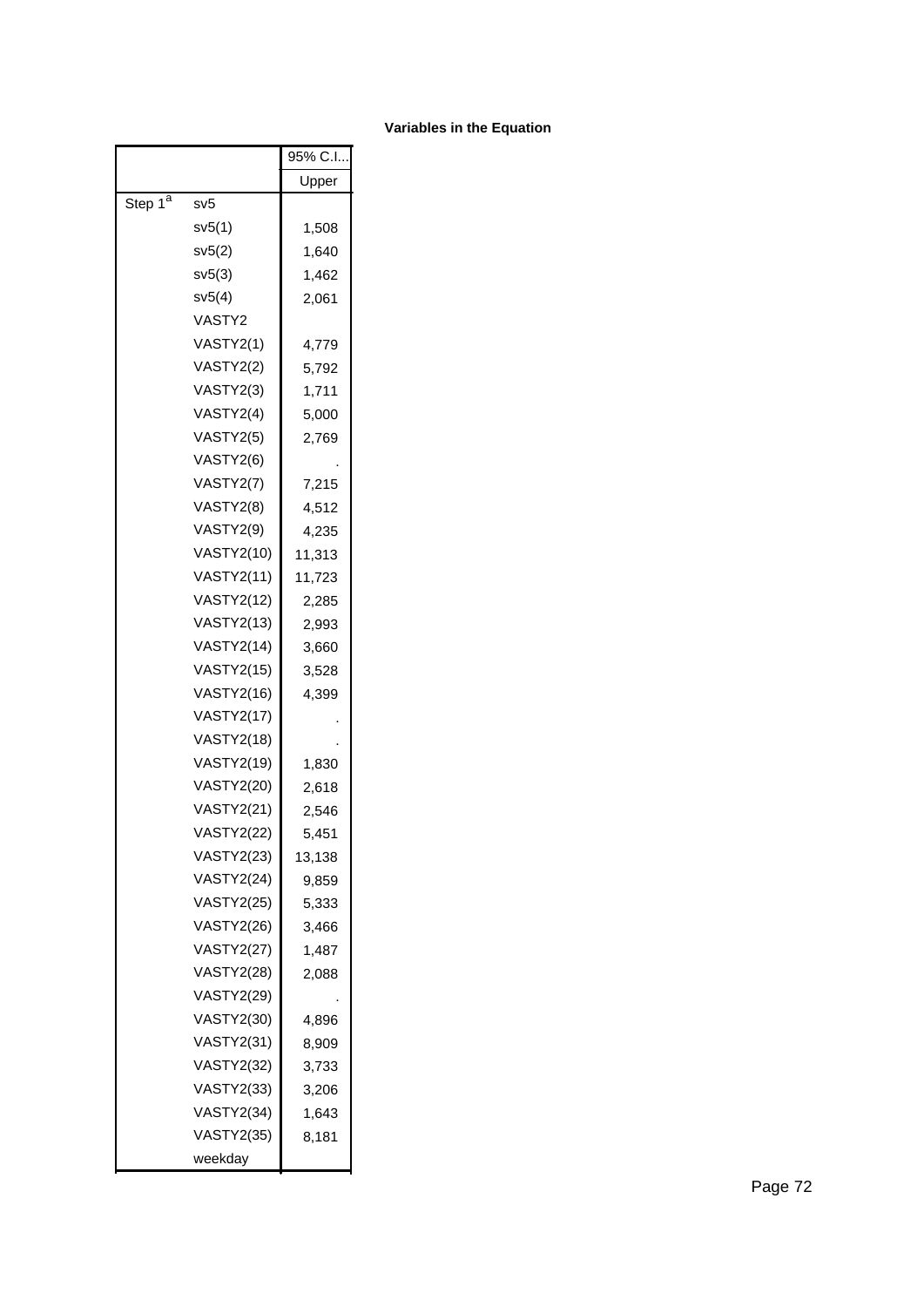|                  |          |      |        |    |      |        | 95% C.I. |
|------------------|----------|------|--------|----|------|--------|----------|
|                  | B        | S.E. | Wald   | df | Sig. | Exp(B) | Lower    |
| weekday $(1)$    | $-108$   | ,235 | ,213   | 1  | ,644 | ,897   | ,567     |
| weekday(2)       | $-168$   | .238 | ,498   | 1  | .480 | ,845   | ,530     |
| weekday(3)       | ,009     | ,229 | ,001   | 1  | .970 | 1,009  | ,644     |
| weekday $(4)$    | $-.071$  | ,236 | ,091   | 1  | .763 | .931   | ,587     |
| weekday(5)       | $-0.374$ | ,258 | 2,098  | 1  | ,147 | ,688   | ,415     |
| weekday(6)       | $-126$   | .239 | .276   | 1  | .599 | ,882   | ,552     |
| $h$ oliday $(1)$ | $-0.823$ | ,596 | 1,910  | 1  | ,167 | ,439   | ,137     |
| season           |          |      | 5,918  | 4  | ,205 |        |          |
| season(1)        | ,069     | ,198 | ,122   | 1  | ,727 | 1,071  | ,727     |
| season(2)        | $-251$   | ,200 | 1,574  | 1  | ,210 | ,778   | ,526     |
| season(3)        | ,223     | ,190 | 1,385  | 1  | ,239 | 1,250  | ,862     |
| season(4)        | $-111$   | ,214 | ,270   | 1  | ,603 | ,895   | ,589     |
| Constant         | $-4,123$ | ,505 | 66,525 | 1  | ,000 | ,016   |          |

|               | 95% C.I |
|---------------|---------|
|               | Upper   |
| weekday $(1)$ | 1,421   |
| weekday $(2)$ | 1,348   |
| weekday(3)    | 1,580   |
| weekday $(4)$ | 1,478   |
| weekday(5)    | 1,141   |
| weekday(6)    | 1,409   |
| holiday(1)    | 1,411   |
| season        |         |
| season(1)     | 1,579   |
| season(2)     | 1,151   |
| season(3)     | 1,813   |
| season(4)     | 1,360   |
| Constant      |         |

#### **Variables in the Equation**

a. Variable(s) entered on step 1: sv5, VASTY2, weekday, holiday, season.

#### LOGISTIC REGRESSION VARIABLES handlt1

/METHOD=ENTER sv7 VASTY2 weekday holiday season

```
 /CONTRAST (sv7)=Indicator(1)
```

```
 /CONTRAST (VASTY2)=Indicator(1)
```

```
 /CONTRAST (weekday)=Indicator(1)
```

```
 /CONTRAST (holiday)=Indicator(1)
```

```
 /CONTRAST (season)=Indicator(1)
```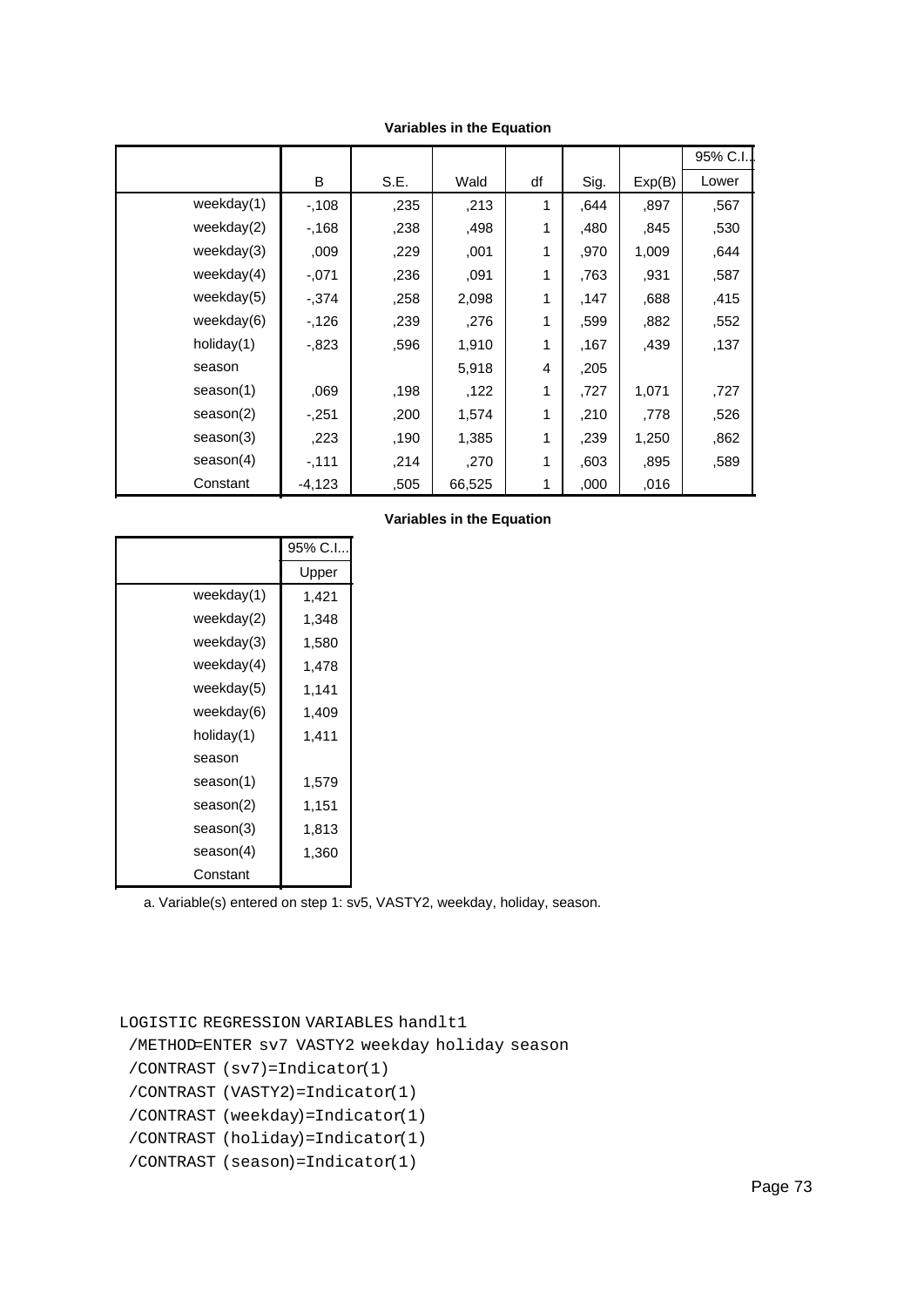/PRINT=CI(95) /CRITERIA=PIN(0.05) POUT(0.10) ITERATE(20) CUT(0.5).

# **Block 1: Method = Enter**

### **Omnibus Tests of Model Coefficients**

|        |              | Chi-square | df | Sig. |
|--------|--------------|------------|----|------|
| Step 1 | Step         | 231,067    | 52 | ,000 |
|        | <b>Block</b> | 231,067    | 52 | ,000 |
|        | Model        | 231,067    | 52 | ,000 |

### **Model Summary**

|      |             | Cox &   |            |
|------|-------------|---------|------------|
|      | $-2$ Log    | Snell R | Nagelkerke |
| Step | likelihood  | Square  | R Square   |
|      | $2187,72^a$ | .018    | 104        |

Estimation terminated at iteration number 20 because maximum iterations has been reached. Final a. solution cannot be found.

## **Classification Table<sup>a</sup>**

|        |                                |                           |                                   | Predicted                  |  |  |
|--------|--------------------------------|---------------------------|-----------------------------------|----------------------------|--|--|
|        |                                |                           | handlt1 händelse larger<br>than 1 |                            |  |  |
|        | Observed                       |                           | 0 ingen<br>eller en<br>händelse   | 1 mer än<br>en<br>händelse |  |  |
| Step 1 | handit1 händelse larger than 1 | 0 ingen eller en händelse | 12229                             | 0                          |  |  |
|        |                                | 1 mer än en händelse      | 246                               | 0                          |  |  |
|        | Overall Percentage             |                           |                                   |                            |  |  |

# **Classification Table<sup>a</sup>**

|        |                                |                           | Predicted             |
|--------|--------------------------------|---------------------------|-----------------------|
|        |                                |                           |                       |
|        |                                |                           |                       |
|        |                                |                           |                       |
|        | Observed                       |                           | Percentage<br>Correct |
|        |                                |                           |                       |
| Step 1 | handit1 händelse larger than 1 | 0 ingen eller en händelse | 100,0                 |
|        |                                | 1 mer än en händelse      | ,0                    |
|        | Overall Percentage             |                           | 98,0                  |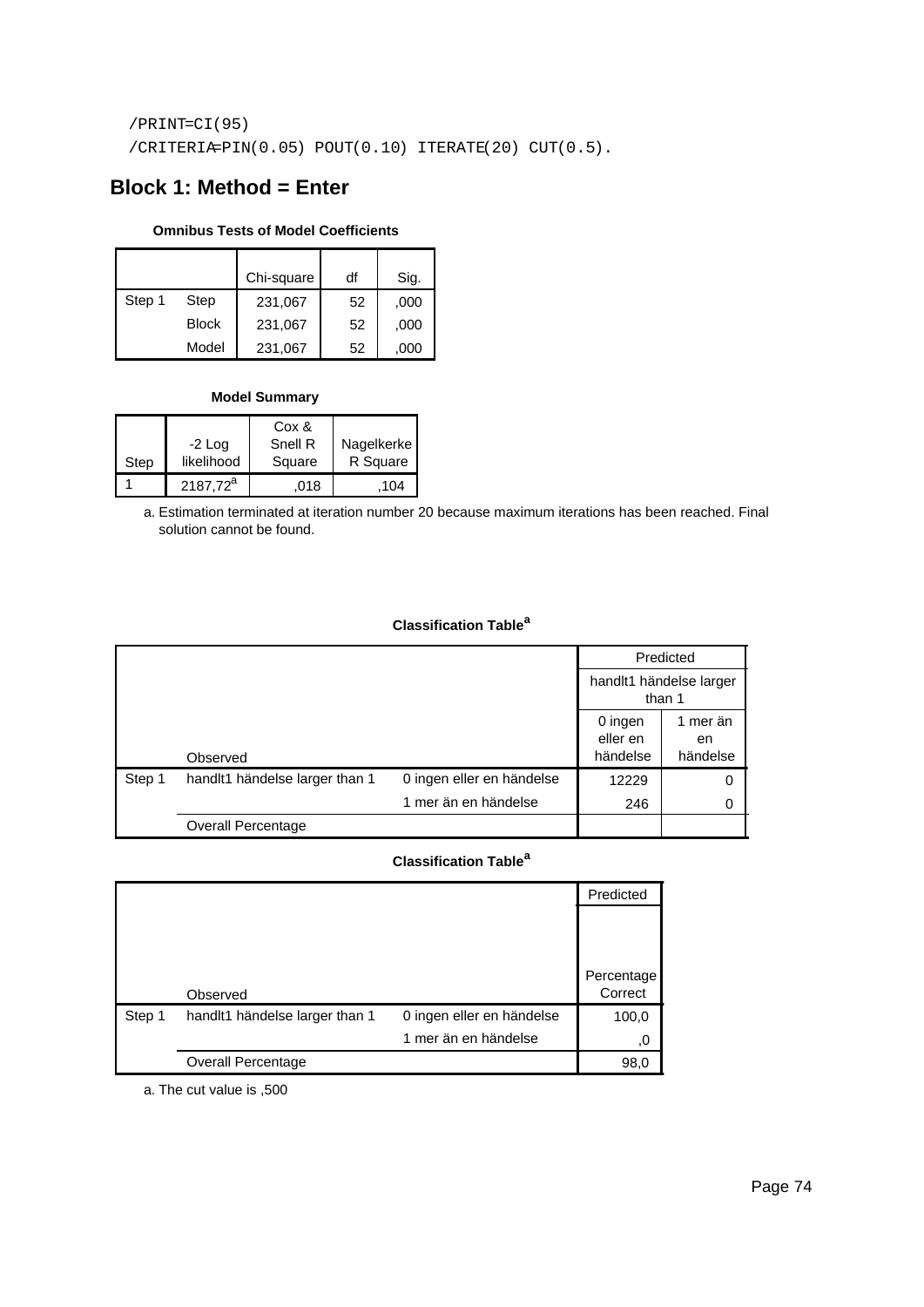| Variables in the Equation |  |  |  |
|---------------------------|--|--|--|
|---------------------------|--|--|--|

|                     |                   |           |          |         |              |      |        | 95% C.I. |  |
|---------------------|-------------------|-----------|----------|---------|--------------|------|--------|----------|--|
|                     |                   | В         | S.E.     | Wald    | df           | Sig. | Exp(B) | Lower    |  |
| Step 1 <sup>a</sup> | sv7               |           |          | 9,407   | 6            | ,152 |        |          |  |
|                     | sv7(1)            | $-0.011$  | ,268     | ,002    | 1            | ,969 | ,990   | ,586     |  |
|                     | sv7(2)            | ,033      | ,283     | ,014    | 1            | ,907 | 1,034  | ,594     |  |
|                     | sv7(3)            | ,076      | ,272     | ,077    | 1            | ,781 | 1,079  | ,633     |  |
|                     | sv7(4)            | $-0.037$  | ,269     | ,019    | $\mathbf{1}$ | ,891 | ,964   | ,569     |  |
|                     | sv7(5)            | ,181      | ,248     | ,531    | $\mathbf{1}$ | ,466 | 1,198  | ,737     |  |
|                     | sv7(6)            | ,702      | ,281     | 6,219   | 1            | ,013 | 2,017  | 1,162    |  |
|                     | VASTY2            |           |          | 121,309 | 35           | ,000 |        |          |  |
|                     | VASTY2(1)         | ,372      | ,578     | ,413    | 1            | ,520 | 1,450  | ,467     |  |
|                     | VASTY2(2)         | ,480      | ,559     | ,735    | 1            | ,391 | 1,616  | ,540     |  |
|                     | VASTY2(3)         | $-1,607$  | 1,099    | 2,140   | 1            | ,144 | ,200   | ,023     |  |
|                     | VASTY2(4)         | ,459      | ,576     | ,635    | 1            | ,425 | 1,583  | ,512     |  |
|                     | VASTY2(5)         | $-0.413$  | ,737     | ,313    | $\mathbf{1}$ | ,576 | ,662   | ,156     |  |
|                     | VASTY2(6)         | $-17,450$ | 2090,548 | ,000    | 1            | ,993 | ,000   | ,000     |  |
|                     | VASTY2(7)         | ,915      | ,538     | 2,891   | $\mathbf{1}$ | ,089 | 2,497  | ,870     |  |
|                     | VASTY2(8)         | ,357      | ,593     | ,363    | 1            | ,547 | 1,429  | ,447     |  |
|                     | VASTY2(9)         | ,240      | ,611     | ,154    | $\mathbf{1}$ | ,694 | 1,271  | ,384     |  |
|                     | <b>VASTY2(10)</b> | 1,198     | ,520     | 5,311   | 1            | ,021 | 3,313  | 1,196    |  |
|                     | <b>VASTY2(11)</b> | 1,462     | ,504     | 8,400   | $\mathbf{1}$ | ,004 | 4,315  | 1,605    |  |
|                     | <b>VASTY2(12)</b> | $-754$    | ,742     | 1,034   | 1            | ,309 | ,470   | ,110     |  |
|                     | <b>VASTY2(13)</b> | $-0.434$  | ,657     | ,437    | $\mathbf{1}$ | ,509 | ,648   | ,179     |  |
|                     | <b>VASTY2(14)</b> | $-0.039$  | ,617     | ,004    | 1            | ,950 | ,962   | ,287     |  |
|                     | <b>VASTY2(15)</b> | $-160$    | ,625     | ,065    | $\mathbf{1}$ | ,798 | ,853   | ,251     |  |
|                     | <b>VASTY2(16)</b> | $-122$    | ,744     | ,027    | 1            | ,870 | ,885   | ,206     |  |
|                     | <b>VASTY2(17)</b> | $-16,959$ | 2089,320 | ,000    | 1            | ,994 | ,000   | ,000     |  |
|                     | <b>VASTY2(18)</b> | $-16,867$ | 2104,368 | ,000    | 1            | ,994 | ,000   | ,000     |  |
|                     | <b>VASTY2(19)</b> | $-1,565$  | 1,114    | 1,974   | 1            | ,160 | ,209   | ,024     |  |
|                     | <b>VASTY2(20)</b> | $-0.673$  | ,744     | ,817    | 1            | ,366 | ,510   | ,119     |  |
|                     | <b>VASTY2(21)</b> | $-0.515$  | ,735     | ,491    | 1            | ,484 | ,598   | ,142     |  |
|                     | <b>VASTY2(22)</b> | ,589      | ,563     | 1,095   | 1            | ,295 | 1,803  | ,598     |  |
|                     | <b>VASTY2(23)</b> | 1,600     | ,499     | 10,297  | 1            | ,001 | 4,953  | 1,864    |  |
|                     | <b>VASTY2(24)</b> | 1,214     | ,512     | 5,619   | 1            | ,018 | 3,366  | 1,234    |  |
|                     | <b>VASTY2(25)</b> | ,518      | ,594     | ,761    | 1            | ,383 | 1,679  | ,524     |  |
|                     | <b>VASTY2(26)</b> | $-126$    | ,677     | ,034    | 1            | ,853 | ,882   | ,234     |  |
|                     | <b>VASTY2(27)</b> | $-1,951$  | 1,105    | 3,122   | 1            | ,077 | ,142   | ,016     |  |
|                     | <b>VASTY2(28)</b> | $-1,815$  | 1,118    | 2,633   | 1            | ,105 | ,163   | ,018     |  |
|                     | <b>VASTY2(29)</b> | $-17,588$ | 2095,379 | ,000    | 1            | ,993 | ,000   | ,000     |  |
|                     | <b>VASTY2(30)</b> | ,462      | ,578     | ,641    | 1            | ,423 | 1,588  | ,512     |  |
|                     | <b>VASTY2(31)</b> | 1,133     | ,539     | 4,414   | 1            | ,036 | 3,105  | 1,079    |  |
|                     | <b>VASTY2(32)</b> | ,036      | ,661     | ,003    | 1            | ,957 | 1,037  | ,284     |  |
|                     | <b>VASTY2(33)</b> | $-191$    | ,701     | ,074    | 1            | ,786 | ,826   | ,209     |  |
|                     | <b>VASTY2(34)</b> | $-1,674$  | 1,098    | 2,323   | $\mathbf{1}$ | ,127 | ,187   | ,022     |  |

,990 ,535  $\sim$ 900 ,9416  $\sim$ 900 ,942  $\sim$ 910 ,942  $\sim$ 910 ,942  $\sim$ 910 ,942  $\sim$ 910 ,942  $\sim$ 910 ,942  $\sim$ 910 ,942  $\sim$ 910 ,942  $\sim$ 910 ,942  $\sim$ 910 ,942  $\sim$ 910 ,942  $\sim$ 910 ,942  $\sim$ 910 ,942  $\sim$ 910 ,942  $\sim$ 910 ,942  $\$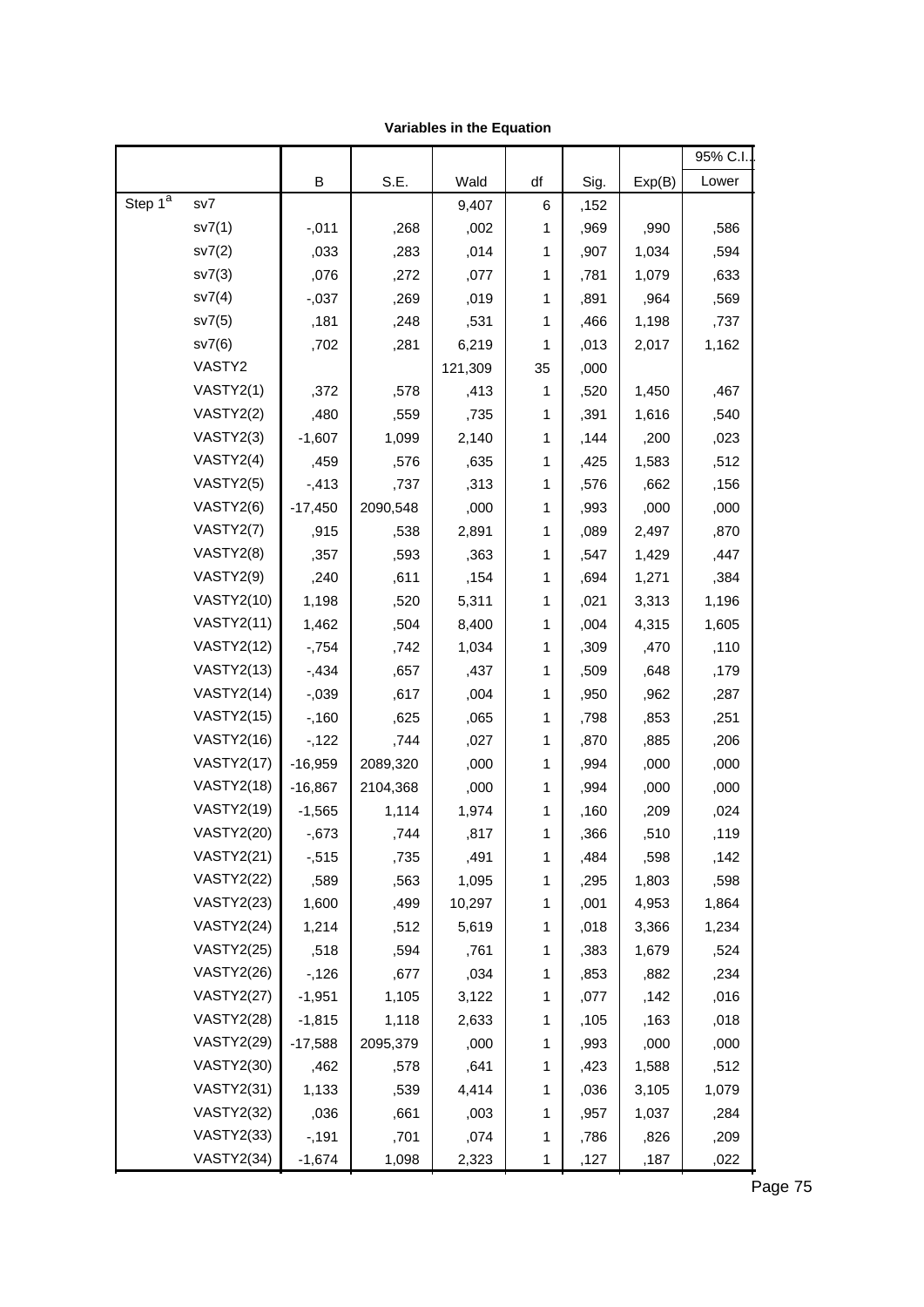|                     |                   | 95% C.I |
|---------------------|-------------------|---------|
|                     |                   | Upper   |
| Step 1 <sup>a</sup> | sv7               |         |
|                     | sv7(1)            | 1,672   |
|                     | sv7(2)            | 1,799   |
|                     | sv7(3)            | 1,840   |
|                     | sv7(4)            | 1,634   |
|                     | sv7(5)            | 1,948   |
|                     | sv7(6)            | 3,502   |
|                     | VASTY2            |         |
|                     | VASTY2(1)         | 4,503   |
|                     | VASTY2(2)         | 4,836   |
|                     | VASTY2(3)         | 1,727   |
|                     | VASTY2(4)         | 4,897   |
|                     | VASTY2(5)         | 2,809   |
|                     | VASTY2(6)         |         |
|                     | VASTY2(7)         | 7,170   |
|                     | VASTY2(8)         | 4,570   |
|                     | VASTY2(9)         | 4,209   |
|                     | <b>VASTY2(10)</b> | 9,176   |
|                     | <b>VASTY2(11)</b> | 11,600  |
|                     | <b>VASTY2(12)</b> | 2,012   |
|                     | <b>VASTY2(13)</b> | 2,347   |
|                     | <b>VASTY2(14)</b> | 3,226   |
|                     | <b>VASTY2(15)</b> | 2,901   |
|                     | <b>VASTY2(16)</b> | 3,808   |
|                     | <b>VASTY2(17)</b> |         |
|                     | <b>VASTY2(18)</b> |         |
|                     | <b>VASTY2(19)</b> | 1,856   |
|                     | <b>VASTY2(20)</b> | 2.195   |
|                     | VASTY2(21)        | 2,523   |
|                     | <b>VASTY2(22)</b> | 5,437   |
|                     | <b>VASTY2(23)</b> | 13,162  |
|                     | <b>VASTY2(24)</b> | 9,180   |
|                     | VASTY2(25)        | 5,375   |
|                     | <b>VASTY2(26)</b> | 3,324   |
|                     | <b>VASTY2(27)</b> | 1,238   |
|                     | <b>VASTY2(28)</b> | 1,458   |
|                     | VASTY2(29)        |         |
|                     | <b>VASTY2(30)</b> | 4,926   |
|                     | <b>VASTY2(31)</b> | 8,935   |
|                     | <b>VASTY2(32)</b> | 3,789   |
|                     | <b>VASTY2(33)</b> | 3,265   |
|                     | <b>VASTY2(34)</b> | 1,614   |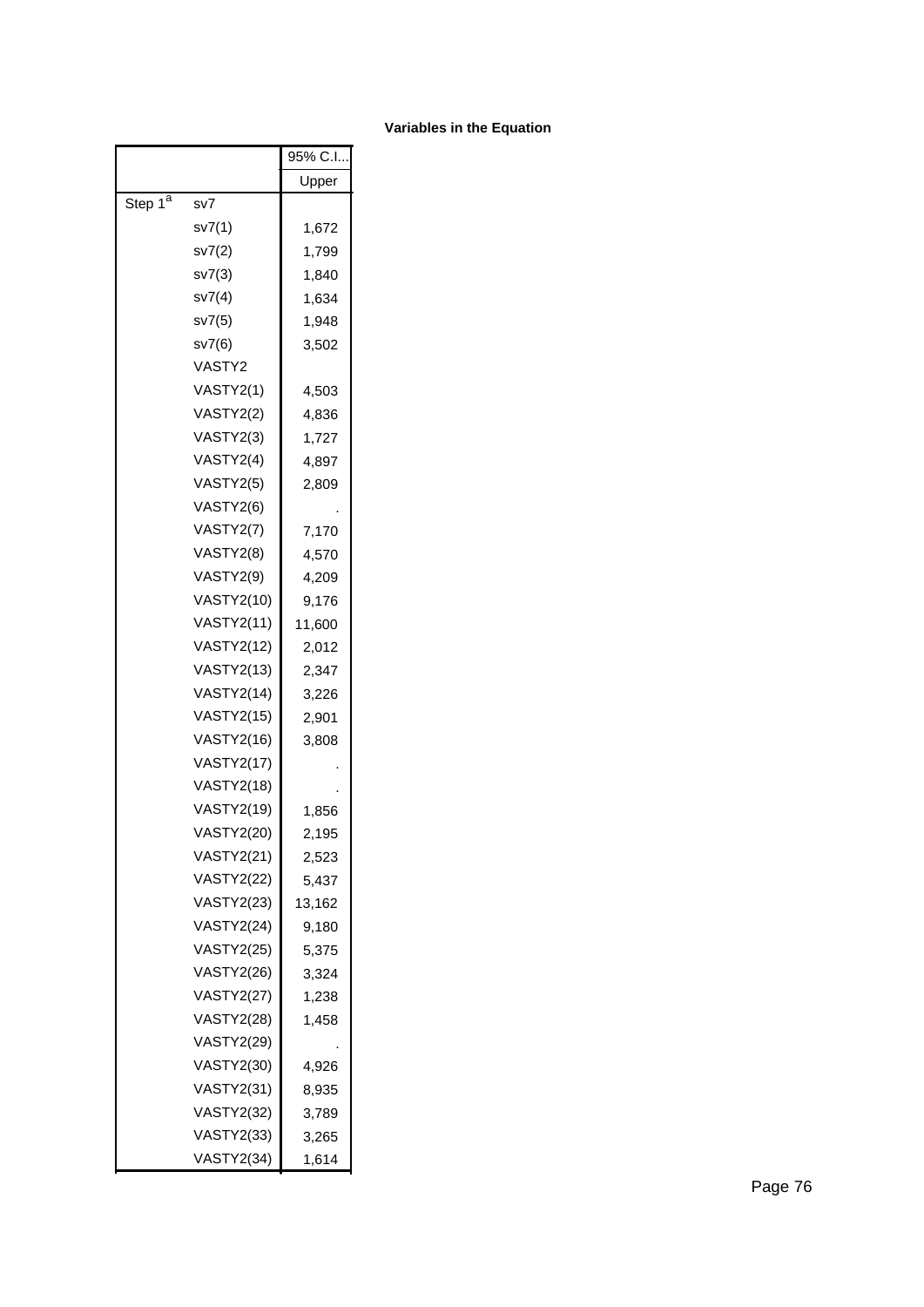|                   |          |      |        |    |      |        | 95% C.I. |
|-------------------|----------|------|--------|----|------|--------|----------|
|                   | B        | S.E. | Wald   | df | Sig. | Exp(B) | Lower    |
| <b>VASTY2(35)</b> | ,990     | ,535 | 3,416  | 1  | ,065 | 2,690  | ,942     |
| weekday           |          |      | 2,922  | 6  | ,819 |        |          |
| weekday(1)        | $-105$   | ,235 | ,199   | 1  | ,655 | ,900   | ,568     |
| weekday $(2)$     | $-154$   | ,239 | ,419   | 1  | ,517 | ,857   | ,537     |
| weekday(3)        | ,026     | ,229 | ,013   | 1  | .910 | 1,026  | ,655     |
| weekday $(4)$     | $-0.040$ | ,236 | ,029   | 1  | ,864 | ,960   | ,605     |
| weekday(5)        | $-0.362$ | ,258 | 1,958  | 1  | ,162 | ,697   | ,420     |
| weekday(6)        | $-128$   | ,240 | ,285   | 1  | ,594 | ,880   | ,550     |
| holiday(1)        | $-0.821$ | ,596 | 1,895  | 1  | ,169 | ,440   | ,137     |
| season            |          |      | 5,341  | 4  | ,254 |        |          |
| season(1)         | ,084     | ,198 | ,180   | 1  | ,671 | 1,088  | ,738     |
| season(2)         | $-219$   | ,200 | 1,201  | 1  | .273 | ,803   | ,542     |
| season(3)         | ,226     | ,190 | 1,422  | 1  | ,233 | 1,254  | ,864     |
| season(4)         | $-102$   | ,214 | ,229   | 1  | ,632 | ,903   | ,594     |
| Constant          | $-4,184$ | ,515 | 65,910 | 1  | ,000 | ,015   |          |

|               | 95% C.I |
|---------------|---------|
|               | Upper   |
| VASTY2(35)    | 7,682   |
| weekday       |         |
| weekday(1)    | 1,427   |
| weekday(2)    | 1,368   |
| weekday(3)    | 1,608   |
| weekday $(4)$ | 1,525   |
| weekday $(5)$ | 1,156   |
| weekday(6)    | 1,407   |
| holiday(1)    | 1,416   |
| season        |         |
| season(1)     | 1,603   |
| season(2)     | 1,189   |
| season(3)     | 1,820   |
| season(4)     | 1,373   |
| Constant      |         |

a. Variable(s) entered on step 1: sv7, VASTY2, weekday, holiday, season.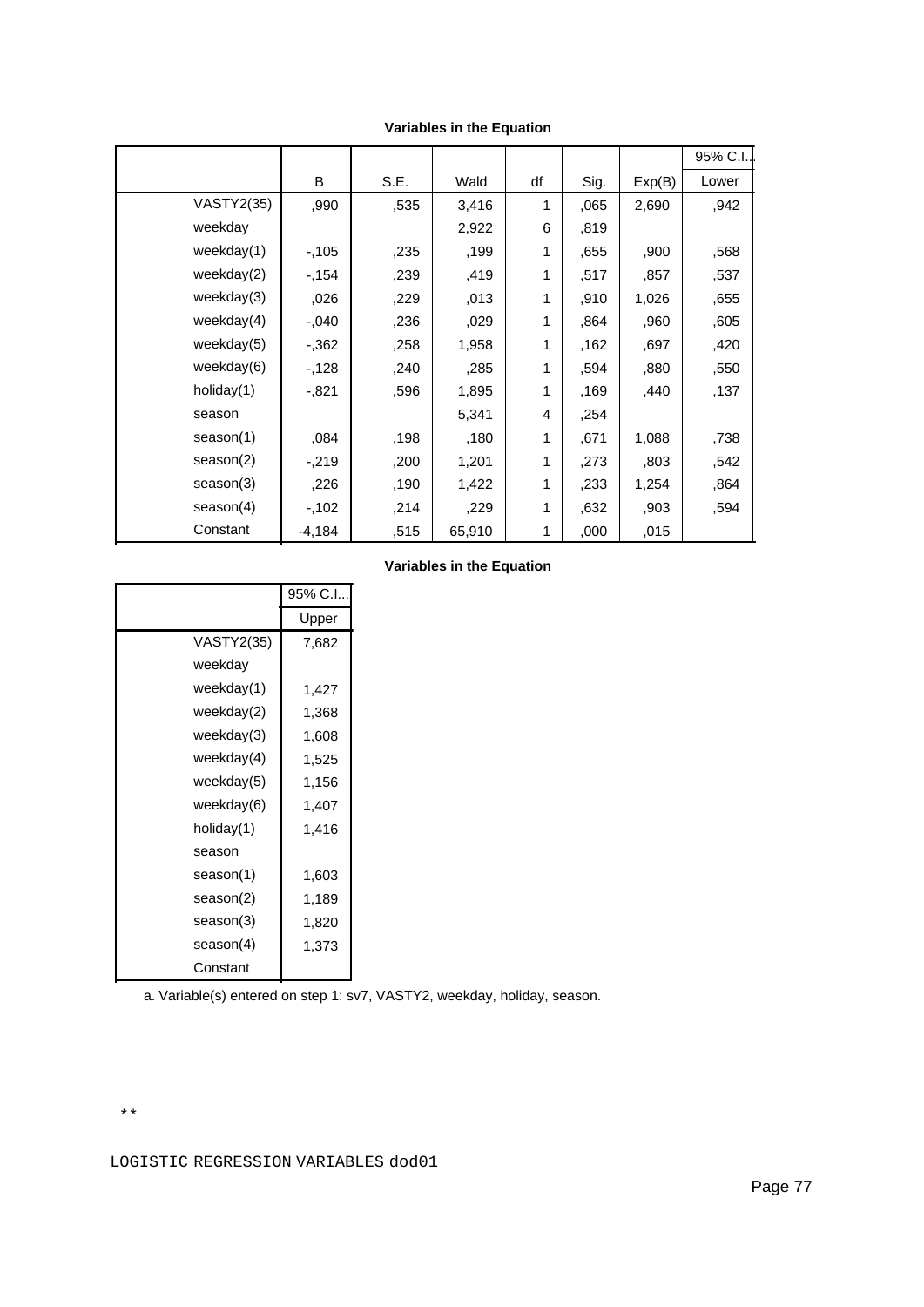```
 /METHOD=ENTER bv1 VASTY2 weekday holiday season
/CONTRAST (bv1)=Indicator(1)
/CONTRAST (VASTY2)=Indicator(1)
/CONTRAST (weekday)=Indicator(1)
/CONTRAST (holiday)=Indicator(1)
/CONTRAST (season)=Indicator(1)
/PRINT=CI(95)
/CRITERIA=PIN(0.05) POUT(0.10) ITERATE(20) CUT(0.5).
```
# **Block 1: Method = Enter**

#### **Omnibus Tests of Model Coefficients**

|        |              | Chi-square | df | Sig. |
|--------|--------------|------------|----|------|
| Step 1 | Step         | 738,299    | 48 | ,000 |
|        | <b>Block</b> | 738,299    | 48 | ,000 |
|        | Model        | 738.299    | 48 | ,000 |

#### **Model Summary**

|      |                      | Cox &   |            |
|------|----------------------|---------|------------|
|      | $-2$ Log             | Snell R | Nagelkerke |
| Step | likelihood           | Square  | R Square   |
|      | 4286,54 <sup>a</sup> | .057    | .173       |

Estimation terminated at iteration number 20 because maximum iterations has been reached. Final a. solution cannot be found.

### **Classification Table<sup>a</sup>**

|        |                             |                      |                     | Predicted                      |                       |
|--------|-----------------------------|----------------------|---------------------|--------------------------------|-----------------------|
|        |                             |                      |                     | dod01 dödsfall ja eller<br>nej |                       |
|        | Observed                    |                      | 0 inget<br>dödsfall | 1 minst ett<br>dödsfall        | Percentage<br>Correct |
| Step 1 | dod01 dödsfall ja eller nej | 0 inget dödsfall     | 11839               | 0                              | 100,0                 |
|        |                             | 1 minst ett dödsfall | 636                 | 0                              | ,0                    |
|        | <b>Overall Percentage</b>   |                      |                     |                                | 94,9                  |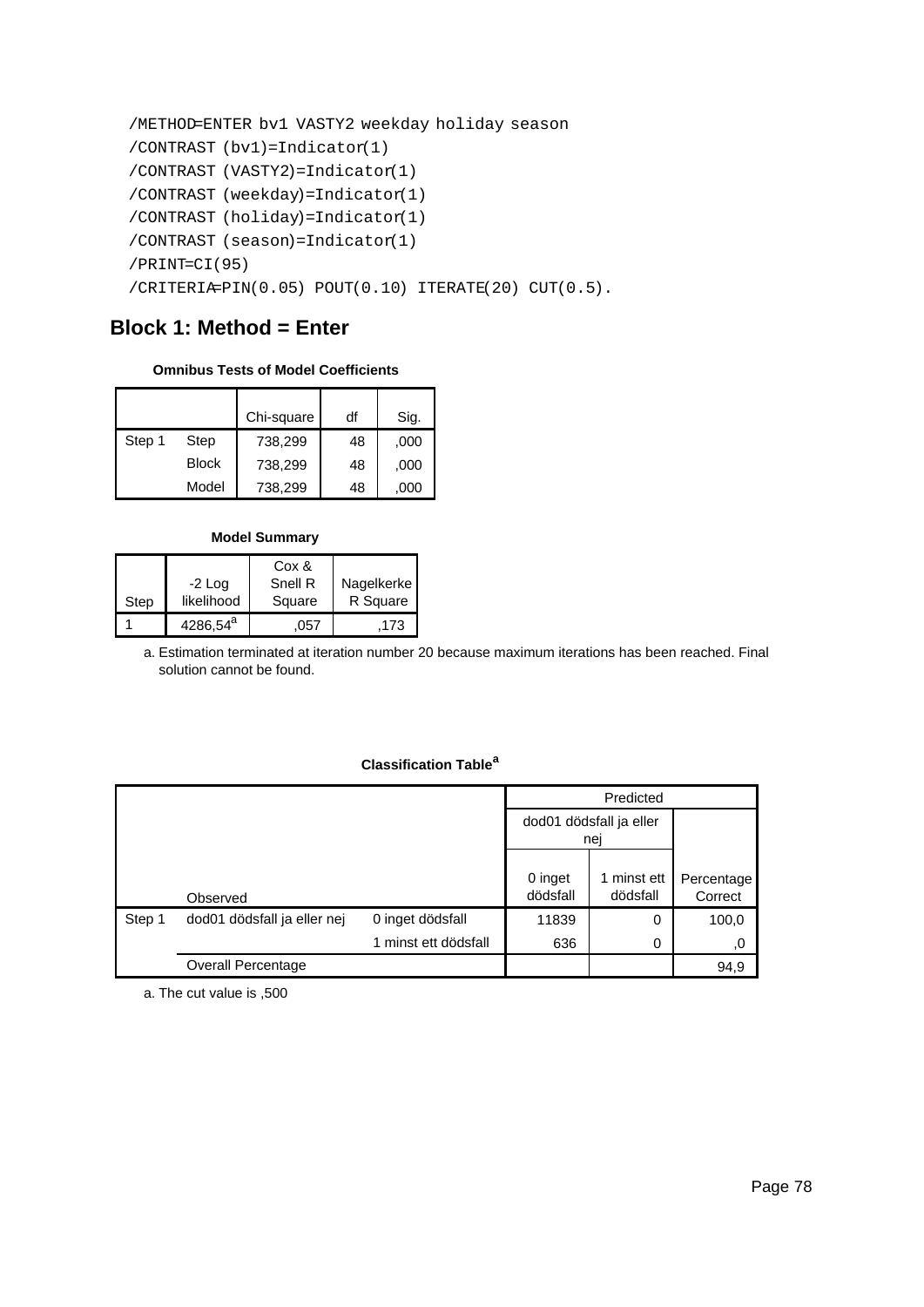| <b>Variables in the Equation</b> |  |  |  |
|----------------------------------|--|--|--|
|----------------------------------|--|--|--|

|                         |                   |           |          |         |                |      |        | 95% C.I |  |
|-------------------------|-------------------|-----------|----------|---------|----------------|------|--------|---------|--|
|                         |                   | B         | S.E.     | Wald    | df             | Sig. | Exp(B) | Lower   |  |
| Step $1^{\overline{a}}$ | bv1               |           |          | 22,025  | $\overline{c}$ | ,000 |        |         |  |
|                         | bv1(1)            | $-254$    | ,130     | 3,791   | 1              | ,052 | ,776   | ,601    |  |
|                         | bv1(2)            | ,355      | ,098     | 13,074  | 1              | ,000 | 1,426  | 1,176   |  |
|                         | VASTY2            |           |          | 210,364 | 35             | ,000 |        |         |  |
|                         | VASTY2(1)         | ,595      | ,343     | 3,010   | 1              | ,083 | 1,813  | ,926    |  |
|                         | VASTY2(2)         | ,712      | ,335     | 4,516   | 1              | ,034 | 2,038  | 1,057   |  |
|                         | VASTY2(3)         | ,607      | ,335     | 3,275   | $\mathbf{1}$   | ,070 | 1,835  | ,951    |  |
|                         | VASTY2(4)         | ,016      | ,372     | ,002    | $\mathbf{1}$   | ,967 | 1,016  | ,490    |  |
|                         | VASTY2(5)         | $-0.856$  | ,495     | 2,992   | $\mathbf{1}$   | ,084 | ,425   | ,161    |  |
|                         | VASTY2(6)         | $-18,136$ | 2096,795 | ,000    | $\mathbf{1}$   | ,993 | ,000   | ,000    |  |
|                         | VASTY2(7)         | 1,447     | ,311     | 21,666  | 1              | ,000 | 4,250  | 2,311   |  |
|                         | VASTY2(8)         | ,734      | ,332     | 4,874   | 1              | ,027 | 2,083  | 1,086   |  |
|                         | VASTY2(9)         | ,266      | ,362     | ,538    | 1              | ,463 | 1,305  | ,641    |  |
|                         | <b>VASTY2(10)</b> | ,718      | ,334     | 4,632   | 1              | ,031 | 2,051  | 1,066   |  |
|                         | <b>VASTY2(11)</b> | ,314      | ,358     | ,770    | 1              | ,380 | 1,368  | ,679    |  |
|                         | <b>VASTY2(12)</b> | 1,212     | ,315     | 14,756  | 1              | ,000 | 3,360  | 1,810   |  |
|                         | <b>VASTY2(13)</b> | 1,347     | ,312     | 18,705  | 1              | ,000 | 3,848  | 2,089   |  |
|                         | <b>VASTY2(14)</b> | ,681      | ,334     | 4,149   | 1              | ,042 | 1,976  | 1,026   |  |
|                         | <b>VASTY2(15)</b> | ,112      | ,370     | ,092    | $\mathbf{1}$   | ,762 | 1,119  | ,542    |  |
|                         | <b>VASTY2(16)</b> | $-0.938$  | ,645     | 2,118   | $\mathbf{1}$   | ,146 | ,391   | ,111    |  |
|                         | <b>VASTY2(17)</b> | $-17,973$ | 2093,394 | ,000    | 1              | ,993 | ,000   | ,000    |  |
|                         | <b>VASTY2(18)</b> | $-2,705$  | 1,038    | 6,788   | 1              | ,009 | ,067   | ,009    |  |
|                         | <b>VASTY2(19)</b> | $-2,465$  | 1,041    | 5,603   | 1              | ,018 | ,085   | ,011    |  |
|                         | <b>VASTY2(20)</b> | $-1,513$  | ,643     | 5,548   | $\mathbf{1}$   | ,018 | ,220   | ,062    |  |
|                         | <b>VASTY2(21)</b> | ,497      | ,346     | 2,070   | 1              | ,150 | 1,644  | ,835    |  |
|                         | <b>VASTY2(22)</b> | 1,237     | ,322     | 14,789  | 1              | ,000 | 3,447  | 1,834   |  |
|                         | <b>VASTY2(23)</b> | ,529      | ,348     | 2,312   | 1              | ,128 | 1,698  | ,858    |  |
|                         | <b>VASTY2(24)</b> | 1,281     | ,313     | 16,785  | 1              | ,000 | 3,602  | 1,951   |  |
|                         | <b>VASTY2(25)</b> | $-227$    | ,435     | ,271    | 1              | ,603 | ,797   | ,340    |  |
|                         | <b>VASTY2(26)</b> | $-18,096$ | 2344,694 | ,000    | 1              | ,994 | ,000   | ,000    |  |
|                         | <b>VASTY2(27)</b> | $-18,135$ | 2090,509 | ,000    | 1              | ,993 | ,000   | ,000    |  |
|                         | <b>VASTY2(28)</b> | $-18,092$ | 2670,146 | ,000    | 1              | ,995 | ,000   | ,000    |  |
|                         | <b>VASTY2(29)</b> | $-18,069$ | 2093,350 | ,000    | 1              | ,993 | ,000   | ,000    |  |
|                         | <b>VASTY2(30)</b> | $-0.084$  | ,386     | ,047    | 1              | ,828 | ,920   | ,431    |  |
|                         | <b>VASTY2(31)</b> | $-18,052$ | 2088,876 | ,000    | 1              | ,993 | ,000   | ,000    |  |
|                         | <b>VASTY2(32)</b> | $-1,973$  | ,761     | 6,730   | 1              | ,009 | ,139   | ,031    |  |
|                         | <b>VASTY2(33)</b> | $-2,697$  | 1,038    | 6,747   | 1              | ,009 | ,067   | ,009    |  |
|                         | <b>VASTY2(34)</b> | ,421      | ,351     | 1,440   | 1              | ,230 | 1,524  | ,766    |  |
|                         | <b>VASTY2(35)</b> | $-18,181$ | 2253,097 | ,000    | 1              | ,994 | ,000   | ,000    |  |
|                         | weekday           |           |          | 3,187   | 6              | ,785 |        |         |  |
|                         | weekday(1)        | ,020      | ,153     | ,016    | 1              | ,898 | 1,020  | ,756    |  |
|                         | weekday(2)        | $-071$    | ,156     | ,206    | 1              | ,650 | ,932   | ,686    |  |

,040  $\sim$  1400  $\sim$  1400  $\sim$  153  $\sim$  153  $\sim$  153  $\sim$  153  $\sim$  153  $\sim$  153  $\sim$  153  $\sim$  153  $\sim$  153  $\sim$  153  $\sim$  153  $\sim$  153  $\sim$  153  $\sim$  153  $\sim$  153  $\sim$  153  $\sim$  153  $\sim$  153  $\sim$  153  $\sim$  153  $\sim$  153  $\sim$  15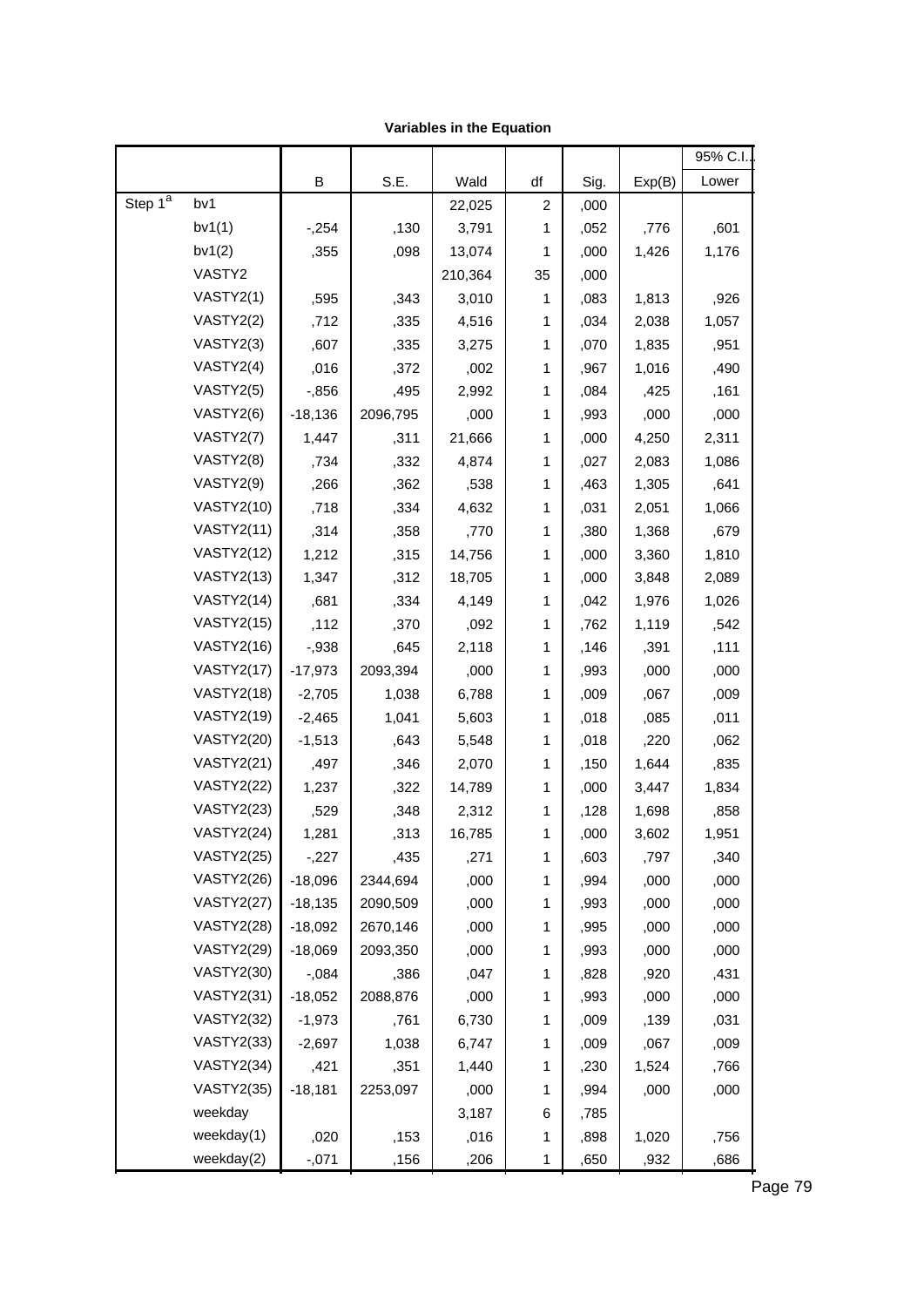|                     |                   | 95% C.I |
|---------------------|-------------------|---------|
|                     |                   | Upper   |
| Step 1 <sup>a</sup> | bv1               |         |
|                     | bv1(1)            | 1,002   |
|                     | bv1(2)            | 1,728   |
|                     | VASTY2            |         |
|                     | VASTY2(1)         | 3,552   |
|                     | VASTY2(2)         | 3,929   |
|                     | VASTY2(3)         | 3,542   |
|                     | VASTY2(4)         | 2,104   |
|                     | VASTY2(5)         | 1,121   |
|                     | VASTY2(6)         |         |
|                     | VASTY2(7)         | 7,816   |
|                     | VASTY2(8)         | 3,995   |
|                     | VASTY2(9)         | 2,654   |
|                     | <b>VASTY2(10)</b> | 3,944   |
|                     | <b>VASTY2(11)</b> | 2,758   |
|                     | <b>VASTY2(12)</b> | 6,235   |
|                     | <b>VASTY2(13)</b> | 7,086   |
|                     | <b>VASTY2(14)</b> | 3,807   |
|                     | <b>VASTY2(15)</b> | 2,309   |
|                     | <b>VASTY2(16)</b> | 1,385   |
|                     | <b>VASTY2(17)</b> |         |
|                     | <b>VASTY2(18)</b> | ,512    |
|                     | <b>VASTY2(19)</b> | ,654    |
|                     | <b>VASTY2(20)</b> | ,776    |
|                     | <b>VASTY2(21)</b> | 3,238   |
|                     | <b>VASTY2(22)</b> | 6,476   |
|                     | <b>VASTY2(23)</b> | 3,359   |
|                     | <b>VASTY2(24)</b> | 6,649   |
|                     | VASTY2(25)        | 1,871   |
|                     | <b>VASTY2(26)</b> |         |
|                     | <b>VASTY2(27)</b> |         |
|                     | <b>VASTY2(28)</b> |         |
|                     | <b>VASTY2(29)</b> |         |
|                     | <b>VASTY2(30)</b> | 1,961   |
|                     | <b>VASTY2(31)</b> |         |
|                     | <b>VASTY2(32)</b> | ,617    |
|                     | <b>VASTY2(33)</b> | ,516    |
|                     | <b>VASTY2(34)</b> | 3,031   |
|                     | <b>VASTY2(35)</b> |         |
|                     | weekday           |         |
|                     | weekday(1)        | 1,375   |
|                     | weekday(2)        | 1,265   |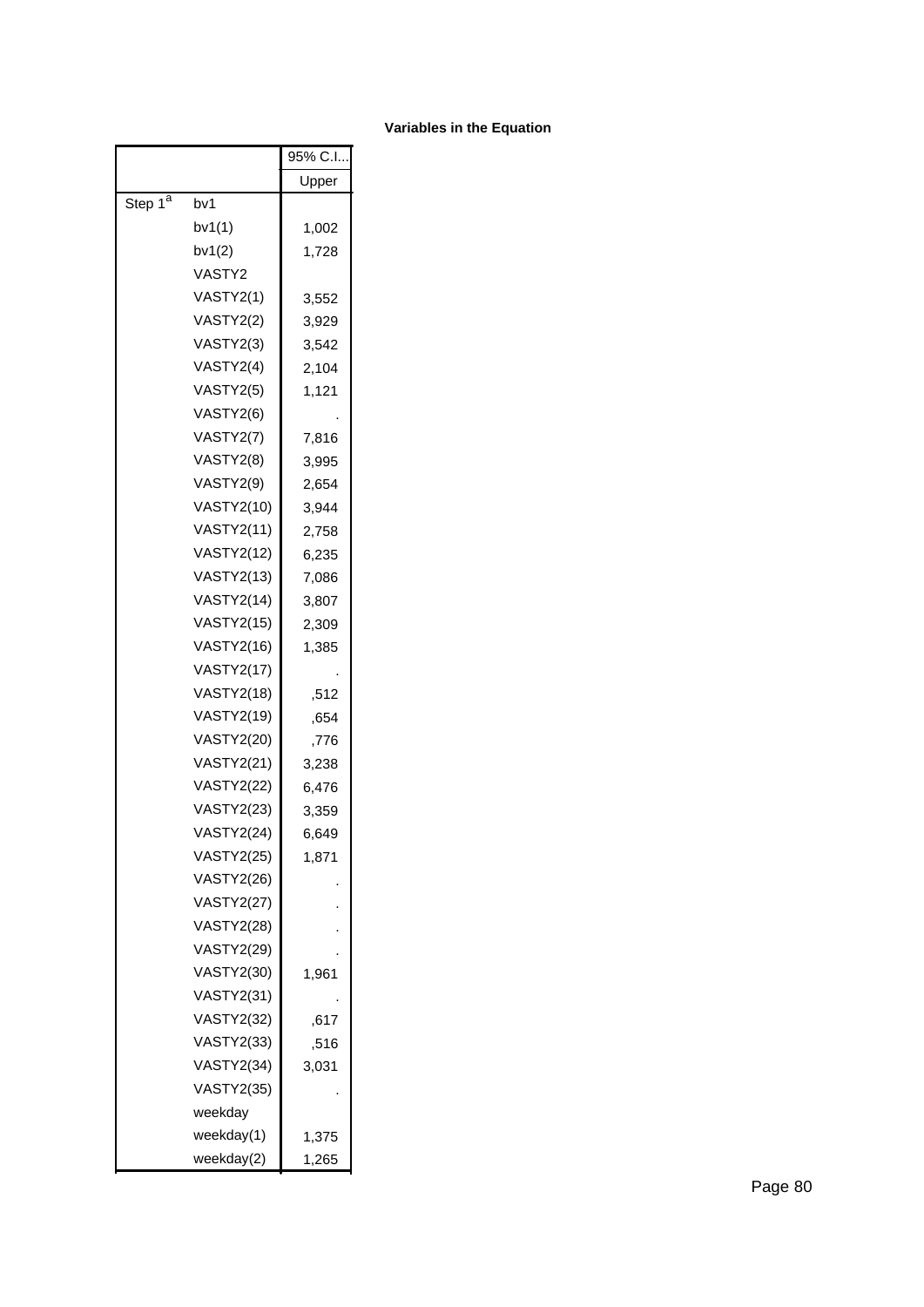|               |          |      |         |    |       |        | 95% C.I. |
|---------------|----------|------|---------|----|-------|--------|----------|
|               | B        | S.E. | Wald    | df | Sig.  | Exp(B) | Lower    |
| weekday $(3)$ | ,040     | ,153 | ,070    | 1  | ,792  | 1,041  | ,772     |
| weekday $(4)$ | ,029     | ,154 | ,035    | 1  | ,853  | 1,029  | ,761     |
| weekday $(5)$ | $-.059$  | ,158 | ,140    | 1  | .708  | ,942   | ,691     |
| weekday(6)    | $-198$   | ,162 | 1,507   | 1  | ,220  | ,820   | ,597     |
| holiday(1)    | $-239$   | ,256 | ,871    | 1  | ,351  | ,788   | ,477     |
| season        |          |      | 7,376   | 4  | , 117 |        |          |
| season(1)     | ,039     | ,129 | ,093    | 1  | ,760  | 1,040  | ,808     |
| season(2)     | ,094     | ,118 | ,634    | 1  | ,426  | 1,099  | ,871     |
| season(3)     | $-.061$  | ,132 | ,213    | 1  | .645  | .941   | ,726     |
| season(4)     | $-.279$  | ,142 | 3,840   | 1  | .050  | ,756   | ,572     |
| Constant      | $-3,143$ | ,302 | 108,344 | 1  | ,000  | .043   |          |

#### **Variables in the Equation**

|            | 95% C.I |
|------------|---------|
|            | Upper   |
| weekday(3) | 1,405   |
| weekday(4) | 1,392   |
| weekday(5) | 1,285   |
| weekday(6) | 1,126   |
| holiday(1) | 1,300   |
| season     |         |
| season(1)  | 1,338   |
| season(2)  | 1,386   |
| season(3)  | 1,220   |
| season(4)  | 1,000   |
| Constant   |         |

a. Variable(s) entered on step 1: bv1, VASTY2, weekday, holiday, season.

```
LOGISTIC REGRESSION VARIABLES dod01
```
/METHOD=ENTER bv2 VASTY2 weekday holiday season

```
 /CONTRAST (bv2)=Indicator(1)
```

```
 /CONTRAST (VASTY2)=Indicator(1)
```

```
 /CONTRAST (weekday)=Indicator(1)
```

```
 /CONTRAST (holiday)=Indicator(1)
```

```
 /CONTRAST (season)=Indicator(1)
```

```
 /PRINT=CI(95)
```

```
 /CRITERIA=PIN(0.05) POUT(0.10) ITERATE(20) CUT(0.5).
```
# **Block 1: Method = Enter**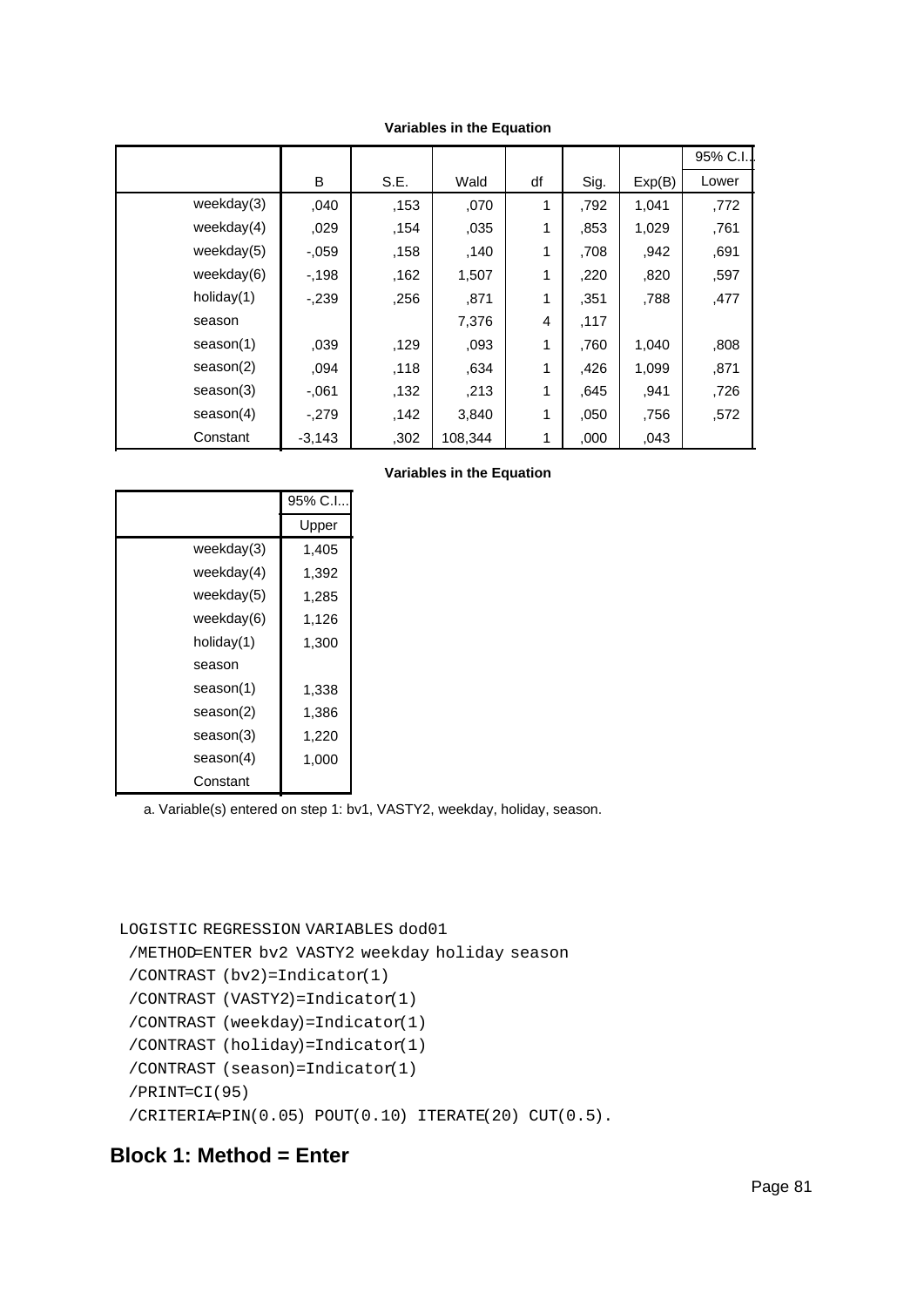### **Omnibus Tests of Model Coefficients**

|        |              | Chi-square | df | Sig. |
|--------|--------------|------------|----|------|
| Step 1 | Step         | 732,200    | 48 | ,000 |
|        | <b>Block</b> | 732,200    | 48 | ,000 |
|        | Model        | 732,200    | 48 | .000 |

### **Model Summary**

|      |                      | Cox &   |            |
|------|----------------------|---------|------------|
|      | $-2$ Log             | Snell R | Nagelkerke |
| Step | likelihood           | Square  | R Square   |
|      | 4292.64 <sup>a</sup> | 057     | 172        |

Estimation terminated at iteration number 20 because maximum iterations has been reached. Final a. solution cannot be found.

## **Classification Table<sup>a</sup>**

|        |                             |                      |                                | Predicted               |                       |
|--------|-----------------------------|----------------------|--------------------------------|-------------------------|-----------------------|
|        |                             |                      | dod01 dödsfall ja eller<br>nej |                         |                       |
|        | Observed                    |                      | 0 inget<br>dödsfall            | 1 minst ett<br>dödsfall | Percentage<br>Correct |
| Step 1 | dod01 dödsfall ja eller nej | 0 inget dödsfall     | 11839                          | 0                       | 100,0                 |
|        |                             | 1 minst ett dödsfall | 636                            | 0                       | .0                    |
|        | <b>Overall Percentage</b>   |                      |                                |                         | 94,9                  |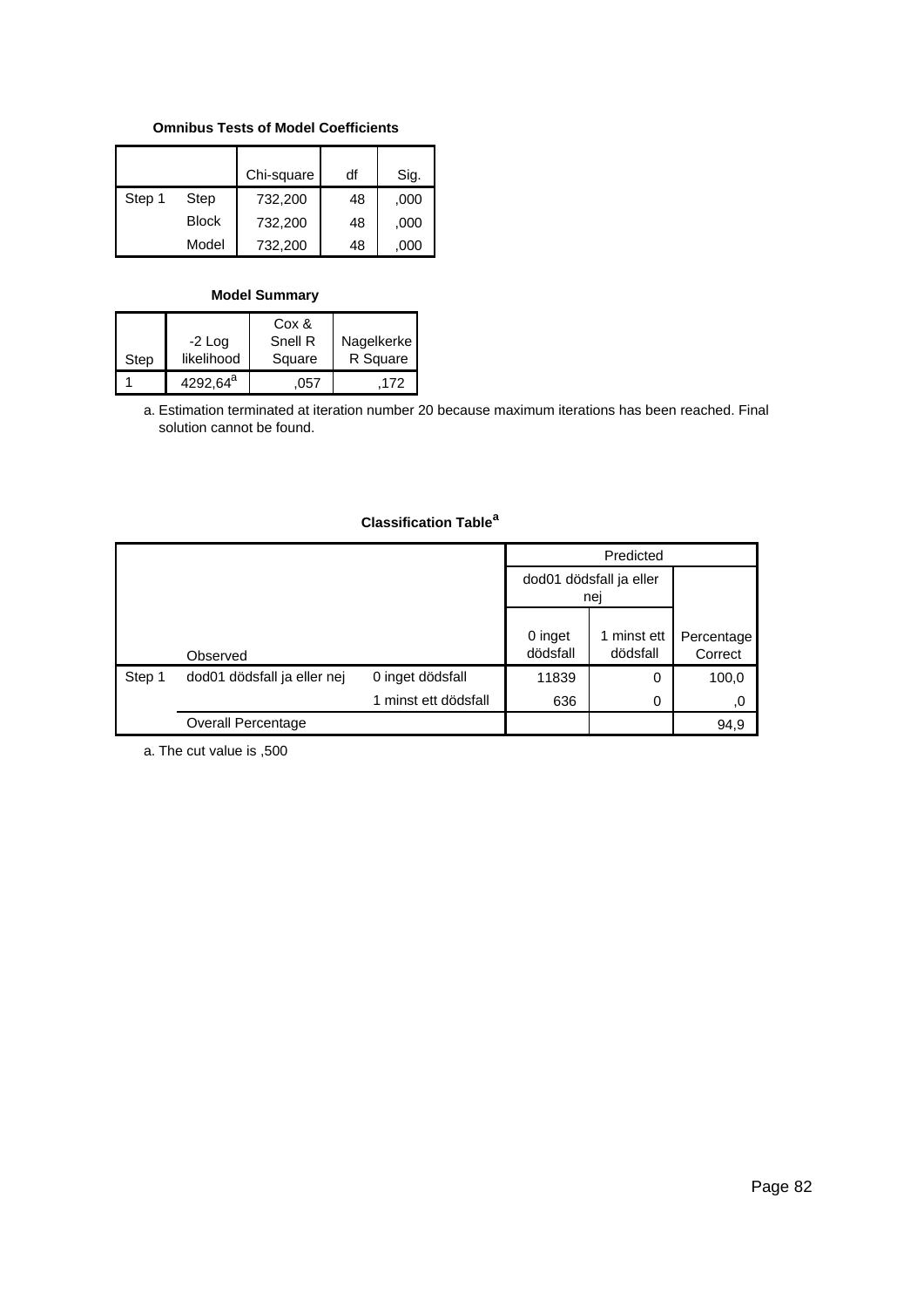| Variables in the Equation |  |  |  |
|---------------------------|--|--|--|
|---------------------------|--|--|--|

|                     |                   |           |          |         |                |      |        | 95% C.I. |  |
|---------------------|-------------------|-----------|----------|---------|----------------|------|--------|----------|--|
|                     |                   | В         | S.E.     | Wald    | df             | Sig. | Exp(B) | Lower    |  |
| Step 1 <sup>a</sup> | bv2               |           |          | 15,899  | $\overline{c}$ | ,000 |        |          |  |
|                     | bv2(1)            | $-136$    | ,126     | 1,154   | 1              | ,283 | ,873   | ,681     |  |
|                     | bv2(2)            | ,297      | ,111     | 7,203   | 1              | ,007 | 1,346  | 1,083    |  |
|                     | VASTY2            |           |          | 215,791 | 35             | ,000 |        |          |  |
|                     | VASTY2(1)         | ,590      | ,343     | 2,955   | 1              | ,086 | 1,803  | ,921     |  |
|                     | VASTY2(2)         | ,718      | ,335     | 4,589   | 1              | ,032 | 2,050  | 1,063    |  |
|                     | VASTY2(3)         | ,665      | ,334     | 3,958   | 1              | ,047 | 1,945  | 1,010    |  |
|                     | VASTY2(4)         | ,057      | ,371     | ,024    | 1              | ,877 | 1,059  | ,512     |  |
|                     | VASTY2(5)         | $-0.842$  | ,495     | 2,891   | 1              | ,089 | ,431   | ,163     |  |
|                     | VASTY2(6)         | $-18,087$ | 2099,316 | ,000    | 1              | ,993 | ,000   | ,000     |  |
|                     | VASTY2(7)         | 1,507     | ,309     | 23,735  | 1              | ,000 | 4,515  | 2,462    |  |
|                     | VASTY2(8)         | ,742      | ,332     | 4,976   | 1              | ,026 | 2,099  | 1,094    |  |
|                     | VASTY2(9)         | ,286      | ,362     | ,623    | 1              | ,430 | 1,331  | ,654     |  |
|                     | <b>VASTY2(10)</b> | ,732      | ,334     | 4,810   | 1              | ,028 | 2,079  | 1,081    |  |
|                     | <b>VASTY2(11)</b> | ,334      | ,357     | ,872    | 1              | ,350 | 1,396  | ,693     |  |
|                     | <b>VASTY2(12)</b> | 1,227     | ,315     | 15,127  | 1              | ,000 | 3,411  | 1,838    |  |
|                     | <b>VASTY2(13)</b> | 1,378     | ,311     | 19,565  | 1              | ,000 | 3,966  | 2,154    |  |
|                     | <b>VASTY2(14)</b> | ,704      | ,334     | 4,438   | 1              | ,035 | 2,022  | 1,050    |  |
|                     | <b>VASTY2(15)</b> | ,113      | ,370     | ,094    | 1              | ,759 | 1,120  | ,542     |  |
|                     | <b>VASTY2(16)</b> | $-0.914$  | ,644     | 2,011   | 1              | ,156 | ,401   | ,113     |  |
|                     | <b>VASTY2(17)</b> | $-17,964$ | 2095,460 | ,000    | 1              | ,993 | ,000   | ,000     |  |
|                     | <b>VASTY2(18)</b> | $-2,695$  | 1,038    | 6,742   | 1              | ,009 | ,068   | ,009     |  |
|                     | <b>VASTY2(19)</b> | $-2,518$  | 1,040    | 5,863   | 1              | ,015 | ,081   | ,011     |  |
|                     | <b>VASTY2(20)</b> | $-1,475$  | ,642     | 5,277   | 1              | ,022 | ,229   | ,065     |  |
|                     | <b>VASTY2(21)</b> | ,509      | ,346     | 2,173   | 1              | ,140 | 1,664  | ,845     |  |
|                     | <b>VASTY2(22)</b> | 1,243     | ,322     | 14,890  | $\mathbf{1}$   | ,000 | 3,467  | 1,844    |  |
|                     | <b>VASTY2(23)</b> | ,525      | ,348     | 2,278   | $\mathbf{1}$   | ,131 | 1,691  | ,855     |  |
|                     | <b>VASTY2(24)</b> | 1,318     | ,312     | 17,795  | $\mathbf 1$    | ,000 | 3,735  | 2,025    |  |
|                     | <b>VASTY2(25)</b> | $-219$    | ,435     | ,252    | 1              | ,616 | ,804   | ,342     |  |
|                     | <b>VASTY2(26)</b> | $-18,080$ | 2347,813 | ,000    | 1              | ,994 | ,000   | ,000     |  |
|                     | <b>VASTY2(27)</b> | $-18,111$ | 2093,393 | ,000    | 1              | ,993 | ,000   | ,000     |  |
|                     | <b>VASTY2(28)</b> | $-18,082$ | 2671,282 | ,000    | 1              | ,995 | ,000   | ,000     |  |
|                     | <b>VASTY2(29)</b> | $-18,045$ | 2094,144 | ,000    | 1              | ,993 | ,000   | ,000     |  |
|                     | <b>VASTY2(30)</b> | $-0.064$  | ,386     | ,027    | 1              | ,868 | ,938   | ,440     |  |
|                     | <b>VASTY2(31)</b> | $-18,032$ | 2092,735 | ,000    | 1              | ,993 | ,000   | ,000     |  |
|                     | <b>VASTY2(32)</b> | $-1,966$  | ,760     | 6,688   | 1              | ,010 | ,140   | ,032     |  |
|                     | <b>VASTY2(33)</b> | $-2,688$  | 1,038    | 6,703   | 1              | ,010 | ,068   | ,009     |  |
|                     | <b>VASTY2(34)</b> | ,434      | ,351     | 1,530   | 1              | ,216 | 1,543  | ,776     |  |
|                     | <b>VASTY2(35)</b> | $-18,128$ | 2256,013 | ,000    | 1              | ,994 | ,000   | ,000     |  |
|                     | weekday           |           |          | 3,035   | 6              | ,804 |        |          |  |
|                     | weekday(1)        | ,028      | ,152     | ,035    | 1              | ,853 | 1,029  | ,763     |  |
|                     | weekday(2)        | $-0.065$  | ,156     | ,174    | $\mathbf{1}$   | ,677 | ,937   | ,690     |  |

,041 ,153 ,071 1 ,790 1,041 ,772 Page1,40583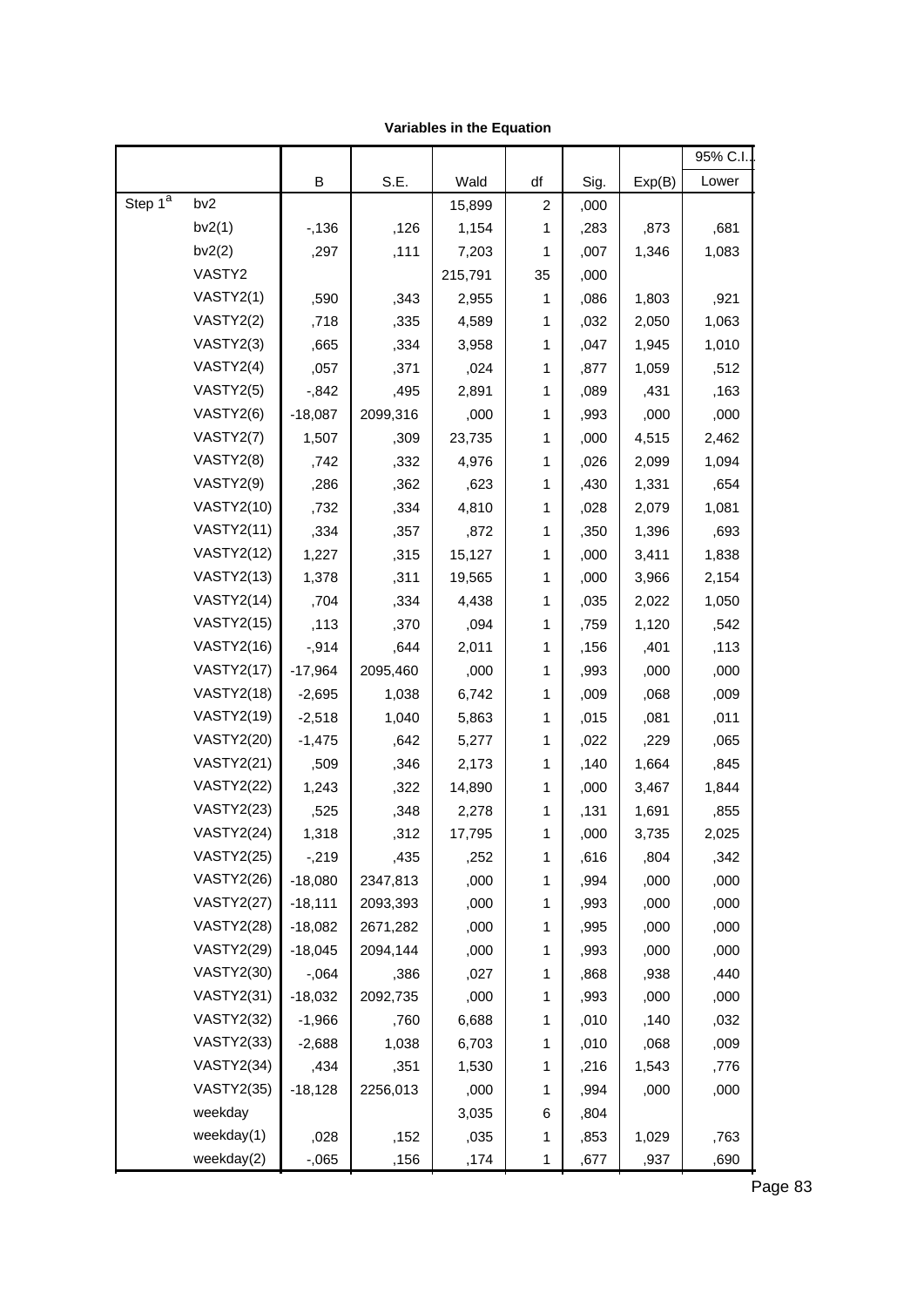|                     |                   | 95% C.I |
|---------------------|-------------------|---------|
|                     |                   | Upper   |
| Step 1 <sup>a</sup> | bv2               |         |
|                     | bv2(1)            | 1,119   |
|                     | bv2(2)            | 1,671   |
|                     | VASTY2            |         |
|                     | VASTY2(1)         | 3,532   |
|                     | VASTY2(2)         | 3,952   |
|                     | VASTY2(3)         | 3,747   |
|                     | VASTY2(4)         | 2,191   |
|                     | VASTY2(5)         | 1,137   |
|                     | VASTY2(6)         |         |
|                     | VASTY2(7)         | 8,279   |
|                     | VASTY2(8)         | 4,027   |
|                     | VASTY2(9)         | 2,706   |
|                     | <b>VASTY2(10)</b> | 3,998   |
|                     | <b>VASTY2(11)</b> | 2,812   |
|                     | <b>VASTY2(12)</b> | 6,329   |
|                     | <b>VASTY2(13)</b> | 7,302   |
|                     | <b>VASTY2(14)</b> | 3,892   |
|                     | <b>VASTY2(15)</b> | 2,313   |
|                     | <b>VASTY2(16)</b> | 1,418   |
|                     | <b>VASTY2(17)</b> |         |
|                     | <b>VASTY2(18)</b> | ,516    |
|                     | <b>VASTY2(19)</b> | ,619    |
|                     | <b>VASTY2(20)</b> | ,805    |
|                     | VASTY2(21)        | 3,277   |
|                     | <b>VASTY2(22)</b> | 6,518   |
|                     | <b>VASTY2(23)</b> | 3,344   |
|                     | <b>VASTY2(24)</b> | 6,890   |
|                     | <b>VASTY2(25)</b> | 1,886   |
|                     | <b>VASTY2(26)</b> |         |
|                     | <b>VASTY2(27)</b> |         |
|                     | <b>VASTY2(28)</b> |         |
|                     | <b>VASTY2(29)</b> |         |
|                     | <b>VASTY2(30)</b> | 1,999   |
|                     | <b>VASTY2(31)</b> |         |
|                     | <b>VASTY2(32)</b> | ,621    |
|                     | <b>VASTY2(33)</b> | ,520    |
|                     | <b>VASTY2(34)</b> | 3,070   |
|                     | VASTY2(35)        |         |
|                     | weekday           |         |
|                     | weekday(1)        | 1,387   |
|                     | weekday(2)        | 1,272   |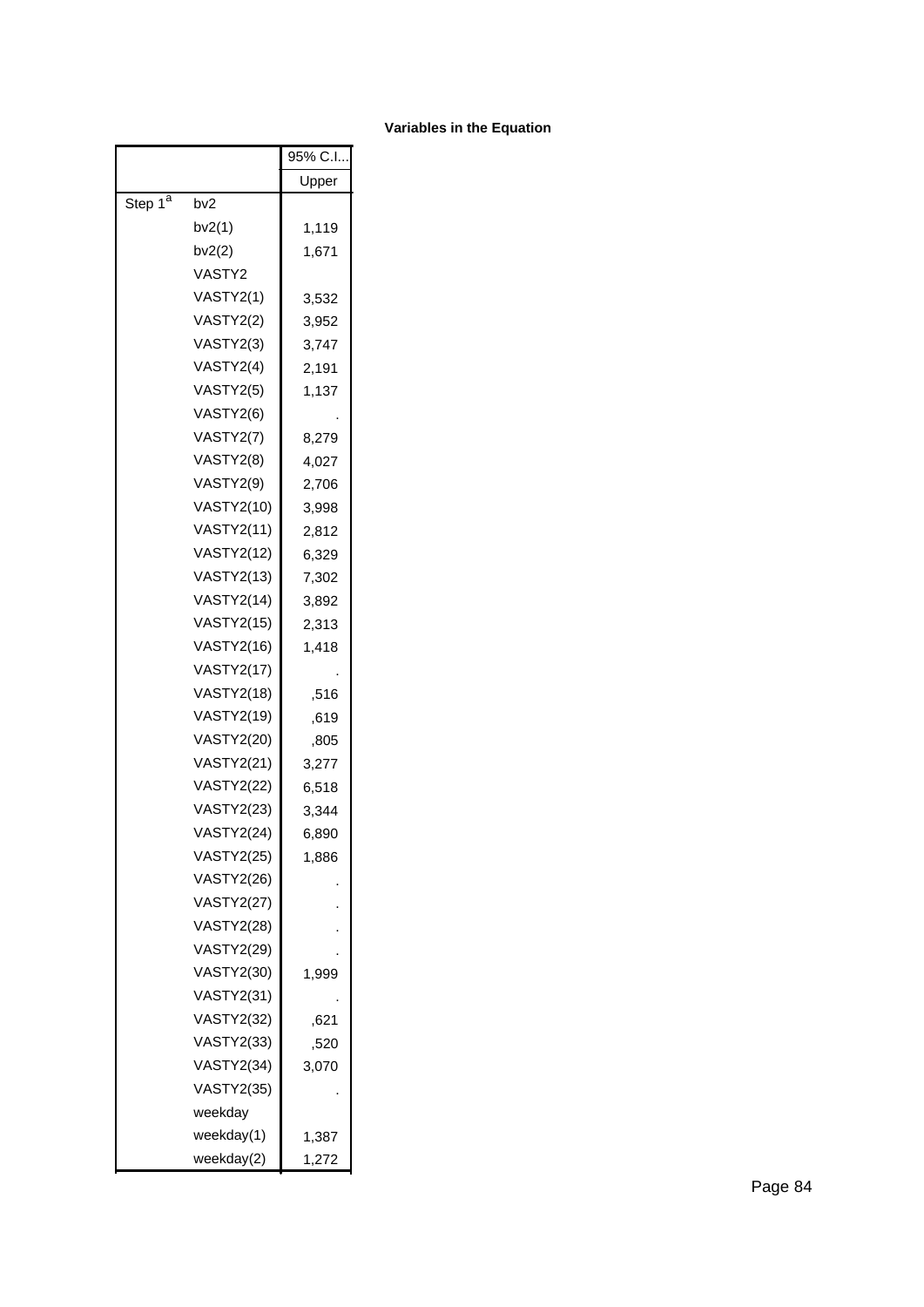|               |          |      |         |    |      |        | 95% C.I. |
|---------------|----------|------|---------|----|------|--------|----------|
|               | B        | S.E. | Wald    | df | Sig. | Exp(B) | Lower    |
| weekday $(3)$ | ,041     | ,153 | ,071    | 1  | .790 | 1,041  | ,772     |
| weekday $(4)$ | ,022     | ,154 | ,020    | 1  | ,886 | 1,022  | ,756     |
| weekday $(5)$ | $-.061$  | ,158 | ,151    | 1  | .697 | ,940   | ,690     |
| weekday(6)    | $-192$   | ,162 | 1,411   | 1  | .235 | ,825   | ,601     |
| holiday(1)    | $-240$   | ,256 | ,880    | 1  | .348 | ,787   | ,476     |
| season        |          |      | 7,122   | 4  | .130 |        |          |
| season(1)     | ,034     | ,129 | ,072    | 1  | ,789 | 1,035  | ,805     |
| season(2)     | ,076     | ,118 | ,412    | 1  | ,521 | 1,079  | ,856     |
| season(3)     | $-.070$  | ,132 | .284    | 1  | .594 | .932   | .719     |
| season(4)     | $-0.286$ | ,142 | 4,034   | 1  | .045 | ,751   | ,568     |
| Constant      | $-3,181$ | .308 | 106,553 | 1  | ,000 | 042    |          |

**Variables in the Equation**

|               | 95% C.I |
|---------------|---------|
|               | Upper   |
| weekday(3)    | 1,405   |
| weekday $(4)$ | 1,383   |
| weekday $(5)$ | 1,282   |
| weekday(6)    | 1,133   |
| holiday(1)    | 1,299   |
| season        |         |
| season(1)     | 1,332   |
| season(2)     | 1,360   |
| season(3)     | 1,208   |
| season(4)     | .993    |
| Constant      |         |

a. Variable(s) entered on step 1: bv2, VASTY2, weekday, holiday, season.

```
LOGISTIC REGRESSION VARIABLES dod01
```
/METHOD=ENTER bv3 VASTY2 weekday holiday season

```
 /CONTRAST (bv3)=Indicator(1)
```

```
 /CONTRAST (VASTY2)=Indicator(1)
```

```
 /CONTRAST (weekday)=Indicator(1)
```

```
 /CONTRAST (holiday)=Indicator(1)
```

```
 /CONTRAST (season)=Indicator(1)
```

```
 /PRINT=CI(95)
```

```
 /CRITERIA=PIN(0.05) POUT(0.10) ITERATE(20) CUT(0.5).
```
# **Block 1: Method = Enter**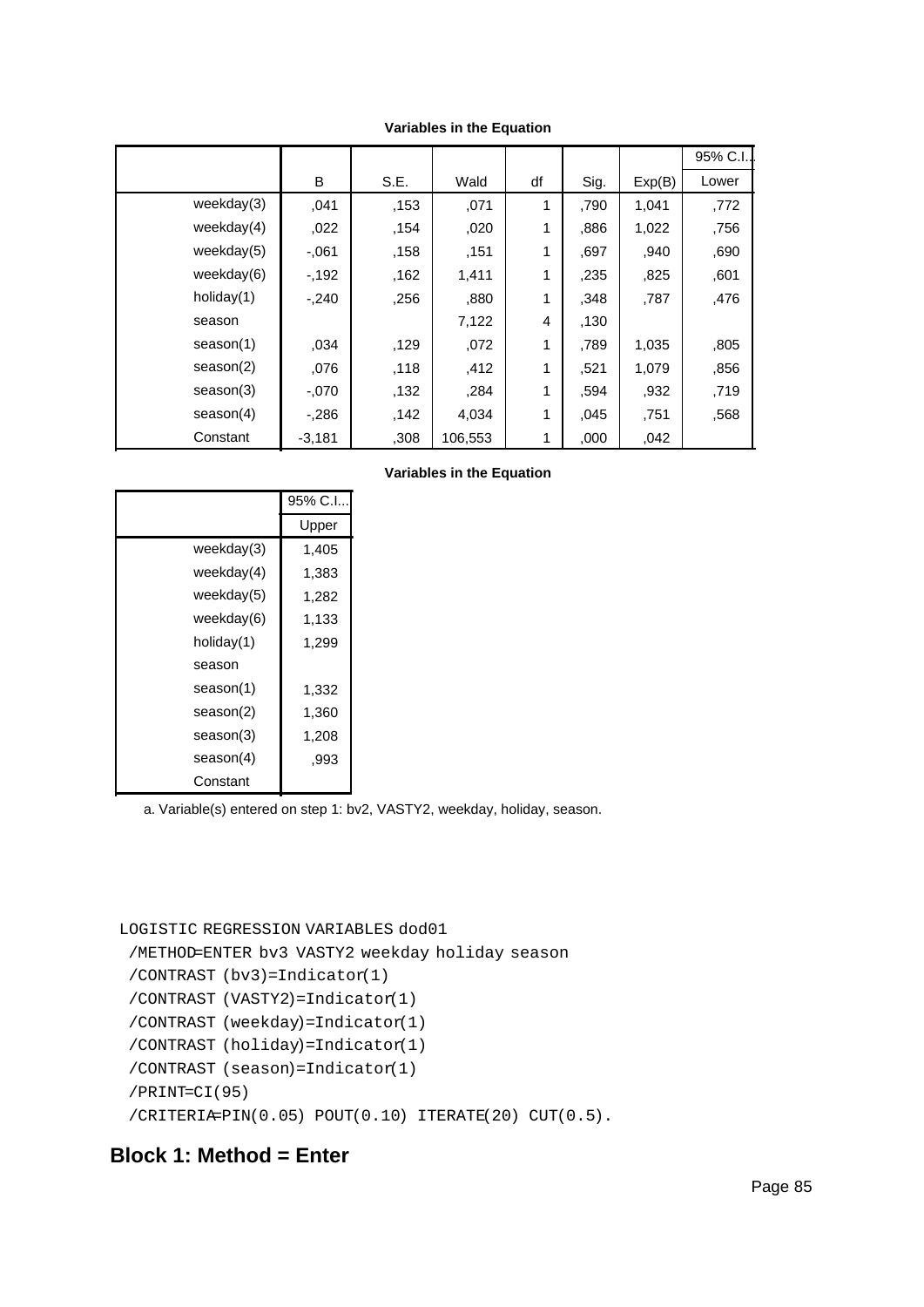### **Omnibus Tests of Model Coefficients**

|        |              | Chi-square | df | Sig. |
|--------|--------------|------------|----|------|
| Step 1 | Step         | 730,904    | 48 | ,000 |
|        | <b>Block</b> | 730,904    | 48 | ,000 |
|        | Model        | 730,904    | 48 | ,000 |

### **Model Summary**

|      |             | Cox &   |            |
|------|-------------|---------|------------|
|      | $-2$ Log    | Snell R | Nagelkerke |
| Step | likelihood  | Square  | R Square   |
|      | $4293.94^a$ | 057     | .172       |

Estimation terminated at iteration number 20 because maximum iterations has been reached. Final a. solution cannot be found.

## **Classification Table<sup>a</sup>**

|        |                             |                      |                     | Predicted                      |                       |
|--------|-----------------------------|----------------------|---------------------|--------------------------------|-----------------------|
|        |                             |                      |                     | dod01 dödsfall ja eller<br>nei |                       |
|        | Observed                    |                      | 0 inget<br>dödsfall | 1 minst ett<br>dödsfall        | Percentage<br>Correct |
| Step 1 | dod01 dödsfall ja eller nej | 0 inget dödsfall     | 11839               | 0                              | 100,0                 |
|        |                             | 1 minst ett dödsfall | 636                 | 0                              | .0                    |
|        | <b>Overall Percentage</b>   |                      |                     |                                | 94,9                  |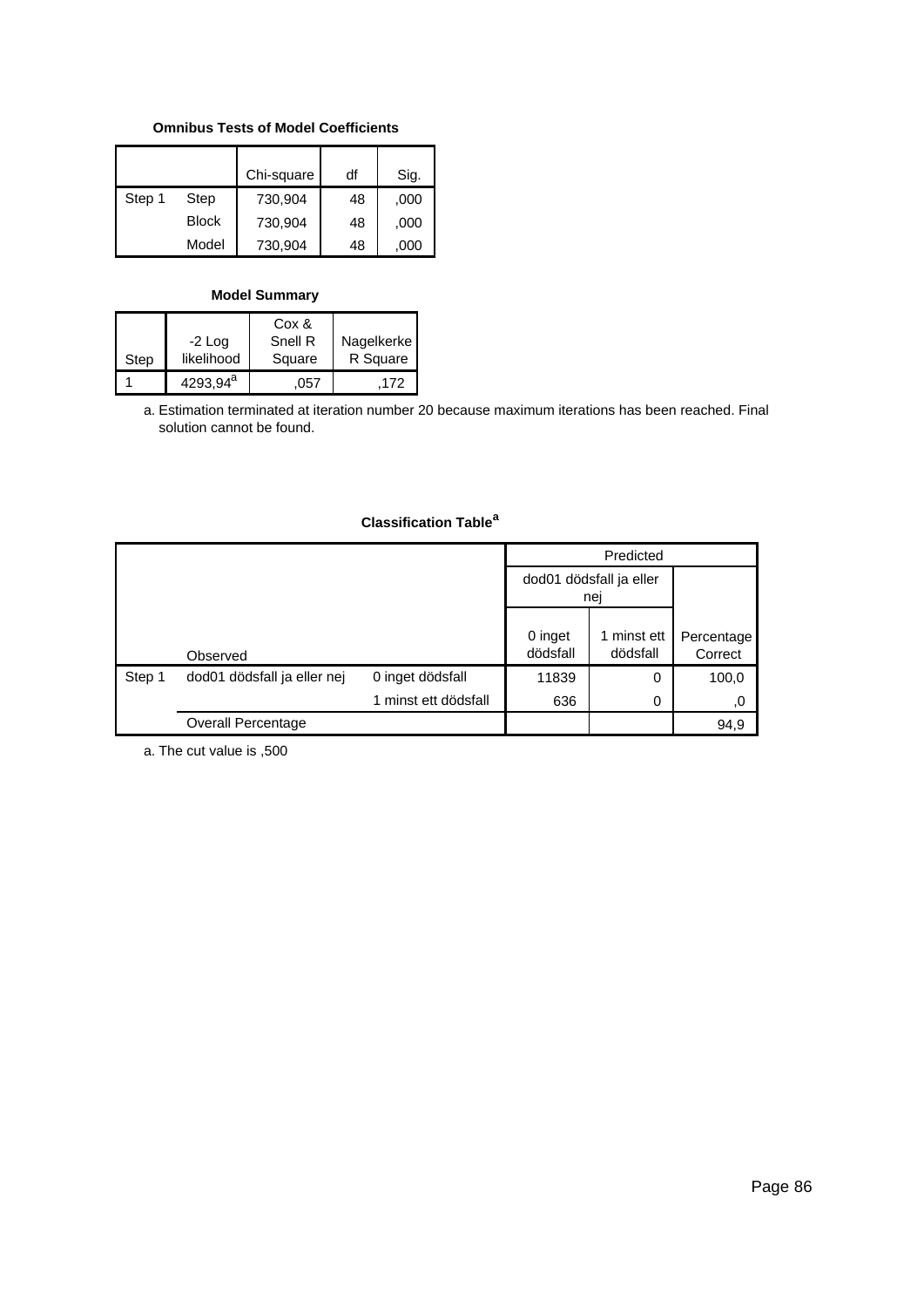| Variables in the Equation |  |  |  |
|---------------------------|--|--|--|
|---------------------------|--|--|--|

|                     |                   |           |          |         |                  |      |        | 95% C.I |  |
|---------------------|-------------------|-----------|----------|---------|------------------|------|--------|---------|--|
|                     |                   | B         | S.E.     | Wald    | df               | Sig. | Exp(B) | Lower   |  |
| Step 1 <sup>a</sup> | bv3               |           |          | 14,871  | $\boldsymbol{2}$ | ,001 |        |         |  |
|                     | bv3(1)            | $-0.373$  | ,200     | 3,457   | 1                | ,063 | ,689   | ,465    |  |
|                     | bv3(2)            | ,384      | ,118     | 10,660  | 1                | ,001 | 1,468  | 1,166   |  |
|                     | VASTY2            |           |          | 212,522 | 35               | ,000 |        |         |  |
|                     | VASTY2(1)         | ,640      | ,343     | 3,486   | 1                | ,062 | 1,897  | ,969    |  |
|                     | VASTY2(2)         | ,754      | ,335     | 5,073   | 1                | ,024 | 2,125  | 1,103   |  |
|                     | VASTY2(3)         | ,675      | ,335     | 4,062   | $\mathbf{1}$     | ,044 | 1,964  | 1,019   |  |
|                     | VASTY2(4)         | ,061      | ,371     | ,027    | 1                | ,869 | 1,063  | ,513    |  |
|                     | VASTY2(5)         | $-0.812$  | ,495     | 2,692   | $\mathbf{1}$     | ,101 | ,444   | ,168    |  |
|                     | VASTY2(6)         | $-18,098$ | 2097,303 | ,000    | 1                | ,993 | ,000   | ,000    |  |
|                     | VASTY2(7)         | 1,471     | ,313     | 22,056  | $\mathbf{1}$     | ,000 | 4,355  | 2,357   |  |
|                     | VASTY2(8)         | ,791      | ,332     | 5,695   | 1                | ,017 | 2,207  | 1,152   |  |
|                     | VASTY2(9)         | ,326      | ,362     | ,815    | $\mathbf{1}$     | ,367 | 1,386  | ,682    |  |
|                     | <b>VASTY2(10)</b> | ,771      | ,333     | 5,358   | 1                | ,021 | 2,162  | 1,125   |  |
|                     | <b>VASTY2(11)</b> | ,349      | ,357     | ,956    | $\mathbf{1}$     | ,328 | 1,418  | ,704    |  |
|                     | <b>VASTY2(12)</b> | 1,275     | ,315     | 16,424  | 1                | ,000 | 3,579  | 1,932   |  |
|                     | <b>VASTY2(13)</b> | 1,454     | ,310     | 22,079  | $\mathbf{1}$     | ,000 | 4,282  | 2,334   |  |
|                     | <b>VASTY2(14)</b> | ,743      | ,334     | 4,962   | 1                | ,026 | 2,103  | 1,093   |  |
|                     | <b>VASTY2(15)</b> | ,163      | ,369     | ,196    | $\mathbf{1}$     | ,658 | 1,178  | ,571    |  |
|                     | <b>VASTY2(16)</b> | $-0.951$  | ,645     | 2,172   | 1                | ,141 | ,386   | ,109    |  |
|                     | <b>VASTY2(17)</b> | $-17,984$ | 2095,842 | ,000    | $\mathbf{1}$     | ,993 | ,000   | ,000    |  |
|                     | <b>VASTY2(18)</b> | $-2,702$  | 1,038    | 6,775   | 1                | ,009 | ,067   | ,009    |  |
|                     | <b>VASTY2(19)</b> | $-2,457$  | 1,043    | 5,543   | $\mathbf{1}$     | ,019 | ,086   | ,011    |  |
|                     | <b>VASTY2(20)</b> | $-1,478$  | ,643     | 5,290   | 1                | ,021 | ,228   | ,065    |  |
|                     | <b>VASTY2(21)</b> | ,533      | ,345     | 2,381   | 1                | ,123 | 1,704  | ,866    |  |
|                     | <b>VASTY2(22)</b> | 1,173     | ,321     | 13,375  | 1                | ,000 | 3,232  | 1,724   |  |
|                     | <b>VASTY2(23)</b> | ,529      | ,348     | 2,310   | $\mathbf{1}$     | ,129 | 1,697  | ,858    |  |
|                     | <b>VASTY2(24)</b> | 1,327     | ,313     | 18,027  | 1                | ,000 | 3,770  | 2,043   |  |
|                     | <b>VASTY2(25)</b> | $-216$    | ,435     | ,245    | 1                | ,620 | ,806   | ,343    |  |
|                     | <b>VASTY2(26)</b> | $-18,044$ | 2347,402 | ,000    | 1                | ,994 | ,000   | ,000    |  |
|                     | <b>VASTY2(27)</b> | $-18,066$ | 2092,884 | ,000    | 1                | ,993 | ,000   | ,000    |  |
|                     | <b>VASTY2(28)</b> | $-18,009$ | 2673,450 | ,000    | 1                | ,995 | ,000   | ,000    |  |
|                     | <b>VASTY2(29)</b> | $-18,039$ | 2096,957 | ,000    | 1                | ,993 | ,000   | ,000    |  |
|                     | <b>VASTY2(30)</b> | $-0.070$  | ,386     | ,033    | 1                | ,856 | ,932   | ,437    |  |
|                     | <b>VASTY2(31)</b> | $-18,021$ | 2089,024 | ,000    | 1                | ,993 | ,000   | ,000    |  |
|                     | <b>VASTY2(32)</b> | $-1,949$  | ,762     | 6,552   | 1                | ,010 | ,142   | ,032    |  |
|                     | <b>VASTY2(33)</b> | $-2,660$  | 1,039    | 6,561   | 1                | ,010 | ,070   | ,009    |  |
|                     | <b>VASTY2(34)</b> | ,444      | ,351     | 1,603   | 1                | ,206 | 1,559  | ,784    |  |
|                     | <b>VASTY2(35)</b> | $-18,146$ | 2254,372 | ,000    | 1                | ,994 | ,000   | ,000    |  |
|                     | weekday           |           |          | 2,992   | 6                | ,810 |        |         |  |
|                     | weekday(1)        | ,017      | ,152     | ,012    | 1                | ,914 | 1,017  | ,754    |  |
|                     | weekday(2)        | $-0.085$  | ,156     | ,294    | 1                | ,588 | ,919   | ,677    |  |

Page 87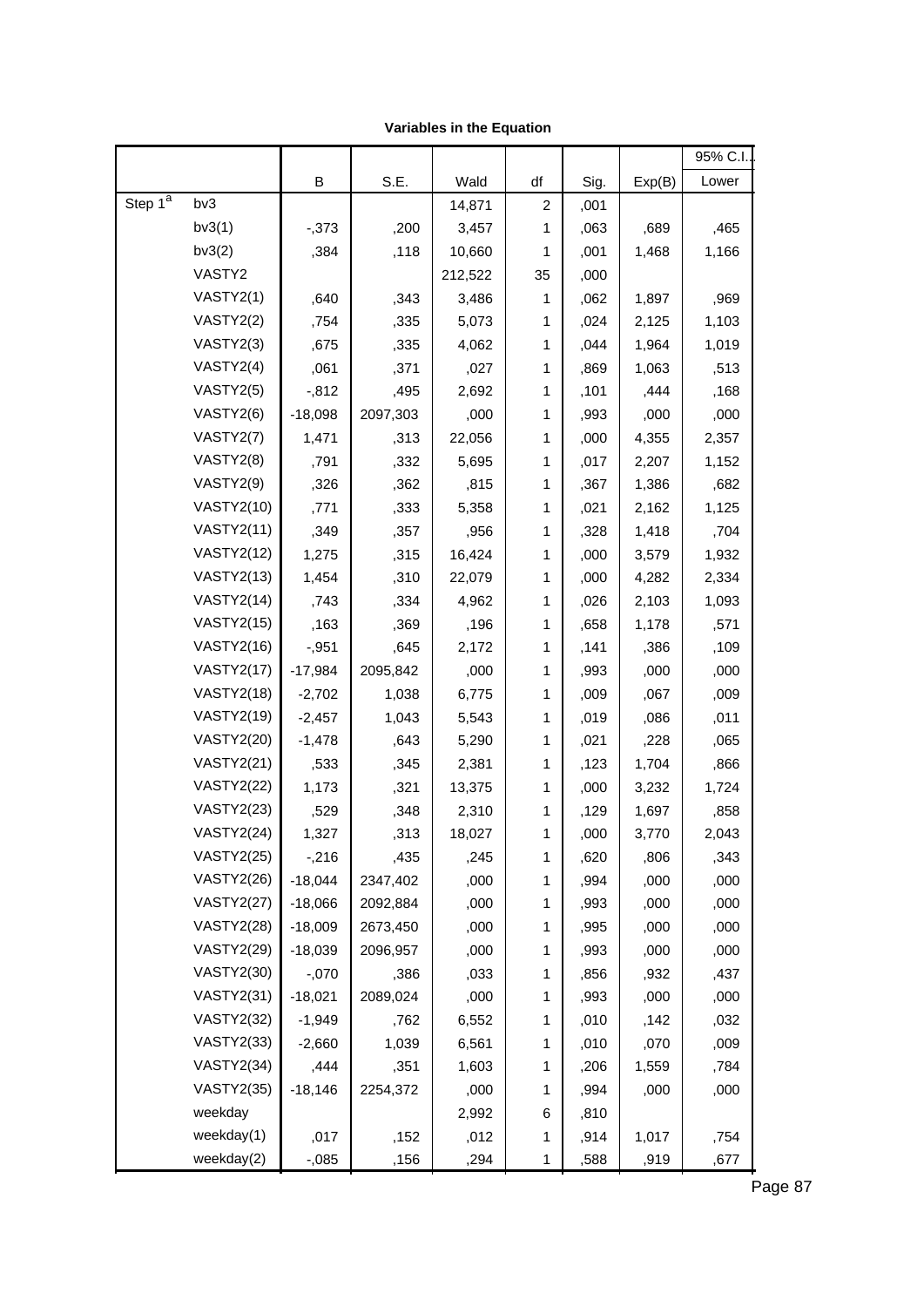|                     |                   | 95% C.I |
|---------------------|-------------------|---------|
|                     |                   | Upper   |
| Step 1 <sup>a</sup> | bv3               |         |
|                     | bv3(1)            | 1,020   |
|                     | bv3(2)            | 1,849   |
|                     | VASTY2            |         |
|                     | VASTY2(1)         | 3,716   |
|                     | VASTY2(2)         | 4,094   |
|                     | VASTY2(3)         | 3,787   |
|                     | VASTY2(4)         | 2,202   |
|                     | VASTY2(5)         | 1,171   |
|                     | VASTY2(6)         |         |
|                     | VASTY2(7)         | 8,048   |
|                     | VASTY2(8)         | 4,227   |
|                     | VASTY2(9)         | 2,816   |
|                     | <b>VASTY2(10)</b> | 4,152   |
|                     | <b>VASTY2(11)</b> | 2,856   |
|                     | <b>VASTY2(12)</b> | 6,632   |
|                     | <b>VASTY2(13)</b> | 7,854   |
|                     | <b>VASTY2(14)</b> | 4,043   |
|                     | <b>VASTY2(15)</b> | 2,428   |
|                     | <b>VASTY2(16)</b> | 1,369   |
|                     | <b>VASTY2(17)</b> |         |
|                     | <b>VASTY2(18)</b> | ,513    |
|                     | <b>VASTY2(19)</b> | ,663    |
|                     | <b>VASTY2(20)</b> | ,804    |
|                     | <b>VASTY2(21)</b> | 3,352   |
|                     | <b>VASTY2(22)</b> | 6,061   |
|                     | <b>VASTY2(23)</b> | 3,357   |
|                     | <b>VASTY2(24)</b> | 6,956   |
|                     | <b>VASTY2(25)</b> | 1,892   |
|                     | <b>VASTY2(26)</b> |         |
|                     | <b>VASTY2(27)</b> |         |
|                     | <b>VASTY2(28)</b> |         |
|                     | <b>VASTY2(29)</b> |         |
|                     | <b>VASTY2(30)</b> | 1,987   |
|                     | <b>VASTY2(31)</b> |         |
|                     | <b>VASTY2(32)</b> | .633    |
|                     | <b>VASTY2(33)</b> | ,535    |
|                     | <b>VASTY2(34)</b> | 3,100   |
|                     | VASTY2(35)        |         |
|                     | weekday           |         |
|                     | weekday(1)        | 1,371   |
|                     | weekday(2)        | 1,248   |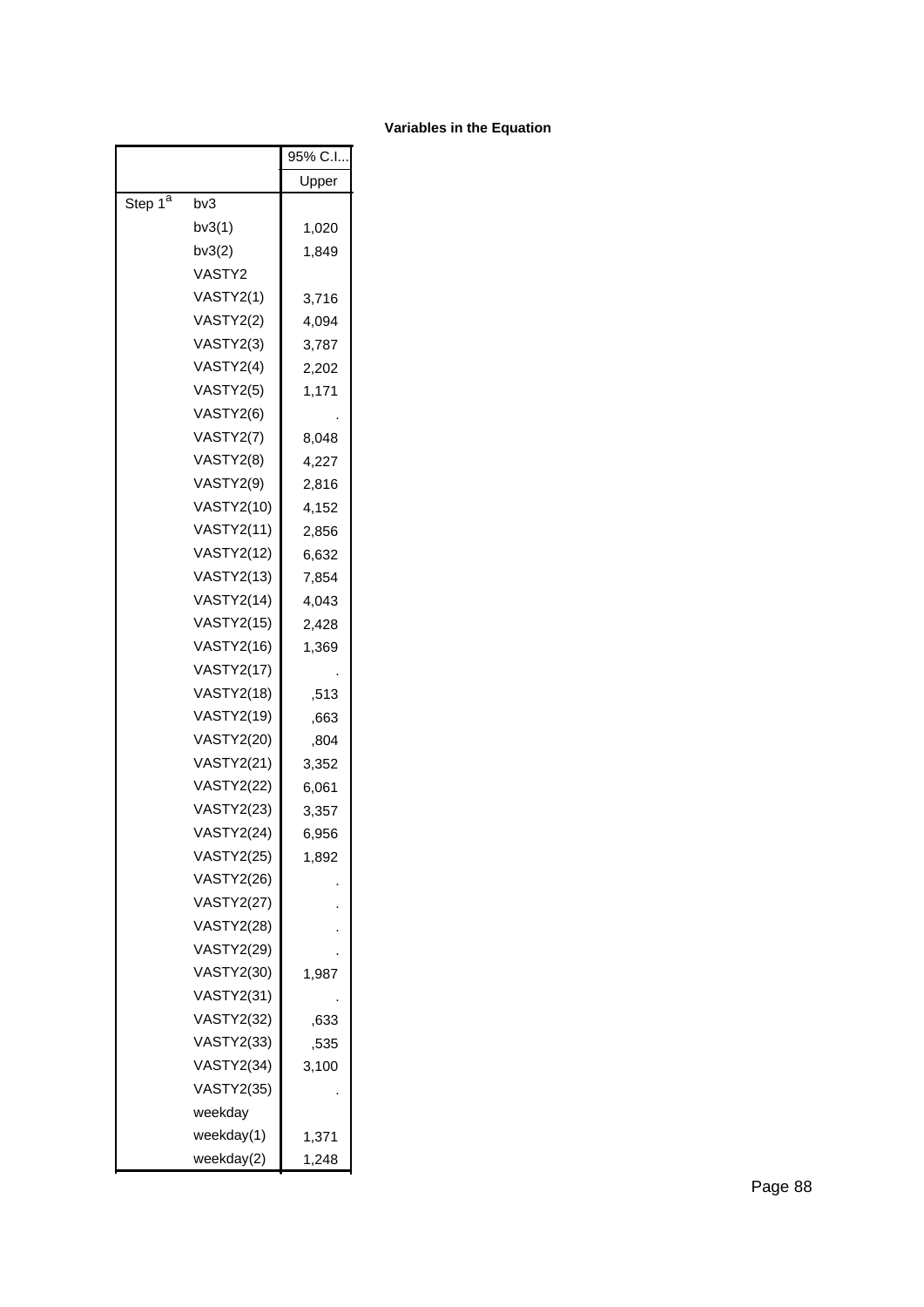|               |          |      |         |    |      |        | 95% C.I |
|---------------|----------|------|---------|----|------|--------|---------|
|               | B        | S.E. | Wald    | df | Sig. | Exp(B) | Lower   |
| weekday(3)    | ,027     | ,153 | ,031    | 1  | ,861 | 1,027  | ,761    |
| weekday $(4)$ | ,012     | ,154 | ,006    | 1  | .940 | 1,012  | ,748    |
| weekday $(5)$ | $-.077$  | ,158 | ,240    | 1  | .625 | ,926   | .679    |
| weekday(6)    | $-196$   | ,162 | 1,476   | 1  | .224 | ,822   | ,599    |
| holiday(1)    | $-.261$  | ,256 | 1,042   | 1  | ,307 | ,770   | ,467    |
| season        |          |      | 7,191   | 4  | ,126 |        |         |
| season(1)     | ,034     | ,129 | .070    | 1  | .791 | 1,035  | .804    |
| season(2)     | ,069     | ,118 | ,343    | 1  | ,558 | 1,072  | ,850    |
| season(3)     | $-.076$  | ,132 | ,332    | 1  | .564 | ,927   | ,715    |
| season(4)     | $-292$   | ,142 | 4,189   | 1  | ,041 | ,747   | ,565    |
| Constant      | $-3,118$ | ,300 | 108,255 | 1  | ,000 | ,044   |         |

#### **Variables in the Equation**

|            | 95% C.I |
|------------|---------|
|            | Upper   |
| weekday(3) | 1,385   |
| weekday(4) | 1,368   |
| weekday(5) | 1,261   |
| weekday(6) | 1,128   |
| holiday(1) | 1,271   |
| season     |         |
| season(1)  | 1,331   |
| season(2)  | 1,351   |
| season(3)  | 1,201   |
| season(4)  | .988    |
| Constant   |         |

a. Variable(s) entered on step 1: bv3, VASTY2, weekday, holiday, season.

```
LOGISTIC REGRESSION VARIABLES dod01
```
/METHOD=ENTER sv3 VASTY2 weekday holiday season

```
 /CONTRAST (sv3)=Indicator(1)
```

```
 /CONTRAST (VASTY2)=Indicator(1)
```

```
 /CONTRAST (weekday)=Indicator(1)
```

```
 /CONTRAST (holiday)=Indicator(1)
```

```
 /CONTRAST (season)=Indicator(1)
```

```
 /PRINT=CI(95)
```

```
 /CRITERIA=PIN(0.05) POUT(0.10) ITERATE(20) CUT(0.5).
```
# **Block 1: Method = Enter**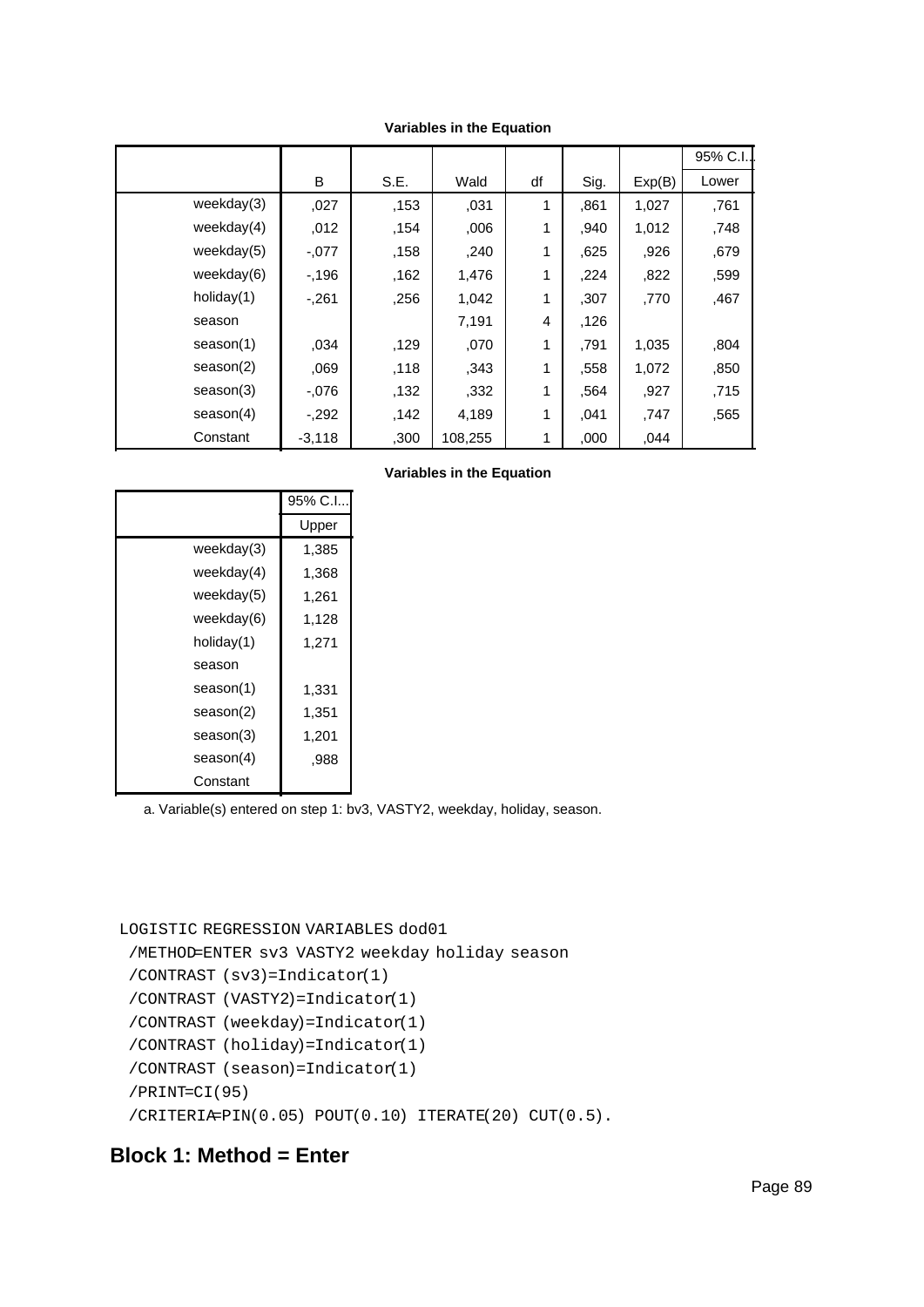### **Omnibus Tests of Model Coefficients**

|        |              | Chi-square | df | Sig. |
|--------|--------------|------------|----|------|
| Step 1 | Step         | 723,060    | 48 | ,000 |
|        | <b>Block</b> | 723,060    | 48 | ,000 |
|        | Model        | 723,060    | 48 | .000 |

### **Model Summary**

|      |             | Cox &   |            |
|------|-------------|---------|------------|
|      | $-2$ Log    | Snell R | Nagelkerke |
| Step | likelihood  | Square  | R Square   |
|      | $4301,78^a$ | .056    | 170        |

Estimation terminated at iteration number 20 because maximum iterations has been reached. Final a. solution cannot be found.

## **Classification Table<sup>a</sup>**

|        |                             |                      |                     | Predicted                      |                       |
|--------|-----------------------------|----------------------|---------------------|--------------------------------|-----------------------|
|        |                             |                      |                     | dod01 dödsfall ja eller<br>nei |                       |
|        | Observed                    |                      | 0 inget<br>dödsfall | 1 minst ett<br>dödsfall        | Percentage<br>Correct |
| Step 1 | dod01 dödsfall ja eller nej | 0 inget dödsfall     | 11839               | 0                              | 100,0                 |
|        |                             | 1 minst ett dödsfall | 636                 | 0                              | .0                    |
|        | <b>Overall Percentage</b>   |                      |                     |                                | 94,9                  |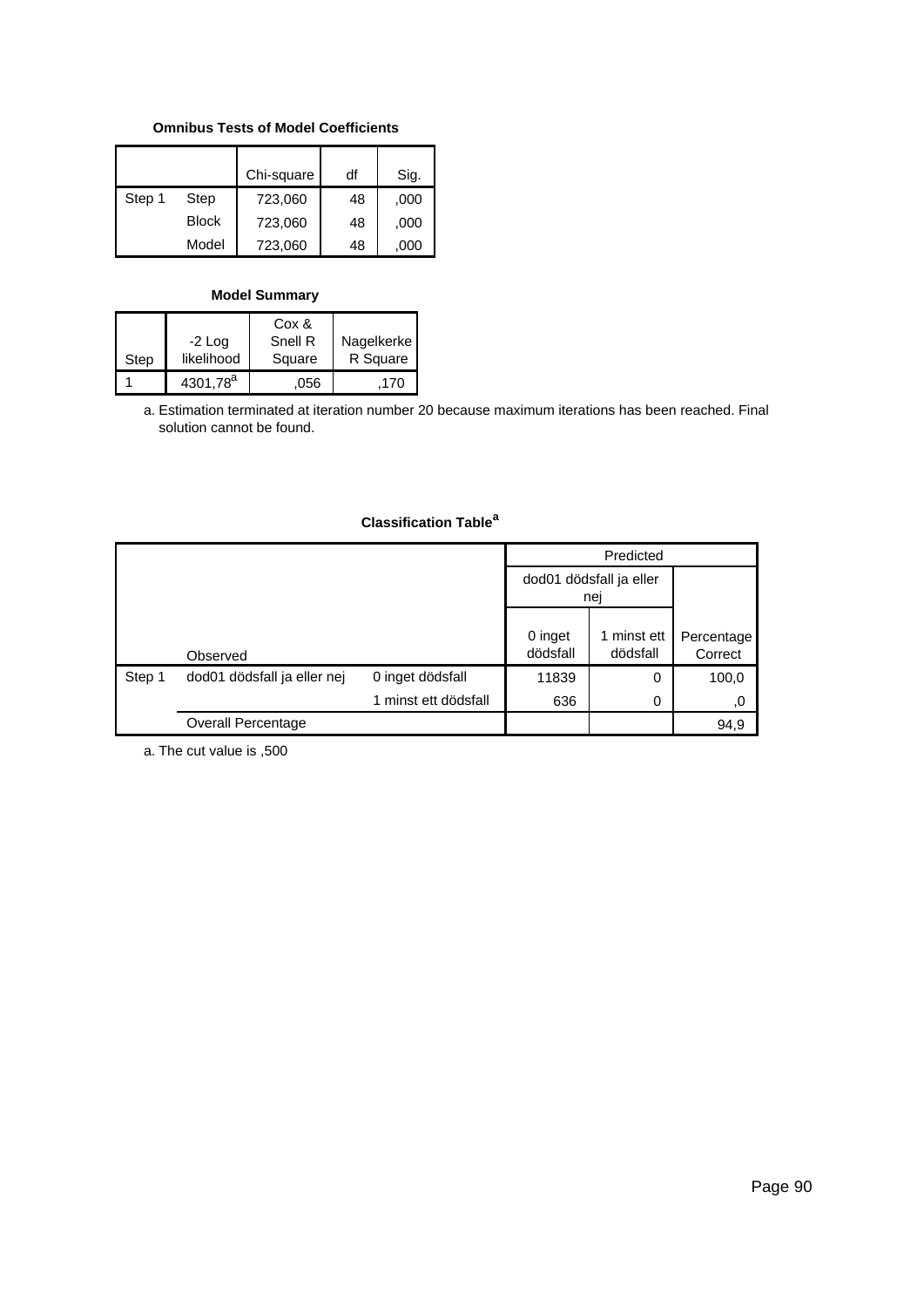|                     |                   |           |          |         |                |      |        | 95% C.I. |
|---------------------|-------------------|-----------|----------|---------|----------------|------|--------|----------|
|                     |                   | В         | S.E.     | Wald    | df             | Sig. | Exp(B) | Lower    |
| Step 1 <sup>a</sup> | sv3               |           |          | 6,934   | $\overline{c}$ | ,031 |        |          |
|                     | sv3(1)            | $-156$    | ,117     | 1,769   | 1              | ,184 | ,856   | ,680     |
|                     | sv3(2)            | ,184      | ,111     | 2,731   | 1              | ,098 | 1,202  | ,966     |
|                     | VASTY2            |           |          | 219,392 | 35             | ,000 |        |          |
|                     | VASTY2(1)         | ,570      | ,344     | 2,754   | 1              | ,097 | 1,769  | ,902     |
|                     | VASTY2(2)         | ,653      | ,338     | 3,725   | 1              | ,054 | 1,921  | ,990     |
|                     | VASTY2(3)         | ,885      | ,332     | 7,124   | 1              | ,008 | 2,423  | 1,265    |
|                     | VASTY2(4)         | ,232      | ,369     | ,393    | 1              | ,531 | 1,261  | ,611     |
|                     | VASTY2(5)         | $-0.669$  | ,496     | 1,823   | 1              | ,177 | ,512   | ,194     |
|                     | VASTY2(6)         | $-18,130$ | 2102,608 | ,000    | 1              | ,993 | ,000   | ,000     |
|                     | VASTY2(7)         | 1,740     | ,306     | 32,412  | 1              | ,000 | 5,700  | 3,131    |
|                     | VASTY2(8)         | ,913      | ,332     | 7,550   | 1              | ,006 | 2,492  | 1,299    |
|                     | VASTY2(9)         | ,397      | ,361     | 1,212   | 1              | ,271 | 1,488  | ,733     |
|                     | <b>VASTY2(10)</b> | ,665      | ,338     | 3,871   | 1              | ,049 | 1,945  | 1,003    |
|                     | <b>VASTY2(11)</b> | ,381      | ,357     | 1,140   | 1              | ,286 | 1,464  | ,727     |
|                     | <b>VASTY2(12)</b> | 1,191     | ,318     | 14,016  | 1              | ,000 | 3,292  | 1,764    |
|                     | <b>VASTY2(13)</b> | 1,403     | ,315     | 19,868  | 1              | ,000 | 4,068  | 2,195    |
|                     | <b>VASTY2(14)</b> | ,722      | ,335     | 4,639   | 1              | ,031 | 2,058  | 1,067    |
|                     | <b>VASTY2(15)</b> | ,076      | ,373     | ,042    | 1              | ,838 | 1,079  | ,520     |
|                     | <b>VASTY2(16)</b> | $-0.895$  | ,644     | 1,928   | 1              | ,165 | ,409   | ,116     |
|                     | <b>VASTY2(17)</b> | $-17,933$ | 2097,697 | ,000    | 1              | ,993 | ,000   | ,000     |
|                     | <b>VASTY2(18)</b> | $-2,506$  | 1,041    | 5,796   | 1              | ,016 | ,082   | ,011     |
|                     | <b>VASTY2(19)</b> | $-2,513$  | 1,041    | 5,825   | 1              | ,016 | ,081   | ,011     |
|                     | <b>VASTY2(20)</b> | $-1,453$  | ,642     | 5,116   | 1              | ,024 | ,234   | ,066     |
|                     | <b>VASTY2(21)</b> | ,617      | ,346     | 3,191   | 1              | ,074 | 1,854  | ,942     |
|                     | <b>VASTY2(22)</b> | 1,126     | ,320     | 12,354  | $\mathbf{1}$   | ,000 | 3,082  | 1,645    |
|                     | <b>VASTY2(23)</b> | ,540      | ,348     | 2,406   | $\mathbf{1}$   | ,121 | 1,716  | ,867     |
|                     | <b>VASTY2(24)</b> | 1,407     | ,311     | 20,476  | $\mathbf 1$    | ,000 | 4,085  | 2,221    |
|                     | <b>VASTY2(25)</b> | $-166$    | ,436     | ,146    | 1              | ,703 | ,847   | ,360     |
|                     | <b>VASTY2(26)</b> | $-18,008$ | 2350,172 | ,000    | 1              | ,994 | ,000   | ,000     |
|                     | <b>VASTY2(27)</b> | $-18,089$ | 2096,319 | ,000    | 1              | ,993 | ,000   | ,000     |
|                     | <b>VASTY2(28)</b> | $-18,119$ | 2675,663 | ,000    | 1              | ,995 | ,000   | ,000     |
|                     | <b>VASTY2(29)</b> | $-18,165$ | 2098,433 | ,000    | 1              | ,993 | ,000   | ,000     |
|                     | <b>VASTY2(30)</b> | ,060      | ,387     | ,024    | 1              | ,877 | 1,062  | ,497     |
|                     | <b>VASTY2(31)</b> | $-17,843$ | 2098,197 | ,000    | 1              | ,993 | ,000   | ,000     |
|                     | <b>VASTY2(32)</b> | $-1,813$  | ,764     | 5,625   | 1              | ,018 | ,163   | ,036     |
|                     | <b>VASTY2(33)</b> | $-2,519$  | 1,041    | 5,854   | 1              | ,016 | ,081   | ,010     |
|                     | <b>VASTY2(34)</b> | ,474      | ,351     | 1,827   | 1              | ,176 | 1,606  | ,808     |
|                     | <b>VASTY2(35)</b> | $-18,012$ | 2257,675 | ,000    | 1              | ,994 | ,000   | ,000     |
|                     | weekday           |           |          | 3,391   | 6              | ,758 |        |          |
|                     | weekday(1)        | ,021      | ,152     | ,020    | 1              | ,888 | 1,022  | ,758     |
|                     | weekday(2)        | $-071$    | ,156     | ,205    | $\mathbf{1}$   | ,651 | ,932   | ,686     |

,045  $\mu$  ,153  $\mu$  ,153  $\mu$  ,153  $\mu$  ,153  $\mu$  ,153  $\mu$  ,153  $\mu$  ,153  $\mu$  ,153  $\mu$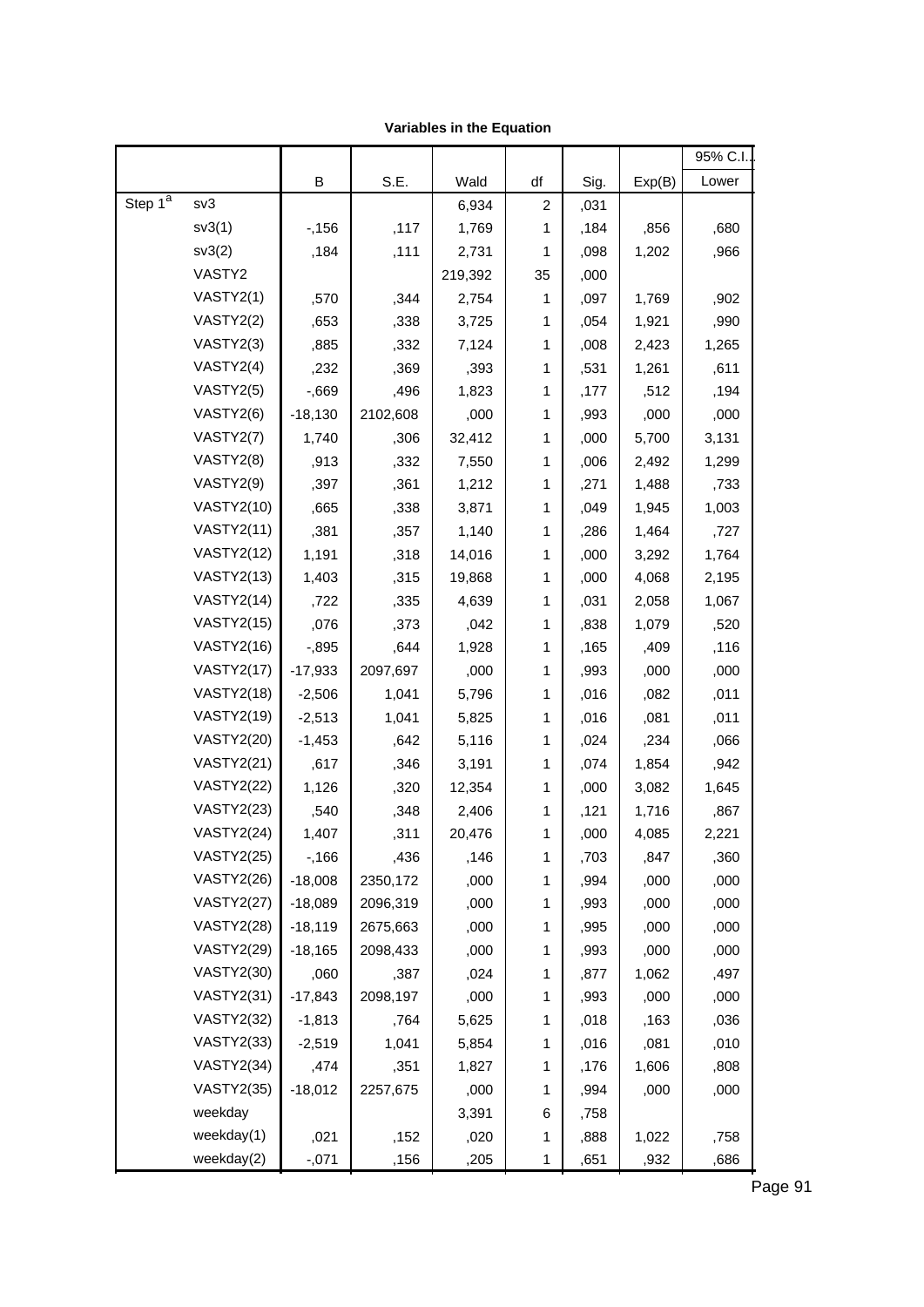|                     |                   | 95% C.I |
|---------------------|-------------------|---------|
|                     |                   | Upper   |
| Step 1 <sup>a</sup> | sv3               |         |
|                     | sv3(1)            | 1,077   |
|                     | sv3(2)            | 1,494   |
|                     | VASTY2            |         |
|                     | VASTY2(1)         | 3,470   |
|                     | VASTY2(2)         | 3,727   |
|                     | VASTY2(3)         | 4,642   |
|                     | VASTY2(4)         | 2,600   |
|                     | VASTY2(5)         | 1,353   |
|                     | VASTY2(6)         |         |
|                     | VASTY2(7)         | 10,378  |
|                     | VASTY2(8)         | 4,780   |
|                     | VASTY2(9)         | 3,018   |
|                     | <b>VASTY2(10)</b> | 3,774   |
|                     | <b>VASTY2(11)</b> | 2,947   |
|                     | <b>VASTY2(12)</b> | 6,142   |
|                     | <b>VASTY2(13)</b> | 7,539   |
|                     | <b>VASTY2(14)</b> | 3,968   |
|                     | <b>VASTY2(15)</b> | 2,241   |
|                     | <b>VASTY2(16)</b> | 1,445   |
|                     | <b>VASTY2(17)</b> |         |
|                     | <b>VASTY2(18)</b> | ,628    |
|                     | <b>VASTY2(19)</b> | ,624    |
|                     | <b>VASTY2(20)</b> | ,824    |
|                     | VASTY2(21)        | 3,651   |
|                     | <b>VASTY2(22)</b> | 5,775   |
|                     | <b>VASTY2(23)</b> | 3,393   |
|                     | <b>VASTY2(24)</b> | 7,516   |
|                     | <b>VASTY2(25)</b> | 1,990   |
|                     | <b>VASTY2(26)</b> |         |
|                     | <b>VASTY2(27)</b> |         |
|                     | <b>VASTY2(28)</b> |         |
|                     | <b>VASTY2(29)</b> |         |
|                     | <b>VASTY2(30)</b> | 2,267   |
|                     | <b>VASTY2(31)</b> |         |
|                     | <b>VASTY2(32)</b> | ,730    |
|                     | <b>VASTY2(33)</b> | ,620    |
|                     | <b>VASTY2(34)</b> | 3,194   |
|                     | VASTY2(35)        |         |
|                     | weekday           |         |
|                     | weekday(1)        | 1,377   |
|                     | weekday(2)        | 1,265   |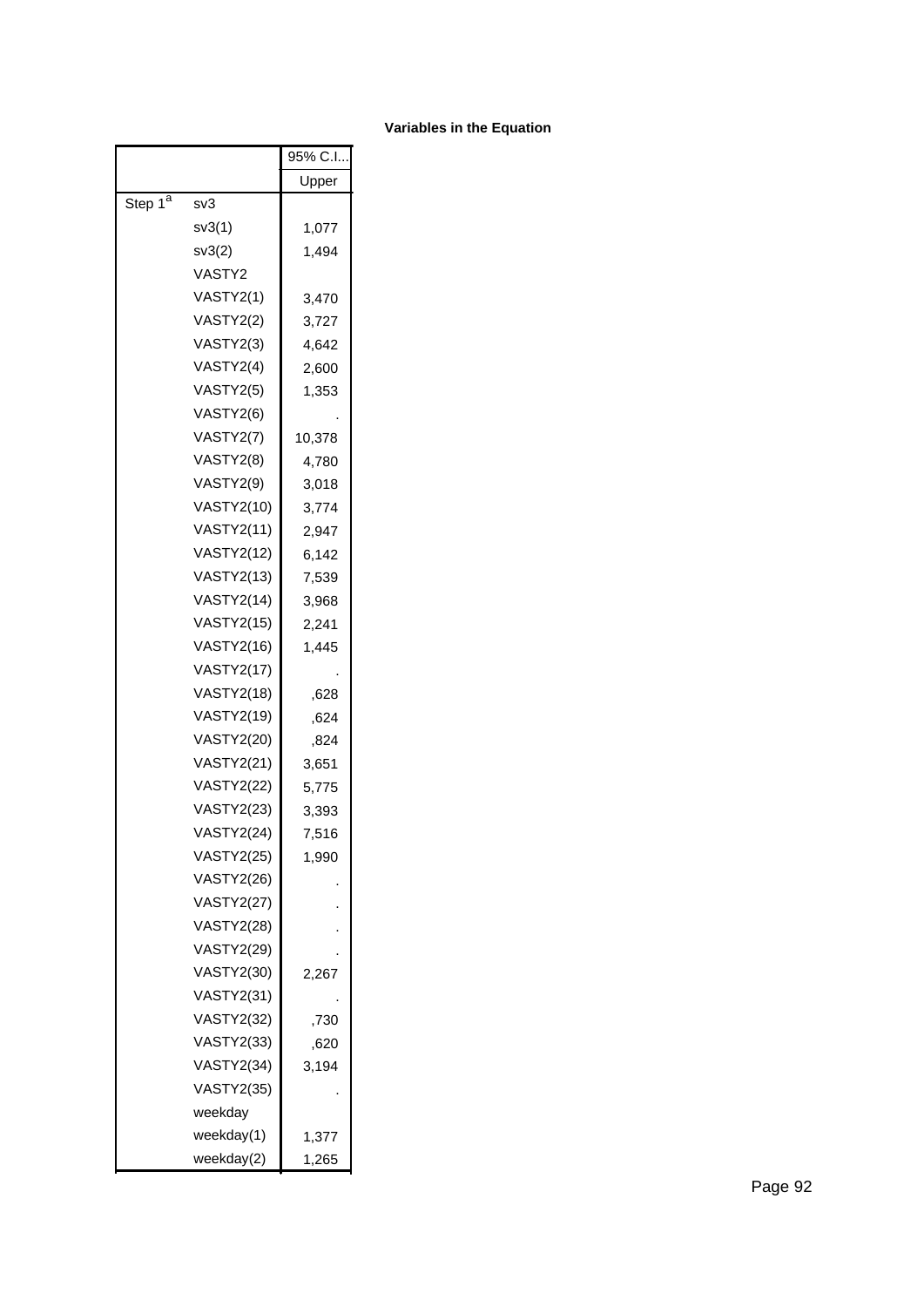|               |          |      |         |    |      |        | 95% C.I |
|---------------|----------|------|---------|----|------|--------|---------|
|               | B        | S.E. | Wald    | df | Sig. | Exp(B) | Lower   |
| weekday $(3)$ | ,045     | ,153 | ,085    | 1  | .770 | 1,046  | .775    |
| weekday $(4)$ | ,025     | ,154 | ,027    | 1  | ,870 | 1,026  | ,758    |
| weekday $(5)$ | $-.074$  | ,158 | ,220    | 1  | .639 | ,929   | ,681    |
| weekday(6)    | $-202$   | ,161 | 1,561   | 1  | .212 | ,817   | ,596    |
| holiday(1)    | $-258$   | ,256 | 1,016   | 1  | ,313 | ,772   | ,468    |
| season        |          |      | 6,798   | 4  | .147 |        |         |
| season(1)     | ,025     | ,129 | ,038    | 1  | ,846 | 1,025  | ,797    |
| season(2)     | ,045     | ,118 | ,142    | 1  | .706 | 1,046  | ,830    |
| season(3)     | $-.079$  | ,132 | ,352    | 1  | .553 | ,924   | ,713    |
| season(4)     | $-.300$  | ,142 | 4,435   | 1  | .035 | ,741   | ,561    |
| Constant      | $-3,144$ | .304 | 107,049 | 1  | ,000 | .043   |         |

#### **Variables in the Equation**

|               | 95% C.I |
|---------------|---------|
|               | Upper   |
| weekday(3)    | 1,410   |
| weekday $(4)$ | 1,388   |
| weekday $(5)$ | 1,266   |
| weekday(6)    | 1,122   |
| holiday(1)    | 1,276   |
| season        |         |
| season(1)     | 1,319   |
| season(2)     | 1,318   |
| season(3)     | 1,198   |
| season(4)     | .979    |
| Constant      |         |

a. Variable(s) entered on step 1: sv3, VASTY2, weekday, holiday, season.

```
LOGISTIC REGRESSION VARIABLES dod01
```
/METHOD=ENTER sv5 VASTY2 weekday holiday season

```
 /CONTRAST (sv5)=Indicator(1)
```

```
 /CONTRAST (VASTY2)=Indicator(1)
```

```
 /CONTRAST (weekday)=Indicator(1)
```

```
 /CONTRAST (holiday)=Indicator(1)
```

```
 /CONTRAST (season)=Indicator(1)
```

```
 /PRINT=CI(95)
```

```
 /CRITERIA=PIN(0.05) POUT(0.10) ITERATE(20) CUT(0.5).
```
# **Block 1: Method = Enter**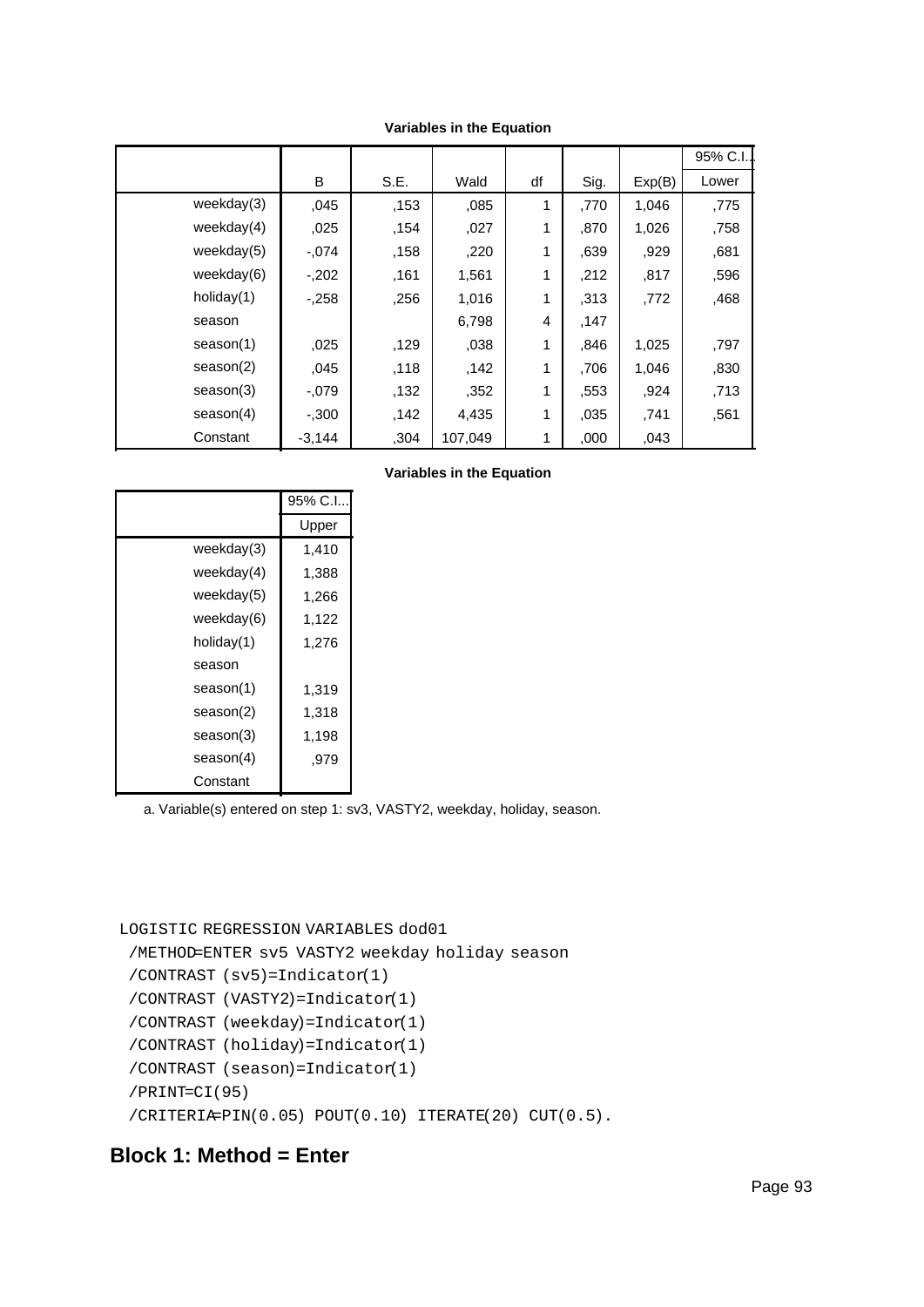### **Omnibus Tests of Model Coefficients**

|        |              | Chi-square | df | Sig. |
|--------|--------------|------------|----|------|
| Step 1 | Step         | 723,161    | 50 | ,000 |
|        | <b>Block</b> | 723,161    | 50 | ,000 |
|        | Model        | 723,161    | 50 | .000 |

### **Model Summary**

|      |             | Cox &   |            |
|------|-------------|---------|------------|
|      | $-2$ Log    | Snell R | Nagelkerke |
| Step | likelihood  | Square  | R Square   |
|      | $4301,68^a$ | .056    | 170        |

Estimation terminated at iteration number 20 because maximum iterations has been reached. Final a. solution cannot be found.

## **Classification Table<sup>a</sup>**

|        |                             |                      | dod01 dödsfall ja eller<br>nej |                         |                       |
|--------|-----------------------------|----------------------|--------------------------------|-------------------------|-----------------------|
|        | Observed                    |                      | 0 inget<br>dödsfall            | 1 minst ett<br>dödsfall | Percentage<br>Correct |
| Step 1 | dod01 dödsfall ja eller nej | 0 inget dödsfall     | 11839                          | 0                       | 100,0                 |
|        |                             | 1 minst ett dödsfall | 636                            | 0                       | .0                    |
|        | <b>Overall Percentage</b>   |                      |                                |                         | 94,9                  |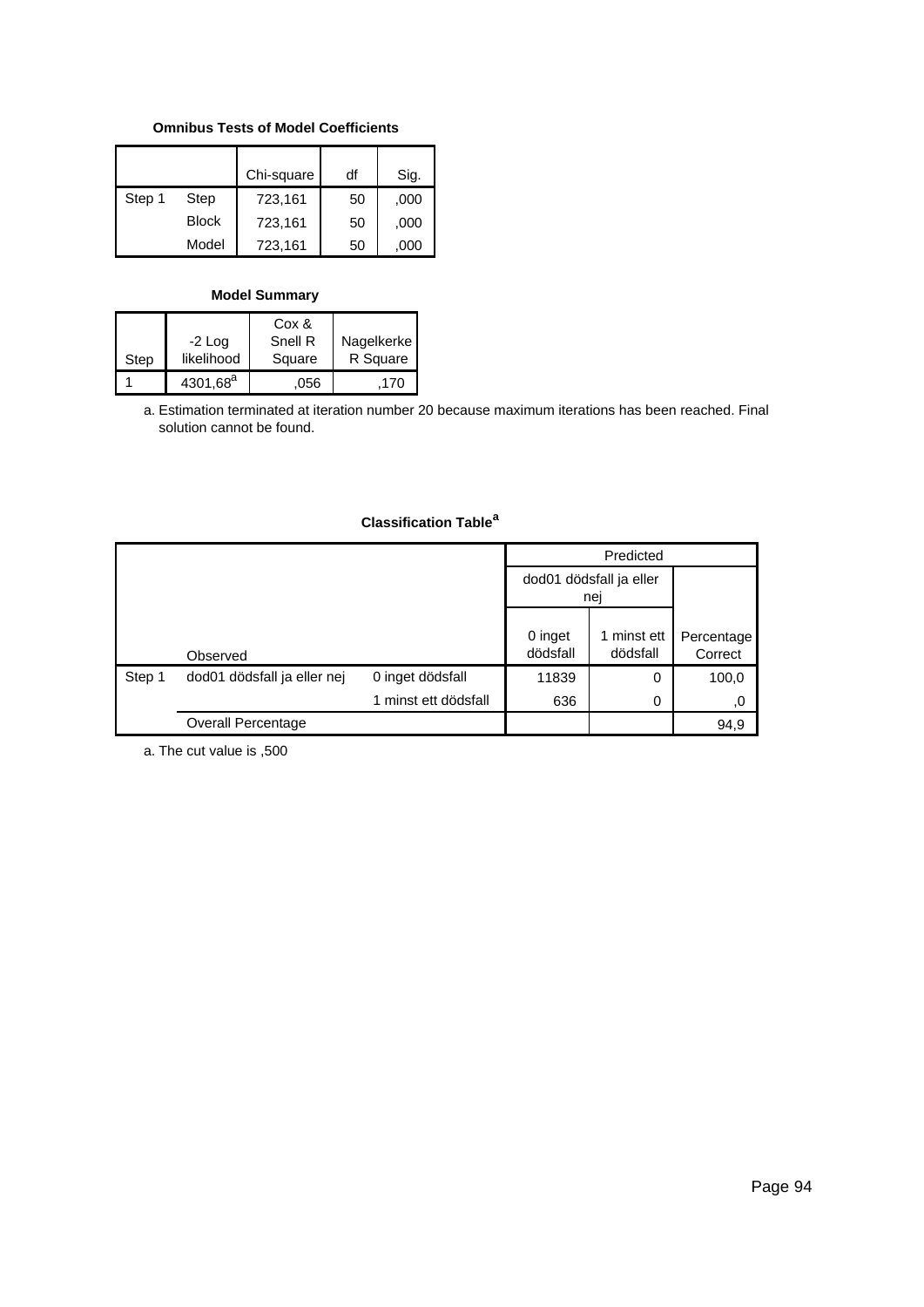| Variables in the Equation |  |  |  |
|---------------------------|--|--|--|
|---------------------------|--|--|--|

|                     |                   |           |          |         |              |      |        | 95% C.I. |
|---------------------|-------------------|-----------|----------|---------|--------------|------|--------|----------|
|                     |                   | В         | S.E.     | Wald    | df           | Sig. | Exp(B) | Lower    |
| Step 1 <sup>a</sup> | sv5               |           |          | 6,999   | 4            | ,136 |        |          |
|                     | sv5(1)            | $-191$    | ,154     | 1,547   | 1            | ,214 | ,826   | ,611     |
|                     | sv5(2)            | $-0.064$  | ,145     | ,193    | 1            | ,660 | ,938   | ,706     |
|                     | sv5(3)            | ,102      | ,130     | ,614    | 1            | ,433 | 1,107  | ,859     |
|                     | sv5(4)            | ,239      | ,147     | 2,620   | 1            | ,106 | 1,269  | ,951     |
|                     | VASTY2            |           |          | 214,674 | 35           | ,000 |        |          |
|                     | VASTY2(1)         | ,571      | ,344     | 2,759   | 1            | ,097 | 1,770  | ,902     |
|                     | VASTY2(2)         | ,629      | ,341     | 3,406   | 1            | ,065 | 1,876  | ,962     |
|                     | VASTY2(3)         | ,877      | ,332     | 6,990   | 1            | ,008 | 2,403  | 1,255    |
|                     | VASTY2(4)         | ,234      | ,369     | ,402    | 1            | ,526 | 1,264  | ,613     |
|                     | VASTY2(5)         | $-0.672$  | ,496     | 1,835   | 1            | ,176 | ,511   | ,193     |
|                     | VASTY2(6)         | $-18,173$ | 2102,360 | ,000    | 1            | ,993 | ,000   | ,000     |
|                     | VASTY2(7)         | 1,734     | ,306     | 32,192  | 1            | ,000 | 5,664  | 3,112    |
|                     | VASTY2(8)         | ,909      | ,333     | 7,474   | 1            | ,006 | 2,483  | 1,294    |
|                     | VASTY2(9)         | ,396      | ,361     | 1,201   | 1            | ,273 | 1,485  | ,732     |
|                     | <b>VASTY2(10)</b> | ,637      | ,342     | 3,477   | 1            | ,062 | 1,891  | ,968     |
|                     | <b>VASTY2(11)</b> | ,375      | ,357     | 1,101   | 1            | ,294 | 1,454  | ,722     |
|                     | <b>VASTY2(12)</b> | 1,180     | ,319     | 13,652  | 1            | ,000 | 3,253  | 1,740    |
|                     | <b>VASTY2(13)</b> | 1,374     | ,319     | 18,547  | 1            | ,000 | 3,950  | 2,114    |
|                     | <b>VASTY2(14)</b> | ,708      | ,336     | 4,426   | 1            | ,035 | 2,029  | 1,050    |
|                     | <b>VASTY2(15)</b> | ,059      | ,375     | ,025    | 1            | ,874 | 1,061  | ,509     |
|                     | <b>VASTY2(16)</b> | $-0.907$  | ,645     | 1,975   | 1            | ,160 | ,404   | ,114     |
|                     | <b>VASTY2(17)</b> | $-17,933$ | 2097,524 | ,000    | 1            | ,993 | ,000   | ,000     |
|                     | <b>VASTY2(18)</b> | $-2,476$  | 1,044    | 5,627   | 1            | ,018 | ,084   | ,011     |
|                     | <b>VASTY2(19)</b> | $-2,480$  | 1,044    | 5,640   | 1            | ,018 | ,084   | ,011     |
|                     | <b>VASTY2(20)</b> | $-1,475$  | ,644     | 5,253   | $\mathbf{1}$ | ,022 | ,229   | ,065     |
|                     | <b>VASTY2(21)</b> | ,612      | ,346     | 3,130   | $\mathbf{1}$ | ,077 | 1,844  | ,936     |
|                     | <b>VASTY2(22)</b> | 1,123     | ,320     | 12,297  | 1            | ,000 | 3,075  | 1,641    |
|                     | <b>VASTY2(23)</b> | ,540      | ,348     | 2,405   | 1            | ,121 | 1,716  | ,867     |
|                     | <b>VASTY2(24)</b> | 1,396     | ,312     | 20,084  | 1            | ,000 | 4,039  | 2,194    |
|                     | <b>VASTY2(25)</b> | $-166$    | ,436     | ,145    | 1            | ,703 | ,847   | ,360     |
|                     | <b>VASTY2(26)</b> | $-18,008$ | 2350,383 | ,000    | 1            | ,994 | ,000   | ,000     |
|                     | <b>VASTY2(27)</b> | $-18,106$ | 2095,745 | ,000    | 1            | ,993 | ,000   | ,000     |
|                     | <b>VASTY2(28)</b> | $-18,169$ | 2675,548 | ,000    | 1            | ,995 | ,000   | ,000     |
|                     | <b>VASTY2(29)</b> | $-18,220$ | 2098,403 | ,000    | 1            | ,993 | ,000   | ,000     |
|                     | <b>VASTY2(30)</b> | ,061      | ,387     | ,025    | 1            | ,876 | 1,063  | ,497     |
|                     | <b>VASTY2(31)</b> | $-17,824$ | 2097,875 | ,000    | 1            | ,993 | ,000   | ,000     |
|                     | <b>VASTY2(32)</b> | $-1,784$  | ,768     | 5,395   | 1            | ,020 | ,168   | ,037     |
|                     | <b>VASTY2(33)</b> | $-2,486$  | 1,044    | 5,667   | 1            | ,017 | ,083   | ,011     |
|                     | <b>VASTY2(34)</b> | ,470      | ,351     | 1,794   | 1            | ,180 | 1,600  | ,804     |
|                     | <b>VASTY2(35)</b> | $-18,001$ | 2257,506 | ,000    | 1            | ,994 | ,000   | ,000     |
|                     | weekday           |           |          | 3,314   | 6            | ,769 |        |          |

,025 ,152 ,026 1 ,871 1,025 ,760 Page1,38295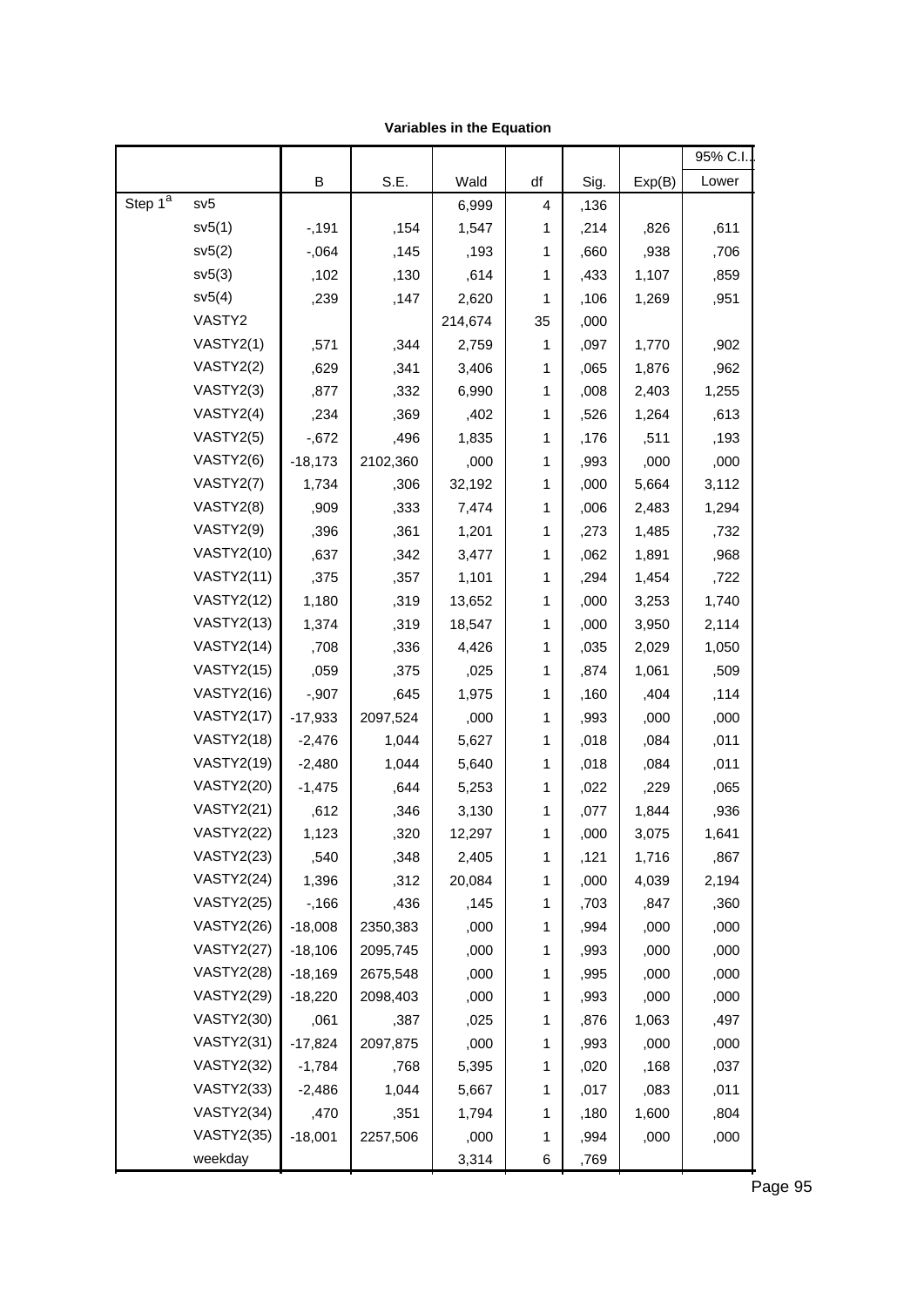|                     |                   | 95% C.I |
|---------------------|-------------------|---------|
|                     |                   | Upper   |
| Step 1 <sup>a</sup> | sv5               |         |
|                     | sv5(1)            | 1,116   |
|                     | sv5(2)            | 1,247   |
|                     | sv5(3)            | 1,427   |
|                     | sv5(4)            | 1,694   |
|                     | VASTY2            |         |
|                     | VASTY2(1)         | 3,474   |
|                     | VASTY2(2)         | 3,658   |
|                     | VASTY2(3)         | 4,601   |
|                     | VASTY2(4)         | 2,606   |
|                     | VASTY2(5)         | 1,350   |
|                     | VASTY2(6)         |         |
|                     | VASTY2(7)         | 10,311  |
|                     | VASTY2(8)         | 4,766   |
|                     | VASTY2(9)         | 3,013   |
|                     | <b>VASTY2(10)</b> | 3,695   |
|                     | <b>VASTY2(11)</b> | 2,928   |
|                     | <b>VASTY2(12)</b> | 6,082   |
|                     | <b>VASTY2(13)</b> | 7,380   |
|                     | <b>VASTY2(14)</b> | 3,923   |
|                     | VASTY2(15)        | 2,212   |
|                     | <b>VASTY2(16)</b> | 1,430   |
|                     | <b>VASTY2(17)</b> |         |
|                     | <b>VASTY2(18)</b> | ,650    |
|                     | <b>VASTY2(19)</b> | .648    |
|                     | <b>VASTY2(20)</b> | ,808    |
|                     | <b>VASTY2(21)</b> | 3,631   |
|                     | <b>VASTY2(22)</b> | 5.761   |
|                     | <b>VASTY2(23)</b> | 3.395   |
|                     | <b>VASTY2(24)</b> | 7,439   |
|                     | <b>VASTY2(25)</b> | 1,992   |
|                     | <b>VASTY2(26)</b> |         |
|                     | <b>VASTY2(27)</b> |         |
|                     | <b>VASTY2(28)</b> |         |
|                     | <b>VASTY2(29)</b> |         |
|                     | <b>VASTY2(30)</b> | 2,270   |
|                     | <b>VASTY2(31)</b> |         |
|                     | <b>VASTY2(32)</b> | ,757    |
|                     | VASTY2(33)        | ,645    |
|                     | <b>VASTY2(34)</b> | 3,180   |
|                     | <b>VASTY2(35)</b> |         |
|                     | weekday           |         |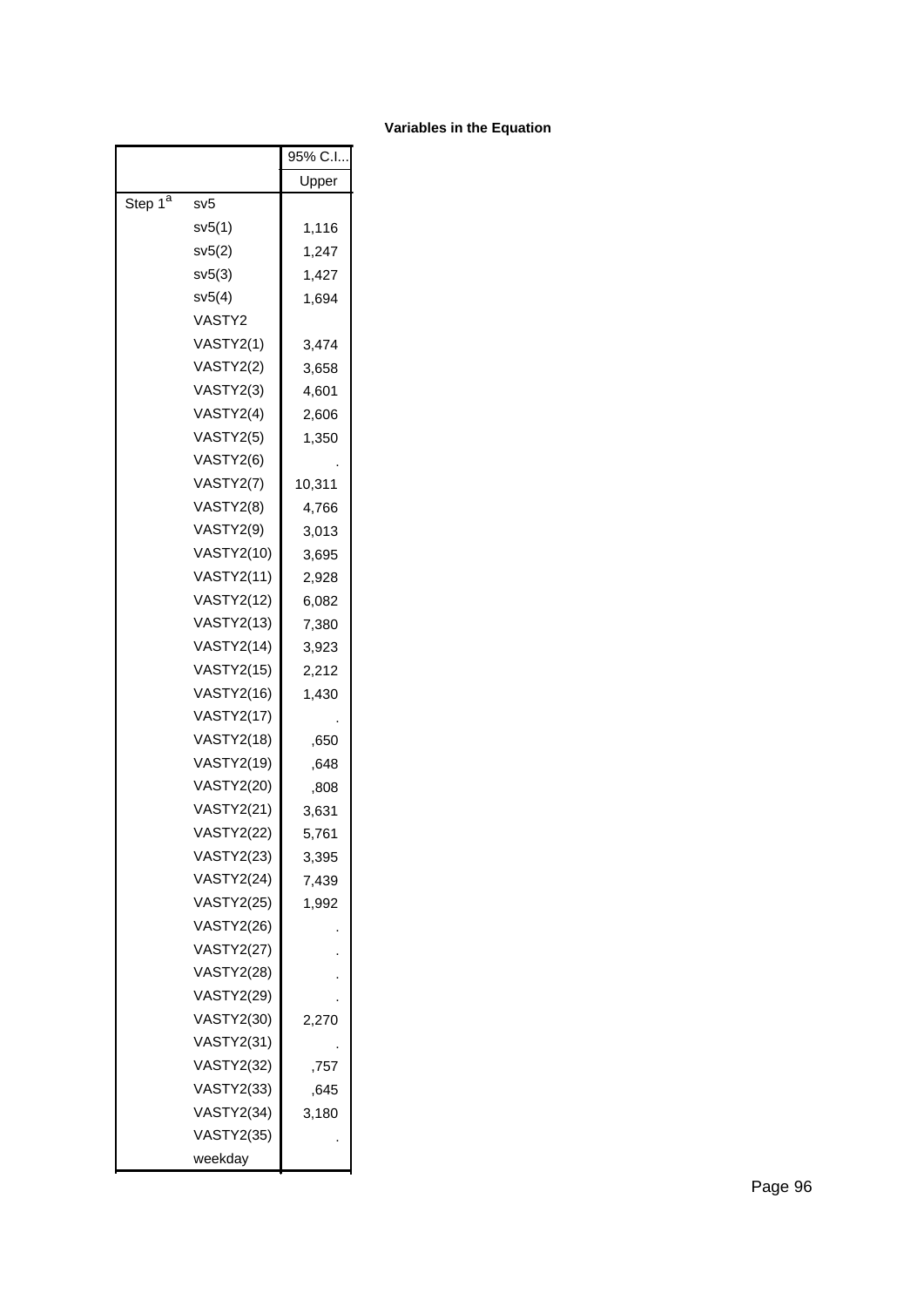|               |          |      |         |    |      |        | 95% C.I. |
|---------------|----------|------|---------|----|------|--------|----------|
|               | B        | S.E. | Wald    | df | Sig. | Exp(B) | Lower    |
| weekday $(1)$ | ,025     | ,152 | ,026    | 1  | ,871 | 1,025  | .760     |
| weekday(2)    | $-.070$  | ,156 | ,201    | 1  | .654 | ,932   | ,687     |
| weekday(3)    | ,043     | ,153 | ,079    | 1  | .779 | 1,044  | ,774     |
| weekday $(4)$ | ,028     | ,155 | ,033    | 1  | .856 | 1,028  | ,760     |
| weekday(5)    | $-0.065$ | ,158 | ,171    | 1  | .680 | .937   | ,687     |
| weekday(6)    | $-200$   | ,162 | 1,526   | 1  | ,217 | ,819   | ,597     |
| holiday $(1)$ | $-254$   | ,256 | ,981    | 1  | ,322 | .776   | ,470     |
| season        |          |      | 6,843   | 4  | ,144 |        |          |
| season(1)     | ,028     | ,129 | ,049    | 1  | ,825 | 1,029  | ,800     |
| season(2)     | ,053     | ,119 | ,203    | 1  | ,653 | 1,055  | ,836     |
| season(3)     | $-0.080$ | ,133 | ,362    | 1  | ,547 | ,923   | ,712     |
| season(4)     | $-294$   | ,142 | 4,264   | 1  | ,039 | ,745   | ,564     |
| Constant      | $-3,148$ | ,311 | 102,700 | 1  | ,000 | ,043   |          |

|               | 95% C.I |
|---------------|---------|
|               | Upper   |
| weekday $(1)$ | 1,382   |
| weekday $(2)$ | 1,266   |
| weekday(3)    | 1,408   |
| weekday $(4)$ | 1,392   |
| weekday(5)    | 1,277   |
| weekday(6)    | 1,124   |
| holiday(1)    | 1,282   |
| season        |         |
| season(1)     | 1,324   |
| season(2)     | 1,331   |
| season(3)     | 1,197   |
| season(4)     | .985    |
| Constant      |         |

#### **Variables in the Equation**

a. Variable(s) entered on step 1: sv5, VASTY2, weekday, holiday, season.

#### LOGISTIC REGRESSION VARIABLES dod01

/METHOD=ENTER sv7 VASTY2 weekday holiday season

/CONTRAST (sv7)=Indicator(1)

/CONTRAST (VASTY2)=Indicator(1)

/CONTRAST (weekday)=Indicator(1)

/CONTRAST (holiday)=Indicator(1)

/CONTRAST (season)=Indicator(1)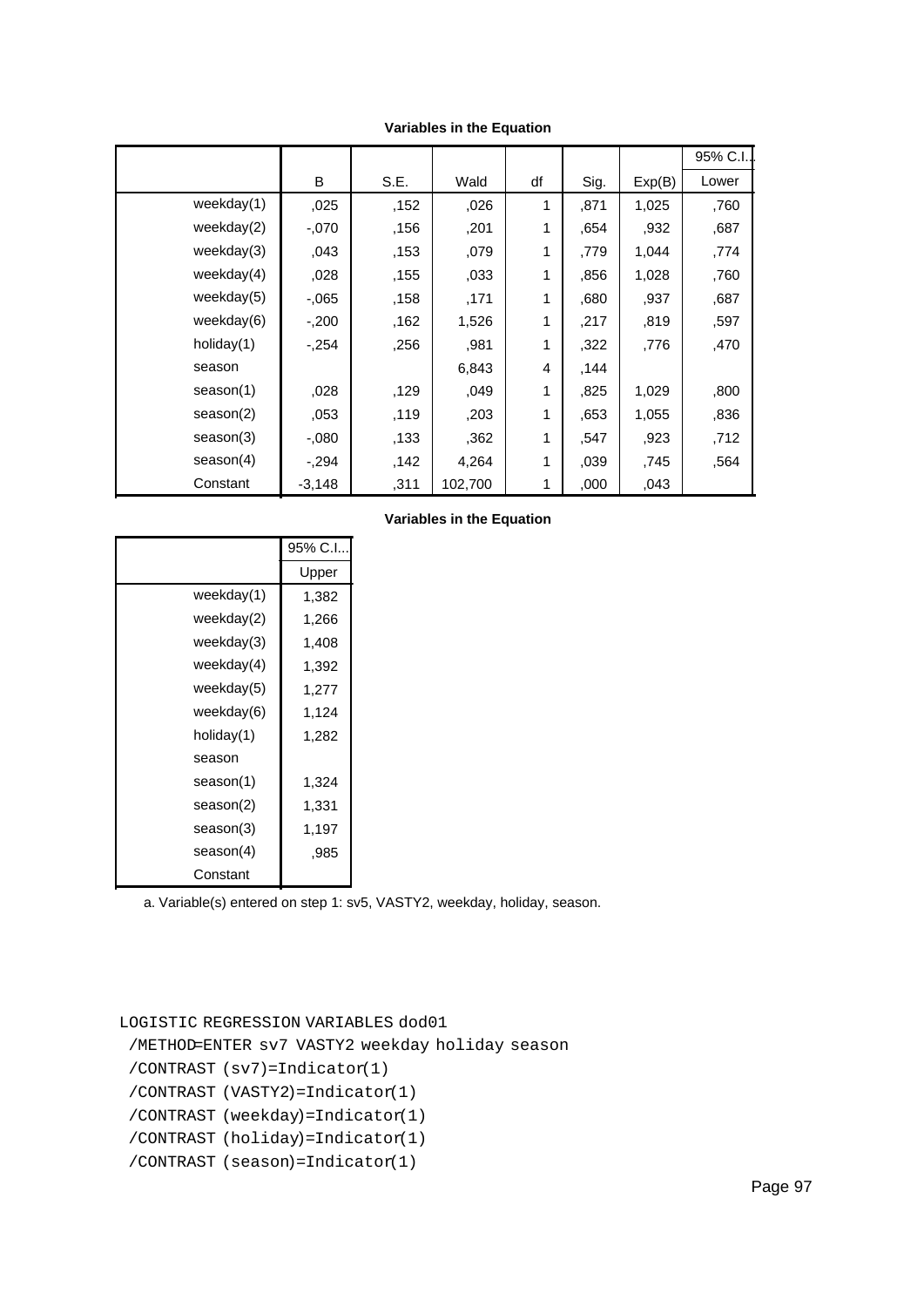/PRINT=CI(95) /CRITERIA=PIN(0.05) POUT(0.10) ITERATE(20) CUT(0.5).

# **Block 1: Method = Enter**

## **Omnibus Tests of Model Coefficients**

|        |              | Chi-square | df | Sig. |
|--------|--------------|------------|----|------|
| Step 1 | Step         | 730,384    | 52 | ,000 |
|        | <b>Block</b> | 730,384    | 52 | ,000 |
|        | Model        | 730,384    | 52 | .000 |

## **Model Summary**

|      |                      | Cox &   |            |
|------|----------------------|---------|------------|
|      | $-2$ Log             | Snell R | Nagelkerke |
| Step | likelihood           | Square  | R Square   |
|      | 4294,46 <sup>a</sup> | .057    | .172       |

Estimation terminated at iteration number 20 because maximum iterations has been reached. Final a. solution cannot be found.

## **Classification Table<sup>a</sup>**

|        |                             |                      |                     | Predicted               |                       |
|--------|-----------------------------|----------------------|---------------------|-------------------------|-----------------------|
|        |                             |                      |                     | dod01 dödsfall ja eller |                       |
|        |                             |                      |                     | nej                     |                       |
|        | Observed                    |                      | 0 inget<br>dödsfall | 1 minst ett<br>dödsfall | Percentage<br>Correct |
| Step 1 | dod01 dödsfall ja eller nej | 0 inget dödsfall     | 11839               | 0                       | 100,0                 |
|        |                             | 1 minst ett dödsfall | 636                 | 0                       | ,0                    |
|        | Overall Percentage          |                      |                     |                         | 94,9                  |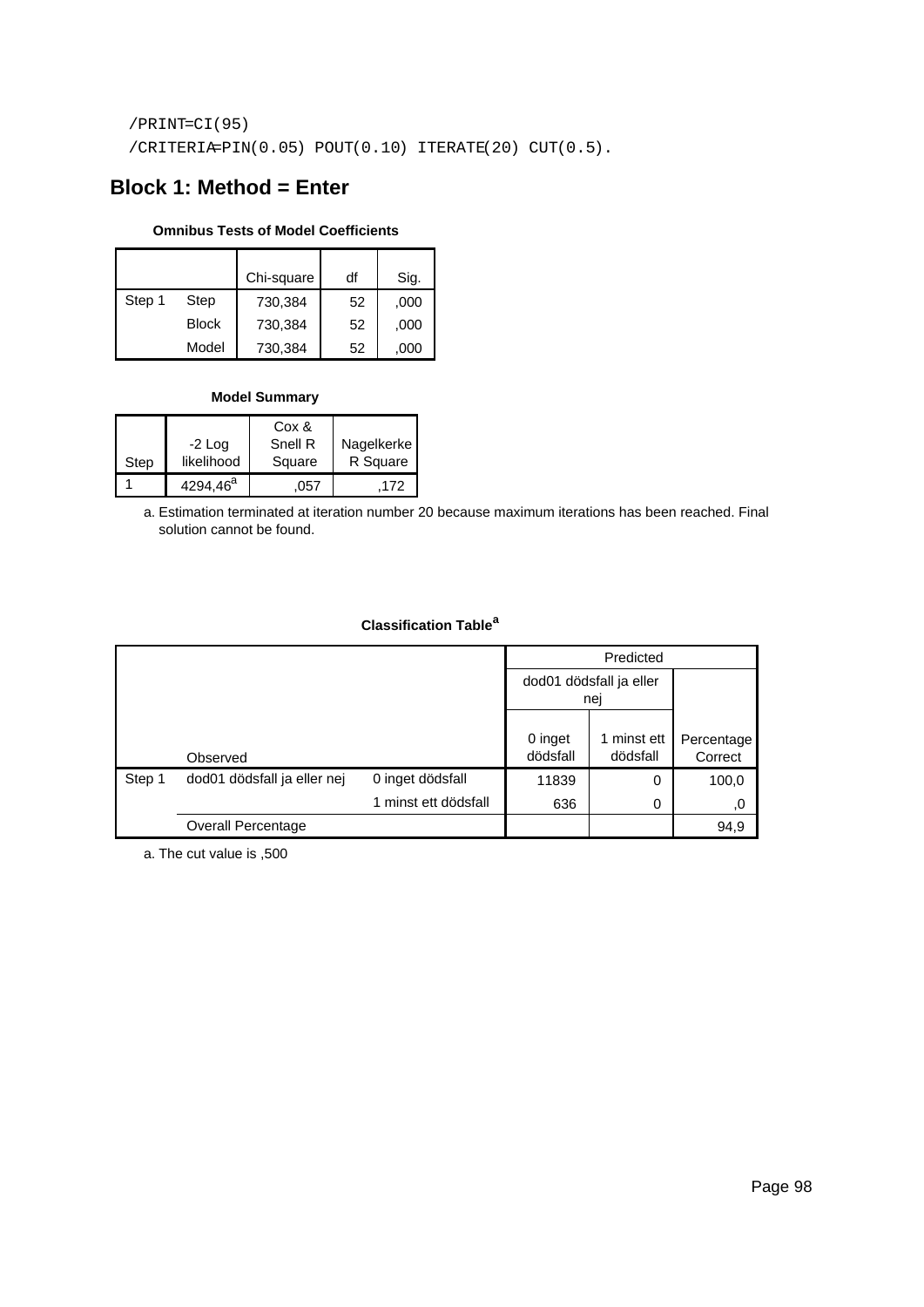| Variables in the Equation |  |  |  |
|---------------------------|--|--|--|
|---------------------------|--|--|--|

|                     |                   |           |          |         |    |      |        | 95% C.I |  |
|---------------------|-------------------|-----------|----------|---------|----|------|--------|---------|--|
|                     |                   | В         | S.E.     | Wald    | df | Sig. | Exp(B) | Lower   |  |
| Step 1 <sup>a</sup> | sv7               |           |          | 13,534  | 6  | ,035 |        |         |  |
|                     | sv7(1)            | $-0.349$  | ,191     | 3,334   | 1  | ,068 | ,705   | ,485    |  |
|                     | sv7(2)            | ,163      | ,169     | ,928    | 1  | ,335 | 1,177  | ,845    |  |
|                     | sv7(3)            | $-0.06$   | ,169     | ,001    | 1  | ,972 | ,994   | ,713    |  |
|                     | sv7(4)            | ,145      | ,155     | ,868    | 1  | ,352 | 1,156  | ,852    |  |
|                     | sv7(5)            | ,234      | ,152     | 2,376   | 1  | ,123 | 1,263  | ,938    |  |
|                     | sv7(6)            | ,349      | ,177     | 3,869   | 1  | ,049 | 1,417  | 1,001   |  |
|                     | VASTY2            |           |          | 207,524 | 35 | ,000 |        |         |  |
|                     | VASTY2(1)         | ,570      | ,344     | 2,744   | 1  | ,098 | 1,769  | ,901    |  |
|                     | VASTY2(2)         | ,614      | ,342     | 3,227   | 1  | ,072 | 1,847  | ,946    |  |
|                     | VASTY2(3)         | ,867      | ,332     | 6,820   | 1  | ,009 | 2,379  | 1,241   |  |
|                     | VASTY2(4)         | ,221      | ,370     | ,358    | 1  | ,550 | 1,247  | ,604    |  |
|                     | VASTY2(5)         | $-0.652$  | ,496     | 1,730   | 1  | ,188 | ,521   | ,197    |  |
|                     | VASTY2(6)         | $-18,215$ | 2101,929 | ,000    | 1  | ,993 | ,000   | ,000    |  |
|                     | VASTY2(7)         | 1,745     | ,306     | 32,575  | 1  | ,000 | 5,727  | 3,145   |  |
|                     | VASTY2(8)         | ,896      | ,333     | 7,243   | 1  | ,007 | 2,450  | 1,276   |  |
|                     | VASTY2(9)         | ,400      | ,361     | 1,225   | 1  | ,268 | 1,491  | ,735    |  |
|                     | <b>VASTY2(10)</b> | ,617      | ,343     | 3,243   | 1  | ,072 | 1,853  | ,947    |  |
|                     | <b>VASTY2(11)</b> | ,399      | ,357     | 1,248   | 1  | ,264 | 1,491  | ,740    |  |
|                     | <b>VASTY2(12)</b> | 1,170     | ,319     | 13,436  | 1  | ,000 | 3,222  | 1,723   |  |
|                     | <b>VASTY2(13)</b> | 1,352     | ,320     | 17,837  | 1  | ,000 | 3,865  | 2,064   |  |
|                     | <b>VASTY2(14)</b> | ,701      | ,337     | 4,327   | 1  | ,038 | 2,015  | 1,041   |  |
|                     | <b>VASTY2(15)</b> | ,039      | ,376     | ,011    | 1  | ,918 | 1,039  | ,497    |  |
|                     | <b>VASTY2(16)</b> | $-0.908$  | ,646     | 1,977   | 1  | ,160 | ,403   | ,114    |  |
|                     | <b>VASTY2(17)</b> | $-17,931$ | 2092,993 | ,000    | 1  | ,993 | ,000   | ,000    |  |
|                     | <b>VASTY2(18)</b> | $-2,287$  | 1,047    | 4,773   | 1  | ,029 | ,102   | ,013    |  |
|                     | <b>VASTY2(19)</b> | $-2,262$  | 1,049    | 4,654   | 1  | ,031 | ,104   | ,013    |  |
|                     | <b>VASTY2(20)</b> | $-1,483$  | .644     | 5,296   | 1  | ,021 | .227   | ,064    |  |
|                     | <b>VASTY2(21)</b> | ,615      | ,346     | 3,163   | 1  | ,075 | 1,850  | ,939    |  |
|                     | <b>VASTY2(22)</b> | 1,118     | ,320     | 12,169  | 1  | ,000 | 3,058  | 1,632   |  |
|                     | <b>VASTY2(23)</b> | ,554      | ,348     | 2,533   | 1  | ,112 | 1,741  | ,880    |  |
|                     | <b>VASTY2(24)</b> | 1,386     | ,312     | 19,781  | 1  | ,000 | 4,000  | 2,172   |  |
|                     | <b>VASTY2(25)</b> | $-156$    | ,437     | ,128    | 1  | ,720 | ,855   | ,364    |  |
|                     | <b>VASTY2(26)</b> | $-18,002$ | 2347,147 | ,000    | 1  | ,994 | ,000   | ,000    |  |
|                     | <b>VASTY2(27)</b> | $-18,128$ | 2094,181 | ,000    | 1  | ,993 | ,000   | ,000    |  |
|                     | <b>VASTY2(28)</b> | $-18,210$ | 2675,280 | ,000    | 1  | ,995 | ,000   | ,000    |  |
|                     | <b>VASTY2(29)</b> | $-18,268$ | 2098,326 | ,000    | 1  | ,993 | ,000   | ,000    |  |
|                     | <b>VASTY2(30)</b> | ,053      | ,387     | ,018    | 1  | ,892 | 1,054  | ,493    |  |
|                     | <b>VASTY2(31)</b> | $-17,716$ | 2092,065 | ,000    | 1  | ,993 | ,000   | ,000    |  |
|                     | <b>VASTY2(32)</b> | $-1,597$  | ,772     | 4,278   | 1  | ,039 | ,203   | ,045    |  |
|                     | <b>VASTY2(33)</b> | $-2,268$  | 1,049    | 4,677   | 1  | ,031 | ,103   | ,013    |  |
|                     | <b>VASTY2(34)</b> | ,465      | ,351     | 1,755   | 1  | ,185 | 1,592  | ,800    |  |

-<br>Page 99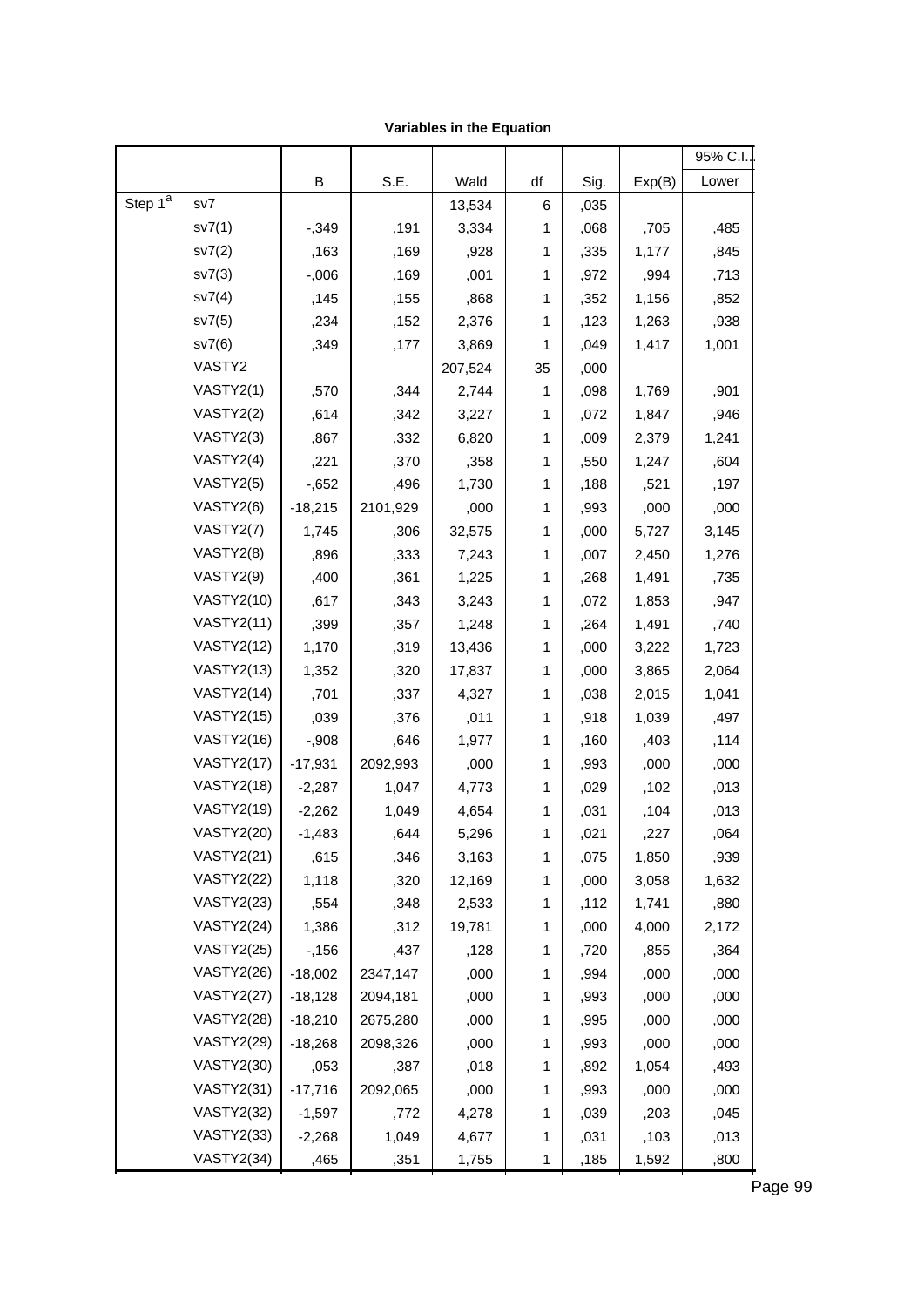|                     |                   | 95% C.I |
|---------------------|-------------------|---------|
|                     |                   | Upper   |
| Step 1 <sup>a</sup> | sv7               |         |
|                     | sv7(1)            | 1,026   |
|                     | sv7(2)            | 1,639   |
|                     | sv7(3)            | 1,385   |
|                     | sv7(4)            | 1,567   |
|                     | sv7(5)            | 1,701   |
|                     | sv7(6)            | 2,005   |
|                     | VASTY2            |         |
|                     | VASTY2(1)         | 3,473   |
|                     | VASTY2(2)         | 3,608   |
|                     | VASTY2(3)         | 4,559   |
|                     | VASTY2(4)         | 2,574   |
|                     | VASTY2(5)         | 1,377   |
|                     | VASTY2(6)         |         |
|                     | VASTY2(7)         | 10,429  |
|                     | VASTY2(8)         | 4,705   |
|                     | VASTY2(9)         | 3,027   |
|                     | <b>VASTY2(10)</b> | 3,627   |
|                     | <b>VASTY2(11)</b> | 3,004   |
|                     | <b>VASTY2(12)</b> | 6,022   |
|                     | VASTY2(13)        | 7,238   |
|                     | <b>VASTY2(14)</b> | 3,898   |
|                     | <b>VASTY2(15)</b> | 2,172   |
|                     | <b>VASTY2(16)</b> | 1,430   |
|                     | <b>VASTY2(17)</b> |         |
|                     | <b>VASTY2(18)</b> | .790    |
|                     | <b>VASTY2(19)</b> | ,813    |
|                     | <b>VASTY2(20)</b> | .803    |
|                     | VASTY2(21)        | 3,643   |
|                     | <b>VASTY2(22)</b> | 5,730   |
|                     | <b>VASTY2(23)</b> | 3,445   |
|                     | <b>VASTY2(24)</b> | 7,370   |
|                     | VASTY2(25)        | 2,012   |
|                     | <b>VASTY2(26)</b> |         |
|                     | <b>VASTY2(27)</b> |         |
|                     | <b>VASTY2(28)</b> |         |
|                     | VASTY2(29)        |         |
|                     | <b>VASTY2(30)</b> | 2,252   |
|                     | <b>VASTY2(31)</b> |         |
|                     | <b>VASTY2(32)</b> | ,920    |
|                     | <b>VASTY2(33)</b> | ,808    |
|                     | <b>VASTY2(34)</b> | 3,166   |